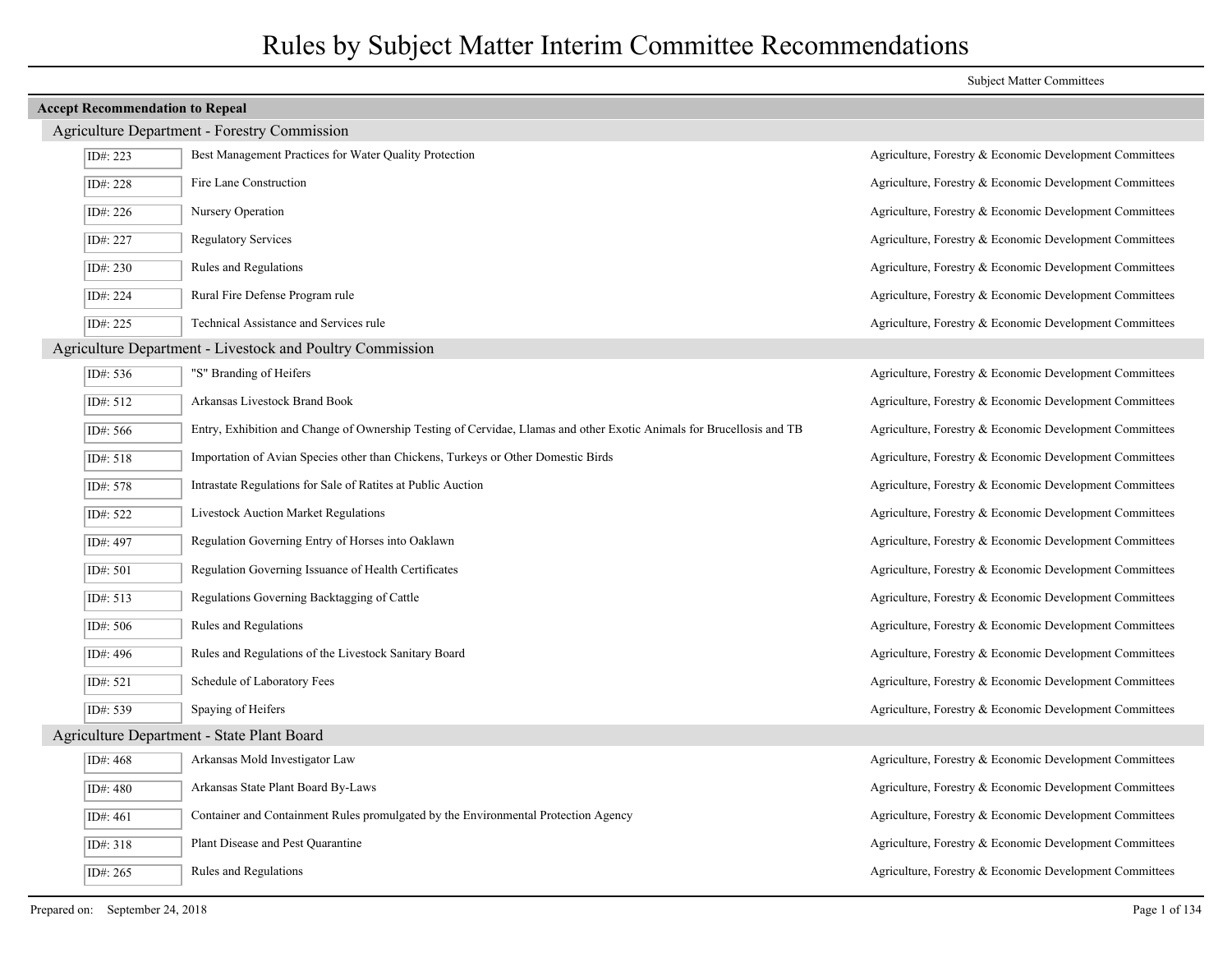|                                        |                                                                                                                                                                                                          | <b>Subject Matter Committees</b>                        |
|----------------------------------------|----------------------------------------------------------------------------------------------------------------------------------------------------------------------------------------------------------|---------------------------------------------------------|
| <b>Accept Recommendation to Repeal</b> |                                                                                                                                                                                                          |                                                         |
| Arkansas Agriculture Department        |                                                                                                                                                                                                          |                                                         |
| ID#: $613$                             | Arkansas Festival Grant - Rules for Program Administration and Grant Applications                                                                                                                        | Agriculture, Forestry & Economic Development Committees |
|                                        | Arkansas Board of Examiners in Counseling                                                                                                                                                                |                                                         |
| ID#: 10620                             | XIV. Footnotes                                                                                                                                                                                           | Public Health, Welfare and Labor Committees             |
|                                        | Arkansas Department of Emergency Management                                                                                                                                                              |                                                         |
| ID#: 2236                              | Administrative Plan                                                                                                                                                                                      | City, County & Local Affairs Committees                 |
| ID#: 2341                              | Administrative Plan                                                                                                                                                                                      | City, County & Local Affairs Committees                 |
| ID#: 2343                              | Administrative Plan                                                                                                                                                                                      | City, County & Local Affairs Committees                 |
| ID#: 2366                              | Administrative Plan                                                                                                                                                                                      | City, County & Local Affairs Committees                 |
| ID#: 2367                              | Amendment #1 - State Emergency Operations Plan                                                                                                                                                           | City, County & Local Affairs Committees                 |
| ID#: 2368                              | Arkansas Veterinary Service and Animal Care Emergency Response Plan - Appendix 7 to Annex G, State of Arkansas Emergency<br>Operations Plan                                                              | City, County & Local Affairs Committees                 |
| ID#: 2369                              | State of Emergency Operation Plan - Change #2 Errata Sheet                                                                                                                                               | City, County & Local Affairs Committees                 |
|                                        | Arkansas Department of Environmental Quality                                                                                                                                                             |                                                         |
| ID#: 10453                             | Rule 00: Arkansas Energy Performance Contracting Program Energy Performance Contract Form Appendix A                                                                                                     | Public Health, Welfare and Labor Committees             |
| ID#: 10452                             | Rule 00: Arkansas Energy Performance Contracting Program Policies and Procedures                                                                                                                         | Public Health, Welfare and Labor Committees             |
| ID#: 10451                             | Weatherization Assistance Program (WAP) State Plan - Filed Annually                                                                                                                                      | Public Health, Welfare and Labor Committees             |
|                                        | Arkansas Department of Transportation                                                                                                                                                                    |                                                         |
| ID#: 2376                              | Retirement System Rules                                                                                                                                                                                  | <b>Public Transportation Committees</b>                 |
|                                        | Arkansas Development Finance Authority                                                                                                                                                                   |                                                         |
| ID#: 796                               | ADFA-<br>ADFA's Investment Policy - General Fund 109.00.02-002                                                                                                                                           | Agriculture, Forestry & Economic Development Committees |
| ID#: 855                               | ADFA - 2010 Assisted Living Incentive Fund<br>109.00.10-001                                                                                                                                              | Agriculture, Forestry & Economic Development Committees |
| ID#: 797                               | <b>ADFA - ADFA Bylaws</b><br>109.00.02-003                                                                                                                                                               | Agriculture, Forestry & Economic Development Committees |
| ID#: 736                               | ADFA - ADFA Professional Selection Policy -- Process for selection of professionals for services relating to the issuance of bonds<br>(i.e. Underwriters, Bond Counsel, Tax Counsel, Etc.) 109.00.98-001 | Agriculture, Forestry & Economic Development Committees |
| ID#: 838                               | ADFA - Below Market Interest Rate Housing Program ("BMIR")<br>109.00.08-001                                                                                                                              | Agriculture, Forestry & Economic Development Committees |
| ID#: 739                               | ADFA - Day Care Center Program<br>109.00.99-003                                                                                                                                                          | Agriculture, Forestry & Economic Development Committees |
| ID#: 738                               | ADFA - Development Finance Loan Policy 109.00.99-002                                                                                                                                                     | Agriculture, Forestry & Economic Development Committees |
| ID#: 733                               | ADFA - Final Version of the Development Finance Loan Policy 109.00.00-002                                                                                                                                | Agriculture, Forestry & Economic Development Committees |
| ID#: 863                               | ADFA - Finance Adjustment Factor (FAF) and Below Market Interest Rate (BMIR) Policy<br>109.00.11-002                                                                                                     | Agriculture, Forestry & Economic Development Committees |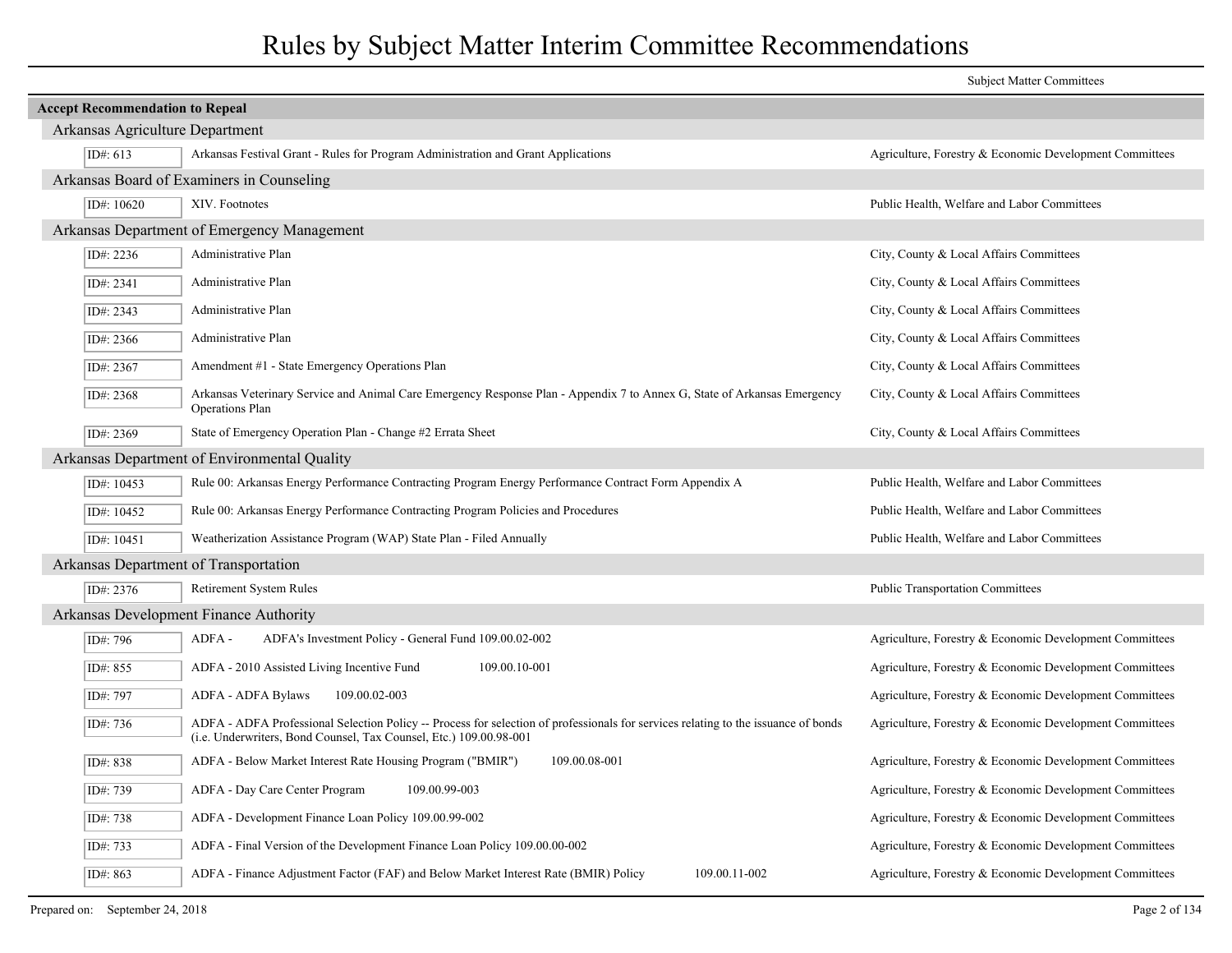|         | <b>Accept Recommendation to Repeal</b> |                                                                                                                                                                           |                                                         |
|---------|----------------------------------------|---------------------------------------------------------------------------------------------------------------------------------------------------------------------------|---------------------------------------------------------|
|         | ID#: 802                               | ADFA - HOME Program Policy and Operations Manual 109.00.04-001                                                                                                            | Agriculture, Forestry & Economic Development Committees |
|         | ID#: 730                               | ADFA - Investment Policy - General Fund 109.00.00-001                                                                                                                     | Agriculture, Forestry & Economic Development Committees |
|         | ID#: 862                               | ADFA - Mortgage Credit Certificate (MCC) Program<br>109.00.11-001                                                                                                         | Agriculture, Forestry & Economic Development Committees |
|         | ID#: 794                               | ADFA - Professional Selection Policy<br>109.00.02-001                                                                                                                     | Agriculture, Forestry & Economic Development Committees |
|         | ID#: 735                               | ADFA - Statement of Standards of Conduct Concerning Gifts 109.00.00-003                                                                                                   | Agriculture, Forestry & Economic Development Committees |
| ID#: 43 |                                        | <b>ADFA HOME Policy</b>                                                                                                                                                   | Agriculture, Forestry & Economic Development Committees |
| ID#: 37 |                                        | ADFA Professional Selection Policy                                                                                                                                        | Agriculture, Forestry & Economic Development Committees |
| ID#: 45 |                                        | <b>ADFA Single Family Policy</b>                                                                                                                                          | Agriculture, Forestry & Economic Development Committees |
| ID#: 51 |                                        | <b>ADFA</b> Suspension Policy                                                                                                                                             | Agriculture, Forestry & Economic Development Committees |
|         | ID#: 774                               | AFMP - Farmer/Creditor Mediation Program Rules and Regulations<br>109.02.90-001                                                                                           | Agriculture, Forestry & Economic Development Committees |
|         | ID#: 776                               | CPD - Guidelines for County Planning in Arkansas<br>109.06.74-001                                                                                                         | Agriculture, Forestry & Economic Development Committees |
|         | ID#: 775                               | $CPD$ - Managing a Grant 109.06.73-001                                                                                                                                    | Agriculture, Forestry & Economic Development Committees |
|         | ID#: 778                               | ED - By-Laws of the Arkansas Development Finance Authority<br>109.01.86-001                                                                                               | Agriculture, Forestry & Economic Development Committees |
|         | ID#: 782                               | ED - Disadvantaged Business Enterprise Loan Program for Women and Minorities 109.01.94-001                                                                                | Agriculture, Forestry & Economic Development Committees |
|         | ID#: 777                               | ED - Home Improvement Loan Program 1981 Series A Program Rules 109.01.82-001                                                                                              | Agriculture, Forestry & Economic Development Committees |
|         | ID#: 780                               | ED - Regulations Implementing Subchapter 6 of Chapter 5 of Title 15 of the Arkansas Code of 1987 Annotated - Allocation of State<br>109.01.89-001<br>Ceiling              | Agriculture, Forestry & Economic Development Committees |
|         | ID#: 779                               | ED - Rules and Regulations of the Arkansas Development Finance Authority Insured Participating Loan Program 109.01.89-002                                                 | Agriculture, Forestry & Economic Development Committees |
|         | ID#: 734                               | ED - Second Amendment to the By-Laws of the Authority 109.01.02-001                                                                                                       | Agriculture, Forestry & Economic Development Committees |
|         | ID#: 771                               | MFH - 1987 Low Income Housing Tax Credit Application Requirements for Multi-Family Projects Located in Arkansas<br>109.04.87-001                                          | Agriculture, Forestry & Economic Development Committees |
|         | ID#: 807                               | 109.04.03-008<br>MFH - 2004 Guidelines for Allocating Multi-Family Tax Exempt Private Activity Volume Cap                                                                 | Agriculture, Forestry & Economic Development Committees |
|         | ID#: 812                               | MFH - 2005 Guidelines for Allocating Multi-Family Tax Exempt Private Activity Volume Cap<br>109.04.04-002                                                                 | Agriculture, Forestry & Economic Development Committees |
|         | ID#: 818                               | 109.04.05-003<br>MFH - 2006 Guidelines for Allocating Multi-Family Tax-Exempt Private Activity Volume Cap                                                                 | Agriculture, Forestry & Economic Development Committees |
|         | ID#: 819                               | MFH - 2006 Housing Credit Program Qualified Allocation Plan<br>109.04.05-004                                                                                              | Agriculture, Forestry & Economic Development Committees |
|         | ID#: 825                               | MFH - 2007 Guidelines for Allocation of Private Activity Volume Cap 109.04.06-005                                                                                         | Agriculture, Forestry & Economic Development Committees |
|         | ID#: 831                               | MFH - 2008 Guidelines for Allocation of Private Activity Volume Cap 109.04.07-004                                                                                         | Agriculture, Forestry & Economic Development Committees |
|         | ID#: 847                               | MFH - 2008 Housing Credit Program Qualified Allocation Plan (QAP) Amendment - Administration of the Federal Low Income<br>Housing Tax Credits for States<br>109.04.09-002 | Agriculture, Forestry & Economic Development Committees |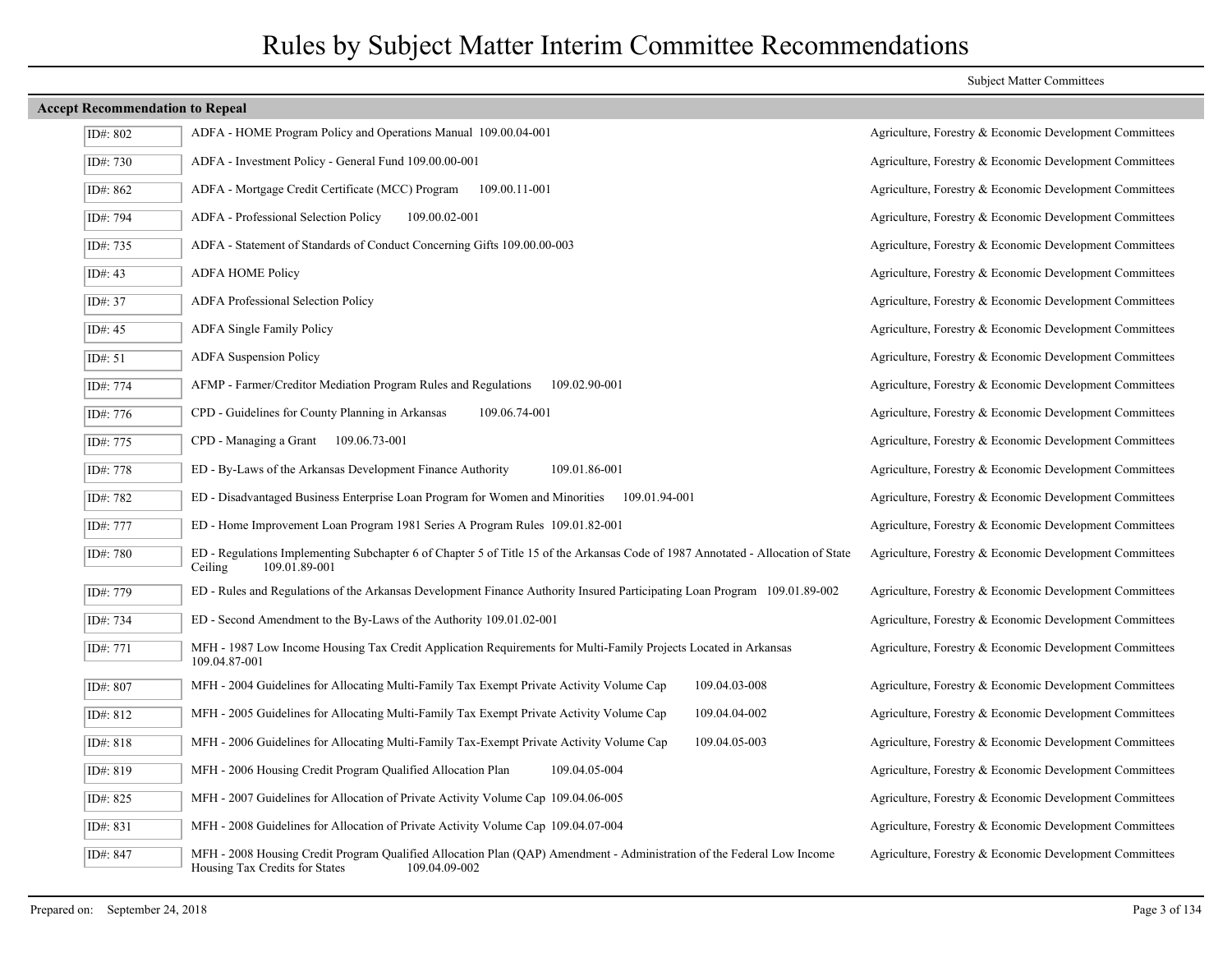| ID#: 829 | MFH - 2008 Housing Credit Program Qualified Allocation Plan<br>109.04.07-002                                                     |        |
|----------|----------------------------------------------------------------------------------------------------------------------------------|--------|
| ID#: 841 | MFH - 2009 Guidelines for the Allocation of Private Activity Volume Cap<br>109.04.08-005                                         |        |
| ID#: 845 | MFH - 2009 Housing Credit Qualified Allocation Plan Amendment<br>109.04.08-009                                                   |        |
| ID#: 843 | MFH - 2009 Qualified Allocation Plan Amendment<br>109.04.08-007                                                                  |        |
| ID#: 851 | MFH - 2010 ADFA's Multifamily Housing Minimum Design Standards 109.04.09-004                                                     |        |
| ID#: 858 | MFH - 2010 ADFA's Multifamily Housing Minimum Design Standards 109.04.10-005                                                     |        |
| ID#: 853 | MFH - 2010 HOME Program Manual<br>109.04.09-006                                                                                  |        |
| ID#: 850 | MFH - 2010 Housing Credit Program Qualified Allocation Plan (QAP) 109.04.09-003                                                  |        |
| ID#: 861 | MFH - 2010 Housing Credit Program Qualified Allocation Plan (QAP) 109.04.10-008                                                  |        |
| ID#: 865 | MFH - 2012 HOME Investment Partnership Program Policy and Operations Manual 109.04.11-002                                        |        |
| ID#: 870 | MFH - 2012 HOME Investment Partnership Program Policy and Operations Manual 109.04.12-003                                        |        |
| ID#: 864 | MFH - 2012 Low Income Housing Tax Credit Compliance Manual<br>109.04.11-001                                                      |        |
| ID#: 866 | 109.04.11-003<br>MFH - 2012 Qualified Allocation Plan (QAP) and Minimum Design Standard                                          |        |
| ID#: 874 | MFH - 2013 HOME Program & HOME Manual<br>109.04.13-003                                                                           |        |
| ID#: 869 | MFH - 2013 Low Income Housing Tax Credit Compliance Manual<br>109.04.12-002                                                      |        |
| ID#: 871 | MFH - 2013 Qualified Allocation Plan (QAP) and Minimum Design Standards<br>109.04.12-004                                         |        |
| ID#: 873 | MFH - 2013-2014 Housing Compliance Monitoring Policy<br>109.04.13-002                                                            |        |
| ID#: 872 | MFH - 2014 Qualified Allocation Plan ("QAP")<br>109.04.13-001                                                                    |        |
| ID#: 799 | MFH - Amended 2003 Guidelines for Allocating Multi-Family Tax Exempt Private Activity Volume Cap                                 | 109.04 |
| ID#: 830 | MFH - Changes to and New Policy pertaining to the Multi-Family Housing Minimum Design Standard                                   | 109.04 |
| ID#: 852 | MFH - Changes to the Compliance Monitoring Policies and Procedures Manual for the LIHTC Program                                  | 109.04 |
| ID#: 824 | MFH - Changes to the Multi-Family Housing Minimum Design Standards<br>109.04.06-004                                              |        |
| ID#: 857 | MFH - Compliance Monitoring Policies and Procedures for the HOME Program<br>109.04.10-004                                        |        |
| ID#: 805 | MFH - Compliance Monitoring Policies and Procedures Manual for the Home Program<br>109.04.03-006                                 |        |
| ID#: 822 | MFH - Compliance Monitoring Policies and Procedures Manual for the HOME Program<br>109.04.06-002                                 |        |
| ID#: 810 | MFH - Compliance Monitoring Policies and Procedures Manual for the Low Income Housing Tax Credit (LIHTC) Progra<br>109.04.04-001 |        |

### Subject Matter Committees

Agriculture, Forestry & Economic Development Committees Agriculture, Forestry & Economic Development Committees Agriculture, Forestry & Economic Development Committees Agriculture, Forestry & Economic Development Committees Agriculture, Forestry & Economic Development Committees Agriculture, Forestry & Economic Development Committees Agriculture, Forestry & Economic Development Committees Agriculture, Forestry & Economic Development Committees Agriculture, Forestry & Economic Development Committees Agriculture, Forestry & Economic Development Committees Agriculture, Forestry & Economic Development Committees Agriculture, Forestry & Economic Development Committees Agriculture, Forestry & Economic Development Committees Agriculture, Forestry & Economic Development Committees Agriculture, Forestry & Economic Development Committees Agriculture, Forestry & Economic Development Committees Agriculture, Forestry & Economic Development Committees Agriculture, Forestry & Economic Development Committees ID#: 799 MFH - Amended 2003 Guidelines for Allocating Multi-Family Tax Exempt Private Activity Volume Cap 109.04.03-002 Agriculture, Forestry & Economic Development Committees ID#: 830 MFH - Changes to and New Policy pertaining to the Multi-Family Housing Minimum Design Standard 109.04.07-003 Agriculture, Forestry & Economic Development Committees ID#: 852 MFH - Changes to the Compliance Monitoring Policies and Procedures Manual for the LIHTC Program 109.04.09-005 Agriculture, Forestry & Economic Development Committees Agriculture, Forestry & Economic Development Committees Agriculture, Forestry & Economic Development Committees Agriculture, Forestry & Economic Development Committees Agriculture, Forestry & Economic Development Committees Afficient Monitoring Policies and Procedures Agriculture, Forestry & Economic Development Committees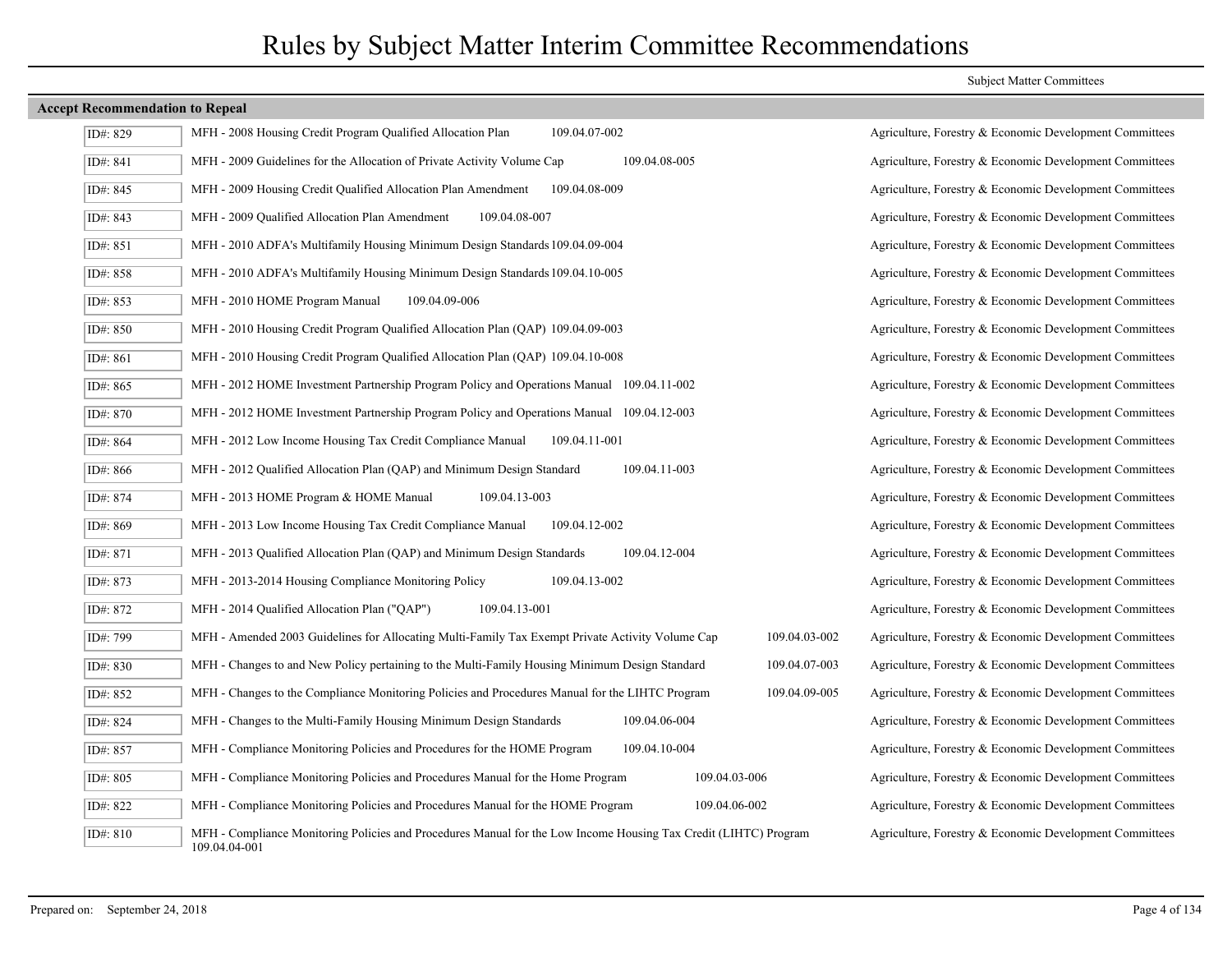|                                        |                                                                                                                                      | <b>Subject Matter Committees</b>                        |
|----------------------------------------|--------------------------------------------------------------------------------------------------------------------------------------|---------------------------------------------------------|
| <b>Accept Recommendation to Repeal</b> |                                                                                                                                      |                                                         |
| ID#: 828                               | MFH - Compliance Monitoring Policies and Procedures Manual for the Low Income Housing Tax Credit (LIHTC) Program<br>109.04.07-001    | Agriculture, Forestry & Economic Development Committees |
| ID#: 856                               | MFH - COMPLIANCE MONITORING POLICIES AND PROCEDURES MANUAL FOR THE LOW INCOME HOUSING TAX<br>CREDIT (LITHC) PROGRAM<br>109.04.10-002 | Agriculture, Forestry & Economic Development Committees |
| ID#: 724                               | MFH - Compliance Monitoring Policies and Procedures Manual for the Low Income Housing Tax Credit Program 109.04.02-002               | Agriculture, Forestry & Economic Development Committees |
| ID#: 804                               | MFH - Compliance Monitoring Policies and Procedures Manual for the Low Income Housing Tax Credit Program 109.04.03-005               | Agriculture, Forestry & Economic Development Committees |
| ID#: 728                               | MFH - Final Version - Guidelines for Allocating 2001 Tax-Exempt Multifamily Private Activity Volume Cap 109.04.01-002                | Agriculture, Forestry & Economic Development Committees |
| ID#: 727                               | MFH - Final Version - Housing Credit Program 2001 Qualified Allocation Plan 109.04.01-001                                            | Agriculture, Forestry & Economic Development Committees |
| ID#: 729                               | MFH - Final Version of the HOME Program Policy and Operations Manual 109.04.01-003                                                   | Agriculture, Forestry & Economic Development Committees |
| ID#: 798                               | 109.04.03-001<br>MFH - Final Version of the Housing Credit Program - 2003 Allocation Plan                                            | Agriculture, Forestry & Economic Development Committees |
| ID#: 795                               | MFH - Final Version of the Private Activity Volume Cap Rules and Regulations<br>109.04.02-003                                        | Agriculture, Forestry & Economic Development Committees |
| ID#: 731                               | MFH - Guidelines for Allocating 2000 Tax-Exempt Multifamily Private Activity Volume Cap 109.04.00-001                                | Agriculture, Forestry & Economic Development Committees |
| ID#: 834                               | MFH - Guidelines for Allocating 2008 Tax-Exempt Multifamily Private Activity Volume Cap<br>109.04.08-001                             | Agriculture, Forestry & Economic Development Committees |
| ID#: 826                               | MFH - HOME Program 2006-2007<br>109.04.06-006                                                                                        | Agriculture, Forestry & Economic Development Committees |
| ID#: 859                               | MFH - HOME Program Operations Manual<br>109.04.10-006                                                                                | Agriculture, Forestry & Economic Development Committees |
| ID#: 846                               | MFH - HOME Program Policy and Operations Manual 2008-2009<br>109.04.09-001                                                           | Agriculture, Forestry & Economic Development Committees |
| ID#: 803                               | MFH - HOME Program Policy and Operations Manual 109.04.03-004                                                                        | Agriculture, Forestry & Economic Development Committees |
| ID#: 832                               | MFH - HOME Program Policy and Operations Manual 109.04.07-005                                                                        | Agriculture, Forestry & Economic Development Committees |
| ID#: 817                               | MFH - HOME Program<br>109.04.05-002                                                                                                  | Agriculture, Forestry & Economic Development Committees |
| ID#: 840                               | MFH - HOME Program<br>109.04.08-004                                                                                                  | Agriculture, Forestry & Economic Development Committees |
| ID#: 732                               | MFH - Housing Credit Program 2000 Allocation Plan 109.04.00-002                                                                      | Agriculture, Forestry & Economic Development Committees |
| ID#: 723                               | MFH - Housing Credit Program 2002 Qualified Allocation Plan<br>109.04.02-001                                                         | Agriculture, Forestry & Economic Development Committees |
| ID#: 806                               | MFH - Housing Credit Program 2004 Qualified Allocation Plan<br>109.04.03-007                                                         | Agriculture, Forestry & Economic Development Committees |
| ID#: 811                               | MFH - Housing Credit Program 2005 Qualified Allocation Plan<br>109.04.04-003                                                         | Agriculture, Forestry & Economic Development Committees |
| ID#: 823                               | MFH - Housing Credit Program Qualified Allocation Plan<br>109.04.06-003                                                              | Agriculture, Forestry & Economic Development Committees |
| ID#: 836                               | MFH - Housing Credit Program Qualified Allocation Plan<br>109.04.08-002                                                              | Agriculture, Forestry & Economic Development Committees |
| ID#: 839                               | MFH - Low Income Housing Tax Credit ("LIHTC") and HOME Program Compliance Monitoring Policies and Procedures Manual<br>109.04.08-003 | Agriculture, Forestry & Economic Development Committees |
| ID#: 793                               | 109.04.97-001<br>MFH - Low Income Housing Tax Credit Allocation Plan for 1997                                                        | Agriculture, Forestry & Economic Development Committees |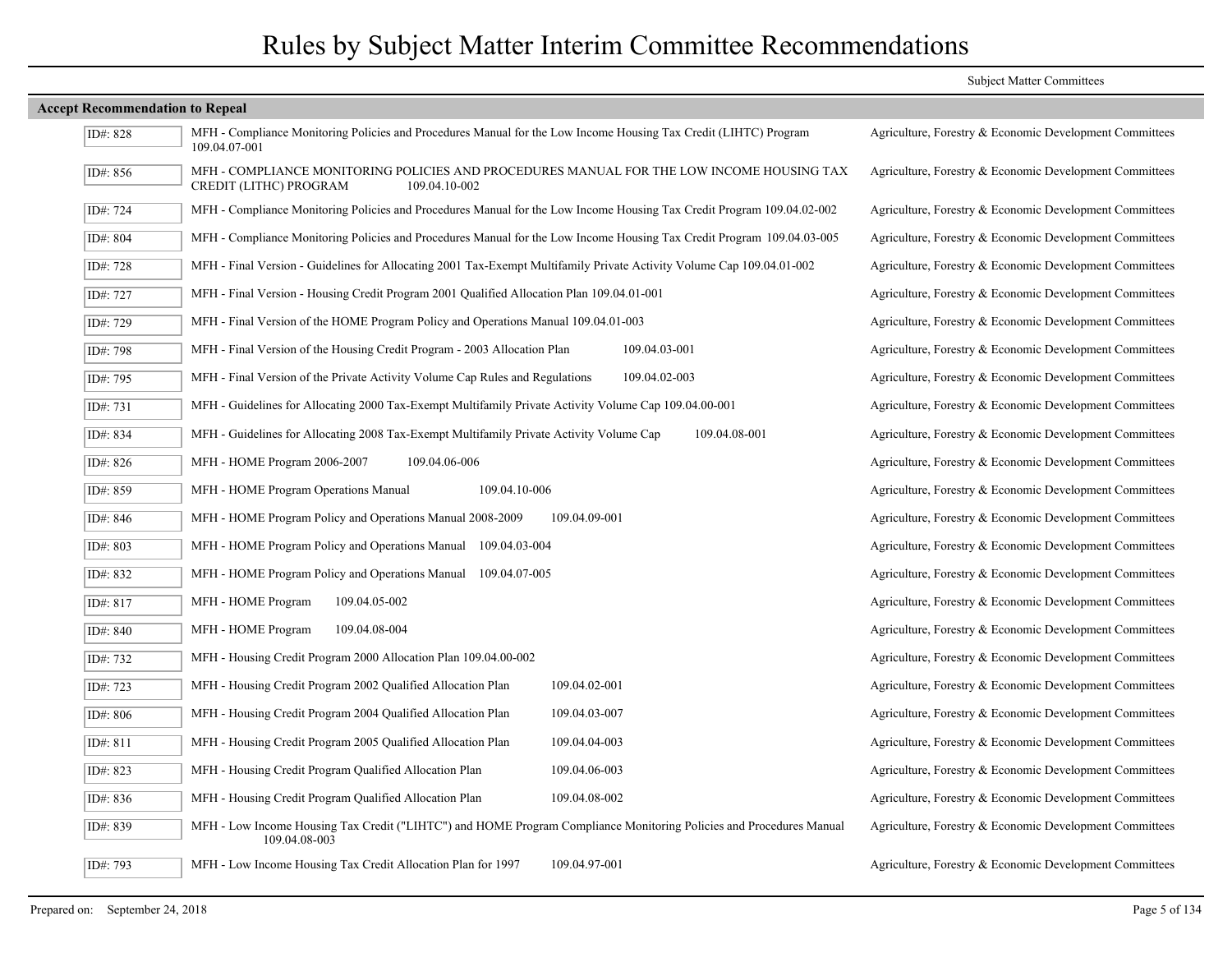| ID#: 792   | MFH - Low Income Housing Tax Credit Allocation Plan 109.04.95-001                                                                                                                  |               |               |               | Agriculture, Forestry & Economic Development Committees |  |
|------------|------------------------------------------------------------------------------------------------------------------------------------------------------------------------------------|---------------|---------------|---------------|---------------------------------------------------------|--|
| ID#: 773   | MFH - Low Income Housing Tax Credit Allocation Plan 109.04.97-002                                                                                                                  |               |               |               | Agriculture, Forestry & Economic Development Committees |  |
| ID#: 879   | MFH - Low Income Housing Tax Credit Compliance Policy                                                                                                                              | 109.04.14-002 |               |               | Agriculture, Forestry & Economic Development Committees |  |
| ID#: 844   | MFH - Market Study Guidelines for Affordable Rental Housing                                                                                                                        | 109.04.08-008 |               |               | Agriculture, Forestry & Economic Development Committees |  |
| ID#: 877   | MFH - Multi Family Qualified Allocation Plan (QAP) 2014                                                                                                                            | 109.04.14-001 |               |               | Agriculture, Forestry & Economic Development Committees |  |
| ID#: 842   | MFH - Multi-Family Minimum Design Standards<br>109.04.08-006                                                                                                                       |               |               |               | Agriculture, Forestry & Economic Development Committees |  |
| ID#: 816   | MFH - Procedures Manual for the Low Income Housing Tax Credit (LIHTC) Program                                                                                                      |               | 109.04.05-001 |               | Agriculture, Forestry & Economic Development Committees |  |
| ID#: 821   | MFH - Procedures Manual for the Low Income Housing Tax Credit (LIHTC) Program                                                                                                      |               | 109.04.06-001 |               | Agriculture, Forestry & Economic Development Committees |  |
| ID#: 10692 | Mortgage Origination Agreement Relating to Arkansas Development Finance Authority Single Family Mortgage Revenue Bonds,<br>1989 Series A (GNMA Mortgage-Backed Securities Program) | 109.03.89-003 |               |               | Agriculture, Forestry & Economic Development Committees |  |
| ID#: 769   | SFH - 1985 Conventional and FHA Insured Mortgage Bond Program (Lender's Guide)                                                                                                     |               | 109.03.85-003 |               | Agriculture, Forestry & Economic Development Committees |  |
| ID#: 740   | SFH - 1985 Conventional Mortgage Bond Program Series B (Lenders Guide) 109.03.86-001                                                                                               |               |               |               | Agriculture, Forestry & Economic Development Committees |  |
| ID#: 790   | SFH - 1996 Low Income Housing Tax Credit Allocation Plan                                                                                                                           | 109.03.96-002 |               |               | Agriculture, Forestry & Economic Development Committees |  |
| ID#: 789   | SFH - ACCESS Program - 1005 Series F and 1995 Series G                                                                                                                             | 109.03.96-001 |               |               | Agriculture, Forestry & Economic Development Committees |  |
| ID#: 754   | SFH - Advance Commitment Home Mortgage Purchase Program (Servicer's' Guide) 109.03.79-004                                                                                          |               |               |               | Agriculture, Forestry & Economic Development Committees |  |
| ID#: 753   | SFH - Advance Commitment Mortgage Lender (Mortgage Lenders Guide)                                                                                                                  | 109.03.79-003 |               |               | Agriculture, Forestry & Economic Development Committees |  |
| ID#: 756   | SFH - Advance Commitment Single Family Conventional Mortgage Purchase Program (Lender's Guide)                                                                                     |               |               | 109.03.79-002 | Agriculture, Forestry & Economic Development Committees |  |
| ID#: 757   | SFH - Advance Commitment Single Family Conventional Mortgage Purchase Program (Lender's Guide)                                                                                     |               |               | 109.03.83-001 | Agriculture, Forestry & Economic Development Committees |  |
| ID#: 759   | SFH - Advance Commitment Single Family Conventional Mortgage Purchase Program (Lender's Guide)                                                                                     |               |               | 109.03.83-003 | Agriculture, Forestry & Economic Development Committees |  |
| ID#: 758   | SFH - Advance Commitment Single Family Conventional Mortgage Purchase Program (Servicer's Guide)                                                                                   |               |               | 109.03.83-002 | Agriculture, Forestry & Economic Development Committees |  |
| ID#: 760   | SFH - Advance Commitment Single Family Conventional Mortgage Purchase Program (Servicer's Guide)                                                                                   |               |               | 109.03.83-004 | Agriculture, Forestry & Economic Development Committees |  |
| ID#: 762   | SFH - Advance Commitment Single Family Conventional Mortgage Purchase Program (Servicer's Guide)                                                                                   |               |               | 109.03.83-006 | Agriculture, Forestry & Economic Development Committees |  |
| ID#: 766   | SFH - Advance Commitment Single Family Conventional Mortgage Purchase Program (Servicer's Guide)                                                                                   |               |               | 109.03.84-003 | Agriculture, Forestry & Economic Development Committees |  |
|            |                                                                                                                                                                                    |               |               |               |                                                         |  |
| ID#: 767   | SFH - Advance Commitment Single Family Conventional Mortgage Purchase Program                                                                                                      |               | 109.03.85-001 |               | Agriculture, Forestry & Economic Development Committees |  |
| ID#: 784   | SFH - Arkansas Development Finance Authority Single Family Mortgage Revenue Bonds, 1994 Series A and 1994 Series B<br>109.03.94-002                                                |               |               |               | Agriculture, Forestry & Economic Development Committees |  |
| ID#: 726   | SFH - Final Version of the HOME Program Policy and Operations Manual 109.03.00-001                                                                                                 |               |               |               | Agriculture, Forestry & Economic Development Committees |  |
| ID#: 878   | SFH - HOME Investment Partnership Policy 2014<br>109.03.14-001                                                                                                                     |               |               |               | Agriculture, Forestry & Economic Development Committees |  |
|            |                                                                                                                                                                                    |               |               |               |                                                         |  |

### Prepared on: September 24, 2018 Page 6 of 134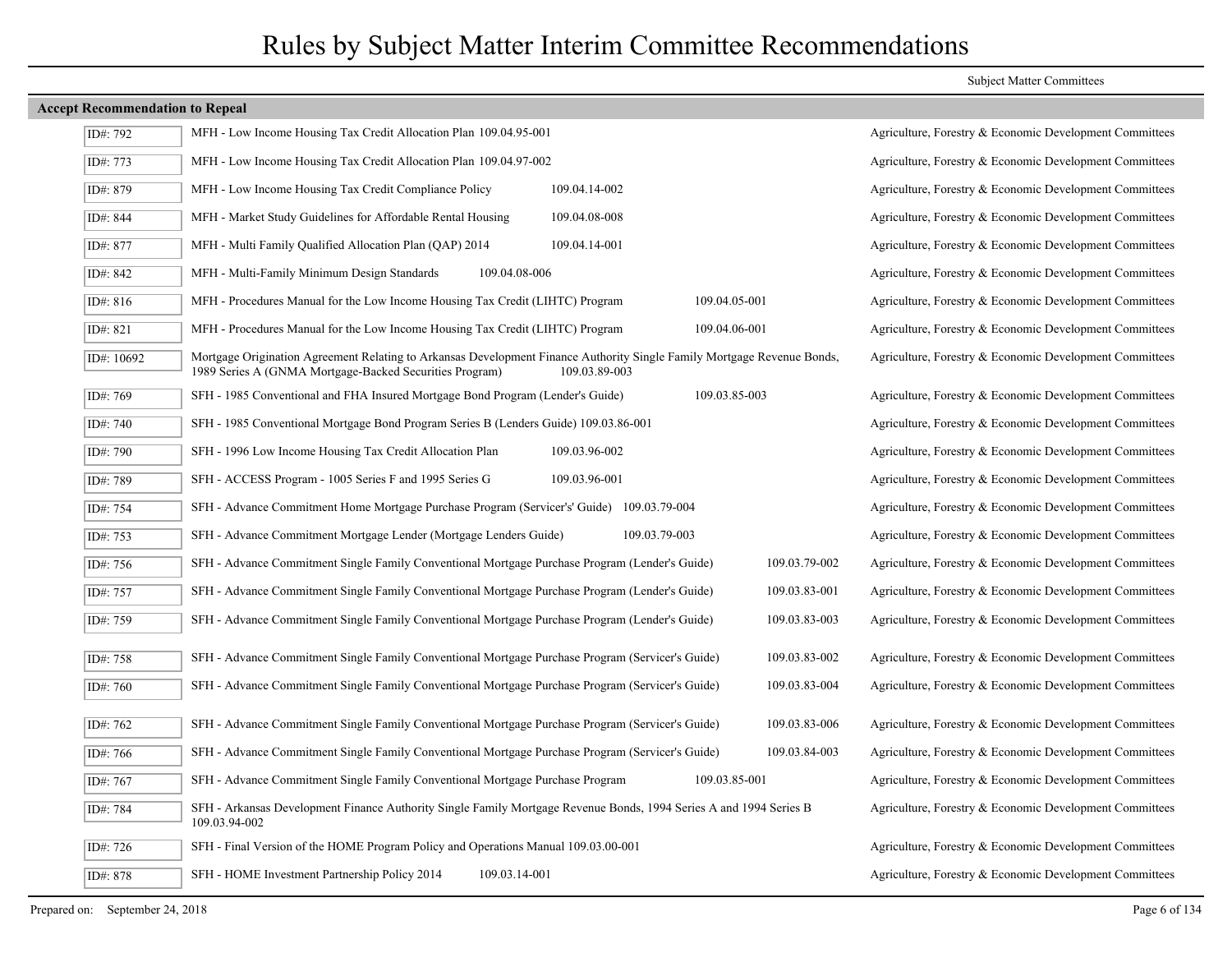| ID#: 721 | SFH - HOME Investment Partnership Program 109.03.92-001                                                                                                         | Agriculture, Forestry & Economic Development Committees |
|----------|-----------------------------------------------------------------------------------------------------------------------------------------------------------------|---------------------------------------------------------|
| ID#: 788 | SFH - HOME Program Administrative Rules<br>109.03.95-003                                                                                                        | Agriculture, Forestry & Economic Development Committees |
| ID#: 725 | SFH - HOME Program Policy and Operations Manual 109.03.02-001                                                                                                   | Agriculture, Forestry & Economic Development Committees |
| ID#: 837 | SFH - HomeTo Own Program Guide<br>109.03.08-001                                                                                                                 | Agriculture, Forestry & Economic Development Committees |
| ID#: 808 | SFH - Home-To-Own Program Guide<br>109.03.03-001                                                                                                                | Agriculture, Forestry & Economic Development Committees |
| ID#: 813 | SFH - HomeToOwn Program Guide<br>109.03.04-001                                                                                                                  | Agriculture, Forestry & Economic Development Committees |
| ID#: 827 | SFH - Home-To-Own Program Guide<br>109.03.06-001                                                                                                                | Agriculture, Forestry & Economic Development Committees |
| ID#: 833 | SFH - HomeToOwn Program Guide<br>109.03.07-003                                                                                                                  | Agriculture, Forestry & Economic Development Committees |
| ID#: 761 | SFH - Residential Mortgage Bond Program (Lender's Guide)<br>109.03.83-005                                                                                       | Agriculture, Forestry & Economic Development Committees |
| ID#: 763 | SFH - Residential Mortgage Bond Program (Lender's Guide)<br>109.03.83-007                                                                                       | Agriculture, Forestry & Economic Development Committees |
| ID#: 764 | SFH - Residential Mortgage Bond Program 1983 Series B (Lender's Guide)<br>109.03.84-001                                                                         | Agriculture, Forestry & Economic Development Committees |
| ID#: 765 | SFH - Residential Mortgage Bond Program 1983 Series C/D (Lender's Guide)<br>109.03.84-002                                                                       | Agriculture, Forestry & Economic Development Committees |
| ID#: 768 | SFH - Residential Mortgage Bond Program 1984 Series A (Lender's Guide)<br>109.03.85-002                                                                         | Agriculture, Forestry & Economic Development Committees |
| ID#: 741 | SFH - Residential Mortgage Bond Program 1984 Series A1 Replacement Bonds (Lender's Guide)<br>109.03.86-002                                                      | Agriculture, Forestry & Economic Development Committees |
| ID#: 743 | SFH - Residential Mortgage Bond Program 1987 Replacement Series A 109.03.87-002                                                                                 | Agriculture, Forestry & Economic Development Committees |
| ID#: 744 | SFH - Residential Mortgage Bond Program 1987 Replacement Series B Bonds (Lender's Guide)<br>109.03.87-003                                                       | Agriculture, Forestry & Economic Development Committees |
| ID#: 745 | SFH - Residential Mortgage Bond Program 1987 Replacement Series B Bonds (Servicer's Guide)<br>109.03.87-004                                                     | Agriculture, Forestry & Economic Development Committees |
| ID#: 746 | SFH - Residential Mortgage Bond Program 1987 Replacement Series C and D Bonds (Lender's Guide)<br>109.03.88-001                                                 | Agriculture, Forestry & Economic Development Committees |
| ID#: 747 | SFH - Residential Mortgage Bond Program 1987 Replacement Series C Bonds (Servicer's Guide)<br>109.03.88-002                                                     | Agriculture, Forestry & Economic Development Committees |
| ID#: 748 | SFH - Residential Mortgage Bond Program 1987 Replacement Series D Bonds (Servicer's Guide)<br>109.03.88-003                                                     | Agriculture, Forestry & Economic Development Committees |
| ID#: 742 | SFH - Residential Mortgage Bond Program 1987 Series A Bonds (Lender's Guide)<br>109.03.87-001                                                                   | Agriculture, Forestry & Economic Development Committees |
| ID#: 755 | SFH - Section 3.2 S of the Mortgage Lender's Guide<br>109.03.79-001                                                                                             | Agriculture, Forestry & Economic Development Committees |
| ID#: 770 | SFH - Single Family Conventional Mortgage Loan Program (Servicer's Guide)<br>109.03.85-004                                                                      | Agriculture, Forestry & Economic Development Committees |
| ID#: 815 | SFH - Single Family HomeToOwn Program<br>109.03.05-001                                                                                                          | Agriculture, Forestry & Economic Development Committees |
| ID#: 791 | SFH - Single Family Mortgage Revenue Bond Program 109.03.96-003                                                                                                 | Agriculture, Forestry & Economic Development Committees |
| ID#: 722 | SFH - Single Family Mortgage Revenue Bonds, 1990 Series C, 1990 Series D, 1990 Series E and 1990 Series F (Mortgage-Backed<br>Securities Program) 109.03.92-002 | Agriculture, Forestry & Economic Development Committees |

### Subject Matter Committees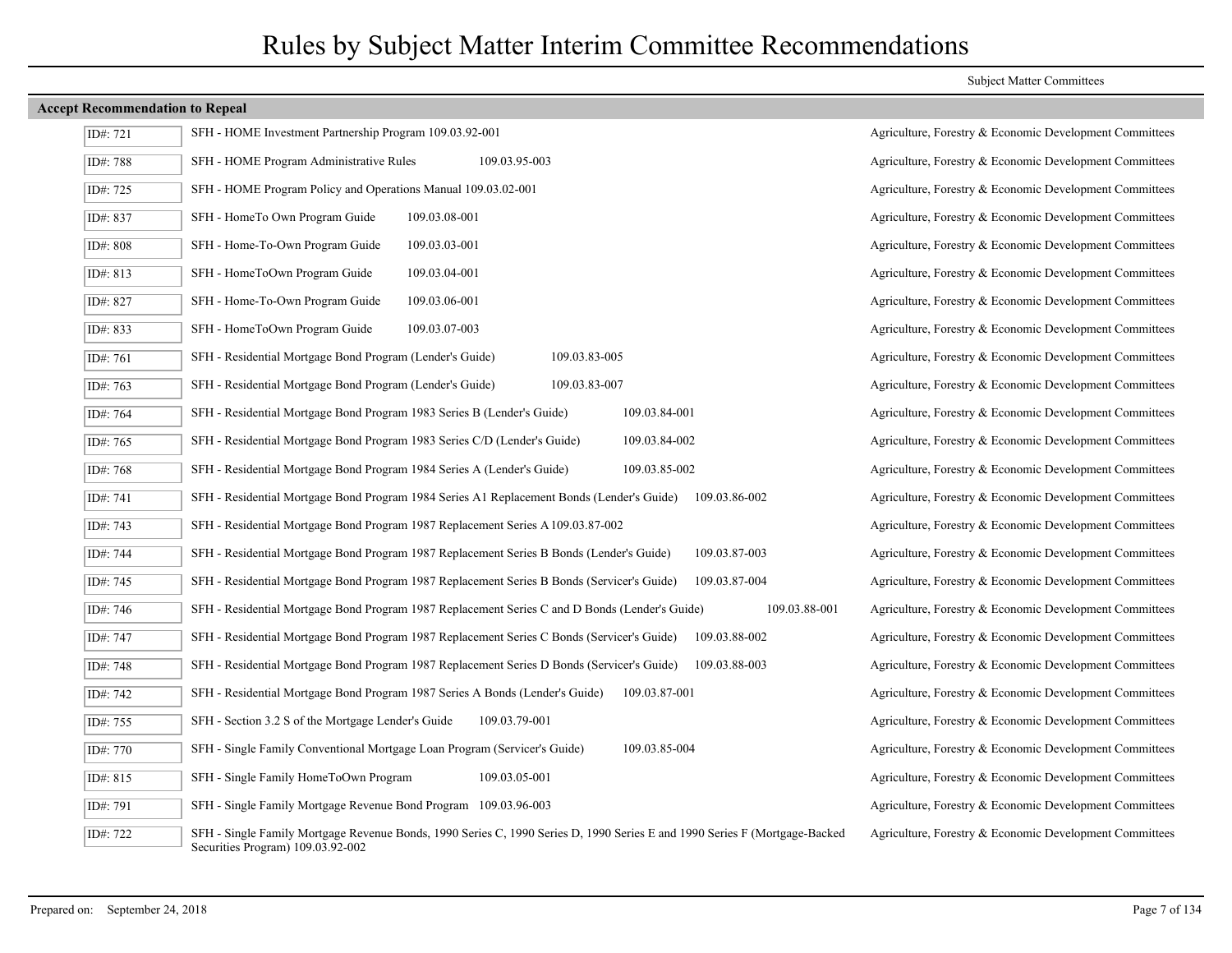|                                        |                                                                                                                                   | <b>Subject Matter Committees</b>                        |
|----------------------------------------|-----------------------------------------------------------------------------------------------------------------------------------|---------------------------------------------------------|
| <b>Accept Recommendation to Repeal</b> |                                                                                                                                   |                                                         |
| ID#: 785                               | SFH - Single Family Mortgage Revenue Bonds, 1994 Series C and 1994 Series D (Mortgage-Backed Securities Program)<br>109.03.95-001 | Agriculture, Forestry & Economic Development Committees |
| ID#: 786                               | SFH - Single Family Mortgage Revenue Bonds, 1995 Series A, 1995 Series C (Mortgage-Backed Securities Program)<br>109.03.95-002    | Agriculture, Forestry & Economic Development Committees |
| ID#: 772                               | UD - Administrative Procedures for Urban Development 109.05.67-001                                                                | Agriculture, Forestry & Economic Development Committees |
|                                        | Arkansas Economic Development Commission                                                                                          |                                                         |
| ID#: 2069                              | Applied Research Grant                                                                                                            | Agriculture, Forestry & Economic Development Committees |
| ID#: 2026                              | Arkansas Aviation & Aerospace Industry Fund                                                                                       | Agriculture, Forestry & Economic Development Committees |
| ID#: 2028                              | Arkansas Biotechnology Development and Training Act of 1997 (Old Biotechnology Training & Development Program)                    | Agriculture, Forestry & Economic Development Committees |
| ID#: 2006                              | Arkansas Community and Economic Development Program                                                                               | Agriculture, Forestry & Economic Development Committees |
| ID#: 2025                              | Arkansas Job Stimulus Program                                                                                                     | Agriculture, Forestry & Economic Development Committees |
| ID#: 2062                              | Basic Research Grant Program                                                                                                      | Agriculture, Forestry & Economic Development Committees |
| ID#: 2058                              | <b>Business Incubator Program</b>                                                                                                 | Agriculture, Forestry & Economic Development Committees |
| ID#: 2071                              | Centers for Applied Technology Program                                                                                            | Agriculture, Forestry & Economic Development Committees |
| ID#: 2022                              | Emerging Energy Technology Development Act (Old Emerging Technology Development Act)                                              | Agriculture, Forestry & Economic Development Committees |
| ID#: 2077                              | GIF Fire Protecton Grant                                                                                                          | Agriculture, Forestry & Economic Development Committees |
| ID#: 2076                              | GIF Funded Community Enhancement Grant                                                                                            | Agriculture, Forestry & Economic Development Committees |
| ID#: 2078                              | GIF Funded County Fair Grant                                                                                                      | Agriculture, Forestry & Economic Development Committees |
| ID#: 2024                              | Investment Law Credit Rules and Regulation                                                                                        | Agriculture, Forestry & Economic Development Committees |
| ID#: 2012                              | Manufacturer's Investment Tax Credit Act (Act 1661 of 2001) Special Incentive for Manufacturers of Paper and Allied Products      | Agriculture, Forestry & Economic Development Committees |
| ID#: 2007                              | Policies and Procedures for a Program to Increase the Knowledge and Skills of Arkansas Existing Industrial Workforce              | Agriculture, Forestry & Economic Development Committees |
| ID#: 2027                              | Regulations for Administering the "Arkansas Enterprise Zone Program" (Old Advantage Arkansas/EZ Program)                          | Agriculture, Forestry & Economic Development Committees |
| ID#: 2030                              | Regulations for Administering the "Economic Development Incentive Program" (Old Create Rebate Program)                            | Agriculture, Forestry & Economic Development Committees |
| ID#: 2192                              | Regulations for Administering the Arkansas Economic Development Act of 1985 (Old ArkPlus Program)                                 | Agriculture, Forestry & Economic Development Committees |
| ID#: 2029                              | Regulations for Adminstering the "Manufacturer's Investment Sales and Use Tax Credit Act of 1995 (Old InvestArk Program)          | Agriculture, Forestry & Economic Development Committees |
| ID#: 2064                              | Seed Capital Investment Program                                                                                                   | Agriculture, Forestry & Economic Development Committees |
| ID#: 2072                              | Technology Development Program                                                                                                    | Agriculture, Forestry & Economic Development Committees |
| ID#: 2074                              | Technology Transfer Assistance Grant                                                                                              | Agriculture, Forestry & Economic Development Committees |
|                                        | Arkansas Geographic Information Systems Office                                                                                    |                                                         |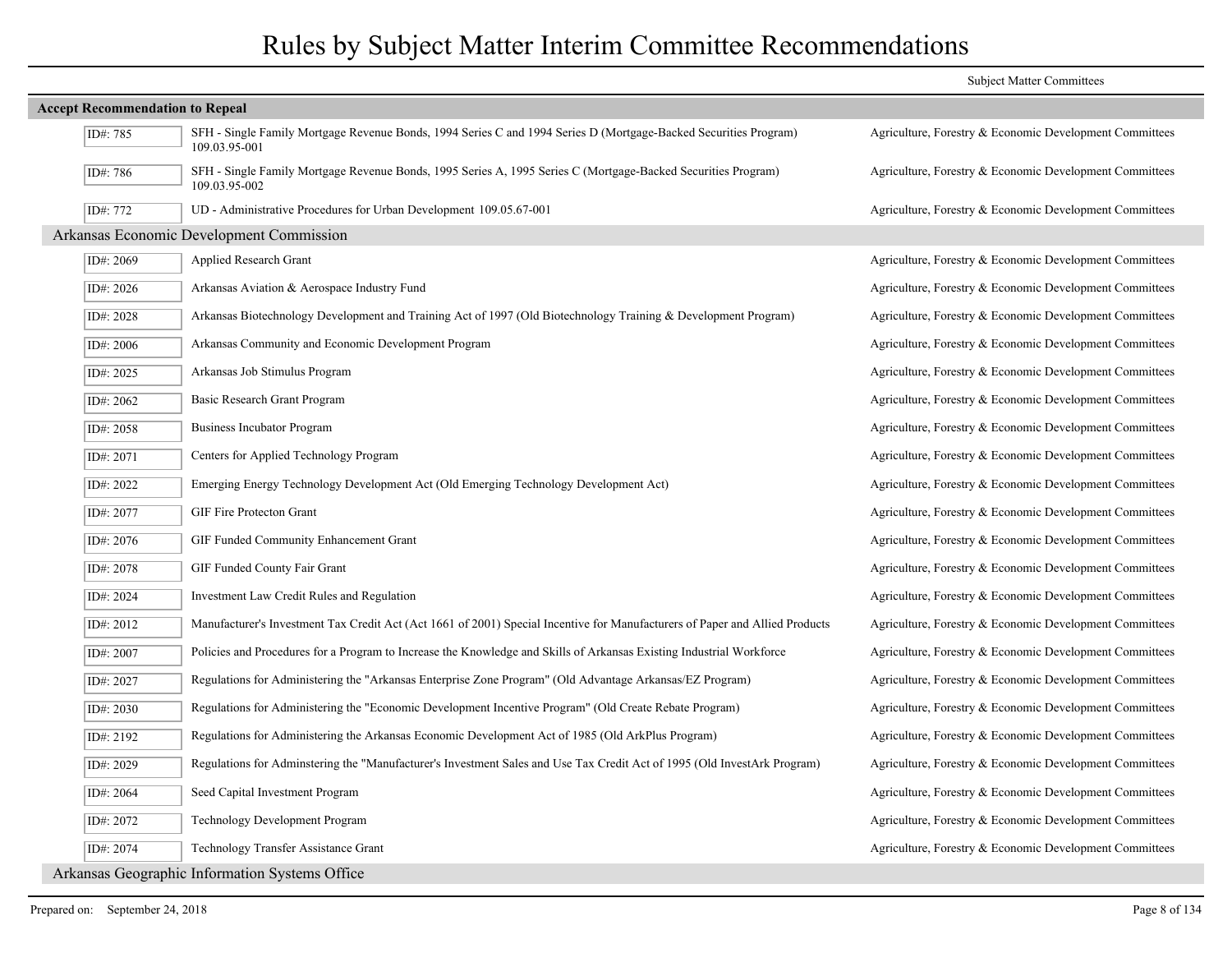|                                        |                                                                                           | <b>Subject Matter Committees</b>                                                                                |  |  |
|----------------------------------------|-------------------------------------------------------------------------------------------|-----------------------------------------------------------------------------------------------------------------|--|--|
| <b>Accept Recommendation to Repeal</b> |                                                                                           |                                                                                                                 |  |  |
| ID#: 708                               | Standards for Collecting Mapping Grade Global Positioning System Positions                | Agriculture, Forestry & Economic Development Committees                                                         |  |  |
| <b>Arkansas National Guard</b>         |                                                                                           |                                                                                                                 |  |  |
| ID#: 9203                              | Arkansas National Guard Rules and Regulations 129.00.66-001                               | Joint Meeting of House Aging, Children and Youth, Legislative<br>and Military Affairs and Senate State Agencies |  |  |
| ID#: 9204                              | Arkansas National Guard Rules and Regulations 129.00.67-001                               | Joint Meeting of House Aging, Children and Youth, Legislative<br>and Military Affairs and Senate State Agencies |  |  |
| ID#: 9205                              | Arkansas National Guard Rules and Regulations 129.00.68-001                               | Joint Meeting of House Aging, Children and Youth, Legislative<br>and Military Affairs and Senate State Agencies |  |  |
| ID#: 9201                              | Arkansas National Guard Rules and Regulations, 129.00.63-001                              | Joint Meeting of House Aging, Children and Youth, Legislative<br>and Military Affairs and Senate State Agencies |  |  |
| ID#: 9202                              | Arkansas National Rules and Regulations 129.00.64-001                                     | Joint Meeting of House Aging, Children and Youth, Legislative<br>and Military Affairs and Senate State Agencies |  |  |
| ID#: 10295                             | Arkansas Wing Civil Air Patrol Personnel Policies 129.00.67.002                           | Joint Meeting of House Aging, Children and Youth, Legislative<br>and Military Affairs and Senate State Agencies |  |  |
|                                        | Arkansas Natural Resources Commission                                                     |                                                                                                                 |  |  |
| ID#: 1303                              | Title 8 Rules Governing Water Rights Investigations                                       | Agriculture, Forestry & Economic Development Committees                                                         |  |  |
| ID#: 1304                              | Title 9 Premium Biosolids Incentives Cost Share Program                                   | Agriculture, Forestry & Economic Development Committees                                                         |  |  |
| ID#: $1306$                            | Title 11 Rules Governing the Surplus Poultry Little Removal Incentives Cost Share Program | Agriculture, Forestry & Economic Development Committees                                                         |  |  |
| ID#: 1307                              | Title 12 Rules Governing the Arkansas Wetlands Mitigation Bank Program                    | Agriculture, Forestry & Economic Development Committees                                                         |  |  |
|                                        | Arkansas Public Service Commission                                                        |                                                                                                                 |  |  |
| ID#: 2131                              | <b>Transition Cost Guidelines</b>                                                         | Insurance & Commerce Committees                                                                                 |  |  |
| Arkansas Real Estate Commission        |                                                                                           |                                                                                                                 |  |  |
| ID#: 9341                              | 4.4 No duplication of credit for educational courses                                      | State Agencies & Governental Affairs Committees                                                                 |  |  |
| ID#: 9344                              | 5.3 No hearing on denial                                                                  | State Agencies & Governental Affairs Committees                                                                 |  |  |
| ID#: 9385                              | 10.17 Violation of law or regulation                                                      | State Agencies & Govermental Affairs Committees                                                                 |  |  |
| ID#: 9371                              | 10.3 Membership in trade organization                                                     | State Agencies & Governental Affairs Committees                                                                 |  |  |
| ID#: 9413                              | 13.14 "No Action" letter                                                                  | State Agencies & Governental Affairs Committees                                                                 |  |  |
| ID#: 9414                              | 13.15 Effective date                                                                      | State Agencies & Govermental Affairs Committees                                                                 |  |  |
| ID#: 9408                              | 13.9 Promotional programs; prizes, odds                                                   | State Agencies & Governental Affairs Committees                                                                 |  |  |
| Arkansas Spinal Cord Commission        |                                                                                           |                                                                                                                 |  |  |
| ID#: 1003                              | Operational Manual for the Arkansas State Spinal Cord Commission (086.00.77-001)          | Public Health, Welfare and Labor Committees                                                                     |  |  |
| ID#: 1004                              | Program Endorsements (086.00.87-001)                                                      | Public Health, Welfare and Labor Committees                                                                     |  |  |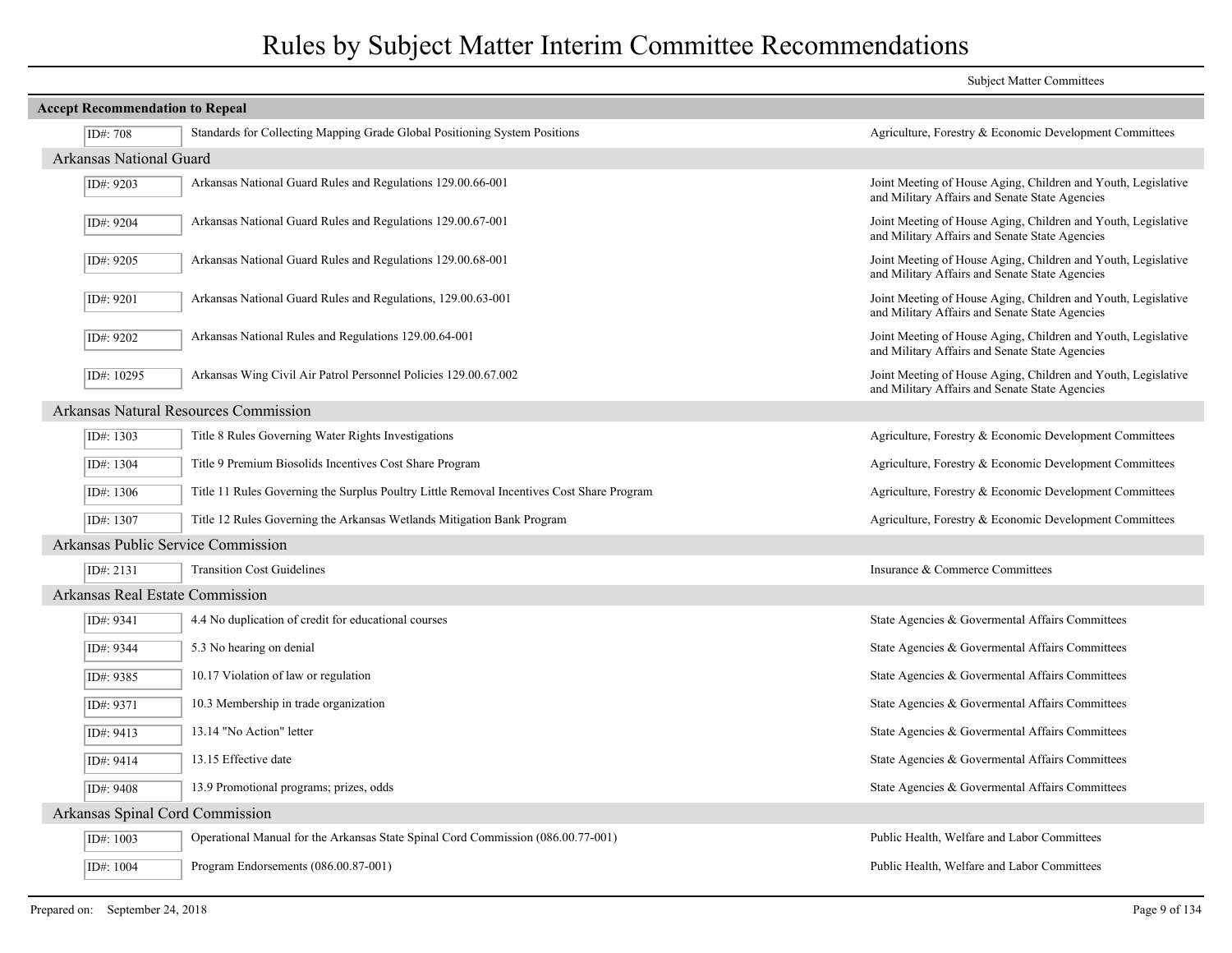|            |                                                                                                               | <b>Subject Matter Committees</b>                |  |  |  |
|------------|---------------------------------------------------------------------------------------------------------------|-------------------------------------------------|--|--|--|
|            | <b>Accept Recommendation to Repeal</b>                                                                        |                                                 |  |  |  |
|            | Arkansas State Board of Public Accountancy                                                                    |                                                 |  |  |  |
| ID#: 2311  | Code of Professional Conduct Rule 410 - Change of Address or Business Affiliation                             | State Agencies & Governental Affairs Committees |  |  |  |
| ID#: 2272  | Rule 4 - Reciprocity                                                                                          | State Agencies & Governental Affairs Committees |  |  |  |
|            | <b>Assessment Coordination Department</b>                                                                     |                                                 |  |  |  |
| ID#: 167   | 3.06 Due Date For Reappraisal Plans                                                                           | Revenue & Taxation Committees                   |  |  |  |
| ID#: 588   | 3.07 Reappraisal Plans For 2,3,4, or 5 Years                                                                  | Revenue & Taxation Committees                   |  |  |  |
| ID#: 168   | 3.08 Exceptions To Rule 3.07                                                                                  | Revenue & Taxation Committees                   |  |  |  |
|            | Capitol Zoning District Commission                                                                            |                                                 |  |  |  |
| ID#: 9574  | 1977 Administrative Rules & Procedures                                                                        | State Agencies & Governental Affairs Committees |  |  |  |
| ID#: 10736 | 1977 Administrative Rules & Procedures - 1978 amendment                                                       | State Agencies & Governental Affairs Committees |  |  |  |
| ID#: 10740 | 1977 Administrative Rules & Procedures - 1987 amendment                                                       | State Agencies & Governental Affairs Committees |  |  |  |
| ID#: 9573  | 1977 Capitol Zoning District Master Plan                                                                      | State Agencies & Governental Affairs Committees |  |  |  |
| ID#: 10737 | 1977 Capitol Zoning District Master Plan - 1978 amendment                                                     | State Agencies & Governental Affairs Committees |  |  |  |
| ID#: 9577  | 1979 Zoning Ordinance                                                                                         | State Agencies & Governental Affairs Committees |  |  |  |
| ID#: 10738 | 1979 Zoning Ordinance - 1979 amendment                                                                        | State Agencies & Governental Affairs Committees |  |  |  |
| ID#: 10739 | 1979 Zoning Ordinance - 1981 amendment                                                                        | State Agencies & Governental Affairs Committees |  |  |  |
| ID#: 10761 | 1979 Zoning Ordinance - 1990 amendment                                                                        | State Agencies & Govermental Affairs Committees |  |  |  |
|            | <b>Contractors Licensing Board</b>                                                                            |                                                 |  |  |  |
| ID#: 1554  | 224-25-14 Construction Trades Training Grants for Secondary Schools                                           | State Agencies & Governental Affairs Committees |  |  |  |
|            | Crime Victims Reparations Board                                                                               |                                                 |  |  |  |
| ID#: 245   | No. 11 Garnishment and Assignment of Award                                                                    | Judiciary Committees                            |  |  |  |
| ID#: 249   | No. 15 Subrogartion Rights of the Board                                                                       | Judiciary Committees                            |  |  |  |
| ID#: 254   | No. 20 Eligibility Requirements and Application Review Procedure for the Sexual Assault Reimbursement Program | Judiciary Committees                            |  |  |  |
|            | Department of Arkansas Heritage                                                                               |                                                 |  |  |  |
| ID#: 32    | AAC - "Art Among Us" program regulations - 012.03.98.001                                                      | State Agencies & Governental Affairs Committees |  |  |  |
| ID#: 57    | AAC - Agency Rules of Arkansas State Arts and Humanities Concerning the Public - 012.03.67.001                | State Agencies & Governental Affairs Committees |  |  |  |
| ID#: 880   | AAC - Amendments to Rules and Regulations - 012.03.92-001                                                     | State Agencies & Governental Affairs Committees |  |  |  |
| ID#: 685   | AAC - Amendments to the Arts Council Funding Requirements - 012.03.88.001                                     | State Agencies & Govermental Affairs Committees |  |  |  |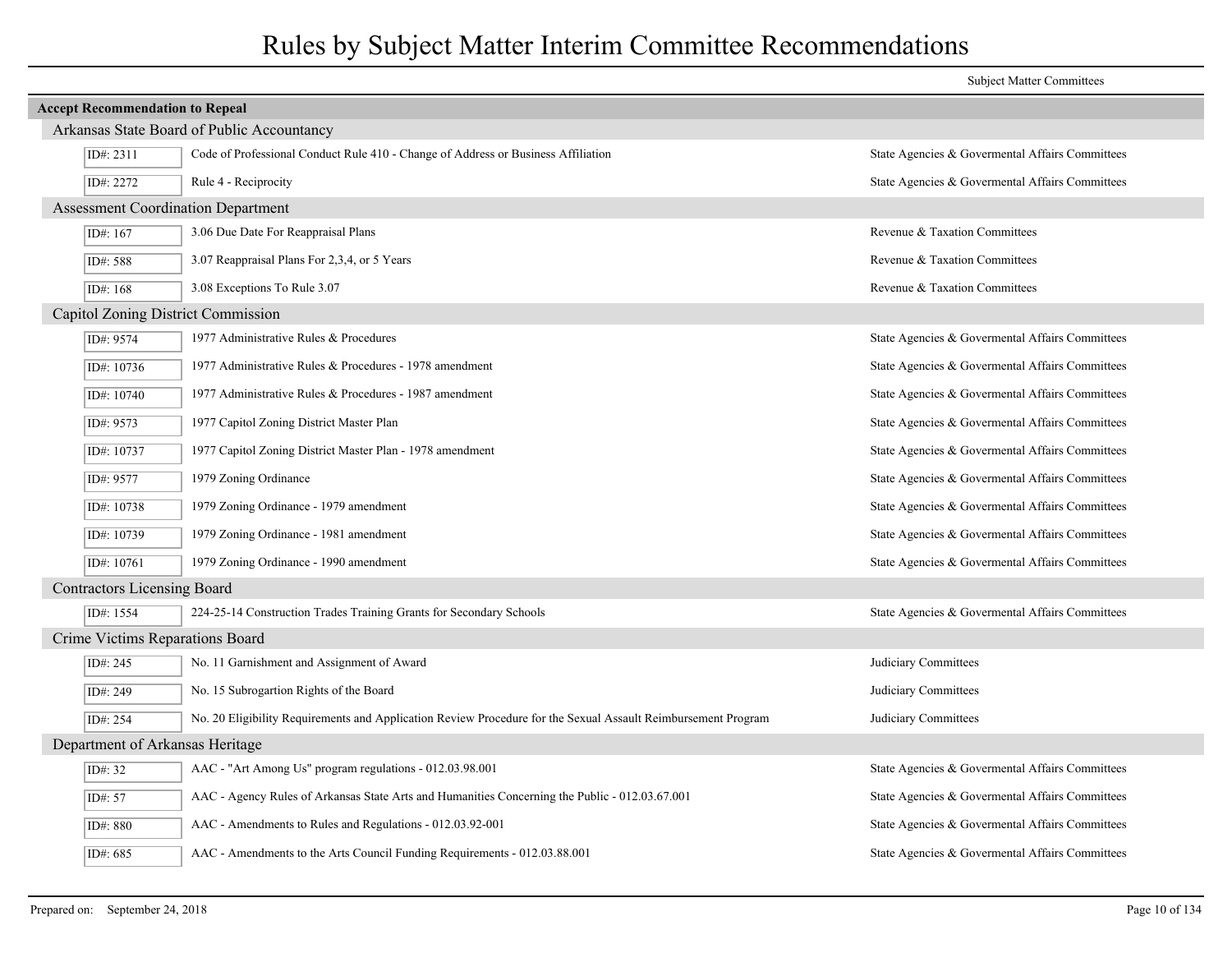| <b>Accept Recommendation to Repeal</b> |                                                                                                                                                   |                                                 |
|----------------------------------------|---------------------------------------------------------------------------------------------------------------------------------------------------|-------------------------------------------------|
| ID#: 33                                | AAC - Assistance Fund Category; Eligibility for Individual Artist Fellowships; Request for Reconsideration; New GOS Applicants -<br>012.03.96.001 | State Agencies & Governental Affairs Committees |
| ID#: 687                               | AAC - Changes Adopted by the Arts Council 1990 - 012.03.90.001                                                                                    | State Agencies & Governental Affairs Committees |
| ID#: 684                               | AAC - Drafted Policy Changes of the Arkansas Arts Council - 012.03.83.001                                                                         | State Agencies & Governental Affairs Committees |
| ID#: 686                               | AAC - General Tendencies in Arkansas Arts Council Funding Process - 012.03.88-002                                                                 | State Agencies & Govermental Affairs Committees |
| ID#: 58                                | AAC - Minutes for the Arts Council's meetings of Aug 30, Nov 3 and Nov 4, 1979 - 012.03.79.001                                                    | State Agencies & Governental Affairs Committees |
| ID#: $31$                              | AAC - Rules and Regulations of the Expansion Arts Program - 012.03.98.002                                                                         | State Agencies & Governental Affairs Committees |
| ID#: 884                               | AAC/CEN - Office of Arkansas State Arts and Humanities Guide to Grants - 012.10.79-004                                                            | State Agencies & Governental Affairs Committees |
| ID#: 691                               | AHPP - Application of the Hist Pres Loan Fund 012.02.94.001                                                                                       | State Agencies & Governental Affairs Committees |
| ID#: 694                               | AHPP - County Courthouse Restoration Grant Manual 12.02.97.003                                                                                    | State Agencies & Governental Affairs Committees |
| ID#: 697                               | AHPP - Historic Preservation and Restoration Grant Manual 12.02.97.001                                                                            | State Agencies & Governental Affairs Committees |
| ID#: 690                               | AHPP - Historic Preservation Grant Manual 012.02.91.001                                                                                           | State Agencies & Governental Affairs Committees |
| ID#: 698                               | AHPP - Model Business Grant Manual - 12.02.97.002                                                                                                 | State Agencies & Govermental Affairs Committees |
| ID#: 688                               | AHPP - Model Business Grant Manual 012.02.91.004                                                                                                  | State Agencies & Governental Affairs Committees |
| ID#: 696                               | AHPP - Preservation Education Grant Manual 12.02.97.004                                                                                           | State Agencies & Governental Affairs Committees |
| ID#: $36$                              | AHPP - Regulations for Accepting Donated/Bequested Property 012.02.92.001                                                                         | State Agencies & Governental Affairs Committees |
| ID#: 689                               | AHPP - Rehabilitation and Restoration Grant Manual 012.02.91.002                                                                                  | State Agencies & Governental Affairs Committees |
| ID#: 703                               | AHPP - Revisions to the Manual for the Arkansas Preservation Education Grant (APEG) Program 012.02.01.002                                         | State Agencies & Govermental Affairs Committees |
| ID#: 918                               | AHPP/CEN - AHPP Grants Manual - 012.10.79.002                                                                                                     | State Agencies & Govermental Affairs Committees |
| ID#: 39                                | ANCRC - Bylaws 2001 012.09.01.001                                                                                                                 | State Agencies & Govermental Affairs Committees |
| ID#: $44$                              | ANCRC - Proposed Bylaws and Grant Procedures 012.09.87.001                                                                                        | State Agencies & Governental Affairs Committees |
| ID#: $42$                              | ANCRC - Revised Bylaws and Grant Procedures 012.09.88.001                                                                                         | State Agencies & Governental Affairs Committees |
| ID#: 927                               | ANHC - Amendments to the Arkansas Natural Heritage Commission's Rule of Procedure for Approval of Natural Areas<br>012.04.88-001                  | State Agencies & Govermental Affairs Committees |
| ID#: 925                               | ANHC - Arkansas Natural Heritage Commission Register<br>012.04.84-001                                                                             | State Agencies & Governental Affairs Committees |
| ID#: 923                               | ANHC - Arkansas Natural Heritage Commission's Register - 012.04.81-001                                                                            | State Agencies & Governental Affairs Committees |
| ID#: 935                               | ANHC - Bylaws for the "State Committee on Stream Preservation"<br>012.07.67-001                                                                   | State Agencies & Governental Affairs Committees |
| ID#: 933                               | 012.08.81-001<br>ANHC - Draft Rules & Regulations                                                                                                 | State Agencies & Governental Affairs Committees |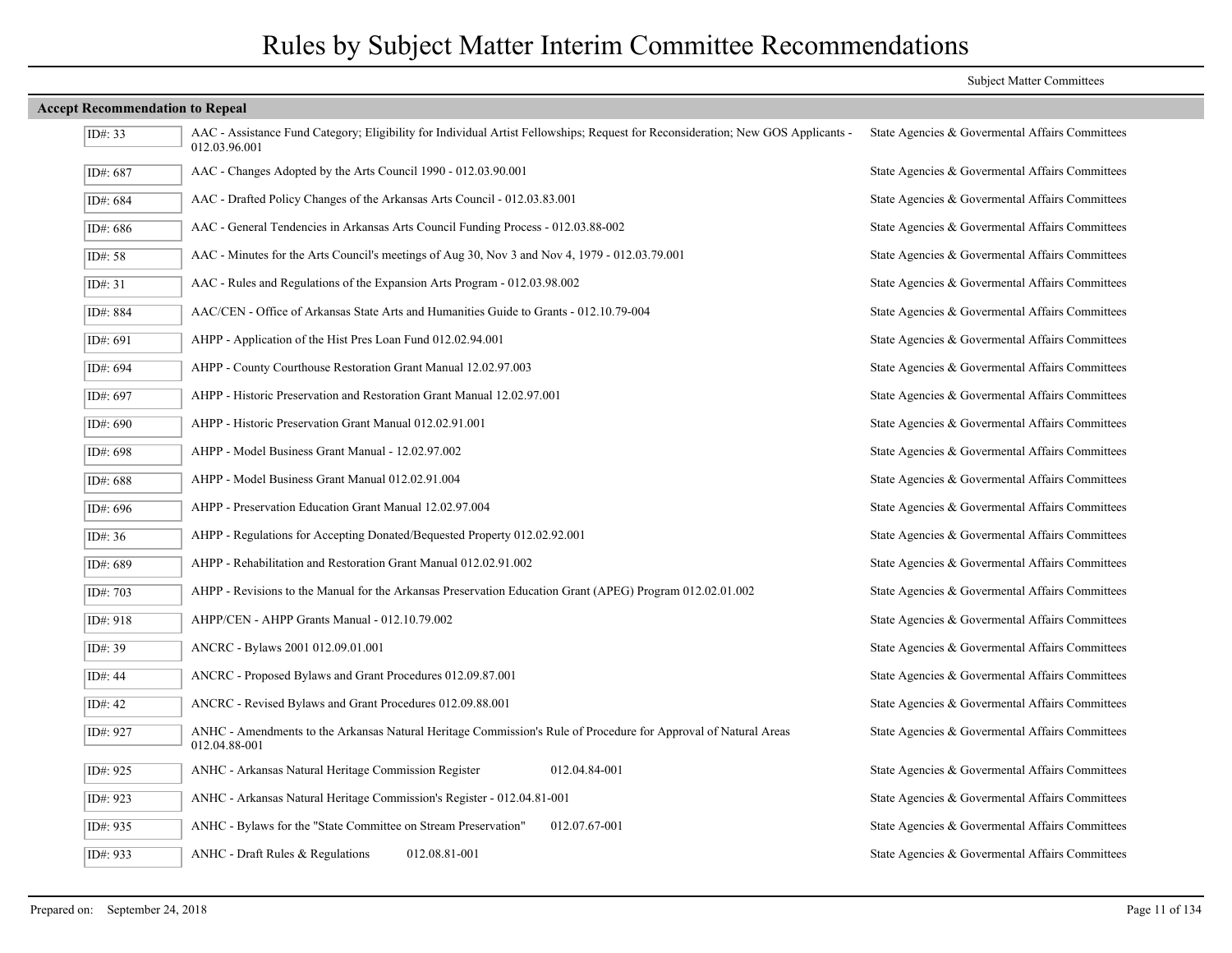| <b>Accept Recommendation to Repeal</b> |                                                                                                                                           |                                                 |
|----------------------------------------|-------------------------------------------------------------------------------------------------------------------------------------------|-------------------------------------------------|
| ID#: 920                               | ANHC - Fees for Data Research - 012.04.95-001                                                                                             | State Agencies & Govermental Affairs Committees |
| ID#: 922                               | ANHC - General Rules for Management of Arkansas' System of Natural Areas<br>012.04.78-001                                                 | State Agencies & Governental Affairs Committees |
| ID#: 934                               | ANHC - Management Plan and Local Advisory Committee: Defined<br>012.08.82-001                                                             | State Agencies & Governental Affairs Committees |
| ID#: 929                               | <b>ANHC</b> - Natural Heritage Commission<br>012.04.82-001                                                                                | State Agencies & Governental Affairs Committees |
| ID#: 921                               | ANHC - New and Amended Rules -<br>012.04.02-001                                                                                           | State Agencies & Governental Affairs Committees |
| ID#: 928                               | ANHC - Revised Amendments to the Arkansas Natural Heritage Commission's Rule of Procedure for Approval of Natural Areas<br>012.04.88-002  | State Agencies & Governental Affairs Committees |
| ID#: 924                               | ANHC - Rule #NHR 81-1 Data Research and Fees<br>012.04.81-002                                                                             | State Agencies & Governental Affairs Committees |
| ID#: 881                               | ANHC - Rules and Procedures of Natural and Scenic Rivers Commission - 012.10.79-001                                                       | State Agencies & Governental Affairs Committees |
| ID#: 932                               | 012.10.79-007<br>ANHC - Rules and Procedures of Natural and Scenic Rivers Commission                                                      | State Agencies & Governental Affairs Committees |
| ID#: 952                               | ASA - Amended and Re-organized Rules - 013.02.09-002                                                                                      | State Agencies & Governental Affairs Committees |
| ID#: 947                               | ASA - Article II: Section 5B - Registration, Section 5K - Use of Privately-Owned Equipment - 013.02.01-001                                | State Agencies & Governental Affairs Committees |
| ID#: 951                               | ASA - Curtis H. Sykes Memorial Grant Program - 013.02.09-001                                                                              | State Agencies & Governental Affairs Committees |
| ID#: 948                               | ASA - Policies and Regulations of the History Commission - 013.02.67-001                                                                  | State Agencies & Governental Affairs Committees |
| ID#: 949                               | ASA - Policies and Regulations of the History Commission - 013.02.83-001                                                                  | State Agencies & Governental Affairs Committees |
| ID#: 950                               | ASA - Revisions of the Rules Pertaining to Copies and to Fees for Copies - 013.02.87-001                                                  | State Agencies & Governental Affairs Committees |
| ID#: 963                               | OSH - Arkansas State Review Committee Bylaws - 012.01.77-001                                                                              | State Agencies & Governental Affairs Committees |
| ID#: 982                               | OSH - Draft Rules for Capitol Grounds Commission<br>012.01.88-002                                                                         | State Agencies & Governental Affairs Committees |
| ID#: 965                               | OSH - Procedures for the Application of State Grants Awarded by the Arkansas Historic Preservation Program (2 copies) - 012.01.88<br>-001 | State Agencies & Governental Affairs Committees |
| ID#: 962                               | OSH - Rules & Regulations for the use of the First State Capitol, its adjacent buildings, and grounds - 012.01.74-001                     | State Agencies & Govermental Affairs Committees |
| ID#: 961                               | OSH/CEN - Arkansas Commemorative Commission Rules and Regulations for Administering Act 882 of 1975 - 012.10.79-005                       | State Agencies & Governental Affairs Committees |
|                                        | Department of Arkansas State Police                                                                                                       |                                                 |
| ID#: 1414                              | Motor Vehicle Inspection Rules                                                                                                            | <b>Public Transportation Committees</b>         |
| ID#: 1412                              | Regulation Motor Vehicle Inspection - 1970 - 2                                                                                            | <b>Public Transportation Committees</b>         |
| ID#: 1413                              | Regulation Motor Vehicle Inspection - 1971-1                                                                                              | <b>Public Transportation Committees</b>         |
| ID#: 1411                              | Regulation No. 1967-MVI-2                                                                                                                 | <b>Public Transportation Committees</b>         |
| ID#: 1280                              | Rules and Regulations Governing the Operations of Precious Metals Dealers                                                                 | State Agencies & Governental Affairs Committees |
| Department of Career Education         |                                                                                                                                           |                                                 |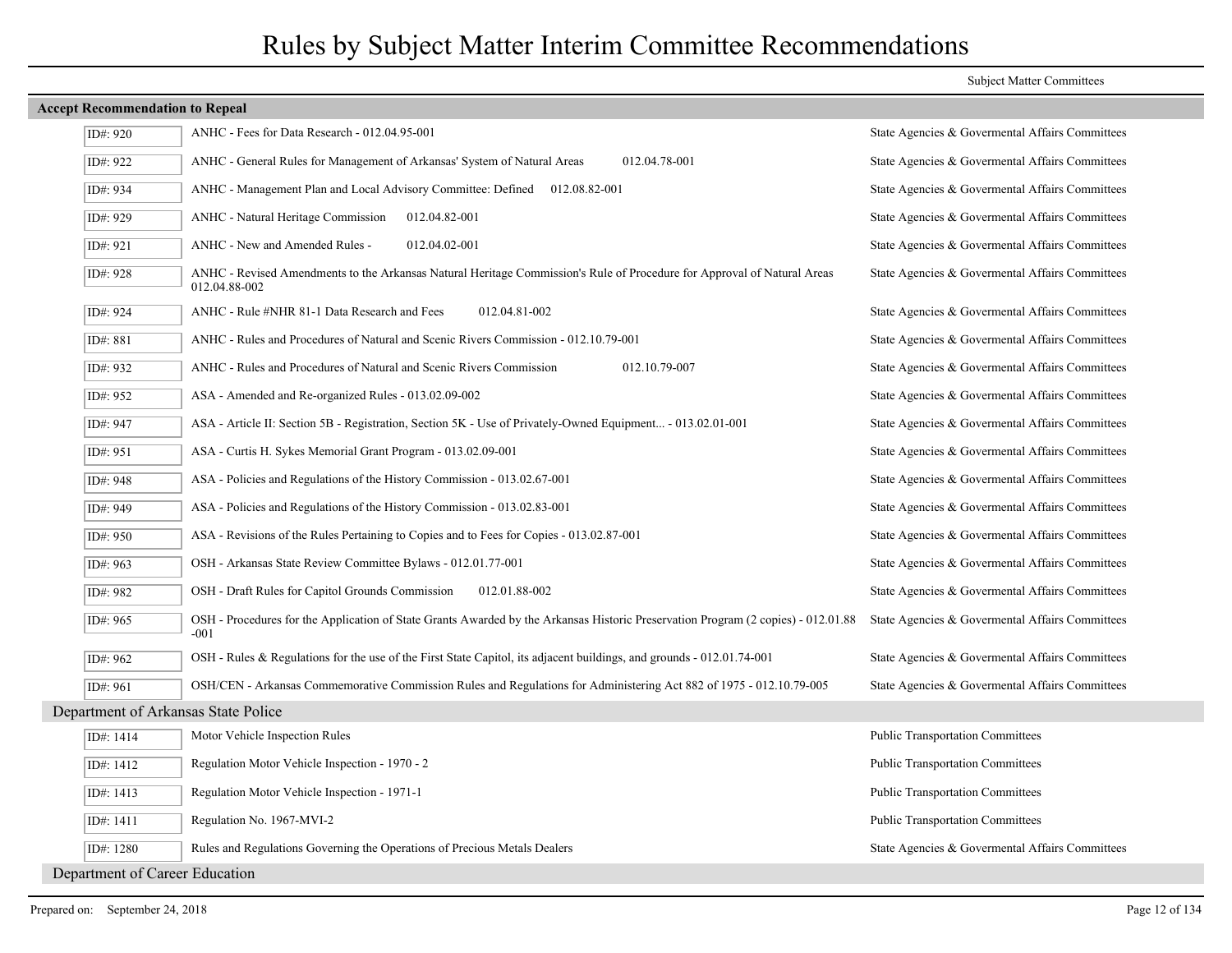|                                                                   | <b>Accept Recommendation to Repeal</b> |                                                                                                                                                               |                             |  |
|-------------------------------------------------------------------|----------------------------------------|---------------------------------------------------------------------------------------------------------------------------------------------------------------|-----------------------------|--|
|                                                                   | ID#: 72                                | Adult Education Capital Improvement Funds Regulation                                                                                                          | <b>Education Committees</b> |  |
|                                                                   | ID#: 65                                | Apprenticeship Plumber Program                                                                                                                                | <b>Education Committees</b> |  |
|                                                                   | ID#: 90                                | <b>GED Testing Fees</b>                                                                                                                                       | <b>Education Committees</b> |  |
|                                                                   | ID#: 70                                | Minimum Age for Adult Education Enrollment                                                                                                                    | <b>Education Committees</b> |  |
|                                                                   | ID#: 86                                | Policies and Procedures for Local Secondary Vocational Programs & Secondary Vocational Centers                                                                | <b>Education Committees</b> |  |
|                                                                   | ID#: 66                                | Program Polices and Procedures for Secondary, Adult Skills Training, and Vocational Centers                                                                   | <b>Education Committees</b> |  |
|                                                                   | ID#: 80                                | Rules and Regulations Associated with Employer Income Tax Credits for Youth Apprenticeships/Work-Based Learning Programs<br>under Act 1168 of 1997            | <b>Education Committees</b> |  |
|                                                                   | ID#: 75                                | Rules and Regulations Associated with Equipment for New Program Start-up, Equipment for Upgrading Vocational Programs and<br>Short-term Adult Skills Training | <b>Education Committees</b> |  |
|                                                                   | ID#: 74                                | Rules and Regulations for Apprentice Plumbers                                                                                                                 | <b>Education Committees</b> |  |
|                                                                   | ID#: 77                                | Rules and Regulations for Vocational Expenditures in Local School Districts and Secondary Vocational Centers                                                  | <b>Education Committees</b> |  |
|                                                                   | ID#: 88                                | <b>Standardized Testing Instruments</b>                                                                                                                       | <b>Education Committees</b> |  |
|                                                                   | ID#: 82                                | Technical Careers Student Loan Forgiveness Program                                                                                                            | <b>Education Committees</b> |  |
| Department of Career Education - Arkansas Rehabilitation Services |                                        |                                                                                                                                                               |                             |  |
|                                                                   | ID#: 1229                              | Technology Equipment Revolving Loan Fund                                                                                                                      | <b>Education Committees</b> |  |
|                                                                   |                                        | Department of Community Correction                                                                                                                            |                             |  |
|                                                                   | ID#: 940                               | Administrative Review Process AR 1.2                                                                                                                          | Judiciary Committees        |  |
|                                                                   | ID#: 944                               | Community Transition Work Study AR 7.5                                                                                                                        | Judiciary Committees        |  |
|                                                                   | ID#: 979                               | Performance Incentive Grant Funding AR 2.1                                                                                                                    | Judiciary Committees        |  |
|                                                                   | ID#: 1447                              | Resident Property Control AR 7.18                                                                                                                             | Judiciary Committees        |  |
|                                                                   | ID#: 989                               | Segregation AR 7.15 (ADC 836)                                                                                                                                 | Judiciary Committees        |  |
|                                                                   | ID#: 991                               | Technical Violator Program AR 7.6                                                                                                                             | Judiciary Committees        |  |
|                                                                   | ID#: 992                               | Tobacco AR 4.7 (ADC 224)                                                                                                                                      | Judiciary Committees        |  |
| Department of Correction                                          |                                        |                                                                                                                                                               |                             |  |
|                                                                   | ID#: 1406                              | AR 003 Inspection Tours by the Unit Warden/Center Supervisor                                                                                                  | Judiciary Committees        |  |
|                                                                   | ID#: 1408                              | AR 004 Staff Meetings                                                                                                                                         | Judiciary Committees        |  |
|                                                                   | ID#: $1415$                            | AR 006 Document and Report Procedure                                                                                                                          | Judiciary Committees        |  |
|                                                                   | ID#: 1423                              | AR 018 Post Orders                                                                                                                                            | Judiciary Committees        |  |
|                                                                   |                                        |                                                                                                                                                               |                             |  |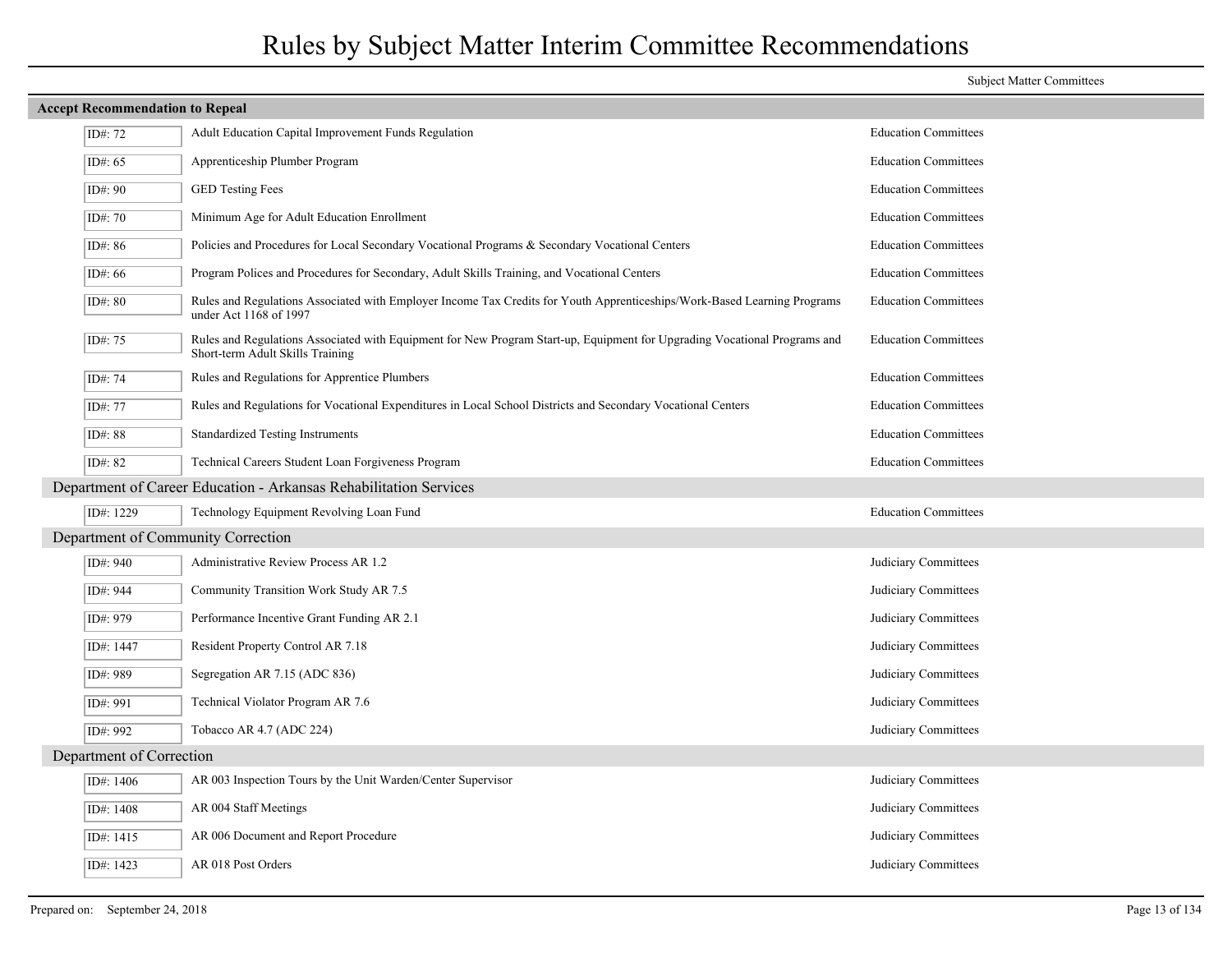|                         | <b>Subject Matter Committees</b>                                                 |                             |  |  |  |
|-------------------------|----------------------------------------------------------------------------------|-----------------------------|--|--|--|
|                         | <b>Accept Recommendation to Repeal</b>                                           |                             |  |  |  |
| ID#: 1507               | AR 204 employment Policy                                                         | Judiciary Committees        |  |  |  |
| ID#: 1528               | AR 222 Bachelors Officer Quarters                                                | Judiciary Committees        |  |  |  |
| ID#: 1564               | AR 406 Employee Identification Cards                                             | Judiciary Committees        |  |  |  |
| ID#: 1612               | AR 801 Racial Balance in Inmate Job Assignments                                  | Judiciary Committees        |  |  |  |
| ID#: 1648               | AR 836 Segregation                                                               | Judiciary Committees        |  |  |  |
| ID#: 1486               | AR 1305 Executive Clemency, Pardons and Commutations of Sentences                | Judiciary Committees        |  |  |  |
| Department of Education |                                                                                  |                             |  |  |  |
| ID#: 1989               | Allocation of Qualified Zone Academy Bonds                                       | <b>Education Committees</b> |  |  |  |
| ID#: 1988               | Certification Laws and Regulations                                               | <b>Education Committees</b> |  |  |  |
| ID#: 1970               | Community Based Pilot Grants                                                     | <b>Education Committees</b> |  |  |  |
| ID#: 1968               | Distribution of Alternative Learning Program Grants                              | <b>Education Committees</b> |  |  |  |
| ID#: 1965               | Distribution of Catastrophic Loss Funding                                        | <b>Education Committees</b> |  |  |  |
| ID#: 1877               | Distribution of Supplemental Transportation Funds                                | <b>Education Committees</b> |  |  |  |
| ID#: 2135               | District Conversion Charter Application                                          | <b>Education Committees</b> |  |  |  |
| ID#: 1828               | Funding of Public School Districts                                               | <b>Education Committees</b> |  |  |  |
| ID#: 2136               | Highly Qualified Teachers Pursuant to the No Child Left Behind Act of 2001       | <b>Education Committees</b> |  |  |  |
| ID#: 1960               | Implement Appropriation for Students At-Risk, K-3                                | <b>Education Committees</b> |  |  |  |
| ID#: 1879               | Issuance of Subpoenas by the Arkansas State Board of Education                   | <b>Education Committees</b> |  |  |  |
| ID#: 9593               | Matching Grants for Mathematics and Science Equipment                            | <b>Education Committees</b> |  |  |  |
| ID#: 1943               | Model Rural Early Childhood Consortium                                           | <b>Education Committees</b> |  |  |  |
| ID#: 2035               | Non-Traditional Licensure Program                                                | <b>Education Committees</b> |  |  |  |
| ID#: 2134               | Open-Enrollment Public Charter School Application                                | <b>Education Committees</b> |  |  |  |
| ID#: 1986               | Parent Involvement Grant Program                                                 | <b>Education Committees</b> |  |  |  |
| ID#: 1984               | Parents as Teachers Program                                                      | <b>Education Committees</b> |  |  |  |
| ID#: 1990               | Requirements and Procedures for Renewal of a Standard Arkansas Teacher Licensure | <b>Education Committees</b> |  |  |  |
| ID#: 1945               | Service Learning Program                                                         | <b>Education Committees</b> |  |  |  |
| ID#: 1812               | State Reporting of Dropout and Graduation Rates                                  | <b>Education Committees</b> |  |  |  |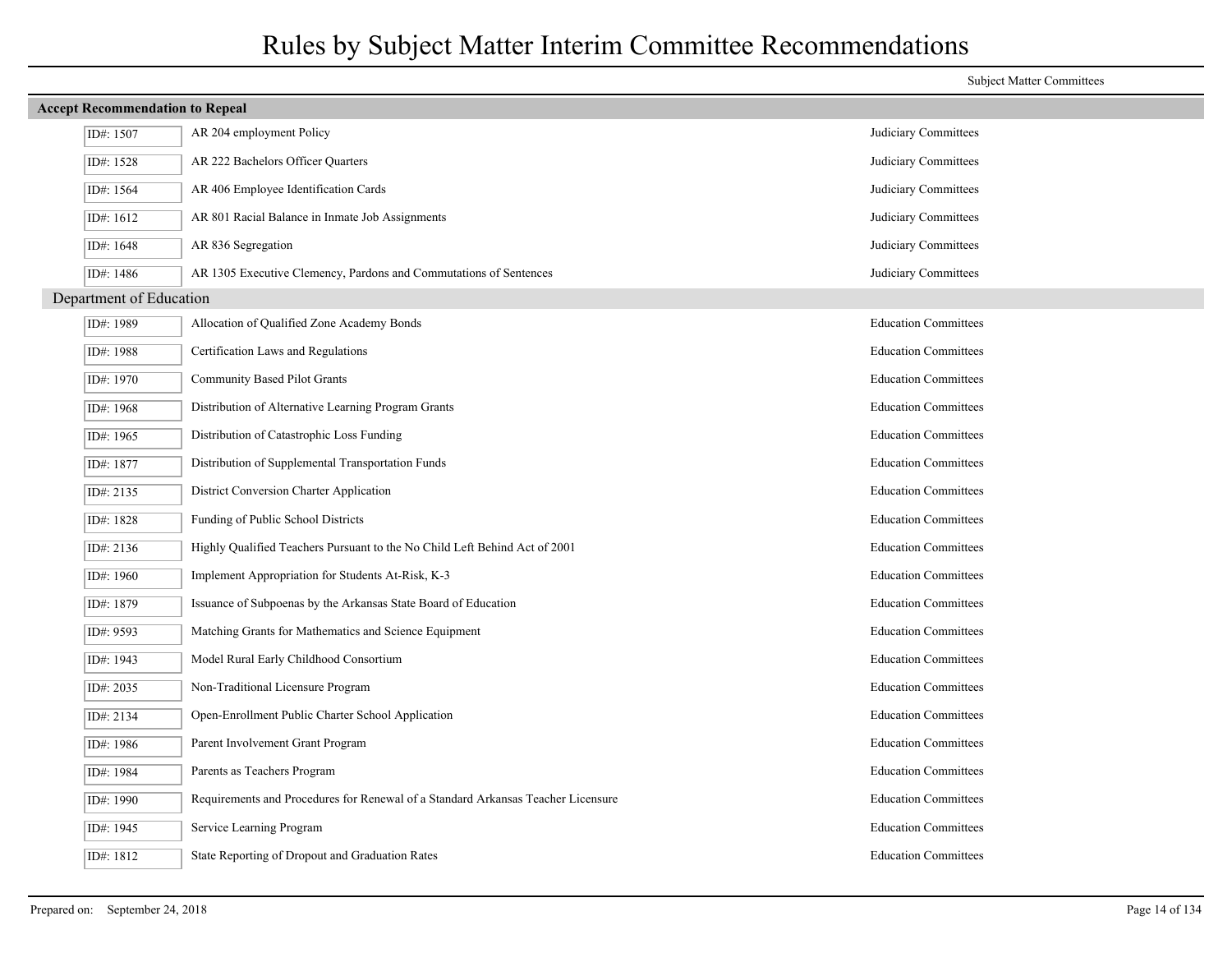|            |                                                                                            | <b>Subject Matter Committees</b>                       |  |  |  |
|------------|--------------------------------------------------------------------------------------------|--------------------------------------------------------|--|--|--|
|            | <b>Accept Recommendation to Repeal</b>                                                     |                                                        |  |  |  |
| ID#: 1872  | Supplemental Education Service Providers                                                   | <b>Education Committees</b>                            |  |  |  |
|            | Department of Education - Division of Public School Academic Facilities and Transportation |                                                        |  |  |  |
| ID#: 1920  | Academic Facilities Immediate Repair Program                                               | <b>Education Committees</b>                            |  |  |  |
| ID#: 1923  | Transitional Academic Facilities Program                                                   | <b>Education Committees</b>                            |  |  |  |
|            | Department of Finance and Administration                                                   |                                                        |  |  |  |
| ID#: 9237  | 1997-7 -- Application For Commercial Driver's License                                      | <b>Public Transportation Committees</b>                |  |  |  |
| ID#: 10727 | Arkansas State Building Service Council By-Laws                                            | State Agencies & Governental Affairs Committees        |  |  |  |
|            | Department of Finance and Administration - Division of Racing                              |                                                        |  |  |  |
| ID#: 10631 | Greyhound Rule 1076 Personal History Resume                                                | Joint Meeting of House Rules and Senate State Agencies |  |  |  |
| ID#: 10632 | Greyhound Rule 1214 Duties and Obligations                                                 | Joint Meeting of House Rules and Senate State Agencies |  |  |  |
| ID#: 10477 | Greyhound Rule 3001 Vacancies Among Officials                                              | Joint Meeting of House Rules and Senate State Agencies |  |  |  |
| ID#: 10634 | Greyhound Rule 3006 Board of Judges                                                        | Joint Meeting of House Rules and Senate State Agencies |  |  |  |
| ID#: 10633 | Greyhound Rule 3092 Licenses, Registrations and Fees for Participants in Racing            | Joint Meeting of House Rules and Senate State Agencies |  |  |  |
| ID#: 10635 | Greyhound Rule 5065 Bingo Bet Wagers                                                       | Joint Meeting of House Rules and Senate State Agencies |  |  |  |
| ID#: 10517 | Thoroughbred Rule 1117 Duties and Obligations                                              | Joint Meeting of House Rules and Senate State Agencies |  |  |  |
| ID#: 10518 | Thoroughbred Rule 1144 Duties and Obligations                                              | Joint Meeting of House Rules and Senate State Agencies |  |  |  |
| ID#: 10519 | Thoroughbred Rule 1146 Duties and Obligations                                              | Joint Meeting of House Rules and Senate State Agencies |  |  |  |
| ID#: 10391 | Thoroughbred Rule 1250 Duties and Obligations                                              | Joint Meeting of House Rules and Senate State Agencies |  |  |  |
| ID#: 10520 | Thoroughbred Rule 2020 Paddock Judge                                                       | Joint Meeting of House Rules and Senate State Agencies |  |  |  |
| ID#: 10521 | Thoroughbred Rule 2023 Paddock Judge                                                       | Joint Meeting of House Rules and Senate State Agencies |  |  |  |
| ID#: 10522 | Thoroughbred Rule 2142 Authorized Agents                                                   | Joint Meeting of House Rules and Senate State Agencies |  |  |  |
| ID#: 10523 | Thoroughbred Rule 2160 Jockeys                                                             | Joint Meeting of House Rules and Senate State Agencies |  |  |  |
| ID#: 10524 | Thoroughbred Rule 2161 Jockeys                                                             | Joint Meeting of House Rules and Senate State Agencies |  |  |  |
| ID#: 10525 | Thoroughbred Rule 2242 Entries                                                             | Joint Meeting of House Rules and Senate State Agencies |  |  |  |
| ID#: 10526 | Thoroughbred Rule 2246 Entries                                                             | Joint Meeting of House Rules and Senate State Agencies |  |  |  |
| ID#: 10527 | Thoroughbred Rule 2304 Weight Penalties and Allowances                                     | Joint Meeting of House Rules and Senate State Agencies |  |  |  |
| ID#: 10528 | Thoroughbred Rule 2305 Weight Penalties and Allowances                                     | Joint Meeting of House Rules and Senate State Agencies |  |  |  |
| ID#: 10529 | Thoroughbred Rule 2381 Dead Heats                                                          | Joint Meeting of House Rules and Senate State Agencies |  |  |  |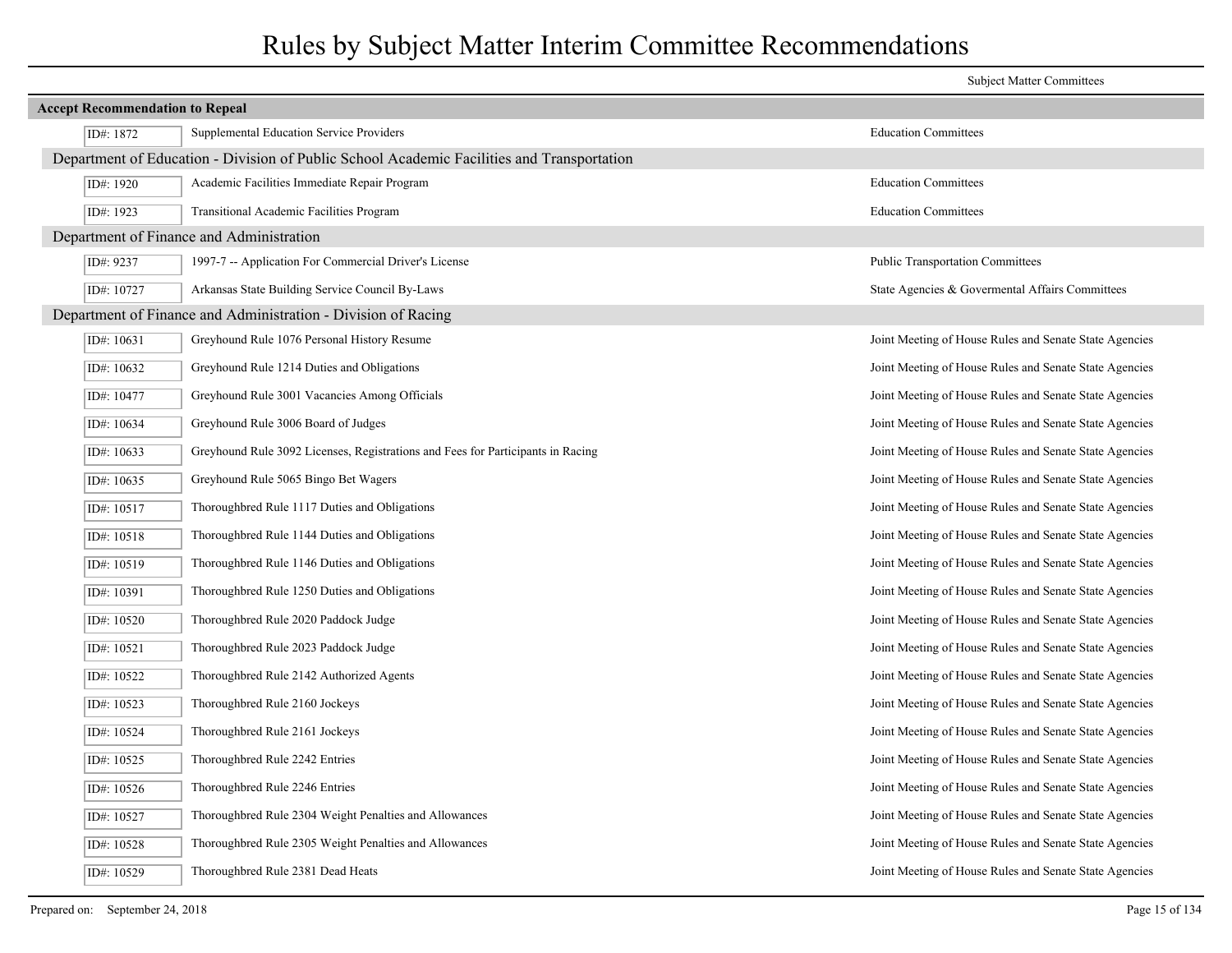|                                        |                                                                                                                                                 | <b>Subject Matter Committees</b>                       |
|----------------------------------------|-------------------------------------------------------------------------------------------------------------------------------------------------|--------------------------------------------------------|
| <b>Accept Recommendation to Repeal</b> |                                                                                                                                                 |                                                        |
| ID#: 10530                             | Thoroughbred Rule 2396 Mutuels                                                                                                                  | Joint Meeting of House Rules and Senate State Agencies |
| ID#: 10531                             | Thoroughbred Rule 2414 Mutuels                                                                                                                  | Joint Meeting of House Rules and Senate State Agencies |
| ID#: 10532                             | Thoroughbred Rule 2464 Bingo Bet Wagers                                                                                                         | Joint Meeting of House Rules and Senate State Agencies |
|                                        | Department of Finance and Administration - Management Services - Office of Arkansas Lottery                                                     |                                                        |
| ID#: 1345                              | Rules of Practice and Procedure                                                                                                                 | Joint Meeting of House Rules and Senate State Agencies |
| Department of Health                   |                                                                                                                                                 |                                                        |
| ID#: 2434                              | 1995 Do Not Resuscitate Rules and Regulations                                                                                                   | Public Health, Welfare and Labor Committees            |
| ID#: 2435                              | Advanced Emergency Medical Technician Training in Arkansas-Advanced Training Site Requirements                                                  | Public Health, Welfare and Labor Committees            |
| ID#: 2511                              | Alternate Systems Manual                                                                                                                        | Public Health, Welfare and Labor Committees            |
| ID#: 2497                              | Amendment to the Arkansas Rules and Regulations Pertaining to Fair Packaging and Labeling Regulations for Fluid Milk and Fluid<br>Milk Products | Public Health, Welfare and Labor Committees            |
| ID#: 2491                              | Amendments to the Guide for Interpreting the Rules and Regulations Pertaining to Food Service Establishments                                    | Public Health, Welfare and Labor Committees            |
| ID#: 9113                              | Conditions for Coverage of Services of Independent Laboratories                                                                                 | Public Health, Welfare and Labor Committees            |
| ID#: 9115                              | <b>Emergency Medical Services Disciplinary</b>                                                                                                  | Public Health, Welfare and Labor Committees            |
| ID#: 9108                              | Enhanced Basic Life Support - Ambulance Services (EMT-Defibrillation)                                                                           | Public Health, Welfare and Labor Committees            |
| ID#: 2482                              | Food, Drug, and Cosmetic Act (advertising use of colored lights)                                                                                | Public Health, Welfare and Labor Committees            |
| ID#: 9117                              | Principles of Reimbursement for Provider Costs and for Services by Hospital-Based Physicians                                                    | Public Health, Welfare and Labor Committees            |
| ID#: 9116                              | Regulation #4 of Rules Pertaining to Vital Statistics                                                                                           | Public Health, Welfare and Labor Committees            |
| ID#: 2394                              | Regulations Pertaining to Narcotic Drugs                                                                                                        | Public Health, Welfare and Labor Committees            |
| ID#: 2429                              | Restricted Plumbers License Residential Maintenance                                                                                             | Public Health, Welfare and Labor Committees            |
| ID#: 2398                              | Rules and Regulations Certification of Clinical Laboratories Doing Prenatal and Other Official Seriological Tests for Syphilis                  | Public Health, Welfare and Labor Committees            |
| ID#: 2422                              | Rules and Regulations for Birth and Death Reporting                                                                                             | Public Health, Welfare and Labor Committees            |
| ID#: 2411                              | Rules and Regulations for Fees for Influenza Vaccinations Within the State of Arkansas                                                          | Public Health, Welfare and Labor Committees            |
| ID#: 2513                              | Rules and Regulations for Health Maintenance Organizations in Arkansas                                                                          | Public Health, Welfare and Labor Committees            |
| ID#: 2438                              | Rules and Regulations for Mass Casualty Incidents                                                                                               | Public Health, Welfare and Labor Committees            |
| ID#: 2400                              | Rules and Regulations for Scoliosis Screening                                                                                                   | Public Health, Welfare and Labor Committees            |
| ID#: 2437                              | Rules and Regulations for Stretcher Ambulances                                                                                                  | Public Health, Welfare and Labor Committees            |
| ID#: 2484                              | Rules and Regulations of the Arkansas Board of Health Pertaining to Food Salvage                                                                | Public Health, Welfare and Labor Committees            |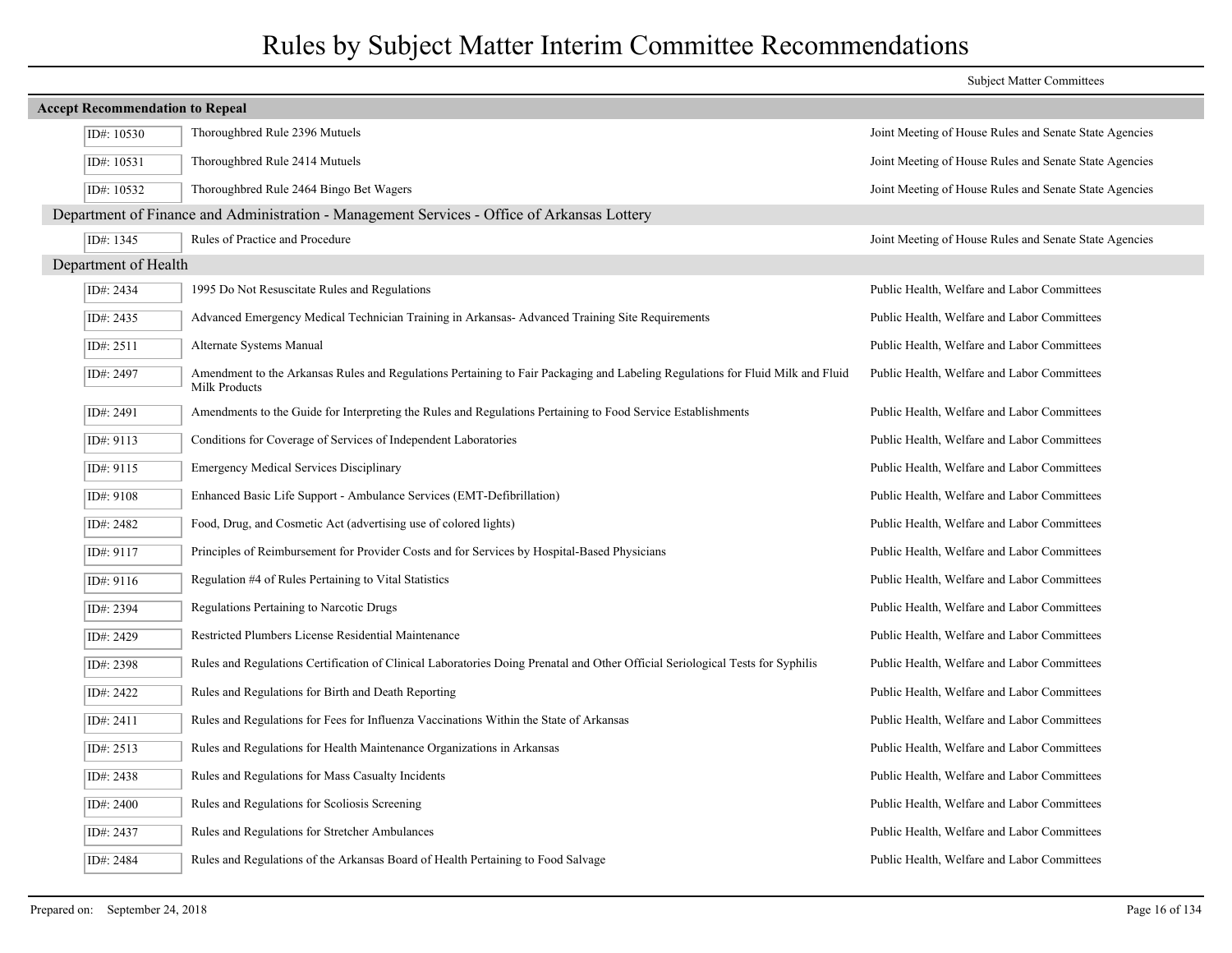| ID#: $2500$ | Rules and Regulations Pertaining to Bakeries and Candy Factories                                                       | Public Health, Welfare and Labor Committees |
|-------------|------------------------------------------------------------------------------------------------------------------------|---------------------------------------------|
| ID#: 2489   | Rules and Regulations Pertaining to Bottling Plants                                                                    | Public Health, Welfare and Labor Committees |
| ID#: 2488   | Rules and Regulations Pertaining to Camps                                                                              | Public Health, Welfare and Labor Committees |
| ID#: 2514   | Rules and Regulations Pertaining to Domiciliary Care Establishments                                                    | Public Health, Welfare and Labor Committees |
| ID#: 2386   | Rules and Regulations Pertaining to Drug Precursors                                                                    | Public Health, Welfare and Labor Committees |
| ID#: 2381   | Rules and Regulations Pertaining to Financial Assistance to Attend Out-of-State Schools of Mortuary Science            | Public Health, Welfare and Labor Committees |
| ID#: 2496   | Rules and Regulations Pertaining to Foods Containing No Dairy Products but Made in Semblance of Milk or Diary Products | Public Health, Welfare and Labor Committees |
| ID#: 2502   | Rules and Regulations Pertaining to Frozen Food Processing Plants                                                      | Public Health, Welfare and Labor Committees |
| ID#: 2495   | Rules and Regulations Pertaining to Frozen Yogurt Products                                                             | Public Health, Welfare and Labor Committees |
| ID#: 2443   | Rules and Regulations Pertaining to Grade "A" Milk and Milk Products                                                   | Public Health, Welfare and Labor Committees |
| ID#: 2441   | Rules and Regulations pertaining to Handwashing in a Food Service Establishment                                        | Public Health, Welfare and Labor Committees |
| ID#: 2479   | Rules and Regulations Pertaining to Hotels and Motels                                                                  | Public Health, Welfare and Labor Committees |
| ID#: 2480   | Rules and Regulations Pertaining to Hotels, Motels and Rooming Houses                                                  | Public Health, Welfare and Labor Committees |
| ID#: 2471   | Rules and Regulations Pertaining to Immunization Reporting                                                             | Public Health, Welfare and Labor Committees |
| ID#: 2483   | Rules and Regulations Pertaining to Insecticide Dispenser                                                              | Public Health, Welfare and Labor Committees |
| ID#: 2486   | Rules and Regulations Pertaining to Marine Toilets and Disposal of Sewage from Boats                                   | Public Health, Welfare and Labor Committees |
| ID#: 2498   | Rules and Regulations Pertaining to Milk and Milk Products                                                             | Public Health, Welfare and Labor Committees |
| ID#: 2499   | Rules and Regulations Pertaining to Milk for Manufacturing Purposes                                                    | Public Health, Welfare and Labor Committees |
| ID#: 2501   | Rules and Regulations Pertaining to Poultry and Rabbit Dressing Plants                                                 | Public Health, Welfare and Labor Committees |
| ID#: 2492   | Rules and Regulations Pertaining to Review of Plans for Food Processing Establishments                                 | Public Health, Welfare and Labor Committees |
| ID#: 9104   | Rules and Regulations Pertaining to the Arkansas Food Drug and Cosmetic Act Reg. 9.1                                   | Public Health, Welfare and Labor Committees |
| ID#: 9106   | Rules and Regulations Pertaining to the Arkansas Meat and Meat Products Inspection Act                                 | Public Health, Welfare and Labor Committees |
| ID#: 2420   | Rules and Regulations Pertaining to the Control of Certain Health Hazardous Substances                                 | Public Health, Welfare and Labor Committees |
| ID#: 2512   | Rules and Regulations Pertaining to The Management of Special Waste from Health Care Related Facilities                | Public Health, Welfare and Labor Committees |
| ID#: 2478   | Rules and Regulations Pertaining to the Manufacture, Processing, Storage, and Transportation of Ice                    | Public Health, Welfare and Labor Committees |
| ID#: 10669  | Rules and Regulations Pertaining to the Sale of Fresh or Prepackaged Pie or Sanwiches                                  | Public Health, Welfare and Labor Committees |
| ID#: 2423   | Rules and Regulations Pertaining to the Transportation of Dead Bodies                                                  | Public Health, Welfare and Labor Committees |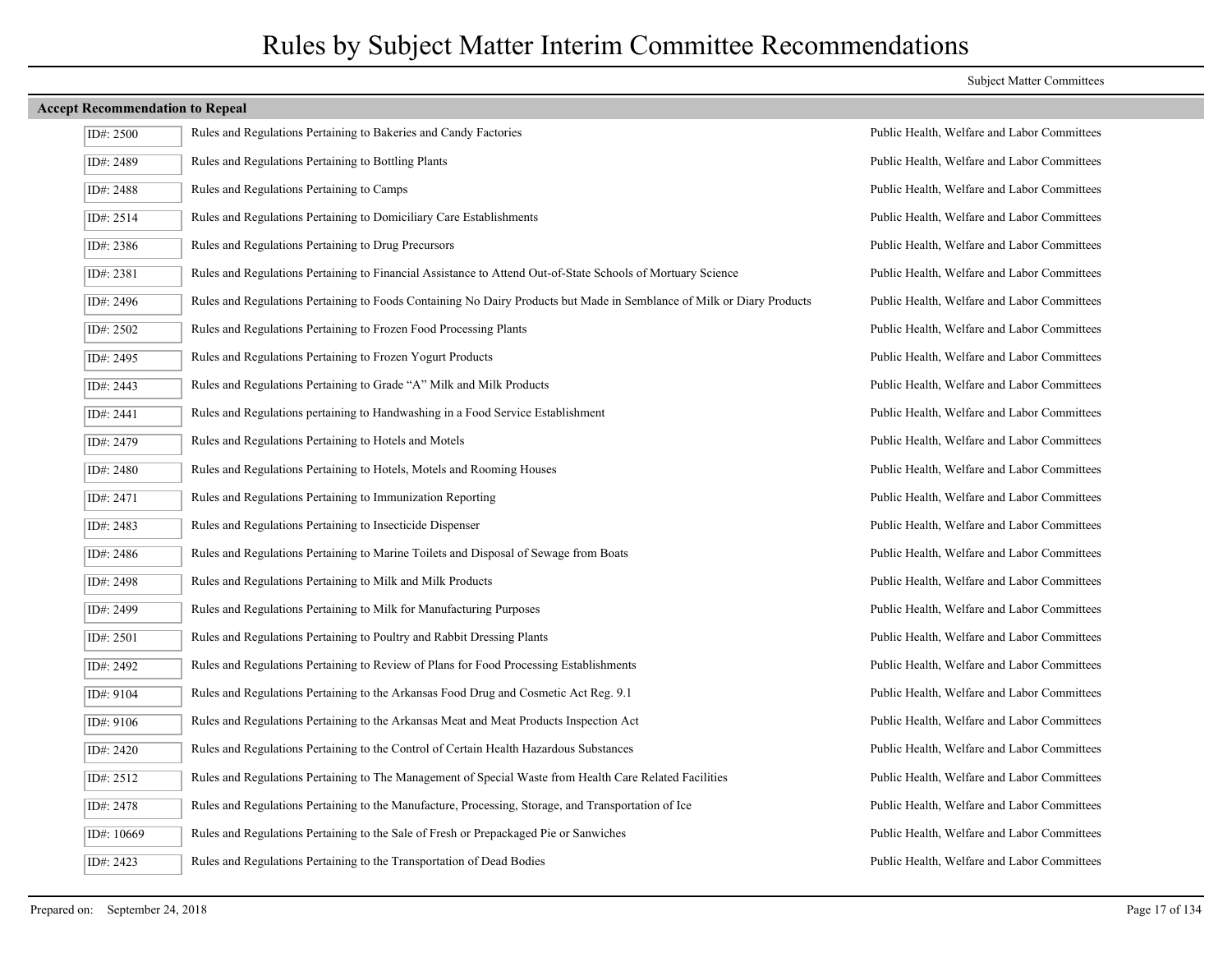# **Accept Recommendation to Repeal** ID#: 2493 Rules and Regulations Pertaining to the Vending of Foods and Beverages Public Health, Welfare and Labor Committees ID#: 2503 Rules and Regulations Pertaining to Transporting of Frozen Food Public Health, Welfare and Labor Committees ID#: 2481 Rules and Regulations Regarding Food Preparations Content and Display Public Health, Welfare and Labor Committees ID#: 2403 Rules Governing State Sponsored Home Visitation Programs Public Health, Welfare and Labor Committees ID#: 9112 Rules Pertaining to Control of Communicable Disease Public Health, Welfare and Labor Committees ID#: 2436 Rules Pertaining to Emergency Medical Services Revolving Fund Authority Public Health, Welfare and Labor Committees ID#: 2393 Rules Pertaining to Food, Drug, and Cosmetic Act Public Health, Welfare and Labor Committees ID#: 2395 Rules Pertaining to Labeling of Small Packages Public Health, Welfare and Labor Committees ID#: 9109 Rules Pertaining to the Use of Toxic Substances and Etiologic Agents for Experimental Purposes Public Health, Welfare and Labor Committees ID#: 2446 Rules Pertaining to Water Supply Operator Licensing Public Health, Welfare and Labor Committees ID#: 9118 Sale and Distribution of Pet Turtles Public Health, Welfare and Labor Committees ID#: 9110 Sale and/or Shipment of Viable Pathogenic Organisms Public Health, Welfare and Labor Committees ID#: 2463 The Collection, Processing, and Storage of Citrated Whole Blood, Blood Plasma, and Related Products Public Health, Welfare and Labor Committees ID#: 9114 The Uniform Controlled Substances Act Public Health, Welfare and Labor Committees ID#: 9111 Viable Pathogenic Organisms into Arkansas Public Health, Welfare and Labor Committees Department of Higher Education ID#: 1733 Arkansas Workforce Improvement Grant Program Rules and Regulations Education Committees ID#: 1742 Career Enhancement/Career Seminar Schools, Real Estate Continuing Education (Private Career Education) Education Committees ID#: 1283 Fees 1990-1991, Amended November 15, 1990 (Private Career Education) Education Committees ID#: 1456 Freshman- Sophomore Minority Grant Program (Repealed) Education Committees ID#: 998 Institutional Certification Advisory Committee Education Committees ID#: 999 Institutional Certification Advisory Committee Rules Education Committees ID#: 1723 Paul Douglas Teacher Scholarship Program Rules Education Committees ID#: 1292 Procedure for Approval of Course Outlines for Beginning and Continuing Education for Bail Bondsmen (Private Career Education) Judiciary Committees ID#: 997 Student Placement into General Education Core Courses Education Committees ID#: 1730 Teacher/Administrator Grant Program Rules Education Committees

Department of Human Services - Division of Administrative Services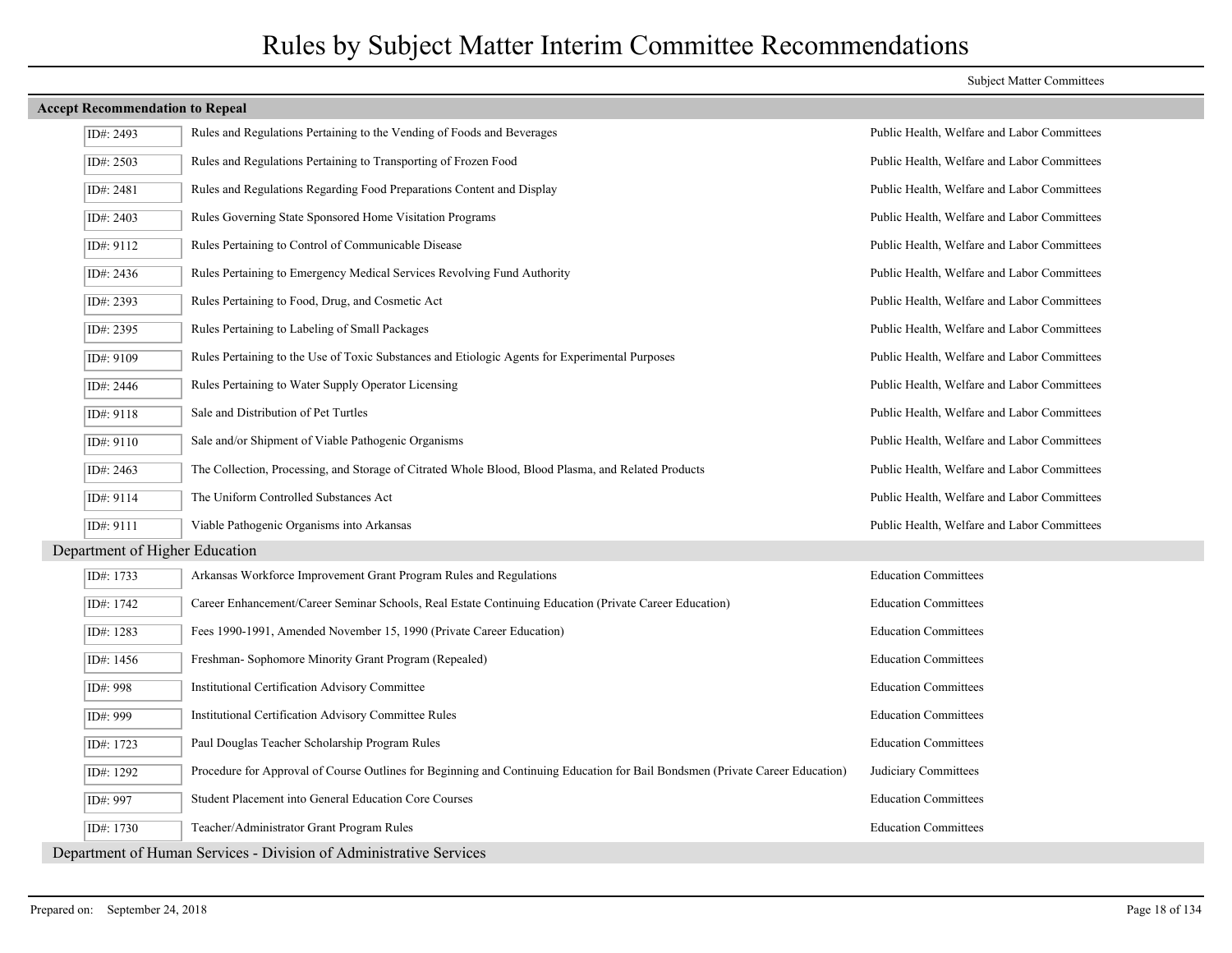| ID#: 10608   | Administrative Procedures Manual: Part VI- Procurement and Purchasing; Chapters 601,602,603,604,605,606,609 | State Agencies & Govermental Affairs Committees |
|--------------|-------------------------------------------------------------------------------------------------------------|-------------------------------------------------|
| ID#: 10609   | Administrative Procedures Manual: Part VII-Supplies and Equipment Management: Chapters 703,705,706,707      | State Agencies & Governental Affairs Committees |
| ID#: 2515    | APM 303 Vendor Maintenance                                                                                  | State Agencies & Govermental Affairs Committees |
| ID#: 2518    | APM 401 Purchase Services                                                                                   | State Agencies & Govermental Affairs Committees |
| ID#: 2520    | APM 601 General Provisions                                                                                  | State Agencies & Govermental Affairs Committees |
| ID#: 2533    | APM 605 Construction                                                                                        | State Agencies & Govermental Affairs Committees |
| ID#: 2537    | APM 606 Miscellaneous Provisions                                                                            | State Agencies & Govermental Affairs Committees |
| ID#: 2538    | APM 607 Peard                                                                                               | State Agencies & Governental Affairs Committees |
| ID#: 2539    | APM 609 Wireless Telephone Equipment and Services                                                           | State Agencies & Govermental Affairs Committees |
| ID#: 2540    | APM 702 Forms Management                                                                                    | State Agencies & Governental Affairs Committees |
| ID#: 2541    | APM 703 Management Consolidated Cost                                                                        | State Agencies & Govermental Affairs Committees |
| ID#: 2542    | APM 705 Office Supply System                                                                                | State Agencies & Governental Affairs Committees |
| ID#: 2543    | APM 706 Record Storage                                                                                      | State Agencies & Govermental Affairs Committees |
| ID#: 2544    | APM 707 Vehicle/Fleet Services                                                                              | State Agencies & Governental Affairs Committees |
| ID#: 2545    | APM 708 Recycling                                                                                           | State Agencies & Govermental Affairs Committees |
| ID#: 2547    | APM 907 Mail Services                                                                                       | State Agencies & Governental Affairs Committees |
| ID#: 2549    | APM 908 DHS Printing Media Services                                                                         | State Agencies & Govermental Affairs Committees |
| ID#: 10616   | Cash Funds                                                                                                  | State Agencies & Govermental Affairs Committees |
| ID#: 10610   | Cash Management Improvement Act (DHS Policy 1067)                                                           | State Agencies & Govermental Affairs Committees |
| ID#: 10613   | DHS Audit Guidelines                                                                                        | State Agencies & Governental Affairs Committees |
| ID#: 10621   | DHS Policy 1064 DHS Financial Authority                                                                     | State Agencies & Govermental Affairs Committees |
| ID#: $10615$ | DHS Policy 1096 DHS Audit Policy                                                                            | State Agencies & Govermental Affairs Committees |
| ID#: 10618   | Federal Delay in the Issuance of Notification of Grant Awards                                               | State Agencies & Govermental Affairs Committees |
| ID#: 2550    | <b>Financial Guidelines</b>                                                                                 | State Agencies & Governental Affairs Committees |
| ID#: 2557    | Sub-grant Manual                                                                                            | State Agencies & Govermental Affairs Committees |
|              | Department of Human Services - Division of Aging and Adult Services                                         |                                                 |
| ID#: 10259   | 107.00 Adult Protective Services 016.19.99-003                                                              | Public Health, Welfare and Labor Committees     |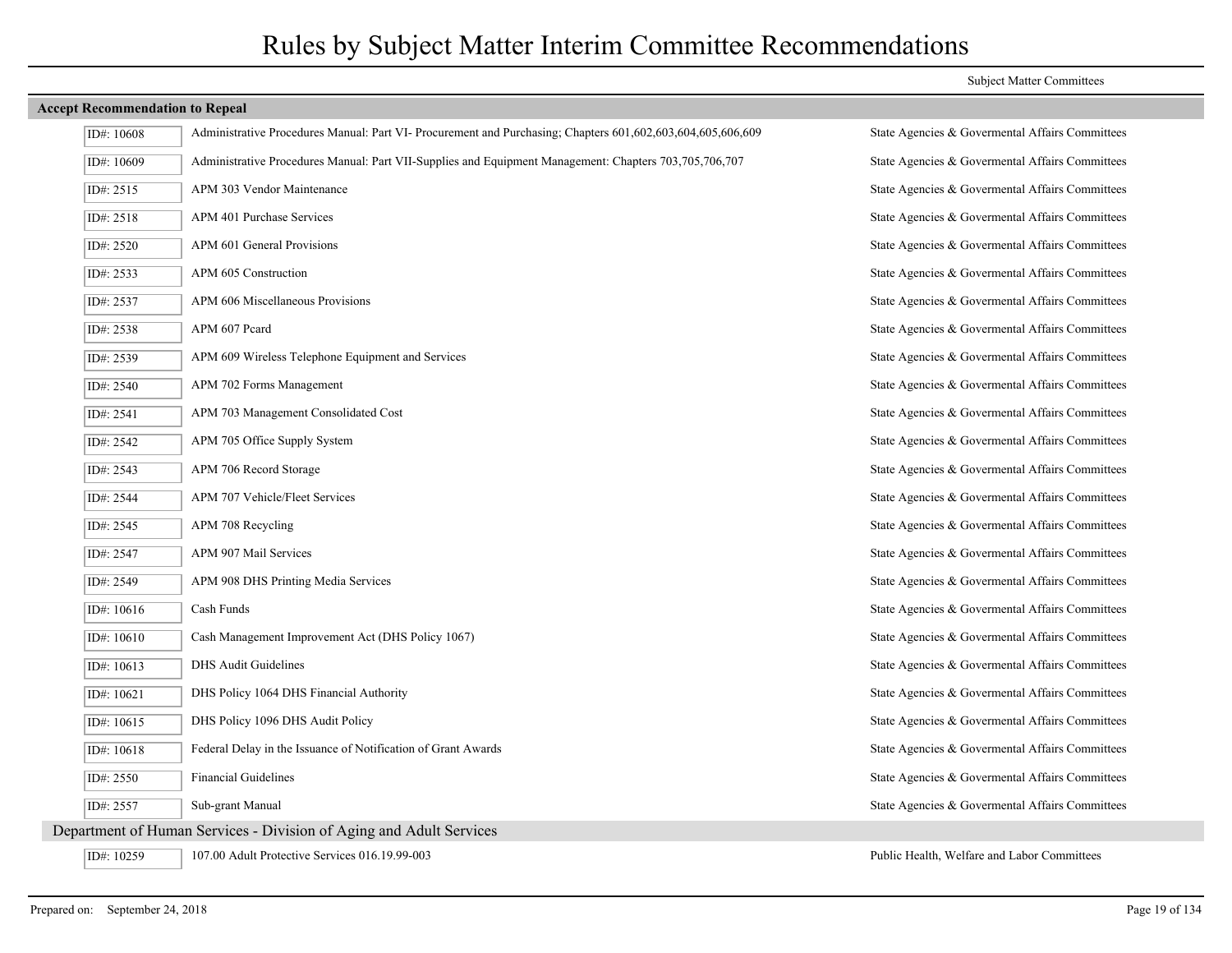|                                                                                     |                                                                                                                                              | <b>Subject Matter Committees</b>                                                                               |  |  |
|-------------------------------------------------------------------------------------|----------------------------------------------------------------------------------------------------------------------------------------------|----------------------------------------------------------------------------------------------------------------|--|--|
| <b>Accept Recommendation to Repeal</b>                                              |                                                                                                                                              |                                                                                                                |  |  |
| ID#: 4885                                                                           | 114.00 Housing Grants 016.19.91-009                                                                                                          | Public Health, Welfare and Labor Committees                                                                    |  |  |
| ID#: 4932                                                                           | Certification and Medicaid Provider Application for Attendant Care for Participant of AAPD Waiver Program and Agreement<br>016.19.12-004     | Public Health, Welfare and Labor Committees                                                                    |  |  |
| ID#: 9899                                                                           | Directory of Licensed and Approved Nursing Homes in Arkansas 016.19.70-001                                                                   | Public Health, Welfare and Labor Committees                                                                    |  |  |
| ID#: 4922                                                                           | Operational Manual for ElderChoices Home & Community-Based Services 016.19.91-003                                                            | Public Health, Welfare and Labor Committees                                                                    |  |  |
| ID#: 4865                                                                           | Revisions in the approved Title III Arkansas State Plan for Implementating the Older Americans Act of 1965 016.19.68-001                     | Public Health, Welfare and Labor Committees                                                                    |  |  |
| ID#: 4924                                                                           | Rules and Regulations for ElderChoices Adult Foster Care Providers 016.19.91-005                                                             | Public Health, Welfare and Labor Committees                                                                    |  |  |
| ID#: 4866                                                                           | State Plan for the Nutrition Program for the Elderly under Title VII 909.4-909.12                                                            | Public Health, Welfare and Labor Committees                                                                    |  |  |
|                                                                                     | Department of Human Services - Division of Behavioral Health Services                                                                        |                                                                                                                |  |  |
| ID#: 4938                                                                           | Arkansas Access to Recovery (AR ATR)                                                                                                         | Public Health, Welfare and Labor Committees                                                                    |  |  |
| ID#: 10249                                                                          | Child and Adolescent Service System Program (CASSP) Authorization to Disclose Health Information Form                                        | Public Health, Welfare and Labor Committees                                                                    |  |  |
| ID#: 4935                                                                           | Division of Behavioral Health Services RSPMI Moratorium                                                                                      | Public Health, Welfare and Labor Committees                                                                    |  |  |
| ID#: 10250                                                                          | Physician Certification of Adult With A Serious Mental Illness and Physician Certification of Children With Serious Emotional<br>Disturbance | Public Health, Welfare and Labor Committees                                                                    |  |  |
| ID#: 4936                                                                           | Rehabilitation Services for Persons with Mental Illness (RSPMI) Provider Certification Rules                                                 | Public Health, Welfare and Labor Committees                                                                    |  |  |
| ID#: 4937                                                                           | Supplemental Manual for Substance Abuse Treatment Services (SATS) Rules of Practice and Procedures                                           | Public Health, Welfare and Labor Committees                                                                    |  |  |
| Department of Human Services - Division of Child Care and Early Childhood Education |                                                                                                                                              |                                                                                                                |  |  |
| ID#: 9182                                                                           | Appeal Procedures for Child and Adult Care Food Program (Day Care Home Providers)                                                            | Joint Meeting of House Aging, Children and Youth, Legislative<br>and Military Affairs and Senate Public Health |  |  |
| ID#: 9177                                                                           | Arkansas Department of Human Services Child Care System Participant Agreement DHS 9800                                                       | Joint Meeting of House Aging, Children and Youth, Legislative<br>and Military Affairs and Senate Public Health |  |  |
| ID#: 9167                                                                           | Arkansas Early Childhood Professional Development System                                                                                     | Joint Meeting of House Aging, Children and Youth, Legislative<br>and Military Affairs and Senate Public Health |  |  |
| ID#: 9179                                                                           | CACFP/SFSP 2000-1                                                                                                                            | Joint Meeting of House Aging, Children and Youth, Legislative<br>and Military Affairs and Senate Public Health |  |  |
| ID#: 9172                                                                           | Day Care Eligibility Policy & Procedures Manual (PUB-346)                                                                                    | Joint Meeting of House Aging, Children and Youth, Legislative<br>and Military Affairs and Senate Public Health |  |  |
| ID#: 9169                                                                           | Day Care for Children (SPP 4651-4652); Request for Day Care Services (CFS-537)                                                               | Joint Meeting of House Aging, Children and Youth, Legislative<br>and Military Affairs and Senate Public Health |  |  |
| ID#: 9129                                                                           | Family Day Care Home Voluntary Registration: Rules Compliance Checklist                                                                      | Joint Meeting of House Aging, Children and Youth, Legislative<br>and Military Affairs and Senate Public Health |  |  |
| ID#: 9171                                                                           | PUB 262 "Child Care"                                                                                                                         | Joint Meeting of House Aging, Children and Youth, Legislative<br>and Military Affairs and Senate Public Health |  |  |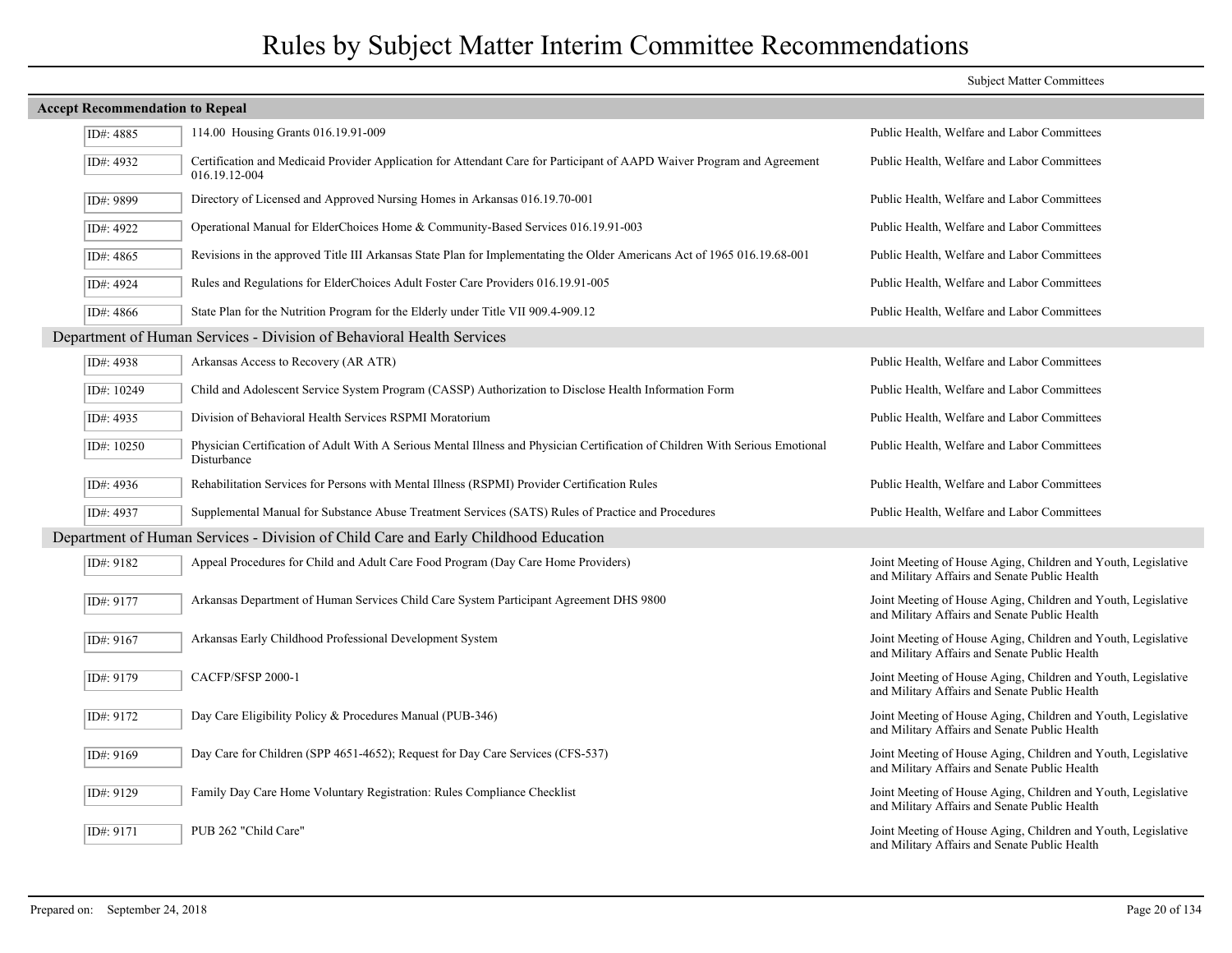|                                        |                                                                                                            | <b>Subject Matter Committees</b>                                                                               |
|----------------------------------------|------------------------------------------------------------------------------------------------------------|----------------------------------------------------------------------------------------------------------------|
| <b>Accept Recommendation to Repeal</b> |                                                                                                            |                                                                                                                |
| ID#: 9157                              | Rules and Regulations Governing the Administration and Operation of Programs for At-risk Children Ages 3-5 | Joint Meeting of House Aging, Children and Youth, Legislative<br>and Military Affairs and Senate Public Health |
| ID#: 9153                              | Rules and Regulations Model Rural Early Childhood Consortium                                               | <b>Education Committees</b>                                                                                    |
| ID#: 9155                              | Rules and Regulations Summer Supplemental Instructional Program: K4                                        | <b>Education Committees</b>                                                                                    |
| ID#: 9181                              | Special Nutrition Policy 2000-3                                                                            | Joint Meeting of House Aging, Children and Youth, Legislative<br>and Military Affairs and Senate Public Health |
|                                        | Department of Human Services - Division of Children and Family Services                                    |                                                                                                                |
| ID#: 9002                              | I-C DIVISION ORGANIZATIONAL STRUCTURE                                                                      | Joint Meeting of House Aging, Children and Youth, Legislative<br>and Military Affairs and Senate Judiciary     |
| ID#: 9006                              | I-G ETHICAL STANDARDS                                                                                      | Joint Meeting of House Aging, Children and Youth, Legislative<br>and Military Affairs and Senate Judiciary     |
| ID#: 9007                              | I-H VEHICLE AND PASSENGER SAFETY                                                                           | Joint Meeting of House Aging, Children and Youth, Legislative<br>and Military Affairs and Senate Judiciary     |
| ID#: 9074                              | IX-A INTERNAL REVIEW OF ASSESSMENT DECISIONS                                                               | Joint Meeting of House Aging, Children and Youth, Legislative<br>and Military Affairs and Senate Judiciary     |
| ID#: 9077                              | IX-D WORKPLACE INCIDENT REPORTING                                                                          | Joint Meeting of House Aging, Children and Youth, Legislative<br>and Military Affairs and Senate Judiciary     |
| ID#: $10651$                           | Publication (PUB) 22: Standards of Approval for Foster and Adoptive Homes                                  | Joint Meeting of House Aging, Children and Youth, Legislative<br>and Military Affairs and Senate Judiciary     |
| ID#: 10657                             | Publication (PUB) 404: Chafee Foster Care Indpendence Program Handbook                                     | Joint Meeting of House Aging, Children and Youth, Legislative<br>and Military Affairs and Senate Judiciary     |
| ID#: 9069                              | VIII-H DEVELOPMENT OF ADOPTIVE HOMES                                                                       | Joint Meeting of House Aging, Children and Youth, Legislative<br>and Military Affairs and Senate Judiciary     |
|                                        | Department of Human Services - Division of County Operations                                               |                                                                                                                |
| ID#: 4753                              | Substance abuse Treatment for TEA clients/Forms 181 & 1402                                                 | Public Health, Welfare and Labor Committees                                                                    |
|                                        | Department of Human Services - Division of Developmental Disabilities Services                             |                                                                                                                |
| ID#: 10576                             | Application for a 1915 (c) Home and Community Based Services Waiver                                        | Public Health, Welfare and Labor Committees                                                                    |
| ID#: 9915                              | Community Center Vacancies Policy                                                                          | Public Health, Welfare and Labor Committees                                                                    |
| ID#: 5165                              | Community program contract schedule FY 91                                                                  | Public Health, Welfare and Labor Committees                                                                    |
| ID#: 5162                              | Community Services Section Policies and Procedures for Administration of DDPC Grants                       | Public Health, Welfare and Labor Committees                                                                    |
| ID#: 5155                              | <b>DDS</b> Grants Administration                                                                           | Public Health, Welfare and Labor Committees                                                                    |
| ID#: 5116                              | DDS Individual and family services definitions: attachment 1a                                              | Public Health, Welfare and Labor Committees                                                                    |
| ID#: 10586                             | DDS Minimum Standards for licensing community programs for persons with Developmental Disabilities         | Public Health, Welfare and Labor Committees                                                                    |
| ID#: 9912                              | DDS Organizational Chart                                                                                   | Public Health, Welfare and Labor Committees                                                                    |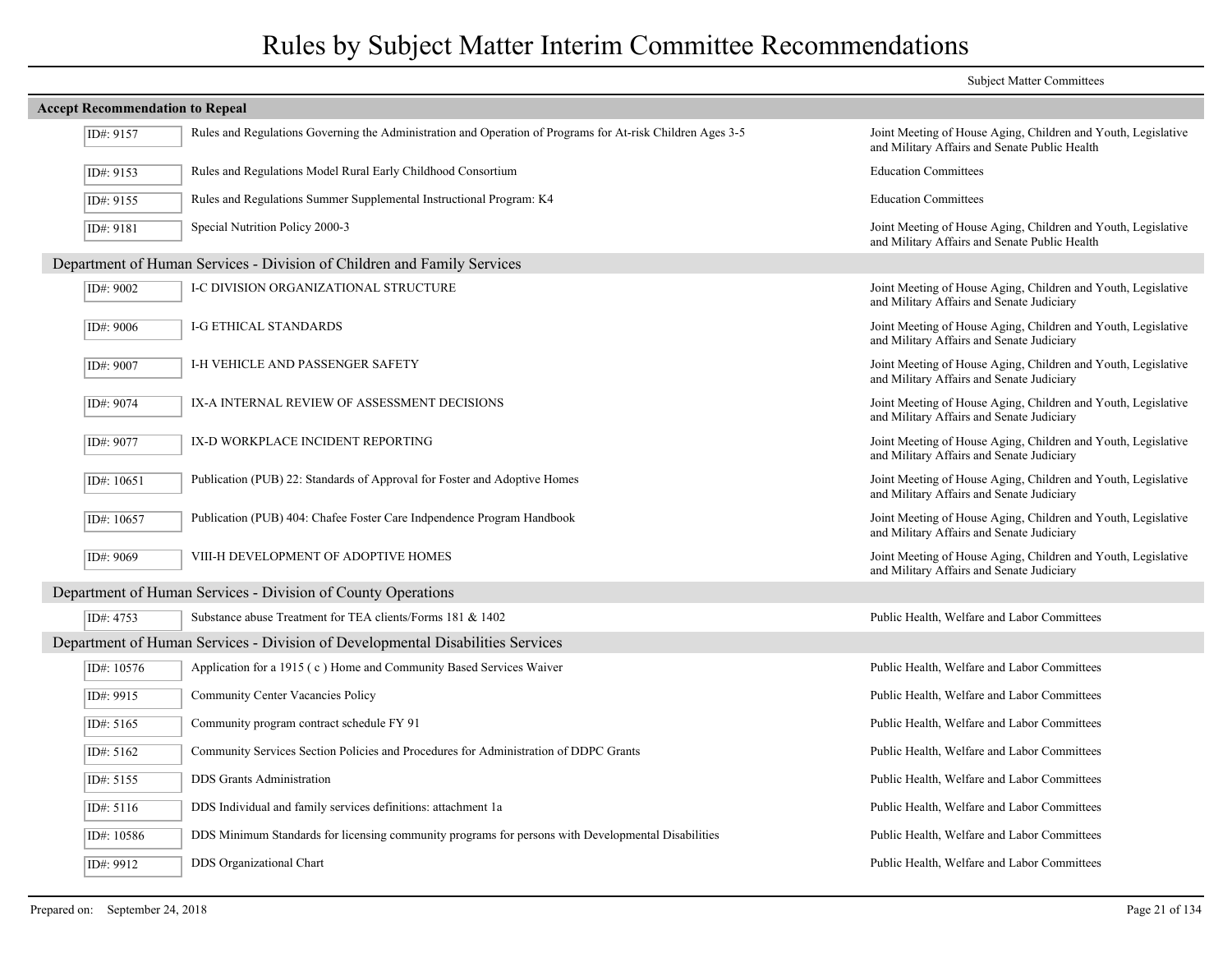# ID#: 5152 DDS proposed revisions to its rule regarding the grant application process Public Health, Welfare and Labor Committees ID#: 10590 DDS Service Definitions Public Health, Welfare and Labor Committees ID#: 10579 Developmental Disabilities Program Administration Public Health, Welfare and Labor Committees ID#: 10592 Director's Office Policy 1001 DDS Divisional Policy Manual Promulgation Public Health, Welfare and Labor Committees ID#: 10567 | Director's Office Policy 1017 DDS/Resource Library Public Health, Welfare and Labor Committees ID#: 9922 Director's Office Policy 1020 Application and Services Referral Public Health, Welfare and Labor Committees ID#: 10583 Director's Office Policy 1075 Testing Requirements to determine Eligiblity Determine Eligibility for DDS Services Public Health, Welfare and Labor Committees ID#: 10569 Director's Office Policy 1081 Mission and Philosophy Public Health, Welfare and Labor Committees ID#: 10568 Director's Office Policy 2006 Individual's Personal Funds Public Health, Welfare and Labor Committees ID#: 10580 Director's Office Policy 3007-I HDC Interdisciplinary Team Process/Individualized Program Plans Public Health, Welfare and Labor Committees ID#: 10587 Director's Office Policy 3009-I Licensure/Certification Public Health, Welfare and Labor Committees Director's Office Policy 3016 Prevention of the Transmission of Diseases Borne by Blood or Other Body Fluids such as AIDS and Public Health, Welfare and Labor Committees Hepatitis B ID#: 10591 ID#: 5128 Director's Office Policy 3019 Service Utilization Teams Public Health, Welfare and Labor Committees ID#: 5150 Director's Office Policy Service Complaint Review Public Health, Welfare and Labor Committees ID#: 5069 Due Process Procedures for Children Birth to 36 months Public Health, Welfare and Labor Committees ID#: 9921 Eliminating Patient Liability, Personal Training, waiver language clarification, independent assessment Public Health, Welfare and Labor Committees ID#: 9918 Expansion of Case Management and ACS Providers Public Health, Welfare and Labor Committees ID#: 5137 Federal Early Intervention Program Public Health, Welfare and Labor Committees ID#: 5142 Licensure/Certification Public Health, Welfare and Labor Committees ID#: 5159 MR-DDS Financial Mgmt in Community Programs Manual Public Health, Welfare and Labor Committees ID#: 10585 MR-DDS Technical Assistance Team Public Health, Welfare and Labor Committees ID#: 5163 Personnel section of DDS Minimum Standards for licensure of community programs Public Health, Welfare and Labor Committees ID#: 10666 Policy and Procedure Governing Crippled Children's Section Public Health, Welfare and Labor Committees ID#: 5164 Request for Proposal Public Health, Welfare and Labor Committees ID#: 5161 Residential Services and Centers Section Release of Information Policy Statement Public Health, Welfare and Labor Committees ID#: 5154 Revision in annual budget/operational grant application Public Health, Welfare and Labor Committees ID#: 10588 Rules issued by Mental Retardation DDS for publication in the Arkansas Register Public Health, Welfare and Labor Committees

**Accept Recommendation to Repeal**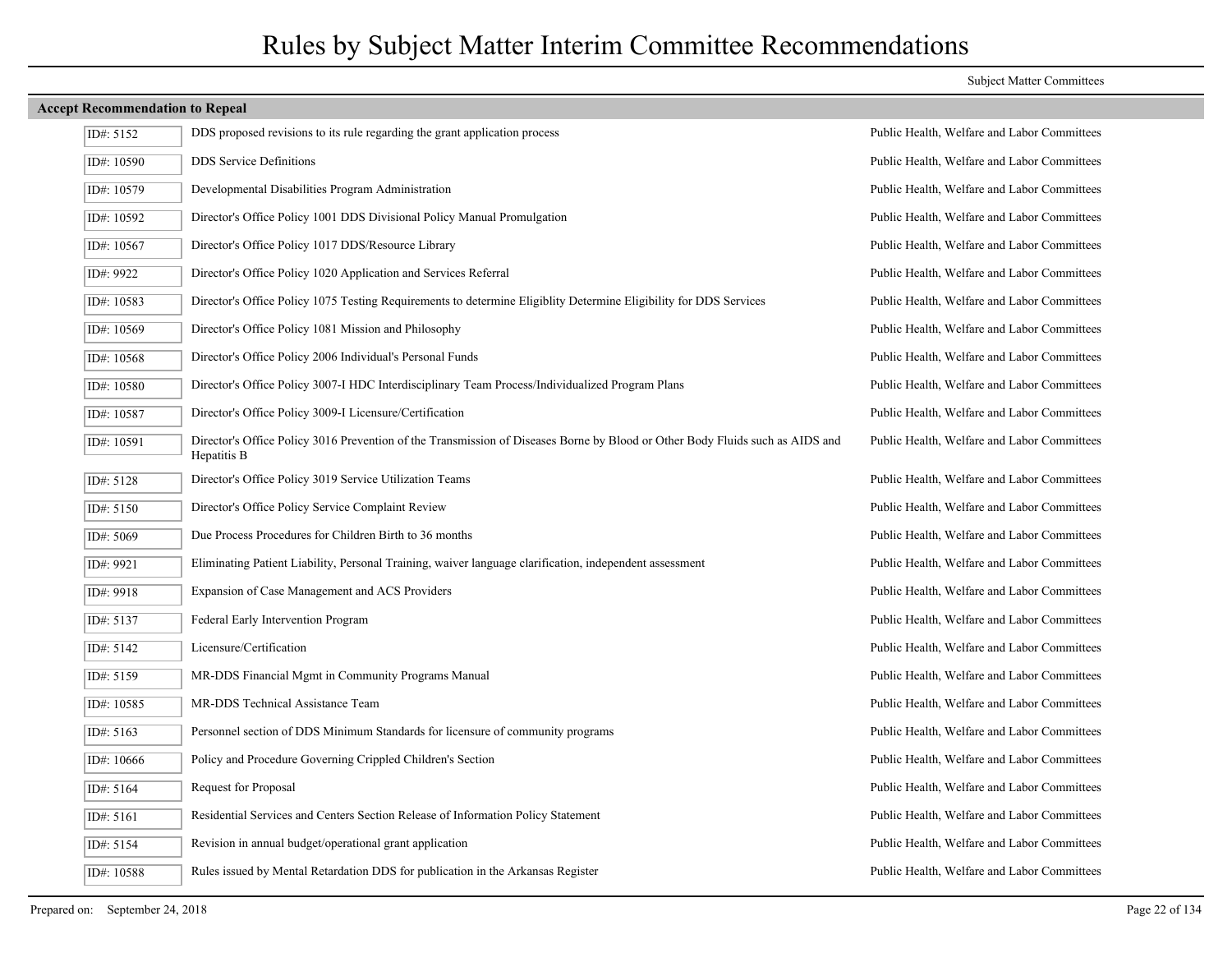|                                        |                                                                                                                                                               | <b>Subject Matter Committees</b>                                                                           |
|----------------------------------------|---------------------------------------------------------------------------------------------------------------------------------------------------------------|------------------------------------------------------------------------------------------------------------|
| <b>Accept Recommendation to Repeal</b> |                                                                                                                                                               |                                                                                                            |
| ID#: 9931                              | Special Services for the Mentally Retarded                                                                                                                    | Public Health, Welfare and Labor Committees                                                                |
| ID#: 5157                              | Third Party Benefits                                                                                                                                          | Public Health, Welfare and Labor Committees                                                                |
| ID#: 10584                             | Training Packet for Targeted Case Management Certification                                                                                                    | Public Health, Welfare and Labor Committees                                                                |
|                                        | Department of Human Services - Division of Medical Services                                                                                                   |                                                                                                            |
| ID#: 10533                             | Alternatives for Adults with Physical Disabilities Waiver                                                                                                     | Public Health, Welfare and Labor Committees                                                                |
| ID#: 10358                             | Licensed Mental Health Practitioner                                                                                                                           | Public Health, Welfare and Labor Committees                                                                |
| ID#: $10376$                           | Rehabilitative Services for Persons with Mental Illness (RSPMI)                                                                                               | Public Health, Welfare and Labor Committees                                                                |
| ID#: 10380                             | Substance Abuse Treatment Services (SATS)                                                                                                                     | Public Health, Welfare and Labor Committees                                                                |
|                                        | Department of Human Services - Division of Youth Services                                                                                                     |                                                                                                            |
| ID#: 9193                              | Alexander Youth Services Center (AYSC) Operational Policy and Procedure 1250 - Inclement Weather                                                              | Joint Meeting of House Aging, Children and Youth, Legislative<br>and Military Affairs and Senate Judiciary |
| ID#: 9186                              | APA Promulgation/Placement of Sexual Offenders and Serious Violent Offenders                                                                                  | Joint Meeting of House Aging, Children and Youth, Legislative<br>and Military Affairs and Senate Judiciary |
| ID#: 9188                              | AYSC Operational Policy and Procedure -- To provide up-to-date policies on critical areas involving juvenile safety and security                              | Joint Meeting of House Aging, Children and Youth, Legislative<br>and Military Affairs and Senate Judiciary |
| ID#: 9191                              | <b>DYS Facility Policy Manual</b>                                                                                                                             | Joint Meeting of House Aging, Children and Youth, Legislative<br>and Military Affairs and Senate Judiciary |
| ID#: 9189                              | DYS Facility Policy Manual                                                                                                                                    | Joint Meeting of House Aging, Children and Youth, Legislative<br>and Military Affairs and Senate Judiciary |
| ID#: 9196                              | DYS Policies: 7002.04.06 - Access to Healthcare; 7002.05.14 - Juvenile Rights and Responsibilities; 7002.05.23 - Juvenile Dental<br>Health Screening and Care | Joint Meeting of House Aging, Children and Youth, Legislative<br>and Military Affairs and Senate Judiciary |
| ID#: 9190                              | DYS Policy and Procedure 1000 - Policy Development                                                                                                            | Joint Meeting of House Aging, Children and Youth, Legislative<br>and Military Affairs and Senate Judiciary |
| ID#: 9194                              | DYS Policy and Procedure 1075 - Interface between Audit and Compliance and Community and Specialized Services Section                                         | Joint Meeting of House Aging, Children and Youth, Legislative<br>and Military Affairs and Senate Judiciary |
| ID#: 9195                              | DYS Policy and Procedure 1550 - Incident Reporting                                                                                                            | Joint Meeting of House Aging, Children and Youth, Legislative<br>and Military Affairs and Senate Judiciary |
| ID#: 9192                              | Facility Emergency Plan for DYS Operated and Contracted Juvenile Residential Facilities                                                                       | Joint Meeting of House Aging, Children and Youth, Legislative<br>and Military Affairs and Senate Judiciary |
| ID#: 9187                              | Final Rule --- Division of Youth Services (DYS) Adaptation to DHS 1026 - Employee Conduct Standards                                                           | Joint Meeting of House Aging, Children and Youth, Legislative<br>and Military Affairs and Senate Judiciary |
| ID#: 9184                              | Juvenile Detention Facilities Capital Grant                                                                                                                   | Joint Meeting of House Aging, Children and Youth, Legislative<br>and Military Affairs and Senate Judiciary |
| ID#: 9185                              | Payment for Auxillary Law Enforcement Officers who Transport Juvenile Offenders                                                                               | Joint Meeting of House Aging, Children and Youth, Legislative<br>and Military Affairs and Senate Judiciary |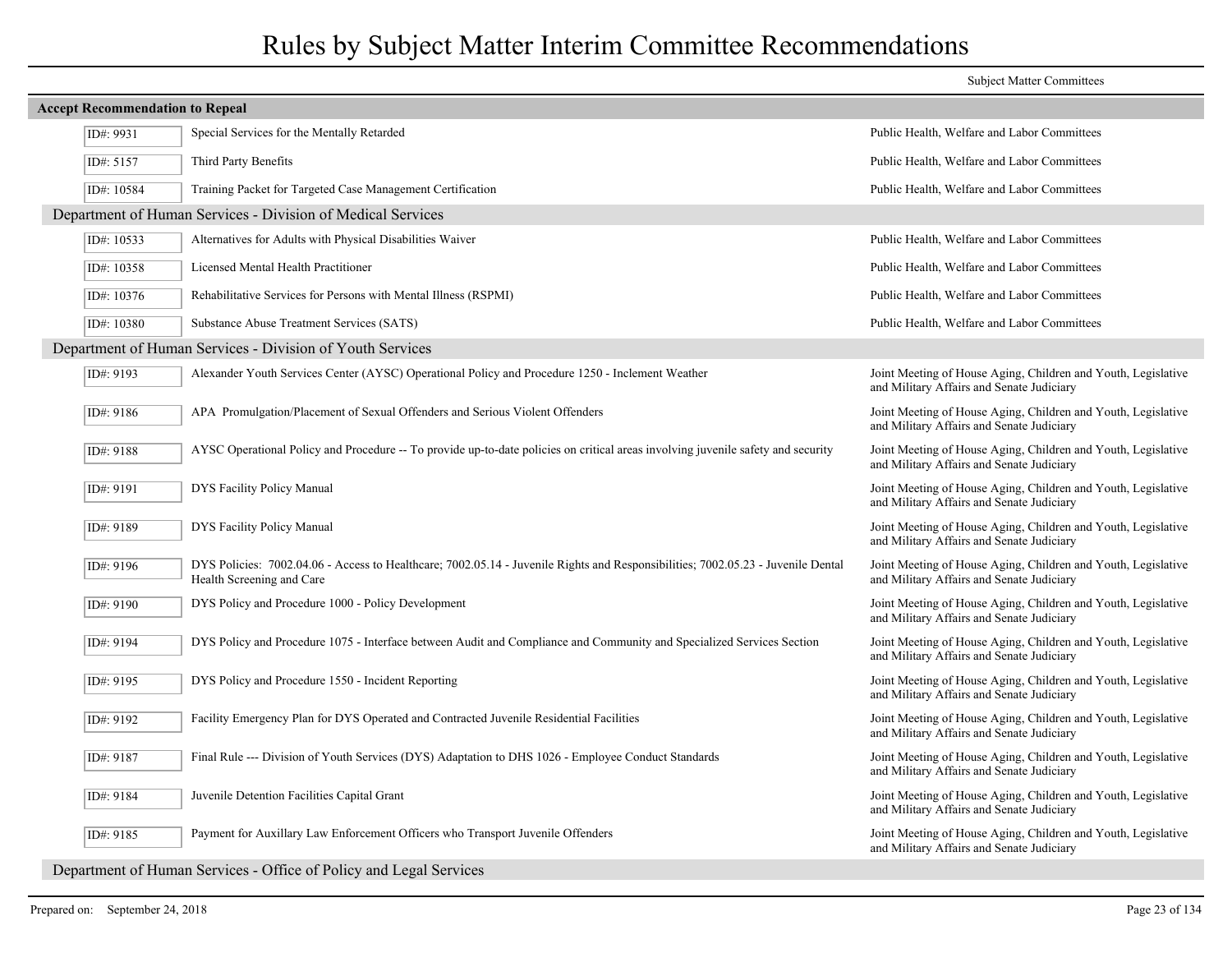| ID#: 10327 | Administrative DHS Policy #1099 Violence in the Workplace                                                                   | State Agencies & Govermental Affairs Committees |
|------------|-----------------------------------------------------------------------------------------------------------------------------|-------------------------------------------------|
| ID#: 10326 | Administrative DHS Policy 1090 Incident Reporting                                                                           | State Agencies & Govermental Affairs Committees |
| ID#: 10596 | Affirmative Action Plan for Individuals with Disabilities                                                                   | State Agencies & Govermental Affairs Committees |
| ID#: 9961  | Career Opportunities Program                                                                                                | State Agencies & Govermental Affairs Committees |
| ID#: 10329 | Catastrophic Leave Policy                                                                                                   | State Agencies & Govermental Affairs Committees |
| ID#: 10647 | DHHS Policy 5006 Email Usage                                                                                                | State Agencies & Govermental Affairs Committees |
| ID#: 10325 | DHS Administrative Procedures Manual Chapter 801 Hiring Procedures                                                          | State Agencies & Govermental Affairs Committees |
| ID#: 10331 | DHS Form 9571 Notifications of Nursing Facility Admission                                                                   | State Agencies & Govermental Affairs Committees |
| ID#: 10641 | DHS HIPAA Policies 4001 4004 4005 4006 4007 4008 4009 and Forms 4003 4004 4005 4006                                         | State Agencies & Govermental Affairs Committees |
| ID#: 10643 | DHS HIPAA Policies 4010 and 4011 and Forms 4008 4009 4010 4011                                                              | State Agencies & Govermental Affairs Committees |
| ID#: 10667 | DHS Policy 1000 DHS Policy System                                                                                           | State Agencies & Govermental Affairs Committees |
| ID#: 9945  | DHS Policy 1004 Vechicle Fleet Services Policy                                                                              | State Agencies & Govermental Affairs Committees |
| ID#: 10265 | DHS Policy 1007 DHS Leave Policy                                                                                            | State Agencies & Govermental Affairs Committees |
| ID#: 10264 | DHS Policy 1008 Employee Suggestion System                                                                                  | State Agencies & Govermental Affairs Committees |
| ID#: 9946  | DHS Policy 1011 Solicitation of State Employees                                                                             | State Agencies & Govermental Affairs Committees |
| ID#: 10602 | DHS Policy 1013 Personnel Restriction Plan                                                                                  | State Agencies & Govermental Affairs Committees |
| ID#: 10603 | DHS Policy 1014-Grievance Policy: DHS Policy 1026 Employee Conduct Standards; DHS Policy 1049-Termination/Re-<br>Employment | State Agencies & Governental Affairs Committees |
| ID#: 10604 | DHS Policy 1015 Departmental Requests to the Attorney General's Office                                                      | State Agencies & Govermental Affairs Committees |
| ID#: 9970  | DHS Policy 1016 Inclement Weather                                                                                           | State Agencies & Govermental Affairs Committees |
| ID#: 9972  | DHS Policy 1017 Emergency and Disaster Planning                                                                             | State Agencies & Govermental Affairs Committees |
| ID#: 10624 | DHS Policy 1022 Information Systems Development & Acquisition                                                               | State Agencies & Govermental Affairs Committees |
| ID#: 9949  | DHS Policy 1025 State Employee Political Activity                                                                           | State Agencies & Govermental Affairs Committees |
| ID#: 9973  | DHS Policy 1027 Volunteer Employment and Personnel Policy                                                                   | State Agencies & Govermental Affairs Committees |
| ID#: 9951  | DHS Policy 1031 Fair Labor Standards Act                                                                                    | State Agencies & Govermental Affairs Committees |
| ID#: 10627 | DHS Policy 1033 Implementation of Funding Reductions                                                                        | State Agencies & Governental Affairs Committees |
| ID#: 9952  | DHS Policy 1034 Vending Facilities for the Blind                                                                            | State Agencies & Govermental Affairs Committees |
| ID#: 9953  | DHS Policy 1038 Sexual Harassment Policy                                                                                    | State Agencies & Govermental Affairs Committees |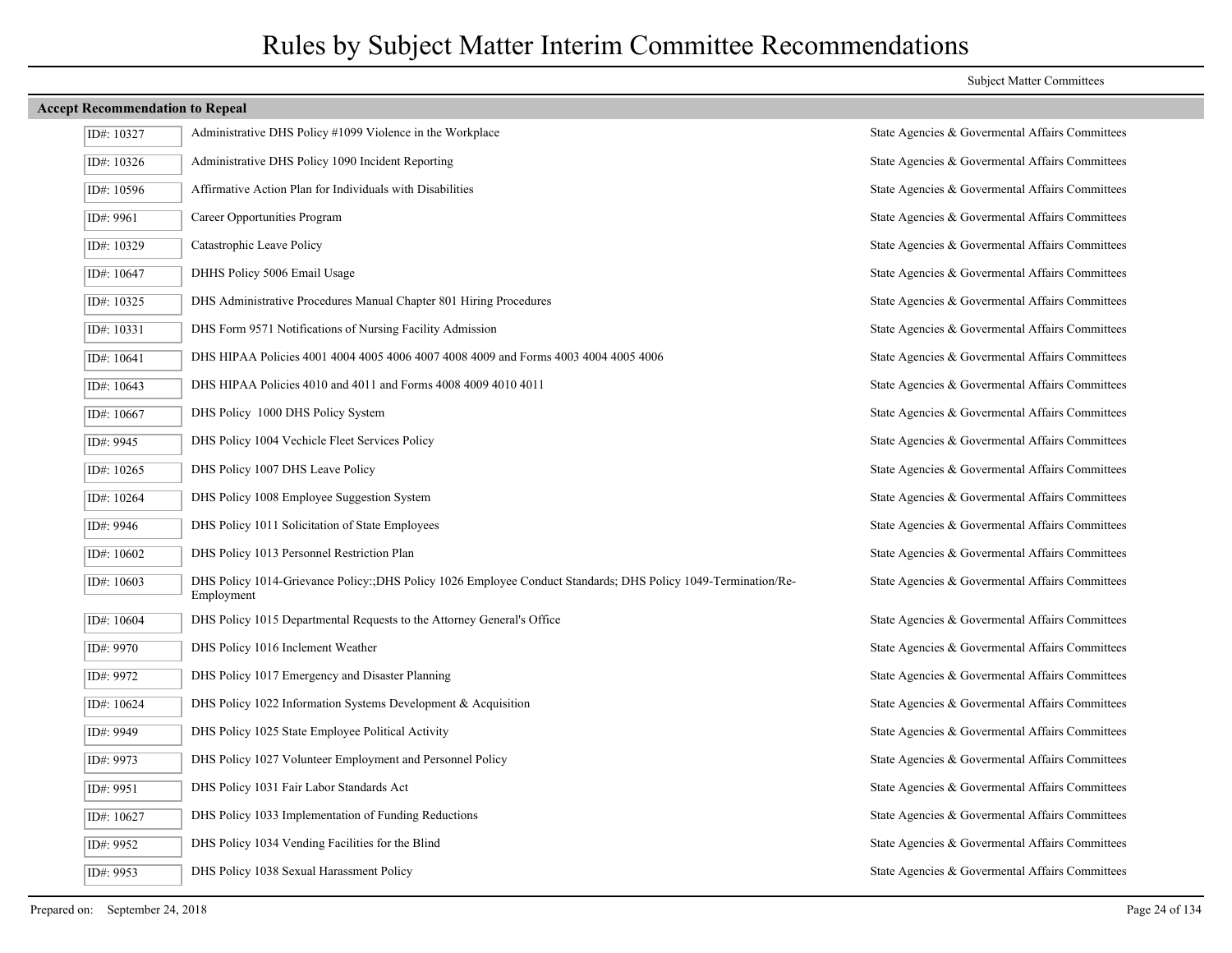| ID#: 10266 | DHS Policy 1041 DHS News Releases                                                                            | State Agencies & Govermental Affairs Committees |
|------------|--------------------------------------------------------------------------------------------------------------|-------------------------------------------------|
| ID#: 9954  | DHS Policy 1043 Equipment Inventory System                                                                   | State Agencies & Govermental Affairs Committees |
| ID#: 10628 | DHS Policy 1044 Resource Library                                                                             | State Agencies & Govermental Affairs Committees |
| ID#: 10629 | DHS Policy 1046 Emergency Hires                                                                              | State Agencies & Govermental Affairs Committees |
| ID#: 9956  | DHS Policy 1049 Resignation/Termination                                                                      | State Agencies & Govermental Affairs Committees |
| ID#: 10630 | DHS Policy 1050 Charges for Copying Documents                                                                | State Agencies & Govermental Affairs Committees |
| ID#: 10030 | DHS Policy 1052 Administrative Procedure Rules and Regulation Promulgation                                   | State Agencies & Govermental Affairs Committees |
| ID#: 9958  | DHS Policy 1053 Freedom of Information Act                                                                   | State Agencies & Govermental Affairs Committees |
| ID#: 10281 | DHS Policy 1057 (Revised) DHS Catastrophic Leave Policy (Formally docket# 99016)                             | State Agencies & Govermental Affairs Committees |
| ID#: 9959  | DHS Policy 1059 Confidential Materials Collection-Storage-Disposal                                           | State Agencies & Govermental Affairs Committees |
| ID#: 9965  | DHS Policy 1069 Recruitment Program                                                                          | State Agencies & Govermental Affairs Committees |
| ID#: 9978  | DHS Policy 1073 Communications Policy                                                                        | State Agencies & Govermental Affairs Committees |
| ID#: 9981  | DHS Policy 1077 DHS State Institutional Board Rules                                                          | State Agencies & Govermental Affairs Committees |
| ID#: 9986  | DHS Policy 1080 Employee Disqualification: Criminal Maltreatment History                                     | State Agencies & Govermental Affairs Committees |
| ID#: 9990  | DHS Policy 1081 Ethical Standards                                                                            | State Agencies & Govermental Affairs Committees |
| ID#: 9989  | DHS Policy 1082 Drug Screens and Criminal Background Check of Providers of Certain Medicaid-in-Home Services | State Agencies & Govermental Affairs Committees |
| ID#: 9992  | DHS Policy 1083 Document and Record Disposition                                                              | State Agencies & Govermental Affairs Committees |
| ID#: 10636 | DHS Policy 1084 Employee Discipline                                                                          | State Agencies & Govermental Affairs Committees |
| ID#: 9994  | DHS Policy 1085 Minimum Conduct Standards                                                                    | State Agencies & Govermental Affairs Committees |
| ID#: 9998  | DHS Policy 1087 Employee Drug and Alcohol Prevention Policy                                                  | State Agencies & Govermental Affairs Committees |
| ID#: 10637 | DHS Policy 1091 Appropriate Use of E-Mail and Internet                                                       | State Agencies & Govermental Affairs Committees |
| ID#: 10010 | DHS Policy 1092 Sick Leave Incentive Program                                                                 | State Agencies & Govermental Affairs Committees |
| ID#: 10012 | DHS Policy 1093 Career Ladder Incentive Program (CLIP)                                                       | State Agencies & Govermental Affairs Committees |
| ID#: 10018 | DHS Policy 1097 Utilization of Credit Cards for Small Order Purchases                                        | State Agencies & Govermental Affairs Committees |
| ID#: 10662 | DHS Policy 1100 Disposal of Surplus Computer Equipment                                                       | State Agencies & Govermental Affairs Committees |
| ID#: 10196 | DHS Policy 4006 Privacy Requirements in the Use of Email and Facsimile Services                              | State Agencies & Govermental Affairs Committees |
| ID#: 10644 | DHS Policy 5001 Information Systems Security Access                                                          | State Agencies & Govermental Affairs Committees |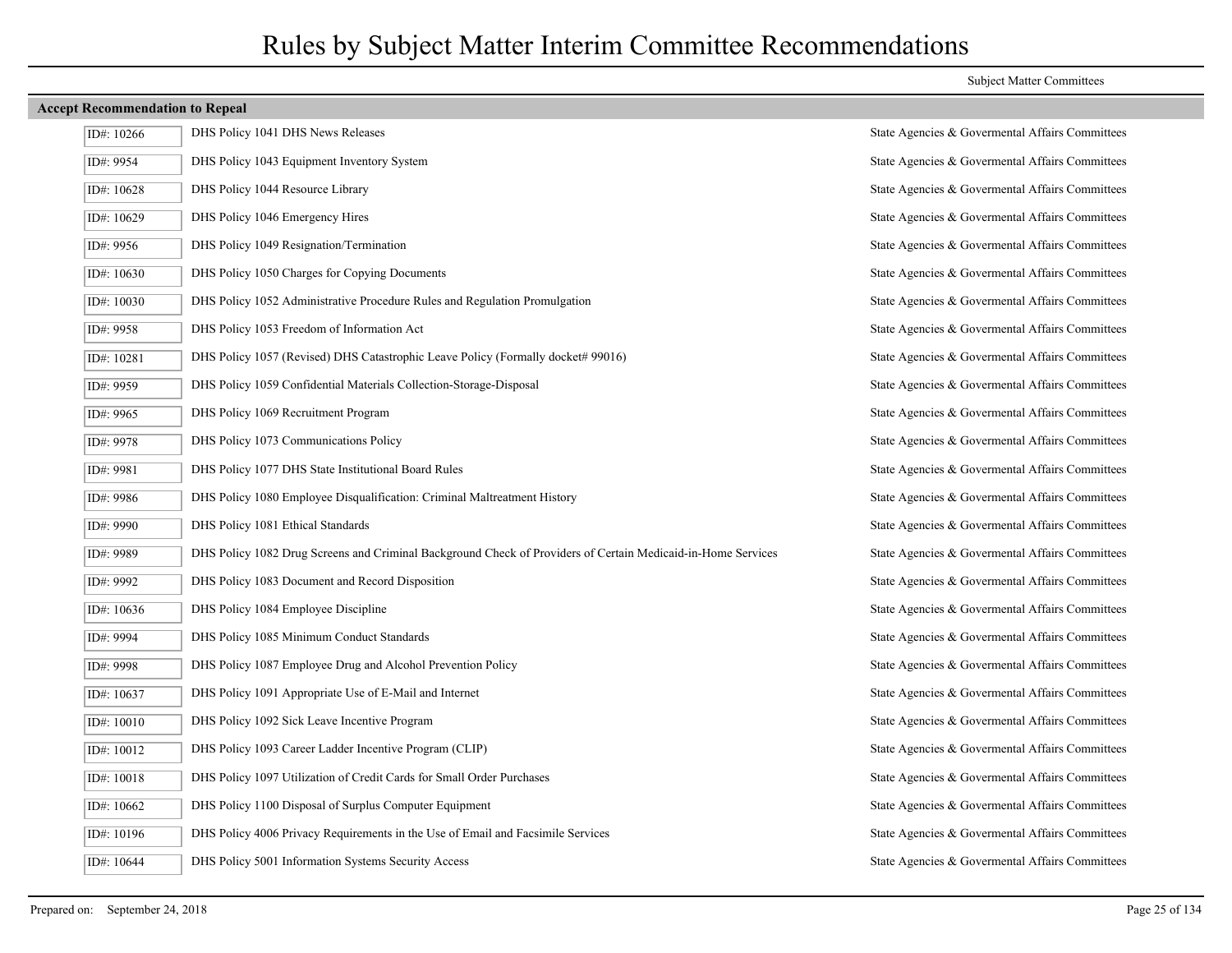| <b>Accept Recommendation to Repeal</b> |                                                                                                                                                          |                                                 |  |
|----------------------------------------|----------------------------------------------------------------------------------------------------------------------------------------------------------|-------------------------------------------------|--|
| ID#: 10197                             | DHS Policy 5002 DHS Information Systems Password Requirements                                                                                            | State Agencies & Governental Affairs Committees |  |
| ID#: $10645$                           | DHS Policy 5003 DHS Remote Access Policy                                                                                                                 | State Agencies & Governental Affairs Committees |  |
| ID#: $10646$                           | DHS Policy 5005 Information Systems Security (ISS) Training Requirements                                                                                 | State Agencies & Governental Affairs Committees |  |
| ID#: 10649                             | DHS Policy 5007 Security Incident Reporting and Response Policy                                                                                          | State Agencies & Governental Affairs Committees |  |
| ID#: $10650$                           | DHS Policy 5008 Mobile Computing and Teleworking Policy 5013 Systems Integration                                                                         | State Agencies & Governental Affairs Committees |  |
| ID#: 10188                             | DHS Policy 5014 Facility Access, Evacuation, and Disaster Policy                                                                                         | State Agencies & Governental Affairs Committees |  |
| ID#: 10084                             | Educational Leave and Assistance Policy                                                                                                                  | State Agencies & Governental Affairs Committees |  |
| ID#: 10642                             | Emergency Rule: DHS HIPAA Policies 4001 4004 4005 4006 4007 4008 4009 and forms 4003 4004 4005 4006                                                      | State Agencies & Govermental Affairs Committees |  |
| ID#: 10658                             | Employee Career Opportunities Program Hiring Procedures                                                                                                  | State Agencies & Governental Affairs Committees |  |
| ID#: 10081                             | Policy on Freedom of Information                                                                                                                         | State Agencies & Governental Affairs Committees |  |
| ID#: 10166                             | Program Provider Exclusion Rule                                                                                                                          | State Agencies & Governental Affairs Committees |  |
| Department of Information Systems      |                                                                                                                                                          |                                                 |  |
| ID#: 2326                              | DCS: Policies and Procedures                                                                                                                             | Advanced Communication & Technology Committees  |  |
| ID#: 2324                              | DCS: Procedure for the Acquisition of Computer and Telecommunications Hardware/Software and Data processing Services                                     | Advanced Communication & Technology Committees  |  |
| ID#: 2325                              | DCS: Procedure for the Acquisition of Computer and Telecommunications Hardware/Software and Data processing Services                                     | Advanced Communication & Technology Committees  |  |
| ID#: 2322                              | DCS: Procurement Policy and Procedures                                                                                                                   | Advanced Communication & Technology Committees  |  |
| ID#: 2239                              | DIS: Grant Rules                                                                                                                                         | Advanced Communication & Technology Committees  |  |
| ID#: 2317                              | OIT: Arkansas General Records Retention Schedule                                                                                                         | Advanced Communication & Technology Committees  |  |
| ID#: 2319                              | OIT: Arkansas Records Retention Schedule                                                                                                                 | Advanced Communication & Technology Committees  |  |
| Department of Labor                    |                                                                                                                                                          |                                                 |  |
| ID#: 1693                              | Rule 010.04.65-002 Safety Code No. 7, Underground Mines (Except Coal Mines), AOSH Division, Department of Labor                                          | Public Health, Welfare and Labor Committees     |  |
| ID#: 1695                              | Rule 010.04.65-003 Safety Code No. 8, Open Pit Mines (Except Coal Mines), Quarries, and Stone Crushing Operations, AOSH<br>Division, Department of Labor | Public Health, Welfare and Labor Committees     |  |
| ID#: 1683                              | Rule 010.06.65-001 Safety Code No. 1, Mechanical Power Transmission Apparatus, AOSH Division, Department of Labor                                        | Public Health, Welfare and Labor Committees     |  |
| ID#: 1685                              | Rule 010.06.65-002 Safety Code No. 2, Woodworking Plants, AOSH Division, Department of Labor                                                             | Public Health, Welfare and Labor Committees     |  |
| ID#: 1687                              | Rule 010.06.65-003 Safety Code No. 3, Laundry Machinery and Operations, AOSH Division, Department of Labor                                               | Public Health, Welfare and Labor Committees     |  |
| ID#: 1689                              | Rule 010.06.65-004 Safety Code No. 4, Logging and Sawmill Operations, AOSH Division, Department of Labor                                                 | Public Health, Welfare and Labor Committees     |  |
| ID#: 1691                              | Rule 010.06.65-005 Safety Code No. 6, Industrial Sanitation, AOSH Division, Department of Labor                                                          | Public Health, Welfare and Labor Committees     |  |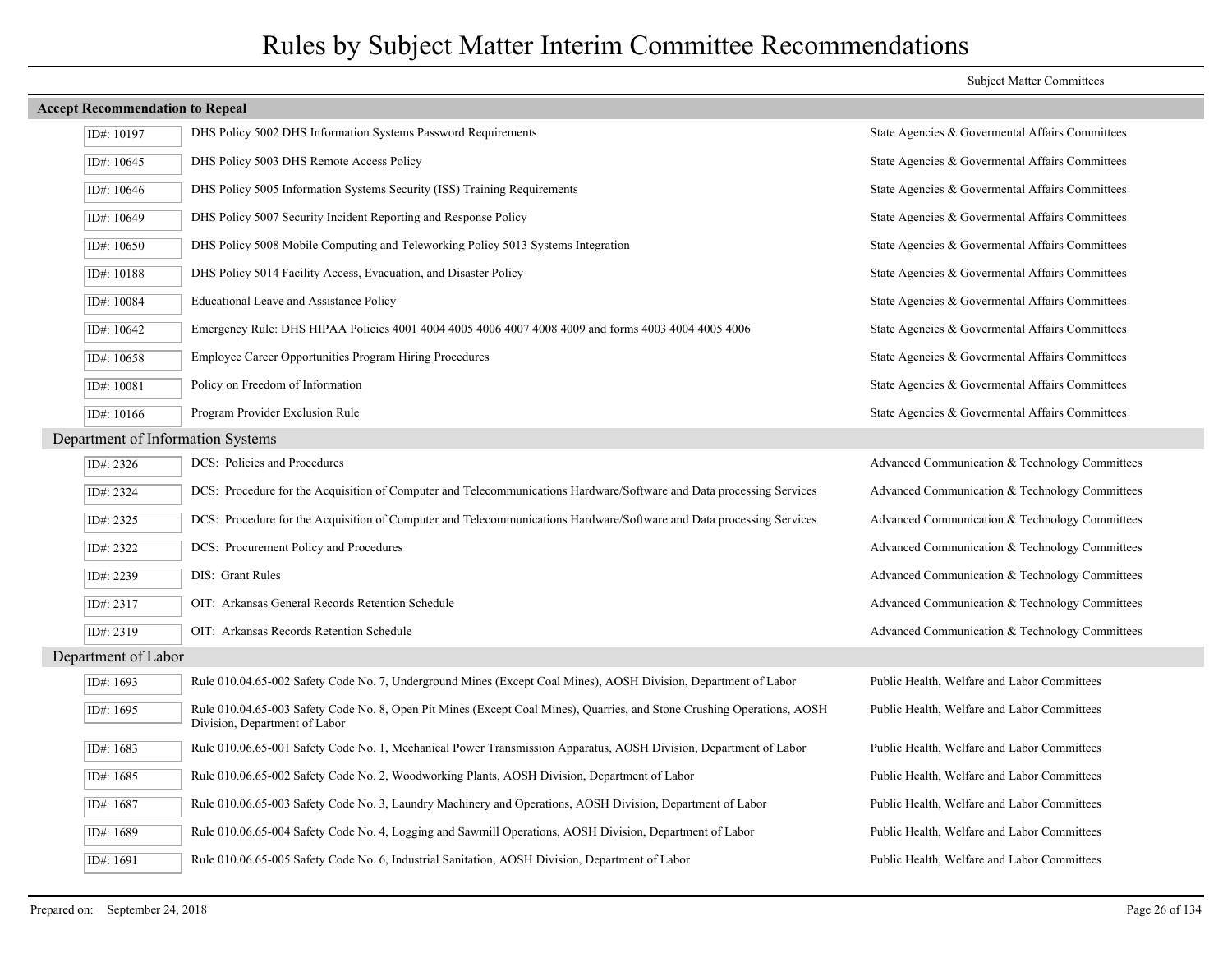| <b>Accept Recommendation to Repeal</b> |                                                                                                                                                   |                                             |  |  |
|----------------------------------------|---------------------------------------------------------------------------------------------------------------------------------------------------|---------------------------------------------|--|--|
| ID#: 1704                              | Rule 010.06.65-006 Safety Code No. 9, Demolition, Building and Construction, AOSH Division, Department of Labor                                   | Public Health, Welfare and Labor Committees |  |  |
| ID#: 1706                              | Rule 010.06.65-007 Safety Code No. 10, Power Presses and Foot and Hand Presses, AOSH Division, Department of Labor                                | Public Health, Welfare and Labor Committees |  |  |
| ID#: 1681                              | Rule 010.06.65-009, Basic Safety Manual, AOSH Division, Department of Labor                                                                       | Public Health, Welfare and Labor Committees |  |  |
| Health Services Permit Agency          |                                                                                                                                                   |                                             |  |  |
| ID#: 9801                              | Amendment to the Criteria for State Agency Review of Certificate of Need Applications                                                             | Public Health, Welfare and Labor Committees |  |  |
| ID#: 9742                              | 400m-Hospice Methodology                                                                                                                          | Public Health, Welfare and Labor Committees |  |  |
| ID#: 9816                              | 1980 Long Term Care Bed Needs and 1980 Acute Care Bed Needs                                                                                       | Public Health, Welfare and Labor Committees |  |  |
| ID#: 9802                              | 1986 Acute Care Bed Need Standards                                                                                                                | Public Health, Welfare and Labor Committees |  |  |
| ID#: 9835                              | Adopion of Emergency Fee Structure by the Arkansas Health Services Commission                                                                     | Public Health, Welfare and Labor Committees |  |  |
| ID#: 9820                              | Amendment to Article V, Section I of Bylaws                                                                                                       | Public Health, Welfare and Labor Committees |  |  |
| ID#: 9747                              | Amendment to Health Services Commission's Population Based Nursing Home Bed Need Methodology                                                      | Public Health, Welfare and Labor Committees |  |  |
| ID#: 9854                              | Amendment to Population Based Nursing Home Methodology                                                                                            | Public Health, Welfare and Labor Committees |  |  |
| ID#: 9777                              | Amendment to the Health Commission's Nursing Home Methodology                                                                                     | Public Health, Welfare and Labor Committees |  |  |
| ID#: 9844                              | Amendment to the Nursing Home Bed Need Methdology                                                                                                 | Public Health, Welfare and Labor Committees |  |  |
| ID#: 9814                              | Arkansas Governor's Developmental Disabilities Planning Council                                                                                   | Public Health, Welfare and Labor Committees |  |  |
| ID#: 9789                              | Arkansas Statewide Health Coordinating Council Bylaws; Changes in Rules and Regulations of the Arkansas Health Planning and<br>Development Agency | Public Health, Welfare and Labor Committees |  |  |
| ID#: 9852                              | Assisted Living Permit of Approval Methodology                                                                                                    | Public Health, Welfare and Labor Committees |  |  |
| ID#: 9842                              | Bed Need Methodology                                                                                                                              | Public Health, Welfare and Labor Committees |  |  |
| ID#: 9839                              | Bylaws of the Arkansas Health Services Commission Policies for Permit of Approval Review                                                          | Public Health, Welfare and Labor Committees |  |  |
| ID#: 9792                              | Bylaws of the Arkansas Statewide Health Coordinating Council                                                                                      | Public Health, Welfare and Labor Committees |  |  |
| ID#: 9836                              | Bylaws of the Health Services Commission Policies and Procedures for Permit of Approval Review                                                    | Public Health, Welfare and Labor Committees |  |  |
| ID#: 9812                              | Cardiac Catheterization Standards and Criteria                                                                                                    | Public Health, Welfare and Labor Committees |  |  |
| ID#: 9759                              | Change in Nursing Home Methodology-Removal of language regarding Life Care Providers                                                              | Public Health, Welfare and Labor Committees |  |  |
| ID#: 9821                              | Changes in Rules and Regulations of the Arkansas State Health Planning and Development Agency                                                     | Public Health, Welfare and Labor Committees |  |  |
| ID#: 9761                              | Changes in the Nursing Home Permit of Approval Methodology                                                                                        | Public Health, Welfare and Labor Committees |  |  |
| ID#: 9851                              | Changes to the Arkansas Permit of Approval Rulebook                                                                                               | Public Health, Welfare and Labor Committees |  |  |
| ID#: 9746                              | Changes to the Permit of Approval Rulebook                                                                                                        | Public Health, Welfare and Labor Committees |  |  |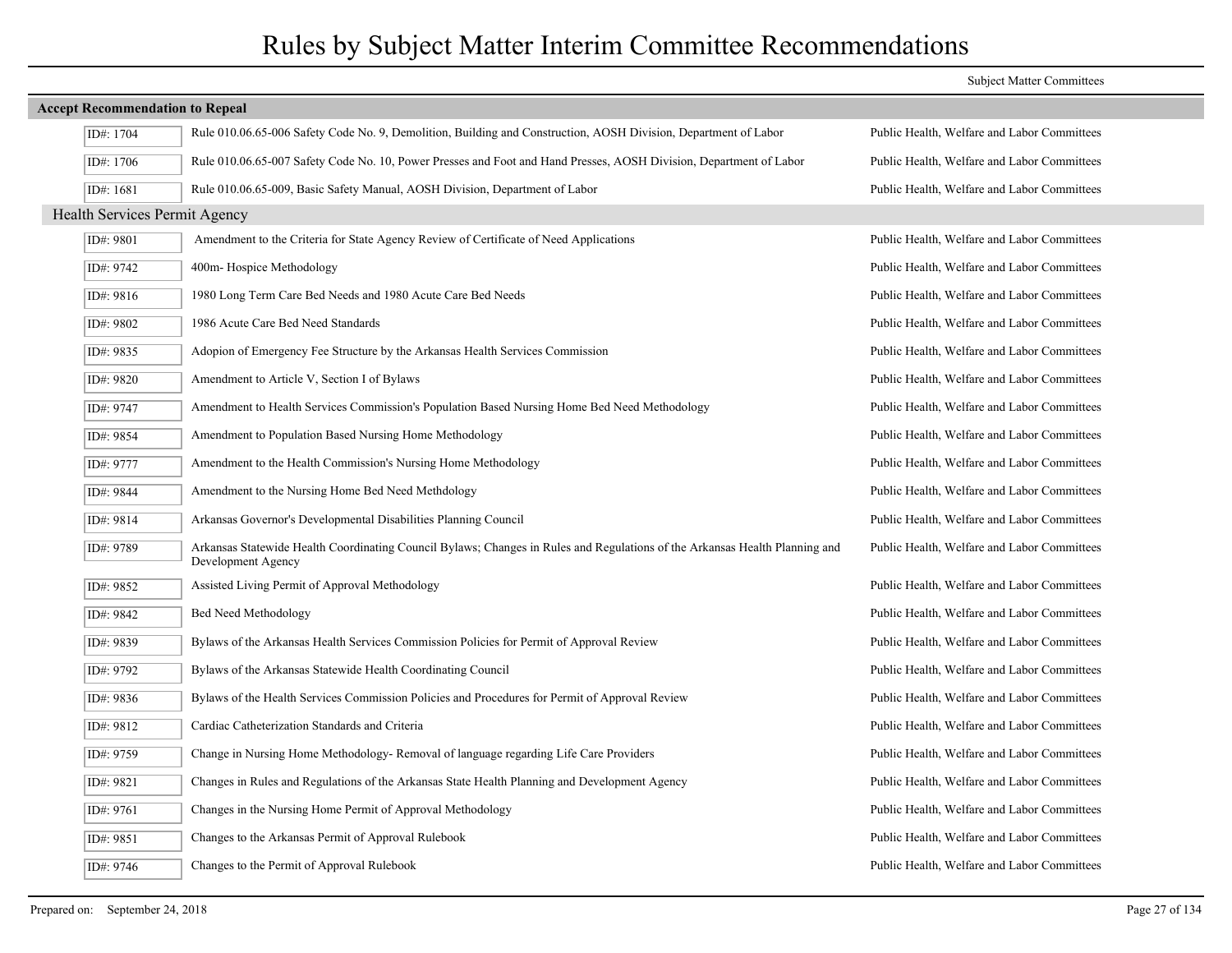|  | <b>Subject Matter Committees</b> |
|--|----------------------------------|
|  |                                  |

| ID#: 9796 | Computerized Tomographic Scanner Standards & Radiation Therapy Services Standards                                                                                           | Public Health, Welfare and Labor Committees |
|-----------|-----------------------------------------------------------------------------------------------------------------------------------------------------------------------------|---------------------------------------------|
| ID#: 9828 | Criteria and Standards for Outpatient Surgery Center                                                                                                                        | Public Health, Welfare and Labor Committees |
| ID#: 9790 | Criteria for Computerize Tomography (CT) Scanners                                                                                                                           | Public Health, Welfare and Labor Committees |
| ID#: 9706 | Criteria Home Health                                                                                                                                                        | Public Health, Welfare and Labor Committees |
| ID#: 9823 | Current Arkansas Statewide Health Coordinating Counci                                                                                                                       | Public Health, Welfare and Labor Committees |
| ID#: 9855 | Definition and methodology for Child Health Management Services (CHMS)                                                                                                      | Public Health, Welfare and Labor Committees |
| ID#: 9726 | Delay in Requirement of Permit of Approval for Residential Care Facilities only                                                                                             | Public Health, Welfare and Labor Committees |
| ID#: 9724 | Delay in Requirement of Section VI.A.(2) of Permit of Approval for Residential Care Facilities Only                                                                         | Public Health, Welfare and Labor Committees |
| ID#: 9767 | Emergency Regulation - HSC Regulation 014 P.P.E. - Moratorium on new applications for Child Health Management Services<br>(CHMS) subject to Permit of Approval review.      | Public Health, Welfare and Labor Committees |
| ID#: 9766 | Emergency Regulation - HSC Regulation No. 015 P.P.E. - Moratorium on new applications for hospice facilities and hospice<br>agencies subject to Permit of Approval review.  | Public Health, Welfare and Labor Committees |
| ID#: 9783 | Emergency Rule on Residential Care Facilities                                                                                                                               | Public Health, Welfare and Labor Committees |
| ID#: 9718 | Emergency Rule Permit of Approval Applications for Additional Nursing Home Beds and Home Health Agencies                                                                    | Public Health, Welfare and Labor Committees |
| ID#: 9773 | Emergency Rule: HSC Regulation No. 017 PPE - Moratorium on Acceptance of Applications                                                                                       | Public Health, Welfare and Labor Committees |
| ID#: 9781 | Emergency Rule: Permit of Approval Applications for Residential Care Facilities                                                                                             | Public Health, Welfare and Labor Committees |
| ID#: 9838 | Emergency Rule: Moratorium on the Review of Additional Hospital and Nursing Home Health Agencies                                                                            | Public Health, Welfare and Labor Committees |
| ID#: 9800 | Exception to Procedures for Expeditious Processing of Certain Certificate of Need Applications                                                                              | Public Health, Welfare and Labor Committees |
| ID#: 9701 | Extension of Moratorium on Permit of Approval Applications                                                                                                                  | Public Health, Welfare and Labor Committees |
| ID#: 9703 | Extension of Moratorium on Permit of Approval Applications                                                                                                                  | Public Health, Welfare and Labor Committees |
| ID#: 9765 | Extension of Moratorium on Permit of Approval Applications                                                                                                                  | Public Health, Welfare and Labor Committees |
| ID#: 9824 | Filing of a Moratorium on Freestanding Ambulatory Surgery Beds                                                                                                              | Public Health, Welfare and Labor Committees |
| ID#: 9786 | Filing of Adopted Rule Making in Accordance with Administrative Procedure Act 434 of 1967 as Amended                                                                        | Public Health, Welfare and Labor Committees |
| ID#: 9795 | Home Health Care Standards and Criteria                                                                                                                                     | Public Health, Welfare and Labor Committees |
| ID#: 9771 | HSC Regulation 001 -- Health Services Commission Policies & Procedures (as amended $4/98$ )                                                                                 | Public Health, Welfare and Labor Committees |
| ID#: 9754 | HSC Regulation 001 Health Services Permit Commission Policies and Procedures                                                                                                | Public Health, Welfare and Labor Committees |
| ID#: 9770 | HSC Regulation 003 -- Moratorium on Hospice Services --- Moratorium on new applications for hospice facilities and hospice<br>agencies subject to Permit of Approval review | Public Health, Welfare and Labor Committees |
| ID#: 9769 | HSC Regulation 004 - Moratorium on new applications for Child Health Management Services (CHMS) subject to Permit of<br>Approval review                                     | Public Health, Welfare and Labor Committees |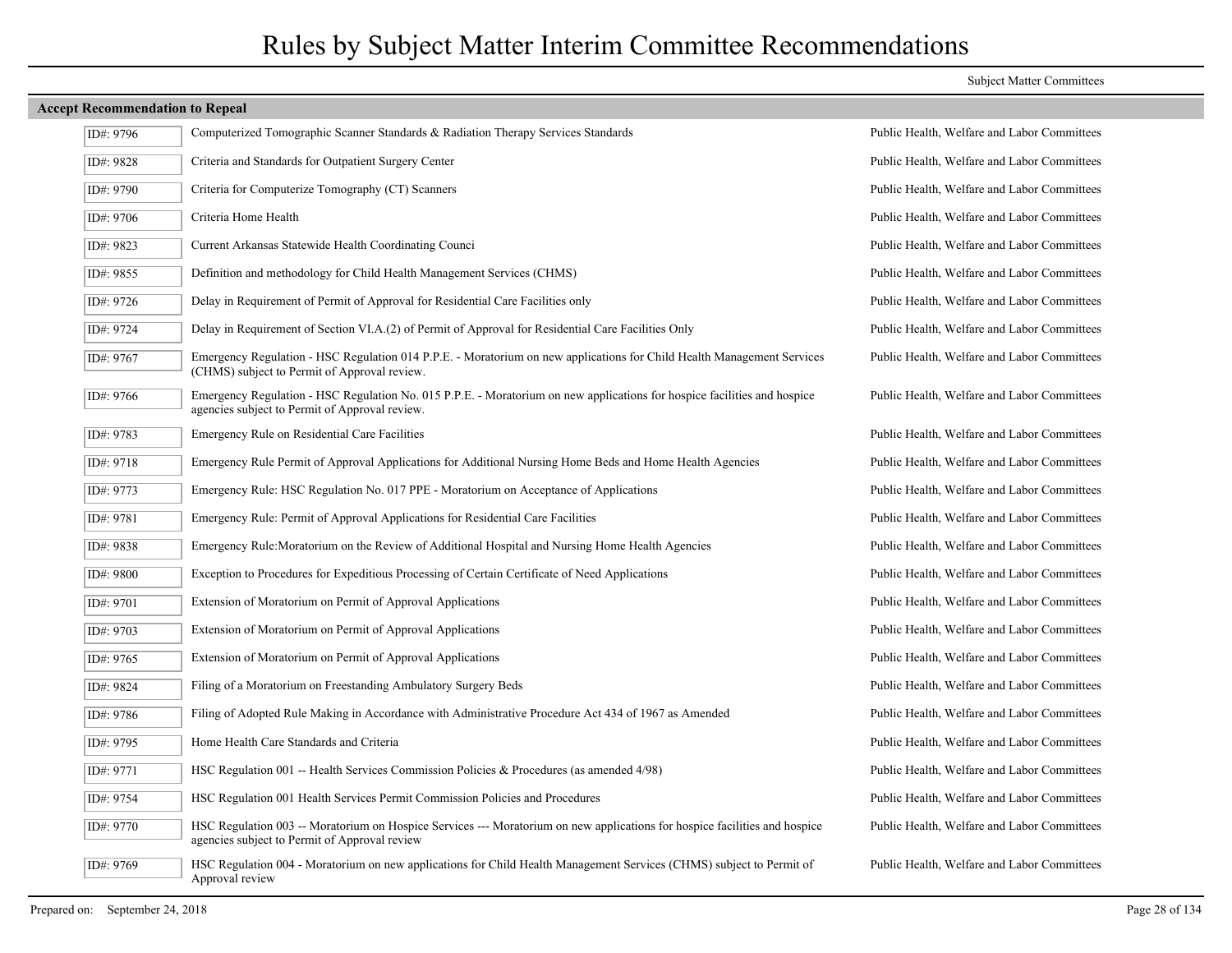| ID#: 9737 | HSC Regulation 100 M Nursing Home Bed Methodology                                                                                                               | Public Health, Welfare and Labor Committees |
|-----------|-----------------------------------------------------------------------------------------------------------------------------------------------------------------|---------------------------------------------|
| ID#: 9744 | HSC Regulation 100M Changes to the Nursing Home Bed Methodology                                                                                                 | Public Health, Welfare and Labor Committees |
| ID#: 9700 | HSC Regulation 100M Nursing Home Bed Methodology                                                                                                                | Public Health, Welfare and Labor Committees |
| ID#: 9753 | HSC Regulation 100M Nursing Home Bed Need Methodology                                                                                                           | Public Health, Welfare and Labor Committees |
| ID#: 9758 | HSC Regulation 100M Nursing Home Bed Need Methodology                                                                                                           | Public Health, Welfare and Labor Committees |
| ID#: 9705 | HSC Regulation 100M Nursing Home Methodology                                                                                                                    | Public Health, Welfare and Labor Committees |
| ID#: 9710 | HSC Regulation 100M Nursing Home Methodology                                                                                                                    | Public Health, Welfare and Labor Committees |
| ID#: 9716 | HSC Regulation 100M Nursing Home Methodology                                                                                                                    | Public Health, Welfare and Labor Committees |
| ID#: 9772 | HSC Regulation 100M.A1 -- Nursing Home Bed Need Methodology (as amended 4/98)                                                                                   | Public Health, Welfare and Labor Committees |
| ID#: 9732 | HSC Regulation 110 M Psychiatric Treatment Facilities (PRTF) Bed Need Methodology                                                                               | Public Health, Welfare and Labor Committees |
| ID#: 9848 | HSC Regulation 110M - Psychiatric Residential Treatment Facilities (PRTF) Bed Need Methodology                                                                  | Public Health, Welfare and Labor Committees |
| ID#: 9849 | HSC Regulation 110M - Psychiatric Residential Treatment Facilities (PRTF) Bed Need Methodology                                                                  | Public Health, Welfare and Labor Committees |
| ID#: 9847 | HSC Regulation 110M - Psychiatric Residential Treatment Facilities Charges                                                                                      | Public Health, Welfare and Labor Committees |
| ID#: 9752 | HSC Regulation 200M Residential Care Facility Methodology                                                                                                       | Public Health, Welfare and Labor Committees |
| ID#: 9750 | HSC Regulation 200M Residential Care Facility Methodology                                                                                                       | Public Health, Welfare and Labor Committees |
| ID#: 9768 | HSC Regulation 200M.A2. -- Amendment to Residential Care Facility (RCF) Methodology                                                                             | Public Health, Welfare and Labor Committees |
| ID#: 9721 | HSC Regulation 300M Home Health Methodology Change (Rural Hospital and Enforcement                                                                              | Public Health, Welfare and Labor Committees |
| ID#: 9728 | HSC Regulation 400M- Changes to Hospice Agency Methodology                                                                                                      | Public Health, Welfare and Labor Committees |
| ID#: 9743 | HSC Regulation 400M Hospice Methodology                                                                                                                         | Public Health, Welfare and Labor Committees |
| ID#: 9755 | HSC Regulation 400M Hospice Methodology                                                                                                                         | Public Health, Welfare and Labor Committees |
| ID#: 9745 | HSC Regulation 400M- Hospice Methodology- New Hospice Permit of Approval Methodology                                                                            | Public Health, Welfare and Labor Committees |
| ID#: 9740 | HSC Regulation 500 M Assisted Living Facility Bed Need Methodology                                                                                              | Public Health, Welfare and Labor Committees |
| ID#: 9757 | HSC Regulation 500M Assisted Living Methodology                                                                                                                 | Public Health, Welfare and Labor Committees |
| ID#: 9725 | HSC Regulation 500M Nursing Home Bed Need Methodology                                                                                                           | Public Health, Welfare and Labor Committees |
| ID#: 9832 | Intermmediate Care Facilities for the Mentally Retarded Arkansas Children's Hospital Exemption from the Minimum Size for<br>Magnetic Resonance Imaging Services | Public Health, Welfare and Labor Committees |
| ID#: 9805 | Life Care Facilities Standards and Procedures                                                                                                                   | Public Health, Welfare and Labor Committees |
| ID#: 9762 | Methodology for Hospice Facilities                                                                                                                              | Public Health, Welfare and Labor Committees |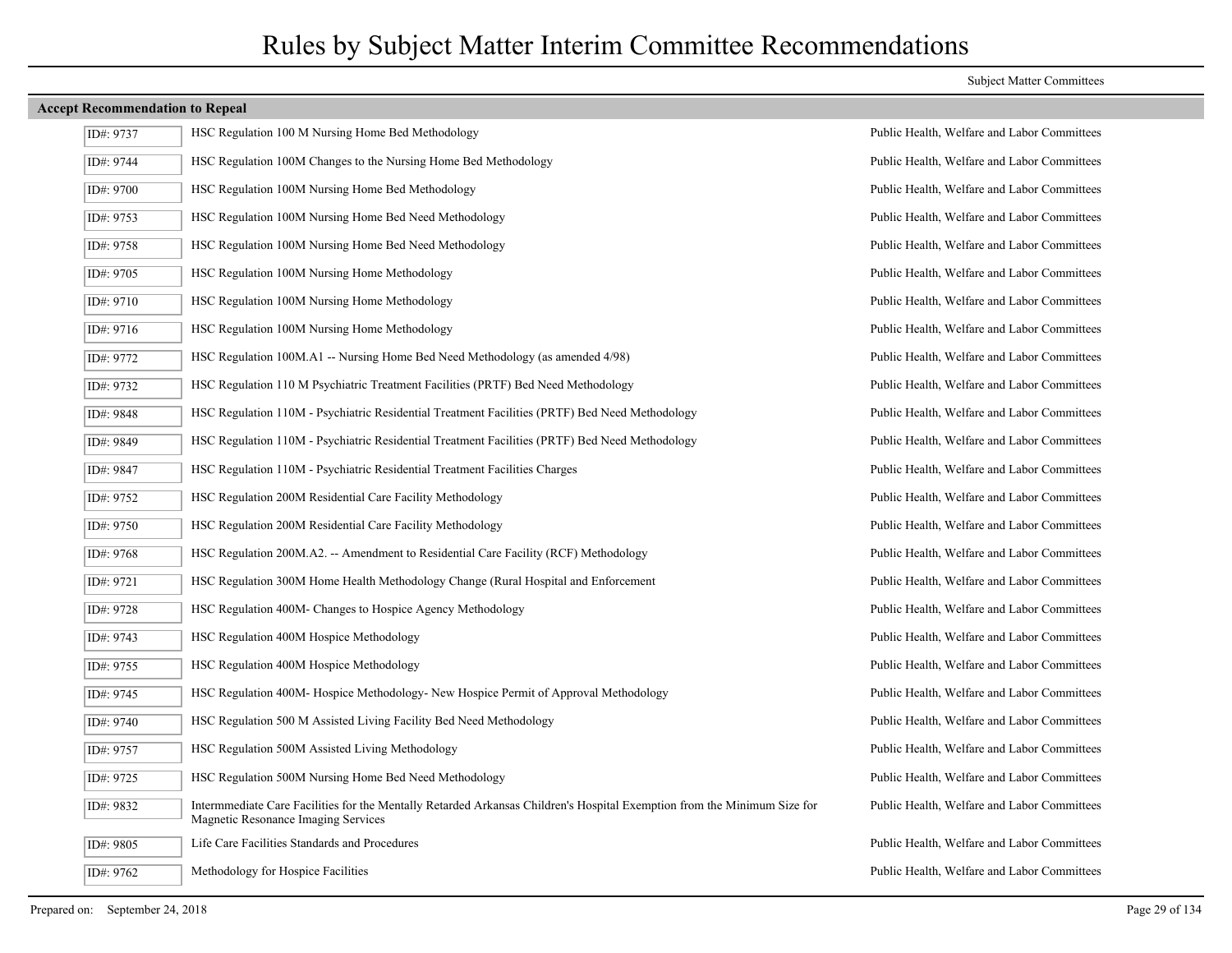| ID#: 9833 | Mobile Magnetic Resonance Imaging                                                                                           | Public Health, Welfare and Labor Committees |
|-----------|-----------------------------------------------------------------------------------------------------------------------------|---------------------------------------------|
| ID#: 9778 | Moratorium on Permit of Approval Applications                                                                               | Public Health, Welfare and Labor Committees |
| ID#: 9776 | Moratorium on Permit of Approval Applications                                                                               | Public Health, Welfare and Labor Committees |
| ID#: 9774 | Moratorium on the Acceptance of Permit of Approval Applications for Home Health Agencies                                    | Public Health, Welfare and Labor Committees |
| ID#: 9840 | Moratorium on the Review of Additional Hospital and Nursing Home Beds and Home Health Agencies                              | Public Health, Welfare and Labor Committees |
| ID#: 9829 | Notice of New Director                                                                                                      | Public Health, Welfare and Labor Committees |
| ID#: 9760 | Nursing Home Bed Methodology Health Services Permit Agency Regulation 100M                                                  | Public Health, Welfare and Labor Committees |
| ID#: 9803 | Nursing Home Bed Need Methodology                                                                                           | Public Health, Welfare and Labor Committees |
| ID#: 9853 | Nursing Home Bed Need Methodology                                                                                           | Public Health, Welfare and Labor Committees |
| ID#: 9826 | Nursing Home Bed Standards                                                                                                  | Public Health, Welfare and Labor Committees |
| ID#: 9717 | Nursing Home Methodology                                                                                                    | Public Health, Welfare and Labor Committees |
| ID#: 9785 | Nursing Home Methodology                                                                                                    | Public Health, Welfare and Labor Committees |
| ID#: 9731 | Nursing Home Methodology Revision                                                                                           | Public Health, Welfare and Labor Committees |
| ID#: 9825 | Official State Standards of Need for Acute Care Beds and Long Term Beds                                                     | Public Health, Welfare and Labor Committees |
| ID#: 9779 | Permit of Approval                                                                                                          | Public Health, Welfare and Labor Committees |
| ID#: 9775 | Permit of Approval Applications for Home Health Agencies                                                                    | Public Health, Welfare and Labor Committees |
| ID#: 9780 | Permit of Approval Review                                                                                                   | Public Health, Welfare and Labor Committees |
| ID#: 9837 | Permit of Approval Review                                                                                                   | Public Health, Welfare and Labor Committees |
| ID#: 9846 | Permit of Approval Rulebook - Implementing a Permit of Approval                                                             | Public Health, Welfare and Labor Committees |
| ID#: 9730 | Permit of Approval/Exemption from Review                                                                                    | Public Health, Welfare and Labor Committees |
| ID#: 9715 | Policies and Procedures for Permit of Approval Review                                                                       | Public Health, Welfare and Labor Committees |
| ID#: 9798 | Policies for Certificate of Need Review, Capital Expenditure Review and New Institutional Health Services Review            | Public Health, Welfare and Labor Committees |
| ID#: 9819 | Policies for Certificate of New Review, Capital Expenditure Review and New Institutional Health Services Review             | Public Health, Welfare and Labor Committees |
| ID#: 9827 | Procedures Document for Appropriateness Review or Existing Institutional Health Services                                    | Public Health, Welfare and Labor Committees |
| ID#: 9797 | Procedures Document for Review and Approval/Disapproval on the Proposed use of Federal Funds (PUFF Reviews) and State Plans | Public Health, Welfare and Labor Committees |
| ID#: 9813 | Psychiatric Acute Care Beds and Acute Care Beds                                                                             | Public Health, Welfare and Labor Committees |
| ID#: 9729 | Psychiatric Residential Treatment Facilities                                                                                | Public Health, Welfare and Labor Committees |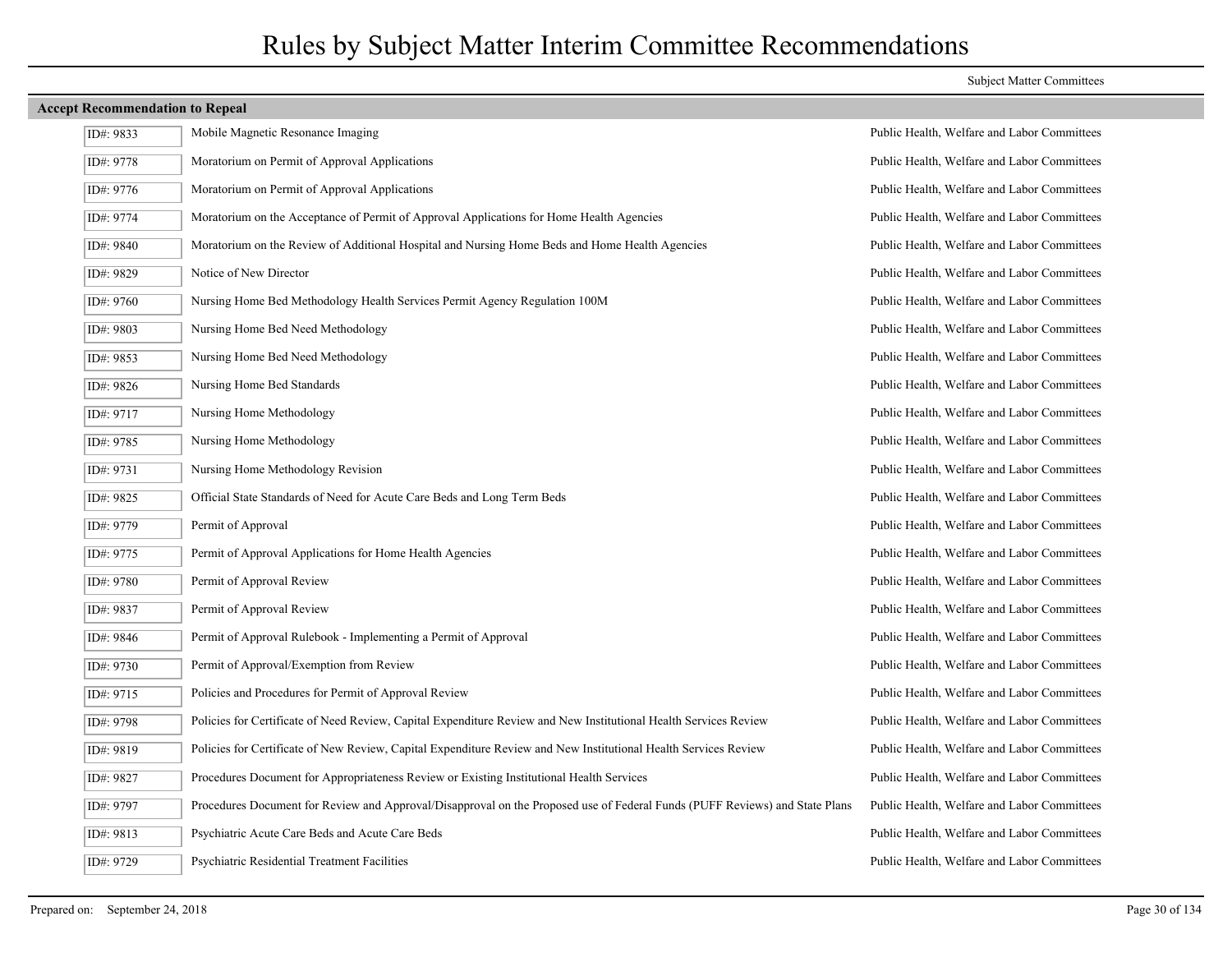| ID#: 9738 | Reg. 001 Health Services Commission Policies and Procedures                                                                                              | Public Health, Welfare and Labor Committees |
|-----------|----------------------------------------------------------------------------------------------------------------------------------------------------------|---------------------------------------------|
| ID#: 9739 | Reg. 002 Bylaws of the Health Services Commission                                                                                                        | Public Health, Welfare and Labor Committees |
| ID#: 9735 | Reg. 120PP.OAR-Permit of Approval/Exemption from Review                                                                                                  | Public Health, Welfare and Labor Committees |
| ID#: 9733 | Reg. 200M-Residential Care Facility                                                                                                                      | Public Health, Welfare and Labor Committees |
| ID#: 9736 | Reg. 300M Home Health Methodology Amendment                                                                                                              | Public Health, Welfare and Labor Committees |
| ID#: 9734 | Reg.011PPE-Permitof Approval/Exempt for Review                                                                                                           | Public Health, Welfare and Labor Committees |
| ID#: 9764 | Regulation 200M - Residential Care Facility (RCF) Methodology                                                                                            | Public Health, Welfare and Labor Committees |
| ID#: 9830 | Regulations of the Certificate of Need Appeals                                                                                                           | Public Health, Welfare and Labor Committees |
| ID#: 9749 | Repeal of 3/22/99 Emergency Rule-Population Based Nursing Home Methodology                                                                               | Public Health, Welfare and Labor Committees |
| ID#: 9782 | Residential Care Facilities                                                                                                                              | Public Health, Welfare and Labor Committees |
| ID#: 9784 | Residential Care Facilities                                                                                                                              | Public Health, Welfare and Labor Committees |
| ID#: 9841 | <b>Residential Care Facilities</b>                                                                                                                       | Public Health, Welfare and Labor Committees |
| ID#: 9720 | Residential Care Facilities Methodology                                                                                                                  | Public Health, Welfare and Labor Committees |
| ID#: 9850 | Residential Care Facility Methodology                                                                                                                    | Public Health, Welfare and Labor Committees |
| ID#: 9741 | Residential Care Facility Methodology (Reg. 200M.A1)                                                                                                     | Public Health, Welfare and Labor Committees |
| ID#: 9799 | Revision to Rule 11.1 Procedures for State Agency Review, Review Schedule                                                                                | Public Health, Welfare and Labor Committees |
| ID#: 9793 | Revisions of Bylaws of the Health Coordinating Council                                                                                                   | Public Health, Welfare and Labor Committees |
| ID#: 9804 | Revisions to Policies for Certificate of Need Reviews, Capital Expenditure Review and New Institutional Health                                           | Public Health, Welfare and Labor Committees |
| ID#: 9817 | Rules and Regulations of the Health & Planning Development Agency                                                                                        | Public Health, Welfare and Labor Committees |
| ID#: 9818 | Rules for Plan Amendment                                                                                                                                 | Public Health, Welfare and Labor Committees |
| ID#: 9810 | Standard for Establishing Arkansas Children's Hospital as a Separate Service Area and Revision the Certificate of Need Policies and<br>Procedures Manual | Public Health, Welfare and Labor Committees |
| ID#: 9843 | Standard of Need Home Health                                                                                                                             | Public Health, Welfare and Labor Committees |
| ID#: 9811 | Standards and Criteria for Alcohol/Drug Abuse Inpatient Treatment Centers                                                                                | Public Health, Welfare and Labor Committees |
| ID#: 9809 | Standards and Criteria for Home Health and Cardiac Catheterization for Certificate of Need Review                                                        | Public Health, Welfare and Labor Committees |
| ID#: 9815 | Standards and Criteria for Hospital Recuperation Centers                                                                                                 | Public Health, Welfare and Labor Committees |
| ID#: 9807 | Standards and Criteria for Hospital Recuperation Centers to be used for Certificate of Need Review Activities                                            | Public Health, Welfare and Labor Committees |
| ID#: 9806 | Standards and Criteria for Mobile and Fixed Base CT Scanners for Certificate of Need Review                                                              | Public Health, Welfare and Labor Committees |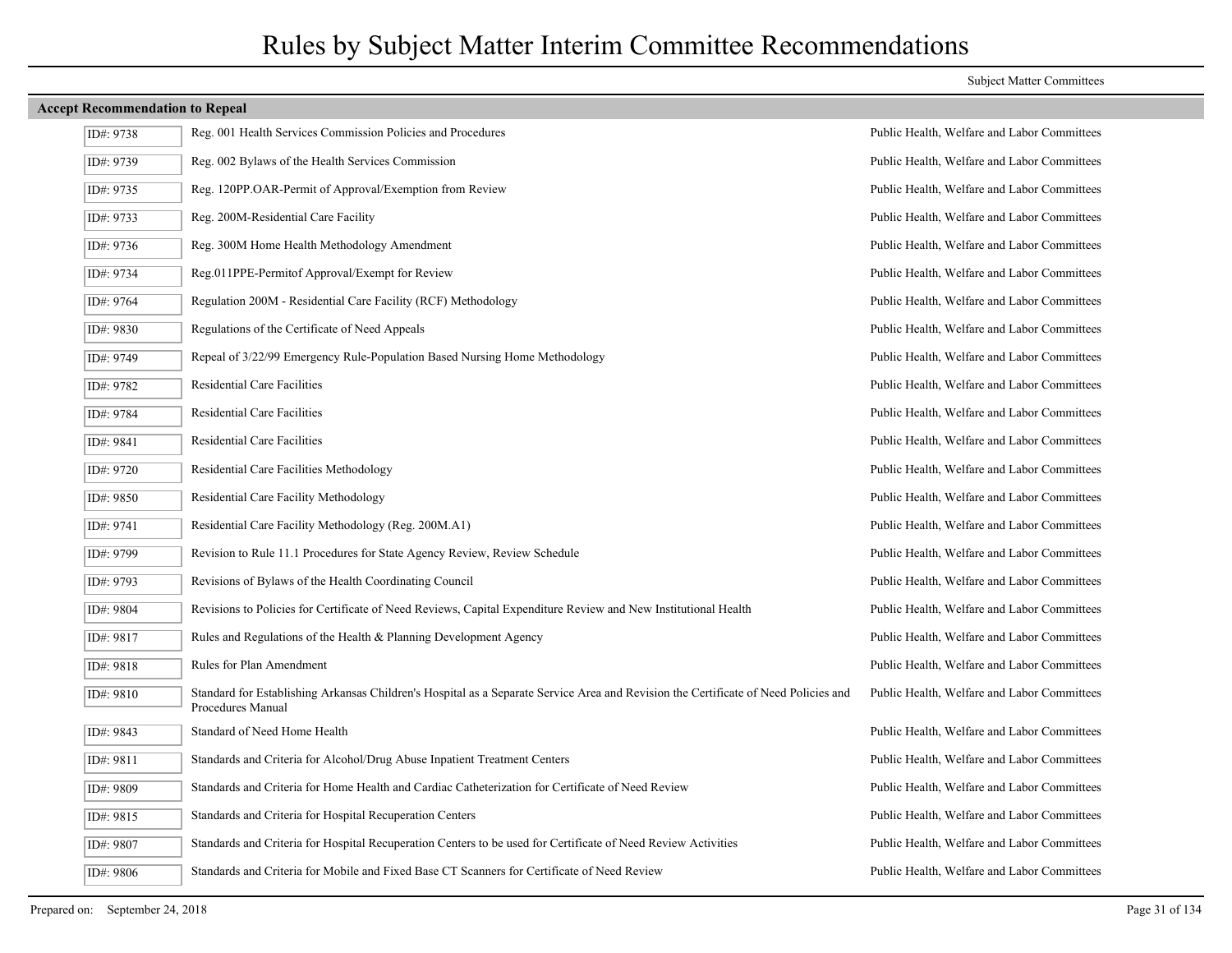|                                   |                                                                                                                          | <b>Subject Matter Committees</b>                        |  |  |  |  |
|-----------------------------------|--------------------------------------------------------------------------------------------------------------------------|---------------------------------------------------------|--|--|--|--|
|                                   | <b>Accept Recommendation to Repeal</b>                                                                                   |                                                         |  |  |  |  |
| ID#: 9831                         | Standards and Criteria for Nursing Home Bed Need                                                                         | Public Health, Welfare and Labor Committees             |  |  |  |  |
| ID#: 9808                         | Standards for Criteria for Nuclear Magnetic Resonance (NMR) Services/Equipment to be used for Certificate of Need Review | Public Health, Welfare and Labor Committees             |  |  |  |  |
| ID#: 9794                         | Statewide Health Coordinating Council Bylaws Revisions                                                                   | Public Health, Welfare and Labor Committees             |  |  |  |  |
| Oil and Gas Commission            |                                                                                                                          |                                                         |  |  |  |  |
| ID#: 1285                         | RULE A-1: APPLICATION OF RULES, REGULATIONS, AND ORDERS                                                                  | Agriculture, Forestry & Economic Development Committees |  |  |  |  |
| ID#: 1897                         | RULE B-14: SURFACE EQUIPMENT                                                                                             | Agriculture, Forestry & Economic Development Committees |  |  |  |  |
| ID#: 1904                         | RULE B-24: CHOKES                                                                                                        | Agriculture, Forestry & Economic Development Committees |  |  |  |  |
| ID#: 2297                         | RULE B-39: PRE-HEARING CONFERENCE REQUIRED FOR PROPOSED FIELD-WIDE UNITIZATIONS                                          | Agriculture, Forestry & Economic Development Committees |  |  |  |  |
| ID#: 2090                         | <b>RULE C-3: RESERVOIR SURVEYS</b>                                                                                       | Agriculture, Forestry & Economic Development Committees |  |  |  |  |
| ID#: 2091                         | RULE C-4: OPERATORS TO ASSIST IN RESERVOIR SURVEYS                                                                       | Agriculture, Forestry & Economic Development Committees |  |  |  |  |
| ID#: 2096                         | RULE C-8: FLUID REPRESSURING AND WATER FLOODING OF OIL AND GAS PROPERTIES                                                | Agriculture, Forestry & Economic Development Committees |  |  |  |  |
| ID#: 2097                         | RULE C-9: PRESSURE MAINTENANCE OR REPRESSURING WITH GAS OF OIL AND GAS PROPERTIES                                        | Agriculture, Forestry & Economic Development Committees |  |  |  |  |
| ID#: 2101                         | RULE D-10: GAS-OIL RATIO SURVEYS AND REPORTS                                                                             | Agriculture, Forestry & Economic Development Committees |  |  |  |  |
| ID#: 2102                         | RULE D-12: GAS UTILIZATION                                                                                               | Agriculture, Forestry & Economic Development Committees |  |  |  |  |
| ID#: 2120                         | RULE F-1: GENERAL ORDER                                                                                                  | Agriculture, Forestry & Economic Development Committees |  |  |  |  |
| Secretary of State                |                                                                                                                          |                                                         |  |  |  |  |
| ID#: 2255                         | Rules for Electronic Notarial Acts in the State of Arkansas                                                              | State Agencies & Governental Affairs Committees         |  |  |  |  |
| <b>State Bank Department</b>      |                                                                                                                          |                                                         |  |  |  |  |
| ID#: 1013                         | 46-101.1 Request for Documents                                                                                           | Insurance & Commerce Committees                         |  |  |  |  |
| ID#: 1119                         | 47-501.1 Certificates of Reliance-Endorsed or Guaranteed Obligations                                                     | Insurance & Commerce Committees                         |  |  |  |  |
| ID#: 1168                         | 48-313.1 Common and Preferred; Voting, Nonvoting                                                                         | Insurance & Commerce Committees                         |  |  |  |  |
| ID#: 1173                         | 48-316.2 Transfers to be Reported                                                                                        | Insurance & Commerce Committees                         |  |  |  |  |
| ID#: 1162                         | 48-317.2 Time for Commissioner's Ruling                                                                                  | Insurance & Commerce Committees                         |  |  |  |  |
| ID#: 1164                         | 48-317.3 Anti-Competitive Acquisitions                                                                                   | Insurance & Commerce Committees                         |  |  |  |  |
| ID#: 1175                         | 48-320.1 Proxy Voting                                                                                                    | Insurance & Commerce Committees                         |  |  |  |  |
|                                   | <b>State Board of Election Commissioners</b>                                                                             |                                                         |  |  |  |  |
| ID#: 9326                         | Voting System Approval Rules and Procedures                                                                              | State Agencies & Governental Affairs Committees         |  |  |  |  |
| <b>State Insurance Department</b> |                                                                                                                          |                                                         |  |  |  |  |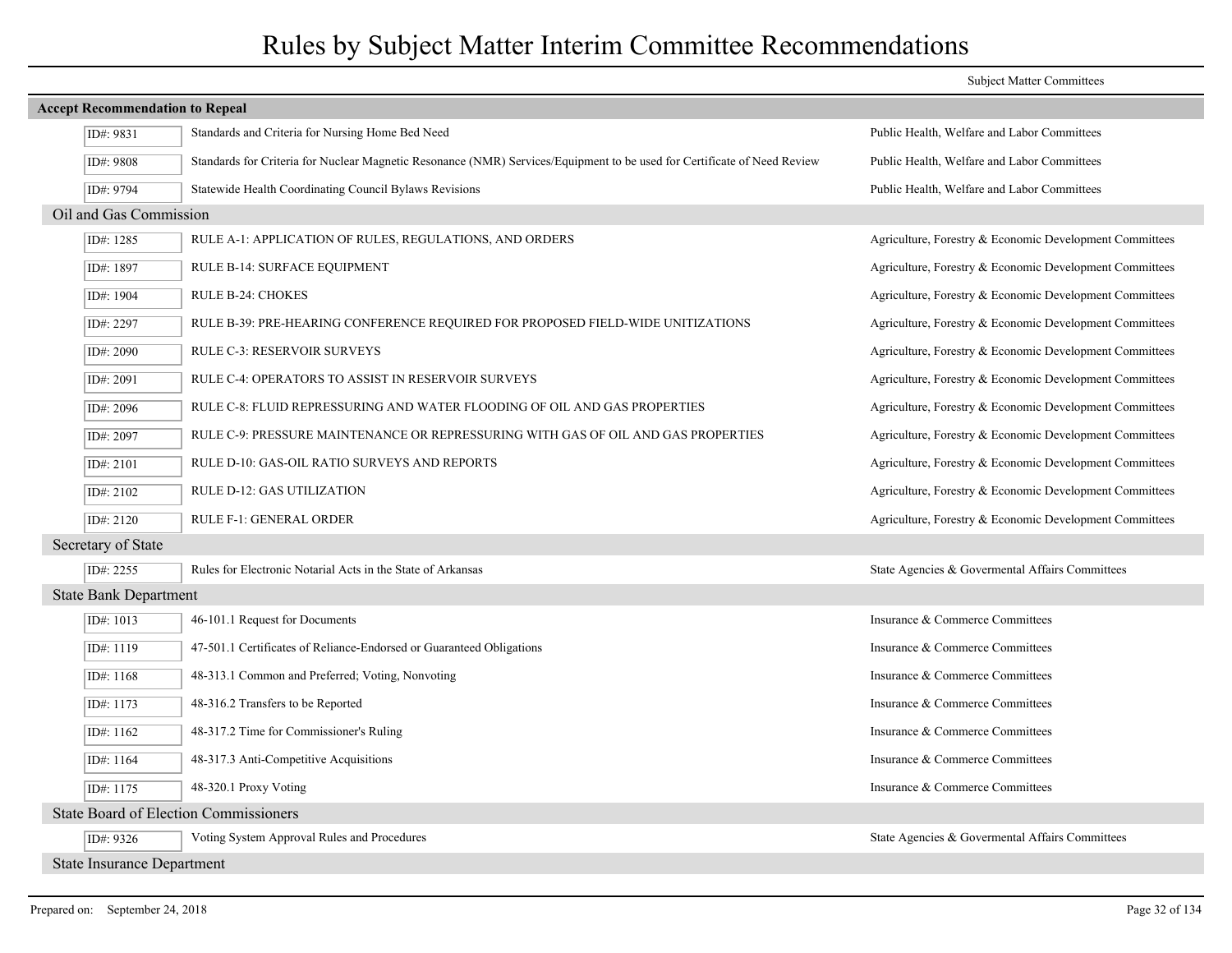|             |                                                                                                                    | <b>Subject Matter Committees</b>                                                                                |  |  |  |  |
|-------------|--------------------------------------------------------------------------------------------------------------------|-----------------------------------------------------------------------------------------------------------------|--|--|--|--|
|             | <b>Accept Recommendation to Repeal</b>                                                                             |                                                                                                                 |  |  |  |  |
| ID#: 9460   | 9 Corporate Minute Books                                                                                           | Insurance & Commerce Committees                                                                                 |  |  |  |  |
| ID#: 9471   | 20 Financial Reporting by Life Insurance Companies                                                                 | Insurance & Commerce Committees                                                                                 |  |  |  |  |
| ID#: 9487   | 36 Investments in Medium Grade and lower Grade Obligations for Domestic Arkansas Insurers                          | Insurance & Commerce Committees                                                                                 |  |  |  |  |
| ID#: 9510   | 58 Employee Leasing Firms and Employee Leasing Groups                                                              | Insurance & Commerce Committees                                                                                 |  |  |  |  |
| ID#: 9556   | 61 Insurer Reports of Arkansas Property and Casualty Claims Experience Pursuant to Act 166 of 1993                 | Insurance & Commerce Committees                                                                                 |  |  |  |  |
|             | <b>State Military Department</b>                                                                                   |                                                                                                                 |  |  |  |  |
| ID#: 10287  | Announcement of Study Completion (Jacksonport/Diaz) 131.00.83-001                                                  | Joint Meeting of House Aging, Children and Youth, Legislative<br>and Military Affairs and Senate State Agencies |  |  |  |  |
| ID#: 10290  | AR ARNG Regulations 27-4 and 101-1 (Military Justice) 131.00.84.001                                                | Joint Meeting of House Aging, Children and Youth, Legislative<br>and Military Affairs and Senate State Agencies |  |  |  |  |
| ID#: 10288  | Arkansas Military Department McKinney Bayou, Arkansas and Texas Project 131.00.83.002                              | Joint Meeting of House Aging, Children and Youth, Legislative<br>and Military Affairs and Senate State Agencies |  |  |  |  |
| ID#: 10289  | Arkansas Military Department McKinney Bayou, Arkansas and Texas Project 131.00.84.002                              | Joint Meeting of House Aging, Children and Youth, Legislative<br>and Military Affairs and Senate State Agencies |  |  |  |  |
| ID#: 10291  | Military Family Trust Fund-To provide assistance to Arkansas National Guard and Reserve members 131.00.10.001      | Joint Meeting of House Aging, Children and Youth, Legislative<br>and Military Affairs and Senate State Agencies |  |  |  |  |
|             | Workers' Compensation Commission                                                                                   |                                                                                                                 |  |  |  |  |
| ID#: 2138   | 99.02 Rulemaking Procedure                                                                                         | Public Health, Welfare and Labor Committees                                                                     |  |  |  |  |
| ID#: $2142$ | 99.06 Non-Statutory Employers Elective Coverage                                                                    | Public Health, Welfare and Labor Committees                                                                     |  |  |  |  |
| ID#: 2143   | 99.07 Posting Required Notice                                                                                      | Public Health, Welfare and Labor Committees                                                                     |  |  |  |  |
| ID#: 2160   | 99.24 Second Injury Fund Claims                                                                                    | Public Health, Welfare and Labor Committees                                                                     |  |  |  |  |
|             | <b>Refer for Group Consideration</b>                                                                               |                                                                                                                 |  |  |  |  |
|             | <b>Agriculture Department - Forestry Commission</b>                                                                |                                                                                                                 |  |  |  |  |
| ID#: 229    | <b>Bylaws</b>                                                                                                      | Agriculture, Forestry & Economic Development Committees                                                         |  |  |  |  |
|             | Agriculture Department - Livestock and Poultry Commission                                                          |                                                                                                                 |  |  |  |  |
| ID#: 534    | Arkansas Regulations for Concentration Points of Cattle involving infectious, contagious and communicable diseases | Agriculture, Forestry & Economic Development Committees                                                         |  |  |  |  |
| ID#: 581    | Arkansas Regulations to Prevent the Introduction of Avian Influenza                                                | Agriculture, Forestry & Economic Development Committees                                                         |  |  |  |  |
| ID#: 505    | Arkansas Swine Regulations                                                                                         | Agriculture, Forestry & Economic Development Committees                                                         |  |  |  |  |
| ID#: $616$  | Arkansas Tuberculosis Regulations                                                                                  | Agriculture, Forestry & Economic Development Committees                                                         |  |  |  |  |
| ID#: 10545  | Condemning a Diseased Poultry flock                                                                                | Agriculture, Forestry & Economic Development Committees                                                         |  |  |  |  |
| ID#: 10594  | Depopulation of Brucellosis Infected or Exposed Herds                                                              | Agriculture, Forestry & Economic Development Committees                                                         |  |  |  |  |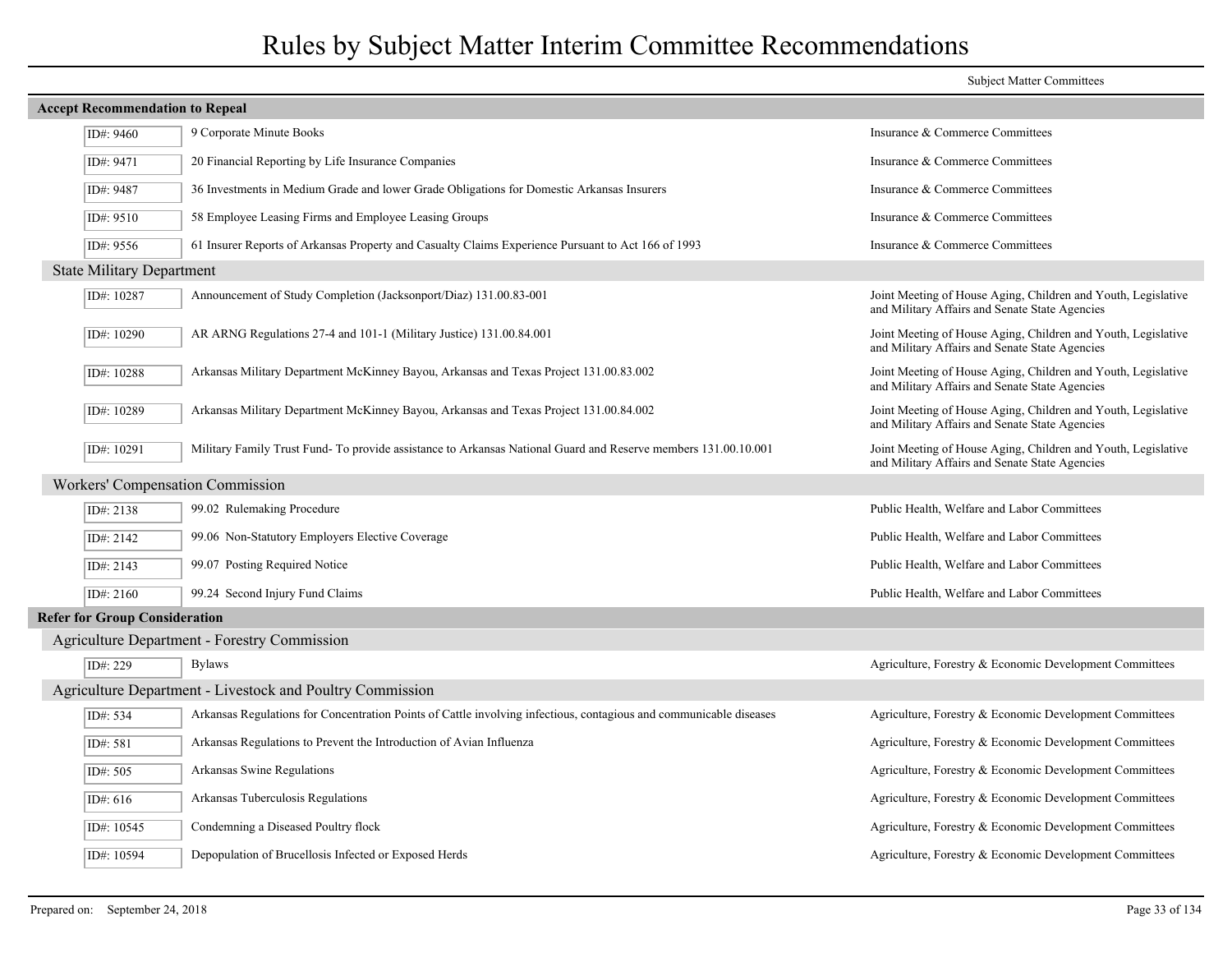### **Refer for Group Consideration**

| ID#: 550   | <b>EIA</b> Regulations                                                                                     |
|------------|------------------------------------------------------------------------------------------------------------|
| ID#: 529   | Entry Requirements for Live Poultry & Eggs Destined to Arkansas                                            |
| ID#: 528   | Exhibition Health Requirements for Livestock, Poultry and Exotic Animals                                   |
| ID#: 500   | Garbage Feeding Regulations                                                                                |
| ID#: 10544 | Health Requirements for Entry of Livestock, Poultry & Exotic                                               |
| ID#: 10595 | Horse Chipping                                                                                             |
| ID#: 565   | List of Reportable Diseases                                                                                |
| ID#: 532   | Management of Brucellosis and Adjacent Herds and on-Farm Calfhood Vacccination                             |
| ID#: 553   | Poultry Disease Identification, Monitoring, and Eradication Programs                                       |
| ID#: 614   | Regular and Special Cattle Sale Regulations                                                                |
| ID#: 546   | Regulation for Livestock Dealer License                                                                    |
| ID#: 510   | Regulation Governing Exposed Brucellosis Cattle                                                            |
| ID#: 498   | Regulation Governing Sanitation at Sales Markets                                                           |
| ID#: 583   | Regulation Prescribing Procedures for the Identification and Movement of Unvaccinated Female Cattle        |
| ID#: 557   | Regulations for Acceptable Methods of Poultry Carcass Disposal                                             |
| ID#: 575   | Regulations for Disposal of Large Animal Carcasses, Excluding Dogs and Cats                                |
| ID#: 544   | Regulations for Enforcement of Sanitation Requirements for Non-Official Shell Egg Processing Plants        |
| ID#: 558   | Regulations for Testing, Identification, Movement and Meeting the NPIP Requirements                        |
| ID#: 552   | Regulations for the Adult (Whole-herd) Vaccination of Brucellosis Infected Cattle Herds                    |
| ID#: 547   | Regulations for the Depopulation of Brucella Abortus Infected Cattle Herds with Federal Depopulation Funds |
| ID#: 502   | Regulations for the Enforcement of Arkansas Egg Marketing                                                  |
| ID#: 507   | Regulations Governing Quarantined Feedlots                                                                 |
| ID#: 520   | Regulations Governing the Disbursement of State Funds for Payment of Premiums at Fairs and Livestock Shows |
| ID#: 617   | Scrapie Control                                                                                            |
| ID#: 619   | Trichomoniasis Testing and Movement Requirements for Cattle                                                |
|            | <b>Agriculture Department - State Plant Board</b>                                                          |
|            |                                                                                                            |

### Subject Matter Committees

Agriculture, Forestry & Economic Development Committees Agriculture, Forestry & Economic Development Committees Agriculture, Forestry & Economic Development Committees Agriculture, Forestry & Economic Development Committees Agriculture, Forestry & Economic Development Committees Agriculture, Forestry & Economic Development Committees Agriculture, Forestry & Economic Development Committees Agriculture, Forestry & Economic Development Committees Agriculture, Forestry & Economic Development Committees Agriculture, Forestry & Economic Development Committees Agriculture, Forestry & Economic Development Committees Agriculture, Forestry & Economic Development Committees Agriculture, Forestry & Economic Development Committees Agriculture, Forestry & Economic Development Committees Agriculture, Forestry & Economic Development Committees Agriculture, Forestry & Economic Development Committees Agriculture, Forestry & Economic Development Committees Agriculture, Forestry & Economic Development Committees Agriculture, Forestry & Economic Development Committees Agriculture, Forestry & Economic Development Committees Agriculture, Forestry & Economic Development Committees Agriculture, Forestry & Economic Development Committees Agriculture, Forestry & Economic Development Committees Agriculture, Forestry & Economic Development Committees Agriculture, Forestry & Economic Development Committees

ID#: 446 Agricultural Consultant Regulations Agriculture, Forestry & Economic Development Committees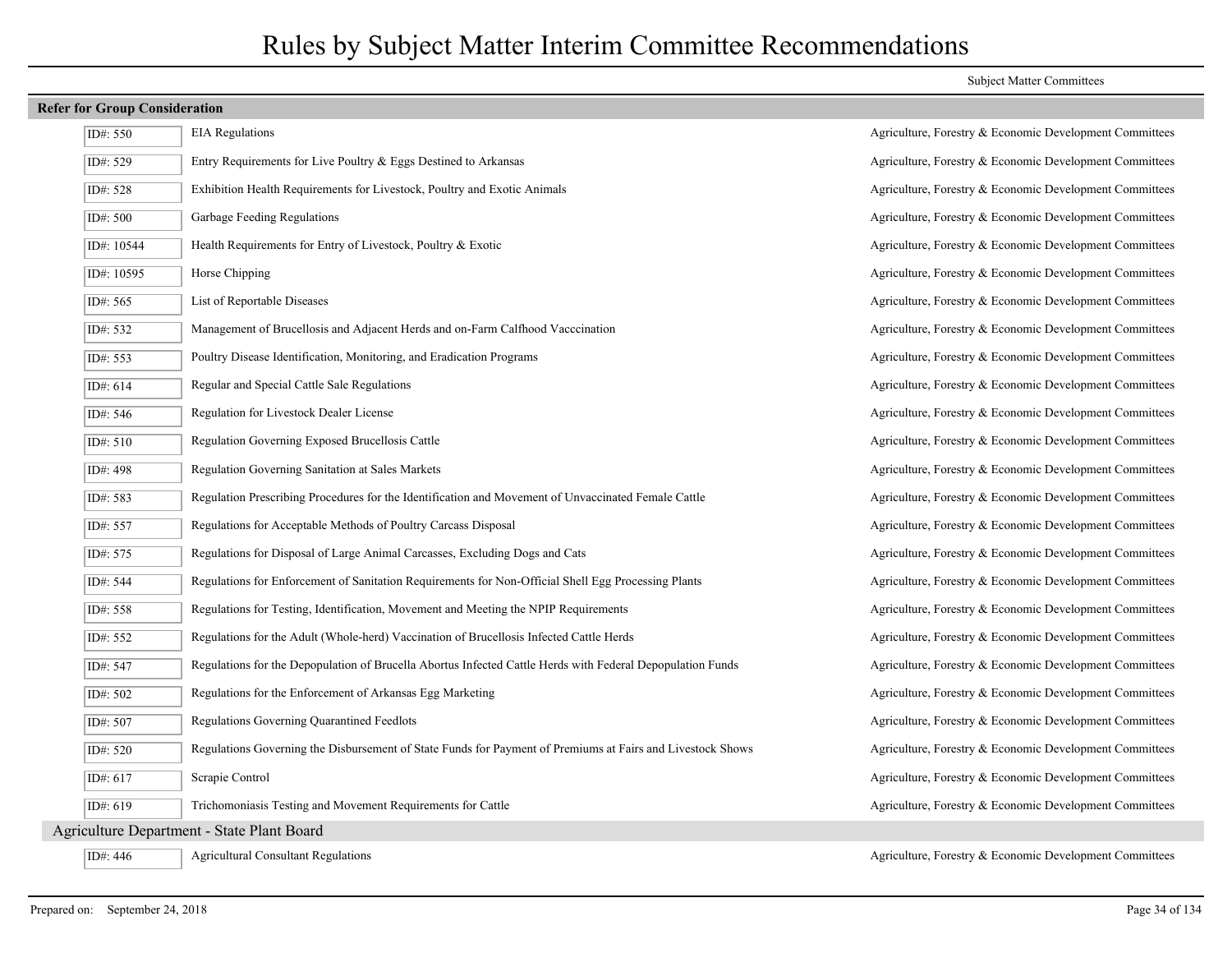### **Refer for Group Consideration**

| ID#: 440                                  | Amendments to Liquid Measuring Devices section of National Institute of Standards & Technology Handbook 44                  | Agriculture, Forestry & Economic Development Committees |  |  |
|-------------------------------------------|-----------------------------------------------------------------------------------------------------------------------------|---------------------------------------------------------|--|--|
| ID#: 432                                  | Amendments to the National Type Evaluation Program to allow "mixing and matching" of compatible certified components        | Agriculture, Forestry & Economic Development Committees |  |  |
| ID#: 307                                  | Apiary Regulations                                                                                                          | Agriculture, Forestry & Economic Development Committees |  |  |
| ID#: 374                                  | Arkansas Boll Weevil Eradication Program                                                                                    | Agriculture, Forestry & Economic Development Committees |  |  |
| ID#: 350                                  | Catfish Processors in Arkansas                                                                                              | Agriculture, Forestry & Economic Development Committees |  |  |
| ID#: 454                                  | Circular 21: Rules on Aquaculture in Arkansas                                                                               | Agriculture, Forestry & Economic Development Committees |  |  |
| ID#: 404                                  | Civil Penalty Matrix for Plant Inspection and Quarantine Section - To aid in enforcing regulatory nursery inspection work   | Agriculture, Forestry & Economic Development Committees |  |  |
| ID#: 10539                                | Feed                                                                                                                        | Agriculture, Forestry & Economic Development Committees |  |  |
| ID#: 10538                                | Ferrtilizer                                                                                                                 | Agriculture, Forestry & Economic Development Committees |  |  |
| ID#: 342                                  | Ginseng Regulations                                                                                                         | Agriculture, Forestry & Economic Development Committees |  |  |
| ID#: 303                                  | Grain Dealers                                                                                                               | Agriculture, Forestry & Economic Development Committees |  |  |
| ID#: 10540                                | Grain Warehouses                                                                                                            | Agriculture, Forestry & Economic Development Committees |  |  |
| ID#: 424                                  | National Institute of Standards & Technology (NIST) Handbooks 44 & 130 and the Annual Book of ASTM                          | Agriculture, Forestry & Economic Development Committees |  |  |
| ID#: 321                                  | Pest Control regulations                                                                                                    | Agriculture, Forestry & Economic Development Committees |  |  |
| ID#: 359                                  | Pesticide Classification and Use                                                                                            | Agriculture, Forestry & Economic Development Committees |  |  |
| ID#: 384                                  | Pesticide Control-Licensing - Reporting - Labeling                                                                          | Agriculture, Forestry & Economic Development Committees |  |  |
| ID#: 10536                                | Pesticide Use and Application - Aerial Application                                                                          | Agriculture, Forestry & Economic Development Committees |  |  |
| ID#: 472                                  | Pink Boll Worm Regulations (Circular 16)                                                                                    | Agriculture, Forestry & Economic Development Committees |  |  |
| ID#: 315                                  | Plant Disease and Pests (Circular 11)                                                                                       | Agriculture, Forestry & Economic Development Committees |  |  |
| ID#: 304                                  | Plant Diseases and Pests - Public Nuisance Declared                                                                         | Agriculture, Forestry & Economic Development Committees |  |  |
| ID#: 360                                  | Regulations Sale, Labeling and Field Inspection Standards for Planting Seed                                                 | Agriculture, Forestry & Economic Development Committees |  |  |
| ID#: 475                                  | Regulations to establish rules for enforcing specific civil penalties                                                       | Agriculture, Forestry & Economic Development Committees |  |  |
| ID#: 313                                  | Seed Regulations                                                                                                            | Agriculture, Forestry & Economic Development Committees |  |  |
| ID#: 375                                  | State Plant Board Pesticide Enforcement Response Policy                                                                     | Agriculture, Forestry & Economic Development Committees |  |  |
| ID#: 405                                  | Weights and Measures Petroleum Inspection Rules and Regulations - Changes to the existing rules governing method of sale    | Agriculture, Forestry & Economic Development Committees |  |  |
| Alcohol & Drug Abuse Coordinating Council |                                                                                                                             |                                                         |  |  |
| ID#: 1294                                 | AR Alcohol and Drug Abuse Coordinating Council Rules of Procedure - State Drug Crime Enforcement and Prosecution Grant Fund | Public Health, Welfare and Labor Committees             |  |  |

### Subject Matter Committees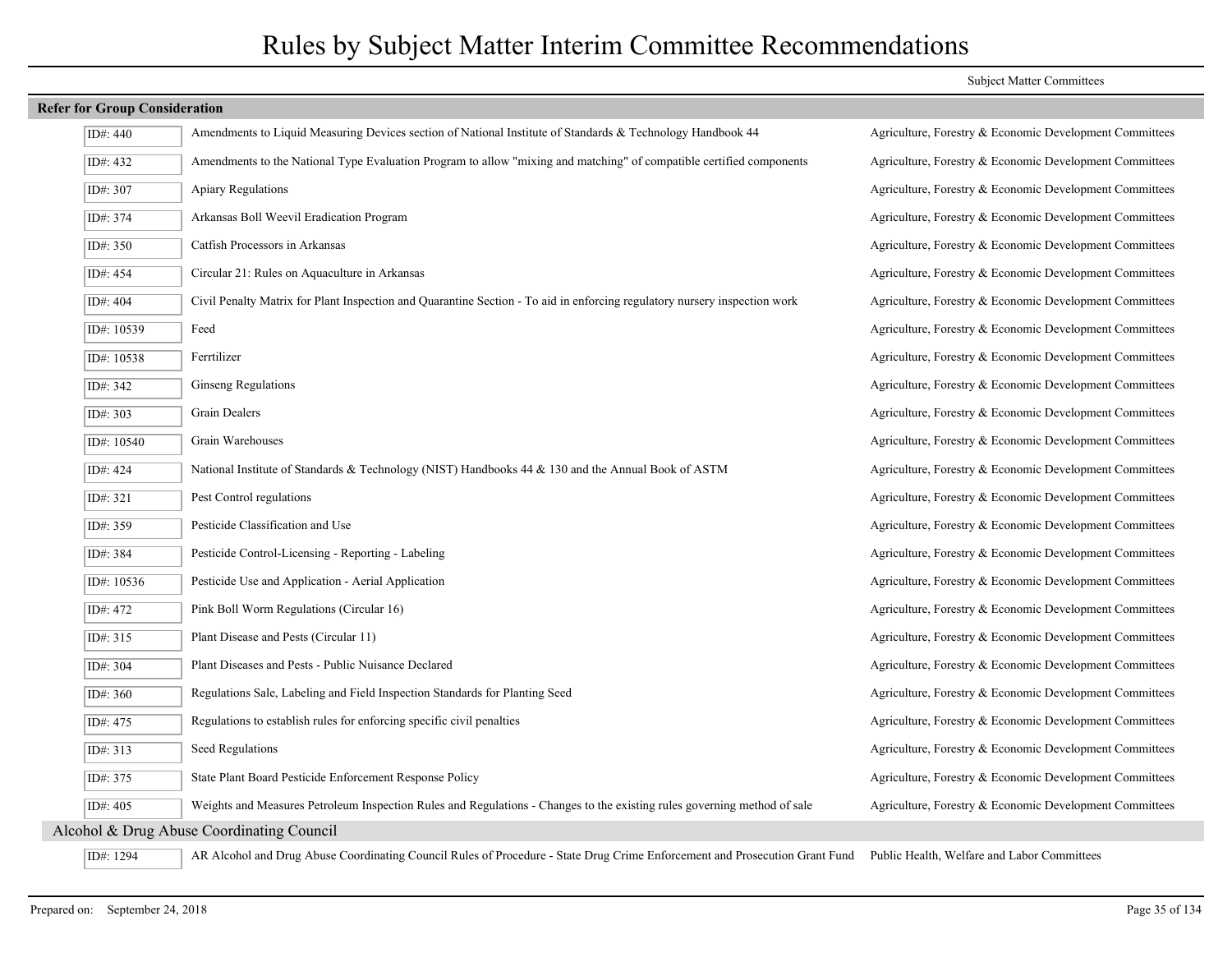|                                      |                                                                                                       | <b>Subject Matter Committees</b>                        |  |  |
|--------------------------------------|-------------------------------------------------------------------------------------------------------|---------------------------------------------------------|--|--|
| <b>Refer for Group Consideration</b> |                                                                                                       |                                                         |  |  |
| ID#: 1293                            | Arkansas Alcohol and Drug Abuse Coordinating Council Rules of Procedure                               | Public Health, Welfare and Labor Committees             |  |  |
| ID#: 1295                            | Special State Assets Forfeiture Fund                                                                  | Public Health, Welfare and Labor Committees             |  |  |
|                                      | Alternative Dispute Resolution Commission                                                             |                                                         |  |  |
| ID#: 1314                            | Continuing Mediation Education Requirements for Certified Mediators                                   | Judiciary Committees                                    |  |  |
| ID#: 1312                            | Minimum Standards for Basic Mediation Training                                                        | Judiciary Committees                                    |  |  |
| ID#: 1340                            | Procedures for the Discipline of Mediators                                                            | Judiciary Committees                                    |  |  |
| ID#: 716                             | Requirements for the Certification of Mediators for Circuit Courts                                    | Judiciary Committees                                    |  |  |
| ID#: 1309                            | Requirements for the Certification of Mediators for the State Employee Grievance Program              | Judiciary Committees                                    |  |  |
| ID#: 717                             | Requirements for the Conduct of Mediations and Mediators                                              | Judiciary Committees                                    |  |  |
| ID#: 1310                            | Requirements for the Conduct of Mediations and Mediators for the State Employee Grievance Program     | Judiciary Committees                                    |  |  |
| ID#: 2234                            | Rules for the Regulation of Commission Proceedings                                                    | Judiciary Committees                                    |  |  |
| Arkansas Agriculture Department      |                                                                                                       |                                                         |  |  |
| ID#: 222                             | Arkansas Alternative Fuels Development Program rules for Program Administration and Grant Application | Agriculture, Forestry & Economic Development Committees |  |  |
| ID#: 221                             | Rules for Arkansas Milk Stabilization Program Administration and Grant Applications                   | Agriculture, Forestry & Economic Development Committees |  |  |
|                                      | Arkansas Appraiser Licensing and Certification Board                                                  |                                                         |  |  |
| ID#: 2339                            | Appraisal Management Company Rules and Regulations                                                    | State Agencies & Governental Affairs Committees         |  |  |
| ID#: 1795                            | Section I -- General                                                                                  | State Agencies & Governental Affairs Committees         |  |  |
| ID#: 1796                            | Section II -- General Qualifications for Registration, Licensure or Certification                     | State Agencies & Governental Affairs Committees         |  |  |
| ID#: 1797                            | Section III -- Pre-Licensure Qualifications for State Licensed Appraiser                              | State Agencies & Governental Affairs Committees         |  |  |
| ID#: 1798                            | Section IV -- Pre-Certification Qualifications for State Certified Residential Appraiser              | State Agencies & Governental Affairs Committees         |  |  |
| ID#: 1803                            | Section IX -- Licensure Expiration, Renewal, Upgrade and Inactive Status                              | State Agencies & Governental Affairs Committees         |  |  |
| ID#: 1799                            | Section V -- Pre-Certification Qualifications for State Certified General Appraiser                   | State Agencies & Governental Affairs Committees         |  |  |
| ID#: 1800                            | Section VI -- Pre-Registration Criteria and Pre-Application Filing of Experience                      | State Agencies & Governental Affairs Committees         |  |  |
| ID#: 1801                            | Section VII Non-Resident Registration and/or Licensing: Reciprocity                                   | State Agencies & Governental Affairs Committees         |  |  |
| ID#: 1802                            | Section VIII -- Non-Resident Licensure & Certification via Temporary Practice Permit or Reciprocity   | State Agencies & Governental Affairs Committees         |  |  |
| ID#: 1804                            | Section X -- Continuing Education                                                                     | State Agencies & Governental Affairs Committees         |  |  |
| ID#: 2333                            | Section XI -- Supervisory Guidelines and Responsibilities                                             | State Agencies & Governental Affairs Committees         |  |  |
| ID#: 2335                            | Section XII -- Fees and Payment of Fees                                                               | State Agencies & Governental Affairs Committees         |  |  |
|                                      |                                                                                                       |                                                         |  |  |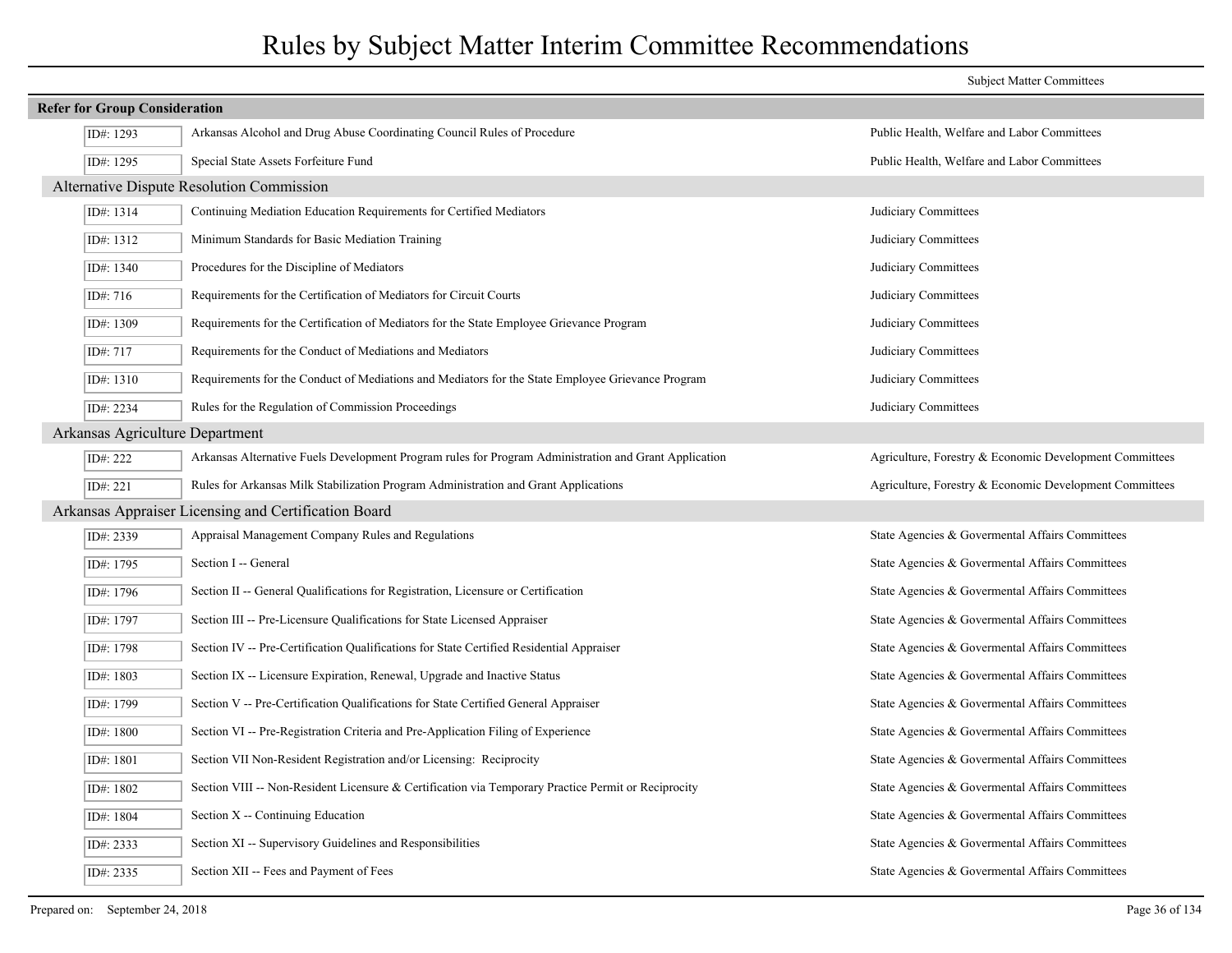|                                      |                                                                                                               | <b>Subject Matter Committees</b>            |
|--------------------------------------|---------------------------------------------------------------------------------------------------------------|---------------------------------------------|
| <b>Refer for Group Consideration</b> |                                                                                                               |                                             |
|                                      | Arkansas Board of Dispensing Opticians                                                                        |                                             |
| ID#: 10685                           | Arkansas State Board of Dispensing Opticians Rules                                                            | Public Health, Welfare and Labor Committees |
|                                      | Arkansas Board of Examiners in Counseling                                                                     |                                             |
| ID#: 10541                           | I. General Information                                                                                        | Public Health, Welfare and Labor Committees |
| ID#: 10542                           | II. Exemptions                                                                                                | Public Health, Welfare and Labor Committees |
| ID#: 10543                           | III. Licensing Qualifications                                                                                 | Public Health, Welfare and Labor Committees |
| ID#: 10546                           | IV. Supervision                                                                                               | Public Health, Welfare and Labor Committees |
| ID#: 10607                           | IX. Licensing Under Special Circumstances                                                                     | Public Health, Welfare and Labor Committees |
| ID#: 10597                           | V. Application Requirements                                                                                   | Public Health, Welfare and Labor Committees |
| ID#: 10599                           | VI. Examiniations                                                                                             | Public Health, Welfare and Labor Committees |
| ID#: 10601                           | VII. License Renewal                                                                                          | Public Health, Welfare and Labor Committees |
| ID#: 10605                           | VIII. Discipline                                                                                              | Public Health, Welfare and Labor Committees |
| ID#: 10611                           | X. Ethics                                                                                                     | Public Health, Welfare and Labor Committees |
| ID#: 10614                           | XI. Counselor/Psychotherapist and Marriage $\&$ Family Therapist - Client Communications $\&$ Medical Records | Public Health, Welfare and Labor Committees |
| ID#: 10617                           | XII. The Practice of Internet or Telephone Services                                                           | Public Health, Welfare and Labor Committees |
| ID#: 10619                           | XIII. Fees                                                                                                    | Public Health, Welfare and Labor Committees |
|                                      | Arkansas Board of Hearing Instrument Dispensers                                                               |                                             |
| ID#: 9697                            | Board of Hearing Instrument Dispensers                                                                        | Public Health, Welfare and Labor Committees |
|                                      | Arkansas Board of Podiatric Medicine                                                                          |                                             |
| ID#: 1963                            | Application For Exam                                                                                          | Public Health, Welfare and Labor Committees |
| ID#: 1966                            | Code of Ethics                                                                                                | Public Health, Welfare and Labor Committees |
| ID#: 1980                            | Compliance with law                                                                                           | Public Health, Welfare and Labor Committees |
| ID#: 1961                            | Definitions                                                                                                   | Public Health, Welfare and Labor Committees |
| ID#: 1969                            | Grounds for Revocation or Suspension                                                                          | Public Health, Welfare and Labor Committees |
| ID#: 1973                            | Meetings                                                                                                      | Public Health, Welfare and Labor Committees |
| ID#: 1971                            | Officers                                                                                                      | Public Health, Welfare and Labor Committees |
| ID#: 1979                            | Temporary license                                                                                             | Public Health, Welfare and Labor Committees |
| <b>Arkansas Cemetery Board</b>       |                                                                                                               |                                             |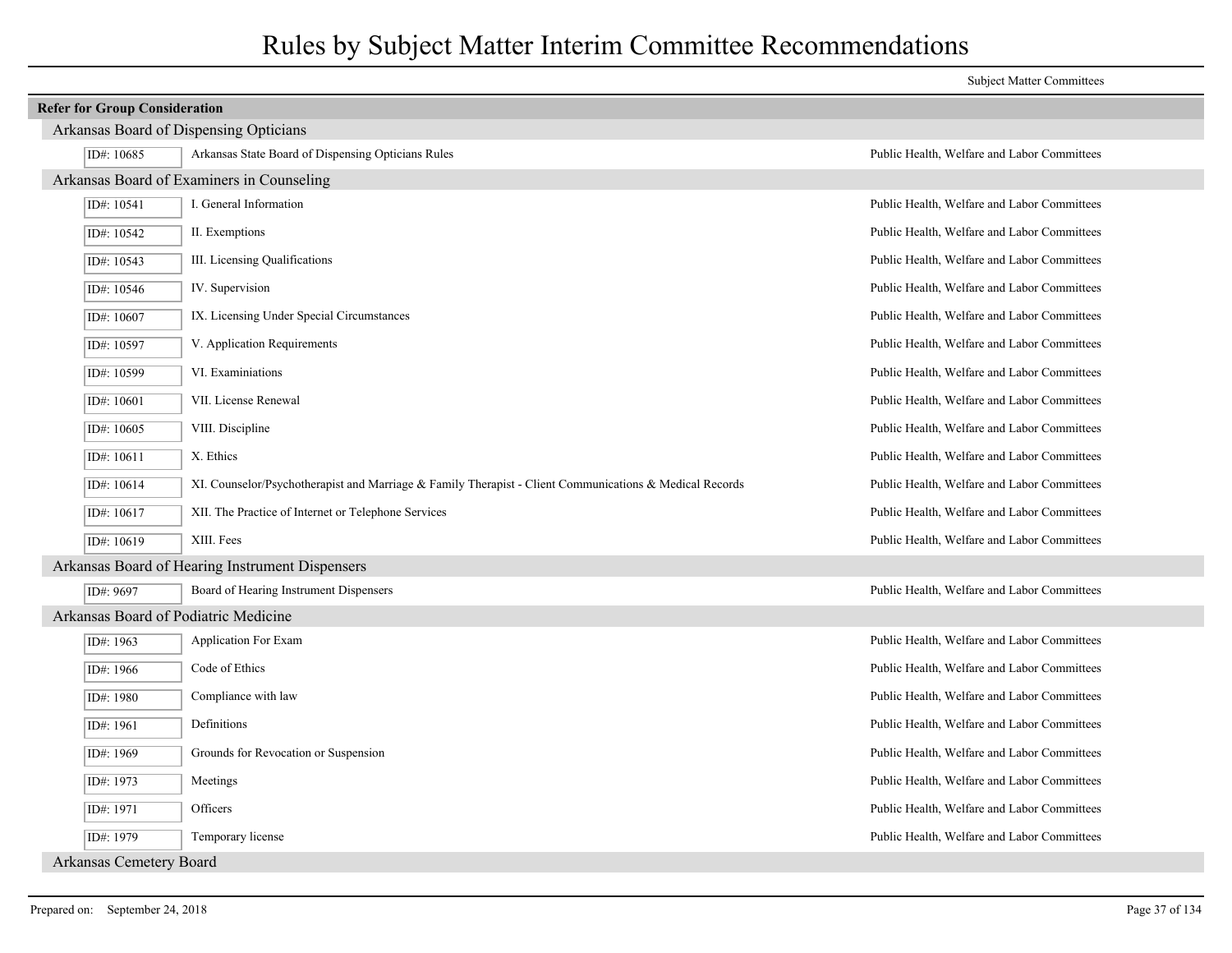|                                                               |                                                          | <b>Subject Matter Committees</b> |  |
|---------------------------------------------------------------|----------------------------------------------------------|----------------------------------|--|
|                                                               | <b>Refer for Group Consideration</b>                     |                                  |  |
| ID#: 9856                                                     | Rules of the Arkansas Cemetery Board                     | Insurance & Commerce Committees  |  |
| Arkansas Commission on Law Enforcement Standards and Training |                                                          |                                  |  |
| ID#: 101                                                      | 1000 Objectives                                          | Judiciary Committees             |  |
| ID#: 102                                                      | 1001 Definitions                                         | Judiciary Committees             |  |
| ID#: 103                                                      | 1002 Minimum Standards for Employment or Appointment     | Judiciary Committees             |  |
| ID#: 104                                                      | 1003 Probationary Period                                 | Judiciary Committees             |  |
| ID#: 105                                                      | 1004 College Education Credits                           | Judiciary Committees             |  |
| ID#: 106                                                      | 1005 Minimum Standards for Training                      | Judiciary Committees             |  |
| ID#: 107                                                      | 1006 Extension of Time Limit for Course Completion       | Judiciary Committees             |  |
| ID#: 108                                                      | 1007 Examinations                                        | Judiciary Committees             |  |
| ID#: 109                                                      | 1008 Waiver for Equivalent Training - Reciprocity        | Judiciary Committees             |  |
| ID#: 111                                                      | 1009 Personnel Action Reports                            | Judiciary Committees             |  |
| ID#: 1005                                                     | 1010 Certificates and Awards                             | Judiciary Committees             |  |
| ID#: 112                                                      | 1011 Certification of Auxiliary Law Enforcement Officers | Judiciary Committees             |  |
| ID#: 113                                                      | 1012 Part-Time Law Enforcement Officers                  | Judiciary Committees             |  |
| ID#: 114                                                      | 1013 Certification of Specialized Police Personnel       | Judiciary Committees             |  |
| ID#: 115                                                      | 1014 Certification of Field Training Officers            | Judiciary Committees             |  |
| ID#: 116                                                      | 1015 Certification of Radar Operators & Instructors      | Judiciary Committees             |  |
| ID#: 117                                                      | 1016 Certification of Instructors                        | Judiciary Committees             |  |
| ID#: 118                                                      | 1017 Certification of Schools or Courses                 | Judiciary Committees             |  |
| ID#: 119                                                      | 1018 Curriculum                                          | Judiciary Committees             |  |
| ID#: 120                                                      | 1019 Training Records                                    | Judiciary Committees             |  |
| ID#: 121                                                      | 1020 Code of Ethics                                      | Judiciary Committees             |  |
| ID#: 122                                                      | 1021 Director                                            | Judiciary Committees             |  |
| ID#: 123                                                      | 1022 Miscellaneous Activities of the Commission          | Judiciary Committees             |  |
| ID#: 124                                                      | 1023 Commission Publications                             | Judiciary Committees             |  |
| ID#: 125                                                      | 1024 Right to Amend                                      | Judiciary Committees             |  |
|                                                               |                                                          |                                  |  |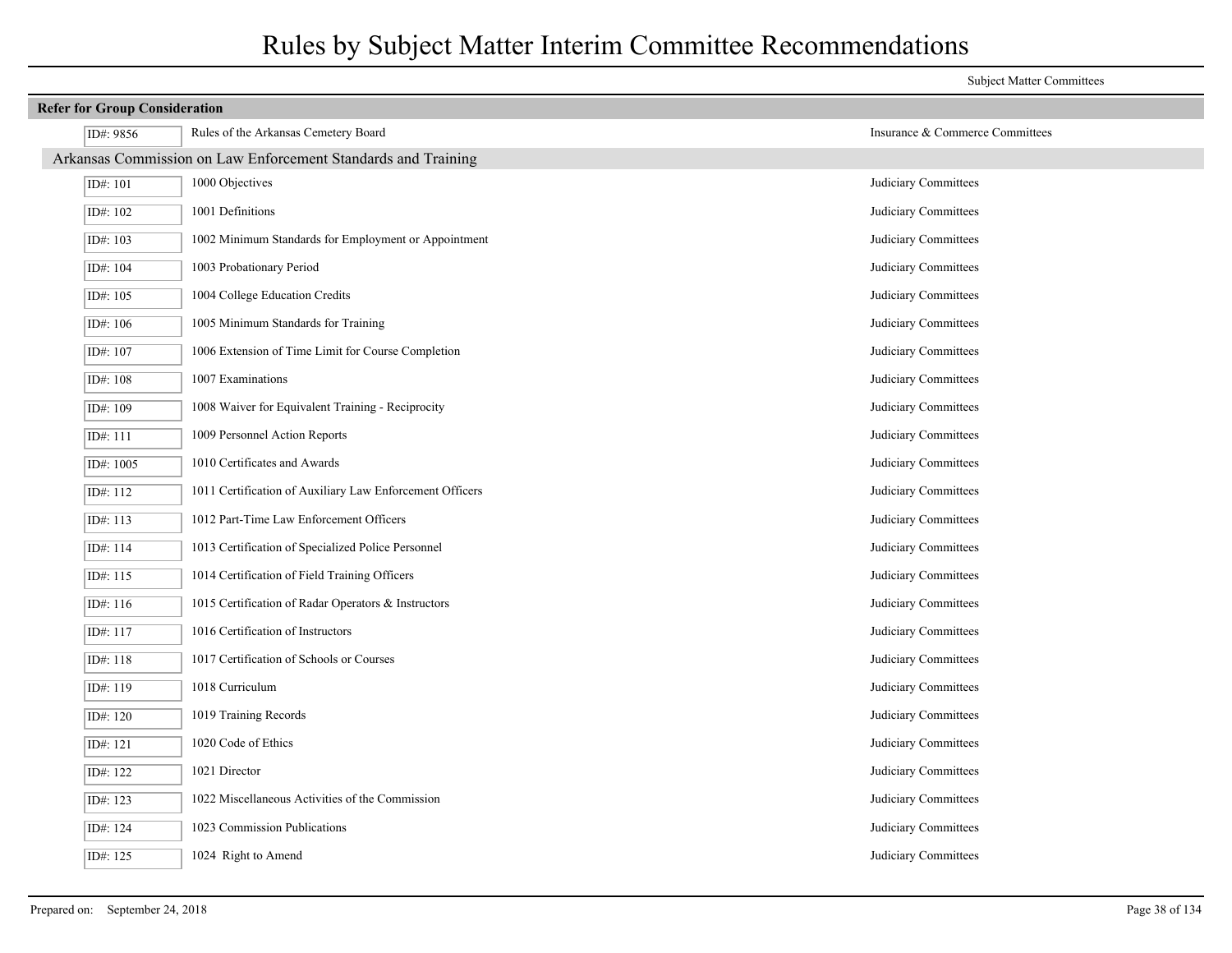| <b>Refer for Group Consideration</b> |                                                                      |                      |
|--------------------------------------|----------------------------------------------------------------------|----------------------|
| ID#: 126                             | 1025 Retired Officer's Right to Carry Weapon                         | Judiciary Committees |
| ID#: 127                             | 1026 Arkansas State Standard for Firearms Training and Qualification | Judiciary Committees |
| ID#: 128                             | 1027 Traffic Wardens                                                 | Judiciary Committees |
| ID#: 129                             | 1028 Certification of Law Enforcement Canines                        | Judiciary Committees |
| ID#: 130                             | 1029 Decertification of Law Enforcement Canines                      | Judiciary Committees |
| ID#: 131                             | 1030 Certification of Law Enforcement Canine Certifying Official     | Judiciary Committees |
| ID#: 132                             | 1031 Decertification of a Law Enforcement Canine Official            | Judiciary Committees |
| ID#: 133                             | 1032 Retired Officer Elected as Constable                            | Judiciary Committees |
| ID#: 134                             | 1033 Marijuana Leaf Field Test Technician                            | Judiciary Committees |
| ID#: 10252                           | 1034 Decertification, Disciplinary Action, and Hearings              | Judiciary Committees |
| ID#: 135                             | S-1 Citizenship and Age Verification                                 | Judiciary Committees |
| ID#: 136                             | S-2 Fingerprint Record Check                                         | Judiciary Committees |
| ID#: 137                             | S-3 The Background Investigation                                     | Judiciary Committees |
| ID#: 138                             | S-4 High School Education                                            | Judiciary Committees |
| ID#: 139                             | S-5 Physical Examination                                             | Judiciary Committees |
| ID#: 140                             | S-6 Personnal Interview                                              | Judiciary Committees |
| ID#: 141                             | S-7 Psychological Examination                                        | Judiciary Committees |
| ID#: 142                             | S-8 College Educaton Credits                                         | Judiciary Committees |
| ID#: 143                             | S-9 The Basic Training Course                                        | Judiciary Committees |
| ID#: 144                             | S-10 The Supervisory Course                                          | Judiciary Committees |
| ID#: 145                             | S-11 The Middle Management Course                                    | Judiciary Committees |
| ID#: 146                             | S-12 The Executive Course                                            | Judiciary Committees |
| ID#: 147                             | S-13 The Refresher Course                                            | Judiciary Committees |
| ID#: 148                             | S-14 The Specialized Course                                          | Judiciary Committees |
| ID#: 149                             | S-15 Cetification of Law Enforcement Officers                        | Judiciary Committees |
| ID#: 150                             | S-16 Certification of Instructors                                    | Judiciary Committees |
| ID#: 151                             | S-17 Certification of Police Traffic Radar Operators and Instructors | Judiciary Committees |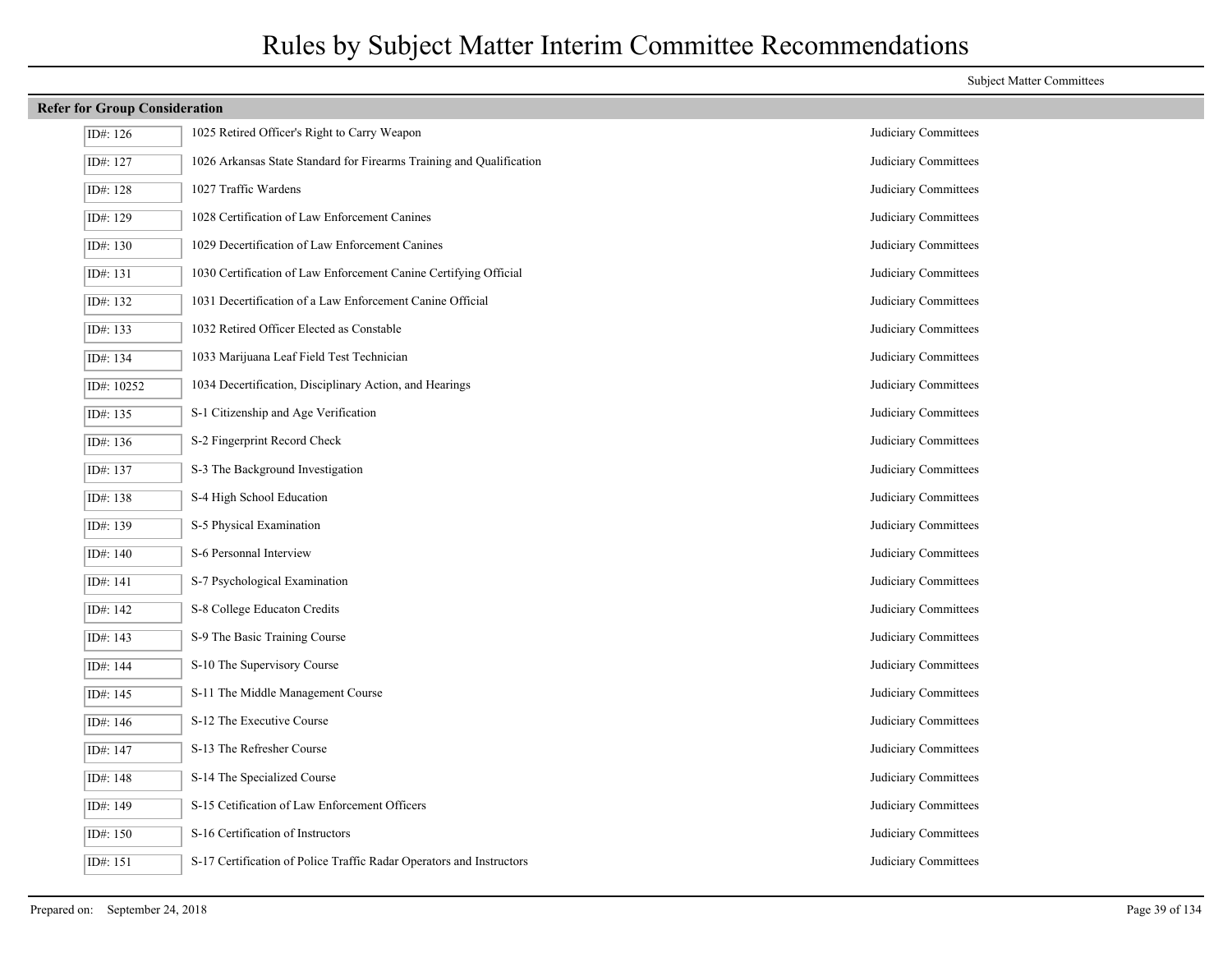|                                      |                                                                                                                                                                                                                                            | <b>Subject Matter Committees</b>            |
|--------------------------------------|--------------------------------------------------------------------------------------------------------------------------------------------------------------------------------------------------------------------------------------------|---------------------------------------------|
| <b>Refer for Group Consideration</b> |                                                                                                                                                                                                                                            |                                             |
| ID#: 152                             | S-18 Certification of Schools or Courses                                                                                                                                                                                                   | Judiciary Committees                        |
| ID#: 153                             | S-19 Certification of Field Training Officers                                                                                                                                                                                              | Judiciary Committees                        |
| ID#: 154                             | S-20 Certification of Specialized Police                                                                                                                                                                                                   | Judiciary Committees                        |
| ID#: 155                             | S-21 The Law Enforcement Code of Ethics                                                                                                                                                                                                    | Judiciary Committees                        |
| ID#: 156                             | S-22 Certification of Marijuana Leaf Field Technician                                                                                                                                                                                      | Judiciary Committees                        |
| Arkansas Crime Information Center    |                                                                                                                                                                                                                                            |                                             |
| ID#: 9327                            | <b>ACIC</b> Systems Regulations                                                                                                                                                                                                            | Judiciary Committees                        |
|                                      | Arkansas Department of Environmental Quality                                                                                                                                                                                               |                                             |
| ID#: 1743                            | Arkansas Pollution Control and Ecology Commission Regulation No. 01: Regulation for the Prevention of Pollution by Salt Water<br>and Other Oil Field Wastes Produced by Wells in All Fields Or Pools                                       | Public Health, Welfare and Labor Committees |
| ID#: 1744                            | Arkansas Pollution Control and Ecology Commission Regulation No. 02: Regulation Establishing Water Quality Standards for<br>Surface Waters of the State of Arkansas                                                                        | Public Health, Welfare and Labor Committees |
| ID#: 1745                            | Arkansas Pollution Control and Ecology Commission Regulation No. 03: Licensing of Wastewater Treatment Plant Operators                                                                                                                     | Public Health, Welfare and Labor Committees |
| ID#: 1746                            | Arkansas Pollution Control and Ecology Commission Regulation No. 04: Regulation to Require a Disposal Permit for Real Estate<br>Subdivisions in Proximity to Lakes and Streams                                                             | Public Health, Welfare and Labor Committees |
| ID#: 1747                            | Arkansas Pollution Control and Ecology Commission Regulation No. 05: Liquid Animal Waste Management Systems                                                                                                                                | Public Health, Welfare and Labor Committees |
| ID#: 1748                            | Arkansas Pollution Control and Ecology Commission Regulation No. 06: Regulations for State Administration of The National<br>Pollutant Discharge Elimination System (NPDES)                                                                | Public Health, Welfare and Labor Committees |
| ID#: 1749                            | Arkansas Pollution Control and Ecology Commission Regulation No. 07: Civil Penalties,                                                                                                                                                      | Public Health, Welfare and Labor Committees |
| ID#: 1750                            | Arkansas Pollution Control and Ecology Commission Regulation No. 08: Administrative Procedures                                                                                                                                             | Public Health, Welfare and Labor Committees |
| ID#: 1751                            | Arkansas Pollution Control and Ecology Commission Regulation No. 09: Permit Fee Regulations                                                                                                                                                | Public Health, Welfare and Labor Committees |
| ID#: 1752                            | Arkansas Pollution Control and Ecology Commission Regulation No. 11: Regulations for Solid Waste Disposal Fees; Landfill Post-<br>Closure Trust Fund; Solid Waste Management and Recycling Fund Distribution; and Recycling Grant Programs | Public Health, Welfare and Labor Committees |
| ID#: 1753                            | Arkansas Pollution Control and Ecology Commission Regulation No. 12: Storage Tank Regulations                                                                                                                                              | Public Health, Welfare and Labor Committees |
| ID#: 1754                            | Arkansas Pollution Control and Ecology Commission Regulation No. 14: Regulations and Administrative Procedures for the Waste<br>Tire Program                                                                                               | Public Health, Welfare and Labor Committees |
| ID#: 1755                            | Arkansas Pollution Control and Ecology Commission Regulation No. 15: The Arkansas Open-Cut Mining and Land Reclamation<br>Code                                                                                                             | Public Health, Welfare and Labor Committees |
| ID#: 1756                            | Arkansas Pollution Control and Ecology Commission Regulation No. 16: Regulation of the State of Arkansas for Waste Reduction,<br>Reuse, or Recycling Tax Credits                                                                           | Public Health, Welfare and Labor Committees |
| ID#: 1757                            | Arkansas Pollution Control and Ecology Commission Regulation No. 17: Arkansas Underground Injection Control Code                                                                                                                           | Public Health, Welfare and Labor Committees |
| ID#: 1763                            | Arkansas Pollution Control and Ecology Commission Regulation No. 18: Arkansas Air Pollution Control Code                                                                                                                                   | Public Health, Welfare and Labor Committees |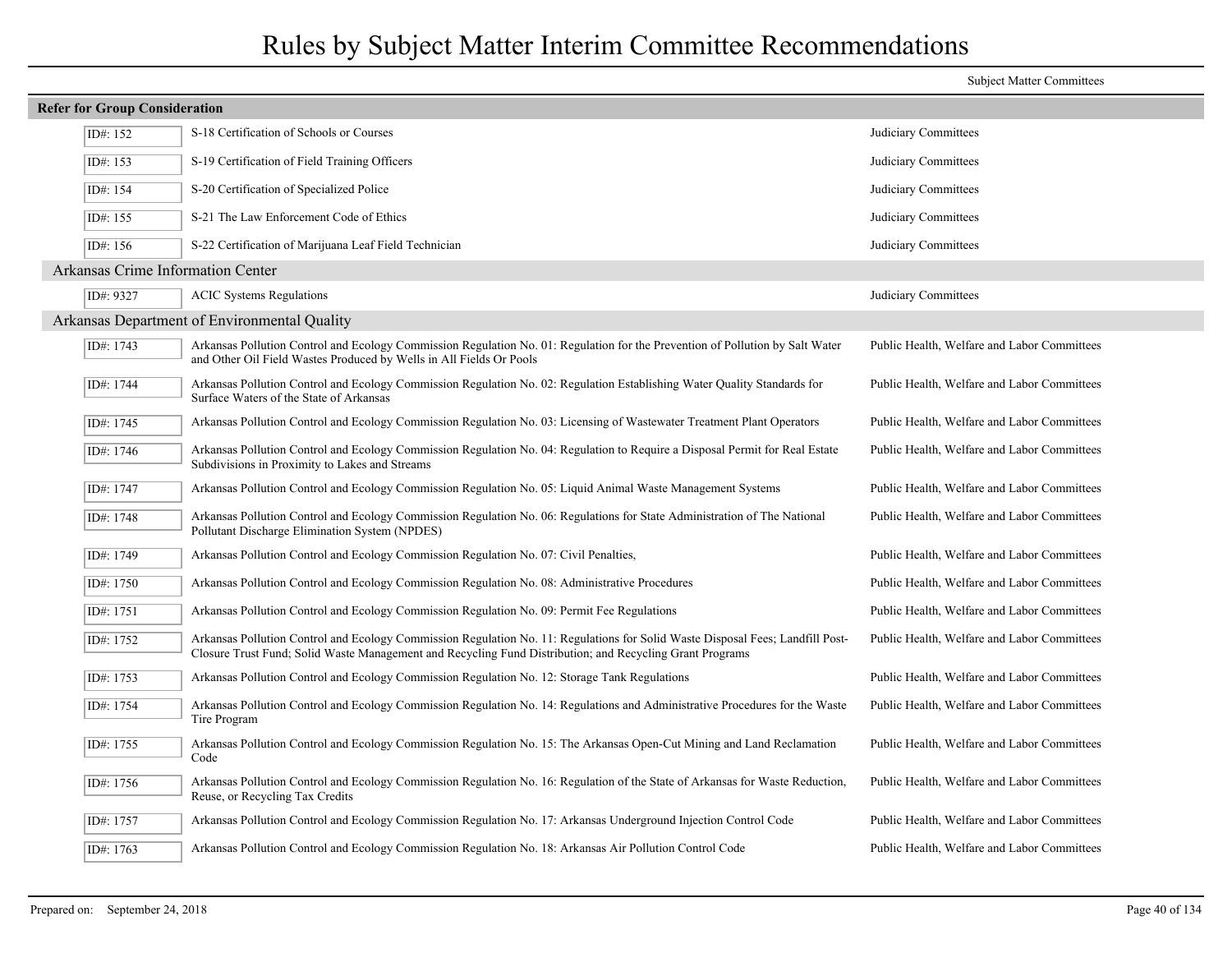|                                      |                                                                                                                                                                             | <b>Subject Matter Committees</b>            |
|--------------------------------------|-----------------------------------------------------------------------------------------------------------------------------------------------------------------------------|---------------------------------------------|
| <b>Refer for Group Consideration</b> |                                                                                                                                                                             |                                             |
| ID#: 1765                            | Arkansas Pollution Control and Ecology Commission Regulation No. 19: Regulations of the Arkansas Plan of Implementation for<br>Air Pollution Control                        | Public Health, Welfare and Labor Committees |
| ID#: 1766                            | Arkansas Pollution Control and Ecology Commission Regulation No. 20: The Arkansas Surface Coal Mining and Reclamation Code                                                  | Public Health, Welfare and Labor Committees |
| ID#: 1767                            | Arkansas Pollution Control and Ecology Commission Regulation No. 21: Arkansas Asbestos Abatement Regulation                                                                 | Public Health, Welfare and Labor Committees |
| ID#: 1769                            | Arkansas Pollution Control and Ecology Commission Regulation No. 22: Solid Waste Management Rules                                                                           | Public Health, Welfare and Labor Committees |
| ID#: 1770                            | Arkansas Pollution Control and Ecology Commission Regulation No. 23: Hazardous Waste Management                                                                             | Public Health, Welfare and Labor Committees |
| ID#: 1771                            | Arkansas Pollution Control and Ecology Commission Regulation No. 26: Regulations of the Arkansas Operating Air Permit Program                                               | Public Health, Welfare and Labor Committees |
| ID#: 1772                            | Arkansas Pollution Control and Ecology Commission Regulation No. 27: Licensing of Operators of Solid Waste Management<br>Facilities and Illegal Dumps Control Officers      | Public Health, Welfare and Labor Committees |
| ID#: 1776                            | Arkansas Pollution Control and Ecology Commission Regulation No. 28: Regulation of the State of Arkansas for County Recycling<br>Programs                                   | Public Health, Welfare and Labor Committees |
| ID#: 1777                            | Arkansas Pollution Control and Ecology Commission Regulation No. 29: Brownfield Redevelopment                                                                               | Public Health, Welfare and Labor Committees |
| ID#: 1778                            | Arkansas Pollution Control and Ecology Commission Regulation No. 30: Arkansas Remedial Action Trust Fund Hazardous<br>Substances Site Priority List                         | Public Health, Welfare and Labor Committees |
| ID#: 1780                            | Arkansas Pollution Control and Ecology Commission Regulation No. 31: Nonattainment New Source Review Requirements                                                           | Public Health, Welfare and Labor Committees |
| ID#: 1782                            | Arkansas Pollution Control and Ecology Commission Regulation No. 32: Environmental Professional Certification                                                               | Public Health, Welfare and Labor Committees |
| ID#: 1783                            | Arkansas Pollution Control and Ecology Commission Regulation No. 33: Motor Vehicle Racing Facility Regulations                                                              | Public Health, Welfare and Labor Committees |
| ID#: 1784                            | Arkansas Pollution Control and Ecology Commission Regulation No. 34: State Water Permit Regulation                                                                          | Public Health, Welfare and Labor Committees |
| ID#: 1786                            | Arkansas Pollution Control and Ecology Commission Regulation No. 36: Emergency Rulemaking for the Used Tire Recycling and<br><b>Accountability Program</b>                  | Public Health, Welfare and Labor Committees |
| ID#: 10429                           | Rule 05: Arkansas Energy Code for New Building Construction Supplements and Amendments                                                                                      | Public Health, Welfare and Labor Committees |
| ID#: 10430                           | Rule 12: Rules and Regulations for the Implementation and Operation of the Arkansas State Set-Aside Program Under the Arkansas<br>Emergency Petroleum Set-Aside Act of 1983 | Public Health, Welfare and Labor Committees |
| ID#: 10398                           | Rule 20: Energy Efficiency and Natural Resource Conservation in Public Buildings                                                                                            | Public Health, Welfare and Labor Committees |
| ID#: 10439                           | Weatherization Assistance Program (WAP)                                                                                                                                     | Public Health, Welfare and Labor Committees |
|                                      | Arkansas Department of Transportation                                                                                                                                       |                                             |
| ID#: 2363                            | Arkansas Bicycle Facility Accommodation Policy                                                                                                                              | <b>Public Transportation Committees</b>     |
| ID#: 2360                            | Arkansas Transportation Laws and Regulations                                                                                                                                | <b>Public Transportation Committees</b>     |
| ID#: 2377                            | Debarment of Contractors for Collusion or Other Unethical Behavior                                                                                                          | <b>Public Transportation Committees</b>     |
| ID#: 2362                            | Import/Export Rules and Regulations for Act 977 of 1987                                                                                                                     | <b>Public Transportation Committees</b>     |
| ID#: 2338                            | Permit Regulations for the Movement of Oversize And/Or Overweight Vehicle on the Arkansas State Highway System                                                              | <b>Public Transportation Committees</b>     |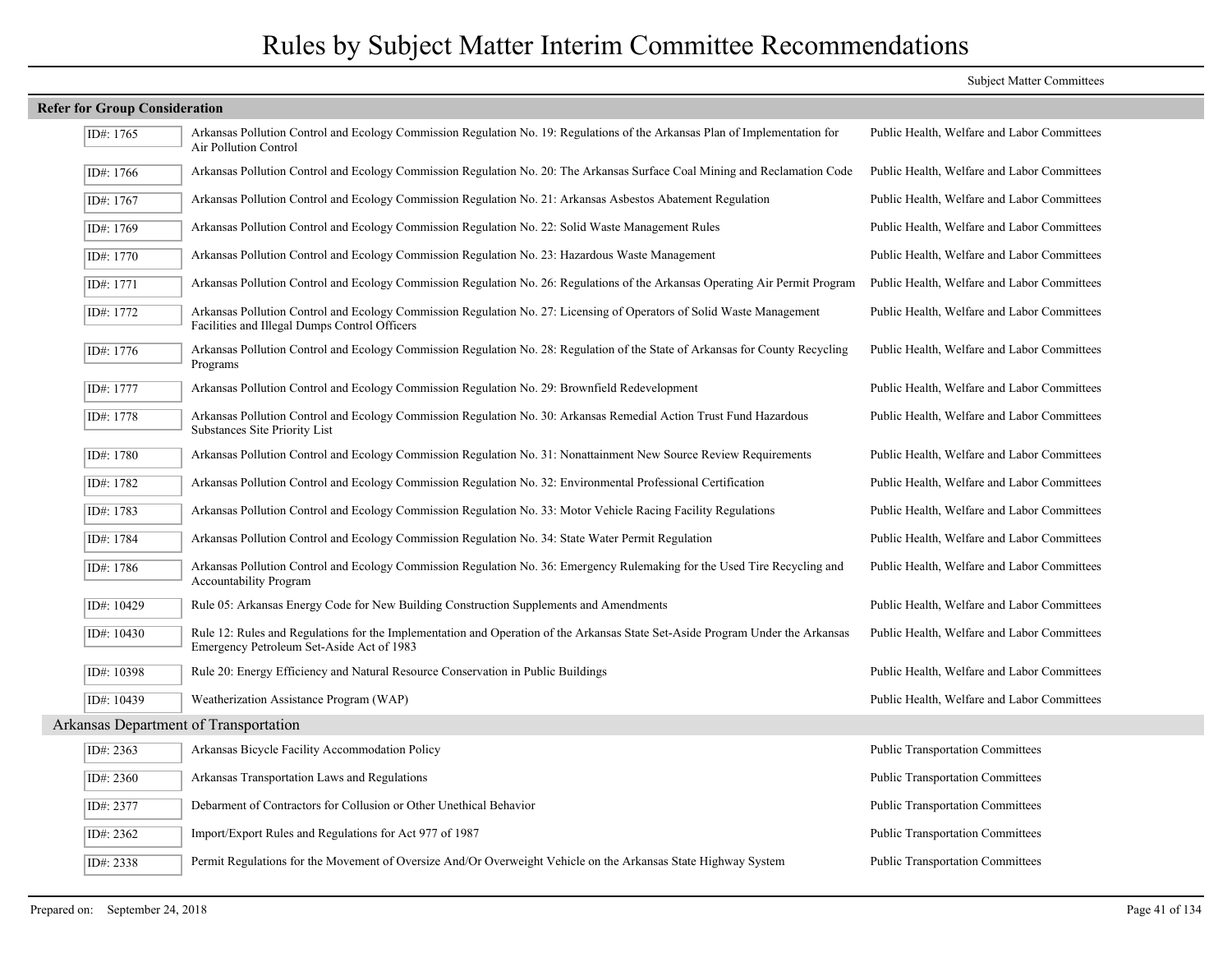| <b>Refer for Group Consideration</b> |                                                                                                           |                                                         |
|--------------------------------------|-----------------------------------------------------------------------------------------------------------|---------------------------------------------------------|
| ID#: 2365                            | Procedures for New or Revised Freeway Access in Arkansas                                                  | <b>Public Transportation Committees</b>                 |
| ID#: 2378                            | Regulations for Commercial Driver's License Waiver for Farm-Related Businesses                            | <b>Public Transportation Committees</b>                 |
| ID#: 2370                            | Restore Sign Visibility Policy                                                                            | <b>Public Transportation Committees</b>                 |
| ID#: 2359                            | Rules for Access Driveways to Arkansas State Highways                                                     | <b>Public Transportation Committees</b>                 |
| ID#: 2336                            | Rules for Design-Build Contracts                                                                          | <b>Public Transportation Committees</b>                 |
| ID#: 2357                            | Rules for Design-Build Contracts                                                                          | <b>Public Transportation Committees</b>                 |
| ID#: 2340                            | Rules for the Regulation of Outdoor Advertising                                                           | <b>Public Transportation Committees</b>                 |
| ID#: 2361                            | Screening and Fencing of Junkyards                                                                        | <b>Public Transportation Committees</b>                 |
| ID#: 2371                            | Signing Policies and Guidelines                                                                           | <b>Public Transportation Committees</b>                 |
| ID#: 2375                            | Standard Specification for Highway Construction                                                           | <b>Public Transportation Committees</b>                 |
| ID#: 10744                           | State Aid Street Project Criteria                                                                         | <b>Public Transportation Committees</b>                 |
| ID#: 2372                            | State Management Plan Section 5310 Enhanced Mobility of Seniors and Individuals with Disabilities Program | <b>Public Transportation Committees</b>                 |
| ID#: 2373                            | State Management Plan Section 5311 Rural Area Formula Program                                             | <b>Public Transportation Committees</b>                 |
| ID#: 2374                            | State Management Plan Section 5339 Bus and Bus Facilities Formula Program                                 | <b>Public Transportation Committees</b>                 |
| ID#: 10688                           | Transportation Related Research Grants Program                                                            | <b>Public Transportation Committees</b>                 |
| ID#: 2358                            | Utility Accommodation Policy                                                                              | <b>Public Transportation Committees</b>                 |
|                                      | Arkansas Development Finance Authority                                                                    |                                                         |
| ID#: 46                              | ADFA Low Income Housing Tax Credit Compliance Policy                                                      | Agriculture, Forestry & Economic Development Committees |
| ID#: 49                              | ADFA Minimum Design Standards                                                                             | Agriculture, Forestry & Economic Development Committees |
| ID#: 814                             | 109.00.05-001<br><b>ADFA Professional Selection Policy</b>                                                | Agriculture, Forestry & Economic Development Committees |
| ID#: 876                             | Arkansas Housing Trust Fund (AHTF) Program Regulations<br>109.00.14-001                                   | Agriculture, Forestry & Economic Development Committees |
| ID#: 48                              | Arkansas Housing Trust Fund Policy                                                                        | Agriculture, Forestry & Economic Development Committees |
| ID#: 854                             | 109.04.10-001<br>Community Development Block Grant (CDBG) Disaster Program                                | Agriculture, Forestry & Economic Development Committees |
| ID#: 820                             | Criminal Background Check Policy<br>109.00.05-002                                                         | Agriculture, Forestry & Economic Development Committees |
| ID#: 801                             | Development Finance Loan Policy<br>109.00.03-001                                                          | Agriculture, Forestry & Economic Development Committees |
| ID#: 835                             | 109.01.08-001<br>Disadvantaged Business Enterprise Contractor Loan Program (DBE Program)                  | Agriculture, Forestry & Economic Development Committees |
| ID#: 783                             | Farm Mediation Regulations 109.03.94-001                                                                  | Agriculture, Forestry & Economic Development Committees |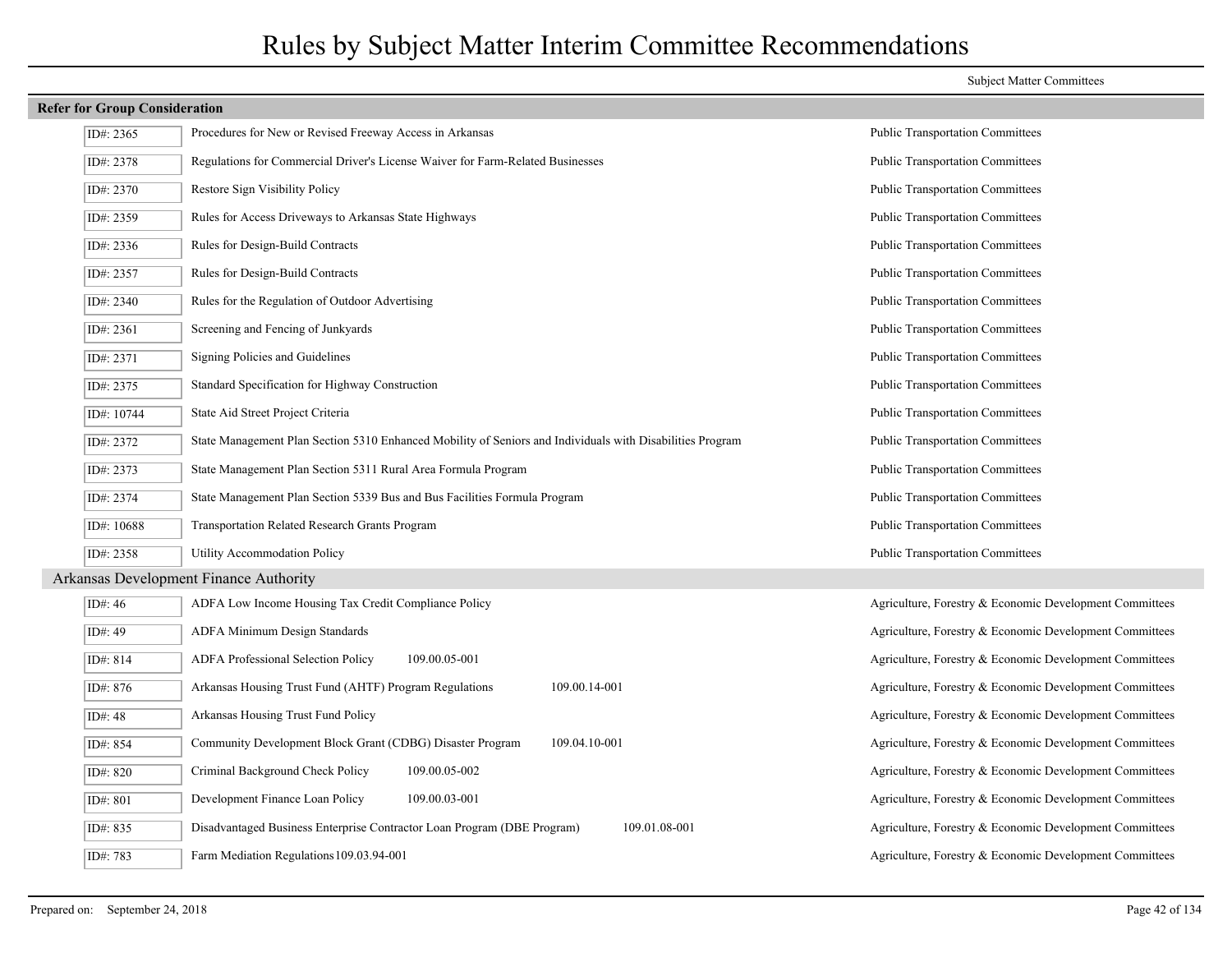|                                    | <b>Refer for Group Consideration</b>                                                                                              |                                                         |  |
|------------------------------------|-----------------------------------------------------------------------------------------------------------------------------------|---------------------------------------------------------|--|
| ID#: 867                           | 109.04.11-004<br>Finance Adjustment Factor (FAF) / Below Market Interest Rate (BMIR) Program Policies                             | Agriculture, Forestry & Economic Development Committees |  |
| ID#: 875                           | HOME Compliance Manual 109.04.13-005                                                                                              | Agriculture, Forestry & Economic Development Committees |  |
| ID#: 10695                         | HOME Operations Manual (2018)                                                                                                     | Agriculture, Forestry & Economic Development Committees |  |
| ID#: 860                           | Market Study Guidelines<br>109.04.10-007                                                                                          | Agriculture, Forestry & Economic Development Committees |  |
| ID#: 10694                         | National Housing Trust Fund Operations Manual                                                                                     | Agriculture, Forestry & Economic Development Committees |  |
| ID#: 848                           | Neighborhood Stabilization Program (NSP)<br>109.00.09-001                                                                         | Agriculture, Forestry & Economic Development Committees |  |
| ID#: 809                           | 109.00.03-002<br>Polices Regarding Suspension from Participation in ADFA Housing Programs                                         | Agriculture, Forestry & Economic Development Committees |  |
| ID#: 800                           | Private Activity Volume Cap Rules and Regulations<br>109.04.03-003                                                                | Agriculture, Forestry & Economic Development Committees |  |
| ID#: 41                            | Qualified Allocation Plan and Multifamily Application                                                                             | Agriculture, Forestry & Economic Development Committees |  |
| ID#: 868                           | Qualified Energy Conservation Bonds (QECB) Volume Cap Allocation.<br>109.04.12-001                                                | Agriculture, Forestry & Economic Development Committees |  |
| ID#: 849                           | Tax Credit Assistance Program (TCAP) and Section 1602 Exchange Program<br>109.00.09-002                                           | Agriculture, Forestry & Economic Development Committees |  |
| Arkansas Dietetics Licensing Board |                                                                                                                                   |                                                         |  |
| ID#: 2287                          | Rules and Regulations of the Arkansas Dietetics Licensing Board, Section 1-16                                                     | Public Health, Welfare and Labor Committees             |  |
|                                    | Arkansas Economic Development Commission                                                                                          |                                                         |  |
| ID#: 2051                          | Arkansas Business and Technology Accelerator Grant Program                                                                        | Agriculture, Forestry & Economic Development Committees |  |
| ID#: 2020                          | Arkansas Public Roads Improvements Credit Act                                                                                     | Agriculture, Forestry & Economic Development Committees |  |
| ID#: 2049                          | Arkansas Small Business Innovation Research Matching Grant Program                                                                | Agriculture, Forestry & Economic Development Committees |  |
| ID#: 2032                          | Arkansas Tourism Development Act                                                                                                  | Agriculture, Forestry & Economic Development Committees |  |
| ID#: 2043                          | Arkansas Unpaved Roads Grants Program                                                                                             | Agriculture, Forestry & Economic Development Committees |  |
| ID#: 10673                         | Community Assistance Grant Program                                                                                                | Agriculture, Forestry & Economic Development Committees |  |
| ID#: 2054                          | Consolidated Incentive Act of 2003                                                                                                | Agriculture, Forestry & Economic Development Committees |  |
| ID#: 2009                          | Day Care Facility Tax Incentive Program                                                                                           | Agriculture, Forestry & Economic Development Committees |  |
| ID#: 2034                          | Digital Product and Motion Picture Industry Development Act                                                                       | Agriculture, Forestry & Economic Development Committees |  |
| ID#: 2041                          | Equity Investment Incentive Act of 2007                                                                                           | Agriculture, Forestry & Economic Development Committees |  |
| ID#: 2037                          | Existing Workforce Training Program (EWTP)                                                                                        | Agriculture, Forestry & Economic Development Committees |  |
| ID#: 2045                          | Fish and Wildlife Conservation Education Grant Program                                                                            | Agriculture, Forestry & Economic Development Committees |  |
| ID#: 10672                         | Funding Programs of the Division of Science and Technology of the Arkansas Economic Development Commission at 15-3-101 et<br>seq. | Agriculture, Forestry & Economic Development Committees |  |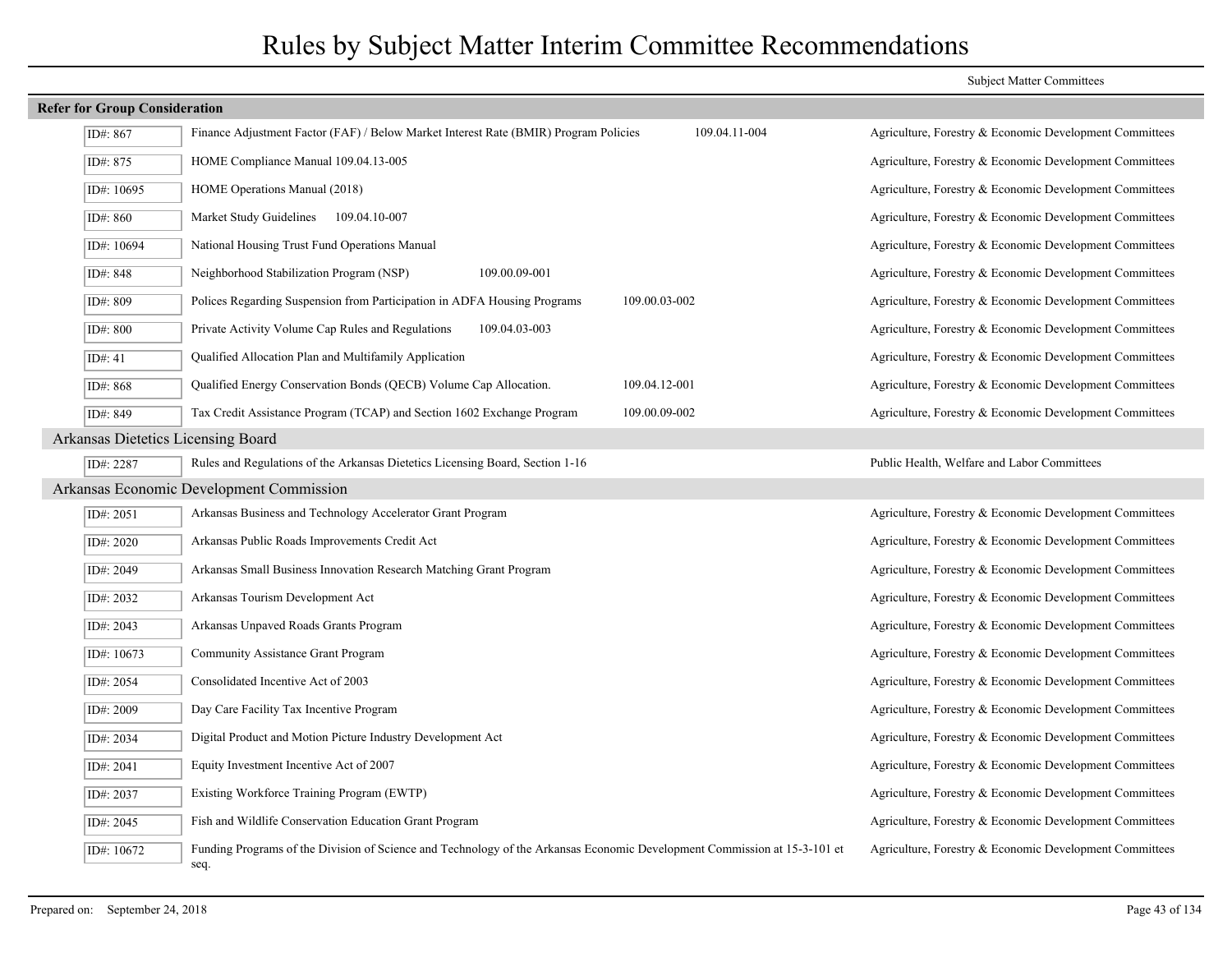## ID#: 2016 Industrial Revenue Bond Guaranty Law Agriculture, Forestry & Economic Development Committees ID#: 2046 Military Affairs Grant Program Agriculture, Forestry & Economic Development Committees ID#: 2047 Minority Business Enterprise and Women-Owned Business Enterprise Certification Program Agriculture, Forestry & Economic Development Committees ID#: 2044 Minority Business Enterprise and Women-Owned Business Enterprise Loan Mobilization Program Agriculture, Forestry & Economic Development Committees ID#: 2033 New Markets Jobs Act of 2013 Agriculture, Forestry & Economic Development Committees ID#: 2057 Partnership for Public Facilities and Infrastructure Act Program Guidelines Agriculture, Forestry & Economic Development Committees ID#: 2038 Regional Economic Development Partnership Act Agriculture, Forestry & Economic Development Committees ID#: 2056 Replacement and Repair of Manufacturing Machinery and Equipment Sales and Use Tax Refund Agriculture, Forestry & Economic Development Committees ID#: 2065 Research and Development Tax Credit Program Agriculture, Forestry & Economic Development Committees ID#: 2080 Rural Services Block Grant Program (RSBGP) Agriculture, Forestry & Economic Development Committees ID#: 2031 Small Business Loan Program Agriculture, Forestry & Economic Development Committees Arkansas Ethics Commission ID#: 683 Rules of Practice and Procedure Agencies Agencies Joint Meeting of House Rules and Senate State Agencies ID#: 885 Rules on Ballot and Legislative Question Committees State Agencies & Govermental Affairs Committees  $\overline{ID#}$ : 899 Rules on Campaign Contribution Limit State Agencies & Governmental Affairs Committees  $ID# 637$  Rules on Campaign Finance & Disclosure State Agencies & Governmental Affairs Committees ID#: 712 Rules on Conflicts Joint Meeting of House Rules and Senate State Agencies ID#: 713 Rules on Display of Campaign Literature on Vehicle of Candidate or Public Official While on State Capitol Grounds State Agencies & Govermental Affairs Committees ID#: 711 Rules on Gifts Rules and Senate State Agencies Joint Meeting of House Rules and Senate State Agencies ID#: 715 Rules on Independent Expenditures State Agencies & Govermental Affairs Committees ID#: 638 Rules on Lobbyist Registration and Reporting Joint Meeting of House Rules and Senate State Agencies  $ID# 719$  Rules on Local-Option Ballot Question Committees State Agencies & Governmental Affairs Committees ID#: 720 Rules on Political Commitees State Agencies & Govermental Affairs Committees ID#: 897 Rules on Prohibition of Gifts from Lobbyist to Certain Public Officials Under Ark. Const. Art. 19 § 30 Joint Meeting of House Rules and Senate State Agencies ID#: 718 Rules on Special State Employees- Conflicts of Interest Joint Meeting of House Rules and Senate State Agencies Arkansas Fair Housing Commission ID#: 9651 Model Rules of Procedure for the Arkansas Fair Housing Commission State Agencies & Govermental Affairs Committees Arkansas Fire & Police Pension Review Board

**Refer for Group Consideration**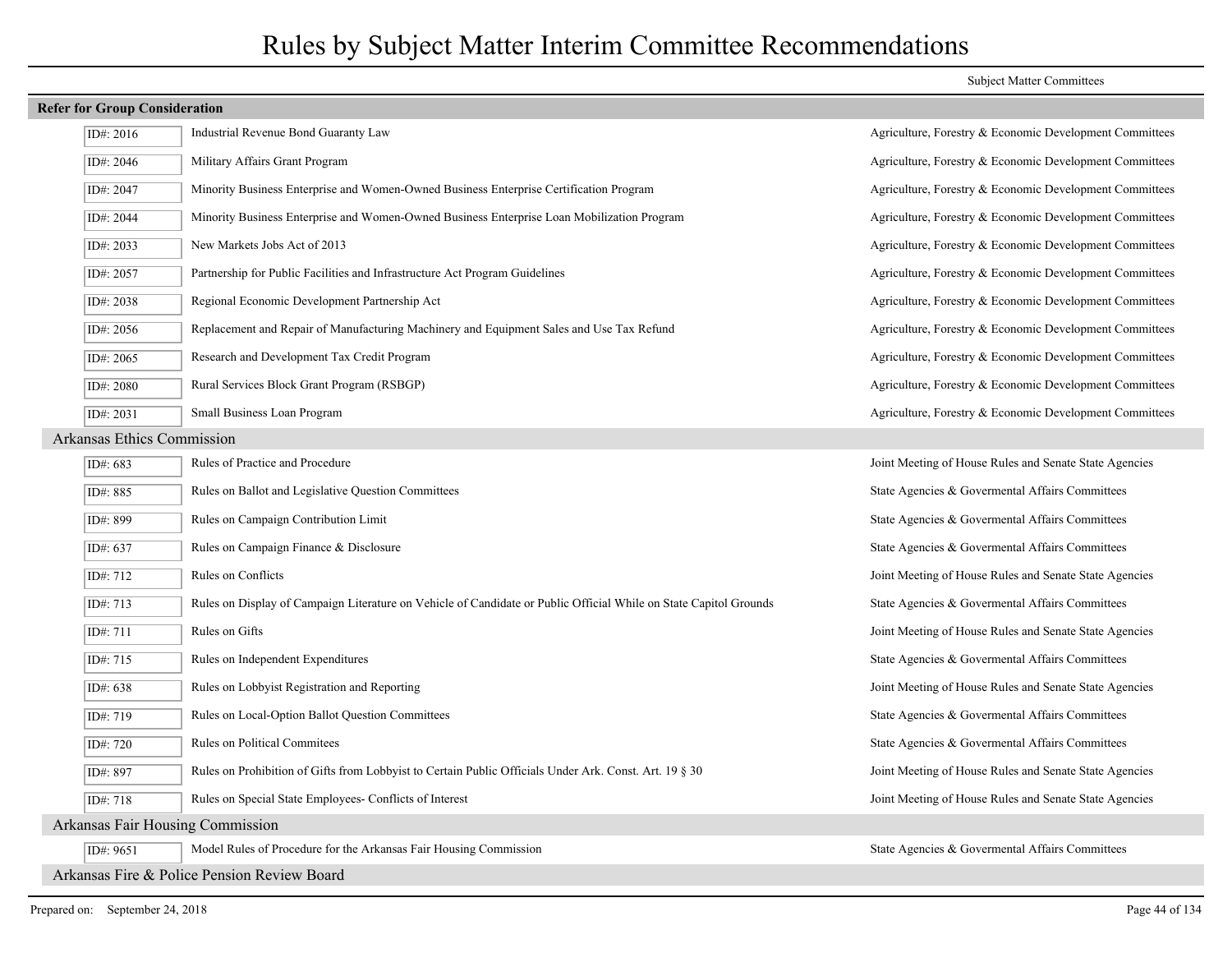## **Refer for Group Consideration** ID#: 2344 Rule 01: Description of the Board and Method of Operation Public Retirement & Social Security Committees ID#: 2345 Rule 02: Procedure for Increasing Benefits from Local Plans Public Retirement & Social Security Committees ID#: 2346 Rule 03: Annual Disclosure of the Financial Activities of Local Plans Public Retirement & Social Security Committees ID#: 2347 Rule 04: Definition of "Actuarial Soundness" Public Retirement & Social Security Committees ID#: 2348 Rule 05: Benefit Levels and Annual Financial Disclosure **Public Retirement & Social Security Committees** ID#: 2349 Rule 06: Enforcement of Funding Standards Public Retirement & Social Security Committees ID#: 2350 Rule 07: Police Pension Funds: Definition of "Salary" and "Compensation" Public Retirement & Social Security Committees ID#: 2351 Rule 08: Expenses for Board Members Public Retirement & Social Security Committees ID#: 2352 Rule 09: Administrative Services Committee Public Retirement & Social Security Committees ID#: 2353 Rule 10: Administration of DROP Accounts Public Retirement & Social Security Committees ID#: 2354 Rule 11: Asset Valuation Method Public Retirement & Social Security Committees ID#: 2355 Rule 12: Premium Tax Turnback Allocation Public Retirement & Social Security Committees ID#: 2356 Rule 13: Minimum Assets Management Standards Public Retirement & Social Security Committees Arkansas Fire Protection Licensing Board ID#: 231 Arkansas Fire Protection Licensing Board Rules and Regulations for Portable/Fixed Systems State Agencies & Govermental Affairs Committees  $ID#232$  Arkansas Fire Protection Licensing Board Rules and Regulations for Sprinkler Systems State Agencies & Governmental Affairs Committees Arkansas Geographic Information Systems Office ID#: 709 Arkansas Centerline File Standard Agriculture, Forestry & Economic Development Committees ID#: 714 Arkansas Minimum Standards for Property Boundary Surveys and Plats Agriculture, Forestry & Economic Development Committees ID#: 710 Cadastral Mapping Standard Committees Cadastral Mapping Standard Committees Arkansas Geological Survey  $ID#9200$  Rules of Arkansas State Board of Registration for Professional Geologists State Agencies & Governmental Affairs Committees Arkansas Home Inspector Registration Board ID#: 10671 Rules and Procedures of the Arkansas Home Inspector Registration Board State Agencies & Govermental Affairs Committees Arkansas Judicial Retirement System ID#: 1251 Reg. 1 Amoritzation Period for UAAL Public Retirement & Social Security Committees ID#: 1252 Reg. 2 Pro-Rata Benefit Public Retirement & Social Security Committees ID#: 1253 Reg. 4 Recipient Benefit Public Retirement & Social Security Committees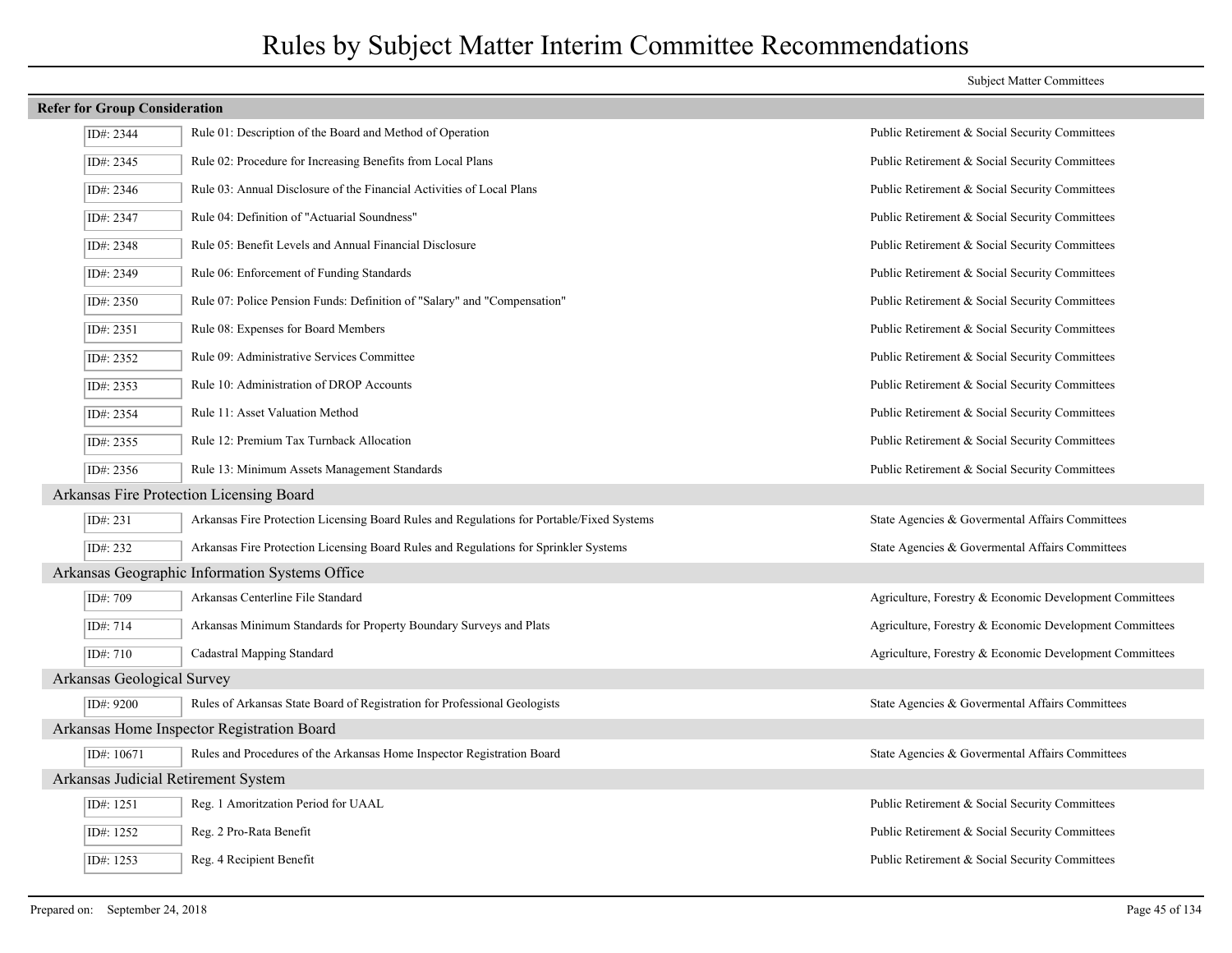| <b>Refer for Group Consideration</b> |                                                                                                    |                                                |
|--------------------------------------|----------------------------------------------------------------------------------------------------|------------------------------------------------|
| ID#: 1254                            | Reg. 6 Board Meeting Dates                                                                         | Public Retirement & Social Security Committees |
| ID#: 1255                            | Reg. 7 Installment Payment                                                                         | Public Retirement & Social Security Committees |
| ID#: 1258                            | Reg. 8 Direct Deposit                                                                              | Public Retirement & Social Security Committees |
| ID#: 1259                            | Reg. 9 Refund Repayment                                                                            | Public Retirement & Social Security Committees |
| ID#: $1260$                          | Reg. 11 Interest Rate for Prior Service 24-8-207                                                   | Public Retirement & Social Security Committees |
| ID#: 1261                            | Reg. 12 Approval of Requests for Retirement                                                        | Public Retirement & Social Security Committees |
| ID#: 1262                            | Reg. 13 Purchase of Previous Service by a Judge                                                    | Public Retirement & Social Security Committees |
| ID#: 1263                            | Reg. 14 Quorum Requirement, Concurring Votes, and Proxy Voting                                     | Public Retirement & Social Security Committees |
| ID#: 1264                            | Reg. 15 Contributions for Military Service Credit                                                  | Public Retirement & Social Security Committees |
| ID#: 1265                            | Reg. 16 Mandatory Direct Deposit                                                                   | Public Retirement & Social Security Committees |
| ID#: 1266                            | Reg. 17 AJRS Reciprocal Members Numeration                                                         | Public Retirement & Social Security Committees |
| ID#: 1267                            | Reg. 18 Qualified Domestic Relations Orders                                                        | Public Retirement & Social Security Committees |
| ID#: 1271                            | Reg. 19 Reassessment of Disability Determination & Termination of Diability Benefits               | Public Retirement & Social Security Committees |
| ID#: 1272                            | Reg. 20 Implementation of Act 744, Retirement Incentive Benefits                                   | Public Retirement & Social Security Committees |
| ID#: 1273                            | Reg. 21 Suspension of Judicial Retirement Benefits During Resumption of Full-Time Judicial Service | Public Retirement & Social Security Committees |
| ID#: 9892                            | Regulation 22 Declaratory Order                                                                    | Public Retirement & Social Security Committees |
|                                      | Arkansas Manufactured Home Commission                                                              |                                                |
| ID#: 2337                            | Rules and Regulations for Modular Homes                                                            | Insurance & Commerce Committees                |
| ID#: 2334                            | Rules and Regulations Including General Installation & Anchoring Specifications                    | Insurance & Commerce Committees                |
| Arkansas Motor Vehicle Commission    |                                                                                                    |                                                |
| ID#: 9857                            | Rule 1 General Organization                                                                        | <b>Public Transportation Committees</b>        |
| ID#: 9870                            | Rule 2 Hearing Provisions                                                                          | <b>Public Transportation Committees</b>        |
| ID#: 9871                            | Rule 3 Advertising Objective                                                                       | <b>Public Transportation Committees</b>        |
| ID#: 9872                            | Rule 4 Facility Requirements for Branch Locations                                                  | <b>Public Transportation Committees</b>        |
| ID#: 9873                            | Rule 5 Limitation on Sales of New Motor Vehicles                                                   | <b>Public Transportation Committees</b>        |
| ID#: 9874                            | Rule 6 Licensing Dealer Leasing Activities                                                         | <b>Public Transportation Committees</b>        |
| ID#: 9875                            | Rule 7 Off-Premise Sales & Displays                                                                | <b>Public Transportation Committees</b>        |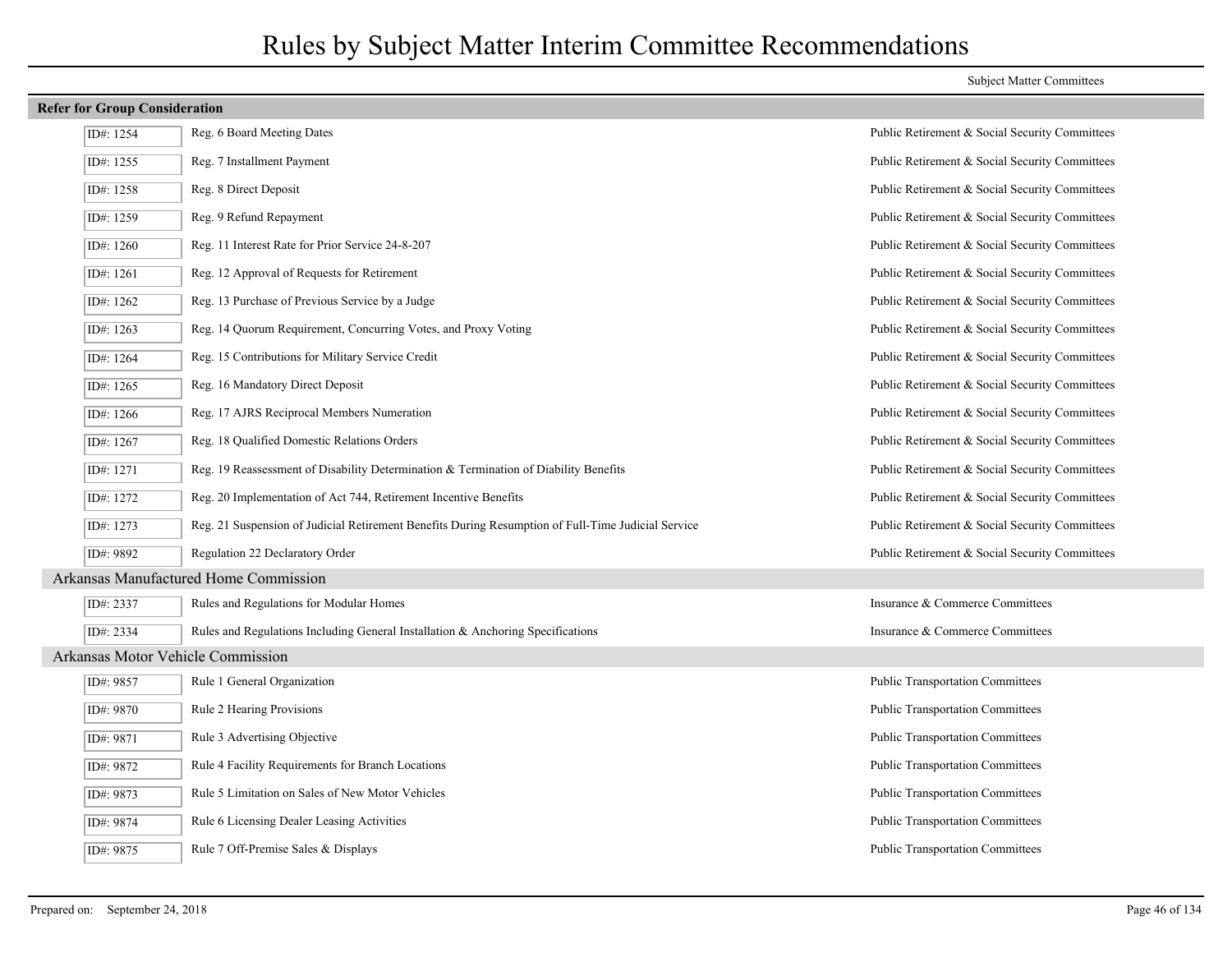|                                      |                                                                                                                                   | <b>Subject Matter Committees</b>                                                                                |
|--------------------------------------|-----------------------------------------------------------------------------------------------------------------------------------|-----------------------------------------------------------------------------------------------------------------|
| <b>Refer for Group Consideration</b> |                                                                                                                                   |                                                                                                                 |
| ID#: 9876                            | Rule 8 Dealer Service & Handling Fee                                                                                              | Public Transportation Committees                                                                                |
| ID#: 9877                            | Rule 9 Delivery Prior to Sale/ Spot Delivery                                                                                      | <b>Public Transportation Committees</b>                                                                         |
| ID#: 9878                            | Rule 10 Education & Training Grant Program                                                                                        | <b>Public Transportation Committees</b>                                                                         |
| Arkansas National Guard              |                                                                                                                                   |                                                                                                                 |
| ID#: 9212                            | National Guard Tuition Waiver Program 129.00.17-001                                                                               | Joint Meeting of House Aging, Children and Youth, Legislative<br>and Military Affairs and Senate State Agencies |
|                                      | Arkansas Natural Resources Commission                                                                                             |                                                                                                                 |
| ID#: 1325                            | Arkansas Water Well Construction Commission Rules and Regulations                                                                 | Agriculture, Forestry & Economic Development Committees                                                         |
| ID#: 1296                            | Title 1 Rules of Organization and General Operation of the Arkansas Natural Resources Commission                                  | Agriculture, Forestry & Economic Development Committees                                                         |
| ID#: 1297                            | Title 2 Rules Governing Conservation Districts                                                                                    | Agriculture, Forestry & Economic Development Committees                                                         |
| ID#: 1298                            | Title 3 Rules for the Utilization of Surface Water                                                                                | Agriculture, Forestry & Economic Development Committees                                                         |
| ID#: 1299                            | Title 4 Rules for the Protection and Management of Groundwater                                                                    | Agriculture, Forestry & Economic Development Committees                                                         |
| ID#: 1300                            | Title 5 Administrative Rules and Regulations for Financial Assistance                                                             | Agriculture, Forestry & Economic Development Committees                                                         |
| ID#: 1301                            | Title 6 Rules for Water Development Project Compliance with the Arkansas Water Plan                                               | Agriculture, Forestry & Economic Development Committees                                                         |
| ID#: 1302                            | Title 7 Rules Governing Design and Operation of Dams.                                                                             | Agriculture, Forestry & Economic Development Committees                                                         |
| ID#: 1305                            | Title 10 Rules Governing the Arkansas Water Resource Agricultural Cost-Share Program.                                             | Agriculture, Forestry & Economic Development Committees                                                         |
| ID#: 1308                            | Title 13 Rules Governing the Tax Credit Program for the Creation and Restoration of Private Wetlands Restoration Zones            | Agriculture, Forestry & Economic Development Committees                                                         |
| ID#: 1311                            | Title 14 Rules Implementing the Water Resource Conservation and Development Incentive Act.                                        | Agriculture, Forestry & Economic Development Committees                                                         |
| ID#: 1313                            | Title 15 Rules Governing Loans for the Safe Drinking Water Fund                                                                   | Agriculture, Forestry & Economic Development Committees                                                         |
| ID#: 1315                            | Title 16 Rules Governing the Arkansas Clean Water Revolving Loan Fund Program                                                     | Agriculture, Forestry & Economic Development Committees                                                         |
| ID#: 1316                            | Title 17 Rules Governing Water Authorities                                                                                        | Agriculture, Forestry & Economic Development Committees                                                         |
| ID#: 1317                            | Title 18 Rules Governing the ANRC Floodplain Administrator Accreditation Program                                                  | Agriculture, Forestry & Economic Development Committees                                                         |
| ID#: 1318                            | Title 19 Poultry Feeding Operation Registration Program                                                                           | Agriculture, Forestry & Economic Development Committees                                                         |
| ID#: 1319                            | Title 20 Nutrient Management Planner Certification Program.                                                                       | Agriculture, Forestry & Economic Development Committees                                                         |
| ID#: 1320                            | Title 21 Nutrient Management Applicator Certification Program.                                                                    | Agriculture, Forestry & Economic Development Committees                                                         |
| ID#: 1321                            | Title 22 Nutrient and Poultry Litter Application and Management Program.                                                          | Agriculture, Forestry & Economic Development Committees                                                         |
| ID#: 1322                            | Title 23 Rules Governing Water and Wastewater Project Funding through the Arkansas Community and Economic Development<br>Program. | Agriculture, Forestry & Economic Development Committees                                                         |
| ID#: 1323                            | Title 24 The Arkansas Water Plan                                                                                                  | Agriculture, Forestry & Economic Development Committees                                                         |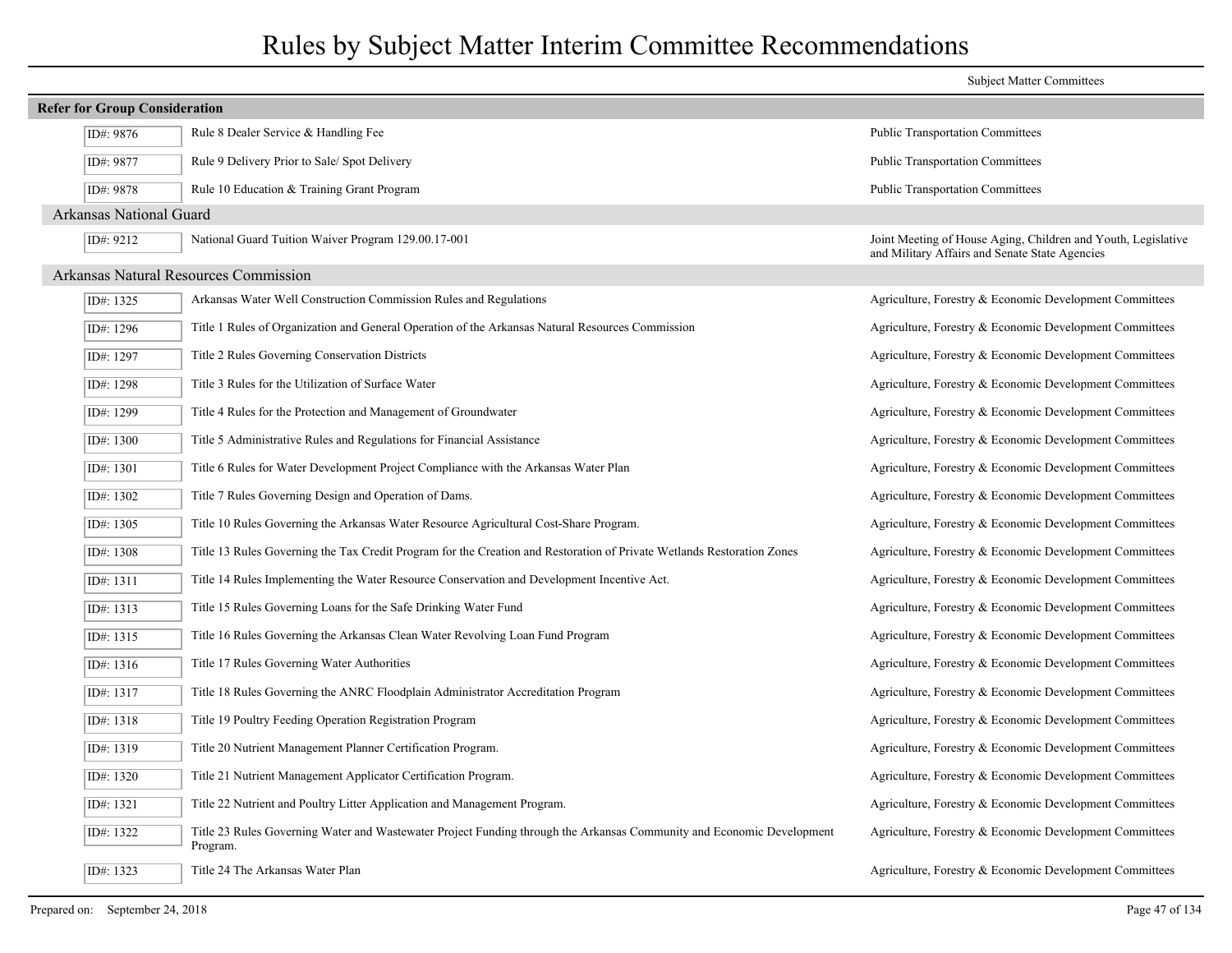|                                      |                                                                                                                                       | <b>Subject Matter Committees</b>               |
|--------------------------------------|---------------------------------------------------------------------------------------------------------------------------------------|------------------------------------------------|
| <b>Refer for Group Consideration</b> |                                                                                                                                       |                                                |
| Arkansas Psychology Board            |                                                                                                                                       |                                                |
| ID#: 682                             | 6.3 Requirements for Supervision                                                                                                      | Public Health, Welfare and Labor Committees    |
| ID#: 681                             | Arkansas Psychology Board Rules and Regulations                                                                                       | Public Health, Welfare and Labor Committees    |
| Arkansas Public Defender Commission  |                                                                                                                                       |                                                |
| ID#: 9566                            | <b>APDC</b> Initial Rule                                                                                                              | Judiciary Committees                           |
| ID#: 9567                            | <b>APDC Minimum Standards</b>                                                                                                         | Judiciary Committees                           |
|                                      | Arkansas Public Employees Retirement System                                                                                           |                                                |
| ID#: 1016                            | R101 Disclosure of Information                                                                                                        | Public Retirement & Social Security Committees |
| ID#: 1017                            | R102 Expense Reimbursement for Members of the Board of Trustees                                                                       | Public Retirement & Social Security Committees |
| ID#: 1018                            | R103 Employer Contribution Rates                                                                                                      | Public Retirement & Social Security Committees |
| ID#: 1020                            | R104 Employer Reporting – Time and Frequency of Employer and Employee Contributions and the Monthly Report of Service and<br>Earnings | Public Retirement & Social Security Committees |
| ID#: 1021                            | R105 Appeals from the Executive Director's Determination to the Board of Trustees                                                     | Public Retirement & Social Security Committees |
| ID#: 1022                            | R106 Employer Contributions for Rehired Retirees                                                                                      | Public Retirement & Social Security Committees |
| ID#: $1055$                          | Reg 218 Partial Annuity Withdrawal                                                                                                    | Public Retirement & Social Security Committees |
| ID#: $1196$                          | Reg 601 Policy                                                                                                                        | Public Retirement & Social Security Committees |
| ID#: 1202                            | Reg 607 Additional Funding Retirement Benefits                                                                                        | Public Retirement & Social Security Committees |
| ID#: 9885                            | Reg. 107 Declaratory Orders                                                                                                           | Public Retirement & Social Security Committees |
| ID#: $1023$                          | Reg. 201 Age of Members - How Established                                                                                             | Public Retirement & Social Security Committees |
| ID#: 1024                            | Reg. 202 Beneficiary - How Changed                                                                                                    | Public Retirement & Social Security Committees |
| ID#: $1025$                          | Reg. 203 Disability Retirement                                                                                                        | Public Retirement & Social Security Committees |
| ID#: $1026$                          | Reg. 204 Computation of Benefits for Members with Concurrent Service in APERS                                                         | Public Retirement & Social Security Committees |
| ID#: 1027                            | Reg. 205 Physical or Mental Incompetency                                                                                              | Public Retirement & Social Security Committees |
| ID#: 1028                            | Reg. 207 Cancellation of Retirement                                                                                                   | Public Retirement & Social Security Committees |
| ID#: 1029                            | Reg. 208 Qualified Domestic Relations Orders                                                                                          | Public Retirement & Social Security Committees |
| ID#: 1031                            | Reg. 210 Public Safety Credit                                                                                                         | Public Retirement & Social Security Committees |
| ID#: 1034                            | Reg. 212 Compliance with Benefit Limits Imposed by Section 415 of the Internal Revenue Code                                           | Public Retirement & Social Security Committees |
| ID#: 9891                            | Reg. 213 Five Year Vesting                                                                                                            | Public Retirement & Social Security Committees |
|                                      |                                                                                                                                       |                                                |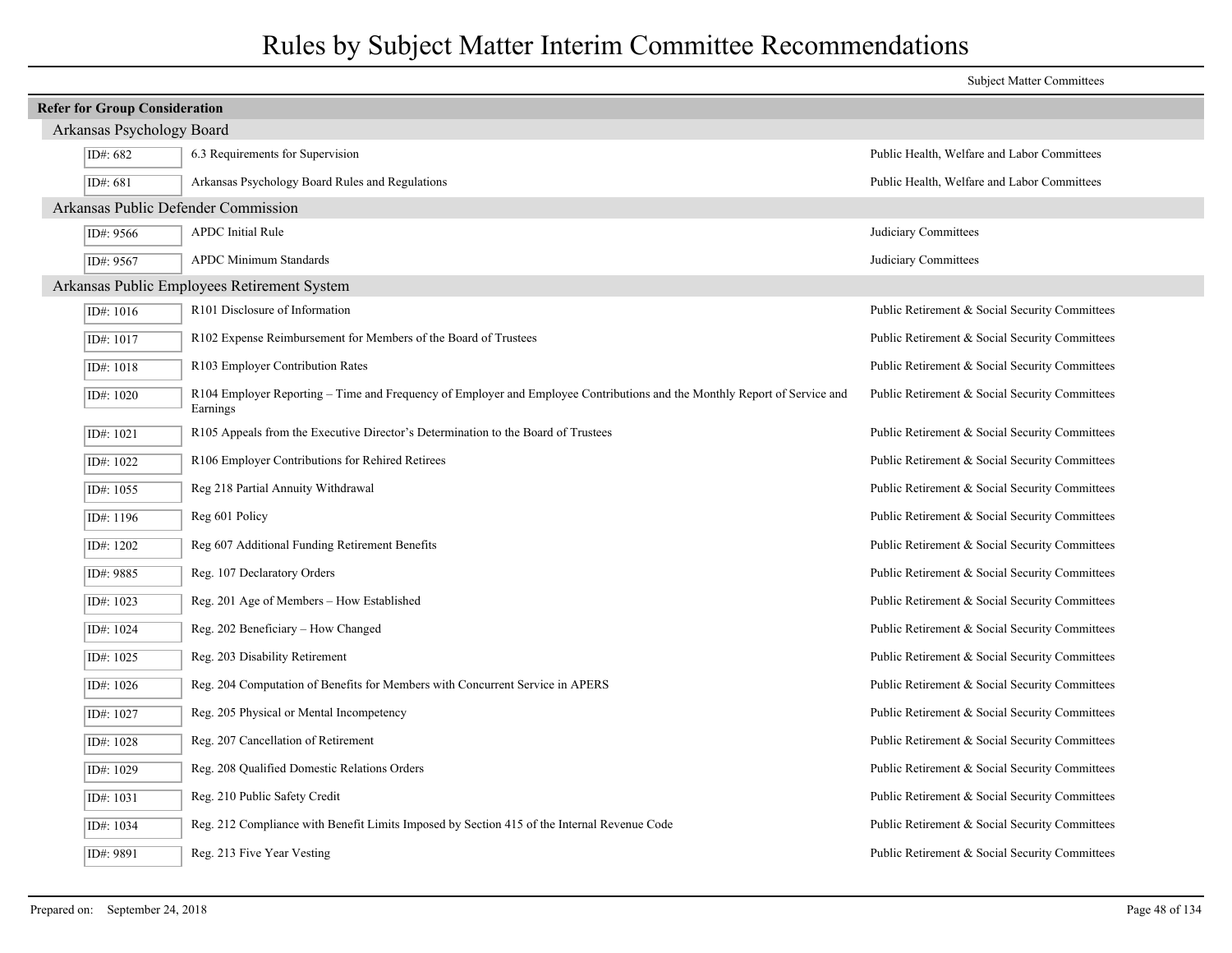| ID#: 1047 | Reg. 214 DROP Provisions                                                                                                  | Public Retirement & Social Security Committees |
|-----------|---------------------------------------------------------------------------------------------------------------------------|------------------------------------------------|
| ID#: 1049 | Reg. 215 Spouse's Acknowledgement of Benefit Selection                                                                    | Public Retirement & Social Security Committees |
| ID#: 1050 | Reg. 216 Direct Deposit                                                                                                   | Public Retirement & Social Security Committees |
| ID#: 1058 | Reg. 219 Establishing Retirement Eligibility                                                                              | Public Retirement & Social Security Committees |
| ID#: 1059 | Reg. 220 Termination of Covered Employment Required for Retirement                                                        | Public Retirement & Social Security Committees |
| ID#: 1061 | Reg. 221 Proof Required for Establishing Dependency of a Non-Spouse for Purposes of Designating an Option B Beneficiary   | Public Retirement & Social Security Committees |
| ID#: 1062 | Reg. 222 Recoupment of Overpayments                                                                                       | Public Retirement & Social Security Committees |
| ID#: 1063 | Reg. 301 Prior Service                                                                                                    | Public Retirement & Social Security Committees |
| ID#: 1064 | Reg. 302 County Employees' Representative                                                                                 | Public Retirement & Social Security Committees |
| ID#: 1065 | Reg. 303 Requirement for Membership in System                                                                             | Public Retirement & Social Security Committees |
| ID#: 1071 | Reg. 304 Membership Eligibility for Policeman and Fireman                                                                 | Public Retirement & Social Security Committees |
| ID#: 1072 | Reg. 305 Wages Deputy Tax Collection                                                                                      | Public Retirement & Social Security Committees |
| ID#: 1075 | Reg. 306 Participation in APERS Under the Provisions of Act 398 and Act 1292                                              | Public Retirement & Social Security Committees |
| ID#: 1078 | Reg. 307 Participation in APERS Under Provisions of Act 76 of 1997                                                        | Public Retirement & Social Security Committees |
| ID#: 1090 | Reg. 308 Enrollment in APERS by Colleges and Universities                                                                 | Public Retirement & Social Security Committees |
| ID#: 1095 | Reg. 309 Local Government Unit Participation                                                                              | Public Retirement & Social Security Committees |
| ID#: 1111 | Reg. 310 Termination of Other Employer Participating Retirement Plans                                                     | Public Retirement & Social Security Committees |
| ID#: 1122 | Reg. 311 Election of Contributory Provisions of Act 2084 of 2005                                                          | Public Retirement & Social Security Committees |
| ID#: 1128 | Reg. 312 Contributions Required of New County and Elected Officials Who Are Elected for the First Time after July 1, 2001 | Public Retirement & Social Security Committees |
| ID#: 1141 | Reg. 401 Proof of Millitary Service                                                                                       | Public Retirement & Social Security Committees |
| ID#: 1145 | Reg. 402 Repayment of Refunded Contributions                                                                              | Public Retirement & Social Security Committees |
| ID#: 1150 | Reg. 403 Purchase of Military Service Credit                                                                              | Public Retirement & Social Security Committees |
| ID#: 1152 | Reg. 404 Contributions for Millitary Service                                                                              | Public Retirement & Social Security Committees |
| ID#: 1155 | Reg. 405 Purchase of Service Credit for Time Lost Due to Workers Compensation Injury                                      | Public Retirement & Social Security Committees |
| ID#: 1156 | Reg. 406 Purchase of Service Credit for State Service Under a Federal Grant                                               | Public Retirement & Social Security Committees |
| ID#: 1160 | Reg. 407 Direct Transfer of Eligible Rollover Distributions                                                               | Public Retirement & Social Security Committees |
| ID#: 1163 | Reg. 408 Regular interest                                                                                                 | Public Retirement & Social Security Committees |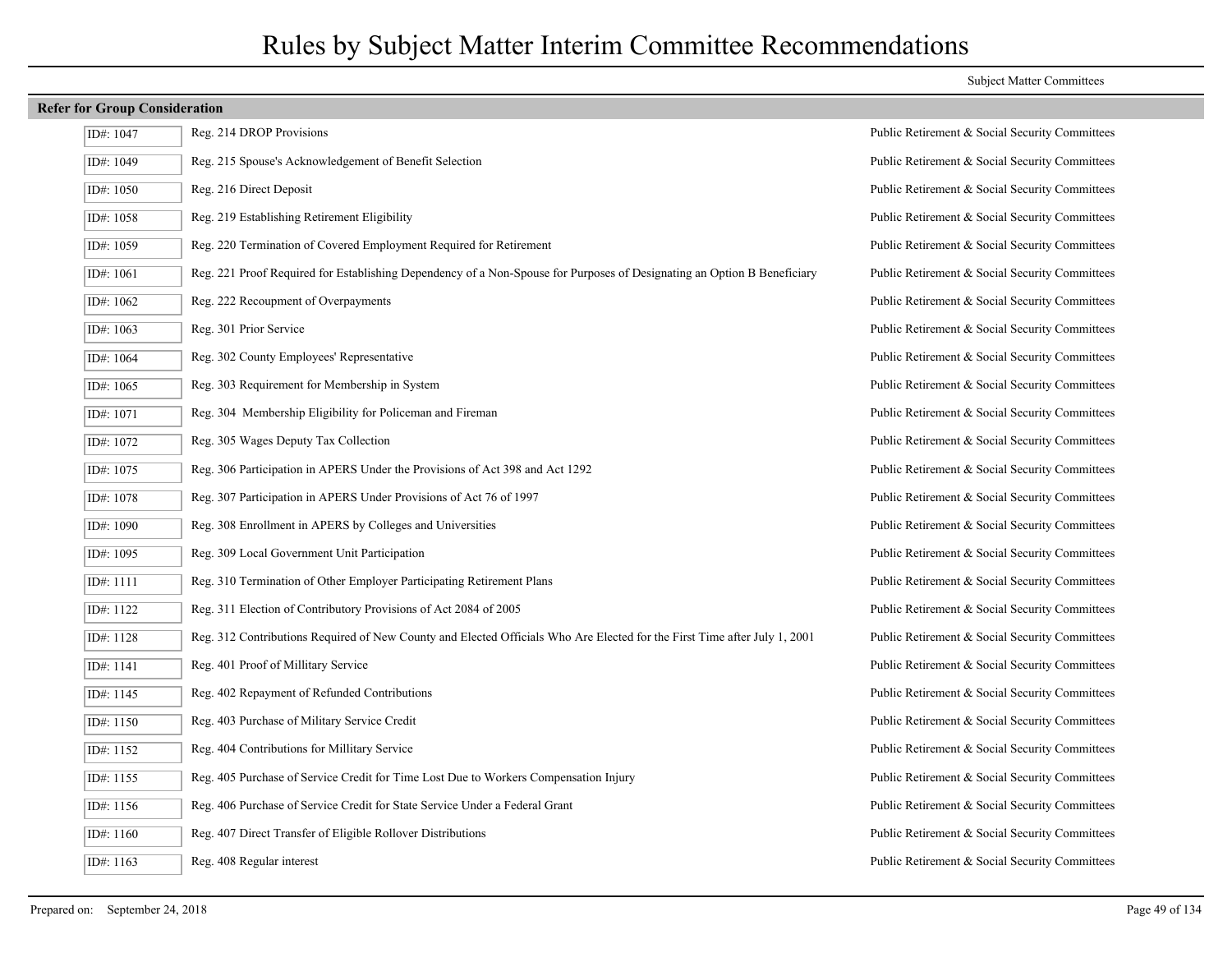| ID#: 1184 | Reg. 409 Purchase of Out-of-State or Federal Service Credit                                  |
|-----------|----------------------------------------------------------------------------------------------|
| ID#: 1189 | Reg. 410 Purchase of AR National Guard or Armed Forces Reserve Service Credit                |
| ID#: 1194 | Reg. 411 Purchase of Service Authorized by Section 2 of Act 295 of 2009                      |
| ID#: 1195 | Reg. 501 Investment Policy                                                                   |
| ID#: 1197 | Reg. 602 Definitions                                                                         |
| ID#: 1198 | Reg. 603 Annual Actuarial Valuation and Monetary Distributions                               |
| ID#: 1199 | Reg. 604 Membership Generally                                                                |
| ID#: 1200 | Reg. 605 Contribution of Member's Refund                                                     |
| ID#: 1201 | Reg. 606 Contributions Government Entity                                                     |
| ID#: 1204 | Reg. 607 Additional Funding Retirement Benefits                                              |
| ID#: 1205 | Reg. 608 Contributions - Cessation Upon Maximum Benefit Eligibility                          |
| ID#: 1206 | Reg. 609 Actual Service Requirement                                                          |
| ID#: 1207 | Reg. 610 Eligibility for Benefits - Retirement Generally                                     |
| ID#: 1209 | Reg. 611 Eligibility for Benefits - Early Retirement                                         |
| ID#: 1210 | Reg. 612 Eligibility for Benefits - Disability Retirement                                    |
| ID#: 1211 | Reg. 613 Retirement and Survivor's Benefits Generally                                        |
| ID#: 1212 | Reg. 614 Eligibility for Benefits                                                            |
| ID#: 1213 | Reg. 615 Restrictions on Benefits                                                            |
| ID#: 1214 | Reg. 616 Redetermination of Benefits                                                         |
| ID#: 1215 | Reg. 617 Limitation on Benefit Enhancement                                                   |
| ID#: 1216 | Reg. 618 Reciprocal System                                                                   |
| ID#: 1217 | Reg. 619 Termination Required for Retirement                                                 |
| ID#: 1218 | Reg. 620 Benefit Provisions - Subjection of Annuity to Process of Law                        |
| ID#: 1219 | Reg. 621 Adjustment of Erroneous Payments                                                    |
| ID#: 1220 | Reg. 622 Incorporation of the Arkansas District Judges Retirement System's Board Regulations |
| ID#: 1221 | Reg. 623 No Waiver of Sovereign Immunity                                                     |
| ID#: 1030 | Regulation 209 Crediting Reciprical Service During the Same Fiscal Year                      |

#### Subject Matter Committees

Public Retirement & Social Security Committees Public Retirement & Social Security Committees Public Retirement & Social Security Committees Public Retirement & Social Security Committees Public Retirement & Social Security Committees Public Retirement & Social Security Committees Public Retirement & Social Security Committees Public Retirement & Social Security Committees Public Retirement & Social Security Committees Public Retirement & Social Security Committees Public Retirement & Social Security Committees Public Retirement & Social Security Committees Public Retirement & Social Security Committees Public Retirement & Social Security Committees Public Retirement & Social Security Committees Public Retirement & Social Security Committees Public Retirement & Social Security Committees Public Retirement & Social Security Committees Public Retirement & Social Security Committees Public Retirement & Social Security Committees Public Retirement & Social Security Committees Public Retirement & Social Security Committees Public Retirement & Social Security Committees Public Retirement & Social Security Committees Public Retirement & Social Security Committees Public Retirement & Social Security Committees Public Retirement & Social Security Committees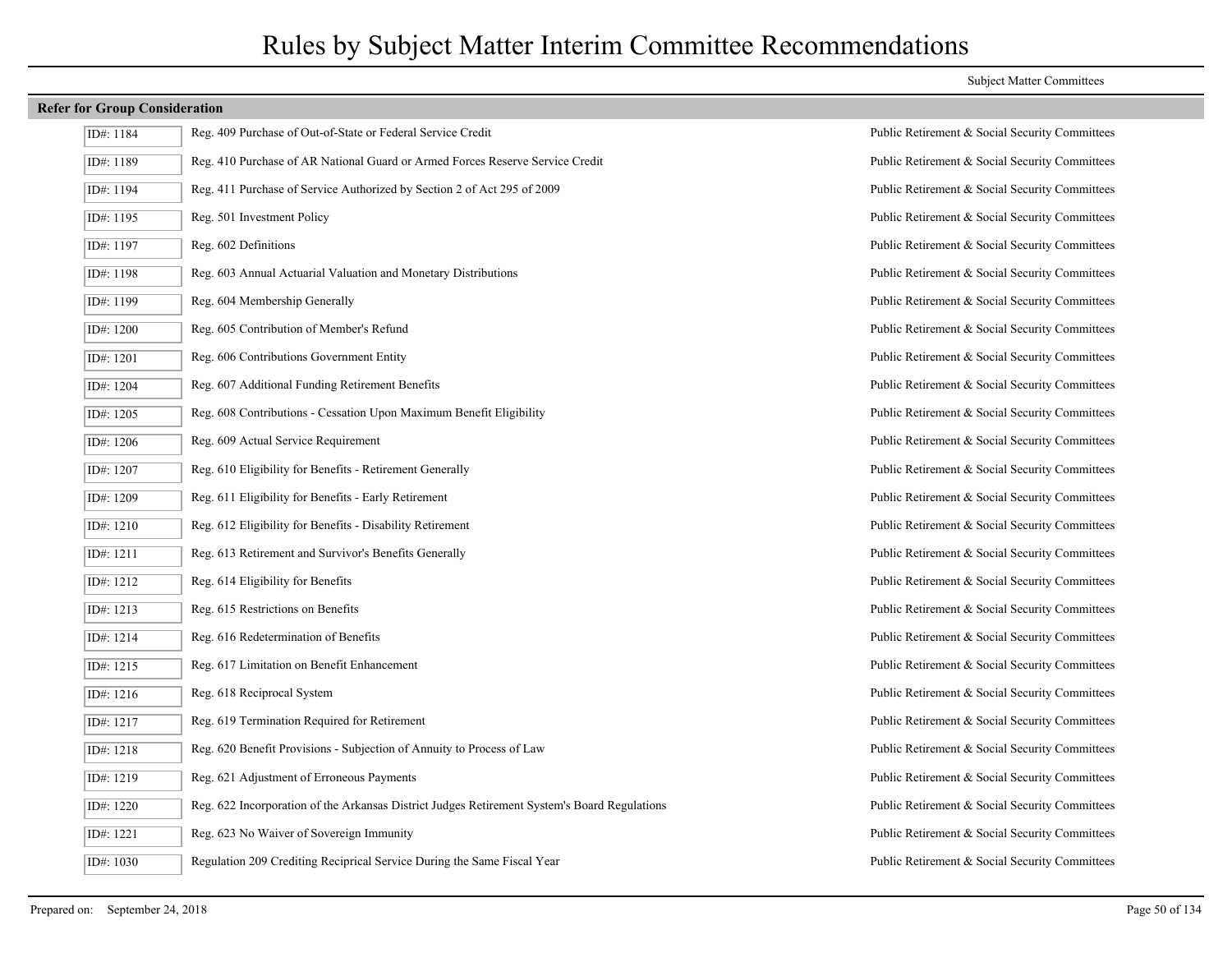|                                    |                                                                                            | <b>Subject Matter Committees</b>                |  |  |
|------------------------------------|--------------------------------------------------------------------------------------------|-------------------------------------------------|--|--|
|                                    | <b>Refer for Group Consideration</b>                                                       |                                                 |  |  |
| ID#: 1032                          | Regulation 211 Changes in Final Average Salary Affecting Benefit Computation               | Public Retirement & Social Security Committees  |  |  |
| Arkansas Public Service Commission |                                                                                            |                                                 |  |  |
| ID#: 2084                          | <b>Affiliate Transaction Rules</b>                                                         | Insurance & Commerce Committees                 |  |  |
| ID#: 2085                          | Arkansas Gas Pipeline Code                                                                 | Insurance & Commerce Committees                 |  |  |
| ID#: 2087                          | Arkansas High Cost Fund Rules                                                              | Insurance & Commerce Committees                 |  |  |
| ID#: 2089                          | Arkansas Intrastate Common Carrier Line Pool Rules                                         | Insurance & Commerce Committees                 |  |  |
| ID#: 2092                          | Arkansas One Call Center Rules                                                             | Insurance & Commerce Committees                 |  |  |
| ID#: 2093                          | <b>Cogeneration Rules</b>                                                                  | Insurance & Commerce Committees                 |  |  |
| ID#: 2103                          | General Service Rules                                                                      | Insurance & Commerce Committees                 |  |  |
| ID#: 2106                          | Market Valuation Rules for Telephone Companies                                             | Insurance & Commerce Committees                 |  |  |
| ID#: 2108                          | Natural Gas Procurement Plan Rules                                                         | Insurance & Commerce Committees                 |  |  |
| ID#: 2110                          | Net Metering Rules                                                                         | Insurance & Commerce Committees                 |  |  |
| ID#: 2123                          | Pole Attachment Rules                                                                      | Insurance & Commerce Committees                 |  |  |
| ID#: 2124                          | Resource planning guidelines for electric utilities                                        | Insurance & Commerce Committees                 |  |  |
| ID#: 2125                          | Rules and Regulations governing promotional practices of electric and gas public utilities | Insurance & Commerce Committees                 |  |  |
| ID#: 2126                          | Rules for Conservation and energy efficiency programs                                      | Insurance & Commerce Committees                 |  |  |
| ID#: 2127                          | Rules of Practice & Procedure                                                              | Insurance & Commerce Committees                 |  |  |
| ID#: 2128                          | Special Rules Electric                                                                     | Insurance & Commerce Committees                 |  |  |
| ID#: 2129                          | Special Rules Gas                                                                          | Insurance & Commerce Committees                 |  |  |
| ID#: 2130                          | Special Rules Water                                                                        | Insurance & Commerce Committees                 |  |  |
| ID#: 2021                          | <b>Telecommunications Provider Rules</b>                                                   | Insurance & Commerce Committees                 |  |  |
| ID#: 2132                          | Transportation Network Company Service Rules                                               | Insurance & Commerce Committees                 |  |  |
| Arkansas Real Estate Commission    |                                                                                            |                                                 |  |  |
| ID#: 9328                          | 1.1 Meetings of Commission                                                                 | State Agencies & Governental Affairs Committees |  |  |
| ID#: 9329                          | 1.2 Place of Regular Meetings                                                              | State Agencies & Governental Affairs Committees |  |  |
| ID#: 9330                          | 1.3 Appearance before Commission                                                           | State Agencies & Governental Affairs Committees |  |  |
| ID#: 9331                          | 1.4 Director to prepare agenda                                                             | State Agencies & Governental Affairs Committees |  |  |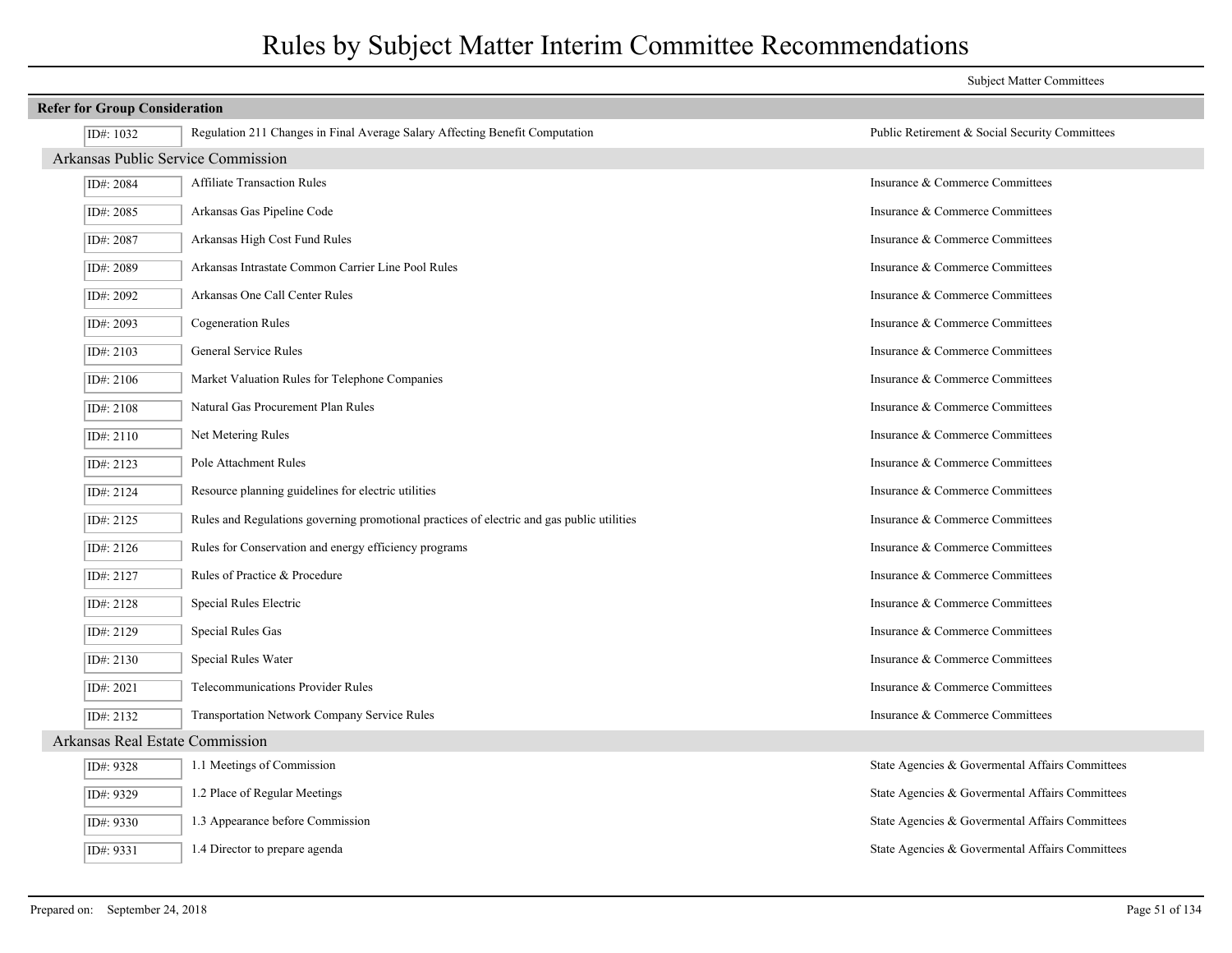| ID#: 9332   | 1.5 Director to fix salaries                       |
|-------------|----------------------------------------------------|
| ID#: 9333   | 1.6 Subpoenas                                      |
| ID#: 9334   | 2.1 Director duties, authority, and responsibility |
| ID#: 9335   | 3.1 Fees                                           |
| ID#: $9336$ | 3.2 Dishonored checks                              |
| ID#: 9337   | 3.3 Overpayment of fees                            |
| ID#: 9338   | 4.1 Applications; education; experience            |
| ID#: 9339   | 4.2 Examinations; passing scores; reexaminations   |
| ID#: 9340   | 4.3 Examinations; application procedure; time req  |
| ID#: 9342   | 5.1 Application                                    |
| ID#: 9343   | 5.2 List of approved jurisdictions                 |
| ID#: 9345   | 5.4 Written agreements with other jurisdictions    |
| ID#: 9346   | 6.1 Renewal applications                           |
| ID#: 9347   | 6.2 Inactive status renewal                        |
| ID#: 9348   | 6.3 Expired licenses                               |
| ID#: 9349   | 7.1 Firm name approval                             |
| ID#: 9350   | 7.2 Temporary license                              |
| ID#: 9351   | 7.3 Place of business; sign                        |
| ID#: 9352   | 7.4 Branch office                                  |
| ID#: 9353   | 7.5 Termination or transfer                        |
| ID#: 9354   | 7.6 Change of address; lost license or pocket card |
| ID#: 9355   | 7.7 Death of principal broker; closing of business |
| ID#: 9356   | 8.1 Seller or lessor agents                        |
| ID#: 9357   | 8.2 Buyer or lessee agents                         |
| ID#: 9358   | 8.3 Dual agency                                    |
| ID#: 9359   | 8.4 Failure to disclose agency relationship        |
| ID#·9360    | 8.5 Fidelity and honest dealing                    |

State Agencies & Govermental Affairs Committees State Agencies & Govermental Affairs Committees State Agencies & Govermental Affairs Committees State Agencies & Govermental Affairs Committees State Agencies & Govermental Affairs Committees State Agencies & Govermental Affairs Committees State Agencies & Govermental Affairs Committees State Agencies & Govermental Affairs Committees ID: 9340 9.3 State Agencies & Governental Affairs Committees State Agencies & Govermental Affairs Committees State Agencies & Govermental Affairs Committees State Agencies & Govermental Affairs Committees State Agencies & Govermental Affairs Committees State Agencies & Govermental Affairs Committees State Agencies & Govermental Affairs Committees State Agencies & Govermental Affairs Committees State Agencies & Govermental Affairs Committees State Agencies & Govermental Affairs Committees State Agencies & Govermental Affairs Committees State Agencies & Govermental Affairs Committees State Agencies & Govermental Affairs Committees State Agencies & Govermental Affairs Committees State Agencies & Govermental Affairs Committees State Agencies & Govermental Affairs Committees State Agencies & Govermental Affairs Committees State Agencies & Govermental Affairs Committees State Agencies & Govermental Affairs Committees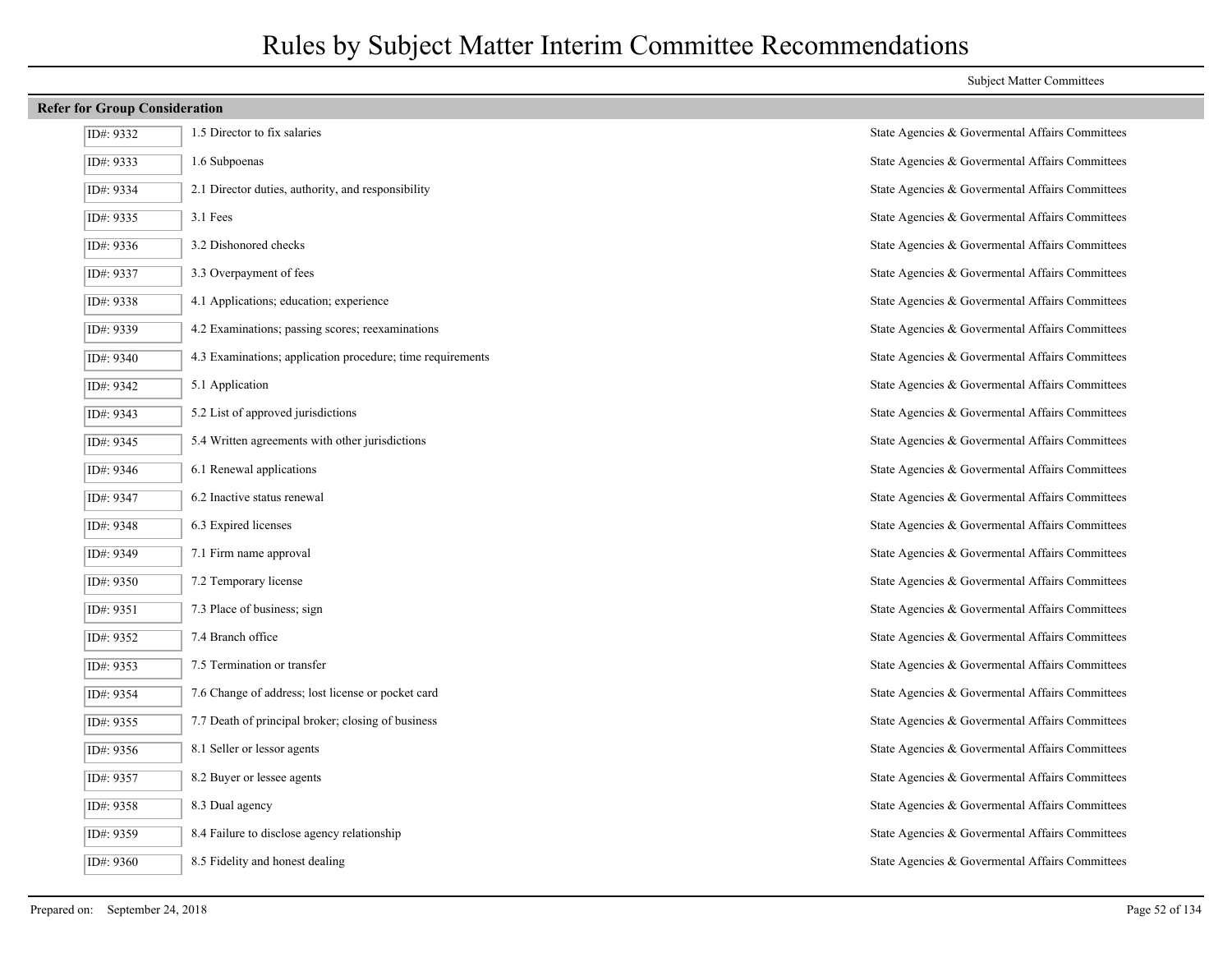## **Refer for Group Consideration**  $I = \begin{bmatrix} 9.1 \end{bmatrix}$  Complaints  $\begin{bmatrix} 9.1 \end{bmatrix}$  Complaints Committees  $I$ D#: 9362 9.2 Answers 9.2 Answers State Agencies & Governmental Affairs Committees ID#: 9363 9.3 Investigation State Agencies & Govermental Affairs Committees ID#: 10686 9.4 Disposition of complaints; appeals from dismissal State Agencies & Govermental Affairs Committees ID#: 9364 9.5 Hearings State Agencies & Govermental Affairs Committees ID#: 9365 9.6 Hearing procedure State Agencies & Govermental Affairs Committees ID#: 9366 9.7 Service 9.7 Service State Agencies & Governmental Affairs Committees ID#: 9367 9.8 Attorneys State Agencies & Govermental Affairs Committees ID#: 9368 9.9 Alternate Disciplinary Procedures State Agencies & Govermental Affairs Committees ID#: 9378 10.10 Agreements to be written State Agencies & Governmental Affairs Committees ID#: 9369 10.1 Dealing independently of principal broker State Agencies & Govermental Affairs Committees ID#: 9379 10.11 Self dealing and state Agencies & Governmental Affairs Committees ID#: 9380 10.12 Offers and acceptances State Agencies & Governmental Affairs Committees ID#: 9381 10.13 Listing agreements; signs State Agencies & Govermental Affairs Committees ID#: 9382 10.14 Reporting violations State Agencies & Govermental Affairs Committees ID#: 9383 10.15 Broker's Price Opinion State Agencies & Govermental Affairs Committees ID#: 9384 10.16 Criminal convictions and disciplinary actions State Agencies & Govermental Affairs Committees ID#: 9386 10.18 Property management definitions State Agencies & Govermental Affairs Committees ID#: 9387 10.19 Property management agreement State Agencies & Govermental Affairs Committees ID#: 9370 10.2 Expiration date for listing contract State Agencies & Governmental Affairs Committees ID#: 9388 10.20 Tenant agreement State Agencies & Govermental Affairs Committees ID#: 9389 10.21 Property management accounting and recordkeeping State Agencies & Governmental Affairs Committees ID#: 9390 10.22 Property management owner ledgers State Agencies & Govermental Affairs Committees ID#: 9391 10.23 Property management tenant ledgers State Agencies & Govermental Affairs Committees ID#: 9392 10.24 Property management cash receipts State Agencies & Govermental Affairs Committees ID#: 9372 10.4 Broker resp;exec brokers; part-time brokers State Agencies & Governmental Affairs Committees

ID#: 9373 10.5 Advertising State Agencies & Govermental Affairs Committees

#### Subject Matter Committees

Prepared on: September 24, 2018 Page 53 of 134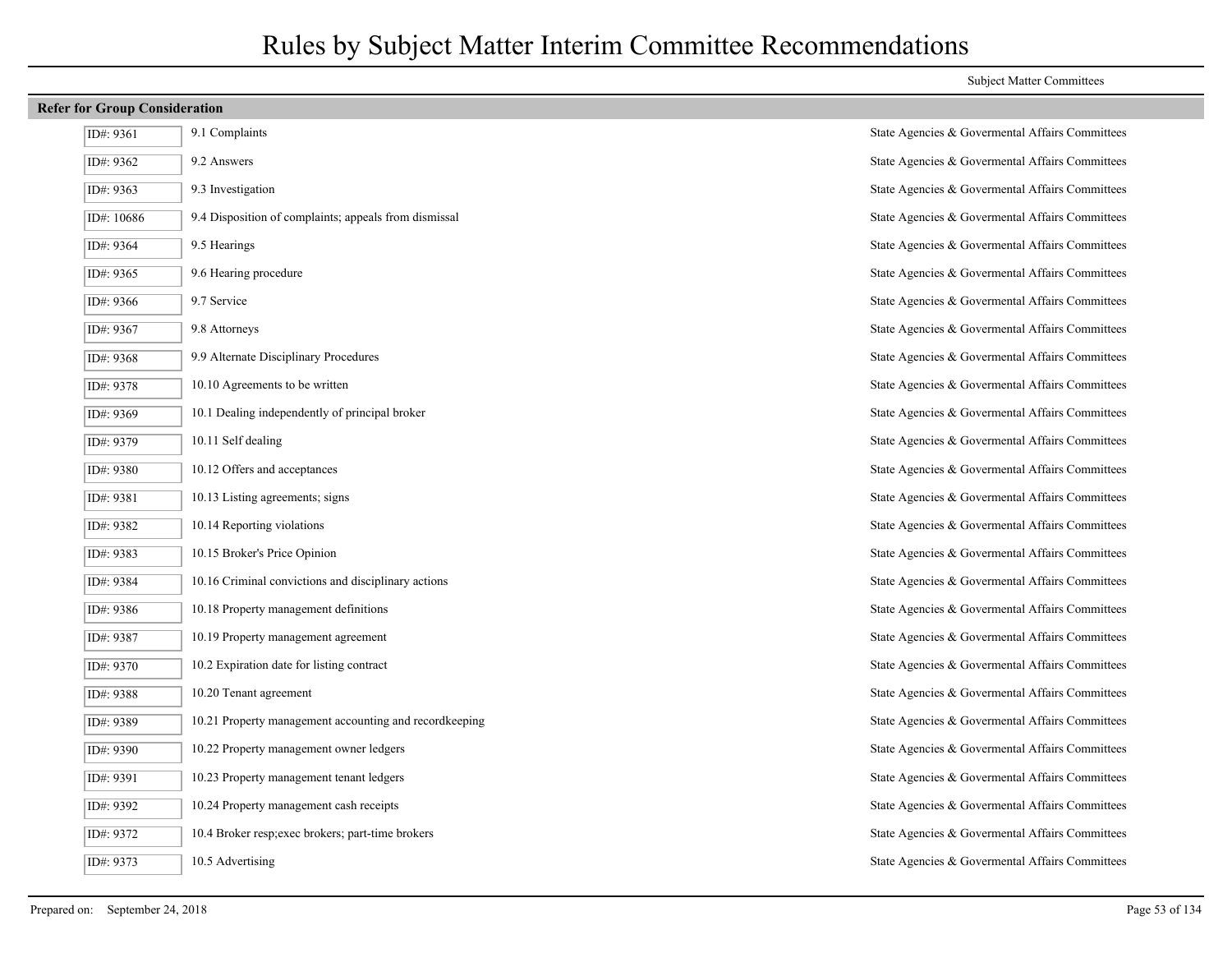| ID#: 9374 | 10.6 Knowledge of property                                           | State Agencies & Governental Affairs Committees |
|-----------|----------------------------------------------------------------------|-------------------------------------------------|
| ID#: 9375 | 10.7 Handling of funds; maintenance of records                       | State Agencies & Governental Affairs Committees |
| ID#: 9376 | 10.8 Trust funds; trust accounts                                     | State Agencies & Govermental Affairs Committees |
| ID#: 9377 | 10.9 Disbursement of trust funds                                     | State Agencies & Govermental Affairs Committees |
| ID#: 9393 | 11.1 Request for waiver or extension                                 | State Agencies & Governental Affairs Committees |
| ID#: 9394 | 11.2 Continuing education topics                                     | State Agencies & Governental Affairs Committees |
| ID#: 9395 | 11.3 Approved courses and instructors                                | State Agencies & Govermental Affairs Committees |
| ID#: 9396 | 11.4 No duplication of pre-licensing and continuing education credit | State Agencies & Govermental Affairs Committees |
| ID#: 9397 | 11.5 Post-license education requirement                              | State Agencies & Governental Affairs Committees |
| ID#: 9398 | 12.1 Interest on trust account program                               | State Agencies & Govermental Affairs Committees |
| ID#: 9399 | 12.2 Certain interest bearing trust accounts approved                | State Agencies & Governental Affairs Committees |
| ID#: 9409 | 13.10 "Reasonable Time" defined                                      | State Agencies & Governental Affairs Committees |
| ID#: 9400 | 13.1 Registration; renewal; fees                                     | State Agencies & Governental Affairs Committees |
| ID#: 9410 | 13.11 Limitations                                                    | State Agencies & Govermental Affairs Committees |
| ID#: 9411 | 13.12 Reservation; deposit refundable                                | State Agencies & Governental Affairs Committees |
| ID#: 9412 | 13.13 General regulations apply                                      | State Agencies & Governental Affairs Committees |
| ID#: 9401 | 13.2 Agents; amendment of registration                               | State Agencies & Govermental Affairs Committees |
| ID#: 9402 | 13.3 Fictitious name                                                 | State Agencies & Governental Affairs Committees |
| ID#: 9403 | 13.4 Purch contract; cancelation notice; form; time, procedure       | State Agencies & Governental Affairs Committees |
| ID#: 9404 | 13.5 Record maintenance                                              | State Agencies & Govermental Affairs Committees |
| ID#: 9405 | 13.6 Records; developer and agent; type, time                        | State Agencies & Governental Affairs Committees |
| ID#: 9406 | 13.7 Advertising materials                                           | State Agencies & Govermental Affairs Committees |
| ID#: 9407 | 13.8 Financial statements                                            | State Agencies & Govermental Affairs Committees |
| ID#: 9415 | 15.1 Definitions                                                     | State Agencies & Governental Affairs Committees |
| ID#: 9416 | 15.2 Nature of auction                                               | State Agencies & Governental Affairs Committees |
| ID#: 9417 | 15.3 Auctioneer/Seller bidding or purchasing auctioned property      | State Agencies & Govermental Affairs Committees |
| ID#: 9418 | 15.4 Auction Advertisements                                          | State Agencies & Governental Affairs Committees |

| State Agencies & Govermental Affairs Committees |
|-------------------------------------------------|
| State Agencies & Govermental Affairs Committees |
| State Agencies & Govermental Affairs Committees |
| State Agencies & Govermental Affairs Committees |
| State Agencies & Govermental Affairs Committees |
| State Agencies & Govermental Affairs Committees |
| State Agencies & Govermental Affairs Committees |
| State Agencies & Govermental Affairs Committees |
| State Agencies & Govermental Affairs Committees |
| State Agencies & Govermental Affairs Committees |
| State Agencies & Govermental Affairs Committees |
| State Agencies & Govermental Affairs Committees |
| State Agencies & Govermental Affairs Committees |
| State Agencies & Govermental Affairs Committees |
| State Agencies & Govermental Affairs Committees |
| State Agencies & Govermental Affairs Committees |
| State Agencies & Govermental Affairs Committees |
| State Agencies & Govermental Affairs Committees |
| State Agencies & Govermental Affairs Committees |
| State Agencies & Govermental Affairs Committees |
| State Agencies & Govermental Affairs Committees |
| State Agencies & Govermental Affairs Committees |
| State Agencies & Govermental Affairs Committees |
| State Agencies & Govermental Affairs Committees |
| State Agencies & Govermental Affairs Committees |
| State Agencies & Govermental Affairs Committees |
| State Agencies & Govermental Affairs Committees |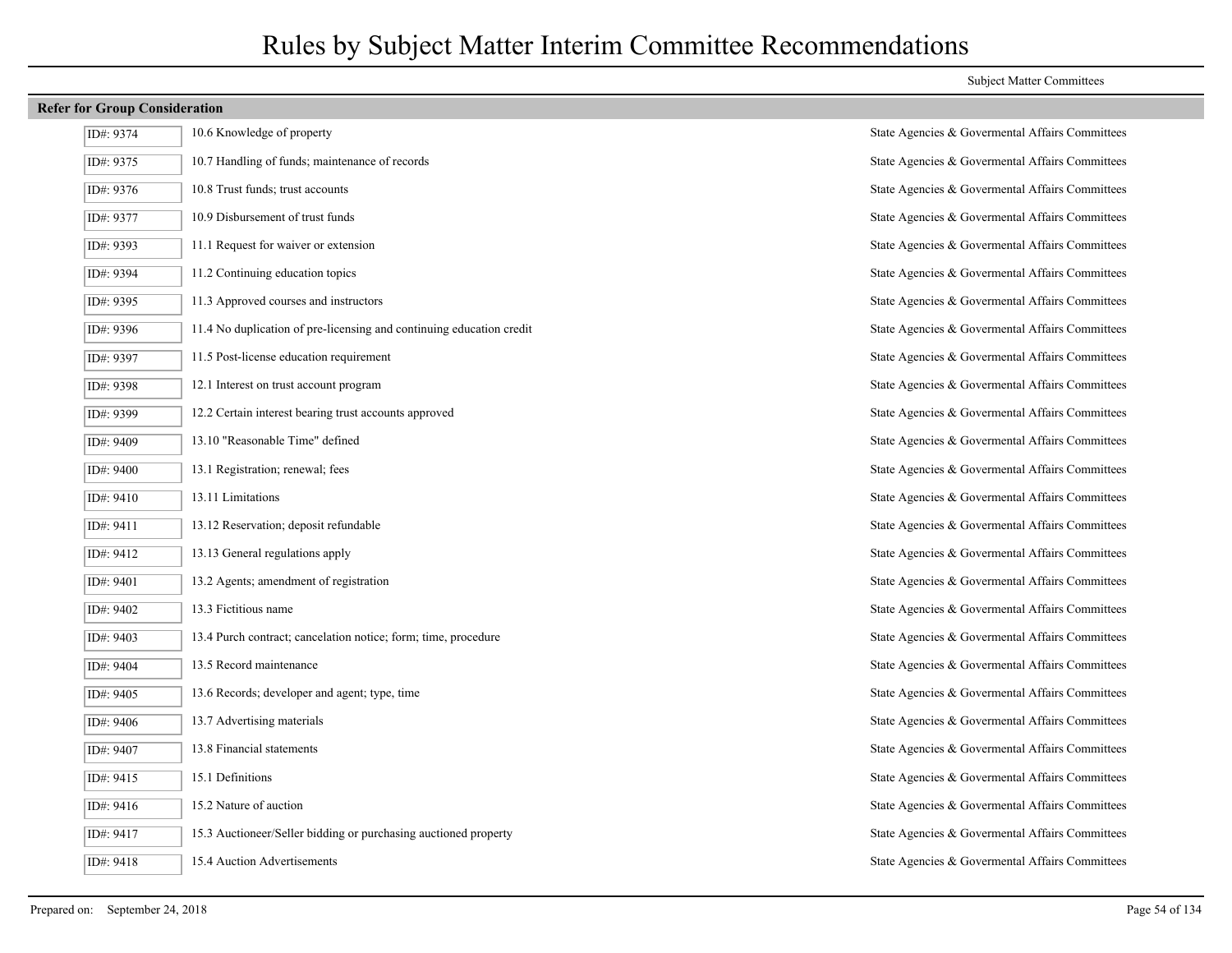## ID#: 9419 15.5 Internet auction sale procedure and absentee bids State Agencies & Govermental Affairs Committees ID#: 9420 15.6 Auctioneer to maintain records State Agencies & Govermental Affairs Committees ID#: 9421 15.7 Certain acts prohibited State Agencies & Governmental Affairs Committees ID#: 9422 15.8 Unlicensed real estate activity State Agencies & Govermental Affairs Committees ID#: 9423 16.1 Instructor application; education; experience State Agencies & Govermental Affairs Committees ID#: 9432 16.10 Maintenance of records; school or association closing State Agencies & Govermental Affairs Committees ID#: 9424 16.2 School application; association application State Agencies & Governmental Affairs Committees ID#: 9425 16.3 Course approval requirements State Agencies & Govermental Affairs Committees ID#: 9426 16.4 Renewals State Agencies & Govermental Affairs Committees ID#: 9427 16.5 Monitoring 10.5 Monitoring State Agencies & Governmental Affairs Committees ID#: 9428 16.6 Third party sponsors State Agencies & Govermental Affairs Committees ID#: 9429 16.7 Distance education State Agencies & Govermental Affairs Committees ID#: 9430 16.8 Course requirements State Agencies & Govermental Affairs Committees ID#: 9431 16.9 Felony reporting requirements State Agencies & Govermental Affairs Committees Arkansas Rural Medical Practice Student Loan and Scholarship Board ID#: 10763 Arkansas Rural Medical Practice Student Loan and Scholarship Board Dispute Resolution Procedures Public Health, Welfare and Labor Committees Arkansas Sentencing Commission ID#: 9565 Arkansas Sentencing Standards Seriousness Reference Table & Sentencing Grid Judiciary Committees Arkansas Social Work Licensing Board  $\overline{ID# 620}$  I. Board Meetings I. Board Meetings **Public Health, Welfare and Labor Committees** ID#: 99 II. Application Procedures Public Health, Welfare and Labor Committees ID#: 100 III. Provisional License Public Health, Welfare and Labor Committees  $\overline{ID# 621}$  IV Examination IV Examination  $\overline{ID}$  Public Health, Welfare and Labor Committees ID#: 625 IX Continuing Education Guidlines Public Health, Welfare and Labor Committees ID#: 622 V Reciprocity Public Health, Welfare and Labor Committees ID#: 93 VI. Supervision Public Health, Welfare and Labor Committees ID#: 623 VII Fees Public Health, Welfare and Labor Committees ID#: 624 VIII Expiration and Renewal Public Health, Welfare and Labor Committees

**Refer for Group Consideration**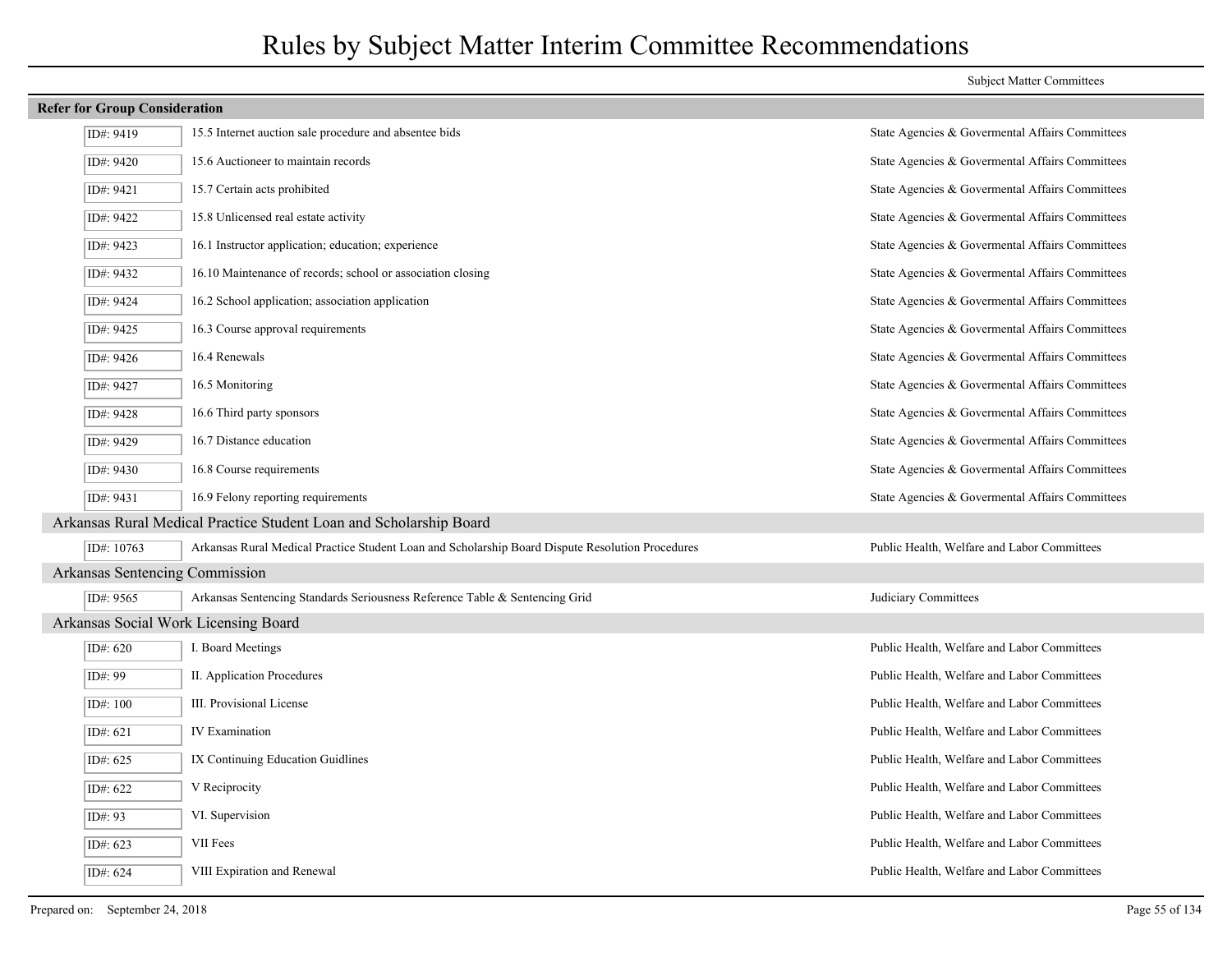|                                      |                                                                             | <b>Subject Matter Committees</b>            |  |  |
|--------------------------------------|-----------------------------------------------------------------------------|---------------------------------------------|--|--|
| <b>Refer for Group Consideration</b> |                                                                             |                                             |  |  |
| ID#: 98                              | X. Code-of-Ethics/Standards for Practice                                    | Public Health, Welfare and Labor Committees |  |  |
| ID#: 97                              | XI: Definition of Unprofessional Conduct                                    | Public Health, Welfare and Labor Committees |  |  |
| ID#: 96                              | XII: Disciplinary Procedures                                                | Public Health, Welfare and Labor Committees |  |  |
| ID#: 95                              | XIII Certificates of Registration for Professional Social Work Corporations | Public Health, Welfare and Labor Committees |  |  |
| Arkansas State Aid Street Committee  |                                                                             |                                             |  |  |
| ID#: 1985                            | Amendments to the Project Criteria Rules of the State Aid Street Committee  | Public Transportation Committees            |  |  |
| ID#: 1982                            | Rules of Procedure for the State Aid Street Committee                       | <b>Public Transportation Committees</b>     |  |  |
| ID#: 1983                            | State Aid Street Committee Project Criteria Rules                           | Public Transportation Committees            |  |  |
|                                      | Arkansas State Board of Athletic Training                                   |                                             |  |  |
| ID#: 10762                           | Arkansas State Board of Athletic Training Rules and Regulations             | Public Health, Welfare and Labor Committees |  |  |
|                                      | Arkansas State Board of Chiropractic Examiners                              |                                             |  |  |
| ID#: 1066                            | Preliminary Definitions                                                     | Public Health, Welfare and Labor Committees |  |  |
| ID#: 1067                            | Regulations                                                                 | Public Health, Welfare and Labor Committees |  |  |
| ID#: 1068                            | Rules of Procedure                                                          | Public Health, Welfare and Labor Committees |  |  |
|                                      | Arkansas State Board of Dental Examiners                                    |                                             |  |  |
| ID#: 9661                            | Rules and Regulations                                                       | Public Health, Welfare and Labor Committees |  |  |
| Arkansas State Board of Nursing      |                                                                             |                                             |  |  |
| ID#: 10298                           | Ch. 1 General Provisions: Purpose and Authority                             | Public Health, Welfare and Labor Committees |  |  |
| ID#: 10299                           | Ch. 1, Section II; The Practice of Nursing                                  | Public Health, Welfare and Labor Committees |  |  |
| ID#: 10300                           | Ch. 1, Section III, Identification and Insignia                             | Public Health, Welfare and Labor Committees |  |  |
| ID#: 10301                           | Ch. 1, Section IV; Definition of Terms                                      | Public Health, Welfare and Labor Committees |  |  |
| ID#: 10302                           | Ch. 1, Section V; General Matters                                           | Public Health, Welfare and Labor Committees |  |  |
| ID#: 10305                           | Ch. 1, Section VI, Faith A. Fields Nursing Scholarship/Loan Program         | Public Health, Welfare and Labor Committees |  |  |
| ID#: 10306                           | Ch. 2, Section I; Qualifications                                            | Public Health, Welfare and Labor Committees |  |  |
| ID#: 10308                           | Ch. 2, Section II; Examination                                              | Public Health, Welfare and Labor Committees |  |  |
| ID#: 10309                           | Ch. 2, Section III; Interstate Nurse Licensure Compact                      | Public Health, Welfare and Labor Committees |  |  |
| ID#: 10310                           | Ch. 2, Section IV; Endorsement                                              | Public Health, Welfare and Labor Committees |  |  |
| ID#: 10315                           | Ch. 2, Section IX; Duplicate License                                        | Public Health, Welfare and Labor Committees |  |  |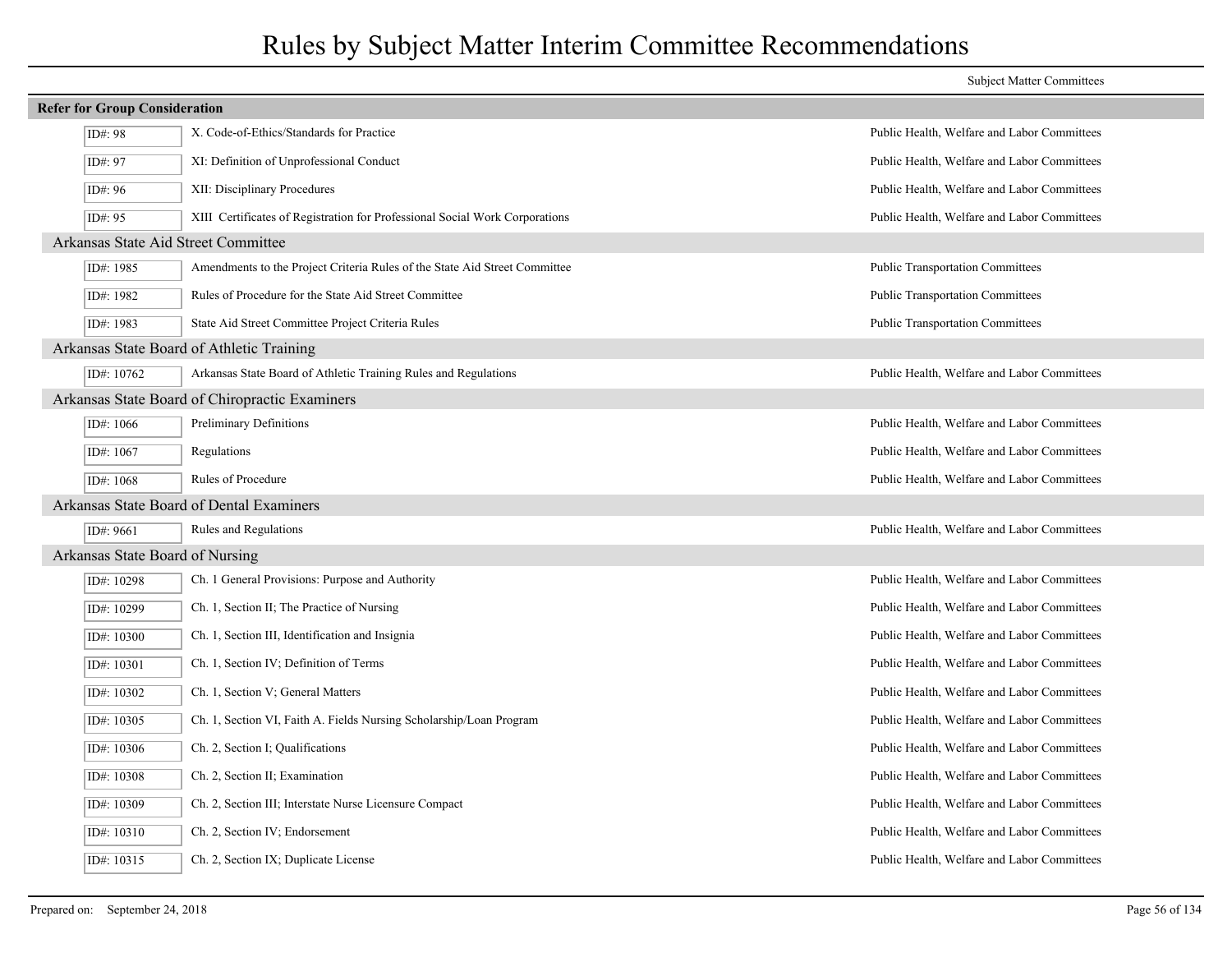| ID#: 10311 | Ch. 2, Section V; Criminal Background Check                                |
|------------|----------------------------------------------------------------------------|
| ID#: 10312 | Ch. 2, Section VI; Temporary Permits                                       |
| ID#: 10313 | Ch. 2, Section VII; Continuing Education                                   |
| ID#: 10314 | Ch. 2, Section VIII; Renewals                                              |
| ID#: 10316 | Ch. 2, Section X; Certification to Another Jurisdiction                    |
| ID#: 10317 | Ch. 2, Section XI; Name or Address Change                                  |
| ID#: 10319 | Ch. 3, Section I; Scope of Practice                                        |
| ID#: 10320 | Ch. 3, Section II; Licensure                                               |
| ID#: 10321 | Ch. 3, Section III; Duplicate License                                      |
| ID#: 10322 | Ch. 3, Section IV; Name or Address Change                                  |
| ID#: 10395 | Ch. 4, Section I; Scope of Practice                                        |
| ID#: 10396 | Ch. 4, Section II; Qualifications for Licensure                            |
| ID#: 10397 | Ch. 4, Section III; Licensure                                              |
| ID#: 10479 | Ch. 4, Section IV; Duplicate License                                       |
| ID#: 10502 | Ch. 4, Section IX; Prescribing Guidelines for Anorexiant Drugs             |
| ID#: 10487 | Ch. 4, Section V; Name or Address Change                                   |
| ID#: 10490 | Ch. 4, Section VI; Standards of Nursing Practice                           |
| ID#: 10492 | Ch. 4, Section VII; Professional Certification Programs                    |
| ID#: 10495 | Ch. 4, Section VIII; Prescriptive Authority                                |
| ID#: 10503 | Ch. 4, Section X; Prescriptive Authority Advisory Committee                |
| ID#: 10504 | Ch. 4, Section XI; Nursing Education Programs                              |
| ID#: 10505 | Ch. 4, Section XII; Prescribing for Chronic Nonmalignant Pain              |
| ID#: 10506 | Ch. 4, Section XIII; Minimum Standards for Establishing a Patient Relation |
| ID#: 10507 | Ch. 4; Section XIV; Telemedicine                                           |
| ID#: 10508 | Ch. 5, A; Purpose                                                          |
| ID#: 10509 | Ch. 5, B; Criteria for Delegation                                          |
| ID#: 10510 | Ch. 5, C; Specific Tasks Which May be Delegated                            |

## Public Health, Welfare and Labor Committees Public Health, Welfare and Labor Committees Public Health, Welfare and Labor Committees Public Health, Welfare and Labor Committees Public Health, Welfare and Labor Committees Public Health, Welfare and Labor Committees Public Health, Welfare and Labor Committees Public Health, Welfare and Labor Committees Public Health, Welfare and Labor Committees Public Health, Welfare and Labor Committees Public Health, Welfare and Labor Committees Public Health, Welfare and Labor Committees Public Health, Welfare and Labor Committees Public Health, Welfare and Labor Committees Public Health, Welfare and Labor Committees Public Health, Welfare and Labor Committees Public Health, Welfare and Labor Committees Public Health, Welfare and Labor Committees Public Health, Welfare and Labor Committees Public Health, Welfare and Labor Committees Public Health, Welfare and Labor Committees Public Health, Welfare and Labor Committees onship The Standards for Establishing Public Health, Welfare and Labor Committees Public Health, Welfare and Labor Committees Public Health, Welfare and Labor Committees Public Health, Welfare and Labor Committees Public Health, Welfare and Labor Committees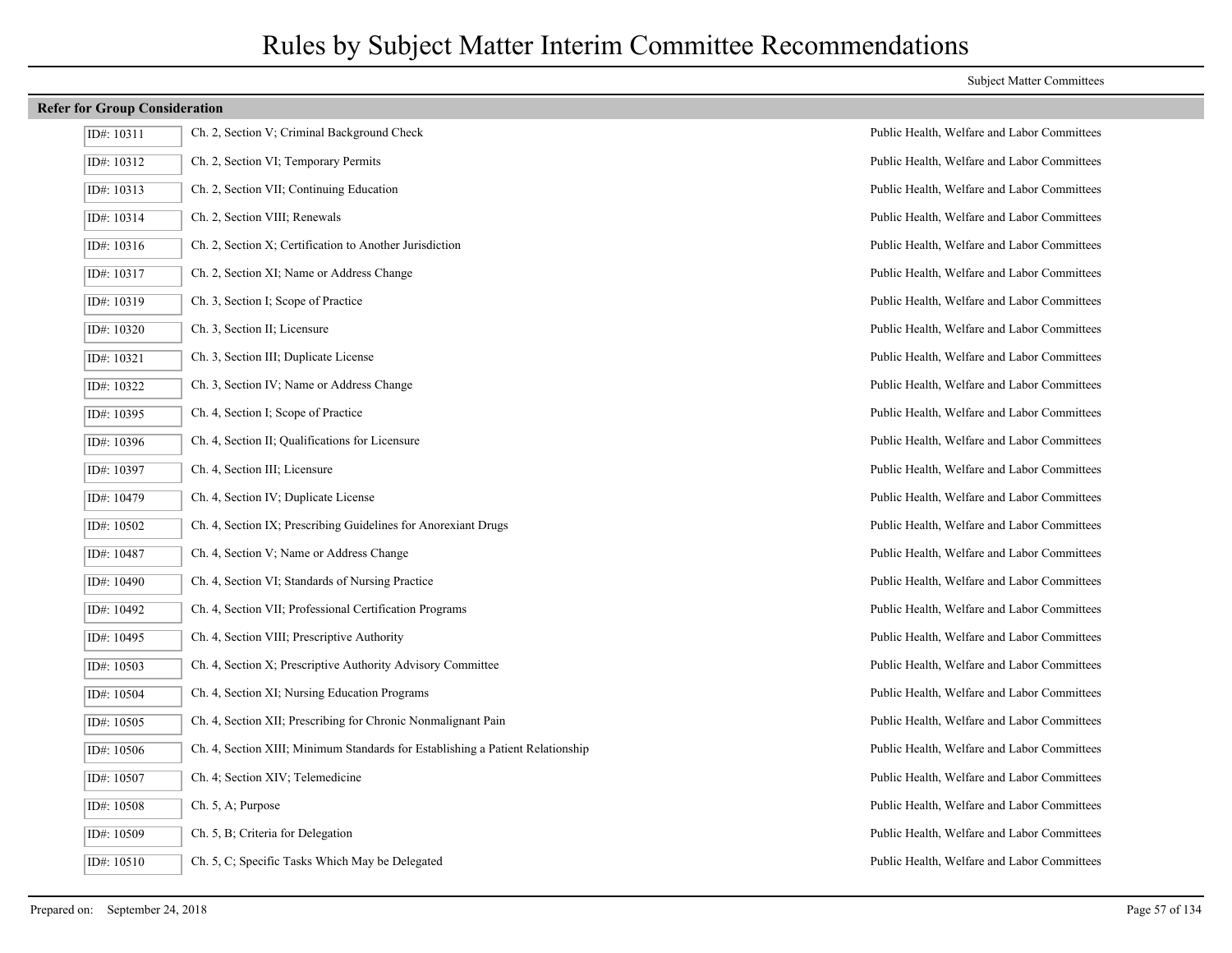#### Subject Matter Committees

| ID#: 10511 | Ch. 5, D; Nursing Tasks That May Not be Routinely Delegated                                               |
|------------|-----------------------------------------------------------------------------------------------------------|
| ID#: 10512 | Ch. 5, E; Nursing Tasks That Shall Not be Delegated                                                       |
| ID#: 10513 | Ch. 5, F; Transference of Delegated Nursing Tasks                                                         |
| ID#: 10514 | Ch. 5, G; Exclusions                                                                                      |
| ID#: 10515 | Ch. 5, H; Consumer Directed Care                                                                          |
| ID#: 10677 | Ch. 6, Section I; Approval of Programs                                                                    |
| ID#: 10678 | Ch. 6, Section II; Program Requirements                                                                   |
| ID#: 10679 | Ch. 6, Section III; Reports, Licensure, Examination, Performance and Closure                              |
| ID#: 10680 | Ch. 7, Section I; Arkansas Administrative Procedures Act                                                  |
| ID#: 10681 | Ch. 7, Section II; Procedure on Denial, Reprimand, Probation, Civil Penalties, Suspensions or Revocations |
| ID#: 10682 | Ch. 7, Section III; Enforcement                                                                           |
| ID#: 10683 | Ch. 7, Section IV; Disciplinary Proceedings                                                               |
| ID#: 10697 | Ch. 8, Section I; Definition of Terms                                                                     |
| ID#: 10698 | Ch. 8, Section II; Qualifications                                                                         |
| ID#: 10699 | Ch. 8, Section III; Examinations                                                                          |
| ID#: 10700 | Ch. 8, Section IV; MA-C Identification                                                                    |
| ID#: 10705 | Ch. 8, Section IX; Certification/Verification to Another Jurisdiction                                     |
| ID#: 10701 | Ch. 8, Section V; Scope of Work                                                                           |
| ID#: 10702 | Ch. 8, Section VI; Supervision                                                                            |
| ID#: 10703 | Ch. 8, Section VII; Nursing Homes Utilizing MA-C                                                          |
| ID#: 10704 | Ch. 8, Section VIII; Duplicate Certificate                                                                |
| ID#: 10706 | Ch. 8, Section X; Name or Address Change                                                                  |
| ID#: 10708 | Ch. 8, Section XII; Continuing Education                                                                  |
| ID#: 10709 | Ch. 8, Section XIII; Endorsement                                                                          |
| ID#: 10710 | Ch. 8, Section XIV; Standards for Training Programs                                                       |
| ID#: 10711 | Ch. 8, Section XV; Discipline                                                                             |
| ID#: 10712 | Ch. 8, Section XVI; Advisory Committee                                                                    |

Public Health, Welfare and Labor Committees Public Health, Welfare and Labor Committees Public Health, Welfare and Labor Committees Public Health, Welfare and Labor Committees Public Health, Welfare and Labor Committees Public Health, Welfare and Labor Committees Public Health, Welfare and Labor Committees Public Health, Welfare and Labor Committees Public Health, Welfare and Labor Committees Public Health, Welfare and Labor Committees Public Health, Welfare and Labor Committees Public Health, Welfare and Labor Committees Public Health, Welfare and Labor Committees Public Health, Welfare and Labor Committees Public Health, Welfare and Labor Committees Public Health, Welfare and Labor Committees Public Health, Welfare and Labor Committees Public Health, Welfare and Labor Committees Public Health, Welfare and Labor Committees Public Health, Welfare and Labor Committees Public Health, Welfare and Labor Committees Public Health, Welfare and Labor Committees Public Health, Welfare and Labor Committees Public Health, Welfare and Labor Committees Public Health, Welfare and Labor Committees Public Health, Welfare and Labor Committees Public Health, Welfare and Labor Committees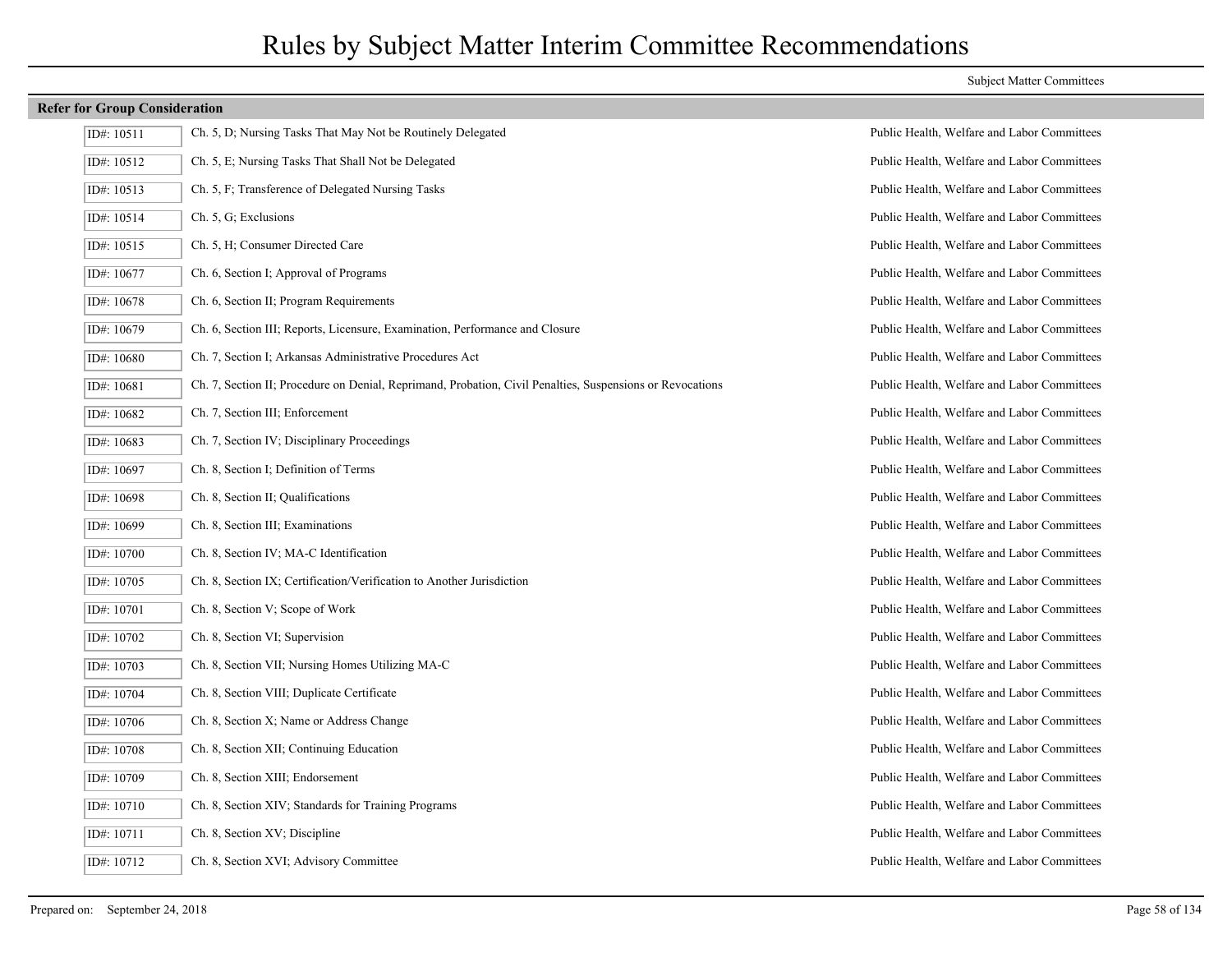| <b>Refer for Group Consideration</b>       |            |                                                                                  |                                                 |
|--------------------------------------------|------------|----------------------------------------------------------------------------------|-------------------------------------------------|
|                                            | ID#: 10707 | Ch. 8; Section XI; Renewals                                                      | Public Health, Welfare and Labor Committees     |
|                                            | ID#: 10713 | Ch. 9, Section I; Purpose and Authority                                          | Public Health, Welfare and Labor Committees     |
|                                            | ID#: 10716 | Ch. 9, Section II; Definition of Terms                                           | Public Health, Welfare and Labor Committees     |
|                                            | ID#: 10717 | Ch. 9, Section III; General Requirements                                         | Public Health, Welfare and Labor Committees     |
|                                            | ID#: 10718 | Ch. 9, Section IV; Protection from Liability                                     | Public Health, Welfare and Labor Committees     |
|                                            | ID#: 10719 | Ch. 9, Section V; Training of Volunteers                                         | Public Health, Welfare and Labor Committees     |
|                                            | ID#: 10720 | Ch. 9, Section VI; Records                                                       | Public Health, Welfare and Labor Committees     |
|                                            | ID#: 10714 | Ch. 10, Section I: Qualifications for Admission                                  | Public Health, Welfare and Labor Committees     |
|                                            | ID#: 10721 | Ch. 10, Section II; Denial to Program                                            | Public Health, Welfare and Labor Committees     |
|                                            | ID#: 10722 | Ch. 10, Section III: Requirements for Participation                              | Public Health, Welfare and Labor Committees     |
|                                            | ID#: 10723 | Ch. 10, Section IV; Standards for Approved Evaluators and Treatment Providers    | Public Health, Welfare and Labor Committees     |
|                                            | ID#: 10724 | Ch. 10, Section V; Discharge from the Program                                    | Public Health, Welfare and Labor Committees     |
|                                            | ID#: 10725 | Ch. 10, Section VI; Reporting to the Board                                       | Public Health, Welfare and Labor Committees     |
|                                            | ID#: 10741 | Chapter 10 Alternative to Discipline                                             | Public Health, Welfare and Labor Committees     |
|                                            |            | Arkansas State Board of Physical Therapy                                         |                                                 |
|                                            | ID#: 9708  | Arkansas State Board of Physical Therapy Rules and Regulations                   | Public Health, Welfare and Labor Committees     |
| Arkansas State Board of Public Accountancy |            |                                                                                  |                                                 |
|                                            | ID#: 2290  | Code of Professional Conduct Rule 101 - Independence                             | State Agencies & Govermental Affairs Committees |
|                                            | ID#: 2291  | Code of Professional Conduct Rule 102 - Integrity and Objectivity                | State Agencies & Govermental Affairs Committees |
|                                            | ID#: 2292  | Code of Professional Conduct Rule 103 - Incompatible Occupations                 | State Agencies & Govermental Affairs Committees |
|                                            | ID#: 2293  | Code of Professional Conduct Rule 201 - General Standards                        | State Agencies & Governental Affairs Committees |
|                                            | ID#: 2294  | Code of Professional Conduct Rule 202 - Compliance with Standards                | State Agencies & Govermental Affairs Committees |
|                                            | ID#: 2295  | Code of Professional Conduct Rule 203 - Accounting Principles                    | State Agencies & Govermental Affairs Committees |
|                                            | ID#: 2296  | Code of Professional Conduct Rule 204 - Prospective Financial Statements or Data | State Agencies & Govermental Affairs Committees |
|                                            | ID#: 2298  | Code of Professional Conduct Rule 301 - Confidential Client Information          | State Agencies & Govermental Affairs Committees |
|                                            | ID#: 2299  | Code of Professional Conduct Rule 302 - Records                                  | State Agencies & Govermental Affairs Committees |
|                                            | ID#: 2300  | Code of Professional Conduct Rule 401 - Discreditable Acts                       | State Agencies & Govermental Affairs Committees |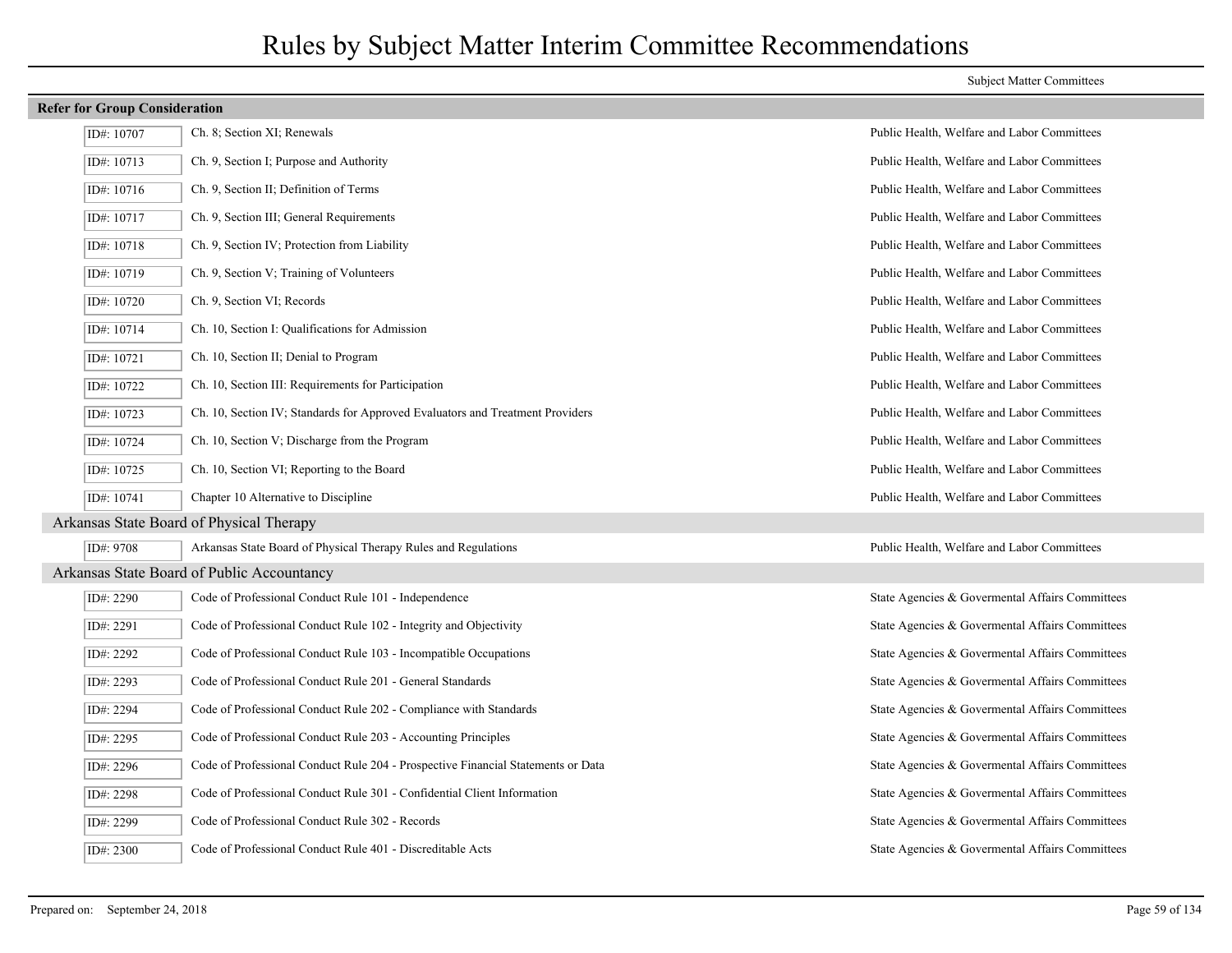### **Refer for Group Consideration** ID#: 2301 Code of Professional Conduct Rule 402 - Acting through Others State Agencies & Governmental Affairs Committees ID#: 2302 Code of Professional Conduct Rule 403 - Advertising and other Forms of Solicitation State Agencies & Govermental Affairs Committees ID#: 2303 Code of Professional Conduct Rule 404 - Firm Names State Agencies & Govermental Affairs Committees ID#: 2304 Code of Professional Conduct Rule 405 - Practice in Un-registered Entity State Agencies & Govermental Affairs Committees ID#: 2305 Code of Professional Conduct Rule 406 - Notification by Licensees who are Associated with a non-licensed office or business State Agencies & Govermental Affairs Committees Code of Professional Conduct Rule 407 - Referral or Recommendation between a Licensee or Firm in which a licensee is an owner or State Agencies & Govermental Affairs Committees employee and a non-licensee office or business performing professional services with which the licensee or firm is associated ID#: 2307 ID#: 2309 Code of Professional Conduct Rule 408 - Notification to Client of Commissions or Referral Fees State Agencies & Govermental Affairs Committees ID#: 2310 Code of Professional Conduct Rule 409 - Communications State Agencies & Govermental Affairs Committees ID#: 2312 Code of Professional Conduct Rule 411 - Failure to file Tax Returns State Agencies & Govermental Affairs Committees ID#: 2313 Code of Professional Conduct Rule 412 - Criminal Convictions / Disciplinary Actions State Agencies & Govermental Affairs Committees ID#: 2269 Rule 1 - Definitions State Agencies & Govermental Affairs Committees ID#: 2270 Rule 2 - Board Rules and Meetings State Agencies & Govermental Affairs Committees ID#: 2271 Rule 3 - Examinations State Agencies & Govermental Affairs Committees ID#: 2273 Rule 5 - Foreign Accountants State Agencies & Govermental Affairs Committees ID#: 2274 Rule 6 - Practice Under Substantial Equivalency State Agencies & Govermental Affairs Committees ID#: 2275 Rule 7 - Ownership of Firms State Agencies & Govermental Affairs Committees  $ID#2276$  Rule 8 - Professional Standards State Agencies & Governmental Affairs Committees ID#: 2277 Rule 9 - Communications, Change of Address, or Business Affiliation State Agencies & Governmental Affairs Committees  $I$ D#: 2278 Rule 10 - Registration State Agencies & Governmental Affairs Committees ID#: 2279 Rule 11 - Hearings before Board: Notice, Procedure, Review State Agencies & Govermental Affairs Committees  $I$ D#: 2280 Rule 12 - Fees State Agencies & Governmental Affairs Committees ID#: 2281 Rule 13 - Continuing Education State Agencies & Govermental Affairs Committees ID#: 2282 Rule 14 - Quality Review State Agencies & Govermental Affairs Committees ID#: 2283 Rule 15 - Safe Harbor Language State Agencies & Govermental Affairs Committees ID#: 2284 Rule 16 - Experience Required State Agencies & Govermental Affairs Committees ID#: 2285 Rule 17 - Investigation Costs State Agencies & Govermental Affairs Committees ID#: 2286 Rule 18 - Declaratory Orders State Agencies & Govermental Affairs Committees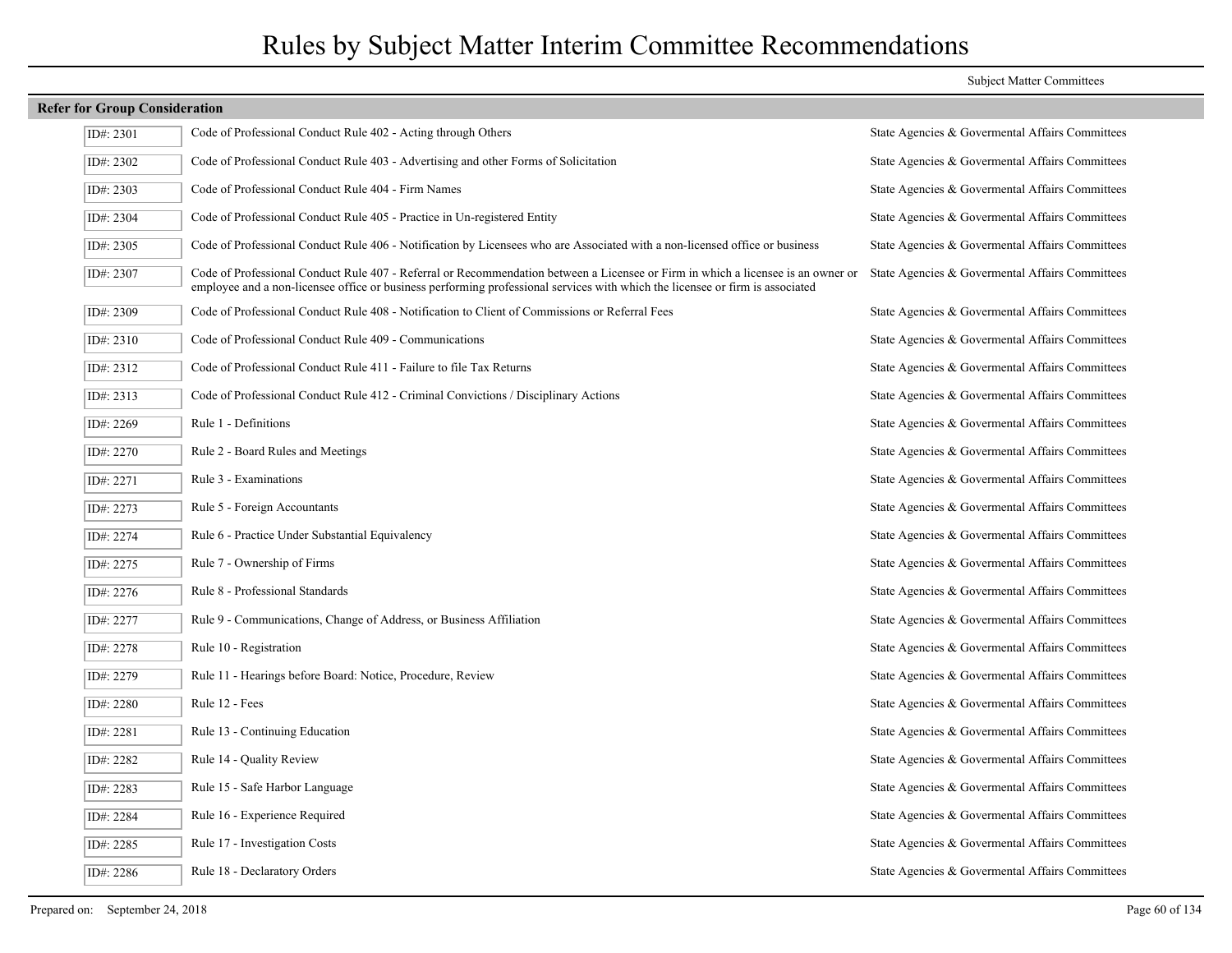|                              |                                      |                                                                                                                                                                | <b>Subject Matter Committees</b>                        |
|------------------------------|--------------------------------------|----------------------------------------------------------------------------------------------------------------------------------------------------------------|---------------------------------------------------------|
|                              | <b>Refer for Group Consideration</b> |                                                                                                                                                                |                                                         |
|                              | ID#: 2289                            | Rule 19 - Licensure for Active Duty Service Members, Returning Military Veterans, and Spouses                                                                  | State Agencies & Governental Affairs Committees         |
|                              | ID#: 10385                           | Rule 20 - Peer Review                                                                                                                                          | State Agencies & Governental Affairs Committees         |
|                              |                                      | Arkansas State Board of Registration for Professional Soil Classifiers                                                                                         |                                                         |
|                              | ID#: 9859                            | Rules and Regulation                                                                                                                                           | Agriculture, Forestry & Economic Development Committees |
|                              |                                      | Arkansas State Board of Registration of Foresters                                                                                                              |                                                         |
|                              | ID#: 56                              | Rules of the Arkansas State Board of Registration for Foresters Ver. 1.1                                                                                       | Agriculture, Forestry & Economic Development Committees |
|                              |                                      | Arkansas State Game and Fish Commission                                                                                                                        |                                                         |
|                              | ID#: 2199                            | A. AGFC Code Book - Chapter 37.00 Boating Regulations - Code 37.01 Vessel Operation and Equipment Requirements for State<br>Waters                             | Agriculture, Forestry & Economic Development Committees |
|                              | ID#: 2200                            | B. AGFC Code Book - Chapter 37.00 Boating Regulations - Code 37.02 Vessel Operation and Equipment Requirements for Federal<br>Waters                           | Agriculture, Forestry & Economic Development Committees |
|                              | ID#: 2202                            | C. AGFC Code Book - Chapter 37.00 Boating Regulations - Code 37.03 Boating Restrictions Below Corps of Engineers Dams                                          | Agriculture, Forestry & Economic Development Committees |
|                              | ID#: 2204                            | D. AGFC Code Book - Chapter 37.00 Boating Regulations - Code 37.04 Boating Restrictions on Corps of Engineers Lakes                                            | Agriculture, Forestry & Economic Development Committees |
|                              | ID#: 2206                            | E. AGFC Code Book - Chapter 37.00 Boating Regulations - Code 37.05 Skiing Prohibited in Bay Town/Indian Bay Area                                               | Agriculture, Forestry & Economic Development Committees |
|                              | ID#: 2208                            | F. AGFC Code Book - Chapter 37.00 Boating Regulations - Code 37.06 Skiing Restrictions on Mellwood Lake                                                        | Agriculture, Forestry & Economic Development Committees |
|                              | ID#: 2209                            | G. AGFC Code Book - Chapter 37.00 Boating Regulations - Code 37.07 Skiing Prohibited in White River/LaGrue Bayou<br>Confluence Area                            | Agriculture, Forestry & Economic Development Committees |
|                              | ID#: 2211                            | H. AGFC Code Book - Chapter 37.00 Boating Regulations - Code 37.08 Outboard Motor Restrictions on Buffalo National River                                       | Agriculture, Forestry & Economic Development Committees |
|                              | ID#: 2212                            | I. AGFC Code Book - Chapter 37.00 Boating Regulations - Code 37.09 Vessel Restrictions in Arkansas and White River<br>Navigational Canal                       | Agriculture, Forestry & Economic Development Committees |
|                              | ID#: 2217                            | J. AGFC Code Book - Chapter 37.00 Boating Regulations - Code 37.11 Possession or Use of Glass Containers Within the Banks of<br>Navigable Waterways Prohibited | Agriculture, Forestry & Economic Development Committees |
|                              | ID#: 2191                            | K. Arkansas Game and Fish Commission Code Book                                                                                                                 | Agriculture, Forestry & Economic Development Committees |
|                              | ID#: 2254                            | L. AGFC Code Book - Chapter 01.00 General Information - Code 01.00-M Reward System                                                                             | Agriculture, Forestry & Economic Development Committees |
|                              | ID#: 2235                            | M. AGFC Code Book - Chapter 01.00 General Information - Code 01.00-Q Interstate Wildlife Violator Compact                                                      | Agriculture, Forestry & Economic Development Committees |
|                              | ID#: 2261                            | N. AGFC Code Book - Chapter 03.00 License Regulations - Code 03.16 Hunter Education Certificate Requirements                                                   | Agriculture, Forestry & Economic Development Committees |
|                              | ID#: 2263                            | O. AGFC Code Book - Chapter 03.00 License Regulations - Code 03.17 Boater Education Certificate Requirements                                                   | Agriculture, Forestry & Economic Development Committees |
|                              | ID#: $2260$                          | P. AGFC Code Book - Chapter D1.00 License - Addendum D1.01 Licenses, Permits, Stamps, Tags, Costs, and Expiration Dates                                        | Agriculture, Forestry & Economic Development Committees |
|                              | ID#: 2195                            | Q. Arkansas Game and Fish Commission Regulations for Mineral Exploration and Production                                                                        | Agriculture, Forestry & Economic Development Committees |
| Arkansas State Medical Board |                                      |                                                                                                                                                                |                                                         |
|                              | ID#: 1634                            | Regulation 1 - Governing Provisions of the Board                                                                                                               | Public Health, Welfare and Labor Committees             |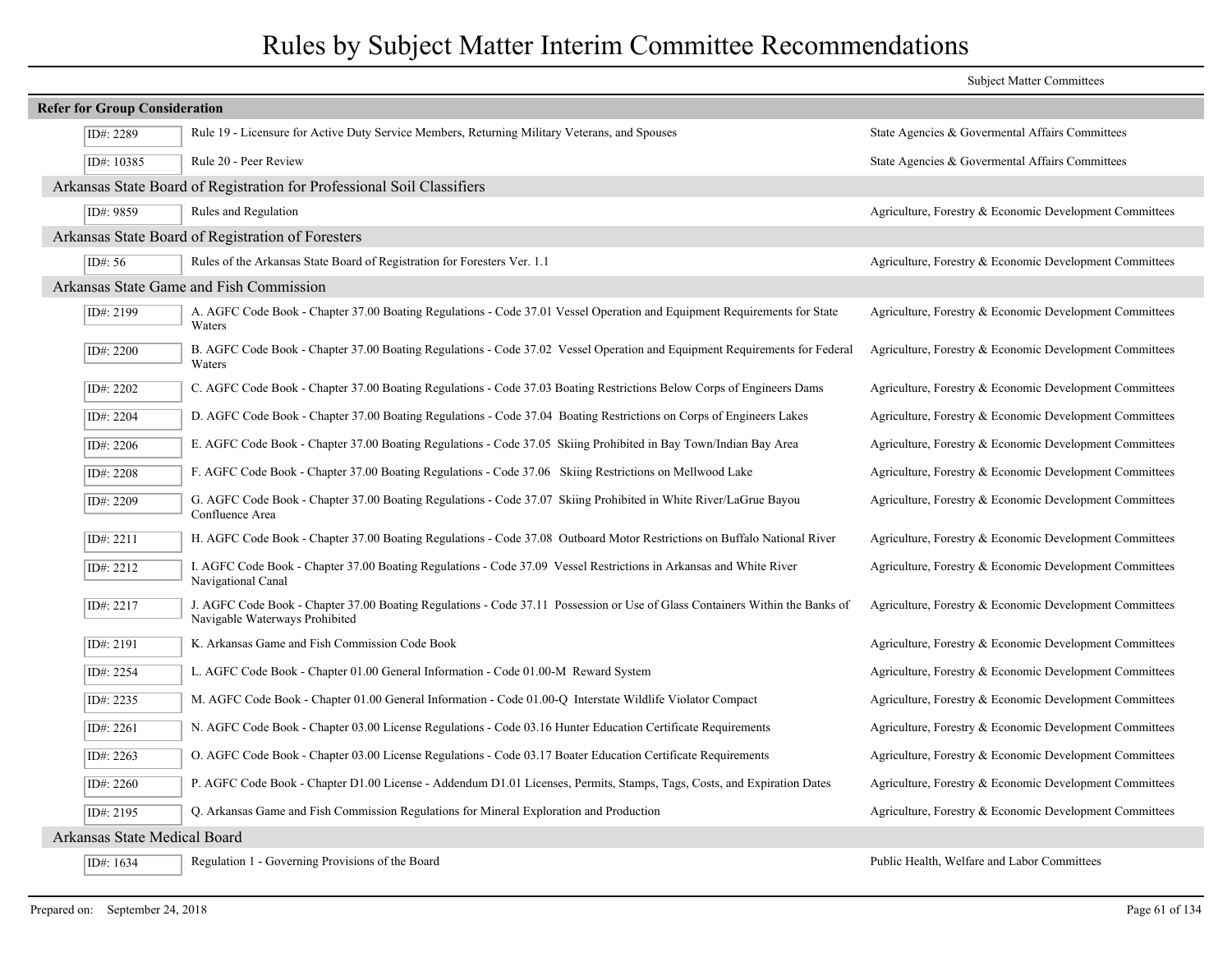| ID#: 1638 | Regulation 2 - Guidelines for Revocation of License                               |
|-----------|-----------------------------------------------------------------------------------|
| ID#: 1644 | Regulation 3 - Unrestricted Licensure for Graduates of Foreign Medical Schools    |
| ID#: 1665 | Regulation 6 - Governing Occupational Therapists                                  |
| ID#: 1666 | Regulation 7 - Governing the Prescribing of Amphetamines                          |
| ID#: 1674 | Regulation 10 - Governing Respiratory Care Practitioners                          |
| ID#: 1676 | Regulation 12 - Dispensing Physicians                                             |
| ID#: 1682 | Regulation 13 - Licensing Examinations Prior to 1975                              |
| ID#: 1684 | Regulation 14 - Examination Requirements                                          |
| ID#: 1688 | Regulation 16 - Physicians, HIV/HBV/HCV                                           |
| ID#: 1690 | Regulation 17 - Continuing Medical Education                                      |
| ID#: 1692 | Regulation 18 - Fee Schedule for CCVS                                             |
| ID#: 1694 | Regulation 19 - Pain Management Programs                                          |
| ID#: 1696 | Regulation 20 - Practice of Medicine by a Non-Resident                            |
| ID#: 1697 | Regulation 21 - Anorexiant Drug Guidelines                                        |
| ID#: 1698 | Regulation 22 - Laser Surgery Guidelines                                          |
| ID#: 1699 | Regulation 23 - Malpractice Reporting                                             |
| ID#: 1700 | Regulation 24 - Rules Governing Physician Assistants                              |
| ID#: 1701 | Regulation 25 - CCVS Advisory Committee Guidelines                                |
| ID#: 1702 | Regulation 26 - Governing Informed Consent for an Abortion                        |
| ID#: 1703 | Regulation 27 - Informed Consent for Gastric Bypass Surgery                       |
| ID#: 1705 | Regulation 28 - Educational License to Practice Medicine in the State of Arkansas |
| ID#: 1741 | Regulation 29 - Governing Radiology Assistants/Radiology Practitioner Assistants  |
| ID#: 1707 | Regulation 30 - Collaborative Practice Agreement (Not Implemented)                |
| ID#: 1709 | Regulation 31 - Physician Delegation                                              |
| ID#: 1711 | Regulation 32 - Ethical Violations for Physicians                                 |
| ID#: 1713 | Regulation 33 - Notification of Change of Practice                                |
| ID#: 1715 | Regulation 34 - Requirements in Completing Death Certificates                     |

#### Subject Matter Committees

Public Health, Welfare and Labor Committees Public Health, Welfare and Labor Committees Public Health, Welfare and Labor Committees Public Health, Welfare and Labor Committees Public Health, Welfare and Labor Committees Public Health, Welfare and Labor Committees Public Health, Welfare and Labor Committees Public Health, Welfare and Labor Committees Public Health, Welfare and Labor Committees Public Health, Welfare and Labor Committees Public Health, Welfare and Labor Committees Public Health, Welfare and Labor Committees Public Health, Welfare and Labor Committees Public Health, Welfare and Labor Committees Public Health, Welfare and Labor Committees Public Health, Welfare and Labor Committees Public Health, Welfare and Labor Committees Public Health, Welfare and Labor Committees Public Health, Welfare and Labor Committees Public Health, Welfare and Labor Committees Public Health, Welfare and Labor Committees Public Health, Welfare and Labor Committees Public Health, Welfare and Labor Committees Public Health, Welfare and Labor Committees Public Health, Welfare and Labor Committees Public Health, Welfare and Labor Committees Public Health, Welfare and Labor Committees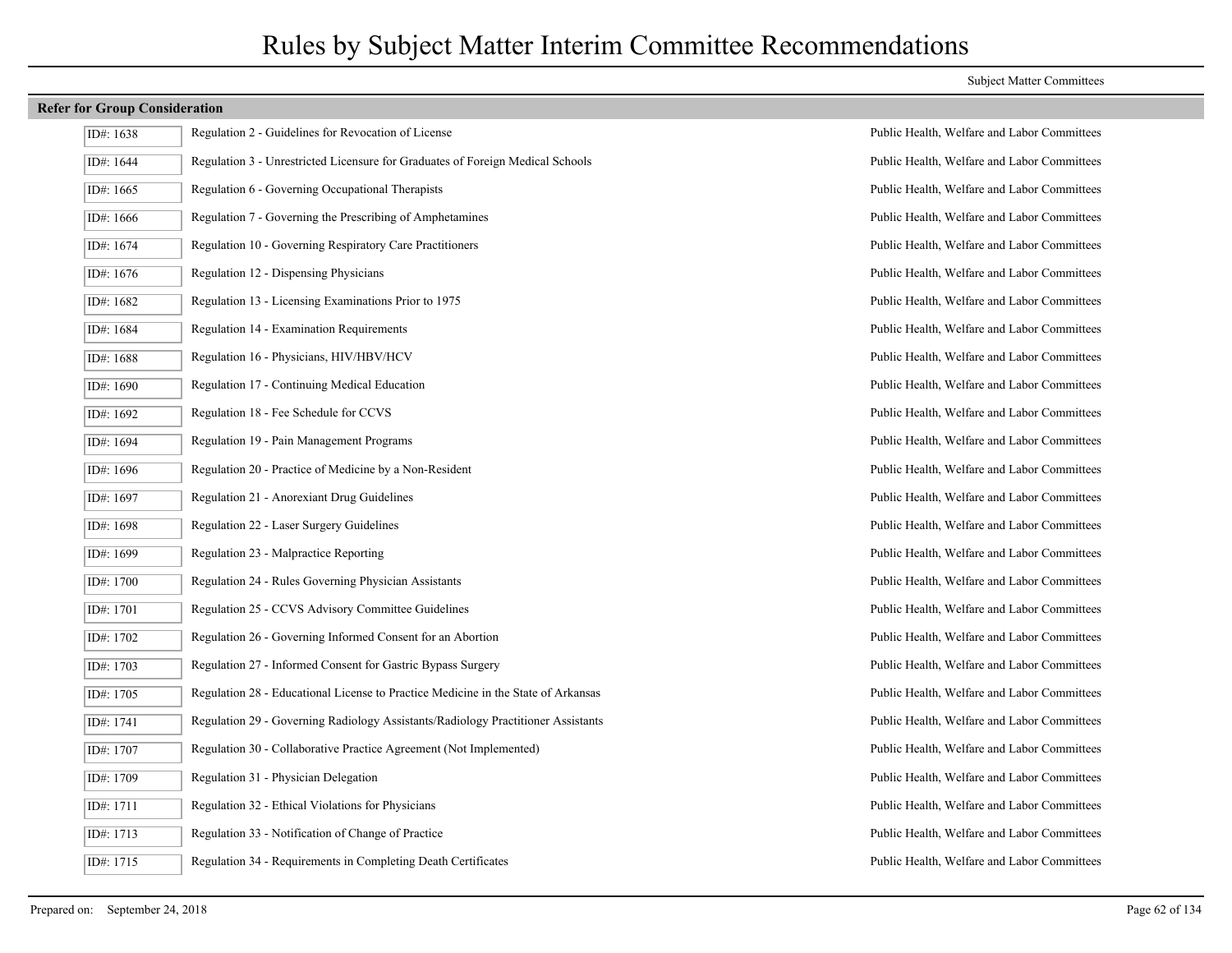| <b>Refer for Group Consideration</b> |                                                                                             |                                                |
|--------------------------------------|---------------------------------------------------------------------------------------------|------------------------------------------------|
| ID#: 1717                            | Regulation 35 - Office-Based Surgery                                                        | Public Health, Welfare and Labor Committees    |
| ID#: 1722                            | Regulation 36 - Governing Procedures for Abortions                                          | Public Health, Welfare and Labor Committees    |
| ID#: 1724                            | Regulation 37 - Graduate Registered Physician Act                                           | Public Health, Welfare and Labor Committees    |
| ID#: 1725                            | Regulation 38 - Telemedicine                                                                | Public Health, Welfare and Labor Committees    |
| ID#: 1726                            | Regulation 39 - Reinstatement of Arkansas License                                           | Public Health, Welfare and Labor Committees    |
| ID#: 1728                            | Regulation 40 - Surgical Technologists                                                      | Public Health, Welfare and Labor Committees    |
| ID#: 1729                            | Regulation 41 - Prescription Drug Monitoring Program                                        | Public Health, Welfare and Labor Committees    |
|                                      | Arkansas State Police Retirement System                                                     |                                                |
| ID#: 1236                            | Reg. 1 Repayment of a Refund                                                                | Public Retirement & Social Security Committees |
| ID#: 1237                            | Reg. 2 Termination Refund                                                                   | Public Retirement & Social Security Committees |
| ID#: 1238                            | Reg. 3 Administration                                                                       | Public Retirement & Social Security Committees |
| ID#: 1239                            | Reg. 4 Annuity Payments                                                                     | Public Retirement & Social Security Committees |
| ID#: 1240                            | Reg. 5 Final Average Salary                                                                 | Public Retirement & Social Security Committees |
| ID#: 1241                            | Reg. 6 Public Safety                                                                        | Public Retirement & Social Security Committees |
| ID#: 1242                            | Reg. 8 Retirement Date                                                                      | Public Retirement & Social Security Committees |
| ID#: 1243                            | Reg. 9 Application Ad Hoc Increases                                                         | Public Retirement & Social Security Committees |
| ID#: 1244                            | Reg. 10 Military Service Credit                                                             | Public Retirement & Social Security Committees |
| ID#: 1246                            | Reg. 11 Deferred Retirement Option Plan                                                     | Public Retirement & Social Security Committees |
| ID#: 1248                            | Reg. 13 DROP Participants Considered Active Members for Death-In-Service Benefits           | Public Retirement & Social Security Committees |
| ID#: 1249                            | Reg. 14 Deferred Retirement Option Plan (DROP) Provisions for Members Called to Active Duty | Public Retirement & Social Security Committees |
| ID#: 1250                            | Reg. 15 Qualified Domestic Relations Order                                                  | Public Retirement & Social Security Committees |
| Arkansas Teacher Retirement System   |                                                                                             |                                                |
| ID#: 1830                            | 0-1 ATRS RULES OF ORGANIZATION AND OPERATION                                                | Public Retirement & Social Security Committees |
| ID#: 1840                            | 4-1 BOARD OF TRUSTEES COMPOSITION AND ELECTIONS                                             | Public Retirement & Social Security Committees |
| ID#: 1841                            | 4-2 ELECTION PROCEDURES AND TERMS OF OFFICE FOR ELECTED TRUSTEE POSITIONS                   | Public Retirement & Social Security Committees |
| ID#: 2244                            | 6-1 MEMBERSHIP RULES                                                                        | Public Retirement & Social Security Committees |
| ID#: 2245                            | <b>6-2 RECIPROCITY</b>                                                                      | Public Retirement & Social Security Committees |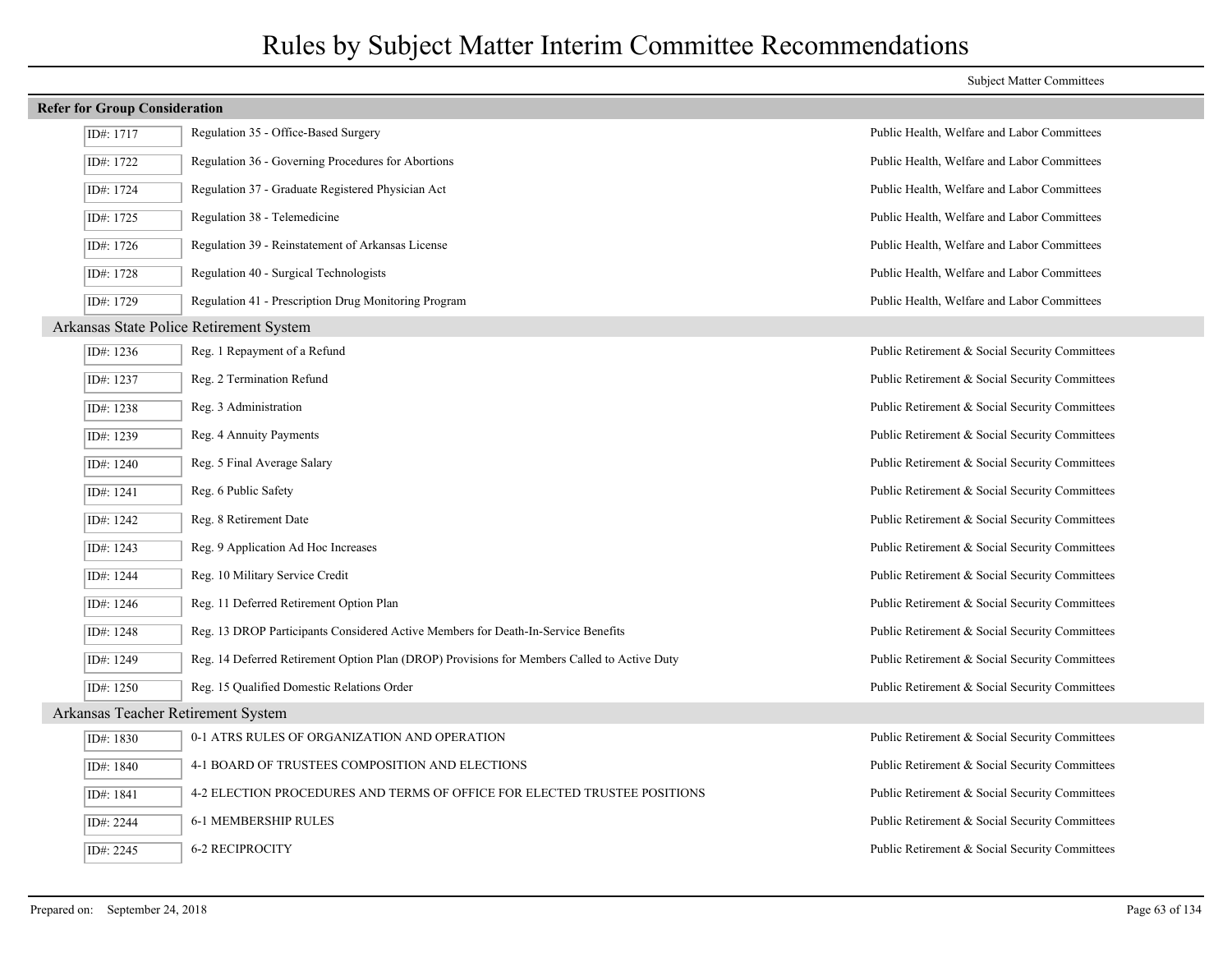| ID#: 10674 | 6-10 PRIVATIZED EMPLOYERS AND NONPROFIT CORPORATIONS            |
|------------|-----------------------------------------------------------------|
| ID#: 10675 | 6-11 CONFIDENTIALITY OF MEMBER ACCOUNTS                         |
| ID#: 2246  | <b>6-12 COLLEGE PLAN</b>                                        |
| ID#: 2247  | 7-1 CALCULATION OF FINAL AVERAGE SALARY                         |
| ID#: 2248  | 7-2 PROOF OF SERVICE CREDIT                                     |
| ID#: 2249  | 7-3 EMPLOYEE (MEMBER) CONTRIBUTIONS                             |
| ID#: 2250  | 7-4 REPORTING EMPLOYEE AND EMPLOYER CONTRIBUTIONS               |
| ID#: 3330  | 8-1 PURCHASE OF SERVICE CREDIT/REPAYMENT OF REFUNDS             |
| ID#: 3331  | <b>8-2 REFUNDS OF MEMBER CONTRIBUTIONS</b>                      |
| ID#: 3532  | <b>8-4 ROLLOVER ACCEPTANCE AND DISTRIBUTION</b>                 |
| ID#: 3534  | <b>8-5 PURCHASE PAYMENT RULES</b>                               |
| ID#: 3536  | <b>8-6 CANCELLATION OF PURCHASE SERVICE ACCOUNTS</b>            |
| ID#: 3537  | <b>8-7 FREE MILITARY SERVICE</b>                                |
| ID#: 3538  | 8-19 PURCHASE OF FEDERAL SERVICE RETIREMENT                     |
| ID#: 3906  | 8-20 CONTRACT BUYOUTS OR OTHER COURT-ORDERED PAYMEN             |
| ID#: 1069  | 9-1 Retirement/Benefits Definitions                             |
| ID#: 1070  | 9-2 Age and Service (Voluntary) Retirement                      |
| ID#: 1073  | 9-3 State Employee Transfers to APERS                           |
| ID#: 1074  | 9-4 Disability Retirement                                       |
| ID#: 1076  | 9-7 Annuity Options and Disposition of Residue after Retirement |
| ID#: 1077  | 9-8 Error Corrections and Collections of Overpayments           |
| ID#: 10676 | 9-9 RETIREMENT APPLICATION                                      |
| ID#: 1015  | 10-2 Employment of an ATRS retiree by a participating employer  |
| ID#: 1014  | 10-3 Teacher Deferred Retirement Option Plan                    |
| ID#: 1009  | 11-1 Survivor Benefits                                          |
| ID#: 1010  | 11-2 Lump-Sum Death Benefit                                     |
| ID#: 1011  | 11-3 Qualified Domestic Relation Orders for ATRS member         |

#### Subject Matter Committees

Public Retirement & Social Security Committees Public Retirement & Social Security Committees Public Retirement & Social Security Committees Public Retirement & Social Security Committees Public Retirement & Social Security Committees Public Retirement & Social Security Committees Public Retirement & Social Security Committees Public Retirement & Social Security Committees Public Retirement & Social Security Committees Public Retirement & Social Security Committees Public Retirement & Social Security Committees Public Retirement & Social Security Committees Public Retirement & Social Security Committees Public Retirement & Social Security Committees IS: 3906 3-3006 8-20 Public Retirement & Social Security Committees Public Retirement & Social Security Committees Public Retirement & Social Security Committees Public Retirement & Social Security Committees Public Retirement & Social Security Committees Public Retirement & Social Security Committees Public Retirement & Social Security Committees Public Retirement & Social Security Committees Public Retirement & Social Security Committees Public Retirement & Social Security Committees Public Retirement & Social Security Committees Public Retirement & Social Security Committees Public Retirement & Social Security Committees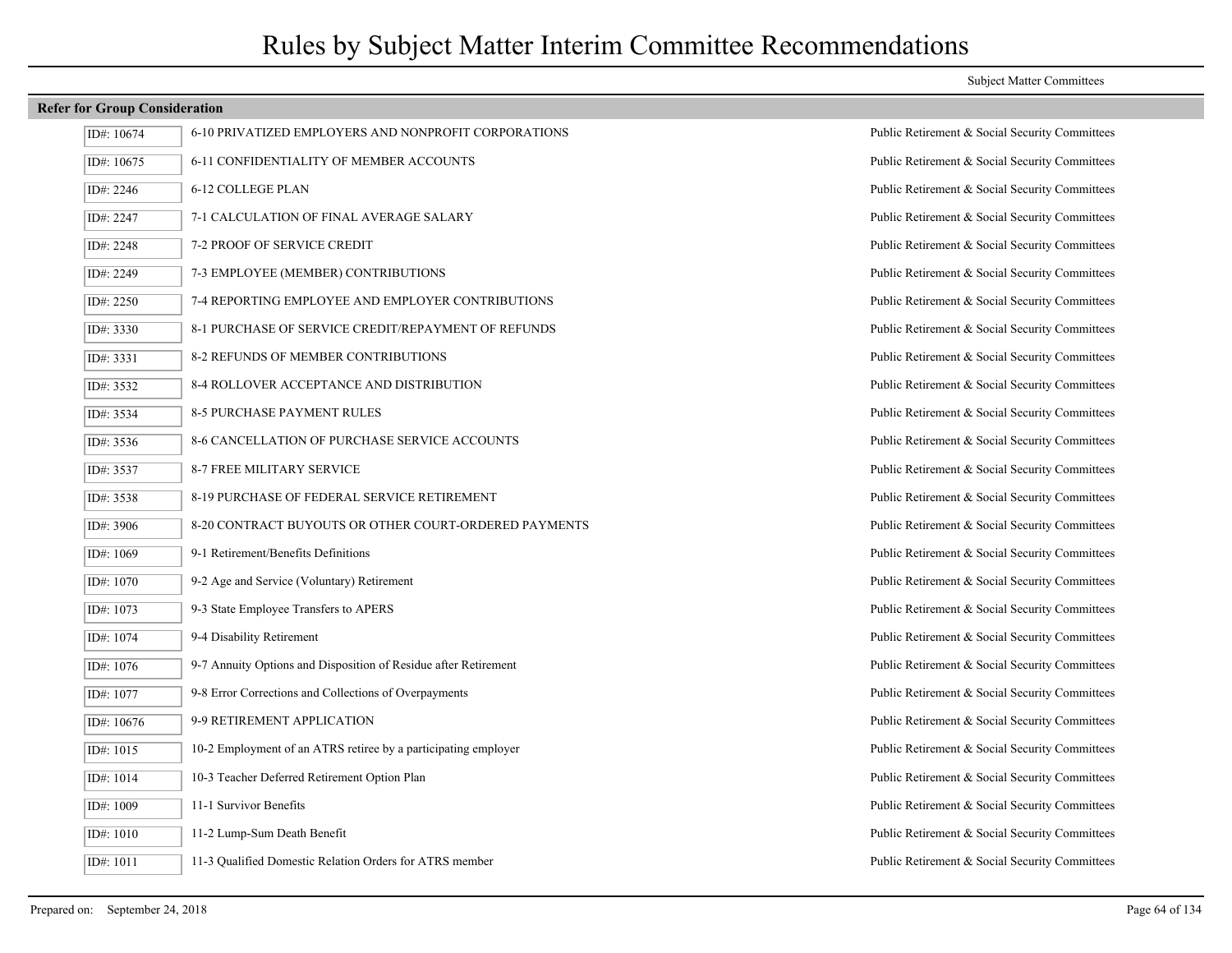|                                           |                                                                                                   | <b>Subject Matter Committees</b>                        |
|-------------------------------------------|---------------------------------------------------------------------------------------------------|---------------------------------------------------------|
| <b>Refer for Group Consideration</b>      |                                                                                                   |                                                         |
| ID#: 1012                                 | 11-5 Lost Payees                                                                                  | Public Retirement & Social Security Committees          |
| ID#: 886                                  | 13-1 ADMINISTRATION ADJUDICATIONS: STAFF DETERMINATIONS AND APPEALS                               | Public Retirement & Social Security Committees          |
| ID#: 915                                  | 15-1 BENEFIT RESTORATION PLAN AND TRUST                                                           | Public Retirement & Social Security Committees          |
| ID#: 913                                  | 16-1 CASH AND SAVINGS HELP PROGRAM FOR MEMBERS                                                    | Public Retirement & Social Security Committees          |
| ID#: 914                                  | <b>17-1 MANIFEST INJUSTICE</b>                                                                    | Public Retirement & Social Security Committees          |
| Arkansas Tobacco Control                  |                                                                                                   |                                                         |
| ID#: 10335                                | Tobacco Control Board Rules and Regulations Promulgated Pursuant to Ark. Code Ann. Sec. 26-57-256 | Joint Meeting of House Rules and Senate State Agencies  |
|                                           | Arkansas Tobacco Settlement Commission                                                            |                                                         |
| ID#: 636                                  | Bylaws of the Arkansas Tobacco Settlement Commission                                              | Joint Meeting of House Rules and Senate State Agencies  |
| Arkansas Towing and Recovery Board        |                                                                                                   |                                                         |
| ID#: 10729                                | Arkansas Towing & Recovery Board                                                                  | <b>Public Transportation Committees</b>                 |
| Arkansas Waterways Commission             |                                                                                                   |                                                         |
| ID#: 2216                                 | Arkansas Port, Intermodal, and Waterway Development Program Rule                                  | Agriculture, Forestry & Economic Development Committees |
| <b>Assessment Coordination Department</b> |                                                                                                   |                                                         |
| ID#: 157                                  | 1.01 Statutority Authority Creating Assessment Coordination Department                            | Revenue & Taxation Committees                           |
| ID#: 158                                  | 1.02 General Scope of Authority                                                                   | Revenue & Taxation Committees                           |
| ID#: 159                                  | 1.03 Description of Organization                                                                  | Revenue & Taxation Committees                           |
| ID#: 160                                  | 1.04 Public Inspection                                                                            | Revenue & Taxation Committees                           |
| ID#: 161                                  | 1.05 Arkansas Freedom of Information Act of 1967                                                  | Revenue & Taxation Committees                           |
| ID#: 1356                                 | 1.06 Assessment Coordination Department Best Practices Advisory Group                             | Revenue & Taxation Committees                           |
| ID#: 162                                  | 2.01 Petition For Declaratory Orders                                                              | Revenue & Taxation Committees                           |
| ID#: 164                                  | 2.02 Public Right to Petition                                                                     | Revenue & Taxation Committees                           |
| ID#: 672                                  | 2.03 Administratve Hearing Advisory Board                                                         | Revenue & Taxation Committees                           |
| ID#: 673                                  | 2.04 Adjudicative Hearings                                                                        | Revenue & Taxation Committees                           |
| ID#: 674                                  | 2.05 Computer Information System Data Integrity                                                   | Revenue & Taxation Committees                           |
| ID#: 163                                  | 3.01 Appraisal Manager Examination                                                                | Revenue & Taxation Committees                           |
| ID#: 936                                  | 3.02 Prerequisites For Appraisal Manager Exam                                                     | Revenue & Taxation Committees                           |
| ID#: 582                                  | 3.04 Administration of Appraisal Manager Exam                                                     | Revenue & Taxation Committees                           |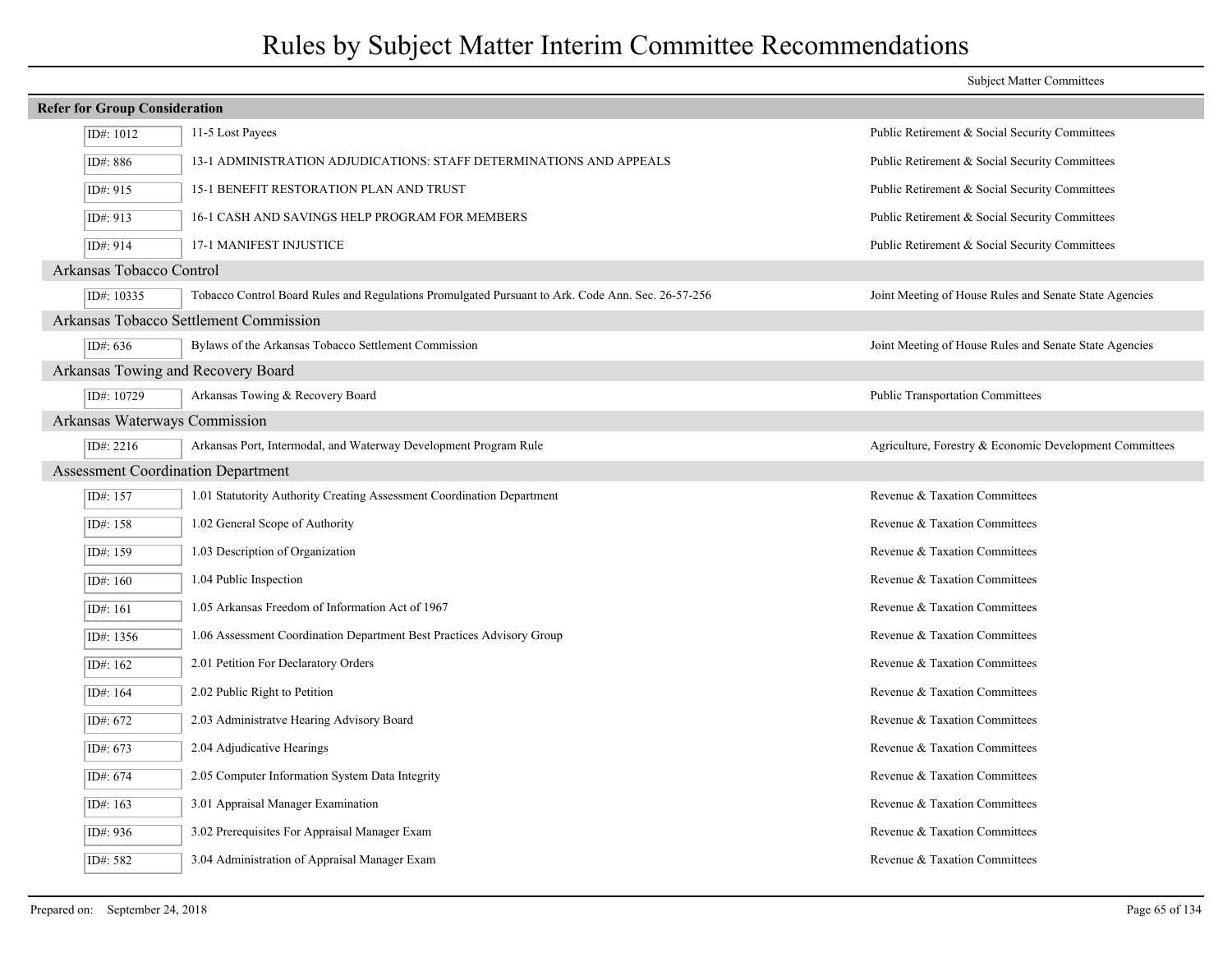| ID#: $166$ | 3.05 Submission of Reappraisal Plans                                       | Revenue & Taxation Committees |
|------------|----------------------------------------------------------------------------|-------------------------------|
| ID#: 590   | 3.09 Format For Reappraisal Plans                                          | Revenue & Taxation Committees |
| ID#: 169   | 3.10 Parcel Count Information                                              | Revenue & Taxation Committees |
| ID#: 170   | 3.11 Order Of Reappraisal Progress                                         | Revenue & Taxation Committees |
| ID#: 593   | 3.12 Appraisal Manager To Be Named In Reappraisal Plan                     | Revenue & Taxation Committees |
| ID#: 172   | 3.13 Existing Resources                                                    | Revenue & Taxation Committees |
| ID#: 173   | 3.14 Reappraisal Budgets                                                   | Revenue & Taxation Committees |
| ID#: 174   | 3.15 Minimum Expected Production Levels For In-House Reappraisals          | Revenue & Taxation Committees |
| ID#: 175   | 3.15.1 Full Reappraisal Program Using Single Appraisers                    | Revenue & Taxation Committees |
| ID#: 176   | 3.15.2 Full Reappraisal Program Using Data Gatherers And Review Appraisers | Revenue & Taxation Committees |
| ID#: 178   | 3.15.3 Review Appraisal Program Using Single Appraisers                    | Revenue & Taxation Committees |
| ID#: 179   | 3.15.4 Review Appraisal Program Using Data Gatherers and Review Appraisers | Revenue & Taxation Committees |
| ID#: 180   | 3.16 Allowable Expenses                                                    | Revenue & Taxation Committees |
| ID#: 181   | 3.17 Funding                                                               | Revenue & Taxation Committees |
| ID#: 182   | 3.18 In-House Reappraisal Plans - Signature Requirements                   | Revenue & Taxation Committees |
| ID#: 183   | 3.19 Contracted Reappraisal Plans - Signature Requirements                 | Revenue & Taxation Committees |
| ID#: 184   | 3.20 Progress Reports From Appraisal Manager To ACD                        | Revenue & Taxation Committees |
| ID#: 185   | 3.21 Reimbursement To Counties In Equal Payments                           | Revenue & Taxation Committees |
| ID#: 186   | 3.22 Direct Deposits                                                       | Revenue & Taxation Committees |
| ID#: 187   | 3.23 Revenue Shortfalls                                                    | Revenue & Taxation Committees |
| ID#: 188   | 3.24 ACD To Conduct Performance Audits                                     | Revenue & Taxation Committees |
| ID#: 189   | 3.25 Scope Of Phase One Performance Audits                                 | Revenue & Taxation Committees |
| ID#: 190   | 3.26 Design Of Property Record Cards                                       | Revenue & Taxation Committees |
| ID#: 191   | 3.27 Scope of Phase Two Performance Audits                                 | Revenue & Taxation Committees |
| ID#: 192   | 3.28.1 Neighborhood Delineation For Residental Neighborhoods               | Revenue & Taxation Committees |
| ID#: 597   | 3.28.2 Neighborhood Delineation For Commercial Neighborhoods               | Revenue & Taxation Committees |
| ID#: 639   | 3.28.3 Neighborhood Delineation for Rural Areas                            | Revenue & Taxation Committees |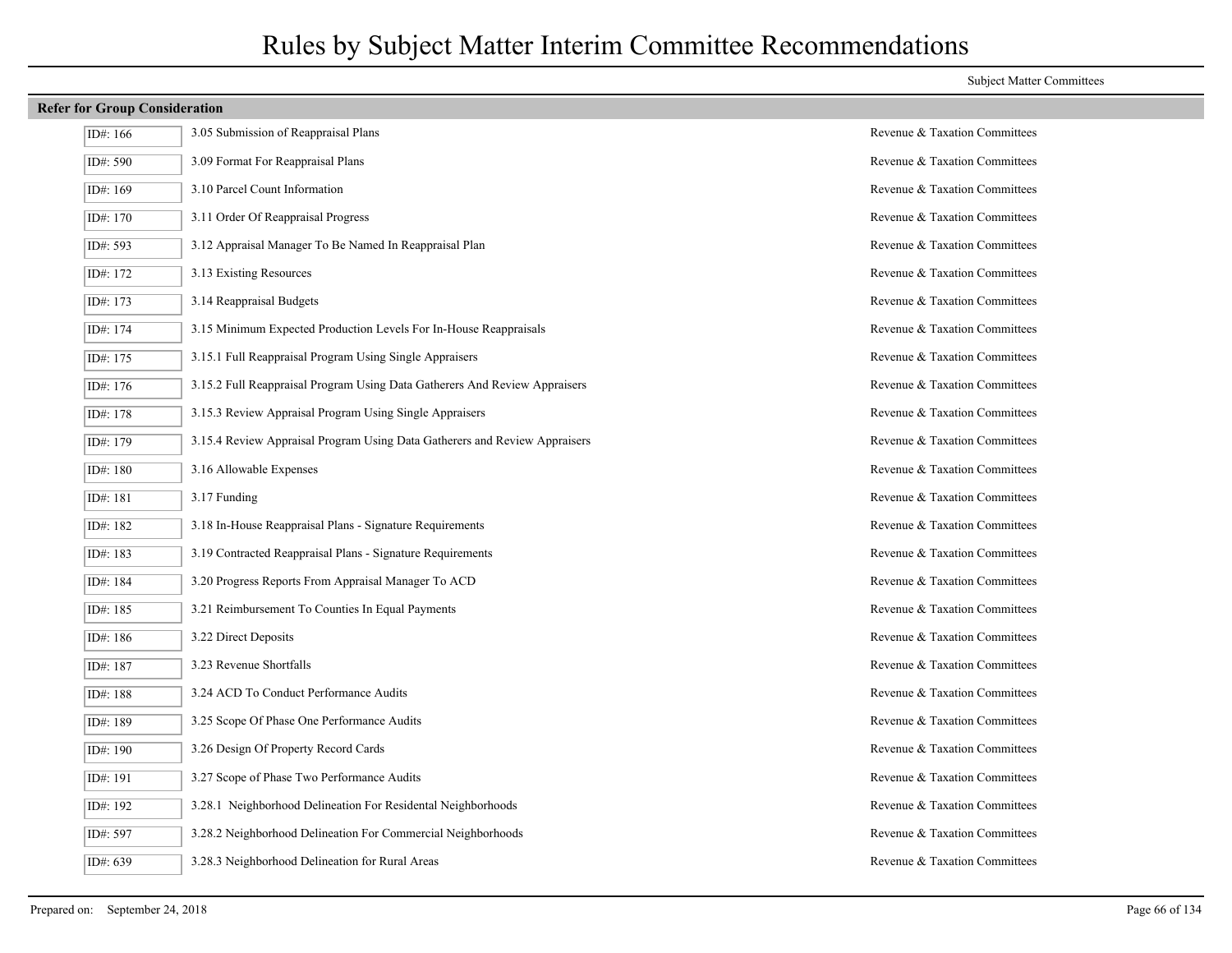## ID#: 263 3.29 Location Factors Revenue & Taxation Committees ID#: 598 3.30 Minimum Acceptable Standards For Performance Audits Revenue & Taxation Committees ID#: 264 3.31 Failure to Comply with Standards of Performance Audit Revenue & Taxation Committees ID#: 599 3.32 Misrepresentation Revenue & Taxation Committees ID#: 600 3.33 Force Majeure Revenue & Taxation Committees ID#: 603 3.34 CAMA Systems Required Revenue & Taxation Committees ID#: 604 3.35 Computer Data Property Of County Revenue & Taxation Committees ID#: 605 3.36 Required Repoprts Revenue & Taxation Committees ID#: 606 3.37 Downloading CAMA Data Revenue & Taxation Committees ID#: 607 3.38 Bid Specs For Contracted Reappraisals Revenue & Taxation Committees ID#: 608 3.39 Bids Required For Contracted Reappraisals Revenue & Taxation Committees ID#: 610 3.41 Reappraisal Plans Required Revenue & Taxation Committees ID#: 611 3.42 Reappraisal Budgets Required Revenue & Taxation Committees ID#: 612 3.43 Reappraisal Contracts Required Revenue & Taxation Committees ID#: 640 3.44 Rejection of Reappraisal Plans Revenue & Taxation Committees ID#: 675 3.45 Conflicts with Acts 440 and 836 of 1997 Revenue & Taxation Committees ID#: 641 3.46 Special Needs Revenue & Taxation Committees ID#: 642 3.47 Minimum Qualifications for Appraisal Tasks Revenue & Taxation Committees ID#: 643  $\vert$  3.47.1 Minimum Qualifications for Appraisal Manager Revenue & Taxation Committees ID#: 644  $\vert$  3.47.2 Minimum Qualifications for Other Appraisal Tasks Revenue & Taxation Committees ID#: 645 3.48 Maximum Annual Funding for Reappraisals/Reviews Revenue & Taxation Committees ID#: 647 3.50 Assessors Duties Other than Reappraisal Costs not Eligible for Funding Revenue & Taxation Committees ID#: 648 3.51 Definations Relating to Chapter 3 Rules Revenue & Taxation Committees ID#: 649 3.52 Waiver Revenue & Taxation Committees ID#: 650 4.01 Procedures Generally - Extension of Levy Date Revenue & Taxation Committees ID#: 651 4.02 General Authority to Promulgate Rules and Regulations & Perscribe Forms Revenue & Taxation Committees ID#: 652 4.03 Extention of Time Revenue & Taxation Committees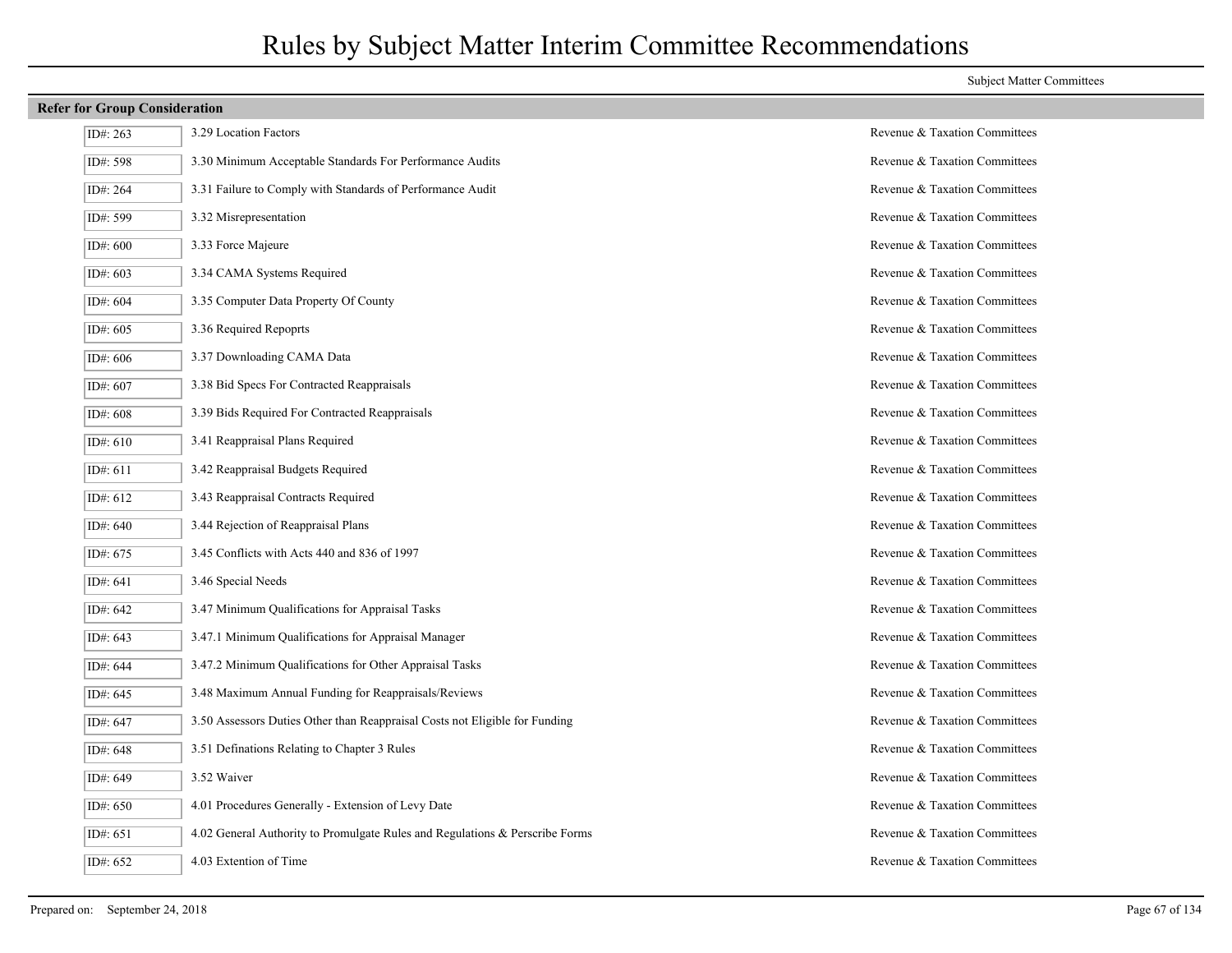| ID#: 653   | 4.04 Ratio of Assessed Value to Market Value - Effect on State Aid or Turn-Back Funds | Revenue & Taxation Committees |
|------------|---------------------------------------------------------------------------------------|-------------------------------|
| ID#: 889   | 4.04.1a Purpose, Authority, and Objective of Ratio Study Rules                        | Revenue & Taxation Committees |
| ID#: 676   | 4.04.1b Ratio Study Required Dates                                                    | Revenue & Taxation Committees |
| ID#: 677   | 4.04.1c Sales Used In Ratio Studies                                                   | Revenue & Taxation Committees |
| ID#: 937   | 4.04.1d Adjustment Of Sales For Ratio Studies                                         | Revenue & Taxation Committees |
| ID#: 887   | 4.04.1e Compliance With Ratio Studies Standards Required                              | Revenue & Taxation Committees |
| ID#: 888   | 4.04.1f Appeal Of Results Of Ratio Study Findings                                     | Revenue & Taxation Committees |
| ID#: 938   | 4.04.1g Other Components Of Ratio Study                                               | Revenue & Taxation Committees |
| ID#: 655   | 4.05 General Rules for Appraisal Contractors                                          | Revenue & Taxation Committees |
| ID#: 891   | 4.05.1 Removal of Appraisal Company                                                   | Revenue & Taxation Committees |
| ID#: $656$ | 4.06 Countywide Reappraisal of Property                                               | Revenue & Taxation Committees |
| ID#: 657   | 4.07 Completion of Reappraisal - Suspension of Penalties                              | Revenue & Taxation Committees |
| ID#: 658   | 4.08 Proceedure for Adjustment of Taxes After Reappraisal or Reassessment of Property | Revenue & Taxation Committees |
| ID#: 893   | 4.08.1 Definations Relating To Amendment 59 and Act 848 Of 1981                       | Revenue & Taxation Committees |
| ID#: 894   | 4.08.2 Definitions Relating To Amendment 79                                           | Revenue & Taxation Committees |
| ID#: 659   | 4.09 Comprehensive Countywide Reappraisals - Applicability                            | Revenue & Taxation Committees |
| ID#: 660   | 4.10 Certification of Assessed Value Data                                             | Revenue & Taxation Committees |
| ID#: 661   | 4.11 Computation and Certification Form                                               | Revenue & Taxation Committees |
| ID#: 662   | 4.12 Personal Property Interim Millage Adjustment                                     | Revenue & Taxation Committees |
| ID#: 663   | 4.13 Valuation Guidelines                                                             | Revenue & Taxation Committees |
| ID#: 664   | 4.14 Implementation of Millage Rollback In Fringe School Districts                    | Revenue & Taxation Committees |
| ID#: 665   | 4.15 Training Criteria for Appraisers                                                 | Revenue & Taxation Committees |
| ID#: 895   | 4.16 Property Used For Other Than Church Purposes                                     | Revenue & Taxation Committees |
| ID#: 667   | 4.17 Assessment Of Personal Property Taxes by Mail Or By Telephone                    | Revenue & Taxation Committees |
| ID#: 668   | 4.18 Valuation Procedures                                                             | Revenue & Taxation Committees |
| ID#: 669   | 4.19 Uniform Notice Of Real Estate Value Change                                       | Revenue & Taxation Committees |
| ID#: 898   | 4.19.1 Uniform Notice Of Newly Discovered/Newly Constructed Property                  | Revenue & Taxation Committees |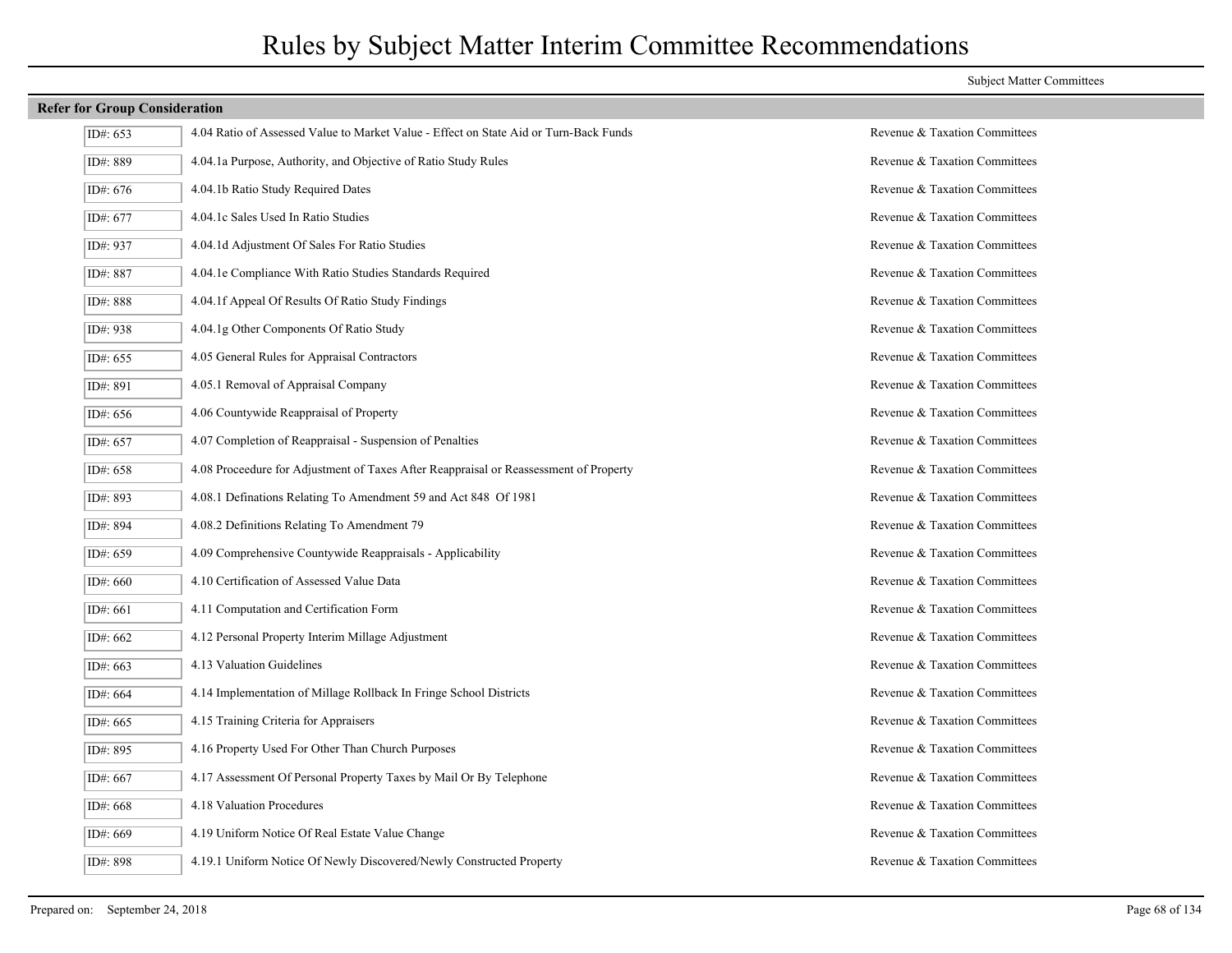### **Refer for Group Consideration** ID#: 896 4.20 Homestead Credit Application Verification Revenue & Taxation Committees ID#: 900 4.21 Authority To Promulgate Rules and Regulations for the Implementation of Uniform CAMA Standards Revenue & Taxation Committees ID#: 901 4.22 CAMA Standards and System Compliance Certification Revenue & Taxation Committees ID#: 902 4.23 Creation and Purpose of the Arkansas CAMA Compliance and Certification Advisory Board Revenue & Taxation Committees ID#: 903 4.24 Appointment and Terms of Service of Members of the CAMA Compliance and Certification Advisory Board Revenue & Taxation Committees ID#: 904 4.25 Organization And Meetings Of The Board Revenue & Taxation Committees ID#: 905 4.26 Testing Of CAMA System Revenue & Taxation Committees ID#: 906 4.27 Use Problems Revenue & Taxation Committees ID#: 907 4.28 Penalties In The Event Of Noncompliance Revenue & Taxation Committees ID#: 908 4.29 Change In Market Value Between Reappraisals Revenue & Taxation Committees ID#: 909 5.01 Uniform Reporting of Assessments Revenue & Taxation Committees ID#: 910 5.02 Uniform Reporting Of Delinquent Taxes Revenue & Taxation Committees ID#: 911 5.04 Responsibilities Of Those Providing Information Revenue & Taxation Committees ID#: 912 Appendex - Assessment Coordination Department Valuation Guides And Forms Revenue & Taxation Committees Auctioneers Licensing Board  $\frac{1}{100}$  Rules & Regs Rules & Regs Rules & Regs  $\frac{1}{100}$  Rules & Regs 8. State Agencies & Governmental Affairs Committees Benton County Regional Solid Waste Management District ID#: 55 The Rules and Regulations of the Benton County Regional Solid Waste Management District Public Health, Welfare and Labor Committees Board of Examiners in Speech-Language Pathology and Audiology ID#: 10735 Arkansas Board of Examiners in Speech Language Pathology and Audiology Public Health, Welfare and Labor Committees Boston Mountain Regional Solid Waste Management District ID#: 680 Rules & Regulations of the Boston Mountain Solid Waste District Public Health, Welfare and Labor Committees Burial Association Board  $\overline{IDH}$ : 1257 By Laws of Burial Associations **Insurance & Commerce Committees**  $\overline{ID#}$ : 1256 Rules and Regulations Governing Burial Associations Insurance  $\&$  Commerce Committees Capitol Zoning District Commission ID#: 9582 1998 Ordinance, Rules, & Master Plan State Agencies & Govermental Affairs Committees ID#: 9583 1999 Commission Bylaws State Agencies & Govermental Affairs Committees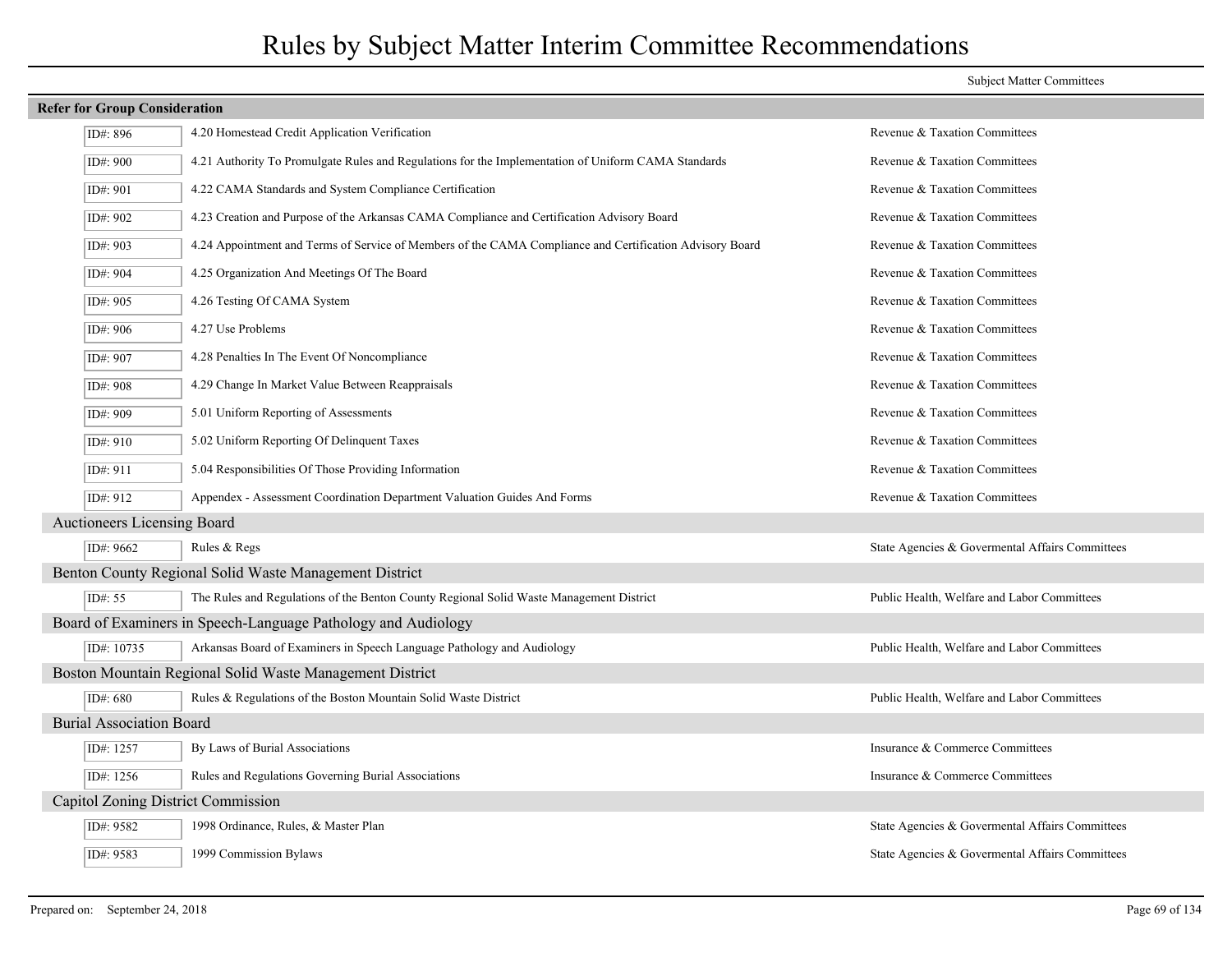|                                    |                                                           | <b>Subject Matter Committees</b>                |  |  |
|------------------------------------|-----------------------------------------------------------|-------------------------------------------------|--|--|
|                                    | <b>Refer for Group Consideration</b>                      |                                                 |  |  |
|                                    | Central Arkansas Regional Solid Waste Management District |                                                 |  |  |
| ID#: 10764                         | <b>CARSWMD By-laws</b>                                    | Public Health, Welfare and Labor Committees     |  |  |
| <b>Contractors Licensing Board</b> |                                                           |                                                 |  |  |
| ID#: 1521                          | 224-25-1 Issuance of License                              | State Agencies & Governental Affairs Committees |  |  |
| ID#: 1522                          | 224-25-2 License Expiration & Renewal                     | State Agencies & Governental Affairs Committees |  |  |
| ID#: 1524                          | 224-25-3 License Applications                             | State Agencies & Governental Affairs Committees |  |  |
| ID#: 1525                          | 224-25-4 Inactive Status                                  | State Agencies & Governental Affairs Committees |  |  |
| ID#: 1527                          | 224-25-5 Classification and Experience                    | State Agencies & Governental Affairs Committees |  |  |
| ID#: $1605$                        | 224-25-5-1 Issuance of License                            | State Agencies & Governental Affairs Committees |  |  |
| ID#: $1606$                        | 224-25-5-2 License Expiration & Renewal                   | State Agencies & Governental Affairs Committees |  |  |
| ID#: 1607                          | 224-25-5-3 License Applications                           | State Agencies & Governental Affairs Committees |  |  |
| ID#: $1622$                        | 224-25-5-4 License Fees                                   | State Agencies & Governental Affairs Committees |  |  |
| ID#: 1608                          | 224-25-5-5 Inactive Status                                | State Agencies & Governental Affairs Committees |  |  |
| ID#: 1609                          | 224-25-5-6 Experience Required                            | State Agencies & Governental Affairs Committees |  |  |
| ID#: 1610                          | 224-25-5-7 Examination Required                           | State Agencies & Governental Affairs Committees |  |  |
| ID#: 1611                          | 224-25-5-8 Financial Requirements                         | State Agencies & Governental Affairs Committees |  |  |
| ID#: 1613                          | 224-25-5-9 Classifications                                | State Agencies & Governental Affairs Committees |  |  |
| ID#: 1614                          | 224-25-5-10 Complaints and Investigations                 | State Agencies & Governental Affairs Committees |  |  |
| ID#: $1615$                        | 224-25-5-11 Hearings & Appeals                            | State Agencies & Governental Affairs Committees |  |  |
| ID#: $1618$                        | 224-25-5-12 Deadlines                                     | State Agencies & Governental Affairs Committees |  |  |
| ID#: 1619                          | 224-25-5-13 Definitions                                   | State Agencies & Governental Affairs Committees |  |  |
| ID#: 1620                          | 224-25-5-14 Display of Name and License Number            | State Agencies & Governental Affairs Committees |  |  |
| ID#: 1530                          | 224-25-6 Financial Requirements                           | State Agencies & Governental Affairs Committees |  |  |
| ID#: 1538                          | 224-25-7 Bidding & Classification                         | State Agencies & Governental Affairs Committees |  |  |
| ID#: 1540                          | 224-25-8 Complaints & Investigations                      | State Agencies & Governental Affairs Committees |  |  |
| ID#: 1549                          | 224-25-9 Hearings and Appeals                             | State Agencies & Governental Affairs Committees |  |  |
| ID#: $1550$                        | 224-25-10 Deadlines                                       | State Agencies & Governental Affairs Committees |  |  |

E.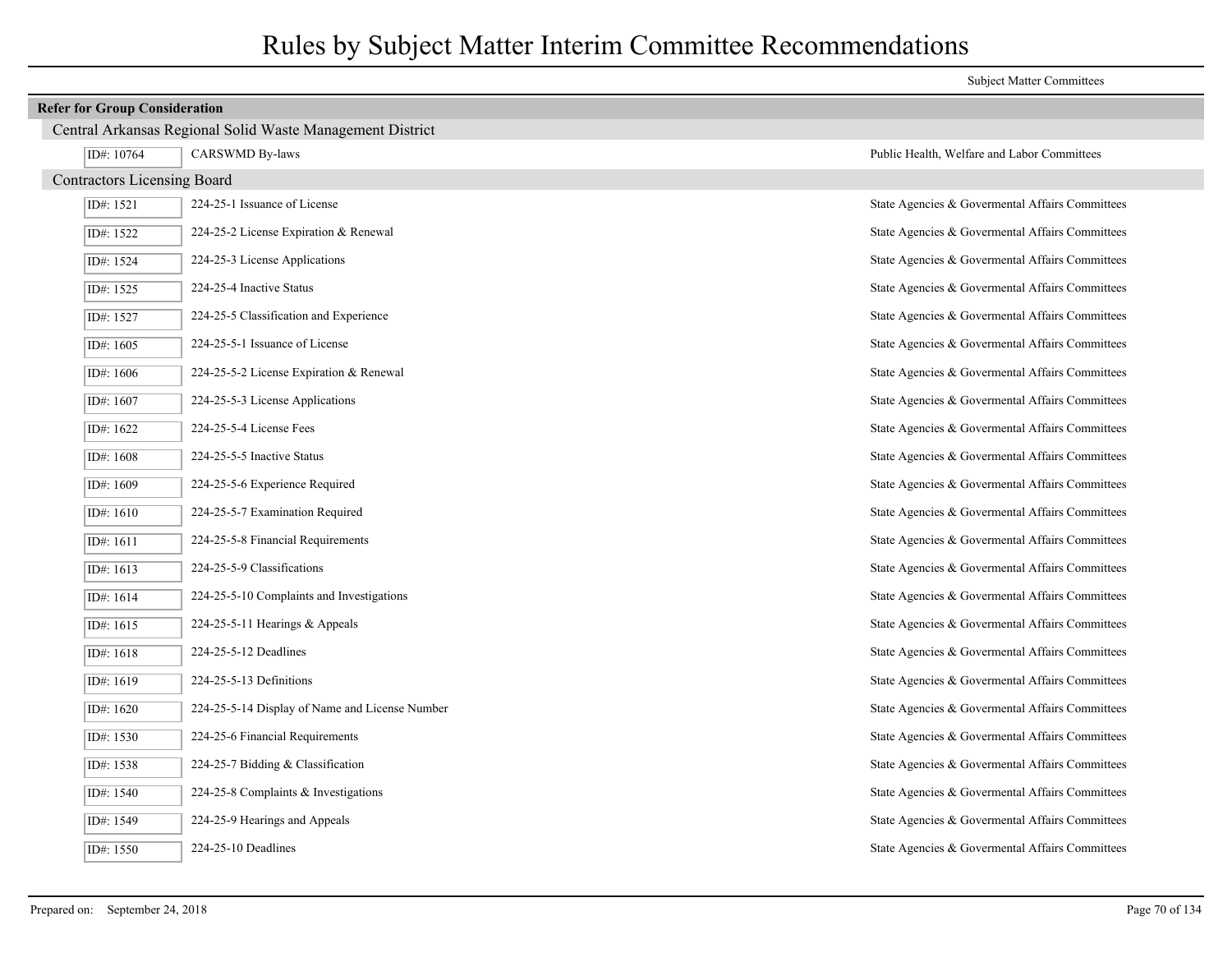|                                      |                                                            | <b>Subject Matter Committees</b>                |
|--------------------------------------|------------------------------------------------------------|-------------------------------------------------|
| <b>Refer for Group Consideration</b> |                                                            |                                                 |
| ID#: 1551                            | 224-25-11 Bonds                                            | State Agencies & Governental Affairs Committees |
| ID#: 1552                            | 224-25-12 Definitions                                      | State Agencies & Governental Affairs Committees |
| ID#: 1553                            | 224-25-13 Construction Industry Training Grants            | State Agencies & Governental Affairs Committees |
| Crime Victims Reparations Board      |                                                            |                                                 |
| ID#: 235                             | No. 1 Title and Operative Date of the Act                  | Judiciary Committees                            |
| ID#: 236                             | No. 2 Definitions                                          | Judiciary Committees                            |
| ID#: 237                             | No. 3 Types of Compensation Available                      | Judiciary Committees                            |
| ID#: 238                             | No. 4 Membership and Officers of the Board                 | Judiciary Committees                            |
| ID#: 239                             | No. 5 Purpose of the Board                                 | Judiciary Committees                            |
| ID#: 240                             | No. 6 Powers and Duties of the Board                       | Judiciary Committees                            |
| ID#: 241                             | No. 7 Meetings of the Board                                | Judiciary Committees                            |
| ID#: 242                             | No. 8 Eligibility Criteria for Compensation                | Judiciary Committees                            |
| ID#: 243                             | No. 9 Unjust Enrichment                                    | Judiciary Committees                            |
| ID#: 244                             | No. 10 Maximum Compensation Amounts and Methods of Payment | Judiciary Committees                            |
| ID#: 246                             | No. 12 Application Review Procedure                        | Judiciary Committees                            |
| ID#: 247                             | No. 13 Advance (Emergency) Award of Compensation           | Judiciary Committees                            |
| ID#: 248                             | No. 14 Appeals Procedure                                   | Judiciary Committees                            |
| ID#: 250                             | No. 16 Penalty for False Claims                            | Judiciary Committees                            |
| ID#: 251                             | No. 17 Board Staff                                         | Judiciary Committees                            |
| ID#: 252                             | No. 18 Claims of Incompetents or Minor Children            | Judiciary Committees                            |
| ID#: 253                             | No. 19 Amendment to Rules and Regulations                  | Judiciary Committees                            |
| ID#: 255                             | No. 21 Cost Ceiling on Medical Bills                       | Judiciary Committees                            |
| ID#: 256                             | No. 22 Cost Ceiling on Mental Health Bills                 | Judiciary Committees                            |
| ID#: 257                             | No. 23 Conflict of Interest                                | Judiciary Committees                            |
| ID#: 258                             | No. 24 Supplemental Awards                                 | Judiciary Committees                            |
| ID#: 259                             | No. 25 Financial Obligation Requirement                    | Judiciary Committees                            |
|                                      | Criminal Detention Facilities Review Commission            |                                                 |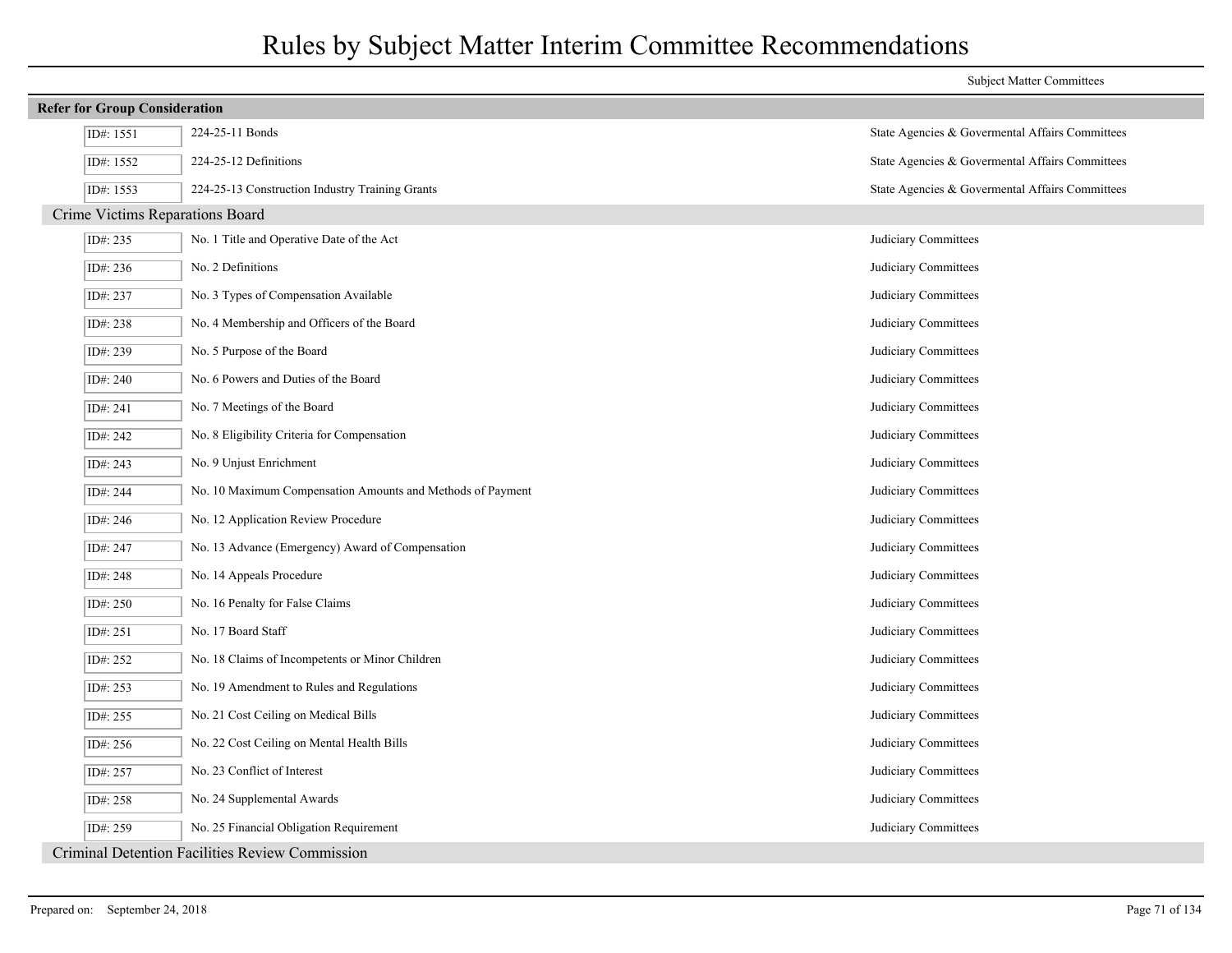|                                      |                                 |                                                                                                                                   | <b>Subject Matter Committees</b>                |
|--------------------------------------|---------------------------------|-----------------------------------------------------------------------------------------------------------------------------------|-------------------------------------------------|
| <b>Refer for Group Consideration</b> |                                 |                                                                                                                                   |                                                 |
|                                      | ID#: 23                         | Criminal Detention Facility Standards                                                                                             | Judiciary Committees                            |
|                                      | ID#: 24                         | Juvenile Detention Facility Standards                                                                                             | Judiciary Committees                            |
|                                      | Department of Arkansas Heritage |                                                                                                                                   |                                                 |
|                                      | ID#: $30$                       | AAC - Major Arts Partners & Major Arts Initiative Laboratory - Guide to Grants for Organizations Fiscal Year 2001 - 012.03.99-001 | State Agencies & Govermental Affairs Committees |
|                                      | ID#: 705                        | AHPP - Arkansas Rehabilitation Income Tax Credit Program - 012.02.09.002                                                          | State Agencies & Governental Affairs Committees |
|                                      | ID#: $34$                       | AHPP - Conservation Easement Document and Rules (AHPP/DAH) 012.02.91.005                                                          | State Agencies & Govermental Affairs Committees |
|                                      | ID#: 1006                       | AHPP - DAH Historical Marker Program Guidelines<br>012.02.17-001                                                                  | State Agencies & Governental Affairs Committees |
|                                      | ID#: 695                        | AHPP - Main Street Arkansas Downtown Revitalization Grant 012.02.96.001                                                           | State Agencies & Governental Affairs Committees |
|                                      | ID#: 1008                       | AHPP - National History Day Travel Grant Program<br>012.02.17-002                                                                 | State Agencies & Governental Affairs Committees |
|                                      | ID#: 701                        | AHPP - Requirements and Procedures for Historic Preservation and Restoration Grants 012.02.99.001                                 | State Agencies & Governental Affairs Committees |
|                                      | ID#: 35                         | AHPP - Revisions to the Manual for the County Courthouse Restoration Grant (CCRG) Program 012.02.01.004                           | State Agencies & Governental Affairs Committees |
|                                      | ID#: 704                        | AHPP - Revisions to the Manual for the Historic Preservation Restoration Grant (HPRG) Program - 012.02.01.003                     | State Agencies & Governental Affairs Committees |
|                                      | ID#: 707                        | AHPP - Rules for the Arkansas Historic Rehabilitation Income Tax Credit Program - 012.02.15.002                                   | State Agencies & Governental Affairs Committees |
|                                      | ID#: 706                        | AHPP - Rules on the Historic Preservation Grants Program Addition of the Cemetery Restoration Grant - 012.02.15.001               | State Agencies & Governental Affairs Committees |
|                                      | ID#: 702                        | AHPP - Siding Policy - 012.02.01.001                                                                                              | State Agencies & Governental Affairs Committees |
|                                      | ID#: 1007                       | AHPP - Small Museum Grant Program<br>012.02.17-003                                                                                | State Agencies & Governental Affairs Committees |
|                                      | ID#: 919                        | AHPP/CEN - AHPP SRB Bylaws-012.10.79.003                                                                                          | State Agencies & Governental Affairs Committees |
|                                      | ID#: $40$                       | ANCRC - Bylaws 2002 012.09.02.001                                                                                                 | State Agencies & Governental Affairs Committees |
|                                      | ID#: 930                        | <b>ANHC</b> - General Rules<br>012.04.11-001                                                                                      | State Agencies & Governental Affairs Committees |
|                                      | ID#: 953                        | ASA - Arkansas History Commission Rules (2014) - 013.02.14-001                                                                    | State Agencies & Governental Affairs Committees |
|                                      | ID#: 954                        | ASA - Arkansas History Commission Services and Fees - 013.02.14-002                                                               | State Agencies & Govermental Affairs Committees |
|                                      | ID#: 955                        | 013.02.14-003<br>ASA - Curtis H. Sykes Memorial Grant Program -                                                                   | State Agencies & Governental Affairs Committees |
|                                      | ID#: 956                        | CEN - Arkansas Heritage Month Grants - 012.10.97-001                                                                              | State Agencies & Governental Affairs Committees |
|                                      | ID#: 957                        | DCC/CEN - Bylaws of the Delta Policy Advisory Board - 012.10.91-001                                                               | State Agencies & Governental Affairs Committees |
|                                      | ID#: 960                        | HAM - Museum Public Use and Educational Programming - Fees and Charges - 012.05.01-001                                            | State Agencies & Govermental Affairs Committees |
|                                      | ID#: 959                        | HAM - Rules and Regulations regarding parking - 012.05.87-001                                                                     | State Agencies & Governental Affairs Committees |
|                                      | ID#: 958                        | HAM/CEN - Bylaws of Arkansas Territorial Restoration Commission - 012.10.79-006                                                   | State Agencies & Govermental Affairs Committees |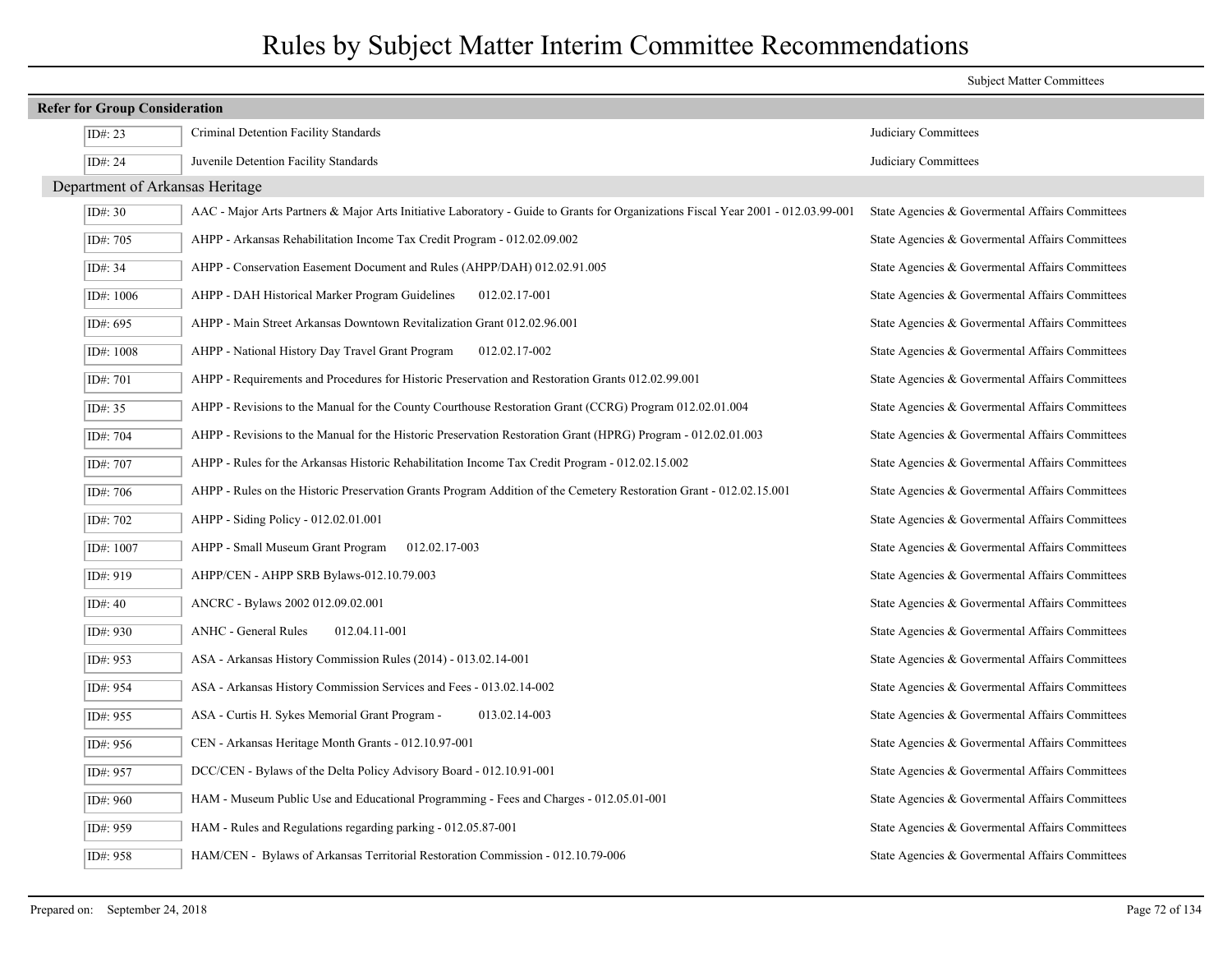|                                      |                                                                                                                                                                              | <b>Subject Matter Committees</b>                |
|--------------------------------------|------------------------------------------------------------------------------------------------------------------------------------------------------------------------------|-------------------------------------------------|
| <b>Refer for Group Consideration</b> |                                                                                                                                                                              |                                                 |
| ID#: 967                             | OSH - Old State House Museum rental procedures and fee update - 012.01.99-001                                                                                                | State Agencies & Governental Affairs Committees |
| ID#: 964                             | OSH - Rules and Regulations - 012.01.80-001                                                                                                                                  | State Agencies & Governental Affairs Committees |
| ID#: 966                             | OSH - Trapnall Hall Rental Fee Update - 012.01.98-001                                                                                                                        | State Agencies & Governental Affairs Committees |
|                                      | Department of Arkansas State Police                                                                                                                                          |                                                 |
| ID#: 1435                            | Commercial Driver's License Rules                                                                                                                                            | <b>Public Transportation Committees</b>         |
| ID#: 1441                            | Commercial Driver's License Third Party Testing Requirements                                                                                                                 | <b>Public Transportation Committees</b>         |
| ID#: 1275                            | Concealed Handgun Carry License Rules                                                                                                                                        | Judiciary Committees                            |
| ID#: 1431                            | Driver's License Testing Fraud Rules                                                                                                                                         | <b>Public Transportation Committees</b>         |
| ID#: 1278                            | Fire Prevention Code                                                                                                                                                         | Judiciary Committees                            |
| ID#: 1282                            | Municipal Police Patrols for Controlled-Access Facilities Rules                                                                                                              | Judiciary Committees                            |
| ID#: 1438                            | Non-Commercial Driver's License Testing Rules                                                                                                                                | <b>Public Transportation Committees</b>         |
| ID#: 1279                            | Regulation 1998-1 -- Purchase of Blue Light/Lens Sale & Purchase of Official Law Enforcement Insignia & Reporting                                                            | Judiciary Committees                            |
| ID#: 1281                            | Regulations for Towing Rotation List                                                                                                                                         | Judiciary Committees                            |
| ID#: 1410                            | Rules Concerning the Crimes Against Children Division (CACD) Procedures                                                                                                      | Judiciary Committees                            |
| ID#: 1277                            | Rules for Licensing and Regulation of Private Investigators, Private Security Agencies, Alarm Systems Companies, Polygraph<br>Examiners, and Voice Stress Analysis Examiners | State Agencies & Governental Affairs Committees |
| ID#: 1426                            | Used Motor Vehicle Dealers Licensing Rules                                                                                                                                   | State Agencies & Governental Affairs Committees |
| ID#: 1429                            | Used Motor Vehicle Dealers Service and Handling Fees Rules                                                                                                                   | State Agencies & Govermental Affairs Committees |
|                                      | Department of Career Education                                                                                                                                               |                                                 |
| ID#: 78                              | <b>Adult Education Program Policies</b>                                                                                                                                      | <b>Education Committees</b>                     |
| ID#: 89                              | Adult Education State Funds Funding Formula                                                                                                                                  | <b>Education Committees</b>                     |
| ID#: 67                              | Arkansas High Technology Scholarship Program                                                                                                                                 | <b>Education Committees</b>                     |
| ID#: 79                              | By Laws of the State Board of Workforce Education and Career Opportunities                                                                                                   | <b>Education Committees</b>                     |
| ID#: 62                              | Criteria for Community-Based Education Center                                                                                                                                | <b>Education Committees</b>                     |
| ID#: $61$                            | Criteria for Technical Institute                                                                                                                                             | <b>Education Committees</b>                     |
| ID#: 73                              | Enrollment and Attendance Policy for Adult Education                                                                                                                         | <b>Education Committees</b>                     |
| ID#: $60$                            | <b>GED Testing Regulations</b>                                                                                                                                               | <b>Education Committees</b>                     |
| ID#: 87                              | Guidelines for Arkansas Code Annotated "Megan's Law"                                                                                                                         | <b>Education Committees</b>                     |
|                                      |                                                                                                                                                                              |                                                 |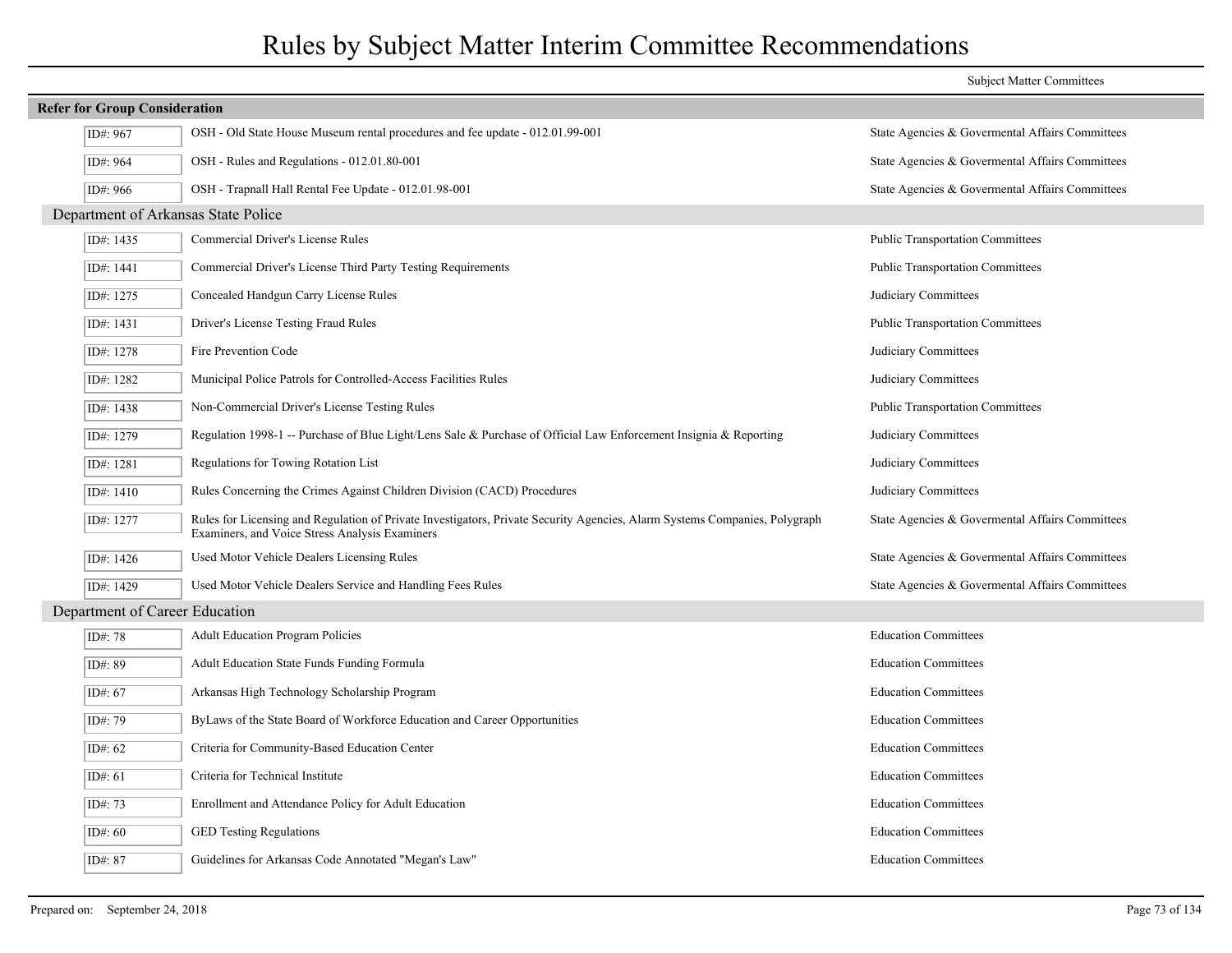| <b>Refer for Group Consideration</b> |                                                                                                  |                             |  |  |
|--------------------------------------|--------------------------------------------------------------------------------------------------|-----------------------------|--|--|
| ID#: $59$                            | Methods of Administration for OCR                                                                | <b>Education Committees</b> |  |  |
| ID#: 71                              | Minimum Age for Enrollment and Attendance Policy for 16-17 Year Olds in Adult Education Programs | <b>Education Committees</b> |  |  |
| ID#: 69                              | Policies and Procedures for Secondary Vocational Programs                                        | <b>Education Committees</b> |  |  |
| ID#: 91                              | Program Policies and Procedures for Career and Technical Education                               | <b>Education Committees</b> |  |  |
| ID#: 85                              | Rules and Regulations for Apprentice Plumbers Registration                                       | <b>Education Committees</b> |  |  |
| ID#: 83                              | Rules and Regulations for Construction Industry Craft Training Education Program                 | <b>Education Committees</b> |  |  |
| ID#: 84                              | Rules and Regulations for Electrician Apprenticeship Programs                                    | <b>Education Committees</b> |  |  |
| ID#: 92                              | Rules and Regulations for Office of Skills Development Grants                                    | <b>Education Committees</b> |  |  |
| ID#: 63                              | Rules and Regulations for Traditional Apprenticeship Programs                                    | <b>Education Committees</b> |  |  |
| ID#: 81                              | Special Policies and Procedures Relating to Secondary Centers                                    | <b>Education Committees</b> |  |  |
| ID#: 68                              | State Plan for Vocational Education                                                              | <b>Education Committees</b> |  |  |
|                                      | Department of Career Education - Arkansas Rehabilitation Services                                |                             |  |  |
| ID#: 1100                            | Arkansas Assistive Technology Alternative Financing Program                                      | <b>Education Committees</b> |  |  |
| ID#: 1230                            | Arkansas Career Training Institute (HRSC) Drug Policy                                            | <b>Education Committees</b> |  |  |
| ID#: 1228                            | Arkansas Kidney Disease Commission Policy and Procedure Rules                                    | <b>Education Committees</b> |  |  |
| ID#: 1232                            | Arkansas Rehabilitation Services Operating Procedures/Policy and Procedures Manual               | <b>Education Committees</b> |  |  |
| ID#: 1092                            | ARS Establishment Policy                                                                         | <b>Education Committees</b> |  |  |
| ID#: 1113                            | Forgiveness of Student Loan Program                                                              | <b>Education Committees</b> |  |  |
| ID#: 1084                            | Policy Governing the Rates of Payment for Purchased VR Services                                  | <b>Education Committees</b> |  |  |
| ID#: 1132                            | State Plan for Vocational Rehabilitation Services and Supported Employment Services              | <b>Education Committees</b> |  |  |
| ID#: 1227                            | State Unified Plan for July 1, 2000 - June 30, 2005                                              | <b>Education Committees</b> |  |  |
| ID#: 1112                            | Telecommunication Access Program Eligibility Policy                                              | <b>Education Committees</b> |  |  |
| ID#: 1125                            | Three Year State Plan for Independent Living                                                     | <b>Education Committees</b> |  |  |
|                                      | Department of Community Correction                                                               |                             |  |  |
| ID#: 941                             | Classification of Offenders AR 7.2 J                                                             | Judiciary Committees        |  |  |
| ID#: 942                             | Community Correction Center Criteria and Standards AR 1.4                                        | Judiciary Committees        |  |  |
| ID#: 943                             | Community Service Program AR 8.8                                                                 | Judiciary Committees        |  |  |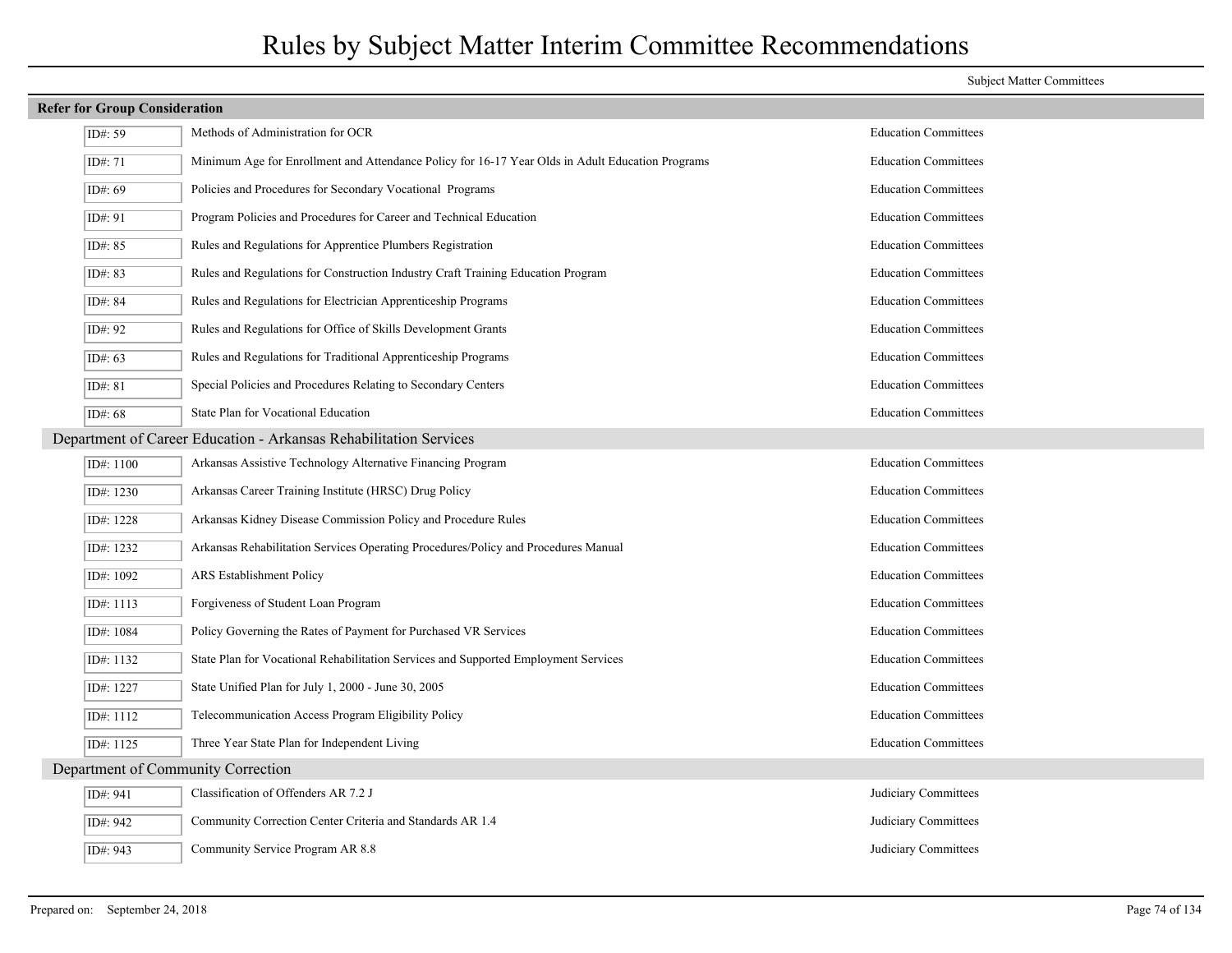|           | <b>Refer for Group Consideration</b>                          |                      |  |
|-----------|---------------------------------------------------------------|----------------------|--|
| ID#: 945  | Drug-Free Workplace AR 3.2 J                                  | Judiciary Committees |  |
| ID#: 946  | Economic Sanctions AR 2.9                                     | Judiciary Committees |  |
| ID#: 969  | Electronic Monitoring After 120 Days Served AR 7.12           | Judiciary Committees |  |
| ID#: 970  | Employee Grievance Procedure AR 3.17 J                        | Judiciary Committees |  |
| ID#: 971  | Escapes, Disturbances or Emergencies AR 4.6                   | Judiciary Committees |  |
| ID#: 973  | Funds of Offenders AR 2.8 J                                   | Judiciary Committees |  |
| ID#: 194  | Furlough Program AR 7.30                                      | Judiciary Committees |  |
| ID#: 974  | Grievance Procedures for Offenders AR 7.14 J                  | Judiciary Committees |  |
| ID#: 975  | Harassment AR 3.15                                            | Judiciary Committees |  |
| ID#: 976  | Meritorious Good Time AR 7.9 J                                | Judiciary Committees |  |
| ID#: 977  | Offender Commissaries AR 2.3 J                                | Judiciary Committees |  |
| ID#: 978  | Offender Substance Abuse 8.9                                  | Judiciary Committees |  |
| ID#: 980  | Personal Cleanliness and Grooming for Offenders AR 7.17 J     | Judiciary Committees |  |
| ID#: 981  | Policy and Procedure Development AR 1.1                       | Judiciary Committees |  |
| ID#: 1443 | Prenatal Care/Pregnant Inmates/Residents AR 7.1 J             | Judiciary Committees |  |
| ID#: 1458 | Processing of Lawsuits AR 1.8 J                               | Judiciary Committees |  |
| ID#: 984  | Procurement and Disposition Activities AR 2.10 J              | Judiciary Committees |  |
| ID#: 983  | Public Release of Offender Information AR 7.4                 | Judiciary Committees |  |
| ID#: 985  | Reentry Facility Program AR 7.10                              | Judiciary Committees |  |
| ID#: 986  | Research and Program Evaluation AR 1.9                        | Judiciary Committees |  |
| ID#: 1448 | Resident Correspondence AR 7.22                               | Judiciary Committees |  |
| ID#: 1449 | Resident Publications AR 7.23                                 | Judiciary Committees |  |
| ID#: 988  | Resident Visitation AR 7.24                                   | Judiciary Committees |  |
| ID#: 1450 | Safety, Security and Sanitation at Residential Centers AR 4.1 | Judiciary Committees |  |
| ID#: 990  | Sentence Computation and Tracking AR 7.3 J                    | Judiciary Committees |  |
| ID#: 1819 | Terminal Illness or Permanently Incapacitated AR 7.19 J       | Judiciary Committees |  |
| ID#: 993  | Transfer Eligibility to Community Correction AR 8.1 J         | Judiciary Committees |  |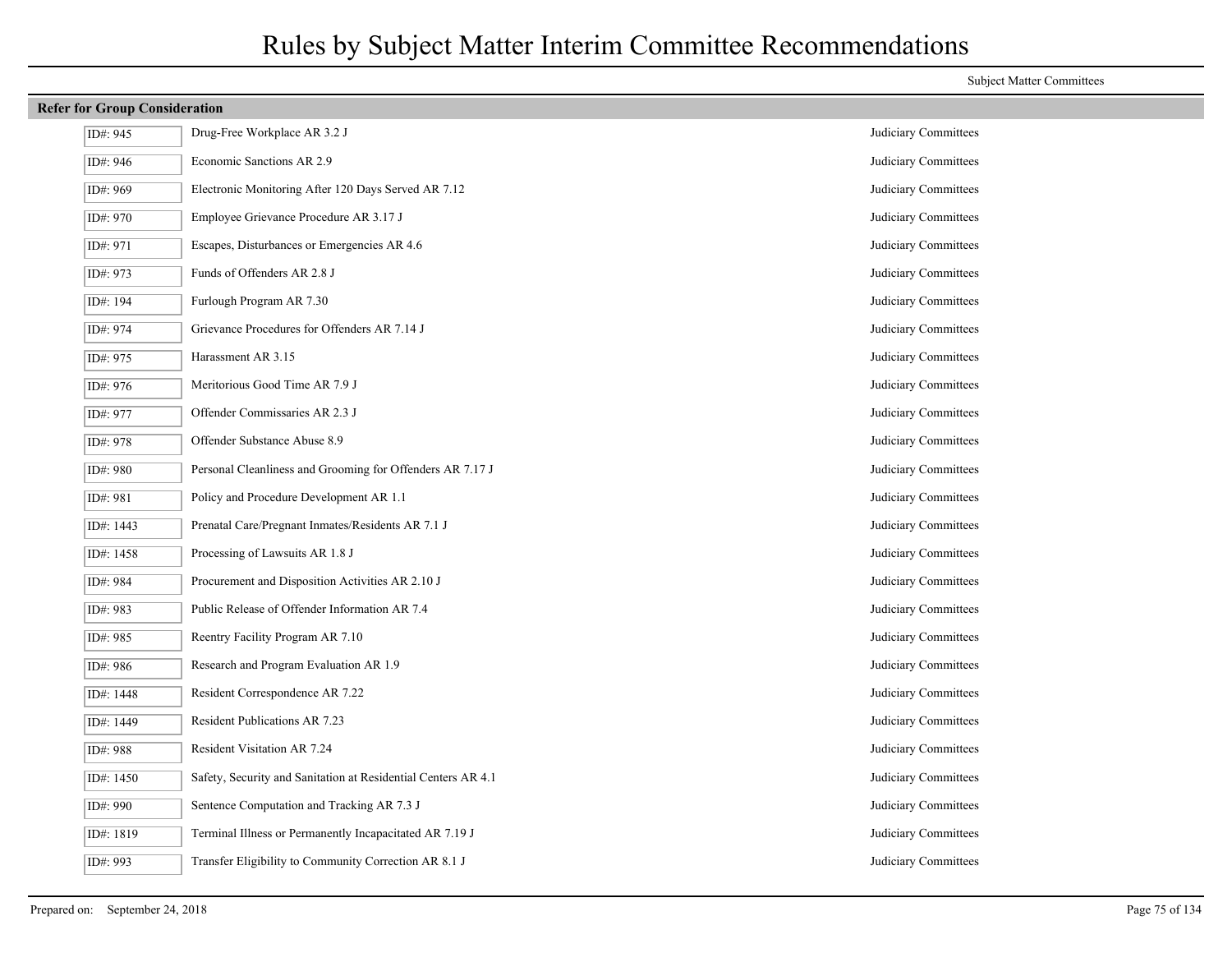|                          |                                                                                              | <b>Subject Matter Committees</b> |  |  |  |  |
|--------------------------|----------------------------------------------------------------------------------------------|----------------------------------|--|--|--|--|
|                          | <b>Refer for Group Consideration</b>                                                         |                                  |  |  |  |  |
| ID#: 193                 | Transitional Housing Program AR 7.8                                                          | Judiciary Committees             |  |  |  |  |
| ID#: 1444                | Use of Force AR 4.9                                                                          | Judiciary Committees             |  |  |  |  |
| ID#: 994                 | Use of Telephone AR 7.29 J                                                                   | Judiciary Committees             |  |  |  |  |
| ID#: 995                 | Volunteer Program AR 7.27                                                                    | Judiciary Committees             |  |  |  |  |
| Department of Correction |                                                                                              |                                  |  |  |  |  |
| ID#: 1404                | AR 001 Administrative regulations, Directives and Memoranda                                  | Judiciary Committees             |  |  |  |  |
| ID#: 1405                | AR 002 Authority of Unit Wardens, Center Supervisors, Administrators, or Designees           | Judiciary Committees             |  |  |  |  |
| ID#: 1409                | AR 005 Reporting of Incidents                                                                | Judiciary Committees             |  |  |  |  |
| ID#: 1417                | AR 007 Legislation-Liaison and/or Inquiries                                                  | Judiciary Committees             |  |  |  |  |
| ID#: 1418                | AR 011 News Media, Interviews and Correspondence                                             | Judiciary Committees             |  |  |  |  |
| ID#: 1419                | AR 013 Staff Training                                                                        | Judiciary Committees             |  |  |  |  |
| ID#: 1420                | AR 014 INTERNAL AFFAIRS and INVESTIGATIONS                                                   | Judiciary Committees             |  |  |  |  |
| ID#: 1422                | AR 017 Critical Incident Review                                                              | Judiciary Committees             |  |  |  |  |
| ID#: 1424                | AR 019 Processing of Lawsuits                                                                | Judiciary Committees             |  |  |  |  |
| ID#: 1425                | AR 020 Emergency Preparedness                                                                | Judiciary Committees             |  |  |  |  |
| ID#: 1428                | AR 100 Fiscal and Accounting Operations                                                      | Judiciary Committees             |  |  |  |  |
| ID#: 1430                | AR 101 Allotment of Appropriations and Budget Preparations                                   | Judiciary Committees             |  |  |  |  |
| ID#: 1432                | AR 102-A Industry Program Procedures, Sales or Acquisitions Between Public Procurement Units | Judiciary Committees             |  |  |  |  |
| ID#: 1433                | AR 103 Inmate Commissaries                                                                   | Judiciary Committees             |  |  |  |  |
| ID#: 1434                | AR 104 Property Control                                                                      | Judiciary Committees             |  |  |  |  |
| ID#: 1436                | AR 105 Audits                                                                                | Judiciary Committees             |  |  |  |  |
| ID#: 1437                | AR 107 Conflicts of Interest                                                                 | Judiciary Committees             |  |  |  |  |
| ID#: 1439                | AR 108 Travel Regulations                                                                    | Judiciary Committees             |  |  |  |  |
| ID#: 1440                | AR 109 Funds of Offenders                                                                    | Judiciary Committees             |  |  |  |  |
| ID#: 1442                | AR 112 Farming and Livestock Activities                                                      | Judiciary Committees             |  |  |  |  |
| ID#: 1453                | AR 113 Farm Produced Commodities                                                             | Judiciary Committees             |  |  |  |  |
| ID#: 1455                | AR 114 Arkansas Correctional Industries                                                      | Judiciary Committees             |  |  |  |  |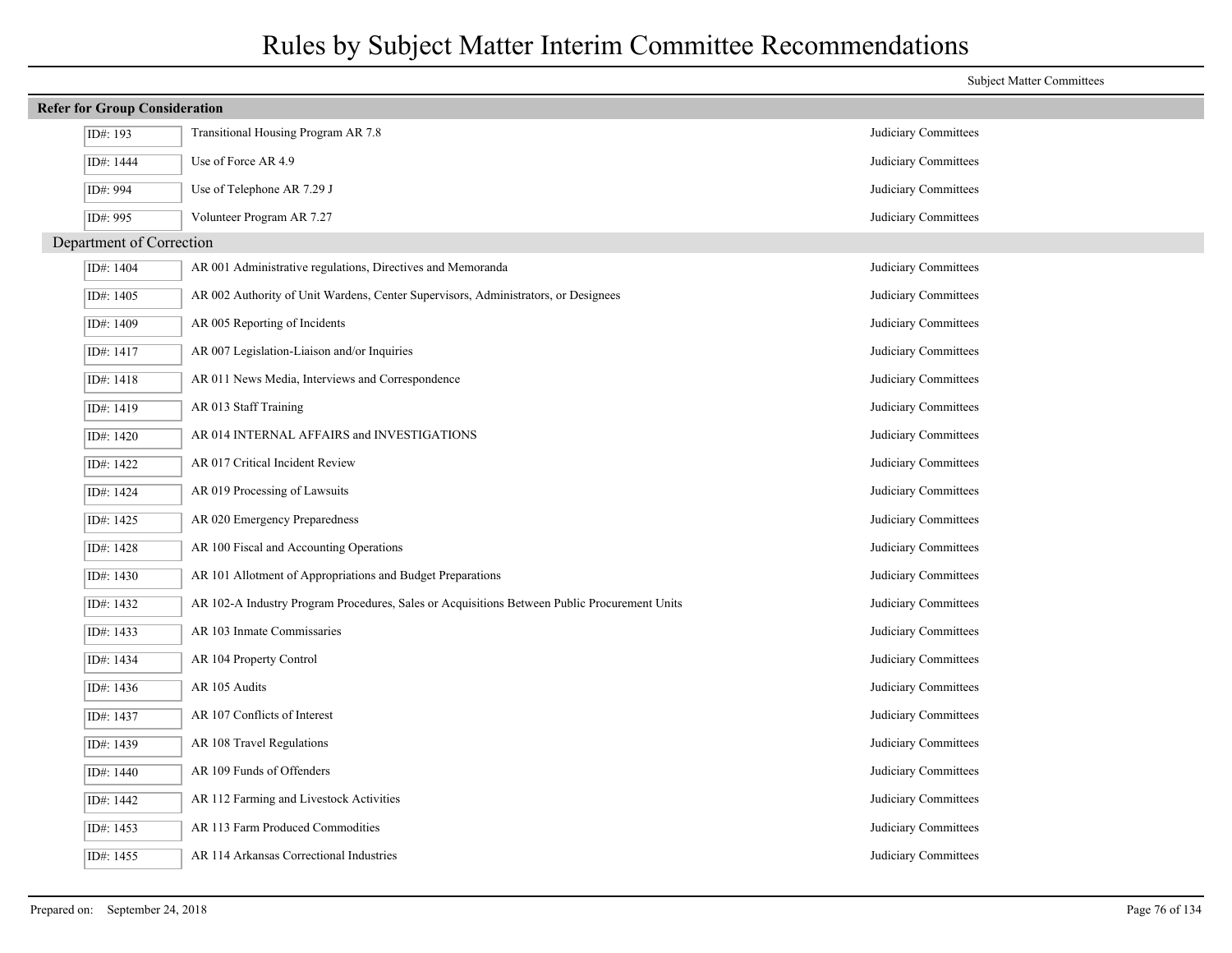| <b>Refer for Group Consideration</b> |                                                                                           |                      |
|--------------------------------------|-------------------------------------------------------------------------------------------|----------------------|
| ID#: 1460                            | AR 115 Private Industry Employment of Inmates Within Correctional Facilities              | Judiciary Committees |
| ID#: 1461                            | AR 118 Procurement and Disposition Activities                                             | Judiciary Committees |
| ID#: 1654                            | AR 201 Grooming and Attire Standards for Security and Non-Security Employees              | Judiciary Committees |
| ID#: 1505                            | AR 202 Drug-Free Workplae                                                                 | Judiciary Committees |
| ID#: 1508                            | AR 206 Trading or Trafficking With and Aiding or Abetting Unauthorized Actions by         | Judiciary Committees |
| ID#: 1509                            | AR 209 Part-Time Employment                                                               | Judiciary Committees |
| ID#: 1512                            | AR 211 Physical Attacks on State Employees                                                | Judiciary Committees |
| ID#: 1514                            | AR 212 Searches of Employees and Permission to Search Employee's Living Quarters on State | Judiciary Committees |
| ID#: 1515                            | AR 213 Hunting and Fishing Privileges                                                     | Judiciary Committees |
| ID#: 1517                            | AR 216 Accepting Gifts, Grants and Donations for the Department of Correction             | Judiciary Committees |
| ID#: 1519                            | AR 217 Staff Assignments, housing and Emoluments                                          | Judiciary Committees |
| ID#: 1655                            | AR 224 Tobacco                                                                            | Judiciary Committees |
| ID#: 1531                            | AR 225 Employee Conduct Standards                                                         | Judiciary Committees |
| ID#: 1533                            | AR 226 Sexual Harassment                                                                  | Judiciary Committees |
| ID#: 1534                            | AR 228 Equal Employment Opportunity                                                       | Judiciary Committees |
| ID#: 1535                            | AR 229 Employee Grievance Procedure                                                       | Judiciary Committees |
| ID#: 1537                            | AR 400 Security                                                                           | Judiciary Committees |
| ID#: 1548                            | AR 401 Searches for and Control of Contraband                                             | Judiciary Committees |
| ID#: 1555                            | AR 402 Storage of Weapons                                                                 | Judiciary Committees |
| ID#: 1556                            | AR 403 Use of Restraints                                                                  | Judiciary Committees |
| ID#: 1559                            | AR 404 Transporting/Escorting Offenders                                                   | Judiciary Committees |
| ID#: 1561                            | AR 405 State Police Assistance During Escapes and Other Disturbances                      | Judiciary Committees |
| ID#: 1565                            | AR 407 Safety and Sanitation                                                              | Judiciary Committees |
| ID#: 1566                            | AR 409 Use of Force                                                                       | Judiciary Committees |
| ID#: 1567                            | AR 410 Use of Chemical Agents and Other Non-Lethal Weapons                                | Judiciary Committees |
| ID#: 1568                            | AR 411 Use of Audio-Visual Equipment                                                      | Judiciary Committees |
| ID#: 1569                            | AR 412 Use of Canine Teams in Aggression and Protection Roles                             | Judiciary Committees |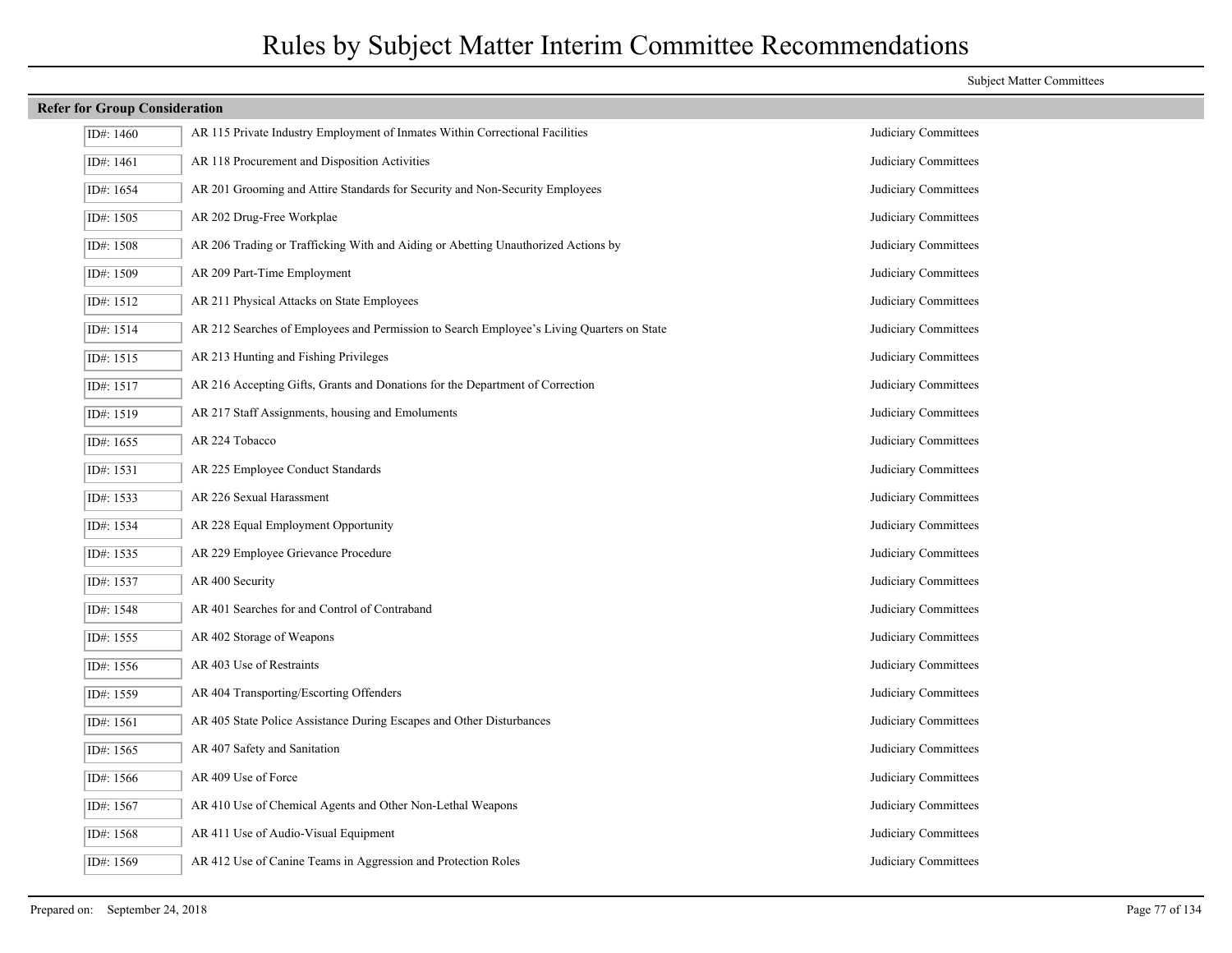| <b>Refer for Group Consideration</b> |                                                                                       |                      |  |
|--------------------------------------|---------------------------------------------------------------------------------------|----------------------|--|
| ID#: 1570                            | AR 413 Prison Rape Elimination Act (P.R.E.A.)                                         | Judiciary Committees |  |
| ID#: 1571                            | AR 500 Educational Services                                                           | Judiciary Committees |  |
| ID#: 1573                            | AR 600 Food Service                                                                   | Judiciary Committees |  |
| ID#: 1616                            | AR 802 Classification of Offenders                                                    | Judiciary Committees |  |
| ID#: 1621                            | AR 803 Sentence Computation and Tracking                                              | Judiciary Committees |  |
| ID#: 1624                            | AR 804 Inmate Records                                                                 | Judiciary Committees |  |
| ID#: 1625                            | AR 810 Inmate Emergency Medical Expenses Incurred While in County Jails               | Judiciary Committees |  |
| ID#: 1626                            | AR 812 Temporary Release/Meritorious and Emergency Furloughs                          | Judiciary Committees |  |
| ID#: 1629                            | AR 825 Inmate Name Changes for Religious Purposes                                     | Judiciary Committees |  |
| ID#: 1631                            | AR 826 Meritorious Good Time                                                          | Judiciary Committees |  |
| ID#: 1632                            | AR 829 Prenatal Care/Pregnant Inmates/Residents                                       | Judiciary Committees |  |
| ID#: 1636                            | AR 830 Corporal Punishment                                                            | Judiciary Committees |  |
| ID#: 1637                            | AR 831 Disciplinary Rules and Regulations                                             | Judiciary Committees |  |
| ID#: 1643                            | AR 832 Discrimination and Racial Issues                                               | Judiciary Committees |  |
| ID#: 1645                            | AR 833 Health Services                                                                | Judiciary Committees |  |
| ID#: 1646                            | AR 834 Procedure for Handling Disciplinary Infractions of Mentally Disordered Inmates | Judiciary Committees |  |
| ID#: 1647                            | AR 835 Grievance Procedures for Offenders                                             | Judiciary Committees |  |
| ID#: 1649                            | AR 837 Protective Custody                                                             | Judiciary Committees |  |
| ID#: $1650$                          | AR 839 Punitive Segregation                                                           | Judiciary Committees |  |
| ID#: 1657                            | AR 840 Personal Cleanliness and Grooming for Offenders                                | Judiciary Committees |  |
| ID#: 1659                            | AR 841 Inmate Property Control                                                        | Judiciary Committees |  |
| ID#: 1660                            | AR 850 TERMINAL ILLNESS OR PERMANENTLY INCAPACITATED                                  | Judiciary Committees |  |
| ID#: 1661                            | AR 851 Continuity of Care                                                             | Judiciary Committees |  |
| ID#: 1663                            | AR 854 Research and Experimentation                                                   | Judiciary Committees |  |
| ID#: 1667                            | AR 855 Investigation and Transportation of Deceased Inmates                           | Judiciary Committees |  |
| ID#: 1669                            | AR 860 Inmate Correspondence                                                          | Judiciary Committees |  |
| ID#: 1671                            | AR 864 Publications                                                                   | Judiciary Committees |  |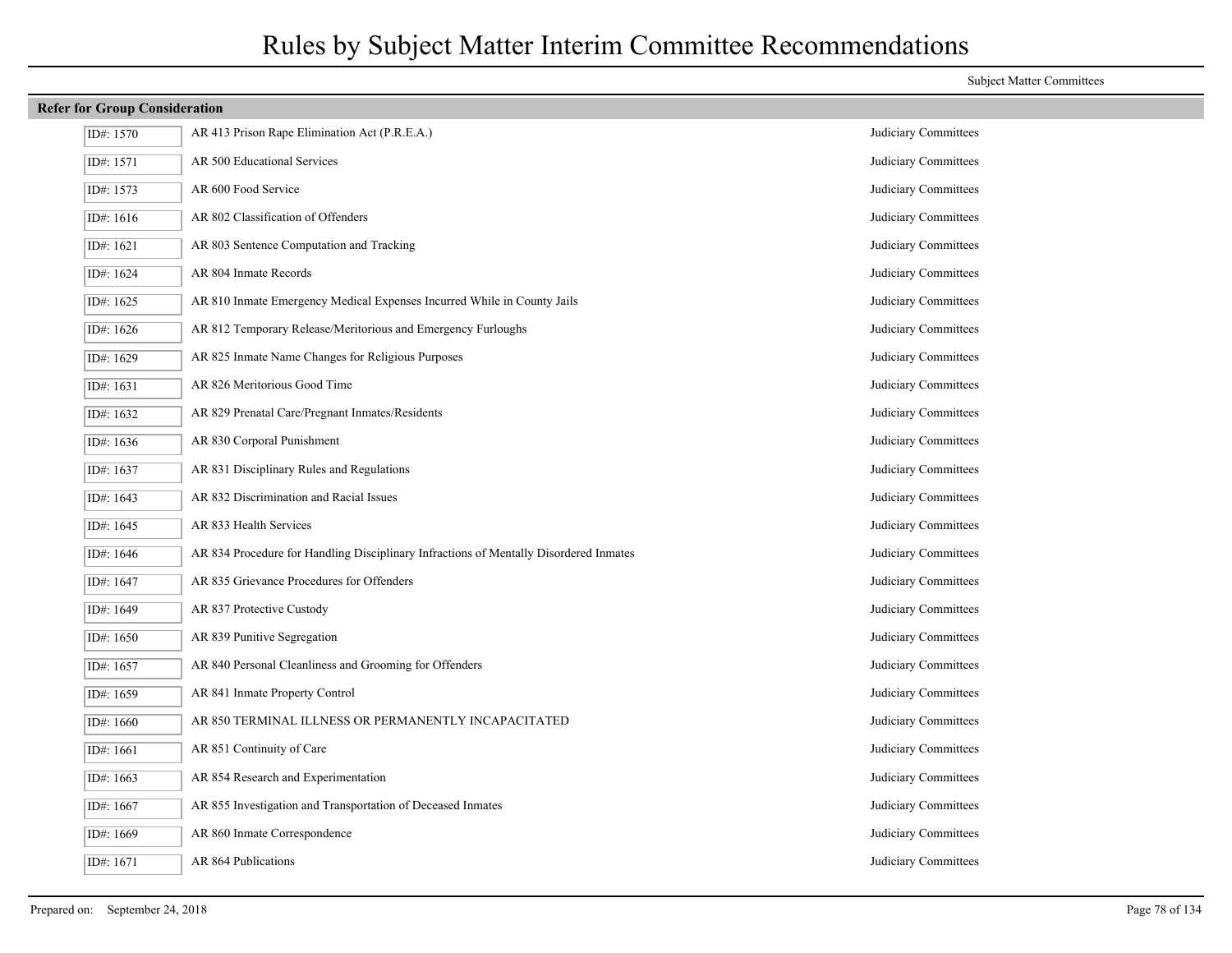| <b>Refer for Group Consideration</b> |                                                                                                                                                                                                                           |                             |  |
|--------------------------------------|---------------------------------------------------------------------------------------------------------------------------------------------------------------------------------------------------------------------------|-----------------------------|--|
| ID#: 1672                            | AR 865 Visitation                                                                                                                                                                                                         | Judiciary Committees        |  |
| ID#: 1677                            | AR 867 Use of Telephone                                                                                                                                                                                                   | Judiciary Committees        |  |
| ID#: 1679                            | AR 876 Inmate Emergency work Assignments During Disasters                                                                                                                                                                 | Judiciary Committees        |  |
| ID#: 1680                            | AR 881 Volunteer Services                                                                                                                                                                                                 | Judiciary Committees        |  |
| ID#: 1712                            | AR 883 Chaplaincy Services                                                                                                                                                                                                | Judiciary Committees        |  |
| ID#: 1716                            | AR 888 Boot Camp Program                                                                                                                                                                                                  | Judiciary Committees        |  |
| ID#: 1718                            | AR 890 Arkansas DOC Jail Facilities                                                                                                                                                                                       | Judiciary Committees        |  |
| ID#: 1719                            | AR 891 DNA Testing                                                                                                                                                                                                        | Judiciary Committees        |  |
| ID#: 1720                            | AR 893 Medical Co-Pay                                                                                                                                                                                                     | Judiciary Committees        |  |
| ID#: 1721                            | AR 894 Third Party agreements to House ADC Inmates                                                                                                                                                                        | Judiciary Committees        |  |
| ID#: 1462                            | AR 1200 Work/Study Release Program                                                                                                                                                                                        | Judiciary Committees        |  |
| ID#: 1463                            | AR 1201 Inmate Labor by Contractual Agreement and Volunteer Services                                                                                                                                                      | Judiciary Committees        |  |
| ID#: 1470                            | AR 1210 Pre-Release Program                                                                                                                                                                                               | Judiciary Committees        |  |
| ID#: 1473                            | AR 1212 Inmates Housed in County Jails and City Jails (Act 309)                                                                                                                                                           | Judiciary Committees        |  |
| ID#: 1481                            | AR 1301 Transfer Eligibility to Community Punishment                                                                                                                                                                      | Judiciary Committees        |  |
| ID#: 1491                            | AR 1315 Emergency Powers Act                                                                                                                                                                                              | Judiciary Committees        |  |
| ID#: 1495                            | AR 1316 Emergency Powers Act – County Jail Backlog                                                                                                                                                                        | Judiciary Committees        |  |
| ID#: 1503                            | AR 1317 Electronic Monitoring After 120 Days Served                                                                                                                                                                       | Judiciary Committees        |  |
| Department of Education              |                                                                                                                                                                                                                           |                             |  |
| ID#: 1881                            | Administration of Insulin and Glucagon to Arkansas Public School Students Diagnosed with Diabetes                                                                                                                         | <b>Education Committees</b> |  |
| ID#: 2004                            | Advanced Placement and International Baccalaureate Diploma Incentive Program and Advanced Placement Courses in the Four Core<br>Areas in Arkansas High Schools with Guidelines for Endorsed Concurrent Enrollment Courses | <b>Education Committees</b> |  |
| ID#: 1894                            | Alleged Testing Improprieties                                                                                                                                                                                             | <b>Education Committees</b> |  |
| ID#: 1861                            | Appeals Involving Student Residency Disputes Between School Districts                                                                                                                                                     | <b>Education Committees</b> |  |
| ID#: 1837                            | Arkansas Alternative Pay Program                                                                                                                                                                                          | <b>Education Committees</b> |  |
| ID#: 2036                            | Arkansas Better Chance Program                                                                                                                                                                                            | <b>Education Committees</b> |  |
| ID#: 1829                            | Arkansas Financial Accounting and Reporting System and Annual Training Requirements                                                                                                                                       | <b>Education Committees</b> |  |
| ID#: 1809                            | Arkansas Fiscal Assessment and Accountability Program                                                                                                                                                                     | <b>Education Committees</b> |  |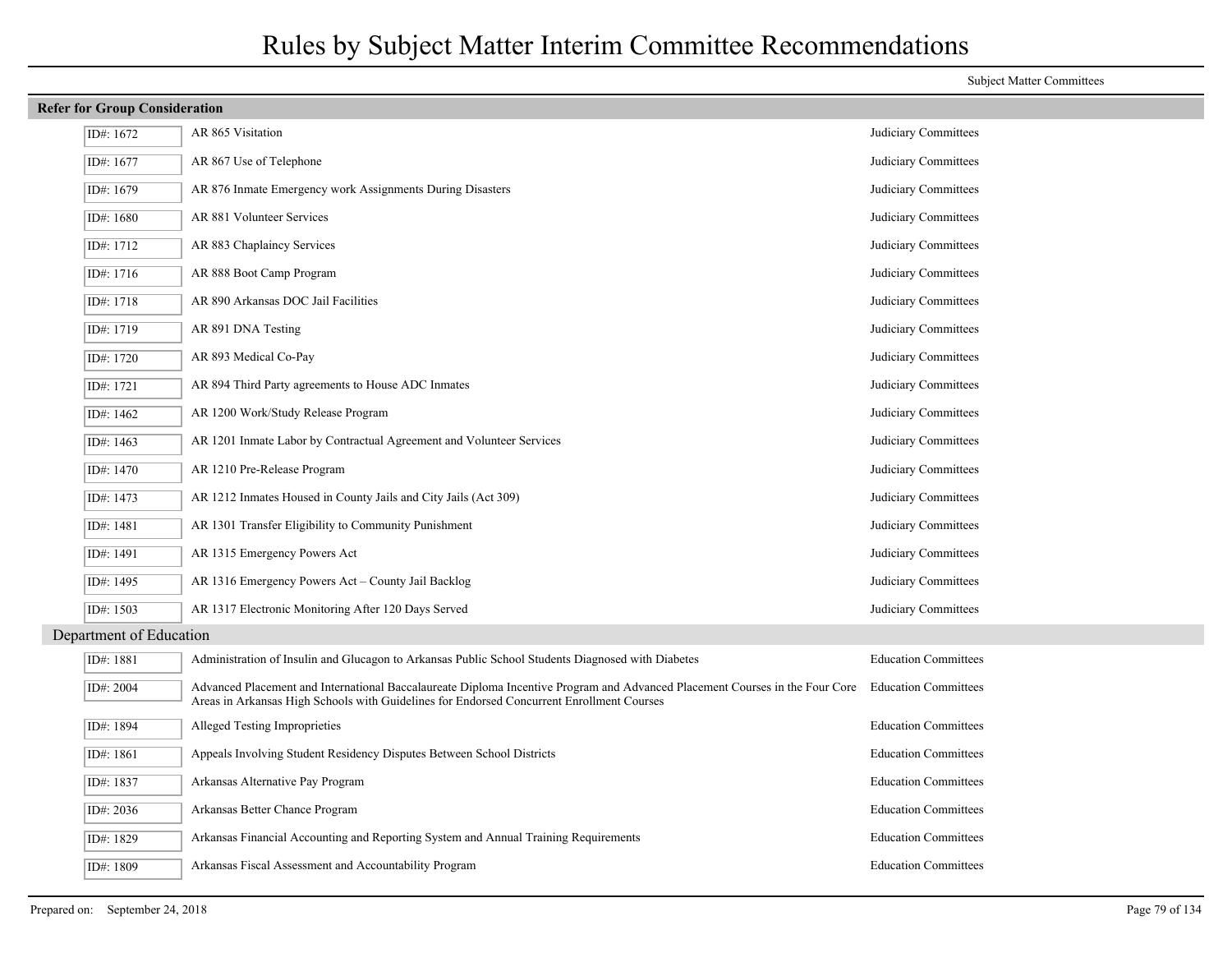| <b>Refer for Group Consideration</b>                                                                         |                             |  |  |  |
|--------------------------------------------------------------------------------------------------------------|-----------------------------|--|--|--|
| Arkansas Governor's School Site Selection                                                                    | <b>Education Committees</b> |  |  |  |
| Arkansas Opportunity Public School Choice Act                                                                | <b>Education Committees</b> |  |  |  |
| Arkansas Qualified Teacher Requirements                                                                      | <b>Education Committees</b> |  |  |  |
| Arkansas Teacher of the Year Program                                                                         | <b>Education Committees</b> |  |  |  |
| Athletic Expenditures for Public School Districts                                                            | <b>Education Committees</b> |  |  |  |
| <b>Background Checks</b>                                                                                     | <b>Education Committees</b> |  |  |  |
| Braille and Large Print Textbook Appropriation                                                               | <b>Education Committees</b> |  |  |  |
| Calculation Methods for Declining Enrollment and Student Growth Funding                                      | <b>Education Committees</b> |  |  |  |
| Calculation of Arkansas Smart Core Incentive Funding                                                         | <b>Education Committees</b> |  |  |  |
| Calculation of Miscellaneous Funds                                                                           | <b>Education Committees</b> |  |  |  |
| Certification and Continuing Professional Development of Child Nutrition Directors, Managers, and Workers    | <b>Education Committees</b> |  |  |  |
| Closing of Isolated Schools following an Annexation or Consolidation of Public School Districts              | <b>Education Committees</b> |  |  |  |
| Code of Ethics for Arkansas Educators                                                                        | <b>Education Committees</b> |  |  |  |
| College and Career Readiness Planning Programs                                                               | <b>Education Committees</b> |  |  |  |
| Comprehensive Plan for Consistency and Rigor in Course Work                                                  | <b>Education Committees</b> |  |  |  |
| Concurrent College and High School Credit for Students Who Have Completed the Eighth Grade                   | <b>Education Committees</b> |  |  |  |
| Consolidation and Annexation of School Districts                                                             | <b>Education Committees</b> |  |  |  |
| Creation of School Districts by Detachment                                                                   | <b>Education Committees</b> |  |  |  |
| Diplomas for Veterans of World War II, The Korean War, and The Vietnam War                                   | <b>Education Committees</b> |  |  |  |
| Distance and Digital Learning                                                                                | <b>Education Committees</b> |  |  |  |
| Distributing Selective Service Registration Forms and Obtaining Reasons for Students Dropping Out of School  | <b>Education Committees</b> |  |  |  |
| Distribution of Student Special Needs Funding and the Determination of Allowable Expenditures of These Funds | <b>Education Committees</b> |  |  |  |
| Duty to Report Student Criminal Acts                                                                         | <b>Education Committees</b> |  |  |  |
| <b>Education Service Cooperatives</b>                                                                        | <b>Education Committees</b> |  |  |  |
| <b>Educational Excellence Trust Fund</b>                                                                     | <b>Education Committees</b> |  |  |  |
| <b>Educator Licensure</b>                                                                                    | <b>Education Committees</b> |  |  |  |
| <b>Educator Support and Development</b>                                                                      | <b>Education Committees</b> |  |  |  |
|                                                                                                              |                             |  |  |  |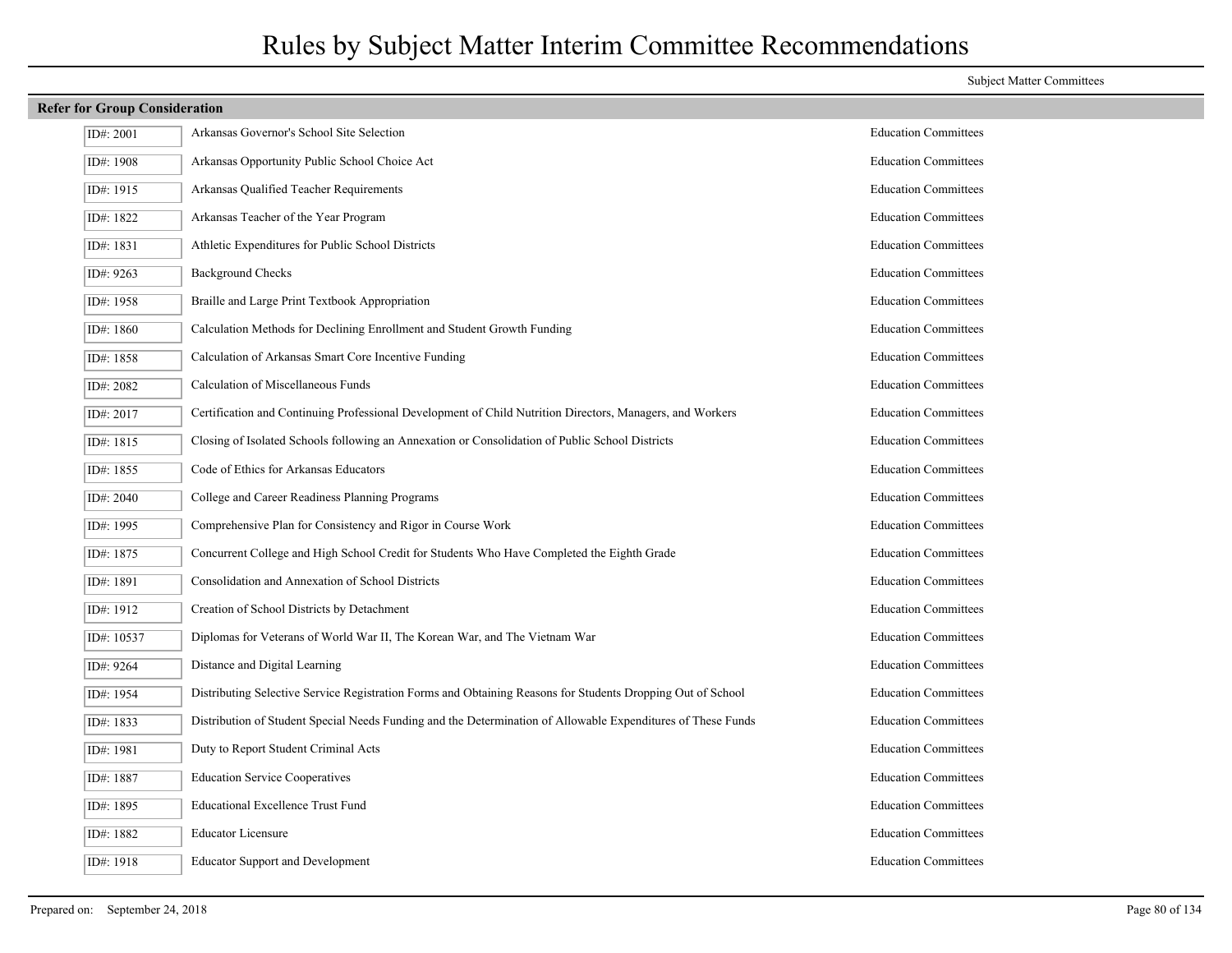| <b>Refer for Group Consideration</b> |                                                                                                                                |                             |  |  |
|--------------------------------------|--------------------------------------------------------------------------------------------------------------------------------|-----------------------------|--|--|
| ID#: 1835                            | Eligibility and Financial Incentives for Arkansas Leadership Academy Master School Principal Designation                       | <b>Education Committees</b> |  |  |
| ID#: 10297                           | Eligibility and Financial Incentives for Certified Speech-Language Pathologists                                                | <b>Education Committees</b> |  |  |
| ID#: 2023                            | Eligibility and Financial Incentives for National Board for Professional Teaching Standards                                    | <b>Education Committees</b> |  |  |
| ID#: 9570                            | Eligibility of Participating School Districts in the Traveling Teacher Program                                                 | <b>Education Committees</b> |  |  |
| ID#: 1913                            | <b>Enrollment of Military Dependents</b>                                                                                       | <b>Education Committees</b> |  |  |
| ID#: 1813                            | Ethical Guidelines and Prohibitions for Educational Administrators, Employees, Board Members, and other Parties                | <b>Education Committees</b> |  |  |
| ID#: 1820                            | Eye and Vision Screening Report in Arkansas Public Schools                                                                     | <b>Education Committees</b> |  |  |
| ID#: 1870                            | Federal Program Complaint Resolution                                                                                           | <b>Education Committees</b> |  |  |
| ID#: 1832                            | Final Close of Public School Financial Records                                                                                 | <b>Education Committees</b> |  |  |
| ID#: 1959                            | Four-Day School Weeks                                                                                                          | <b>Education Committees</b> |  |  |
| ID#: 1974                            | Gifted and Talented Program Approval Standards                                                                                 | <b>Education Committees</b> |  |  |
| ID#: 9597                            | Guidelines for Act 355 Student Permanent Record                                                                                | <b>Education Committees</b> |  |  |
| ID#: 9569                            | Guidelines for the Development, Review, and Revision of School District Student Discipline and School Safety Policies          | <b>Education Committees</b> |  |  |
| ID#: 1827                            | Home Schools                                                                                                                   | <b>Education Committees</b> |  |  |
| ID#: 1910                            | How to Meet the Needs of Children with Dyslexia                                                                                | <b>Education Committees</b> |  |  |
| ID#: 1839                            | Incentives for Teacher Recruitment and Retention in High-Priority Districts with an Average Daily Membership of 1,000 or Fewer | <b>Education Committees</b> |  |  |
| ID#: 1878                            | <b>Instructional Materials</b>                                                                                                 | <b>Education Committees</b> |  |  |
| ID#: 1991                            | Intervention Block Grant Program                                                                                               | <b>Education Committees</b> |  |  |
| ID#: 1914                            | Issuance of Local Education Agency Numbers                                                                                     | <b>Education Committees</b> |  |  |
| ID#: 9610                            | Kindergarten Physical Screening                                                                                                | <b>Education Committees</b> |  |  |
| ID#: 2042                            | Kindergarten through 12th Grade Immunization Requirements in Arkansas Public Schools                                           | <b>Education Committees</b> |  |  |
| ID#: 1941                            | Loan and Bond Applications                                                                                                     | <b>Education Committees</b> |  |  |
| ID#: 1854                            | Minimum Qualifications for General Business Managers of Public School Districts                                                | <b>Education Committees</b> |  |  |
| ID#: 2039                            | Nutrition and Physical Activity Standards and Body Mass Index for Age Assessment Protocols in Arkansas Public Schools          | <b>Education Committees</b> |  |  |
| ID#: 1886                            | Parental Involvement Plans and Family and Community Engagement                                                                 | <b>Education Committees</b> |  |  |
| ID#: 1810                            | Physical Education Course Credit for Organized Physical Activity Courses                                                       | <b>Education Committees</b> |  |  |
| ID#: 1890                            | Positive Youth Development Grant Program                                                                                       | <b>Education Committees</b> |  |  |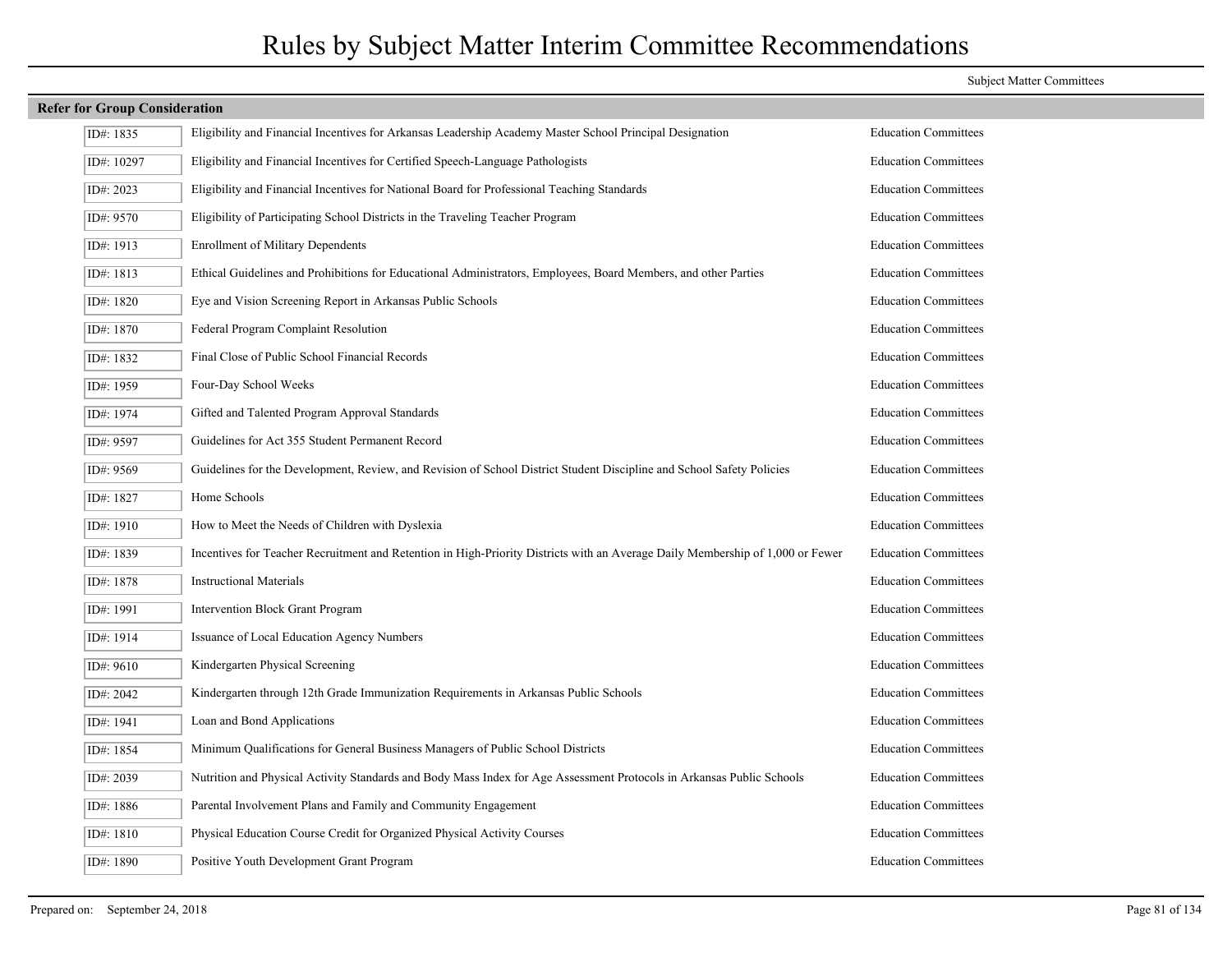| <b>Refer for Group Consideration</b> |                                                                                                                                                      |                             |
|--------------------------------------|------------------------------------------------------------------------------------------------------------------------------------------------------|-----------------------------|
| ID#: 2005                            | Process and Procedures for Best Financial Management Practices Review for Public School Districts                                                    | <b>Education Committees</b> |
| ID#: 1997                            | Process for Submitting a Petition for a Declaratory Order Issued by the Arkansas State Board of Education                                            | <b>Education Committees</b> |
| ID#: 1842                            | Process to Ensure the Quality, Security, Validation and Timeliness of Public School Data in the Arkansas Public School Computer<br>Network           | <b>Education Committees</b> |
| ID#: 1811                            | Professional Development                                                                                                                             | <b>Education Committees</b> |
| ID#: 1916                            | Professional Learning Communities                                                                                                                    | <b>Education Committees</b> |
| ID#: 1823                            | Program to Inform Students about the ARKids First Program                                                                                            | <b>Education Committees</b> |
| ID#: 2133                            | Public Charter Schools                                                                                                                               | <b>Education Committees</b> |
| ID#: 1909                            | Public School Choice Act of 2015                                                                                                                     | <b>Education Committees</b> |
| ID#: 9595                            | Public School Rating System on Annual School Performance Reports and the School Recognition Program                                                  | <b>Education Committees</b> |
| ID#: 1816                            | Public School Salvage Computer Loan Program                                                                                                          | <b>Education Committees</b> |
| ID#: 1807                            | Public School Student Services                                                                                                                       | <b>Education Committees</b> |
| ID#: 1873                            | Publicly Funded Educational Institution Audit Requirements                                                                                           | <b>Education Committees</b> |
| ID#: 1824                            | Regulatory Basis of Accounting                                                                                                                       | <b>Education Committees</b> |
| ID#: 1843                            | Reimbursement by School District for Election Expenses                                                                                               | <b>Education Committees</b> |
| ID#: 1992                            | Reporting Compliance with Ark. Code Ann. 6-13-631 and for Withholding Aid from School Districts not in Compliance with Ark.<br>Code Ann. 6-13-631    | <b>Education Committees</b> |
| ID#: 1818                            | Required Training for School Board Members                                                                                                           | <b>Education Committees</b> |
| ID#: 1838                            | Rewarding Excellence in Achievement Program                                                                                                          | <b>Education Committees</b> |
| ID#: 1884                            | School District Requirements for Personnel Policies, Salary Schedules, Minimum Salaries, and Documents Posted to District<br>Websites                | <b>Education Committees</b> |
| ID#: 9596                            | School Fire Marshal and Fire Drill Reports                                                                                                           | <b>Education Committees</b> |
| ID#: 1876                            | School Superintendent Mentoring Program                                                                                                              | <b>Education Committees</b> |
| ID#: 1808                            | School Worker Defense Program                                                                                                                        | <b>Education Committees</b> |
| ID#: 1940                            | School-Based Automated External Defibrillator (AED) Devices and Cardiopulmonary Resuscitation (CPR) Programs                                         | <b>Education Committees</b> |
| ID#: 1911                            | Schools of Innovation                                                                                                                                | <b>Education Committees</b> |
| ID#: 1852                            | Special Education and Related Services--Procedural Requirements, Program Standards, Eligibility Criteria for Children with<br>Disabilities Ages 3-21 | <b>Education Committees</b> |
| ID#: 2118                            | Standards of Accreditation of Arkansas Public Schools and School Districts                                                                           | <b>Education Committees</b> |
| ID#: 2083                            | Succeed Scholarship Program                                                                                                                          | <b>Education Committees</b> |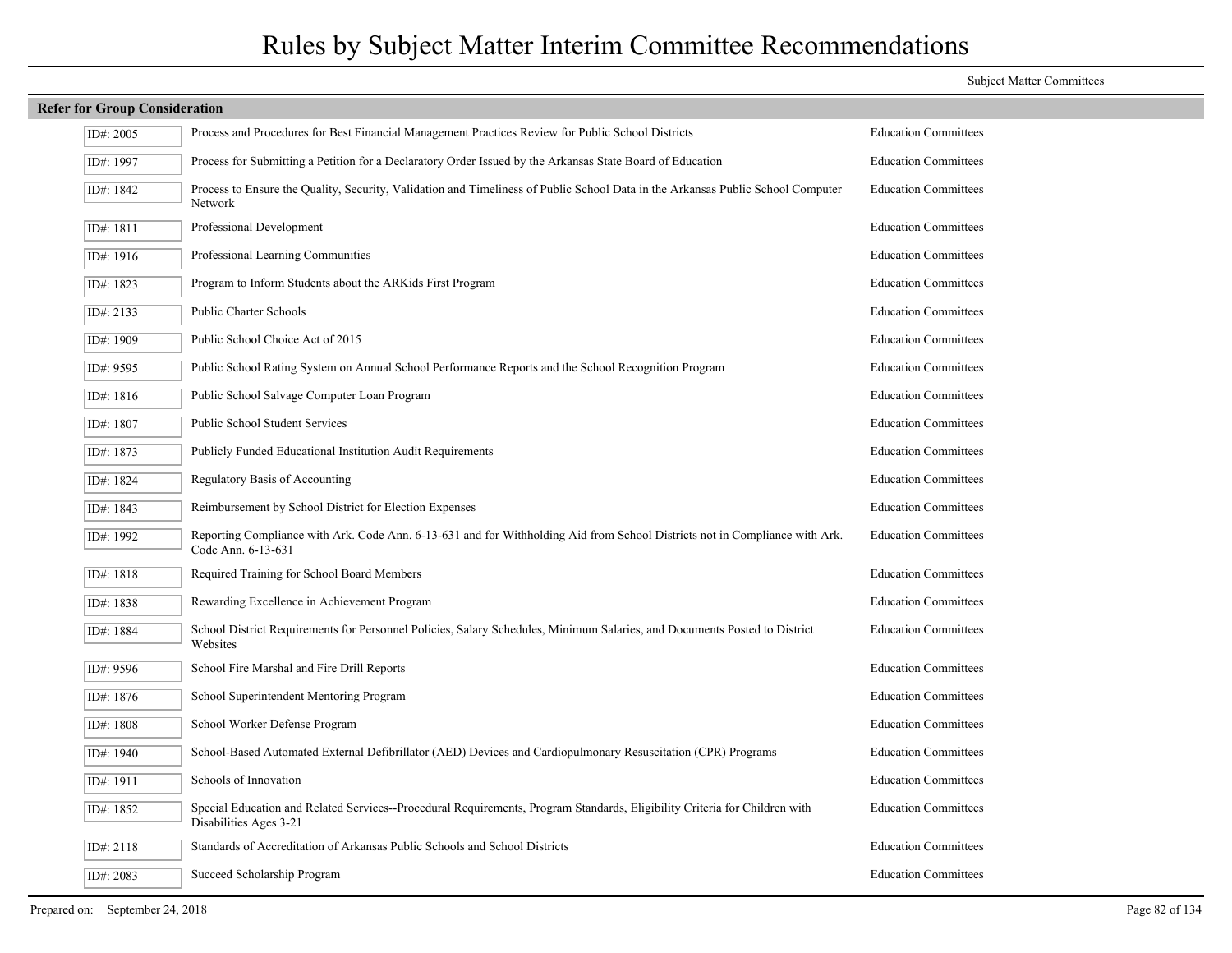|                                      |                                                                                                                           | <b>Subject Matter Committees</b>                |
|--------------------------------------|---------------------------------------------------------------------------------------------------------------------------|-------------------------------------------------|
| <b>Refer for Group Consideration</b> |                                                                                                                           |                                                 |
| ID#: 1893                            | Technology Training Centers in Education Service Cooperatives                                                             | <b>Education Committees</b>                     |
| ID#: 2019                            | Uniform Grading Scales for Public Secondary Schools and for Optional Use in Public Elementary Schools                     | <b>Education Committees</b>                     |
| ID#: 2018                            | Visual Art and Music Instruction for Students in Grades One through 6 (1-6)                                               | <b>Education Committees</b>                     |
|                                      | Department of Education - Arkansas School for the Blind                                                                   |                                                 |
| ID#: 1727                            | <b>General Information Booklet</b>                                                                                        | <b>Education Committees</b>                     |
|                                      | Department of Education - Arkansas State Library                                                                          |                                                 |
| ID#: 693                             | Arkansas State Library Document Services Program                                                                          | <b>Education Committees</b>                     |
| ID#: 699                             | Arkansas State Library Rules Governing Distribution of Scholarship Assistance                                             | <b>Education Committees</b>                     |
| ID#: 700                             | Distribution of General Improvement Fund Grants                                                                           | <b>Education Committees</b>                     |
|                                      | Department of Education - Division of Public School Academic Facilities and Transportation                                |                                                 |
| ID#: 1919                            | Academic Facilities Catastrophic Program                                                                                  | <b>Education Committees</b>                     |
| ID#: 1926                            | Academic Facilities Distress Program                                                                                      | <b>Education Committees</b>                     |
| ID#: 1937                            | Academic Facilities Distress Ten Year Facilities Master Plan Program                                                      | <b>Education Committees</b>                     |
| ID#: 1928                            | Academic Facilities Partnership Program                                                                                   | <b>Education Committees</b>                     |
| ID#: 1929                            | Acquisition of Energy Conservation Measures for Public Schools                                                            | <b>Education Committees</b>                     |
| ID#: 1939                            | Advertising on School Buses                                                                                               | <b>Education Committees</b>                     |
| ID#: 1936                            | Appeals from Determinations of the Arkansas Division of Public School Academic Facilities and Transportation              | <b>Education Committees</b>                     |
| ID#: 1921                            | Maintenance and Operations of Arkansas Public School Buses and Physical Examinations of School Bus Drivers                | <b>Education Committees</b>                     |
| ID#: 1933                            | Property Insurance Requirements                                                                                           | <b>Education Committees</b>                     |
| ID#: 1927                            | Retirement and Termination of Bonded Debt Assistance, General Facilities Funding and Supplement Millage Incentive Funding | <b>Education Committees</b>                     |
| ID#: 9571                            | Self Construction Projects by Public Education Entities                                                                   | <b>Education Committees</b>                     |
| ID#: 1922                            | Specifications Governing School Bus Design                                                                                | <b>Education Committees</b>                     |
| ID#: 1924                            | Use of Construction Management as Project Delivery Method                                                                 | <b>Education Committees</b>                     |
| ID#: 1925                            | Use of Design-Build Construction by Public School Districts                                                               | <b>Education Committees</b>                     |
| ID#: 1930                            | Use of Public-Public Partnerships by School Districts                                                                     | <b>Education Committees</b>                     |
|                                      | Department of Finance and Administration                                                                                  |                                                 |
| ID#: 9306                            | 3-101 Capital Improvements                                                                                                | State Agencies & Govermental Affairs Committees |
| ID#: 5058                            | 1977-D2:D1061 Beer Excise Tax                                                                                             | Revenue & Taxation Committees                   |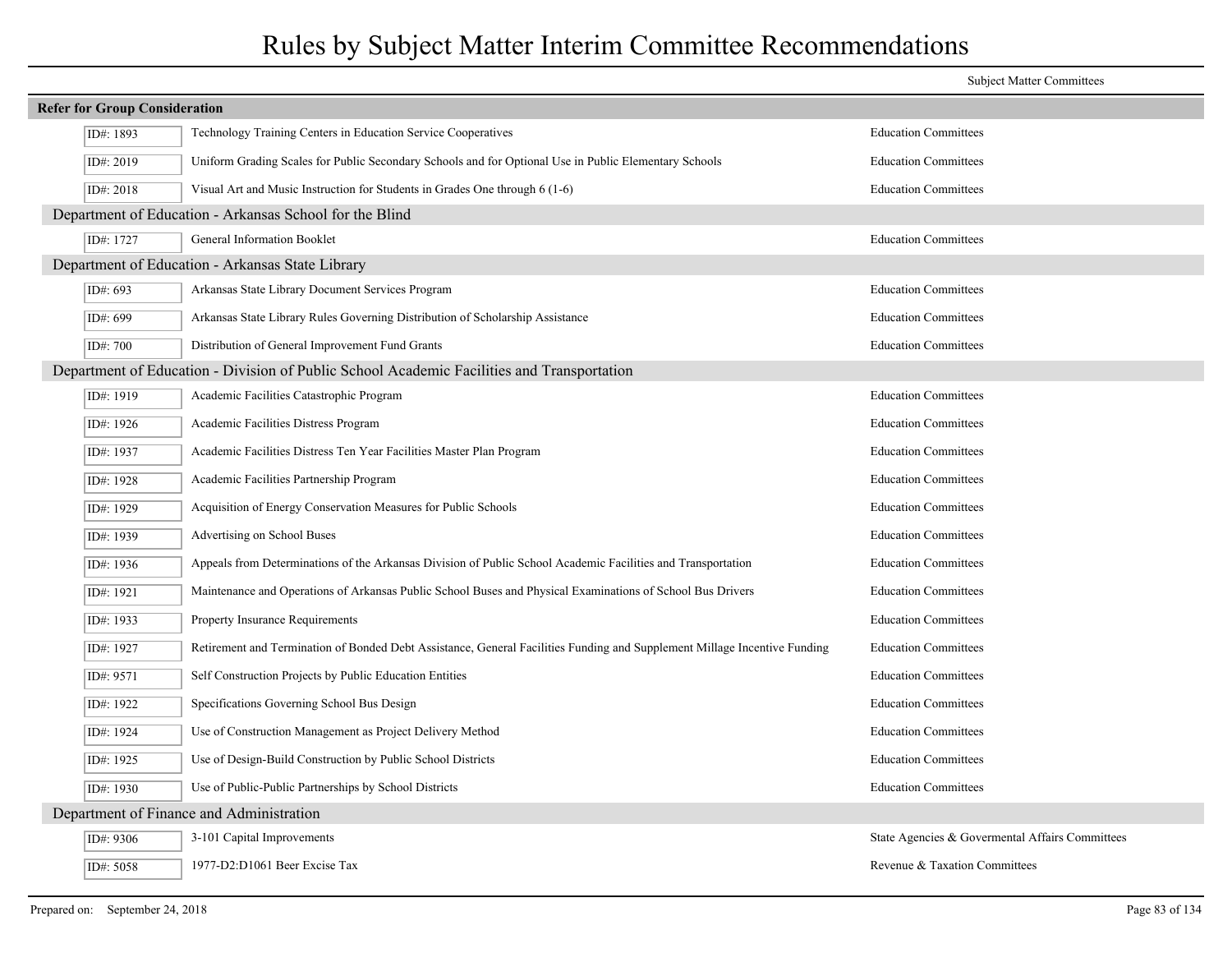|                                      |                                                                                                                                                                                                                                                                                                                    | <b>Subject Matter Committees</b>        |
|--------------------------------------|--------------------------------------------------------------------------------------------------------------------------------------------------------------------------------------------------------------------------------------------------------------------------------------------------------------------|-----------------------------------------|
| <b>Refer for Group Consideration</b> |                                                                                                                                                                                                                                                                                                                    |                                         |
| ID#: 5176                            | 1985-1 Credit Against Tax for Donations or Sales Below Cost of Tangible Personal Property and Certain Money Contributions for<br>Certain Qualified Education Purposes                                                                                                                                              | Revenue & Taxation Committees           |
| ID#: 9225                            | 1991-7 Disclosable Tax Information                                                                                                                                                                                                                                                                                 | Revenue & Taxation Committees           |
| ID#: 5177                            | 1991-11 Income Tax Credit for Purchase of Recycling Equipment                                                                                                                                                                                                                                                      | Revenue & Taxation Committees           |
| ID#: 5178                            | 1991-12 Arkansas Individual Income Tax Section Guidelines for the use of Substitute and Reproduced Tax Forms                                                                                                                                                                                                       | Revenue & Taxation Committees           |
| ID#: 9232                            | 1993-3 Bonded Title Regulation                                                                                                                                                                                                                                                                                     | <b>Public Transportation Committees</b> |
| ID#: 5234                            | 1993-5 Administrative Procedure                                                                                                                                                                                                                                                                                    | Revenue & Taxation Committees           |
| ID#: 5237                            | 1993-6 Administrative Procedure                                                                                                                                                                                                                                                                                    | Revenue & Taxation Committees           |
| ID#: 9233                            | 1993-7 Bonded All-Terrain Vehicle Regulation                                                                                                                                                                                                                                                                       | <b>Public Transportation Committees</b> |
| ID#: 6977                            | 1993-8 Soft Drink Tax                                                                                                                                                                                                                                                                                              | Revenue & Taxation Committees           |
| ID#: 9234                            | 1993-9 Driver Services Regulation                                                                                                                                                                                                                                                                                  | <b>Public Transportation Committees</b> |
| ID#: 5179                            | 1993-11 Enterprise Zone Act of 1993                                                                                                                                                                                                                                                                                | Revenue & Taxation Committees           |
| ID#: 6978                            | 1994-3: Dealer/Lienholder Registration and Title Application Regulation                                                                                                                                                                                                                                            | Revenue & Taxation Committees           |
| ID#: 6979                            | 1995-1 Odometer Disclosure Requirements                                                                                                                                                                                                                                                                            | <b>Public Transportation Committees</b> |
| ID#: 9235                            | 1995-2 Vending Goods Wholesale Tax                                                                                                                                                                                                                                                                                 | Revenue & Taxation Committees           |
| ID#: 6980                            | 1996-1 Youth Apprenticeship Program                                                                                                                                                                                                                                                                                | Revenue & Taxation Committees           |
| ID#: 6981                            | 1996-2 Electronic Filing Providing Taxpayer w/Return                                                                                                                                                                                                                                                               | Revenue & Taxation Committees           |
| ID#: 7266                            | 1997-2 -- Individual Income Tax Credit for Political Contributions                                                                                                                                                                                                                                                 | Revenue & Taxation Committees           |
| ID#: 7582                            | 1997-4 -- Comprehensive Individual Income Tax Regulations                                                                                                                                                                                                                                                          | Revenue & Taxation Committees           |
| ID#: 7584                            | 1997-5 - Motor Vehicle Registration                                                                                                                                                                                                                                                                                | <b>Public Transportation Committees</b> |
| ID#: 9236                            | 1997-6 -- Federal Driver's Privacy Act                                                                                                                                                                                                                                                                             | <b>Public Transportation Committees</b> |
| ID#: 9238                            | 1998-3 -- Insurance Company Reporting Requirements                                                                                                                                                                                                                                                                 | <b>Public Transportation Committees</b> |
| ID#: 8986                            | 1998-5 -- Cigarette Stamps and Border Zone Sales                                                                                                                                                                                                                                                                   | Revenue & Taxation Committees           |
| ID#: 8997                            | 1998-7 -- Prohibition Against Browsing or Unauthorized Access                                                                                                                                                                                                                                                      | Revenue & Taxation Committees           |
| ID#: 9239                            | 1999-2 -- Non-Residential Construction Surcharge                                                                                                                                                                                                                                                                   | Revenue & Taxation Committees           |
| ID#: 8998                            | 1999-4 -- Regulation on the Tuition Reimbursement Tax Credit Program, Act 1036 of 1999                                                                                                                                                                                                                             | Revenue & Taxation Committees           |
| ID#: 9241                            | 2000-1: Payments by Nonparticipating Tobacco Product Manufactures -- To implement and clarify the process by which tobacco<br>product manufacturers who don't participate in the "Master Settlement Agreement" must calculate and deposit an annual payment<br>into an escrow account required in Act 1165 of 1999 | Revenue & Taxation Committees           |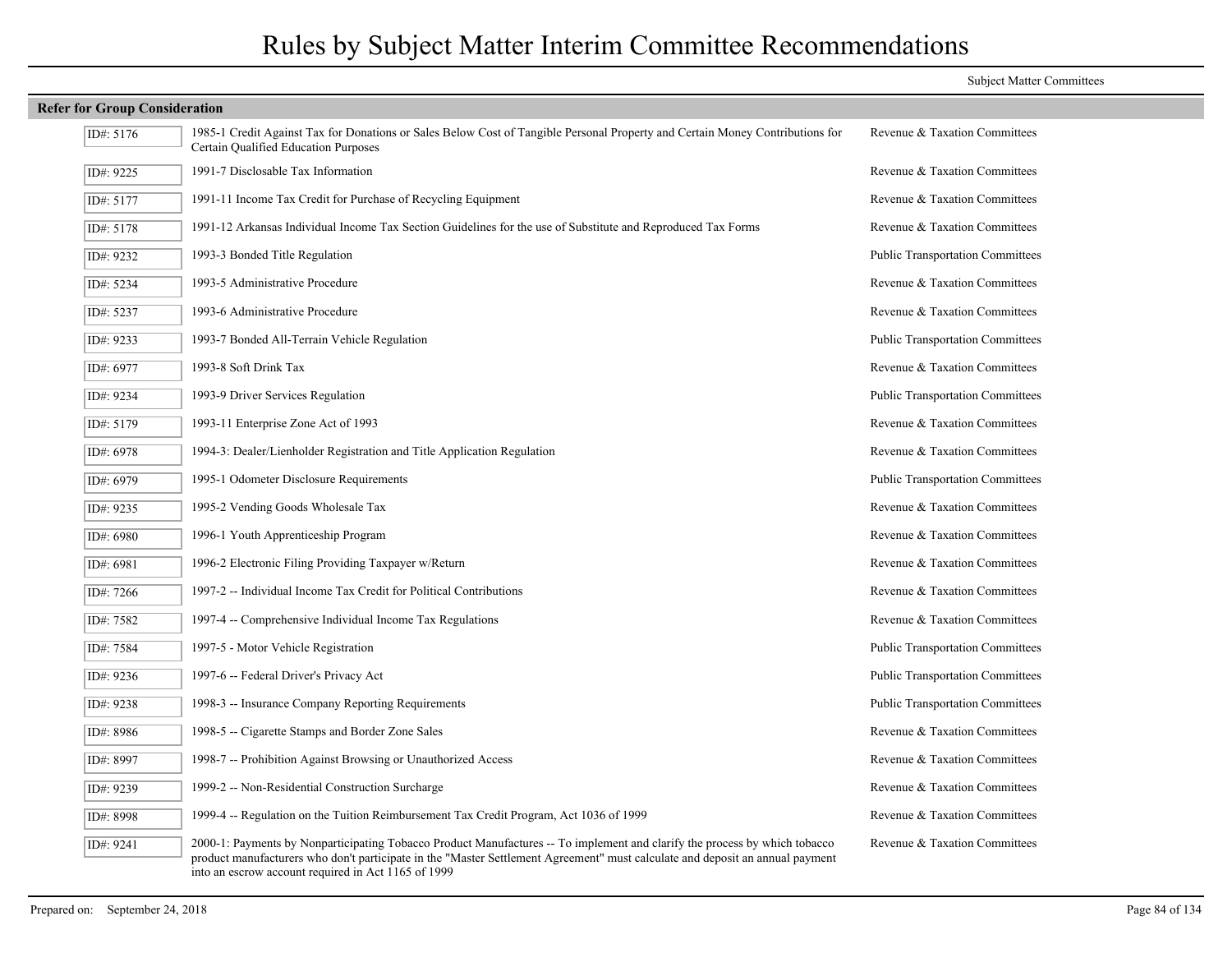|                                      |                                                                                                                                                                                                                | <b>Subject Matter Committees</b>                       |
|--------------------------------------|----------------------------------------------------------------------------------------------------------------------------------------------------------------------------------------------------------------|--------------------------------------------------------|
| <b>Refer for Group Consideration</b> |                                                                                                                                                                                                                |                                                        |
| ID#: 9103                            | 2000-2 -- Individual Income Tax Regulation - Electronic Return Originator                                                                                                                                      | Revenue & Taxation Committees                          |
| ID#: 9105                            | 2000-3 -- Model Record Keeping and Record Retention Regulation                                                                                                                                                 | Revenue & Taxation Committees                          |
| ID#: 9242                            | 2000-4: Settlement or Compromise of Tax Liabilities - to define the procedures to be followed in the settlement or compromise of<br>controversies relation to the payment of any state tax administered by DFA | Revenue & Taxation Committees                          |
| ID#: 9107                            | 2000-5 -- Withholding and Payment of Income Taxes by Electronic Funds Transfer                                                                                                                                 | Revenue & Taxation Committees                          |
| ID#: 9209                            | 2000-8 -- Real Property Tax Credit Claims                                                                                                                                                                      | Revenue & Taxation Committees                          |
| ID#: 9213                            | 2003-3: Tax Credit Registration and Claim Verification System                                                                                                                                                  | Revenue & Taxation Committees                          |
| ID#: 9214                            | 2004-7 -- Regulation Implementing Act 1118 of 2001, regarding Ark. Code Ann. Sec. 27-14-1603 "Cancellation of Title or MCO for<br>a Manufactured Home"                                                         | <b>Public Transportation Committees</b>                |
| ID#: 9215                            | 2005-7: Dealer Plates and Tags for Motor Vehicles and Motorcycles                                                                                                                                              | <b>Public Transportation Committees</b>                |
| ID#: 9216                            | 2006-2: Income tax exemption Increase for Armed Services Members                                                                                                                                               | Revenue & Taxation Committees                          |
| ID#: 9217                            | 2006-3 - Withholding on Nonresident Members of Pass-Through Entities                                                                                                                                           | Revenue & Taxation Committees                          |
| ID#: 9218                            | 2006-8 -- Special License Plates and Decals                                                                                                                                                                    | <b>Public Transportation Committees</b>                |
| ID#: 9254                            | 2007-3: Special Rules for Sales of Food and Food Ingredients and Prepared Food                                                                                                                                 | Revenue & Taxation Committees                          |
| ID#: 9244                            | 2007-5: Reduced Sales Tax Rate for Natural Gas or Electricity Used Directly in the Manufacturing Process                                                                                                       | Revenue & Taxation Committees                          |
| ID#: 9219                            | 2007-7: Administration of Special License Plates and Certificates for Persons with Disabilities                                                                                                                | <b>Public Transportation Committees</b>                |
| ID#: 9220                            | 2007-8: Salvage, Rebuilt & Parts Only Vehicle                                                                                                                                                                  | <b>Public Transportation Committees</b>                |
| ID#: 9245                            | 2007-9: The Delta Geotourism Incentive Act of 2007                                                                                                                                                             | Revenue & Taxation Committees                          |
| ID#: 9246                            | 2008-4: Natural Gas Severance Tax Rules                                                                                                                                                                        | Revenue & Taxation Committees                          |
| ID#: 9247                            | 2010-1 -- Veterinarian Sales and Use Tax                                                                                                                                                                       | Revenue & Taxation Committees                          |
| ID#: 10726                           | 2014-1 State Employee Dispute Resolution Appeal Rules and Procedures                                                                                                                                           | State Agencies & Governental Affairs Committees        |
| ID#: 9248                            | 2015-2: Mandatory Electronic Reporting by Tobacco Wholesalers                                                                                                                                                  | Revenue & Taxation Committees                          |
| ID#: 9221                            | Administration of Justice Fund                                                                                                                                                                                 | Judiciary Committees                                   |
| ID#: 9267                            | Alcoholic Beverage Control Regulations Title 1, Subtitle A   Scope                                                                                                                                             | Joint Meeting of House Rules and Senate State Agencies |
| ID#: 9268                            | Alcoholic Beverage Control Regulations Title 1, Subtitle B   Definitions                                                                                                                                       | Joint Meeting of House Rules and Senate State Agencies |
| ID#: 9269                            | Alcoholic Beverage Control Regulations Title 1, Subtitle C   Permit Procedure                                                                                                                                  | Joint Meeting of House Rules and Senate State Agencies |
| ID#: 9270                            | Alcoholic Beverage Control Regulations Title 1, Subtitle D   Hearing Procedure                                                                                                                                 | Joint Meeting of House Rules and Senate State Agencies |
| ID#: 9271                            | Alcoholic Beverage Control Regulations Title 1, Subtitle E   Procedure upon Seizure and Forfeiture of Controlled Beverages and<br>Personal Property                                                            | Joint Meeting of House Rules and Senate State Agencies |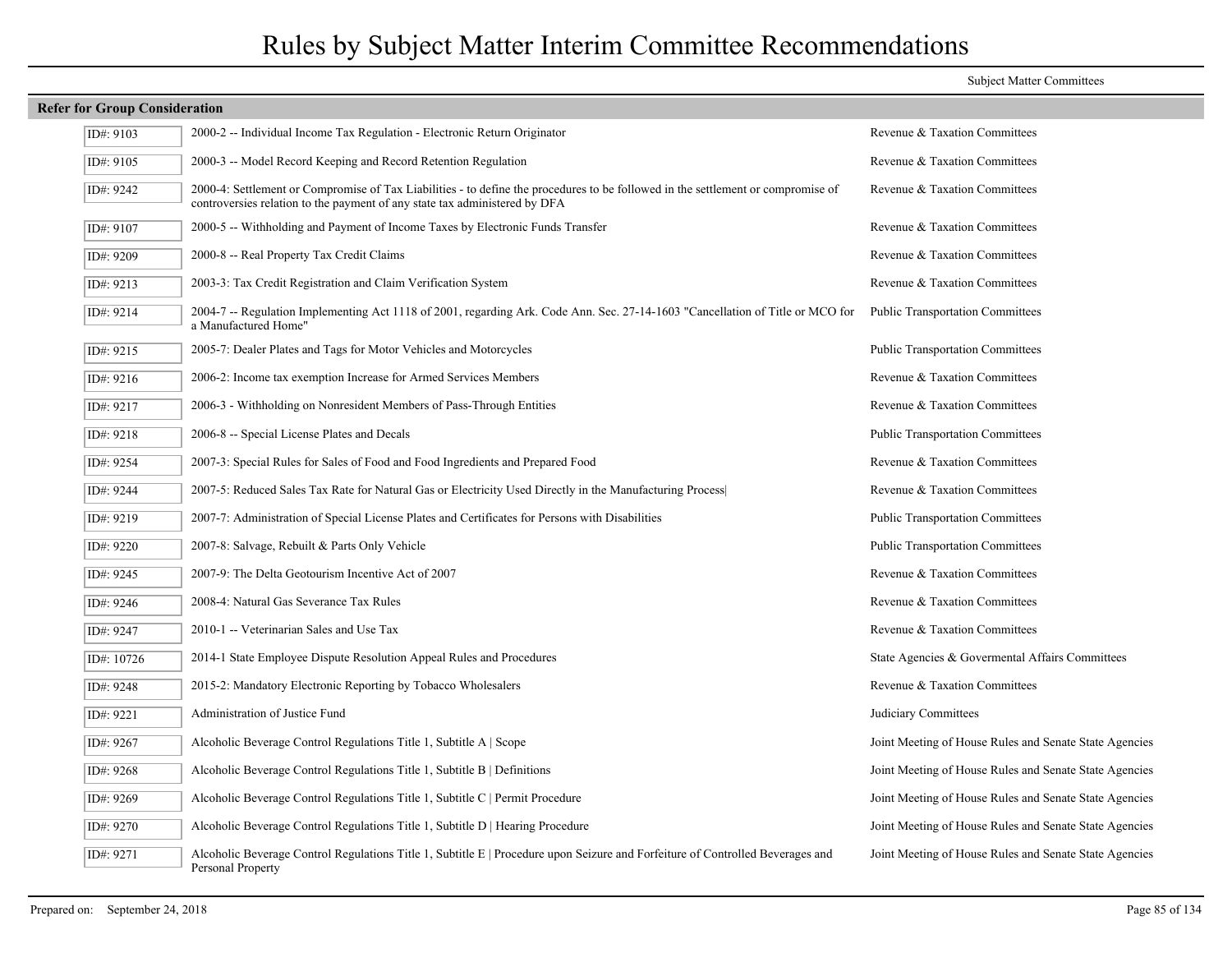| Alcoholic Beverage Control Regulations Title 1, Subtitle F   Registration of Managing Agent                                                                                                             | Joint Meeting of House Rules and Senate State Agencies                                                                                                                                                                                                                                                                                                                                 |
|---------------------------------------------------------------------------------------------------------------------------------------------------------------------------------------------------------|----------------------------------------------------------------------------------------------------------------------------------------------------------------------------------------------------------------------------------------------------------------------------------------------------------------------------------------------------------------------------------------|
| Alcoholic Beverage Control Regulations Title 1, Subtitle G   Prohibited Conduct and Activities and Procedure for Cancellation,<br>Suspension and Revocation of Permits                                  | Joint Meeting of House Rules and Senate State Agencies                                                                                                                                                                                                                                                                                                                                 |
| Alcoholic Beverage Control Regulations Title 2, Subtitle A   Scope                                                                                                                                      | Joint Meeting of House Rules and Senate State Agencies                                                                                                                                                                                                                                                                                                                                 |
| Alcoholic Beverage Control Regulations Title 2, Subtitle B   Definitions                                                                                                                                | Joint Meeting of House Rules and Senate State Agencies                                                                                                                                                                                                                                                                                                                                 |
| Alcoholic Beverage Control Regulations Title 2, Subtitle C   Conduct of Business of Manufacturing or Wholesaling Controlled<br><b>Beverages</b>                                                         | Joint Meeting of House Rules and Senate State Agencies                                                                                                                                                                                                                                                                                                                                 |
| Alcoholic Beverage Control Regulations Title 2, Subtitle E   Prohibited Conduct and Activities; Cancellation, Suspension and<br>Revocation of Permits to Manufacture and Wholesale Controlled Beverages | Joint Meeting of House Rules and Senate State Agencies                                                                                                                                                                                                                                                                                                                                 |
| Alcoholic Beverage Control Regulations Title 2, Subtitle F   Credit by Manufacturers or Wholesalers                                                                                                     | Joint Meeting of House Rules and Senate State Agencies                                                                                                                                                                                                                                                                                                                                 |
| Alcoholic Beverage Control Regulations Title 2, Subtitle G   Transportation and Storage of Controlled Beverages                                                                                         | Joint Meeting of House Rules and Senate State Agencies                                                                                                                                                                                                                                                                                                                                 |
| Alcoholic Beverage Control Regulations Title 2, Subtitle H   Microbrewery-Restaurant Operations                                                                                                         | Joint Meeting of House Rules and Senate State Agencies                                                                                                                                                                                                                                                                                                                                 |
| Alcoholic Beverage Control Regulations Title 2, Subtitle I   Small Farm Winery Operations                                                                                                               | Joint Meeting of House Rules and Senate State Agencies                                                                                                                                                                                                                                                                                                                                 |
| Alcoholic Beverage Control Regulations Title 3, Subtitle A   Scope                                                                                                                                      | Joint Meeting of House Rules and Senate State Agencies                                                                                                                                                                                                                                                                                                                                 |
| Alcoholic Beverage Control Regulations Title 3, Subtitle B   Definitions                                                                                                                                | Joint Meeting of House Rules and Senate State Agencies                                                                                                                                                                                                                                                                                                                                 |
| Alcoholic Beverage Control Regulations Title 3, Subtitle C   Conduct of Business of Selling Controlled Beverages at Retail                                                                              | Joint Meeting of House Rules and Senate State Agencies                                                                                                                                                                                                                                                                                                                                 |
| Alcoholic Beverage Control Regulations Title 3, Subtitle D   Advertising                                                                                                                                | Joint Meeting of House Rules and Senate State Agencies                                                                                                                                                                                                                                                                                                                                 |
| Alcoholic Beverage Control Regulations Title 3, Subtitle E   Prohibited Conduct and Activities                                                                                                          | Joint Meeting of House Rules and Senate State Agencies                                                                                                                                                                                                                                                                                                                                 |
| Alcoholic Beverage Control Regulations Title 4, Subtitle A   Scope                                                                                                                                      | Joint Meeting of House Rules and Senate State Agencies                                                                                                                                                                                                                                                                                                                                 |
| Alcoholic Beverage Control Regulations Title 4, Subtitle B   Definitions                                                                                                                                | Joint Meeting of House Rules and Senate State Agencies                                                                                                                                                                                                                                                                                                                                 |
| Alcoholic Beverage Control Regulations Title 4, Subtitle C   Permit Procedure                                                                                                                           | Joint Meeting of House Rules and Senate State Agencies                                                                                                                                                                                                                                                                                                                                 |
| Alcoholic Beverage Control Regulations Title 4, Subtitle $D \mid$ Conduct of Business                                                                                                                   | Joint Meeting of House Rules and Senate State Agencies                                                                                                                                                                                                                                                                                                                                 |
| Alcoholic Beverage Control Regulations Title 4, Subtitle E   Prohibited Conduct and Activities                                                                                                          | Joint Meeting of House Rules and Senate State Agencies                                                                                                                                                                                                                                                                                                                                 |
| Alcoholic Beverage Control Regulations Title 5, Subtitle A   Scope                                                                                                                                      | Joint Meeting of House Rules and Senate State Agencies                                                                                                                                                                                                                                                                                                                                 |
| Alcoholic Beverage Control Regulations Title 5, Subtitle B   Definitions                                                                                                                                | Joint Meeting of House Rules and Senate State Agencies                                                                                                                                                                                                                                                                                                                                 |
| Alcoholic Beverage Control Regulations Title 5, Subtitle C   Permit Procedure                                                                                                                           | Joint Meeting of House Rules and Senate State Agencies                                                                                                                                                                                                                                                                                                                                 |
| Alcoholic Beverage Control Regulations Title 5, Subtitle D   Conduct of the Non-Profit Business of Dispensing Controlled Beverages<br>in Private Clubs                                                  | Joint Meeting of House Rules and Senate State Agencies                                                                                                                                                                                                                                                                                                                                 |
| Alcoholic Beverage Control Regulations Title 5, Subtitle E   Prohibited Conduct and Activities                                                                                                          | Joint Meeting of House Rules and Senate State Agencies                                                                                                                                                                                                                                                                                                                                 |
| Alcoholic Beverage Control Regulations Title 5, Subtitle F   Operation of Private Clubs in Wet Areas                                                                                                    | Joint Meeting of House Rules and Senate State Agencies                                                                                                                                                                                                                                                                                                                                 |
|                                                                                                                                                                                                         | <b>Refer for Group Consideration</b><br>ID#: 9272<br>ID#: 9273<br>ID#: 9274<br>ID#: 9275<br>ID#: 9276<br>ID#: 9277<br>ID#: 9278<br>ID#: 9279<br>ID#: 9280<br>ID#: 9281<br>ID#: 9282<br>ID#: 9284<br>ID#: 9283<br>ID#: 9285<br>ID#: 9286<br>ID#: 9287<br>ID#: 9288<br>ID#: 9289<br>ID#: 9290<br>ID#: 9291<br>ID#: 9293<br>ID#: 9292<br>ID#: 9294<br>ID#: 9295<br>ID#: 9296<br>ID#: 9297 |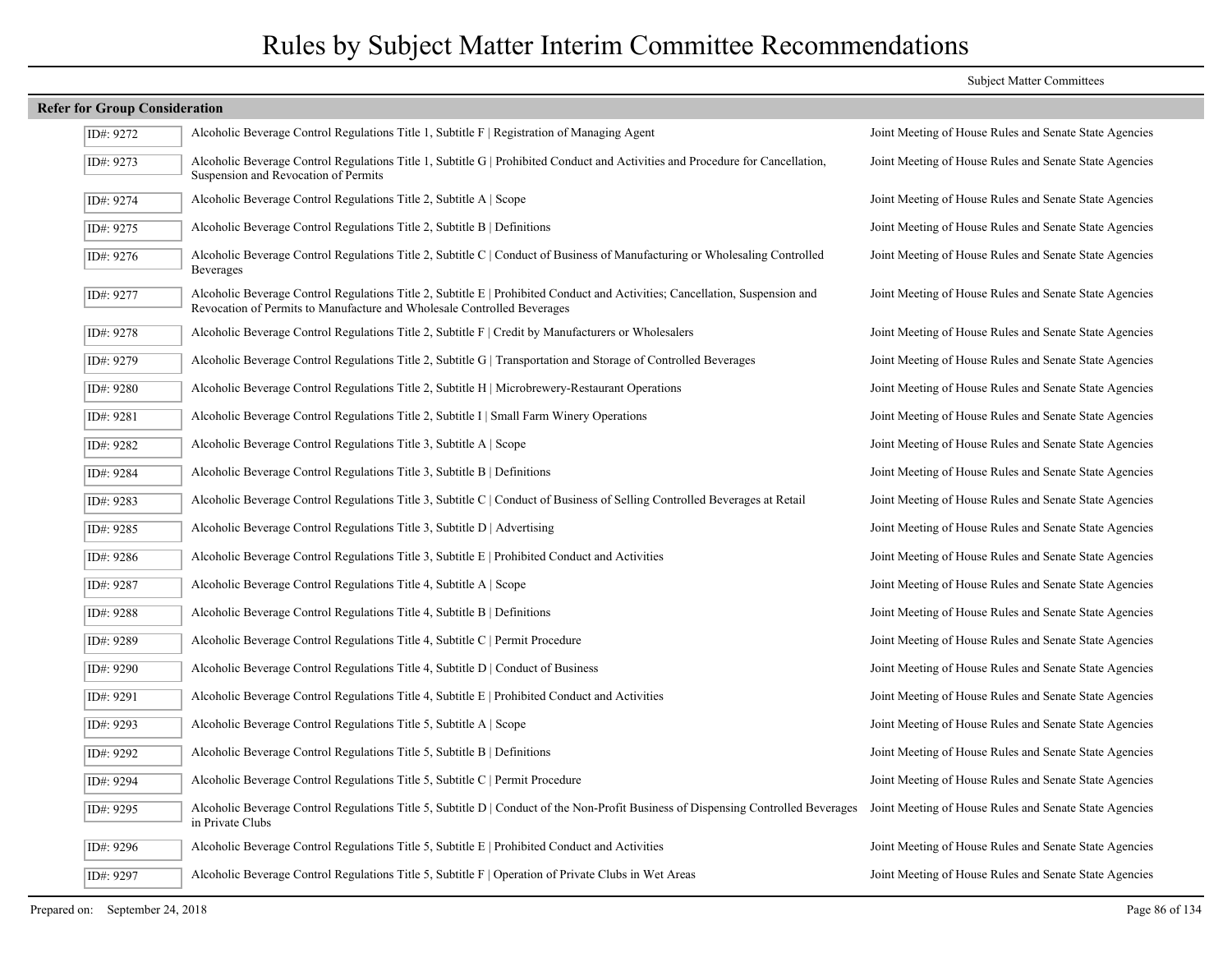| ID#: 9298  | Alcoholic Beverage Control Regulations Title 5, Subtitle F   Operation of Private Clubs in Wet Areas     | Joint Meeting of House Rules and Senate State Agencies |
|------------|----------------------------------------------------------------------------------------------------------|--------------------------------------------------------|
| ID#: 9299  | Alcoholic Beverage Control Regulations Title 5, Subtitle G   Operation of Bed and Breakfast Private Club | Joint Meeting of House Rules and Senate State Agencies |
| ID#: 9300  | Alcoholic Beverage Control Regulations Title 6   Regulations of General Applicability                    | Joint Meeting of House Rules and Senate State Agencies |
| ID#: 9222  | Alternative Fuel Tax/Liquefied Natural Gas (LNG) Rule                                                    | Revenue & Taxation Committees                          |
| ID#: 9223  | Charitable Bingo and Raffles                                                                             | Revenue & Taxation Committees                          |
| ID#: 9305  | Comprehensive Corporation Income Tax Regulations                                                         | Revenue & Taxation Committees                          |
| ID#: 9302  | Criminal Detention Facility Standards                                                                    | Judiciary Committees                                   |
| ID#: 9226  | Disclosure of Records Under Freedom of Information Act                                                   | State Agencies & Govermental Affairs Committees        |
| ID#: 10769 | Emergency Rule 2017-2 Computation of Daily Rate of Return of teh STMMT                                   | State Agencies & Governental Affairs Committees        |
| ID#: 9259  | Franchise Holders Operating Electronic Games of Skill                                                    | Joint Meeting of House Rules and Senate State Agencies |
| ID#: 9227  | Gross Receipts and Use Tax Regulation/Enterprise Zones                                                   | Revenue & Taxation Committees                          |
| ID#: 9261  | Gross Receipts Tax Law                                                                                   | Revenue & Taxation Committees                          |
| ID#: 9255  | Implementation on Date of the Arkansas Voluntary Enhanced Driver's License and Identification Act        | <b>Public Transportation Committees</b>                |
| ID#: 9228  | Income Tax Rule 2003-4 -- Treatment of Employee Contributions to Employment-related Retirement Plans     | Revenue & Taxation Committees                          |
| ID#: 9304  | Income Tax Standard Mileage Rate for Income Tax Purposes                                                 | Revenue & Taxation Committees                          |
| ID#: 9229  | In-Lieu-of-Tax Payments                                                                                  | Revenue & Taxation Committees                          |
| ID#: 9303  | Juvenile Detention Facility Standards                                                                    | Judiciary Committees                                   |
| ID#: 9312  | Minimum Standards and Criteria Section: Building Operations                                              | State Agencies & Govermental Affairs Committees        |
| ID#: 9311  | Minimum Standards and Criteria Section: Construction                                                     | State Agencies & Governental Affairs Committees        |
| ID#: 9315  | Minimum Standards and Criteria Section: Property Transfers                                               | State Agencies & Governental Affairs Committees        |
| ID#: 9314  | Minimum Standards and Criteria Section: Real Estate Services                                             | State Agencies & Govermental Affairs Committees        |
| ID#: 9310  | Minimum Standards and Criteria: Design Review                                                            | State Agencies & Governental Affairs Committees        |
| ID#: 9309  | Minimum Standards and Criteria: General/Definitions                                                      | State Agencies & Governental Affairs Committees        |
| ID#: 9578  | Office of Child Support Enforcement Policy Manual                                                        | Judiciary Committees                                   |
| ID#: 9260  | Procurement Rules and Laws                                                                               | Revenue & Taxation Committees                          |
| ID#: 9230  | Real Estate Transfer Tax Regulation RE-2                                                                 | Revenue & Taxation Committees                          |
| ID#: 9231  | Reg. 199603 Apportionment of Business Income Arising From Intragroup Intangible Licensing Transactions   | Revenue & Taxation Committees                          |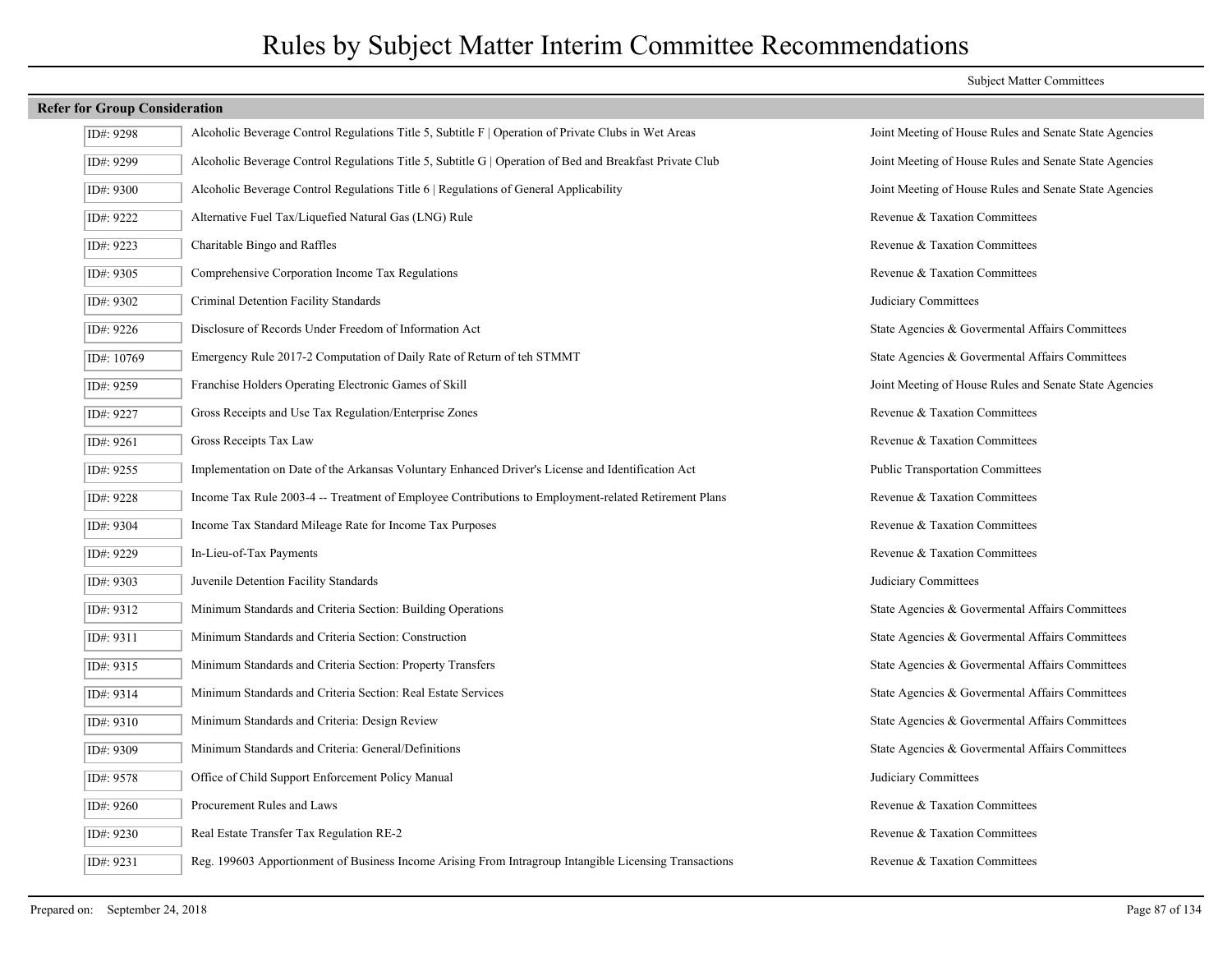| <b>Refer for Group Consideration</b> |                                                                                                                                                                            |                                                        |  |  |
|--------------------------------------|----------------------------------------------------------------------------------------------------------------------------------------------------------------------------|--------------------------------------------------------|--|--|
| ID#: 9240                            | Restricted Commercial Drivers License                                                                                                                                      | <b>Public Transportation Committees</b>                |  |  |
| ID#: 10770                           | Rule 045.00.78-001 Rules and Regulations Pertaining to the Granting of Temporary Loans by the State Board of Finance to Cities,<br>Counties and School Districts           | State Agencies & Govermental Affairs Committees        |  |  |
| ID#: 10771                           | Rule 045.00.81-001 Revision of Board of Finance Regulations Concerning Act 15 Loan Awards                                                                                  | State Agencies & Governental Affairs Committees        |  |  |
| ID#: 10767                           | Rule 2011-1 Management of Cash Funds                                                                                                                                       | State Agencies & Governental Affairs Committees        |  |  |
| ID#: 10768                           | Rule 2012-A Management of Cash Funds                                                                                                                                       | State Agencies & Governental Affairs Committees        |  |  |
| ID#: 9257                            | Rules and Regulations Governing Greyhound Racing                                                                                                                           | Joint Meeting of House Rules and Senate State Agencies |  |  |
| ID#: 9258                            | Rules and Regulations Governing Horse Racing                                                                                                                               | Joint Meeting of House Rules and Senate State Agencies |  |  |
| ID#: 9256                            | Rules and Regulations Governing the Application for, Issuance, and Renewal of Licenses for Medical Marijuana Cultivation<br>Facilities and Dispensaries in Arkansas        | Joint Meeting of House Rules and Senate State Agencies |  |  |
| ID#: 9301                            | Rules and Regulations Governing the Oversight of Medical Marijuana Cultivation Facilities and Dispensaries by the Alcoholic<br><b>Beverage Control Division</b>            | Joint Meeting of House Rules and Senate State Agencies |  |  |
| ID#: 9249                            | Sales Tax Holiday, Arkansas                                                                                                                                                | Revenue & Taxation Committees                          |  |  |
| ID#: 9250                            | Small Business Tax Accounting: Use of Accrual Basis and Cash Basis Accounting Methods -- Corporation Income Tax Regulation<br>$3.26 - 51 - 401(a)$                         | Revenue & Taxation Committees                          |  |  |
| ID#: 10766                           | State Board of Finance Resolution                                                                                                                                          | State Agencies & Governental Affairs Committees        |  |  |
| ID#: 9251                            | <b>Surety Bond Regulations</b>                                                                                                                                             | Revenue & Taxation Committees                          |  |  |
| ID#: 9307                            | Sustainable Building Design Program                                                                                                                                        | State Agencies & Governental Affairs Committees        |  |  |
| ID#: 9308                            | Sustainable Building Design Program Procedures - Forms                                                                                                                     | State Agencies & Govermental Affairs Committees        |  |  |
| ID#: 9252                            | Tax Advisory Council                                                                                                                                                       | Revenue & Taxation Committees                          |  |  |
| ID#: 9253                            | Taxpayer Bill of Rights Regulation                                                                                                                                         | Revenue & Taxation Committees                          |  |  |
|                                      | Department of Finance and Administration - Division of Racing                                                                                                              |                                                        |  |  |
| ID#: 10476                           | Greyhound Rule 3000 Rules for Greyhound Racing Personnel                                                                                                                   | Joint Meeting of House Rules and Senate State Agencies |  |  |
| ID#: 10483                           | Greyhound Rule 3046 Clerk of Scales                                                                                                                                        | Joint Meeting of House Rules and Senate State Agencies |  |  |
| ID#: 10491                           | Greyhound Rule 3130 Corporate Owners                                                                                                                                       | Joint Meeting of House Rules and Senate State Agencies |  |  |
| ID#: 10496                           | Greyhound Rule 3185 Entries                                                                                                                                                | Joint Meeting of House Rules and Senate State Agencies |  |  |
| ID#: 10500                           | Greyhound Rule 3240 Dead Heats                                                                                                                                             | Joint Meeting of House Rules and Senate State Agencies |  |  |
| ID#: 10450                           | Greyhound Rules 1000, 1003, 1005, 1006, 1013, 1016, 1022, 1025, 1037, 1043, 1053, 1064, 1067, 1069, 1078, 1081, 1091, 1093,<br>1097, 1098, 1099, 1102 and 1103 Definitions | Joint Meeting of House Rules and Senate State Agencies |  |  |
| ID#: 10467                           | Greyhound Rules 1200 - 1201 Racing Dates                                                                                                                                   | Joint Meeting of House Rules and Senate State Agencies |  |  |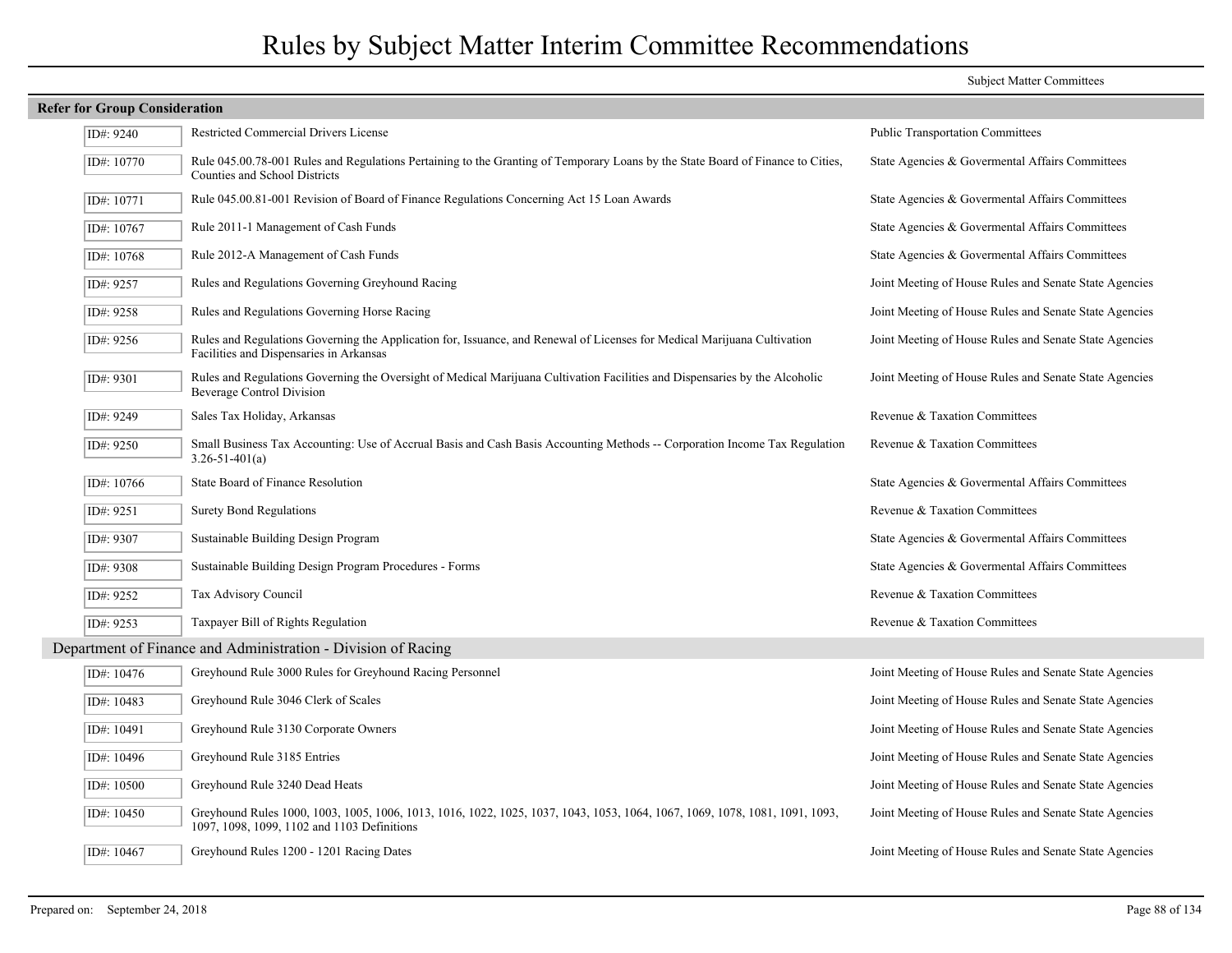## **Refer for Group Consideration** ID#: 10468 Greyhound Rules 1202 - 1208 Application for Franchises Joint Meeting of House Rules and Senate State Agencies ID#: 10469 Greyhound Rules 1210(A), 1211 - 1213, 1215 - 1216 and 1218 Duties and Obligations Joint Meeting of House Rules and Senate State Agencies ID#: 10470 Greyhound Rules 1225, 1227, 1229, 1231 - 1233, 1235, 1237 - 1239 and 1240 Suspensions and Rulings Joint Meeting of House Rules and Senate State Agencies ID#: 10471 Greyhound Rules 1247, 1249 and 1251 Mutuel Summary Sheets Joint Meeting of House Rules and Senate State Agencies ID#: 10472 Greyhound Rules 1254 - 1258 Purse Distribution Joint Meeting of House Rules and Senate State Agencies Greyhound Rules 1301, 1303, 1305, 1306, 1307, 1313, 1316, 1319, 1328, 1331, 1333, 1334, 1335, 1338, 1342, 1343, 1344, 1348, Joint Meeting of House Rules and Senate State Agencies 1350 - 1352, 1358, 1359, 1360 and 1361 ID#: 10473 ID#: 10474 Greyhound Rules 1362 - 1366 Appeals to Commission Joint Meeting of House Rules and Senate State Agencies ID#: 10475 Greyhound Rules 1375, 1376 and 1378 Commission Veterinarian Powers and Duties Joint Meeting of House Rules and Senate State Agencies ID#: 10478 Greyhound Rules 3005, 3007 - 3008 and 3009 Board of Judges Joint Meeting of House Rules and Senate State Agencies ID#: 10480 Greyhound Rules 3020 - 3022 and 3024 Director of Racing Joint Meeting of House Rules and Senate State Agencies ID#: 10481 Greyhound Rules 3030 - 3036 Racing Secretary Joint Meeting of House Rules and Senate State Agencies ID#: 10482 Greyhound Rules 3040 and 3041 Paddock Judge Joint Meeting of House Rules and Senate State Agencies ID#: 10484 Greyhound Rules 3050 - 3053 Official Starter Joint Meeting of House Rules and Senate State Agencies ID#: 10485 Greyhound Rules 3090 - 3091, 3093 - 3096 and 3102 Licenses, Registrations and Fees for Participation in Racing Joint Meeting of House Rules and Senate State Agencies ID#: 10486 Greyhound Rules 3104 - 3112 Kennel Names Joint Meeting of House Rules and Senate State Agencies ID#: 10488 Greyhound Rules 3115 - 3116 Kennel Owners Joint Meeting of House Rules and Senate State Agencies ID#: 10489 Greyhound Rules 3120 - 3126 Partnerships Joint Meeting of House Rules and Senate State Agencies ID#: 10493 Greyhound Rules 3140 - 3146 Authorized Agents Joint Meeting of House Rules and Senate State Agencies ID#: 10494 Greyhound Rules 3180 - 3181 Greyhound Schooling Joint Meeting of House Rules and Senate State Agencies ID#: 10497 Greyhound Rules 3205, 3207 and 3208 Program Joint Meeting of House Rules and Senate State Agencies ID#: 10498 Greyhound Rules 3222 - 3225 Weights and Weighing Joint Meeting of House Rules and Senate State Agencies ID#: 10499 Greyhound Rules 3230, 3231 and 3235 The Race Joint Meeting of House Rules and Senate State Agencies ID#: 10501 Greyhound Rules 3250 - 3253 Postponement and Cancellation of Races Joint Meeting of House Rules and Senate State Agencies ID#: 10661 Greyhound Rules 3260, 3263, 3265 and 3267 - 3272 Wagering Joint Meeting of House Rules and Senate State Agencies ID#: 10456 Thoroughbred Rule 1234 Joint Meeting of House Rules and Senate State Agencies ID#: 10457 Thoroughbred Rule 1235 Joint Meeting of House Rules and Senate State Agencies ID#: 10458 Thoroughbred Rule 1236 Joint Meeting of House Rules and Senate State Agencies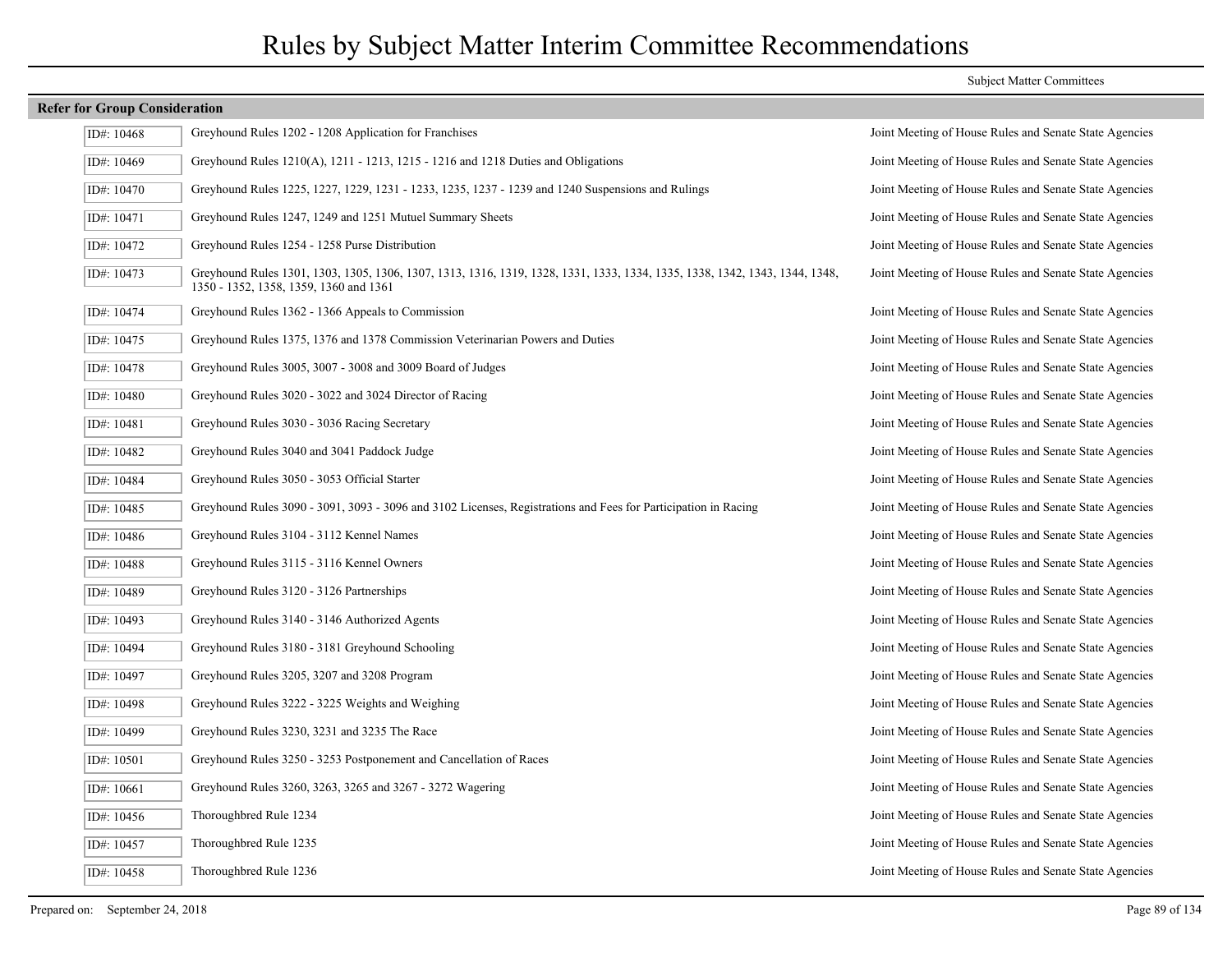| <b>Refer for Group Consideration</b> |                                                                            |                                                        |
|--------------------------------------|----------------------------------------------------------------------------|--------------------------------------------------------|
| ID#: 10459                           | Thoroughbred Rule 1238                                                     | Joint Meeting of House Rules and Senate State Agencies |
| ID#: 10460                           | Thoroughbred Rule 1239                                                     | Joint Meeting of House Rules and Senate State Agencies |
| ID#: 10461                           | Thoroughbred Rule 1241                                                     | Joint Meeting of House Rules and Senate State Agencies |
| ID#: 10463                           | Thoroughbred Rule 1242                                                     | Joint Meeting of House Rules and Senate State Agencies |
| ID#: 10465                           | Thoroughbred Rule 1243                                                     | Joint Meeting of House Rules and Senate State Agencies |
| ID#: 10466                           | Thoroughbred Rule 1244                                                     | Joint Meeting of House Rules and Senate State Agencies |
| ID#: 10389                           | Thoroughbred Rule 1247                                                     | Joint Meeting of House Rules and Senate State Agencies |
| ID#: $10390$                         | Thoroughbred Rule 1249                                                     | Joint Meeting of House Rules and Senate State Agencies |
| ID#: 10392                           | Thoroughbred Rule 1251                                                     | Joint Meeting of House Rules and Senate State Agencies |
| ID#: 10393                           | Thoroughbred Rule 1252                                                     | Joint Meeting of House Rules and Senate State Agencies |
| ID#: 10399                           | Thoroughbred Rule 1253                                                     | Joint Meeting of House Rules and Senate State Agencies |
| ID#: 10400                           | Thoroughbred Rule 1254                                                     | Joint Meeting of House Rules and Senate State Agencies |
| ID#: 10401                           | Thoroughbred Rule 1256                                                     | Joint Meeting of House Rules and Senate State Agencies |
| ID#: 10402                           | Thoroughbred Rule 1258                                                     | Joint Meeting of House Rules and Senate State Agencies |
| ID#: 10403                           | Thoroughbred Rule 1259                                                     | Joint Meeting of House Rules and Senate State Agencies |
| ID#: 10410                           | Thoroughbred Rule 2025 Placing Judges                                      | Joint Meeting of House Rules and Senate State Agencies |
| ID#: 10415                           | Thoroughbred Rule 2099 Commission Clocker                                  | Joint Meeting of House Rules and Senate State Agencies |
| ID#: 10441                           | Thoroughbred Rule 2420 Steps in Calculating the Payoff in Win Pool         | Joint Meeting of House Rules and Senate State Agencies |
| ID#: 10442                           | Thoroughbred Rule 2421 Steps in Calculating the Payoff in a Place Pool     | Joint Meeting of House Rules and Senate State Agencies |
| ID#: 10443                           | Thoroughbred Rule 2422 Steps in Calculating the Payoff in a Show Pool      | Joint Meeting of House Rules and Senate State Agencies |
| ID#: 10446                           | Thoroughbred Rule 2423 Steps in Calculating Payoff in Dead Heats           | Joint Meeting of House Rules and Senate State Agencies |
| ID#: 10444                           | Thoroughbred Rule 2424 Daily Double                                        | Joint Meeting of House Rules and Senate State Agencies |
| ID#: 10445                           | Thoroughbred Rule 2424.1 Exacta Wagering                                   | Joint Meeting of House Rules and Senate State Agencies |
| ID#: 10447                           | Thoroughbred Rule 2425 Minus Pool                                          | Joint Meeting of House Rules and Senate State Agencies |
| ID#: 10449                           | Thoroughbred Rule 2460 Oaklawn Club Classix Rule                           | Joint Meeting of House Rules and Senate State Agencies |
| ID#: 10386                           | Thoroughbred Rules 1000 - 1097 Definitions                                 | Joint Meeting of House Rules and Senate State Agencies |
| ID#: 10387                           | Thoroughbred Rules 1100 - 1107 Franchises and Application for Racing Dates | Joint Meeting of House Rules and Senate State Agencies |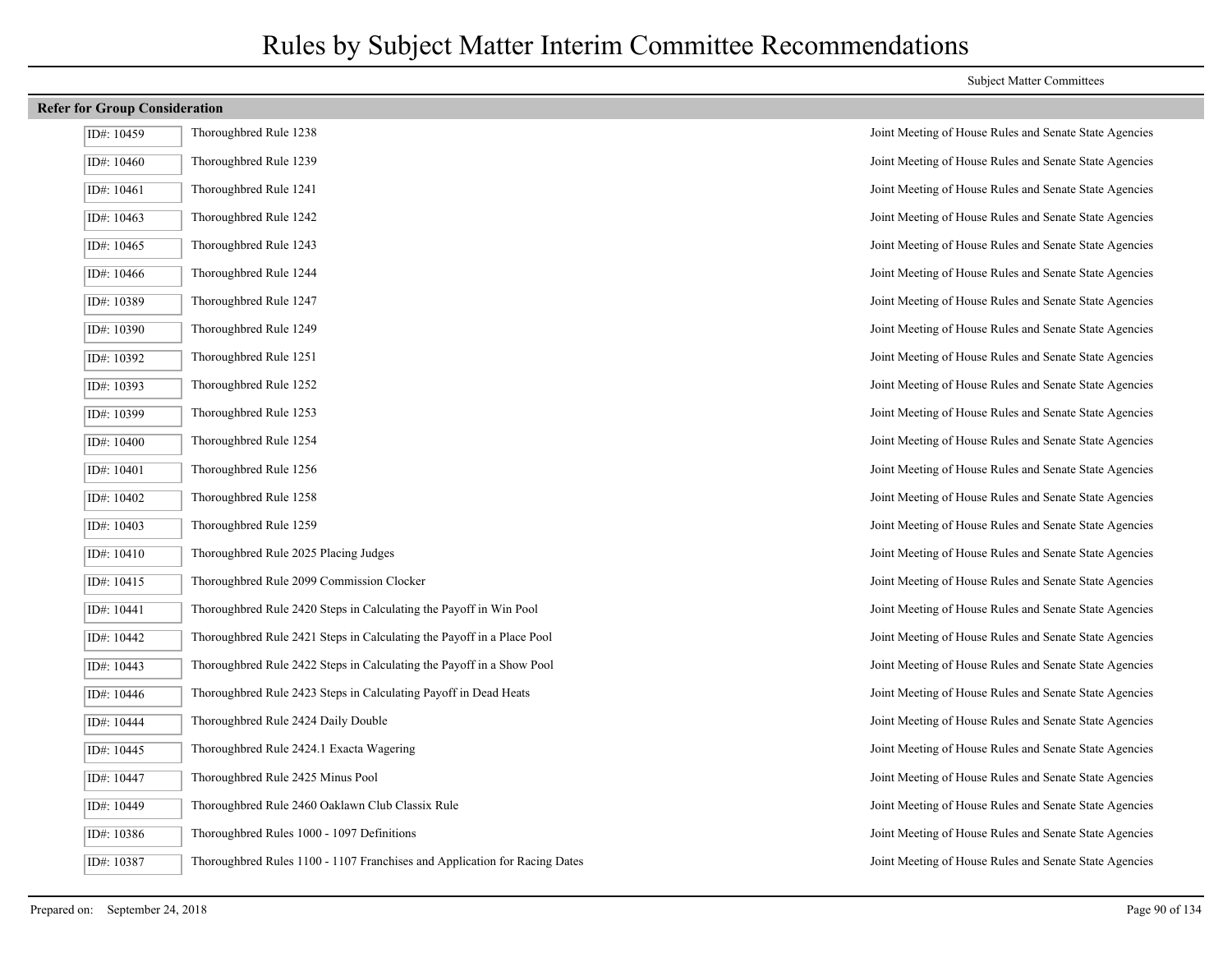| ID#: 10394 | Thoroughbred Rules 1110 - 1116, 1118 - 1143 and 1147 - 1153 Duties and Obligations       |
|------------|------------------------------------------------------------------------------------------|
| ID#: 10388 | Thoroughbred Rules 1200 - 1215 Corrupt, Fraudulent and Prohibited Practices              |
| ID#: 10404 | Thoroughbred Rules 1261-1265 Track Veterinarian                                          |
| ID#: 10405 | Thoroughbred Rules 1266-1269 Commission Veterinarian                                     |
| ID#: 10406 | Thoroughbred Rules 2003-2006 Clerk of Scales                                             |
| ID#: 10407 | Thoroughbred Rules 2007 - 2010 Handicapper                                               |
| ID#: 10408 | Thoroughbred Rules 2011 - 2018 Jockey Room                                               |
| ID#: 10409 | Thoroughbred Rules 2019 and 2021 - 2022 Paddock Judge                                    |
| ID#: 10411 | Thoroughbred Rules 2026 - 2032 Racing Secretary                                          |
| ID#: 10412 | Thoroughbred Rules 2034 - 2060 Official Starter                                          |
| ID#: 10413 | Thoroughbred Rules 2061 - 2094 Stewards                                                  |
| ID#: 10414 | Thoroughbred Rules 2095 - 2098 Method of Timing                                          |
| ID#: 10416 | Thoroughbred Rules 2100 - 2102 Track Superintendent                                      |
| ID#: 10417 | Thoroughbred Rules 2106 - 2109 Licenses, Registrations and Fees for Participants in Raci |
| ID#: 10418 | Thoroughbred Rules 2118 - 2127 and 2130 - 2132 Owners and Trainers                       |
| ID#: 10419 | Thoroughbred Rules 2133 - 2136 Partnerships                                              |
| ID#: 10420 | Thoroughbred Rules 2140 - 2141 and 2143 - 2146 Authorized Agents                         |
| ID#: 10421 | Thoroughbred Rules 2147 - 2156 Stable Names                                              |
| ID#: 10422 | Thoroughbred Rules 2157 - 2159, 2164 - 2168 and 2171 - 2175 Jockeys                      |
| ID#: 10423 | Thoroughbred Rules 2176 - 2177 Naming of Jockeys                                         |
| ID#: 10424 | Thoroughbred Rules 2178 - 2190 Jockey Agent                                              |
| ID#: 10425 | Thoroughbred Rules 2212 - 2220, 2222 - 2241, 2243 - 2245 and 2247 - 2257 Entries         |
| ID#: 10426 | Thoroughbred Rules 2265 - 2266 Equipment Changes                                         |
| ID#: 10427 | Thoroughbred Rules 2267 - 2273 Declarations and Scratches                                |
| ID#: 10428 | Thoroughbred Rules 2274 - 2278 Postponement and Cancellation of Races                    |
| ID#: 10454 | Thoroughbred Rules 2279 - 2289 Preferred and Eligible Lists                              |
| ID#: 10455 | Thoroughbred Rules 2290 - 2291 Post Position                                             |

#### Subject Matter Committees

Joint Meeting of House Rules and Senate State Agencies Joint Meeting of House Rules and Senate State Agencies Joint Meeting of House Rules and Senate State Agencies Joint Meeting of House Rules and Senate State Agencies Joint Meeting of House Rules and Senate State Agencies Joint Meeting of House Rules and Senate State Agencies Joint Meeting of House Rules and Senate State Agencies Joint Meeting of House Rules and Senate State Agencies Joint Meeting of House Rules and Senate State Agencies Joint Meeting of House Rules and Senate State Agencies Joint Meeting of House Rules and Senate State Agencies Joint Meeting of House Rules and Senate State Agencies Joint Meeting of House Rules and Senate State Agencies ID: 10417 Joint Meeting of House Rules and Senate State Agencies Joint Meeting of House Rules and Senate State Agencies Joint Meeting of House Rules and Senate State Agencies Joint Meeting of House Rules and Senate State Agencies Joint Meeting of House Rules and Senate State Agencies Joint Meeting of House Rules and Senate State Agencies Joint Meeting of House Rules and Senate State Agencies Joint Meeting of House Rules and Senate State Agencies Joint Meeting of House Rules and Senate State Agencies Joint Meeting of House Rules and Senate State Agencies Joint Meeting of House Rules and Senate State Agencies Joint Meeting of House Rules and Senate State Agencies Joint Meeting of House Rules and Senate State Agencies Joint Meeting of House Rules and Senate State Agencies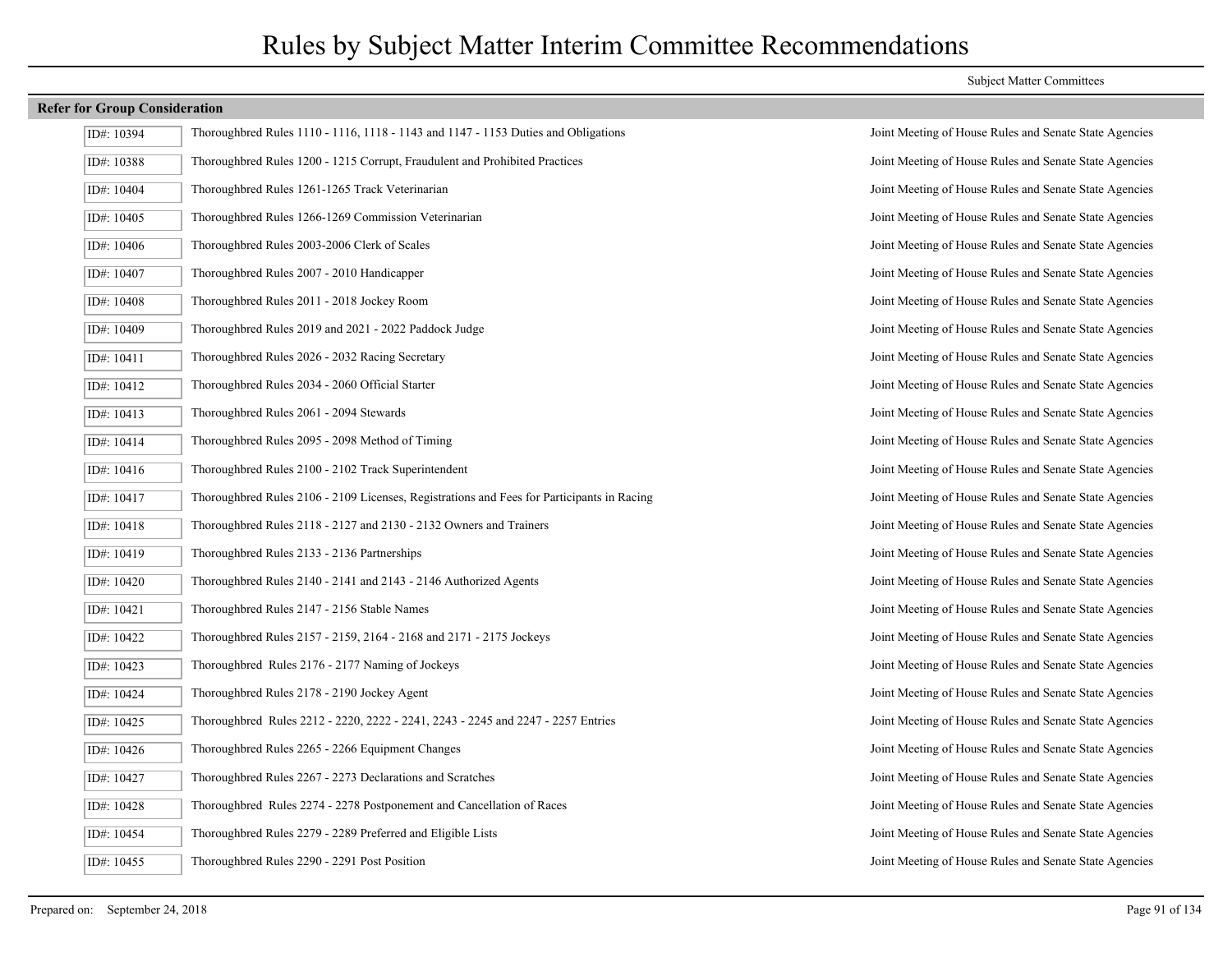## **Refer for Group Consideration** ID#: 10431 Thoroughbred Rules 2292 - 2303 and 2306 - 2313 Weight Penalties and Allowances Joint Meeting of House Rules and Senate State Agencies ID#: 10432 Thoroughbred Rules 2314 - 2323 Weighing In Joint Meeting of House Rules and Senate State Agencies ID#: 10433 Thoroughbred Rules 2324 - 2329 Weighing Out Joint Meeting of House Rules and Senate State Agencies ID#: 10434 Thoroughbred Rules 2331 - 2345 Paddock to Post Joint Meeting of House Rules and Senate State Agencies ID#: 10435 Thoroughbred Rules 2350, 2352 - 2354 and 2356 Post to Finish Joint Meeting of House Rules and Senate State Agencies ID#: 10436 Thoroughbred Rules 2357 - 2362 and 2365 - 2370 Protests Joint Meeting of House Rules and Senate State Agencies ID#: 10437 Thoroughbred Rules 2374 - 2379 Winnings Joint Meeting of House Rules and Senate State Agencies ID#: 10438 Thoroughbred Rules 2382 - 2386 Dead Heats Joint Meeting of House Rules and Senate State Agencies ID#: 10440 Thoroughbred Rules 2387 - 2395, 2397 - 2399, 2401 - 2402, 2406 - 2413 and 2415 - 2418 Mutuels Joint Meeting of House Rules and Senate State Agencies ID#: 10448 Thoroughbred Rules 2427 - 2432, 2437 - 2440, 2442 - 2444 and 2446 - 2456 Claiming Joint Meeting of House Rules and Senate State Agencies Department of Finance and Administration - Management Services - Office of Arkansas Lottery ID#: 233 Arkansas Scholarship Lottery Retailer Rules Joint Meeting of House Rules and Senate State Agencies ID#: 234 Operational Rules Arkansas Scholarship Lottery Joint Meeting of House Rules and Senate State Agencies ID#: 1324 Procurement Contract and Vendor Rules Joint Meeting of House Rules and Senate State Agencies ID#: 1349 Rules for Claims in Contract and Tort Joint Meeting of House Rules and Senate State Agencies Department of Finance and Administration - Office of Child Support Enforcement ID#: 10687 Office of Child Support Enforcement Policy Manual Judiciary Committees Department of Health ID#: 2507 2010 Arkansas Mechanical Code Public Health, Welfare and Labor Committees ID#: 2405 Arkansas Regulations for Alcohol Testing Public Health, Welfare and Labor Committees ID#: 2404 Arkansas Regulations for Breath Alcohol Ignition Interlock Devices Public Health, Welfare and Labor Committees ID#: 2509 Arkansas State Plumbing Code/Gas Code (2006) Public Health, Welfare and Labor Committees ID#: 2439 Arkansas Trauma System Rules and Regulations Public Health, Welfare and Labor Committees ID#: 2409 Emergency Department Patient Database Hospital Discharge Data Submittal Guide Public Health, Welfare and Labor Committees ID#: 10211 Heating, Ventilation, Air Conditioning and Refrigeration Contractors Public Health, Welfare and Labor Committees ID#: 2408 Inpatient Database Hospital Discharge Data Submittal Guide Public Health, Welfare and Labor Committees ID#: 9650 OHIT Policies Public Health, Welfare and Labor Committees ID#: 2447 Recovery of Expenditures Public Health, Welfare and Labor Committees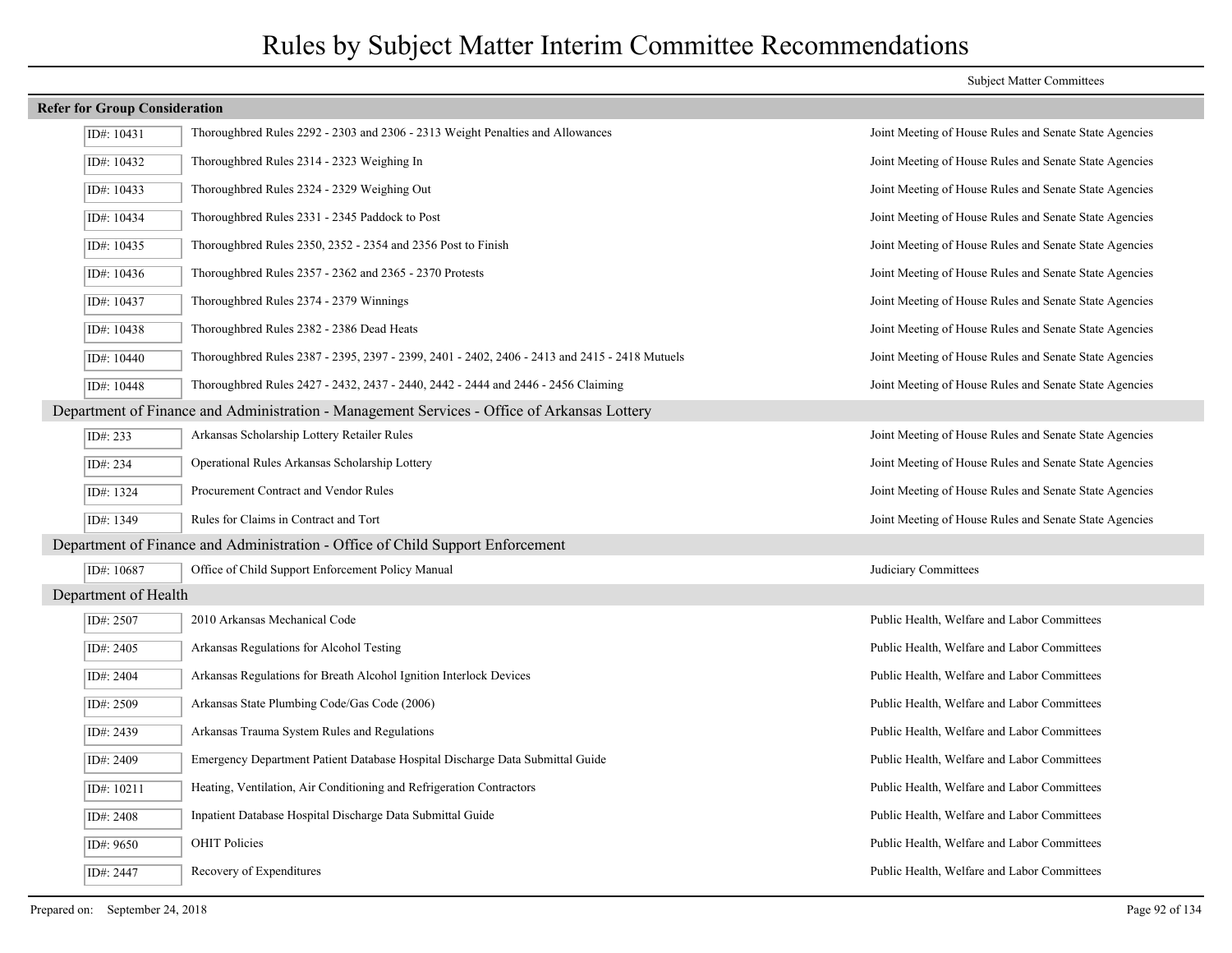|             | <b>Refer for Group Consideration</b>                                                                                                         |                                             |  |
|-------------|----------------------------------------------------------------------------------------------------------------------------------------------|---------------------------------------------|--|
| ID#: 2427   | <b>Restricted Gas Fitter</b>                                                                                                                 | Public Health, Welfare and Labor Committees |  |
| ID#: 2431   | Restricted Lifetime Plumber's License                                                                                                        | Public Health, Welfare and Labor Committees |  |
| ID#: 2462   | Rules and Regulations for Abortion Facilities in Arkansas 2014                                                                               | Public Health, Welfare and Labor Committees |  |
| ID#: 8999   | Rules and Regulations for Combative Sports                                                                                                   | Public Health, Welfare and Labor Committees |  |
| ID#: $2466$ | Rules and Regulations for Conducting Criminal History Records Checks for Home Health, Hospice and Private Care Agencies in<br>Arkansas       | Public Health, Welfare and Labor Committees |  |
| ID#: 2474   | Rules and Regulations for Control of Sources of Ionizing Radiation                                                                           | Public Health, Welfare and Labor Committees |  |
| ID#: 2384   | Rules and Regulations for Cosmetology in Arkansas                                                                                            | Public Health, Welfare and Labor Committees |  |
| ID#: 2460   | Rules and Regulations for Critical Access Hospitals in Arkansas                                                                              | Public Health, Welfare and Labor Committees |  |
| ID#: $2433$ | Rules and Regulations for Emergency Medical Services                                                                                         | Public Health, Welfare and Labor Committees |  |
| ID#: 2458   | Rules and Regulations for Free-Standing Birthing Centers                                                                                     | Public Health, Welfare and Labor Committees |  |
| ID#: 2468   | Rules and Regulations for Home Caregiver Training in Arkansas                                                                                | Public Health, Welfare and Labor Committees |  |
| ID#: 2457   | Rules and Regulations for Home Health Agencies in Arkansas                                                                                   | Public Health, Welfare and Labor Committees |  |
| ID#: 2464   | Rules and Regulations for Hospice in Arkansas                                                                                                | Public Health, Welfare and Labor Committees |  |
| ID#: 2456   | Rules and Regulations for Hospitals and Related Institutions in Arkansas                                                                     | Public Health, Welfare and Labor Committees |  |
| ID#: 2380   | Rules and Regulations for Interpreters between Hearing Individuals and Individuals who are Deaf, Deafblind, Hard of Hearing, or<br>Oral Deaf | Public Health, Welfare and Labor Committees |  |
| ID#: 2455   | Rules and Regulations for In-Vitro Fertilization Pursuant to Act 920 of 1991                                                                 | Public Health, Welfare and Labor Committees |  |
| ID#: 2385   | Rules and Regulations for Massage Therapy in Arkansas                                                                                        | Public Health, Welfare and Labor Committees |  |
| ID#: $2415$ | Rules and Regulations for Nursing Home Resident & Employee Immunization Law                                                                  | Public Health, Welfare and Labor Committees |  |
| ID#: 2467   | Rules and Regulations for Orthotic, Prosthetic, and Pedorthic Providers in Arkansas                                                          | Public Health, Welfare and Labor Committees |  |
| ID#: 2459   | Rules and Regulations for Perfusionists in Arkansas                                                                                          | Public Health, Welfare and Labor Committees |  |
| ID#: 2461   | Rules and Regulations for Private Care Agencies in Arkansas                                                                                  | Public Health, Welfare and Labor Committees |  |
| ID#: 2432   | Rules and Regulations for the Administration of Vital Records                                                                                | Public Health, Welfare and Labor Committees |  |
| ID#: 2401   | Rules and Regulations for Universal Newborn Hearing Screening, Tracking, and Intervention Program and Advisory Board                         | Public Health, Welfare and Labor Committees |  |
| ID#: 2465   | Rules and Regulations for Utilization Review in Arkansas                                                                                     | Public Health, Welfare and Labor Committees |  |
| ID#: 2510   | Rules and Regulations Good Manufacturing Practices                                                                                           | Public Health, Welfare and Labor Committees |  |
| ID#: 2504   | Rules and Regulations Governing Medical Marijuana Registration, Testing, and Labeling in Arkansas                                            | Public Health, Welfare and Labor Committees |  |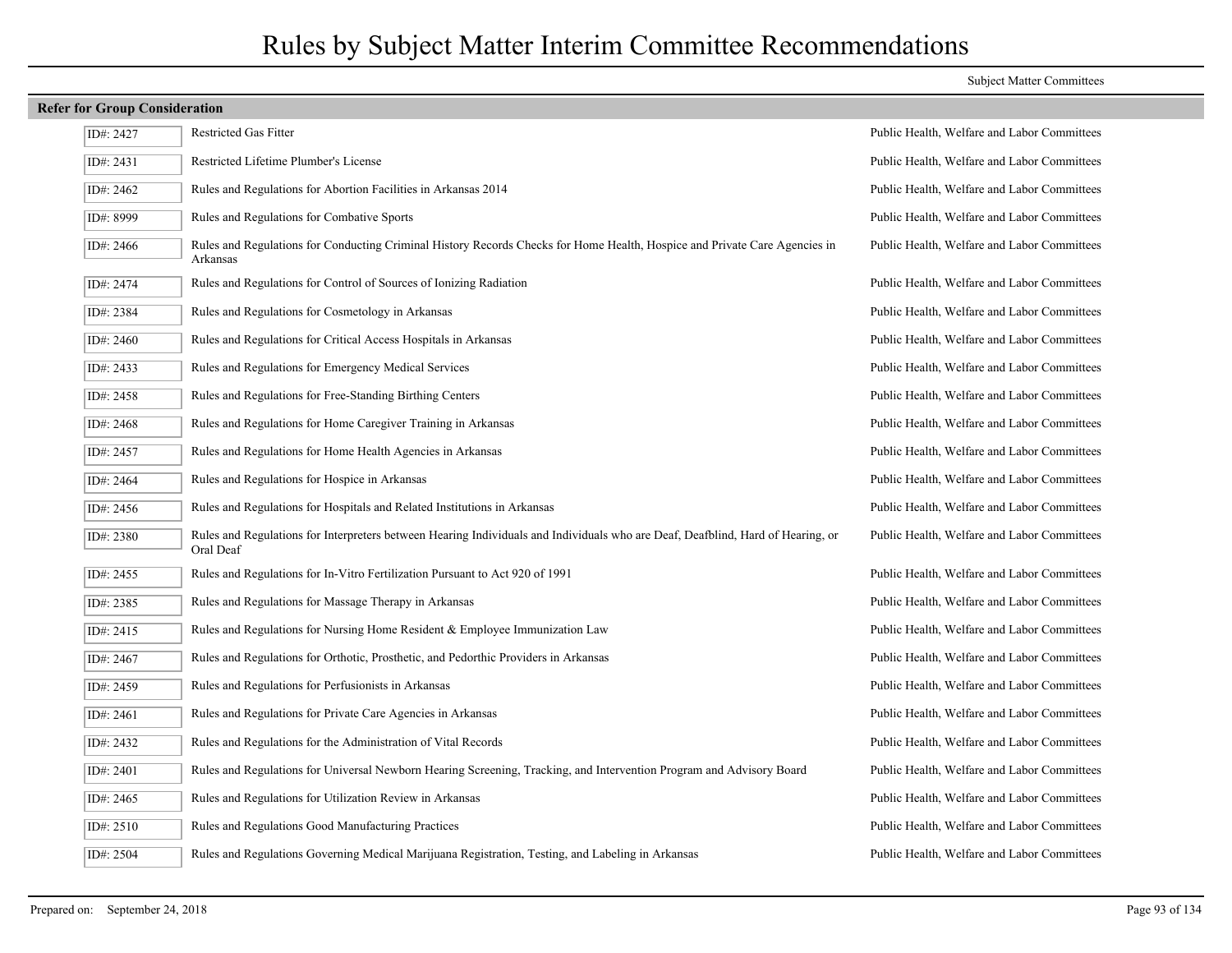| ID#: 2399  | Rules and Regulations Governing Practice of Lay Midwifery in Arkansas                                                        | Public Health, Welfare and Labor Committees |
|------------|------------------------------------------------------------------------------------------------------------------------------|---------------------------------------------|
| ID#: 2505  | Rules and Regulations Pertaining for the Annual Great Strides Grant Program                                                  | Public Health, Welfare and Labor Committees |
| ID#: 2388  | Rules and Regulations Pertaining to Biological Select Agents and Toxins Registry                                             | Public Health, Welfare and Labor Committees |
| ID#: 2477  | Rules and Regulations Pertaining to Body Art Establishments                                                                  | Public Health, Welfare and Labor Committees |
| ID#: 2417  | Rules and Regulations Pertaining to Communicable Disease -- Tuberculosis                                                     | Public Health, Welfare and Labor Committees |
| ID#: 2392  | Rules and Regulations Pertaining to Controlled Substances                                                                    | Public Health, Welfare and Labor Committees |
| ID#: 2452  | Rules and Regulations Pertaining to Drip Dispersal Systems                                                                   | Public Health, Welfare and Labor Committees |
| ID#: 2387  | Rules and Regulations Pertaining to Drug Precursors                                                                          | Public Health, Welfare and Labor Committees |
| ID#: 2406  | Rules and Regulations Pertaining to Fees for Maintenance of Breath Alcohol Instruments                                       | Public Health, Welfare and Labor Committees |
| ID#: 2469  | Rules and Regulations Pertaining to Fluoride Varnish                                                                         | Public Health, Welfare and Labor Committees |
| ID#: 2449  | Rules and Regulations Pertaining to Food Establishments                                                                      | Public Health, Welfare and Labor Committees |
| ID#: 2494  | Rules and Regulations Pertaining to Frozen Desserts                                                                          | Public Health, Welfare and Labor Committees |
| ID#: 2442  | Rules and Regulations Pertaining to General Sanitation                                                                       | Public Health, Welfare and Labor Committees |
| ID#: 2413  | Rules and Regulations Pertaining to Immunization Reporting                                                                   | Public Health, Welfare and Labor Committees |
| ID#: 2414  | Rules and Regulations Pertaining to Immunization Requirements                                                                | Public Health, Welfare and Labor Committees |
| ID#: 2470  | Rules and Regulations Pertaining to Imported Foods                                                                           | Public Health, Welfare and Labor Committees |
| ID#: 2454  | Rules and Regulations Pertaining to Labeling of Bedding and the Germicidal Treatment of Used Bedding                         | Public Health, Welfare and Labor Committees |
| ID#: 2451  | Rules and Regulations Pertaining to Mobile Home and Recreational Vehicle Parks                                               | Public Health, Welfare and Labor Committees |
| ID#: 2450  | Rules and Regulations Pertaining to Onsite Wastewater Systems                                                                | Public Health, Welfare and Labor Committees |
| ID#: 2445  | Rules and Regulations Pertaining to Outdoor Bathing Places                                                                   | Public Health, Welfare and Labor Committees |
| ID#: 2453  | Rules and Regulations Pertaining to Outdoor Mass Gatherings                                                                  | Public Health, Welfare and Labor Committees |
| ID#: 10212 | Rules and Regulations Pertaining to Plumbers License Fee, Expiration, Renewal, Journeyman, and Master Plumber Qualifications | Public Health, Welfare and Labor Committees |
| ID#: 2430  | Rules and Regulations Pertaining to Plumbing Inspector Certification                                                         | Public Health, Welfare and Labor Committees |
| ID#: 2379  | Rules and Regulations Pertaining to Public Access to Auto-Injectable Epinephrine                                             | Public Health, Welfare and Labor Committees |
| ID#: 2397  | Rules and Regulations Pertaining to Public Water Systems                                                                     | Public Health, Welfare and Labor Committees |
| ID#: 2475  | Rules and Regulations Pertaining to Radiologic Technology Licensure                                                          | Public Health, Welfare and Labor Committees |
| ID#: 2416  | Rules and Regulations Pertaining to Reportable Disease                                                                       | Public Health, Welfare and Labor Committees |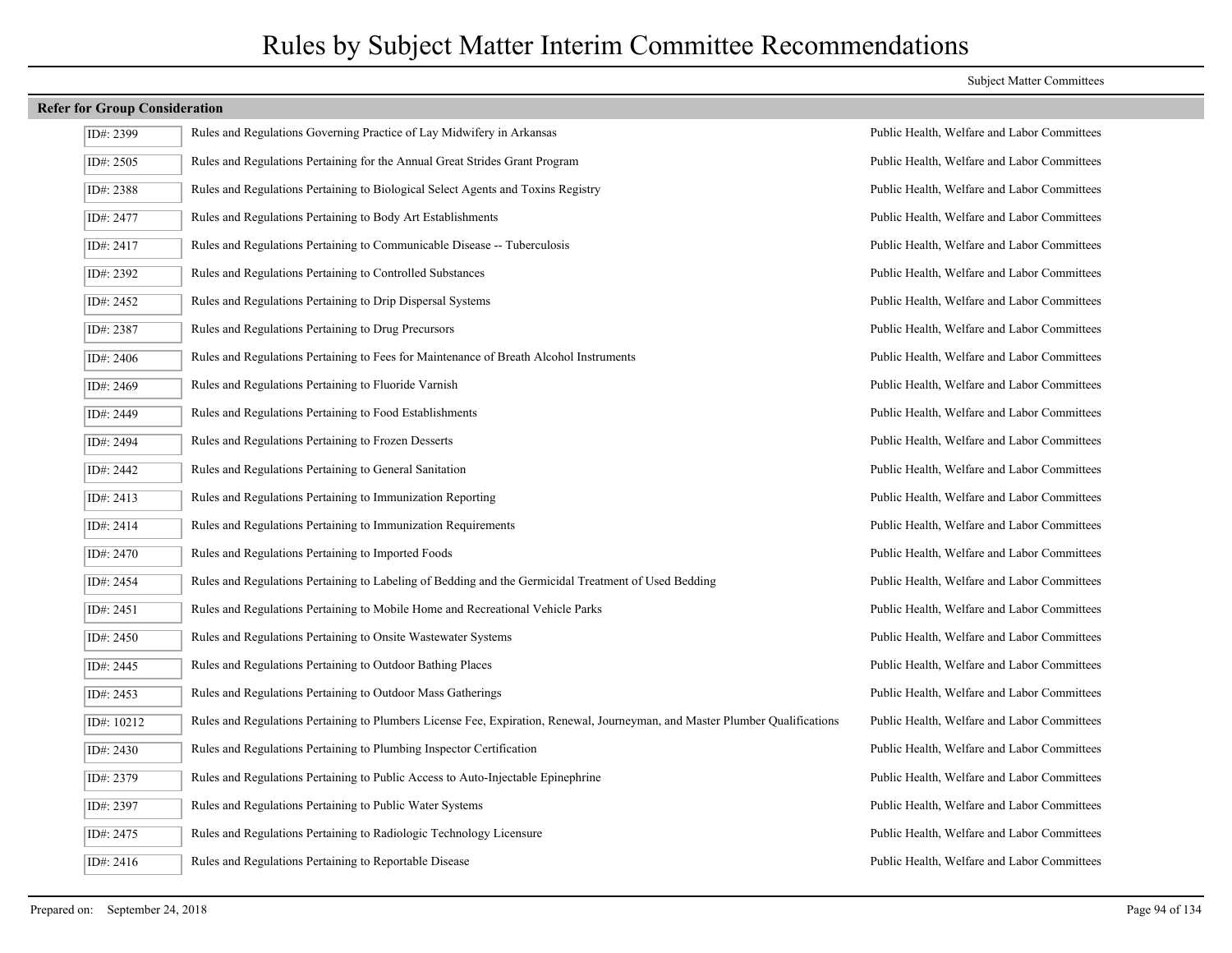| ID#: 2428                      | Rules and Regulations Pertaining to Restricted License Governmental Maintenance                                        | Public Health, Welfare and Labor Committees |
|--------------------------------|------------------------------------------------------------------------------------------------------------------------|---------------------------------------------|
| ID#: 2425                      | Rules and Regulations Pertaining to Restricted Plumbers License Hospital Maintenance                                   | Public Health, Welfare and Labor Committees |
| ID#: 2426                      | Rules and Regulations Pertaining to Restricted Plumbers License Solar Mechanic                                         | Public Health, Welfare and Labor Committees |
| ID#: 2424                      | Rules and Regulations Pertaining to Restricted Plumbers License Water and Sewer Service Line Installation              | Public Health, Welfare and Labor Committees |
| ID#: 2444                      | Rules and Regulations Pertaining to Semi-Public Water Supplies                                                         | Public Health, Welfare and Labor Committees |
| ID#: 2487                      | Rules and Regulations Pertaining to Septic Tank Cleaners                                                               | Public Health, Welfare and Labor Committees |
| ID#: 2448                      | Rules and Regulations Pertaining to Swimming Pools and Other Related Facilities                                        | Public Health, Welfare and Labor Committees |
| ID#: 2391                      | Rules and Regulations Pertaining to Synthetic Marijuana Products                                                       | Public Health, Welfare and Labor Committees |
| ID#: 2382                      | Rules and Regulations Pertaining to the Arkansas Clean Indoor Air Act of 2006                                          | Public Health, Welfare and Labor Committees |
| ID#: 2485                      | Rules and Regulations Pertaining to the Arkansas Food Salvaging Act                                                    | Public Health, Welfare and Labor Committees |
| ID#: 2419                      | Rules and Regulations Pertaining to The Arkansas Retail Pet Store Consumer Protection Act                              | Public Health, Welfare and Labor Committees |
| ID#: 2473                      | Rules and Regulations Pertaining to the Health Facility Infection Disclosure Act of 2007                               | Public Health, Welfare and Labor Committees |
| ID#: 2407                      | Rules and Regulations Pertaining to the Hospital Discharge Data System                                                 | Public Health, Welfare and Labor Committees |
| ID#: 2390                      | Rules and Regulations Pertaining to the List of Controlled Substances for the State of Arkansas                        | Public Health, Welfare and Labor Committees |
| ID#: 2412                      | Rules and Regulations Pertaining to the Management of Medical Waste From Generators and Health Care Related Facilities | Public Health, Welfare and Labor Committees |
| ID#: 2389                      | Rules and Regulations Pertaining to the Prescription Drug Monitoring Program                                           | Public Health, Welfare and Labor Committees |
| ID#: 2490                      | Rules and Regulations Pertaining to the Processing and Bottling of Bottled Drinking Water                              | Public Health, Welfare and Labor Committees |
| ID#: 2383                      | Rules and Regulations Pertaining to the Volunteer Licensed Health Care Professionals Immunity Act                      | Public Health, Welfare and Labor Committees |
| ID#: 2472                      | Rules and Regulations Pertaining to Tuberculosis Screening for Foreign-Born University and College Students            | Public Health, Welfare and Labor Committees |
| ID#: 2396                      | Rules and Regulations Pertaining to Water Operator Licensing                                                           | Public Health, Welfare and Labor Committees |
| ID#: 2421                      | Rules Pertaining to Lead-Based Paint Activities                                                                        | Public Health, Welfare and Labor Committees |
| ID#: 2418                      | Rules Pertaining to Rabies Control                                                                                     | Public Health, Welfare and Labor Committees |
| ID#: 2402                      | Rules Pertaining to Testing of Newborn Infants                                                                         | Public Health, Welfare and Labor Committees |
| ID#: 2410                      | Rules Pertaining to the Arkansas Cancer Registry                                                                       | Public Health, Welfare and Labor Committees |
| ID#: 2506                      | The Certification of Heating, Ventilation, Air Conditioning and Refrigeration Mechanical Inspectors                    | Public Health, Welfare and Labor Committees |
| Department of Higher Education |                                                                                                                        |                                             |
| ID#: 1736                      | Amendment of the State Teacher Assistance Resource Program (Repealed, repayment funds still collected.)                | <b>Education Committees</b>                 |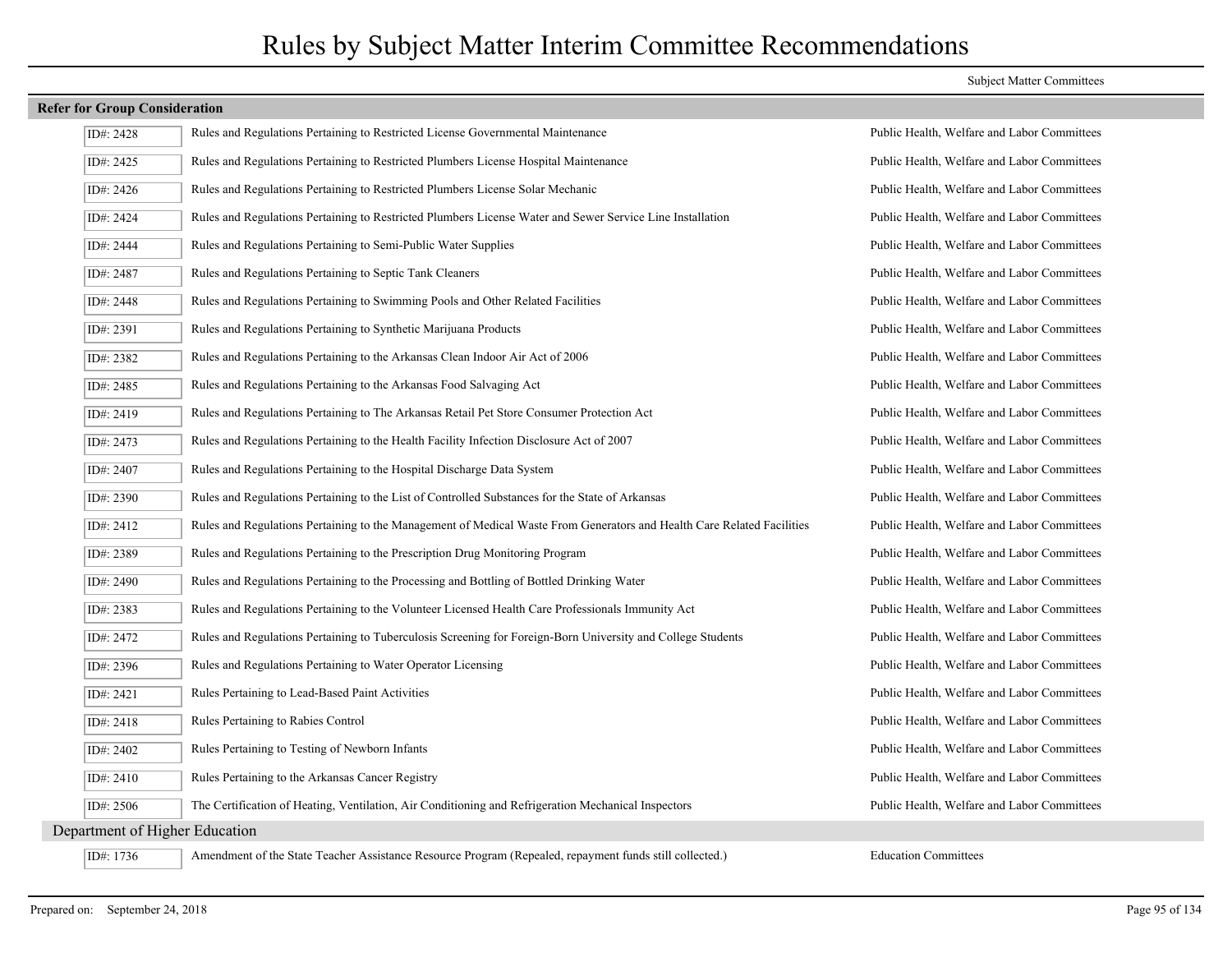| <b>Refer for Group Consideration</b> |                                                                                                                        |                             |
|--------------------------------------|------------------------------------------------------------------------------------------------------------------------|-----------------------------|
| ID#: 1222                            | Arkansas Academic Challenge Scholarship Program                                                                        | <b>Education Committees</b> |
| ID#: 1223                            | Arkansas Future Grant Program                                                                                          | <b>Education Committees</b> |
| ID#: 1247                            | Arkansas Governor's Scholars Program                                                                                   | <b>Education Committees</b> |
| ID#: 1735                            | Arkansas Health Education Grant Program (ARHEG)                                                                        | <b>Education Committees</b> |
| ID#: 1731                            | Arkansas Student Assistance Grant Program Rules (Repealed, repayment funds still collected.)                           | <b>Education Committees</b> |
| ID#: 10462                           | Arkansas Workforce Challenge Program                                                                                   | <b>Education Committees</b> |
| ID#: 1000                            | Changes to the rules for Institutional and Program Certification (ICAC Rules)                                          | <b>Education Committees</b> |
| ID#: 1734                            | Emergency Secondary Student Loan Program Rules (Repealed, repayment funds still collected.)                            | <b>Education Committees</b> |
| ID#: 996                             | Freshman Assessment and Placement Program                                                                              | <b>Education Committees</b> |
| ID#: 1737                            | Higher Education Opportunities Grant                                                                                   | <b>Education Committees</b> |
| ID#: 1445                            | Law Enforcement Officers' Dependents Scholarship Program Rules and Regulations                                         | <b>Education Committees</b> |
| ID#: 1541                            | Military Dependents' Scholarship Program Rules                                                                         | <b>Education Committees</b> |
| ID#: 1758                            | Military Selective Service                                                                                             | <b>Education Committees</b> |
| ID#: 1640                            | Minority Masters Fellows Program (Repealed, repayment funds still collected)                                           | <b>Education Committees</b> |
| ID#: 1457                            | Minority Teacher Scholarships, (Repealed, repayment funds still collected.)                                            | <b>Education Committees</b> |
| ID#: 1544                            | Out of State Veterinary Medical Education Program                                                                      | <b>Education Committees</b> |
| ID#: 1226                            | Productivity Funding Distribution Policy                                                                               | <b>Education Committees</b> |
| ID#: 1225                            | Productivity Funding Model Policy - Universities                                                                       | <b>Education Committees</b> |
| ID#: 1224                            | Productivity Funding Model Policy-2 year colleges                                                                      | <b>Education Committees</b> |
| ID#: 1001                            | Recognition of Charters for Existing Institutions                                                                      | <b>Education Committees</b> |
| ID#: 1268                            | Rules and Regulations for Resident Correspondence and/or Combination Schools (State Board of Private Career Education) | <b>Education Committees</b> |
| ID#: 1738                            | Rules for the Washington Center Scholarship Program                                                                    | <b>Education Committees</b> |
| ID#: 1628                            | <b>SREB Doctoral Scholars Program</b>                                                                                  | <b>Education Committees</b> |
| ID#: 1739                            | State Teacher Education Program                                                                                        | <b>Education Committees</b> |
| ID#: 1740                            | Student Undergraduate Research Fellowship Program (SURF)                                                               | <b>Education Committees</b> |
| ID#: 1805                            | Teacher Opportunity Program Rules and Regulations                                                                      | <b>Education Committees</b> |
|                                      | Department of Human Services - Division of Administrative Services                                                     |                             |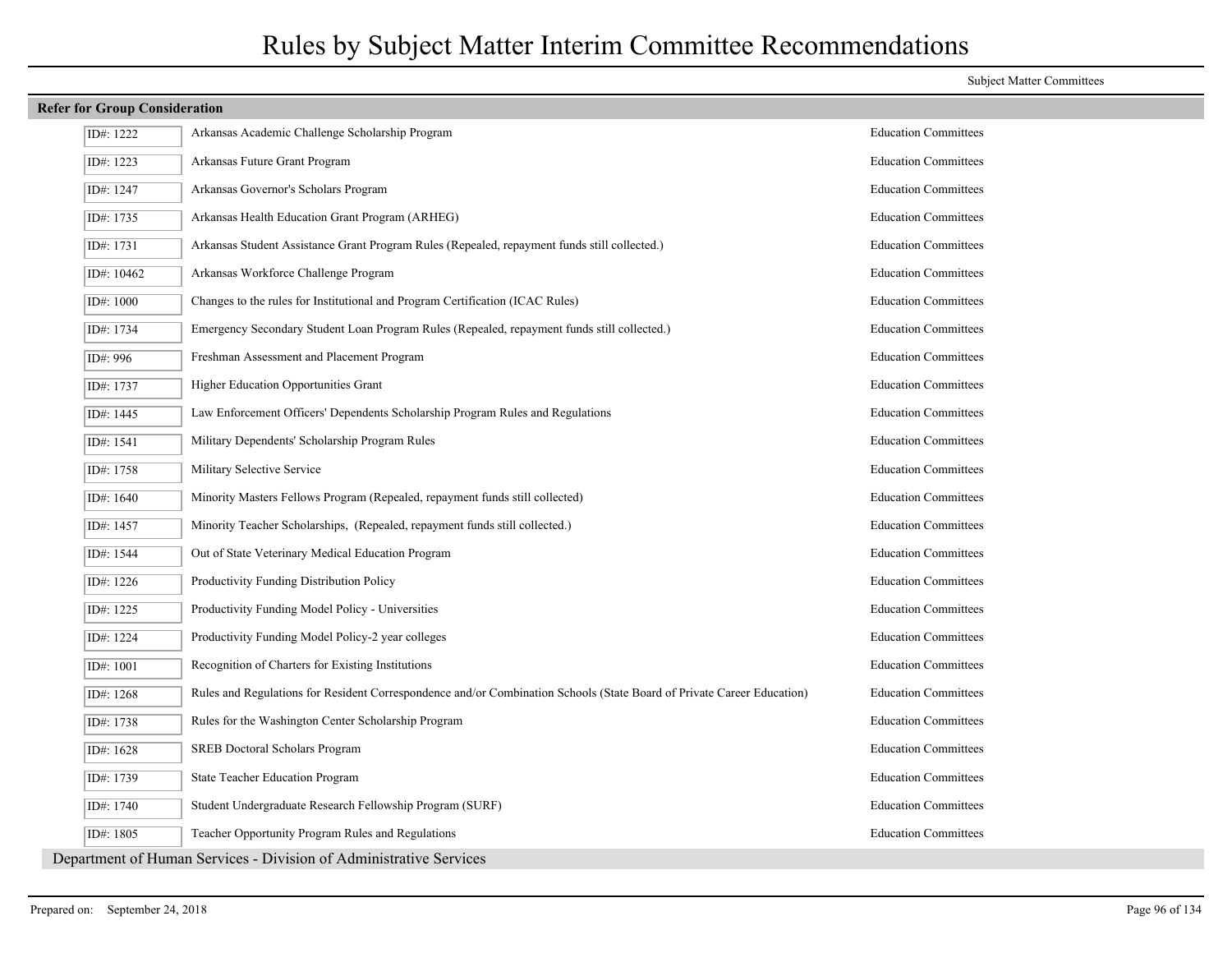| <b>Refer for Group Consideration</b> |                                                                        |                                                 |  |  |
|--------------------------------------|------------------------------------------------------------------------|-------------------------------------------------|--|--|
| ID#: 10625                           | DHS Social Services Block Grant Manual                                 | State Agencies & Governental Affairs Committees |  |  |
| ID#: 10626                           | Social Services Block Grant Comprehensive Services Program Plan (CSPP) | State Agencies & Governental Affairs Committees |  |  |
| ID#: 10227                           | Social Services Block Grant Pre-Expenditure Plan (SSBG)                | State Agencies & Governental Affairs Committees |  |  |
|                                      | Department of Human Services - Division of Aging and Adult Services    |                                                 |  |  |
| ID#: 4881                            | 103.00 AAA Assessment 016.19.12-001                                    | Public Health, Welfare and Labor Committees     |  |  |
| ID#: 4880                            | 104.00 Funding Formula Policy 016.19.90-004                            | Public Health, Welfare and Labor Committees     |  |  |
| ID#: 4882                            | 107.00 MIS System 016.19.91-015                                        | Public Health, Welfare and Labor Committees     |  |  |
| ID#: 4884                            | 112.00 Arkansas Senior Hall of Fame 016.19.12-003                      | Public Health, Welfare and Labor Committees     |  |  |
| ID#: 4886                            | 201.00 Title III Direct Services 016.19.94-002                         | Public Health, Welfare and Labor Committees     |  |  |
| ID#: 4887                            | 201.01 Title III Direct Services Field Operations 016.19.89-002        | Public Health, Welfare and Labor Committees     |  |  |
| ID#: 4888                            | 201.02 State Direct Services 016.19.89-003                             | Public Health, Welfare and Labor Committees     |  |  |
| ID#: 4889                            | 202.00 AAA Advisory Council 016.19.91-00?                              | Public Health, Welfare and Labor Committees     |  |  |
| ID#: 4890                            | 203.00 Title III Priority Services 016.19.91-012                       | Public Health, Welfare and Labor Committees     |  |  |
| ID#: 4891                            | 204.00 Minimum Assurances for Subcontractors 016.19.89-005             | Public Health, Welfare and Labor Committees     |  |  |
| ID#: 4892                            | 205.00 Outreach 016.19.90-001                                          | Public Health, Welfare and Labor Committees     |  |  |
| ID#: 9897                            | 206.00 Nutrition Services 016.19.16-001                                | Public Health, Welfare and Labor Committees     |  |  |
| ID#: 9903                            | 207.00 AAA Subcontractor Assessments                                   | Public Health, Welfare and Labor Committees     |  |  |
| ID#: 4895                            | 208.00 AR Information Reporting System: AIRS 016.19.96-003             | Public Health, Welfare and Labor Committees     |  |  |
| ID#: 4896                            | 209.00 AAA Area Plan Policy 016.19.94-001                              | Public Health, Welfare and Labor Committees     |  |  |
| ID#: 4897                            | 210.00 Multipurpose Senior Centers 016.19.90-003                       | Public Health, Welfare and Labor Committees     |  |  |
| ID#: 9901                            | 211.00 Transportation 016.19.99.001                                    | Public Health, Welfare and Labor Committees     |  |  |
| ID#: 4899                            | 214.00 Program Development 016.19.90-008                               | Public Health, Welfare and Labor Committees     |  |  |
| ID#: 4900                            | 216.00 Eldercare Services 016.19.91-016                                | Public Health, Welfare and Labor Committees     |  |  |
| ID#: 10261                           | 217.00 Information and Assistance 016.19.96-004                        | Public Health, Welfare and Labor Committees     |  |  |
| ID#: 4902                            | 218.00 Advocacy Requirements for AAAs 016.19.96-014                    | Public Health, Welfare and Labor Committees     |  |  |
| ID#: 4903                            | 220.00 Client Representation 016.19.95-002                             | Public Health, Welfare and Labor Committees     |  |  |
| ID#: 4905                            | 221.00 Socialization 016.19.92-003                                     | Public Health, Welfare and Labor Committees     |  |  |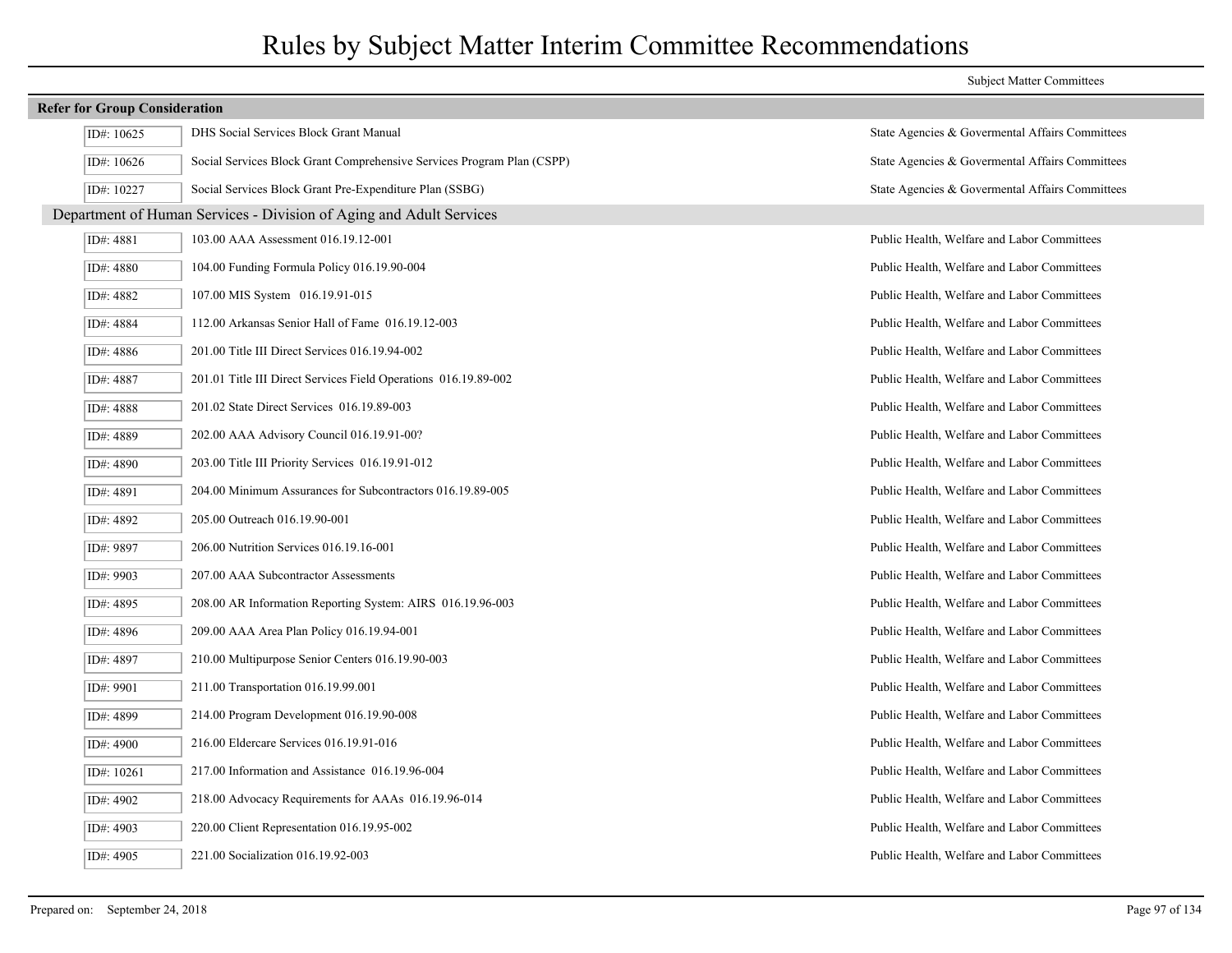|  |  | <b>Refer for Group Consideration</b> |
|--|--|--------------------------------------|
|--|--|--------------------------------------|

## ID#: 4906 222.00 Telephone Reassurance 016.19.93-001 Public Health, Welfare and Labor Committees ID#: 4907 223.00 Home Repair/Modification/Maintenance 016.19.95-001 Public Health, Welfare and Labor Committees ID#: 4908 224.00 Material Aid 016.19.95-003 Public Health, Welfare and Labor Committees ID#: 4909 225.00 No Smoking Policy Directive 016.19.93-002 Public Health, Welfare and Labor Committees ID#: 4910 226.00 Health, Promotion, Wellness, & Disease Prevention 016.19.12-002 Public Health, Welfare and Labor Committees ID#: 4911 301.00 Legal Assistance 016.19.89-007 Public Health, Welfare and Labor Committees ID#: 4912 303.00 Nursing Home Alternatives Program 016.19.91-010 Public Health, Welfare and Labor Committees ID#: 4913 304.00 Personal Emergency Response System 016.19.91-007 Public Health, Welfare and Labor Committees ID#: 4914 305.00 Homemaker and Chore Services 016.19.91-006 Public Health, Welfare and Labor Committees ID#: 4916 310.00 Arkansas Family Caregiver Support Program 016.19.16-002 Public Health, Welfare and Labor Committees ID#: 4917 401.00 Financial Management 016.19.91-013 Public Health, Welfare and Labor Committees ID#: 9895 501.00 State Older Worker Community Service Employment Program 016.19.97-001 Public Health, Welfare and Labor Committees ID#: 10216 502.00 Senior Community Services Employment Program (SCSEP) 016.19.18-001 Public Health, Welfare and Labor Committees ID#: 4920 Cost Principles 016.19.91-001 Public Health, Welfare and Labor Committees ID#: 4875 Public Health, Welfare and Labor Committees 016.00.80001 Public Health, Welfare and Labor Committees ID#: 4878 Long Term Care Ombudsman Act 016.04.88-001 Public Health, Welfare and Labor Committees Department of Human Services - Division of Behavioral Health Services ID#: 4933 Licensure Standards for Alcohol and Other Drug Abuse Treamtent Programs Public Health, Welfare and Labor Committees ID#: 10251 Regulation of Property -- Parking Policy of the Arkansas State Hospital Public Health, Welfare and Labor Committees ID#: 4939 Rule establishes reasonable charges for costs of treatment pursuant to Arkansas Code Public Health, Welfare and Labor Committees Department of Human Services - Division of Child Care and Early Childhood Education ID#: 9163 Arkansas Birth-Prekindergarten Teaching Credential Education Committees ID#: 9164 Arkansas Department of Education Rules Governing the Arkansas Better Chance program Education Committees Joint Meeting of House Aging, Children and Youth, Legislative and Military Affairs and Senate Public Health ID#: 10278 FBI Background Check Form Joint Meeting of House Aging, Children and Youth, Legislative and Military Affairs and Senate Public Health ID#: 9137 Minimum Licensing Requirements for Child Care Centers Joint Meeting of House Aging, Children and Youth, Legislative and Military Affairs and Senate Public Health ID#: 10274 Minimum Licensing Requirements for Child Care Family Homes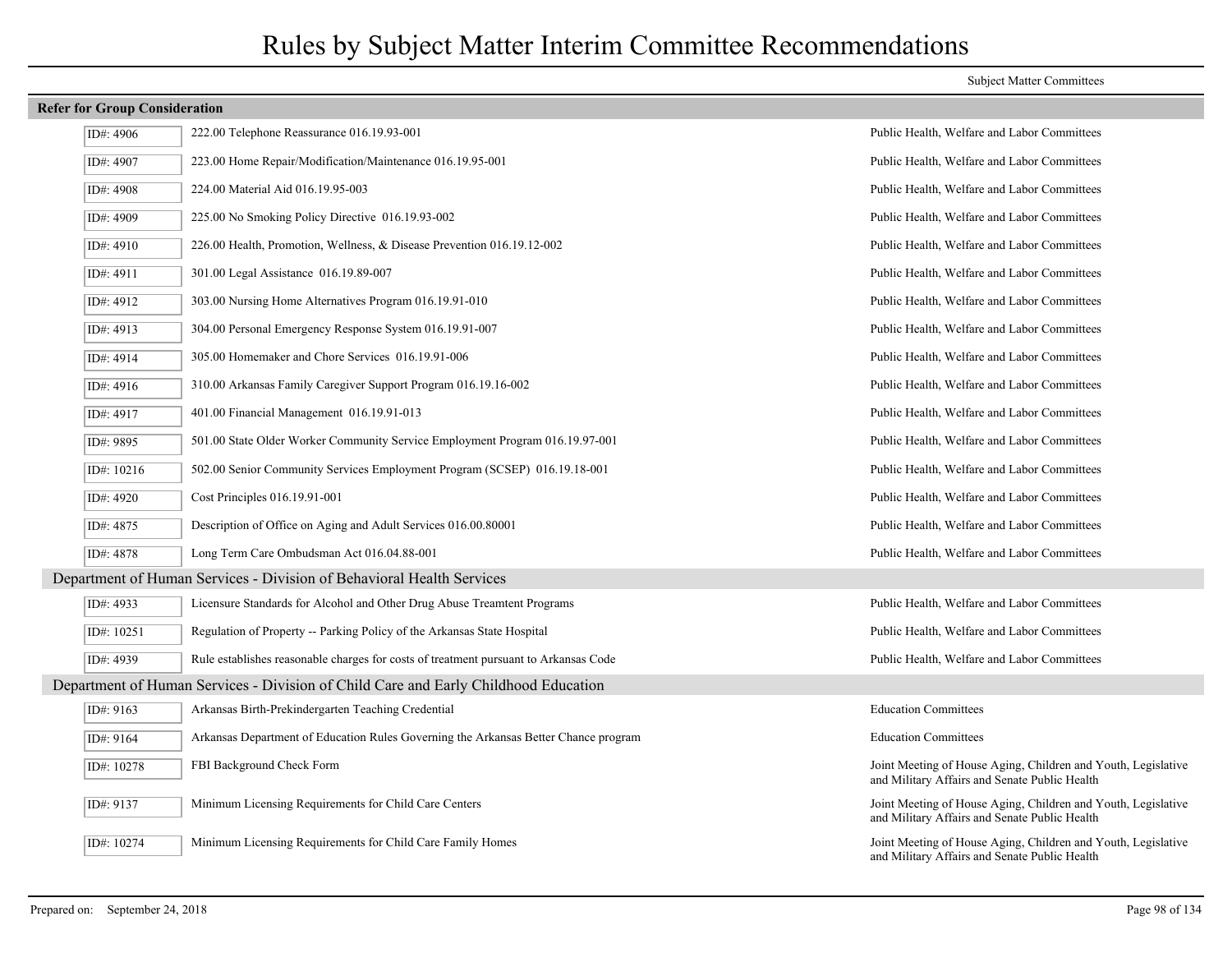|                                      |                                                                                                        | <b>Subject Matter Committees</b>                                                                               |
|--------------------------------------|--------------------------------------------------------------------------------------------------------|----------------------------------------------------------------------------------------------------------------|
| <b>Refer for Group Consideration</b> |                                                                                                        |                                                                                                                |
| ID#: 10276                           | Minimum Licensing Requirements for Out of School Time                                                  | Joint Meeting of House Aging, Children and Youth, Legislative<br>and Military Affairs and Senate Public Health |
| ID#: 10275                           | Minimum Licensing Requirements for Registered Child Care Family Homes                                  | Joint Meeting of House Aging, Children and Youth, Legislative<br>and Military Affairs and Senate Public Health |
| ID#: 10279                           | Minimum Licensing Standards for child welfare agencies - Placement                                     | Joint Meeting of House Aging, Children and Youth, Legislative<br>and Military Affairs and Senate Public Health |
| ID#: 9152                            | Minimum Licensing Standards for Child Welfare Agencies - Residential                                   | Joint Meeting of House Aging, Children and Youth, Legislative<br>and Military Affairs and Senate Public Health |
| ID#: 9142                            | The Quality Approval System will be renamed to the Better Beginnings Quality Rating Improvement System | Joint Meeting of House Aging, Children and Youth, Legislative<br>and Military Affairs and Senate Public Health |
|                                      | Department of Human Services - Division of Children and Family Services                                |                                                                                                                |
| ID#: 10606                           | Division of Children and Family Services Policy and Procedure Manual                                   | Joint Meeting of House Aging, Children and Youth, Legislative<br>and Military Affairs and Senate Judiciary     |
| ID#: 9009                            | <b>II-B DIFFERENTIAL RESPONSE</b>                                                                      | Joint Meeting of House Aging, Children and Youth, Legislative<br>and Military Affairs and Senate Judiciary     |
| ID#: 9013                            | II-F TEAM DECISION MAKING                                                                              | Joint Meeting of House Aging, Children and Youth, Legislative<br>and Military Affairs and Senate Judiciary     |
| ID#: 10648                           | Publication (PUB) 11: What Happens When Your Child and Family Are Involved with DCFS?                  | Joint Meeting of House Aging, Children and Youth, Legislative<br>and Military Affairs and Senate Judiciary     |
| ID#: 10652                           | Publication (PUB) 30: Foster Parent Handbook                                                           | Joint Meeting of House Aging, Children and Youth, Legislative<br>and Military Affairs and Senate Judiciary     |
| ID#: 10653                           | Publication (PUB) 49: Be Your Own Advocate: The Short List                                             | Joint Meeting of House Aging, Children and Youth, Legislative<br>and Military Affairs and Senate Judiciary     |
| ID#: 10654                           | Publication (PUB) 50: Be Your Own Advocate                                                             | Joint Meeting of House Aging, Children and Youth, Legislative<br>and Military Affairs and Senate Judiciary     |
| ID#: 10655                           | Publication (PUB) 52: Child Protective Services: A Caretaker's Guide                                   | Joint Meeting of House Aging, Children and Youth, Legislative<br>and Military Affairs and Senate Judiciary     |
| ID#: 10656                           | Publication (PUB) 357: Child Maltreatment Assessment Protocol                                          | Joint Meeting of House Aging, Children and Youth, Legislative<br>and Military Affairs and Senate Judiciary     |
| ID#: 9032                            | V-E: CHILD INVOLVED IN PROTECTIVE SERVICES CASE WHO IS MISSING                                         | Joint Meeting of House Aging, Children and Youth, Legislative<br>and Military Affairs and Senate Judiciary     |
| ID#: 9048                            | VII-A FOSTER HOME PURPOSE AND ROLES                                                                    | Joint Meeting of House Aging, Children and Youth, Legislative<br>and Military Affairs and Senate Judiciary     |
| ID#: 9049                            | VII-B FOSTER HOME RECRUITMENT & RETENTION                                                              | Joint Meeting of House Aging, Children and Youth, Legislative<br>and Military Affairs and Senate Judiciary     |
| ID#: 9050                            | VII-C FOSTER HOME ASSESSMENT PROCESS                                                                   | Joint Meeting of House Aging, Children and Youth, Legislative<br>and Military Affairs and Senate Judiciary     |
| ID#: 9051                            | VII-D DENIAL OF A FOSTER HOME                                                                          | Joint Meeting of House Aging, Children and Youth, Legislative<br>and Military Affairs and Senate Judiciary     |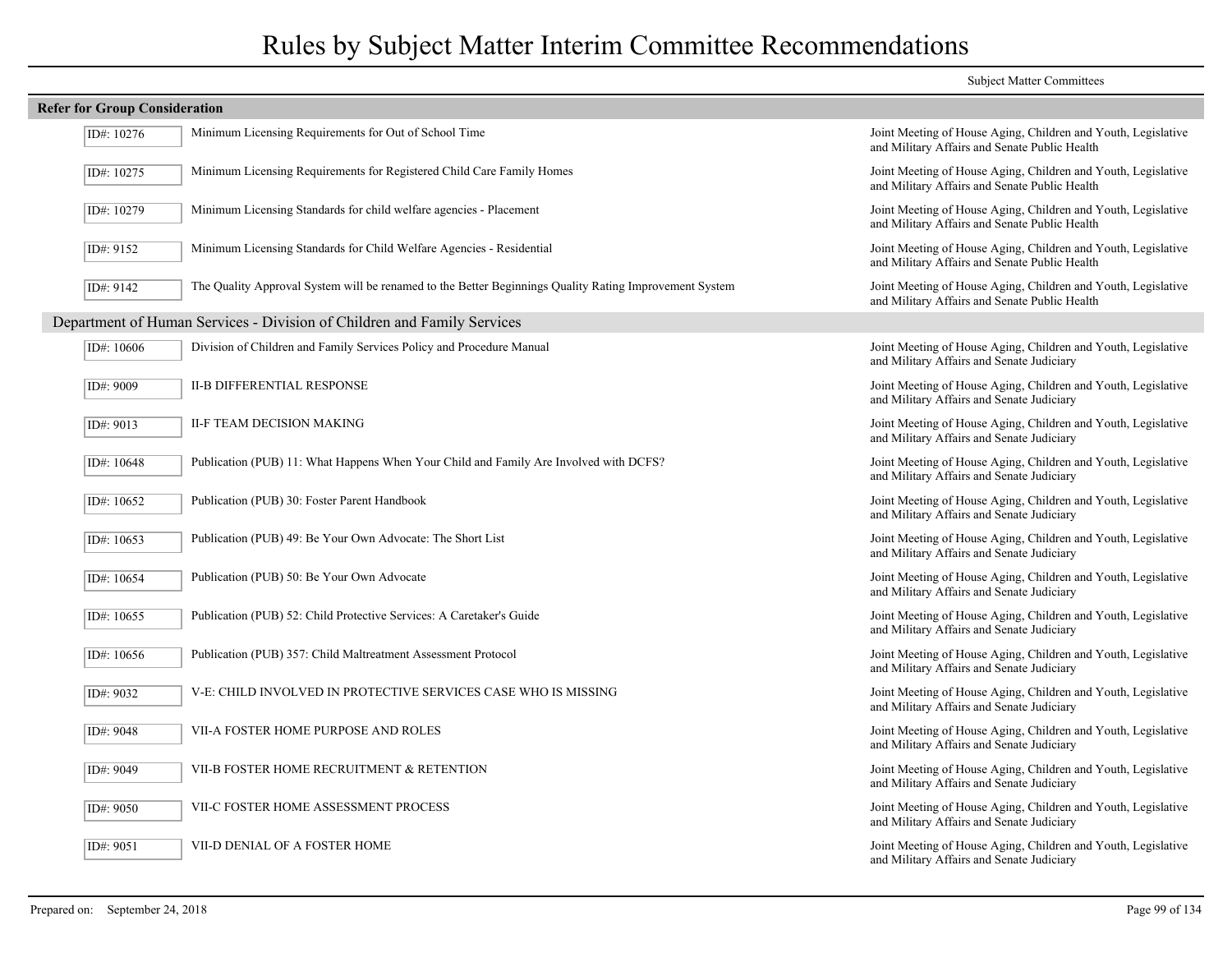#### Subject Matter Committees **Refer for Group Consideration** Joint Meeting of House Aging, Children and Youth, Legislative and Military Affairs and Senate Judiciary ID#: 9052 VII-E REEVALUATION OF THE FOSTER HOME Joint Meeting of House Aging, Children and Youth, Legislative and Military Affairs and Senate Judiciary ID#: 9053 VII-F FOSTER HOME REOPENING Joint Meeting of House Aging, Children and Youth, Legislative and Military Affairs and Senate Judiciary ID#: 9054 VII-G ALTERNATE CARE FOR CHILDREN IN OUT-OF- HOME PLACEMENT Joint Meeting of House Aging, Children and Youth, Legislative and Military Affairs and Senate Judiciary ID#: 9073 VIII-L SUBSIDIZED GUARDIANSHIP Joint Meeting of House Aging, Children and Youth, Legislative and Military Affairs and Senate Judiciary VII-J DIVISION CONTACT WITH BIOLOGICAL PARENTS, LEGAL CUSTODIANS, AND LEGAL GUARDIANS INVOLVED IN OUT-OF-HOME PLACEMENT CASES ID#: 9057 Joint Meeting of House Aging, Children and Youth, Legislative and Military Affairs and Senate Judiciary ID#: 9061 VII-N CHILD MISSING FROM AN OUT-OF-HOME PLACEMENT Joint Meeting of House Aging, Children and Youth, Legislative and Military Affairs and Senate Judiciary ID#: 9044 VI-L MENTAL HEALTH SERVICES FOR CHILDREN IN FOSTER CARE Joint Meeting of House Aging, Children and Youth, Legislative and Military Affairs and Senate Judiciary ID#: 9047 VI-O THERAPEUTIC FOSTER CARE Department of Human Services - Division of County Operations ID#: 4614 Supplemental Nutrition Assistance Program Certification Manual (formerly known as Food Stamp Program) Public Health, Welfare and Labor Committees Arkansas Private Option (Health Care Independence Act of 2013) -- Form DCO-151, Application for Health Coverage (Single Public Health, Welfare and Labor Committees Adults) Form DCO-152, Application for Health Coverage (Family), Medical Services Policy Manual Sections B100-270, E100-270, F 160-164 and F 180 ID#: 4022 ID#: 10307 Arkansas' proposed State Plan -- Implementation of the Transitional Employment Assistance Program Public Health, Welfare and Labor Committees ID#: 10337 Arkansas Refugee Resettlement Program State Plan Public Health, Welfare and Labor Committees ID#: 10324 Arkansas Title IV-A 2005 TEA State Plan, Transferring the TANF Program to DWS Public Health, Welfare and Labor Committees ID#: 10334 Community Services Block Grant Public Health, Welfare and Labor Committees ID#: 4043 Form DCO -777 LTC Application and Wrap Public Health, Welfare and Labor Committees ID#: 10258 Low Income Home Energy Assistance Program (LIHEAP) Public Health, Welfare and Labor Committees ID#: 3983 Medicare Beneficiaries Application (DCO-808) Public Health, Welfare and Labor Committees Department of Human Services - Division of Developmental Disabilities Services ID#: 5061 Administration Policy 3018 - Mortality Review of Deaths of Persons Receiving ACS Waiver Services Public Health, Welfare and Labor Committees ID#: 5147 Amendment to the CES Certification Standards Public Health, Welfare and Labor Committees ID#: 5146 Amendment to the CES Medicaid manual Public Health, Welfare and Labor Committees ID#: 5145 Amendment to the CES Waiver Public Health, Welfare and Labor Committees ID#: 10582 AR Crippled Children's Services- State Plan Public Health, Welfare and Labor Committees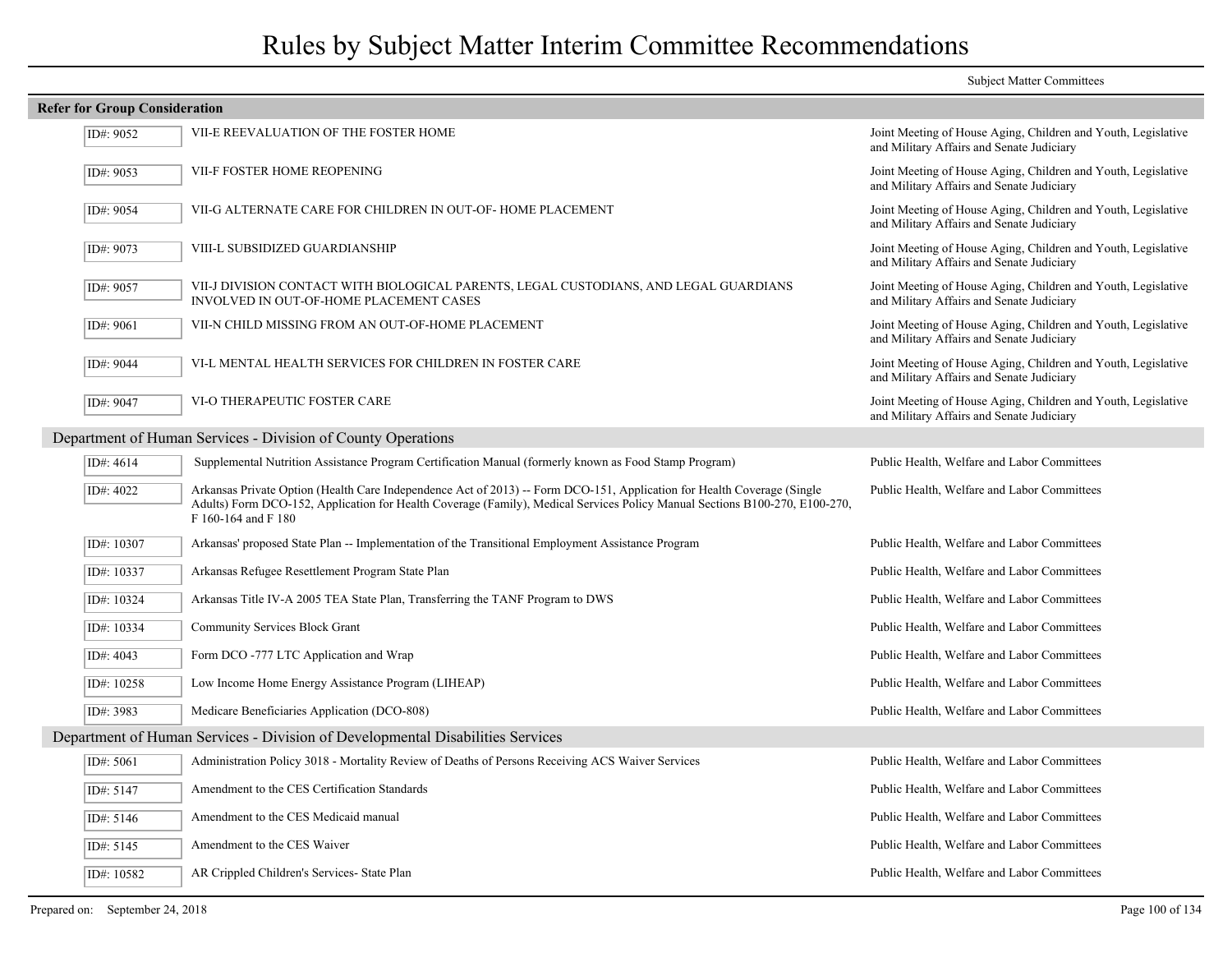| ID#: 5132    | Arkansas Medicaid Autism Waiver Manual                                                              |
|--------------|-----------------------------------------------------------------------------------------------------|
| ID#: 5127    | Arkansas Medicaid Program, child health management services provider manual                         |
| ID#: 5126    | Arkansas Medicaid program, developmental day treatment clinic services provider manual              |
| ID#: 5121    | Arkansas Medicaid program, developmental rehabilitation services provider manual (EI)               |
| ID#: 5125    | Arkansas Medicaid Program, occupational, physical, speech therapy services provider manual          |
| ID#: 10092   | Children's Services Targeted Case Management Provider Manual                                        |
| ID#: 10095   | CHMS State Plan Amendment                                                                           |
| ID#: 9908    | <b>DDS</b> Board Policies                                                                           |
| ID#: 10096   | <b>DDTCS</b> State Plan Amendment                                                                   |
| ID#: 5136    | Developmental Rehabilitation Services (DRS) Provider Manual                                         |
| ID#: 10547   | Director's Office Policy 1005 HDC Site Visits                                                       |
| ID#: 5060    | Director's Office Policy 1010 Service Concern Resolution                                            |
| ID#: 10548   | Director's Office Policy 1012 Parent Groups                                                         |
| ID#: 10549   | Director's Office Policy 1013 Confidentiality                                                       |
| ID#: 9923    | Director's Office Policy 1014- Autopsy, donation of body for medical research, burial and cremation |
| ID#: $10550$ | Director's Office Policy 1024 Education Compliance for Community Programs                           |
| ID#: 10684   | Director's Office Policy 1027 Incident Reporting Procedural Guidelines                              |
| ID#: 5084    | Director's Office Policy 1035 Agency Definition of Disability/Eligibility of Services               |
| ID#: 10552   | Director's Office Policy 1036 HDC Transfers                                                         |
| ID#: 10553   | Director's Office Policy 1037 HDC Therapeutic/Trial Leaves                                          |
| ID#: 10554   | Director's Office Policy 1041 Use of Lands/Facilities/Equipment                                     |
| ID#: 10555   | Director's Office Policy 1043 Guardianship                                                          |
| ID#: 10556   | Director's Office Policy 1044 Individual records                                                    |
| ID#: 10217   | Director's Office Policy 1076 - Appeals                                                             |
| ID#: 10557   | Director's Office Policy 1079 Volunteer Councils                                                    |
| ID#: 5138    | Director's Office Policy 1086 Human Development Center Admission and discharge rules                |
| ID#: 5098    | Director's Office Policy 1087 Criminal Record Checks                                                |

#### Subject Matter Committees

Public Health, Welfare and Labor Committees

Public Health, Welfare and Labor Committees Public Health, Welfare and Labor Committees Public Health, Welfare and Labor Committees Public Health, Welfare and Labor Committees Public Health, Welfare and Labor Committees Public Health, Welfare and Labor Committees Public Health, Welfare and Labor Committees Public Health, Welfare and Labor Committees Public Health, Welfare and Labor Committees Public Health, Welfare and Labor Committees Public Health, Welfare and Labor Committees Public Health, Welfare and Labor Committees Public Health, Welfare and Labor Committees Public Health, Welfare and Labor Committees Public Health, Welfare and Labor Committees Public Health, Welfare and Labor Committees Public Health, Welfare and Labor Committees Public Health, Welfare and Labor Committees Public Health, Welfare and Labor Committees Public Health, Welfare and Labor Committees Public Health, Welfare and Labor Committees Public Health, Welfare and Labor Committees Public Health, Welfare and Labor Committees Public Health, Welfare and Labor Committees Public Health, Welfare and Labor Committees Public Health, Welfare and Labor Committees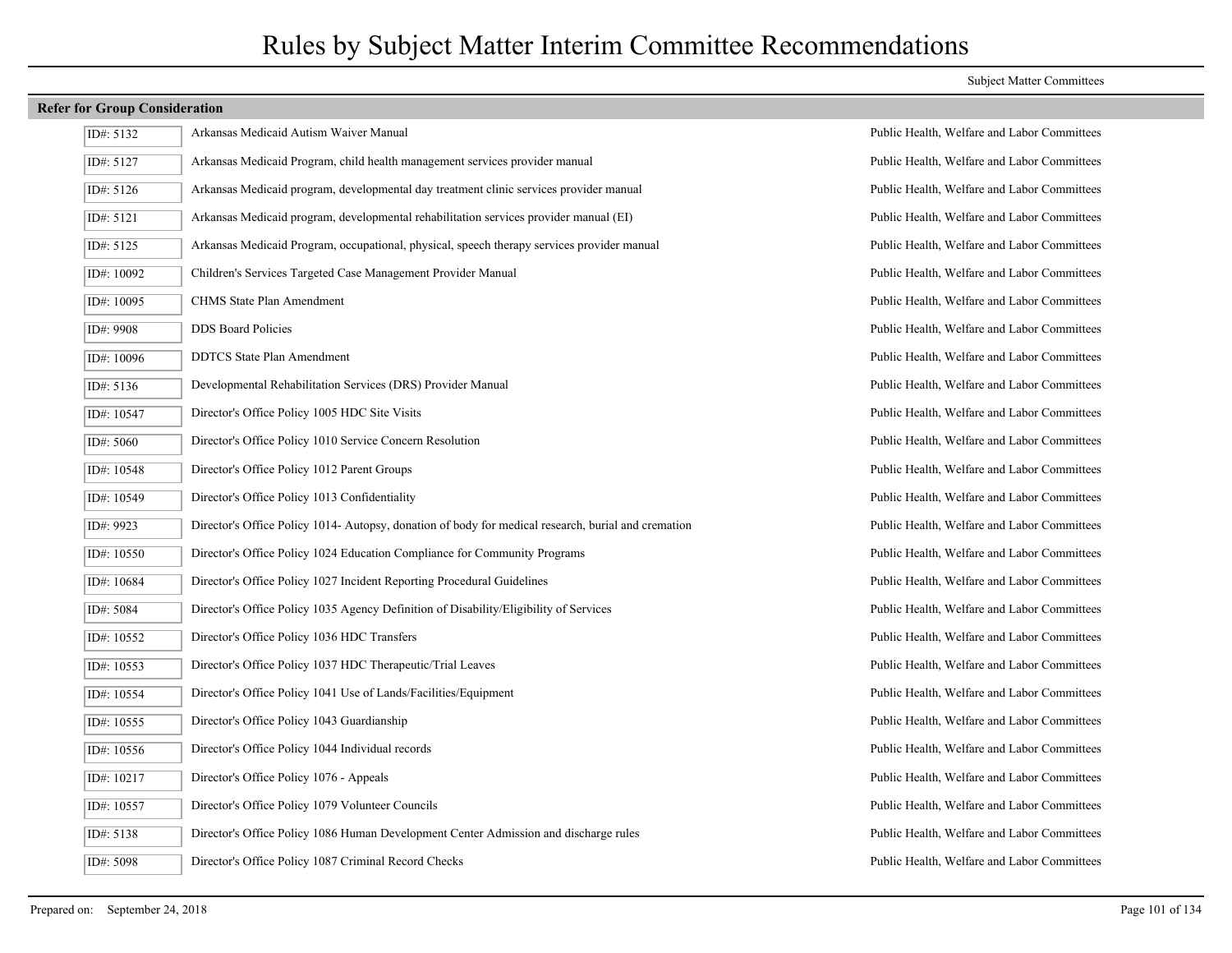| ID#: 5099  | Director's Office Policy 1088 Burial Insurance                                                          | Public Health, Welfare and Labor Committees |
|------------|---------------------------------------------------------------------------------------------------------|---------------------------------------------|
| ID#: 5064  | Director's Office Policy 1090 Licensing Policy for Center-Based Community Services                      | Public Health, Welfare and Labor Committees |
| ID#: 5068  | Director's Office -Policy 1091 Certification Policy for Non-Center-based Community Services             | Public Health, Welfare and Labor Committees |
| ID#: 10559 | Director's Office Policy 2001 Building and Contents Insurance Claims                                    | Public Health, Welfare and Labor Committees |
| ID#: 10565 | Director's Office Policy 2003 Gifts and Bequests                                                        | Public Health, Welfare and Labor Committees |
| ID#: 10560 | Director's Office Policy 3003-I Research Involving Individuals Served                                   | Public Health, Welfare and Labor Committees |
| ID#: 5106  | Director's Office Policy 3004-I Maltreatment Prohibition, Prevention, Reporting and Investegation       | Public Health, Welfare and Labor Committees |
| ID#: 10561 | Director's Office Policy 3010-I Human Rights Committees                                                 | Public Health, Welfare and Labor Committees |
| ID#: 5111  | Director's Office Policy 3011-D Behavior Management Policy                                              | Public Health, Welfare and Labor Committees |
| ID#: 10563 | Director's Office Policy 3018 Reporting of Denial of Access to Services                                 | Public Health, Welfare and Labor Committees |
| ID#: 5139  | Director's Office Policy Respite Care Policy 3005-D                                                     | Public Health, Welfare and Labor Committees |
| ID#: 5067  | First Connections Certification Standards for Early Intervention Services                               | Public Health, Welfare and Labor Committees |
| ID#: 10566 | First Connections Policy and Procedure                                                                  | Public Health, Welfare and Labor Committees |
| ID#: 10589 | Fiscal Policy 2005 Incidental Funds Account                                                             | Public Health, Welfare and Labor Committees |
|            | Department of Human Services - Division of Medical Services                                             |                                             |
| ID#: 10638 | Adult Developmental Day Treatment (ADDT) (formerly Developmental Day Treatment Clinic Services (DDTCS)) | Public Health, Welfare and Labor Committees |
| ID#: 10338 | Ambulatory Surgical Center                                                                              | Public Health, Welfare and Labor Committees |
| ID#: 8599  | ARChoices in Homecare Wavier (Formerly ElderChoices Waiver)                                             | Public Health, Welfare and Labor Committees |
| ID#: 10339 | <b>ARKids First-B</b>                                                                                   | Public Health, Welfare and Labor Committees |
| ID#: 8927  | Assisted Living Facility licensure regulations                                                          | Public Health, Welfare and Labor Committees |
| ID#: 10340 | Certified Nurse-Midwife                                                                                 | Public Health, Welfare and Labor Committees |
| ID#: 10323 | Child Health Insurance Program (CHIP) State Plan                                                        | Public Health, Welfare and Labor Committees |
| ID#: 7603  | Child Health Services/Early and Periodic Screening, Diagnosis, and Treatment (EPSDT)                    | Public Health, Welfare and Labor Committees |
| ID#: 10342 | Children's Services Targeted Case Management                                                            | Public Health, Welfare and Labor Committees |
| ID#: 10343 | Chiropractic                                                                                            | Public Health, Welfare and Labor Committees |
| ID#: 8819  | Contract to Participate in the Arkansas Nursing Home Program                                            | Public Health, Welfare and Labor Committees |
| ID#: 8919  | Criminal Record Checks for Employees in Long Term Care Facilities                                       | Public Health, Welfare and Labor Committees |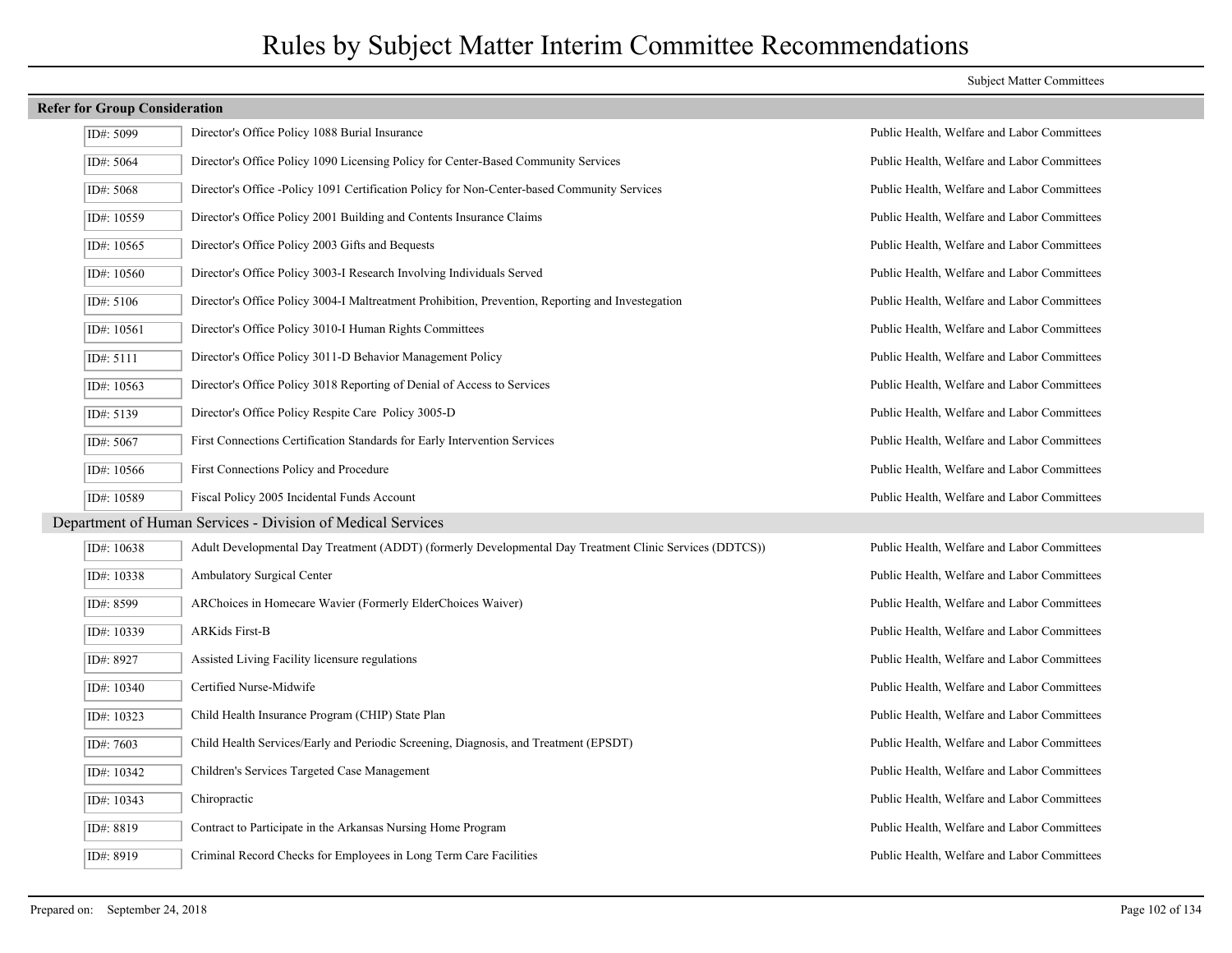| ID#: 10344 | Dental (also includes Oral Surgeon - Dental)                                                                  |
|------------|---------------------------------------------------------------------------------------------------------------|
| ID#: 10345 | Developmental Rehabilitation Services                                                                         |
| ID#: 8642  | DHS Behavioral Health Provider Certification Manuals and Forms                                                |
| ID#: 10346 | Division of Youth Services (DYS) and Division of Children and Family Services (DCFS) Targeted Case Management |
| ID#: 10348 | Domiciliary Care                                                                                              |
| ID#: 10341 | Early Intervention Day Treatment (EIDT) (formerly Child Health Management Services (CHMS))                    |
| ID#: 10349 | Episodes of Care                                                                                              |
| ID#: 10351 | Federally Qualified Health Center (FQHC)                                                                      |
| ID#: 8525  | Health Insurance Premium Payment (HIPP)                                                                       |
| ID#: 10352 | <b>Hearing Services</b>                                                                                       |
| ID#: 10665 | Home Health                                                                                                   |
| ID#: 10353 | Hospice                                                                                                       |
| ID#: 10354 | Hospital/Critical Access Hospital (CAH)/End Stage Renal Disease (ESRD)                                        |
| ID#: 7624  | Hyperalimentation                                                                                             |
| ID#: 8650  | Independent Assessment Manual                                                                                 |
| ID#: 10356 | <b>IndependentChoices</b>                                                                                     |
| ID#: 10357 | Inpatient Psychiatric                                                                                         |
| ID#: 8838  | Licensure and Regulation of Post-Acute Head Injury Retraining and Residential Care Adult Day Care Facilities  |
| ID#: 8863  | Licensure Regulations for Residential Care Facilities for the Elderly and disabled                            |
| ID#: 10359 | Living Choices Assisted Living Provider Manual                                                                |
| ID#: 10333 | Living Choices Assisted Living Waiver                                                                         |
| ID#: 8802  | Long Term Adult Day Care Program                                                                              |
| ID#: 8850  | Long Term Care Facility Nursing Assistant Training Program                                                    |
| ID#: 10304 | Medicaid State Plan                                                                                           |
| ID#: 10360 | Medicare/Medicaid Crossover Only                                                                              |
| ID#: 10361 | Nurse Practitioner                                                                                            |
| ID#: 10362 | Occupational, Physical, and Speech Therapy Services                                                           |

#### Subject Matter Committees

Public Health, Welfare and Labor Committees Public Health, Welfare and Labor Committees Public Health, Welfare and Labor Committees Public Health, Welfare and Labor Committees Public Health, Welfare and Labor Committees Public Health, Welfare and Labor Committees Public Health, Welfare and Labor Committees Public Health, Welfare and Labor Committees Public Health, Welfare and Labor Committees Public Health, Welfare and Labor Committees Public Health, Welfare and Labor Committees Public Health, Welfare and Labor Committees Public Health, Welfare and Labor Committees Public Health, Welfare and Labor Committees Public Health, Welfare and Labor Committees Public Health, Welfare and Labor Committees Public Health, Welfare and Labor Committees Public Health, Welfare and Labor Committees Public Health, Welfare and Labor Committees Public Health, Welfare and Labor Committees Public Health, Welfare and Labor Committees Public Health, Welfare and Labor Committees Public Health, Welfare and Labor Committees Public Health, Welfare and Labor Committees Public Health, Welfare and Labor Committees Public Health, Welfare and Labor Committees Public Health, Welfare and Labor Committees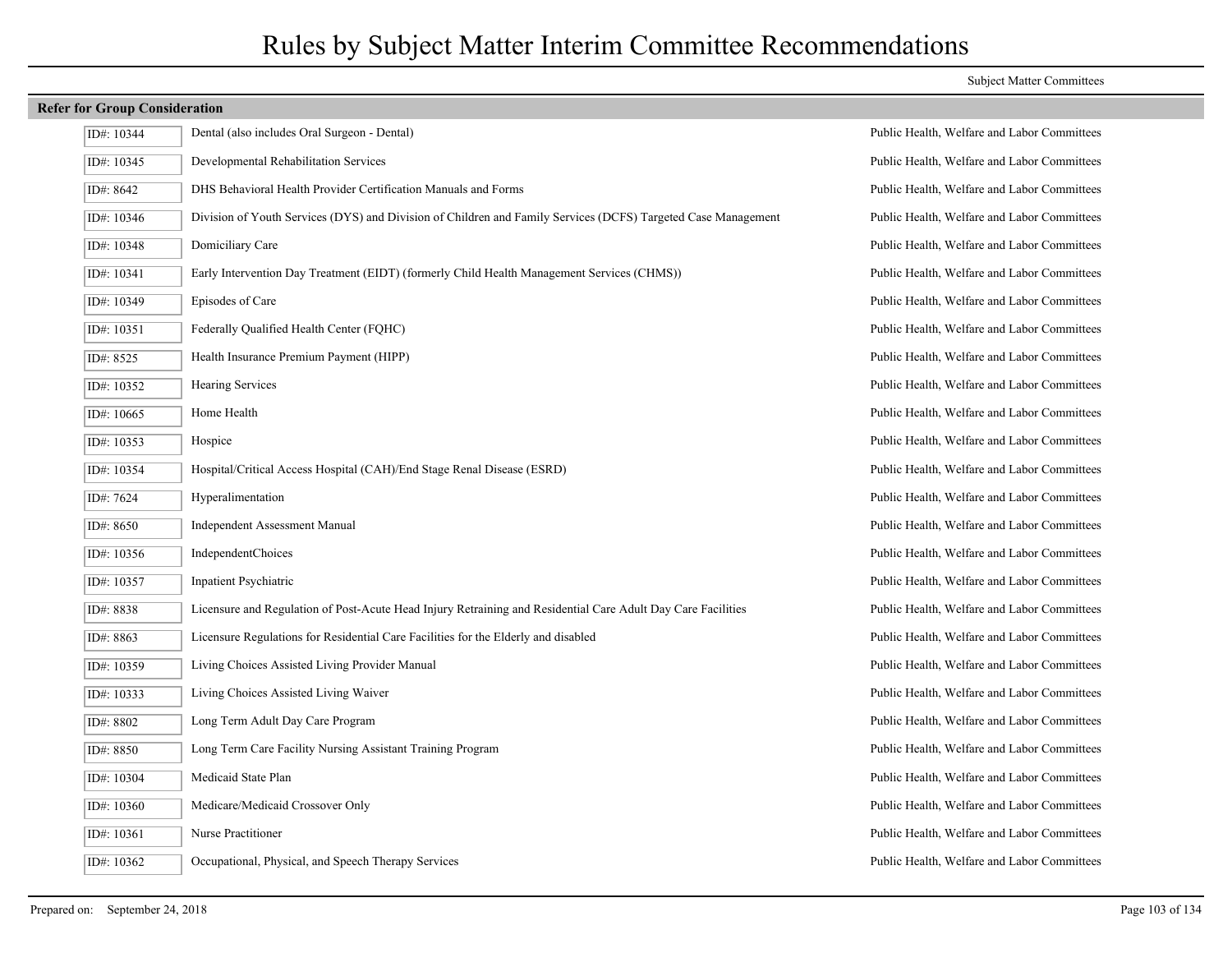| <b>Refer for Group Consideration</b> |  |                                                                                                                                                       |                                             |
|--------------------------------------|--|-------------------------------------------------------------------------------------------------------------------------------------------------------|---------------------------------------------|
| ID#: 10364                           |  | <b>Outpatient Behavioral Health Services (OBHS)</b>                                                                                                   | Public Health, Welfare and Labor Committees |
|                                      |  |                                                                                                                                                       |                                             |
| ID#: 8568                            |  | Patient-Centered Medical Home (PCMH)                                                                                                                  | Public Health, Welfare and Labor Committees |
| ID#: 10365                           |  | Personal Care                                                                                                                                         | Public Health, Welfare and Labor Committees |
| ID#: 10366                           |  | Pharmacy                                                                                                                                              | Public Health, Welfare and Labor Committees |
| ID#: 10367                           |  | Physician/Independent Lab/CRNA/Radiation Therapy Center (also includes Family Planning Clinic, Oral Surgeon-Physician, and<br>Primary Care Physician) | Public Health, Welfare and Labor Committees |
| ID#: 10368                           |  | Podiatrist                                                                                                                                            | Public Health, Welfare and Labor Committees |
| ID#: 10369                           |  | Portable X-Ray Services                                                                                                                               | Public Health, Welfare and Labor Committees |
| ID#: 10371                           |  | <b>Private Duty Nursing Services</b>                                                                                                                  | Public Health, Welfare and Labor Committees |
| ID#: 8840                            |  | Procedures for Determination of Medical Necessity for Nursing Home Care                                                                               | Public Health, Welfare and Labor Committees |
| ID#: 10372                           |  | Program of All-Inclusive Care for the Elderly (PACE)                                                                                                  | Public Health, Welfare and Labor Committees |
| ID#: 10373                           |  | Prosthetics (includes DME and Orthotics)                                                                                                              | Public Health, Welfare and Labor Committees |
| ID#: 10374                           |  | Provider-Led Arkansas Shared Savings Entity (PASSE) Program                                                                                           | Public Health, Welfare and Labor Committees |
| ID#: 8916                            |  | Regulations for provider payment of the Nursing Facility Quality Assurance Fee                                                                        | Public Health, Welfare and Labor Committees |
| ID#: 10375                           |  | Rehabilitative Hospital                                                                                                                               | Public Health, Welfare and Labor Committees |
| ID#: 10377                           |  | Rehabilitative Services for Persons with Physical Disabilities (RSPD)                                                                                 | Public Health, Welfare and Labor Committees |
| ID#: 10378                           |  | Rehabilitative Services for Youth and Children (RSYC)                                                                                                 | Public Health, Welfare and Labor Committees |
| ID#: 8887                            |  | Revised Rules and Regulations for Licensure of Nursing Home Administrators in Arkansas                                                                | Public Health, Welfare and Labor Committees |
| ID#: 8298                            |  | Rules for Adult Day Health Care (ADHC) Providers in Arkansas - OLTC                                                                                   | Public Health, Welfare and Labor Committees |
| ID#: 8975                            |  | Rules for Assisted Living Facilities II                                                                                                               | Public Health, Welfare and Labor Committees |
| ID#: 8940                            |  | Rules for Nursing Homes - Office of Long Term Care                                                                                                    | Public Health, Welfare and Labor Committees |
| ID#: 10639                           |  | Rural Health Clinic (RHC)                                                                                                                             | Public Health, Welfare and Labor Committees |
| ID#: 10640                           |  | School-Based Mental Health Services                                                                                                                   | Public Health, Welfare and Labor Committees |
| ID#: 8070                            |  | Section I General Medicaid Policy - All Providers                                                                                                     | Public Health, Welfare and Labor Committees |
| ID#: 8373                            |  | Section III Billing Information - All Providers                                                                                                       | Public Health, Welfare and Labor Committees |
| ID#: 8277                            |  | Section IV Glossary - All Providers                                                                                                                   | Public Health, Welfare and Labor Committees |
| ID#: 8274                            |  | Section V Forms and Contacts - All Providers                                                                                                          | Public Health, Welfare and Labor Committees |
| ID#: 10381                           |  | Targeted Case Management                                                                                                                              | Public Health, Welfare and Labor Committees |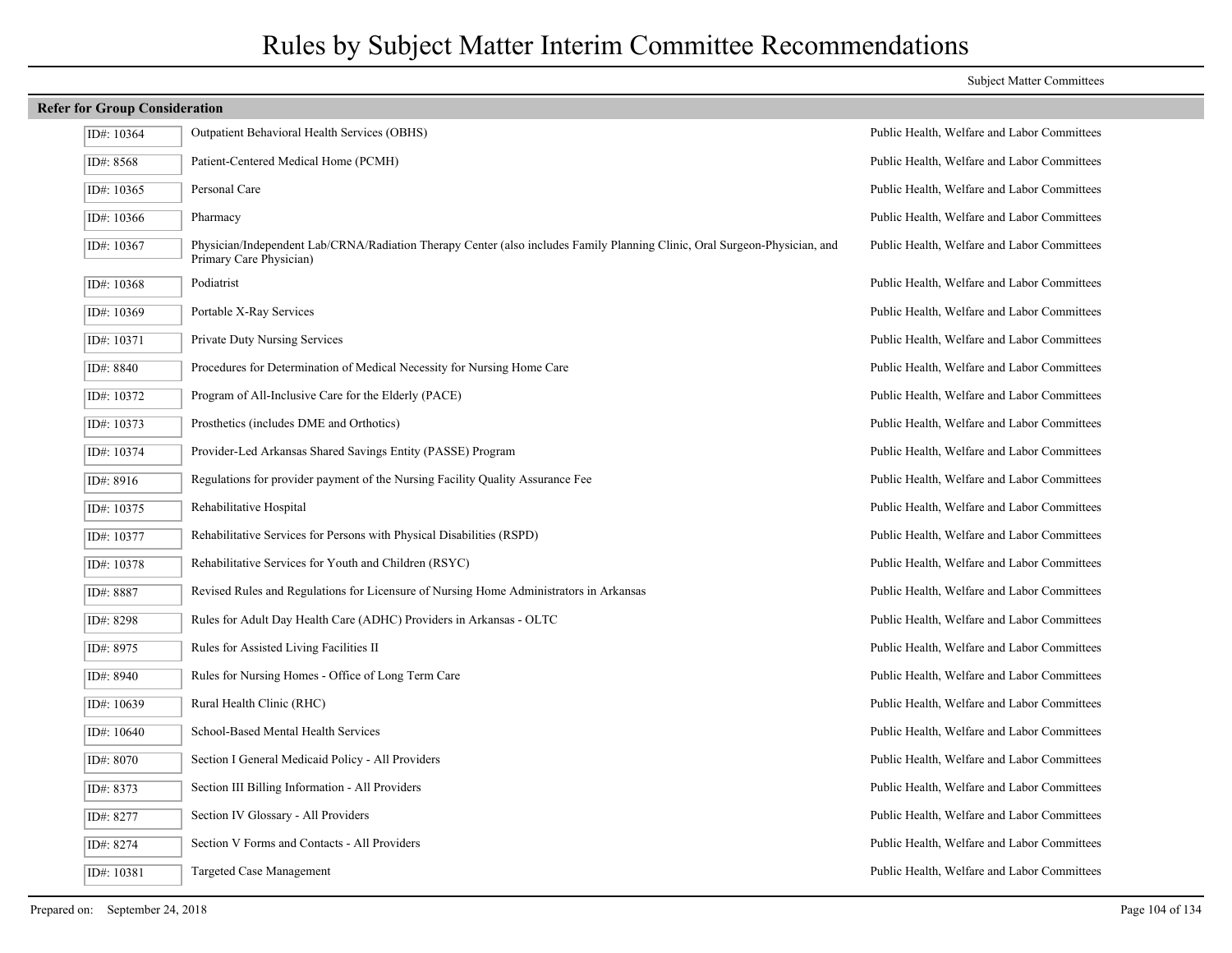|                                                                         |                                                                                | <b>Subject Matter Committees</b>                |
|-------------------------------------------------------------------------|--------------------------------------------------------------------------------|-------------------------------------------------|
| <b>Refer for Group Consideration</b>                                    |                                                                                |                                                 |
| ID#: 10382                                                              | Transportation                                                                 | Public Health, Welfare and Labor Committees     |
| ID#: 10383                                                              | Ventilator Equipment                                                           | Public Health, Welfare and Labor Committees     |
| ID#: 10384                                                              | Visual Care                                                                    | Public Health, Welfare and Labor Committees     |
| Department of Human Services - Division of State Services for the Blind |                                                                                |                                                 |
| ID#: 8991                                                               | Living Independence for Elders (LIFE) Manual (016.10.03-001)                   | Public Health, Welfare and Labor Committees     |
| ID#: 8987                                                               | Rules for the Administration of the Vending Facility Program for Blind Persons | Public Health, Welfare and Labor Committees     |
| ID#: 8992                                                               | Vocational Rehabilitation Manual (016.10.03-002)                               | Public Health, Welfare and Labor Committees     |
|                                                                         | Department of Human Services - Office of Policy and Legal Services             |                                                 |
| ID#: 9969                                                               | DHS Policy 1009 Equal Opportunity Policy                                       | State Agencies & Governental Affairs Committees |
| ID#: 9985                                                               | DHS Policy 1078 Americans with Disabilities Act                                | State Agencies & Governental Affairs Committees |
| ID#: 10007                                                              | DHS Policy 1088 Participant Exclusion Rule                                     | State Agencies & Governental Affairs Committees |
| ID#: 10015                                                              | DHS Policy 1094 DHS/DRC Cooperation                                            | State Agencies & Governental Affairs Committees |
| ID#: 10022                                                              | DHS Policy 1098 Appeals and Hearings Procedures                                | State Agencies & Governental Affairs Committees |
| ID#: 10296                                                              | Policy 3007 Options Counseling                                                 | State Agencies & Governental Affairs Committees |
| ID#: 10284                                                              | PUblication 407 Notice of Privacy Practices                                    | State Agencies & Governental Affairs Committees |
| ID#: 10283                                                              | Publication 407 Notice of Privacy Practices (Spanish)                          | State Agencies & Governental Affairs Committees |
| ID#: 10285                                                              | Publication 408 Notice of Privacy Practices                                    | State Agencies & Governental Affairs Committees |
| ID#: 10286                                                              | Publication 408 Notice of Privacy Practices (Spanish)                          | State Agencies & Governental Affairs Committees |
| Department of Information Systems                                       |                                                                                |                                                 |
| ID#: $2240$                                                             | DIS: Domain Name Service (DNS) Resolution Standard                             | Advanced Communication & Technology Committees  |
| ID#: 2237                                                               | DIS: Rule 1                                                                    | Advanced Communication & Technology Committees  |
| ID#: $2238$                                                             | DIS: Rule 2                                                                    | Advanced Communication & Technology Committees  |
| ID#: 2308                                                               | ECIO: Administration of Subdomains of the Arkansas gov and ar gov domains      | Advanced Communication & Technology Committees  |
| ID#: $2316$                                                             | ECIO: Data and System Security Classification Standard                         | Advanced Communication & Technology Committees  |
| ID#: 2314                                                               | ECIO: Machine Readable Privacy Policy                                          | Advanced Communication & Technology Committees  |
| ID#: 2306                                                               | ECIO: Personnel Security                                                       | Advanced Communication & Technology Committees  |
| ID#: 2241                                                               | ECIO: Project Management - Managing State IT Projects                          | Advanced Communication & Technology Committees  |
| ID#: 2242                                                               | ECIO: User Logon Passwords                                                     | Advanced Communication & Technology Committees  |
|                                                                         |                                                                                |                                                 |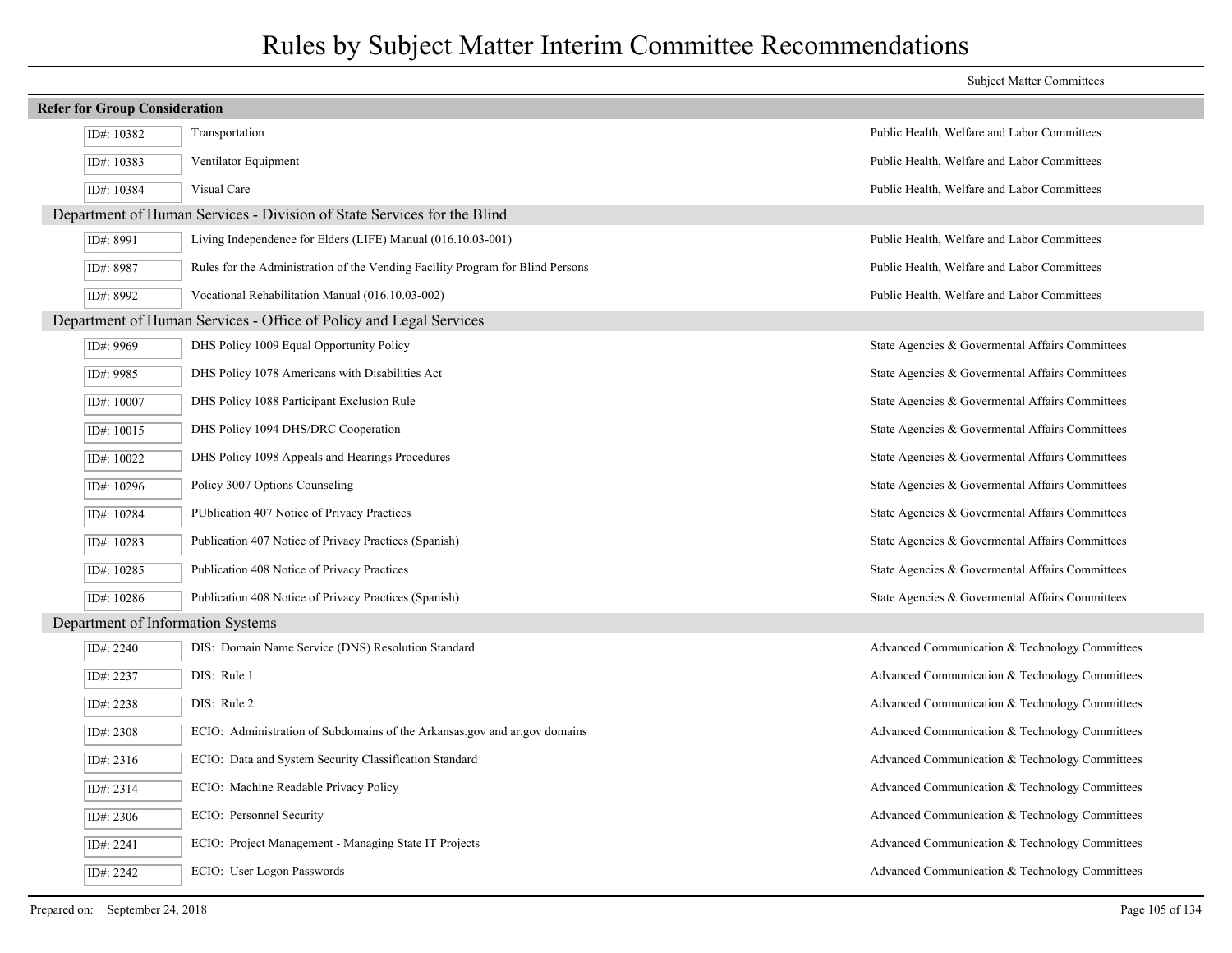|                                      |                                                                                                                         | <b>Subject Matter Committees</b>               |
|--------------------------------------|-------------------------------------------------------------------------------------------------------------------------|------------------------------------------------|
| <b>Refer for Group Consideration</b> |                                                                                                                         |                                                |
| ID#: 2243                            | ECIO: Virus Scanning on State Network                                                                                   | Advanced Communication & Technology Committees |
| ID#: 2251                            | ECIO: Warning Banner for State IT Systems                                                                               | Advanced Communication & Technology Committees |
| ID#: 2321                            | OIT: Encryption                                                                                                         | Advanced Communication & Technology Committees |
| ID#: 2318                            | OIT: Physical and Logical Security Standards                                                                            | Advanced Communication & Technology Committees |
| ID#: 2320                            | OIT: Spyware Scanning Standard                                                                                          | Advanced Communication & Technology Committees |
| Department of Labor                  |                                                                                                                         |                                                |
| ID#: 1326                            | Rule 010.01-001, Statement of Organization and Operations, Rules of the Boiler Inspection Division, Department of Labor | Public Health, Welfare and Labor Committees    |
| ID#: 1327                            | Rule 010.01-002 Information for Public Guidance, Rules of the Boiler Inspection Division, Department of Labor           | Public Health, Welfare and Labor Committees    |
| ID#: 1328                            | Rule 010.01-003 General Organization, Rules of the Boiler Inspection Division, Department of Labor                      | Public Health, Welfare and Labor Committees    |
| ID#: 1329                            | Rule 010.01-004 Rule-Making, Boiler Inspection Division, Department of Labor                                            | Public Health, Welfare and Labor Committees    |
| ID#: 1330                            | Rule 010.01-005 Emergency Rule-Making, Boiler Inspection Division, Department of Labor                                  | Public Health, Welfare and Labor Committees    |
| ID#: 1331                            | Rule 010.01-006 Declaratory Orders, Boiler Inspection Division, Department of Labor                                     | Public Health, Welfare and Labor Committees    |
| ID#: 1332                            | Rule 010.01-007 Adjudicative Hearings, Boiler Inspection Division, Department of Labor                                  | Public Health, Welfare and Labor Committees    |
| ID#: $1333$                          | Rule 010.01-008 Licensing, Rules of the Boiler Inspection Division, Department of Labor                                 | Public Health, Welfare and Labor Committees    |
| ID#: 1334                            | Rule 010.01-009 Permitting, Rules of the Boiler Inspection Division, Department of Labor                                | Public Health, Welfare and Labor Committees    |
| ID#: 1335                            | Rule 010.01-010 General Requirements and Exemptions, Rules of the Boiler Inspection Division, Department of Labor       | Public Health, Welfare and Labor Committees    |
| ID#: 1336                            | Rule 010.01-011 General Definitions, Rules of the Boiler Inspection Division, Department of Labor                       | Public Health, Welfare and Labor Committees    |
| ID#: 1337                            | Rule 010.01-012 Minimum Standards, Rules of the Boiler Inspection Division, Department of Labor                         | Public Health, Welfare and Labor Committees    |
| ID#: 1338                            | Rule 010.01-013 Variances, Boiler Inspection Division, Department of Labor                                              | Public Health, Welfare and Labor Committees    |
| ID#: 1339                            | Rule 010.01-014 Administrative Penalties, Rules of the Boiler Inspection Division, Department of Labor                  | Public Health, Welfare and Labor Committees    |
| ID#: 1341                            | Rule 010.01-015 Installation, Rules of the Boiler Inspection Division, Department of Labor                              | Public Health, Welfare and Labor Committees    |
| ID#: 1342                            | Rule 010.01-016 Inspections, Rules of the Boiler Inspection Division, Department of Labor                               | Public Health, Welfare and Labor Committees    |
| ID#: 1343                            | Rule 010.01-017 Repairs, Rules of the Boiler Inspection Division, Department of Labor                                   | Public Health, Welfare and Labor Committees    |
| ID#: 1344                            | Rule 010.01-018 Operators and Operation, Rules of the Boiler Inspection Division, Department of Labor                   | Public Health, Welfare and Labor Committees    |
| ID#: 1346                            | Rule 010.01-019 Boilers, Rules of the Boiler Inspection Division, Department of Labor                                   | Public Health, Welfare and Labor Committees    |
| ID#: 1347                            | Rule 010.01-020 Unfired Pressure Vessels, Rules of the Boiler Inspection Division, Department of Labor                  | Public Health, Welfare and Labor Committees    |
| ID#: 1348                            | Rule 010.01-021 Fittings and Appliances, Rules of the Boiler Inspection Division, Department of Labor                   | Public Health, Welfare and Labor Committees    |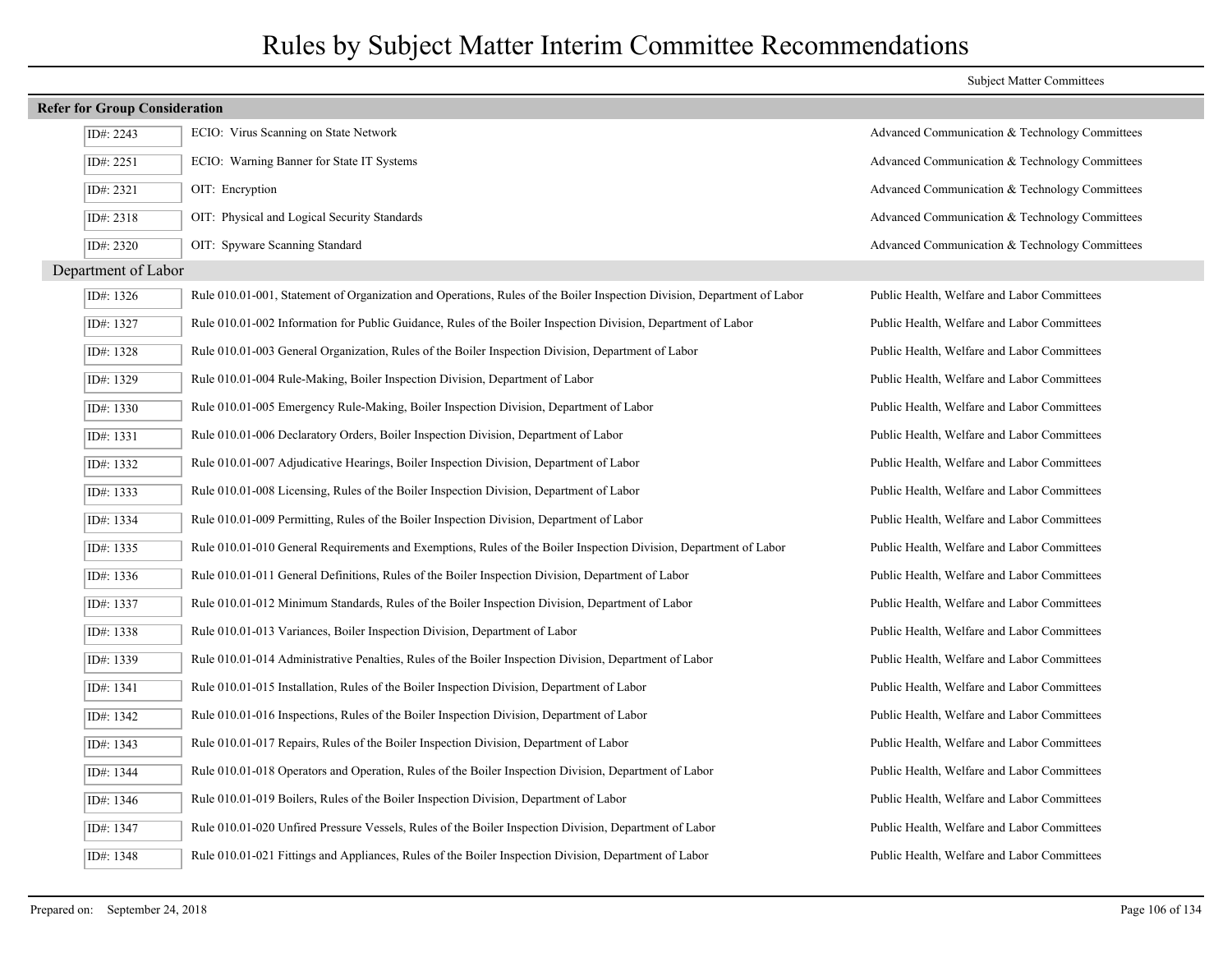| ID#: 1350 | Rule 010.01-022 Safety Valves, Rules of the Boiler Inspection Division, Department of Labor                         | Public Health, Welfare and Labor Committees |
|-----------|---------------------------------------------------------------------------------------------------------------------|---------------------------------------------|
| ID#: 1351 | Rule 010.01-023 Anhydrous Ammonia, Rules of the Boiler Inspection Division, Department of Labor                     | Public Health, Welfare and Labor Committees |
| ID#: 1352 | Rule 010.01-024 Pressure Piping, Rules of the Boiler Inspection Division, Department of Labor                       | Public Health, Welfare and Labor Committees |
| ID#: 1353 | Rule 010.01-025 Owner-User Program, Rules of the Boiler Inspection Division, Department of Labor                    | Public Health, Welfare and Labor Committees |
| ID#: 1354 | Rule 010.01-026 Technical Definitions, Rules of the Boiler Inspection Division, Department of Labor                 | Public Health, Welfare and Labor Committees |
| ID#: 1355 | Rule 010.01-027 Repealer, Effective Date and History, Rules of the Boiler Inspection Division, Department of Labor  | Public Health, Welfare and Labor Committees |
| ID#: 1357 | Rule 010.05-001 Statement of Organization and Operations, Rules of the Elevator Safety Board, Department of Labor   | Public Health, Welfare and Labor Committees |
| ID#: 1358 | Rule 010.05-002 Information for Public Guidance, Rules of the Elevator Safety Board, Department of Labor            | Public Health, Welfare and Labor Committees |
| ID#: 1359 | Rule 010.05-003 General Organization, Rules of the Elevator Safety Board, Department of Labor                       | Public Health, Welfare and Labor Committees |
| ID#: 1360 | Rule 010.05-004 Purpose and Scope, Rules of the Elevator Safety Board, Department of Labor                          | Public Health, Welfare and Labor Committees |
| ID#: 1361 | Rule 010.05-005 Definitions, Rules of the Elevator Safety Board, Department of Labor                                | Public Health, Welfare and Labor Committees |
| ID#: 1362 | Rule 010.05-006 Rule-Making, Rules of the Elevator Safety Board, Department of Labor                                | Public Health, Welfare and Labor Committees |
| ID#: 1363 | Rule 010.05-007 Emergency Rule-Making, Rules of the Elevator Safety Board, Department of Labor                      | Public Health, Welfare and Labor Committees |
| ID#: 1364 | Rule 010.05-008 Declaratory Orders, Rules of the Elevator Safety Board, Department of Labor                         | Public Health, Welfare and Labor Committees |
| ID#: 1365 | Rule 010.05-009 Adjudicative Hearings, Rules of the Elevator Safety Board, Department of Labor                      | Public Health, Welfare and Labor Committees |
| ID#: 1366 | Rule 010.05-010 Licensing, Rules of the Elevator Safety Board, Department of Labor                                  | Public Health, Welfare and Labor Committees |
| ID#: 1367 | Rule 010.05-011 New Construction and Installation, Rules of the Elevator Safety Board, Department of Labor          | Public Health, Welfare and Labor Committees |
| ID#: 1368 | Rule 010.05-012 Alterations, Rules of the Elevator Safety Board, Department of Labor                                | Public Health, Welfare and Labor Committees |
| ID#: 1369 | Rule 010.05-013 Existing Elevators, Rules of the Elevator Safety Board, Department of Labor                         | Public Health, Welfare and Labor Committees |
| ID#: 1370 | Rule 010.05-014 Periodic Inspections and Testing, Rules of the Elevator Safety Board, Department of Labor           | Public Health, Welfare and Labor Committees |
| ID#: 1371 | Rule 010.05-015 Operating Permits, Rules of the Elevator Safety Board, Department of Labor                          | Public Health, Welfare and Labor Committees |
| ID#: 1372 | Rule 010.05-016 Variances, Rules of the Elevator Safety Board, Department of Labor                                  | Public Health, Welfare and Labor Committees |
| ID#: 1373 | Rule 010.05-017 Civil Fines and Other Enforcement, Rules of the Elevator Safety Board, Department of Labor          | Public Health, Welfare and Labor Committees |
| ID#: 1374 | Rule 010.05-018 Accessibility to the Disabled, Rules of the Elevator Safety Board, Department of Labor              | Public Health, Welfare and Labor Committees |
| ID#: 1375 | Rule 010.05-019 Other Appeals, Rules of the Elevator Safety Board, Department of Labor                              | Public Health, Welfare and Labor Committees |
| ID#: 1376 | Rule 010.05-020 Repealer, Effective Date and History, Rules of the Elevator Safety Board, Department of Labor       | Public Health, Welfare and Labor Committees |
| ID#: 1710 | Rule 010.06.91-001 Safety Code No. 12, Public Employees' Chemical Right to Know, AOSH Division, Department of Labor | Public Health, Welfare and Labor Committees |

#### Subject Matter Committees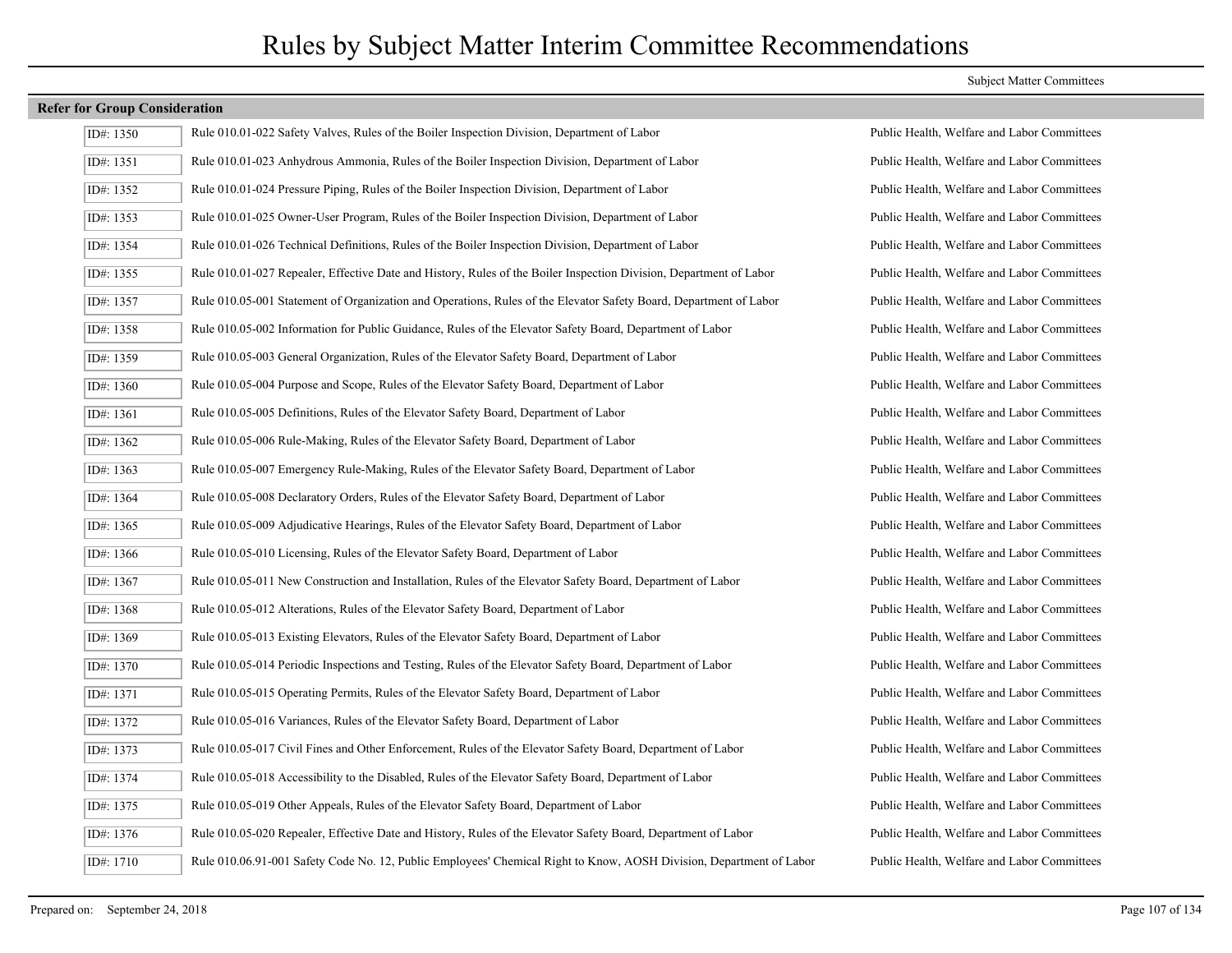| ID#: 1714 | Rule 010.06.93-001 Safety Code No. 13, Blasting, AOSH Division, Department of Labor                                                                      | Public Health, Welfare and Labor Committees |
|-----------|----------------------------------------------------------------------------------------------------------------------------------------------------------|---------------------------------------------|
| ID#: 1708 | Rule 010.06.93-002 Safety Code No. 11, Electrical Transmission/Distribution Facilities, AOSH Division, Department of Labor                               | Public Health, Welfare and Labor Committees |
| ID#: 1379 | Rule 010.13-001 Statement of Organization and Operations, Rules of the Board of Electrical Examiners, Department of Labor                                | Public Health, Welfare and Labor Committees |
| ID#: 1380 | Rule 010.13-002 Information for Public Guidance, Rules of the Board of Electrical Examiners, Department of Labor                                         | Public Health, Welfare and Labor Committees |
| ID#: 1381 | Rule 010.13-003 General Organization, Rules of the Board of Electrical Examiners, Department of Labor                                                    | Public Health, Welfare and Labor Committees |
| ID#: 1383 | Rule 010.13-004 Rule-Making, Rules of the Board of Electrical Examiners, Department of Labor                                                             | Public Health, Welfare and Labor Committees |
| ID#: 1384 | Rule 010.13-005 Emergency Rule-Making, Rules of the Board of Electrical Examiners, Department of Labor                                                   | Public Health, Welfare and Labor Committees |
| ID#: 1385 | Rule 010.13-006 Declaratory Orders, Rules of the Board of Electrical Examiners, Department of Labor                                                      | Public Health, Welfare and Labor Committees |
| ID#: 1386 | Rule 010.13-007 Adjudicative Hearings, Rules of the Board of Electrical Examiners, Department of Labor                                                   | Public Health, Welfare and Labor Committees |
| ID#: 1387 | Rule 010.13-008 The National Electrical Code, Rules of the Board of Electrical Examiners, Department of Labor                                            | Public Health, Welfare and Labor Committees |
| ID#: 1388 | Rule 010.13-009 Definitions, Rules of the Board of Electrical Examiners, Department of Labor                                                             | Public Health, Welfare and Labor Committees |
| ID#: 1389 | Rule 010.13-010 Construction and Exemptions, Rules of the Board of Electrical Examiners, Department of Labor                                             | Public Health, Welfare and Labor Committees |
| ID#: 1390 | Rule 010.13-011 Examinations, Rules of the Board of Electrical Examiners, Department of Labor                                                            | Public Health, Welfare and Labor Committees |
| ID#: 1391 | Rule 010.13-012 Qualification for Examination and Licensing, Rules of the Board of Electrical Examiners, Department of Labor                             | Public Health, Welfare and Labor Committees |
| ID#: 1392 | Rule 010.13-013 Licenses, Rules of the Board of Electrical Examiners, Department of Labor                                                                | Public Health, Welfare and Labor Committees |
| ID#: 1393 | Rule 010.13-014 Revocation, Suspension, Surrender and Denial of Licenses, Rules of the Board of Electrical Examiners, Department<br>of Labor             | Public Health, Welfare and Labor Committees |
| ID#: 1394 | Rule 010.13-015 Civil Money Penalties, Rules of the Board of Electrical Examiners, Department of Labor                                                   | Public Health, Welfare and Labor Committees |
| ID#: 1396 | Rule 010.13-016 Reciprocity, Rules of the Board of Electrical Examiners, Department of Labor                                                             | Public Health, Welfare and Labor Committees |
| ID#: 1397 | Rule 010.13-017 Non-licensed Persons Performing Electrical Work, Rules of the Board of Electrical Examiners, Department of<br>Labor                      | Public Health, Welfare and Labor Committees |
| ID#: 1398 | Rule 010.13-018 Restricted Lifetime Master Electrician's License, Rules of the Board of Electrical Examiners, Department of Labor                        | Public Health, Welfare and Labor Committees |
| ID#: 1399 | Rule 010.13-019 Continuing Education, Rules of the Board of Electrical Examiners, Department of Labor                                                    | Public Health, Welfare and Labor Committees |
| ID#: 1400 | Rule 010.13-020 Code Enforcement, Rules of the Board of Electrical Examiners, Department of Labor                                                        | Public Health, Welfare and Labor Committees |
| ID#: 1401 | Rule 010.13-021 Electrical Inspectors, Rules of the Board of Electrical Examiners, Department of Labor                                                   | Public Health, Welfare and Labor Committees |
| ID#: 1402 | Rule 010.13-022 Active Duty Service Members, Returning Military Veterans and Spouses, Rules of the Board of Electrical<br>Examiners, Department of Labor | Public Health, Welfare and Labor Committees |
| ID#: 1403 | Rule 010.13-023 Effective Date, Repealer and History, Rules of the Board of Electrical Examiners, Department of Labor                                    | Public Health, Welfare and Labor Committees |
| ID#: 1557 | Rule 010.14: 2.100 Child Labor, Definitions, Labor Standards Division, Department of Labor                                                               | Public Health, Welfare and Labor Committees |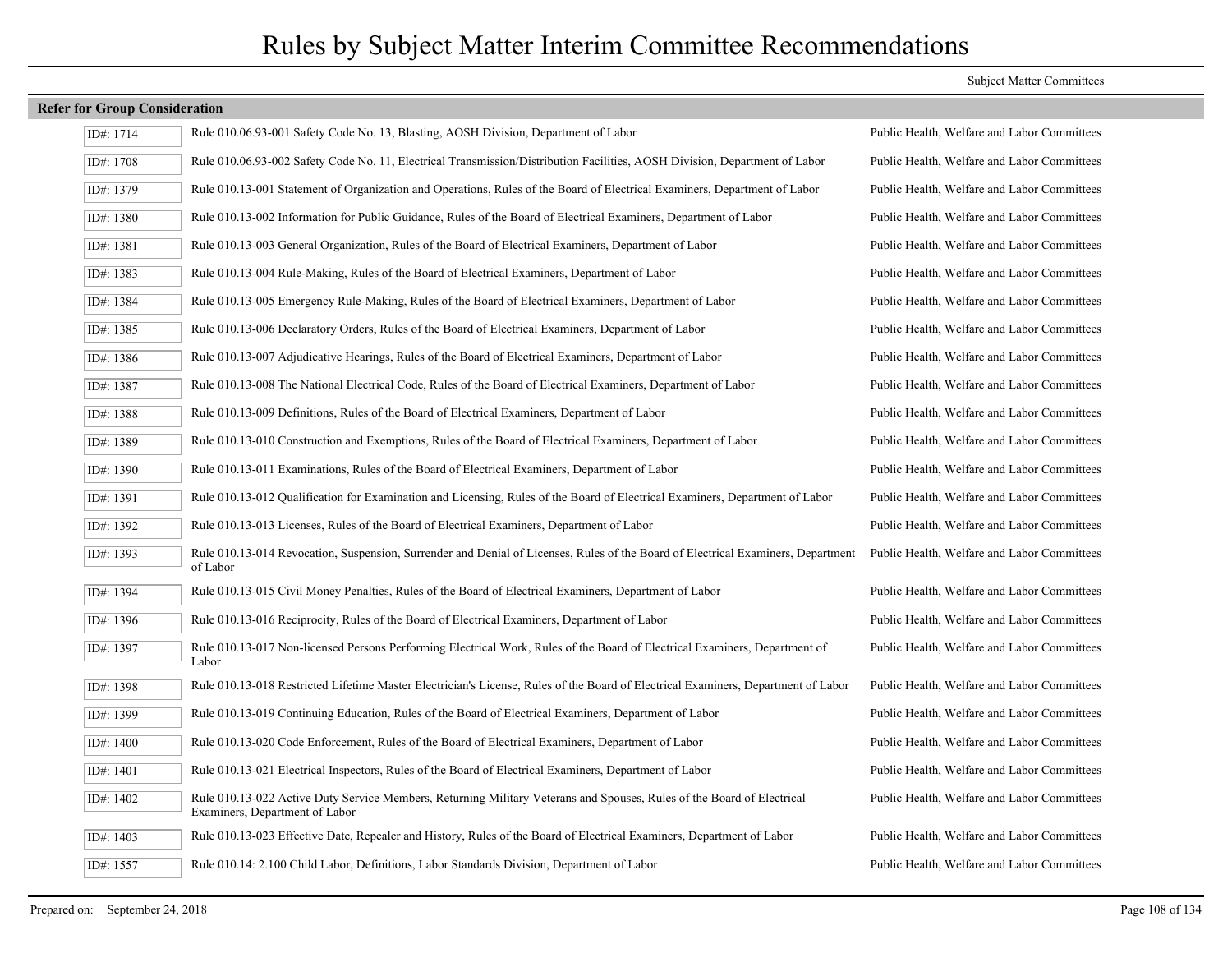### **Refer for Group Consideration** ID#: 1558 Rule 010.14: 2.101 Child Labor, Minimum Age Standards, Labor Standards Division, Department of Labor Public Health, Welfare and Labor Committees ID#: 1560 Rule 010.14: 2.200 Child Labor, Employment Certificates, Labor Standards Division, Department of Labor Public Health, Welfare and Labor Committees ID#: 1562 Rule 010.14: 2.201 Child Labor, Application for Employment Certificates, Labor Standards Division, Department of Labor Public Health, Welfare and Labor Committees ID#: 1563 Rule 010.14: 2.202 Child Labor, Review, Issuance and Maintenance of Certificates, Labor Standards Division, Department of Labor Public Health, Welfare and Labor Committees ID#: 1572 Rule 010.14: 2.203 Child Labor, Employment Certificates Revocation, Labor Standards Division, Department of Labor Public Health, Welfare and Labor Committees ID#: 1574 Rule 010.14: 2.300 Child Labor, Hazardous Occupations, Labor Standards Division, Department of Labor Public Health, Welfare and Labor Committees Rule 010.14: 2.301 Child Labor, Occupations in Retail, Food Service and Gasoline Service Establishments, Labor Standards Public Health, Welfare and Labor Committees Division, Department of Labor ID#: 1575 ID#: 1576 Rule 010.14: 2.302 Child Labor, Occupations in Agriculture, Labor Standards Division, Department of Labor Public Health, Welfare and Labor Committees Rule 010.14: 2.303 Child Labor, Work Experience and Career Exploration Programs, Labor Standards Division, Department of Public Health, Welfare and Labor Committees Labor ID#: 1577 ID#: 10336 Rule 010.14: 2.304 Child Labor, Hazardous Occupations, Administrative Responsibility Public Health, Welfare and Labor Committees ID#: 1578 Rule 010.14: 2.400 Child Labor, Entertainment Industry, Definitions, Labor Standards Division, Department of Labor Public Health, Welfare and Labor Committees ID#: 1579 Rule 010.14: 2.401 Child Labor, Entertainment Industry, Work Permit, Labor Standards Division, Department of Labor Public Health, Welfare and Labor Committees ID#: 1580 Rule 010.14: 2.402 Child Labor, Entertainment Industry, Hours and Rest Time, Labor Standards Division, Department of Labor Public Health, Welfare and Labor Committees ID#: 1581 Rule 010.14: 2.403 Child Labor, Entertainment Industry, Insurance, Labor Standards Division, Department of Labor Public Health, Welfare and Labor Committees ID#: 1582 Rule 010.14: 2.404 Child Labor, Entertainment Industry, Safety and Supervision, Labor Standards Division, Department of Labor Public Health, Welfare and Labor Committees ID#: 1583 Rule 010.14: 2.405 Child Labor, Entertainment Industry, Schooling, Labor Standards Division, Department of Labor Public Health, Welfare and Labor Committees Rule 010.14: 2.500 Child Labor, Hours of Employment Children Under Sixteen (16) , Labor Standards Division, Department of Public Health, Welfare and Labor Committees Labor ID#: 1584 Rule 010.14: 2.501 Child Labor, Hours of Employment Children Under Eighteen (18) , Labor Standards Division, Department of Public Health, Welfare and Labor Committees Labor ID#: 1585 ID#: 1586 Rule 010.14: 2.600 Child Labor, Records to be Maintained, Labor Standards Division, Department of Labor Public Health, Welfare and Labor Committees ID#: 1587 Rule 010.14: 2.601 Child Labor, Record Accessibility, Labor Standards Division, Department of Labor Public Health, Welfare and Labor Committees ID#: 1588 Rule 010.14: 2.602 Child Labor, Record Retention, Labor Standards Division, Department of Labor Public Health, Welfare and Labor Committees ID#: 1589 Rule 010.14: 2.700 Child Labor, Civil Penalties, Labor Standards Division, Department of Labor Public Health, Welfare and Labor Committees ID#: 1590 Rule 010.14: 2.701 Child Labor, Civil Penalty Assessment, Labor Standards Division, Department of Labor Public Health, Welfare and Labor Committees ID#: 1591 Rule 010.14: 2.702 Child Labor, Contesting a Civil Penalty, Labor Standards Division, Department of Labor Public Health, Welfare and Labor Committees ID#: 1465 Rule 010.14-001 Statement of Organization and Operations, Rules of the Labor Standards Division, Department of Labor Public Health, Welfare and Labor Committees ID#: 1466 Rule 010.14-002 Information for Public Guidance, Rules of the Labor Standards Division, Department of Labor Public Health, Welfare and Labor Committees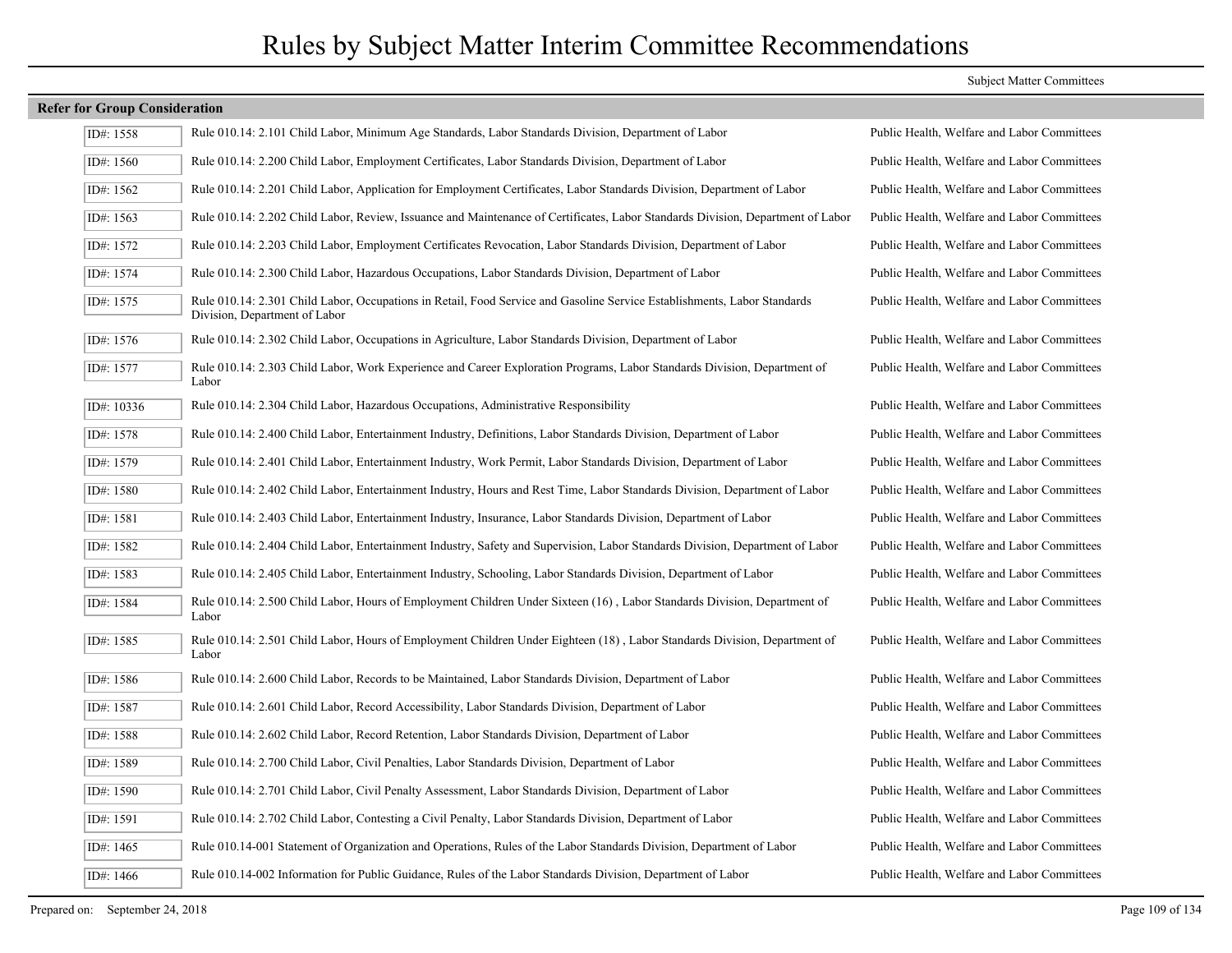| <b>Refer for Group Consideration</b> |                                                                                                                                                            |                                             |
|--------------------------------------|------------------------------------------------------------------------------------------------------------------------------------------------------------|---------------------------------------------|
| ID#: 1467                            | Rule 010.14-003 General Organization, Rules of the Labor Standards Division, Department of Labor                                                           | Public Health, Welfare and Labor Committees |
| ID#: 1469                            | Rule 010.14-004 Rule-Making, Rules of the Labor Standards Division, Department of Labor                                                                    | Public Health, Welfare and Labor Committees |
| ID#: 1471                            | Rule 010.14-005 Emergency Rule-Making, Rules of the Labor Standards Division, Department of Labor                                                          | Public Health, Welfare and Labor Committees |
| ID#: 1472                            | Rule 010.14-006 Declaratory Orders, Rules of the Labor Standards Division, Department of Labor                                                             | Public Health, Welfare and Labor Committees |
| ID#: 1474                            | Rule 010.14-007 Adjudicative Hearings, Rules of the Labor Standards Division, Department of Labor                                                          | Public Health, Welfare and Labor Committees |
| ID#: 1475                            | Rule 010.14-100 Minimum Wage and Overtime, Rules of the Labor Standards Division, Department of Labor                                                      | Public Health, Welfare and Labor Committees |
| ID#: 1476                            | Rule 010.14-101 Rules Incorporated by Reference, Rules of the Labor Standards Division, Department of Labor                                                | Public Health, Welfare and Labor Committees |
| ID#: 1477                            | Rule 010.14-102 Records to be Kept by Employer, Rules of the Labor Standards Division, Department of Labor                                                 | Public Health, Welfare and Labor Committees |
| ID#: 1478                            | Rule 010.14-103 Employment of Full Time Students at Sub-Minimum Wage, Rules of the Labor Standards Division, Department of<br>Labor                        | Public Health, Welfare and Labor Committees |
| ID#: 1480                            | Rule 010.14-104 Student Learners, Learners and Apprentices, Rules of the Labor Standards Division, Department of Labor                                     | Public Health, Welfare and Labor Committees |
| ID#: 1482                            | Rule 010.14-105 Employment of Workers with Disabilities at Special Rates, Rules of the Labor Standards Division, Department of<br>Labor                    | Public Health, Welfare and Labor Committees |
| ID#: 1483                            | Rule 010.14-106 Coverage and Exemptions, Rules of the Labor Standards Division, Department of Labor                                                        | Public Health, Welfare and Labor Committees |
| ID#: 1484                            | Rule 010.14-107 Wage Payments, Rules of the Labor Standards Division, Department of Labor                                                                  | Public Health, Welfare and Labor Committees |
| ID#: 1485                            | Rule 010.14-108 Hours Worked, Rules of the Labor Standards Division, Department of Labor                                                                   | Public Health, Welfare and Labor Committees |
| ID#: 1487                            | Rule 010.14-109 Overtime Compensation, Rules of the Labor Standards Division, Department of Labor                                                          | Public Health, Welfare and Labor Committees |
| ID#: 1490                            | Rule 010.14-110 Joint Employment, Rules of the Labor Standards Division, Department of Labor                                                               | Public Health, Welfare and Labor Committees |
| ID#: 1492                            | Rule 010.14-111 Enforcement, Rules of the Labor Standards Division, Department of Labor                                                                    | Public Health, Welfare and Labor Committees |
| ID#: 1494                            | Rule 010.14-112 Interpretation and Application of Rules, Rules of the Labor Standards Division, Department of Labor                                        | Public Health, Welfare and Labor Committees |
| ID#: 1496                            | Rule 010.14-113 Repealer, Severability, Effective Date and History                                                                                         | Public Health, Welfare and Labor Committees |
| ID#: 1499                            | Rule 010.14-400 Medical Examinations and Drug Tests, Rules of the Labor Standards Division, Department of Labor                                            | Public Health, Welfare and Labor Committees |
| ID#: 1500                            | Rule 010.14-500 Prohibiting Employer from Requiring Access to Employee Social Media Account, Rules of the Labor Standards<br>Division, Department of Labor | Public Health, Welfare and Labor Committees |
| ID#: 1602                            | Rule 010.15.04-001: No.10, Amusement Rides, Accidents, Reporting Injuries or Death and Investigations, AOSH Division,<br>Department of Labor               | Public Health, Welfare and Labor Committees |
| ID#: 1593                            | Rule 010.15.04-001: No.1, Amusement Rides, Definitions, AOSH Division, Department of Labor                                                                 | Public Health, Welfare and Labor Committees |
| ID#: 1603                            | Rule 010.15.04-001: No.11, Amusement Rides, Recordkeeping, AOSH Division, Department of Labor                                                              | Public Health, Welfare and Labor Committees |
| ID#: 1604                            | Rule 010.15.04-001: No.12, Amusement Rides, Administrative Penalties, AOSH Division, Department of Labor                                                   | Public Health, Welfare and Labor Committees |
| ID#: 10347                           | Rule 010.15.04-001: No.13, Amusement Rides, Effective Date, AOSH Division, Department of Labor                                                             | Public Health, Welfare and Labor Committees |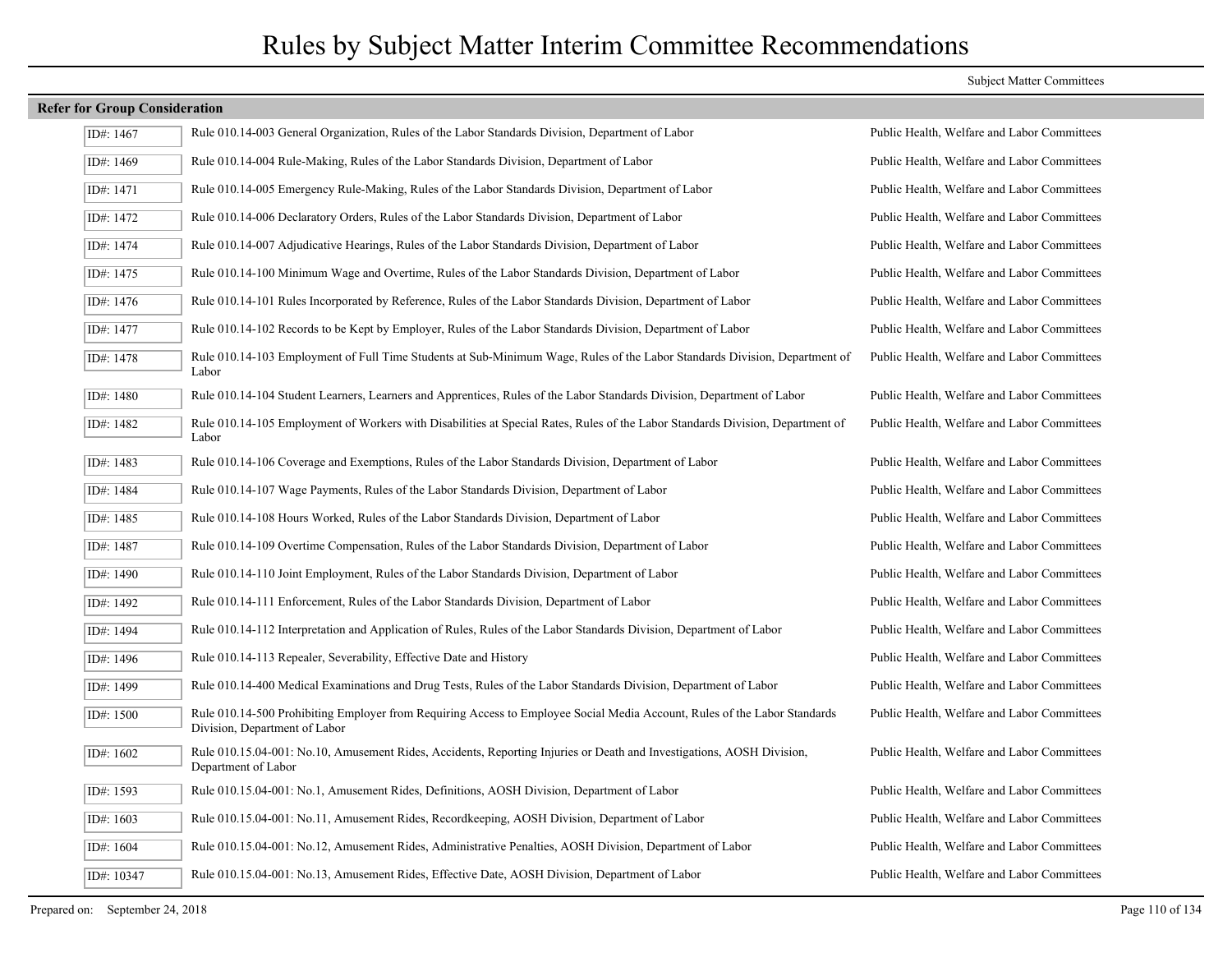#### **Refer for Group Consideration**

| ID#: 1594                       | Rule 010.15.04-001: No.2, Amusement Rides, Exemptions, AOSH Division, Department of Labor                  | Public Health, Welfare and Labor Committees             |
|---------------------------------|------------------------------------------------------------------------------------------------------------|---------------------------------------------------------|
| ID#: 1595                       | Rule 010.15.04-001: No.3, Amusement Rides, Adopted Codes and Standards, AOSH Division, Department of Labor | Public Health, Welfare and Labor Committees             |
| ID#: 1596                       | Rule 010.15.04-001: No.4, Amusement Rides, Bungee Operations, AOSH Division, Department of Labor           | Public Health, Welfare and Labor Committees             |
| ID#: 1597                       | Rule 010.15.04-001: No.5, Amusement Rides, Inspections, AOSH Division, Department of Labor                 | Public Health, Welfare and Labor Committees             |
| ID#: 1598                       | Rule 010.15.04-001: No.6, Amusement Rides, Cease and Desist Orders, AOSH Division, Department of Labor     | Public Health, Welfare and Labor Committees             |
| ID#: 1599                       | Rule 010.15.04-001: No.7, Amusement Rides, Emergency Review, AOSH Division, Department of Labor            | Public Health, Welfare and Labor Committees             |
| ID#: 1600                       | Rule 010.15.04-001: No.8, Amusement Rides, Variances, AOSH Division, Department of Labor                   | Public Health, Welfare and Labor Committees             |
| ID#: $1601$                     | Rule 010.15.04-001: No.9, Amusement Rides, Required Insurance, AOSH Division, Department of Labor          | Public Health, Welfare and Labor Committees             |
| Department of Parks and Tourism |                                                                                                            |                                                         |
| ID#: 9629                       | Alcoholic Beverages and Drugs on Park Property                                                             | Agriculture, Forestry & Economic Development Committees |
| ID#: 9598                       | Arkansas State Parks Fees and Rates                                                                        | Agriculture, Forestry & Economic Development Committees |
| ID#: 9599                       | Arkansas State Parks License Plate Fund                                                                    | Agriculture, Forestry & Economic Development Committees |
| ID#: 9711                       | Arkansas Tourism Development Act                                                                           | Agriculture, Forestry & Economic Development Committees |
| ID#: 9617                       | <b>Boating Restrictions</b>                                                                                | Agriculture, Forestry & Economic Development Committees |
| ID#: 9600                       | Camping Discounts                                                                                          | Agriculture, Forestry & Economic Development Committees |
| ID#: 9603                       | Crater of Diamonds- Search Area Rules and Regulations                                                      | Agriculture, Forestry & Economic Development Committees |
| ID#: 9613                       | Department of Justice ADA Regulations on Mobile Devices                                                    | Agriculture, Forestry & Economic Development Committees |
| ID#: 9631                       | Disorderly Conduct                                                                                         | Agriculture, Forestry & Economic Development Committees |
| ID#: 9632                       | <b>Excavation or Unauthorized Search</b>                                                                   | Agriculture, Forestry & Economic Development Committees |
| ID#: 9713                       | <b>Festival Advertising Grants</b>                                                                         | Agriculture, Forestry & Economic Development Committees |
| ID#: 9605                       | Firearms, Hunting, Explosives, and Fireworks                                                               | Agriculture, Forestry & Economic Development Committees |
| ID#: 9634                       | Fires                                                                                                      | Agriculture, Forestry & Economic Development Committees |
| ID#: 9633                       | Fishing Rules in the Park                                                                                  | Agriculture, Forestry & Economic Development Committees |
| ID#: 9714                       | Guidelines for Brochure Distribution in the Tourist information Centers (TIC)                              | Agriculture, Forestry & Economic Development Committees |
| ID#: 9618                       | Guidelines for Keep Arkansas Beautiful Grants                                                              | Agriculture, Forestry & Economic Development Committees |
| ID#: 9607                       | Handgliding Rules and Regulations                                                                          | Agriculture, Forestry & Economic Development Committees |
| ID#: 9611                       | Historic Weapons Rules and Regulations for State Parks Personnel Conducting Re-Enactments                  | Agriculture, Forestry & Economic Development Committees |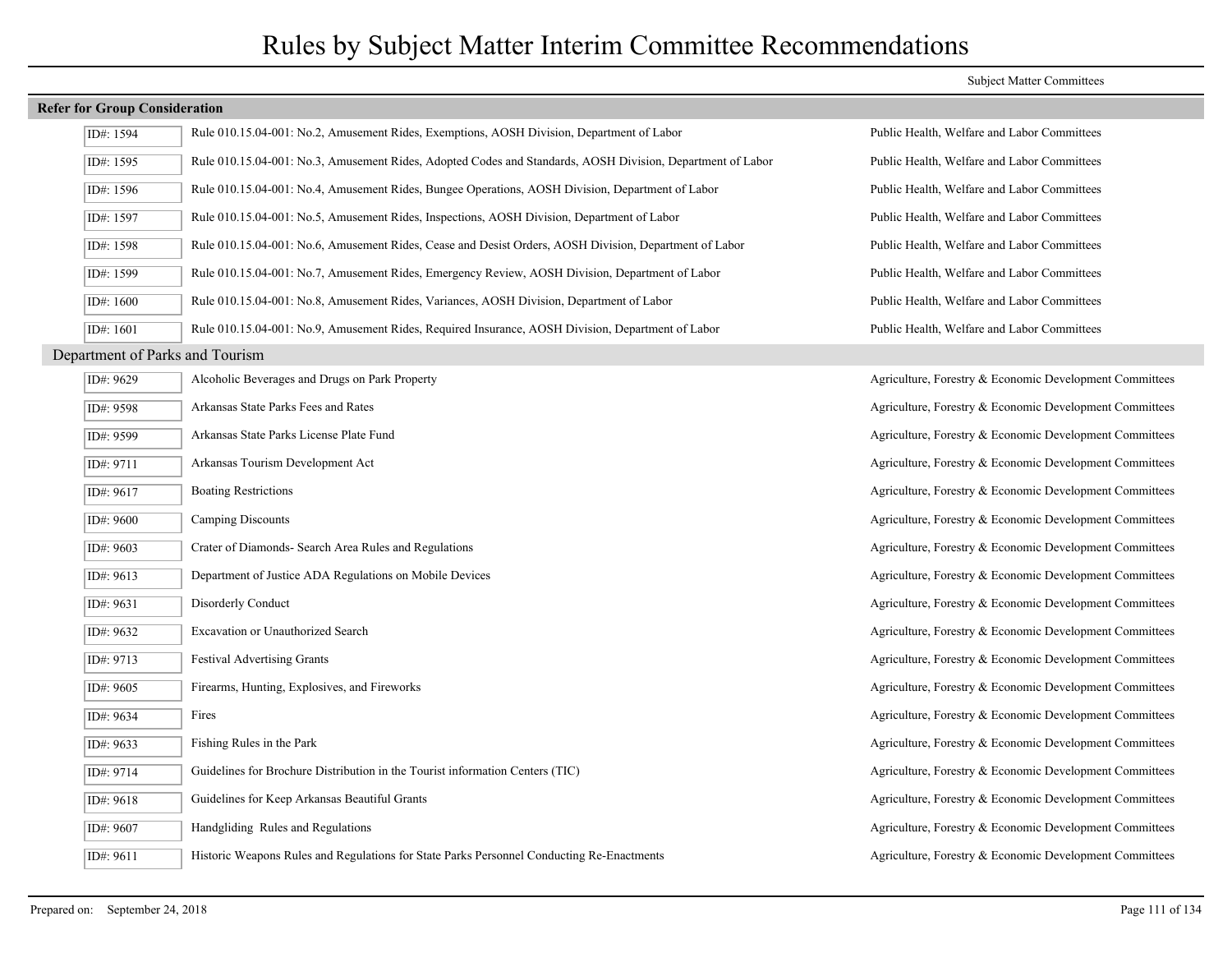#### **Refer for Group Consideration**

| ID#: 9612 | Historical Weapons Safety Rules for Living Reenactments                      |
|-----------|------------------------------------------------------------------------------|
| ID#: 9635 | Horseback Riding in Parks                                                    |
| ID#: 9619 | Membership Criteria for Keep Arkansas Beautiful Affiliates                   |
| ID#: 9636 | Motorized Recreational Vehicles (ATV)                                        |
| ID#: 9648 | Museum Property Act                                                          |
| ID#: 9608 | Park Camping Rules and Regulations                                           |
| ID#: 9630 | Park Closing Hours                                                           |
| ID#: 9628 | Park Firearms Policy                                                         |
| ID#: 9627 | Park Law Enforcement Policy                                                  |
| ID#: 9637 | Parking in Parks                                                             |
| ID#: 9604 | Parks Policy on Rules and Regulations                                        |
| ID#: 9639 | Peddling and Advertising in the park                                         |
| ID#: 9602 | Pet Policy for Lodges and Cabins                                             |
| ID#: 9640 | Pets and Animals in the Park                                                 |
| ID#: 9638 | Picnicking in the Park                                                       |
| ID#: 9641 | Quiet Hours in the Park                                                      |
| ID#: 9616 | Rapelling Rules and Regulations                                              |
| ID#: 9712 | Regional Tourist Associations Grant Program Rules & Regulations              |
| ID#: 9606 | Rules and Regulations for the State Parks, Recreation, and Travel Commission |
| ID#: 9601 | Smoking/Tobacco Policy                                                       |
| ID#: 9642 | <b>State Property</b>                                                        |
| ID#: 9643 | Swimming Areas and Pools within State Parks                                  |
| ID#: 9645 | Unauthorized Structures such as utilities                                    |
| ID#: 9644 | Unlawful Occupancy                                                           |
| ID#: 9609 | Use of Glass Containers                                                      |
| ID#: 9615 | Use of Motorized Scooters                                                    |
| ID#: 9614 | Use Permits                                                                  |

#### Subject Matter Committees

Agriculture, Forestry & Economic Development Committees Agriculture, Forestry & Economic Development Committees Agriculture, Forestry & Economic Development Committees Agriculture, Forestry & Economic Development Committees Agriculture, Forestry & Economic Development Committees Agriculture, Forestry & Economic Development Committees Agriculture, Forestry & Economic Development Committees Agriculture, Forestry & Economic Development Committees Agriculture, Forestry & Economic Development Committees Agriculture, Forestry & Economic Development Committees Agriculture, Forestry & Economic Development Committees Agriculture, Forestry & Economic Development Committees Agriculture, Forestry & Economic Development Committees Agriculture, Forestry & Economic Development Committees Agriculture, Forestry & Economic Development Committees Agriculture, Forestry & Economic Development Committees Agriculture, Forestry & Economic Development Committees Agriculture, Forestry & Economic Development Committees Agriculture, Forestry & Economic Development Committees Agriculture, Forestry & Economic Development Committees Agriculture, Forestry & Economic Development Committees Agriculture, Forestry & Economic Development Committees Agriculture, Forestry & Economic Development Committees Agriculture, Forestry & Economic Development Committees Agriculture, Forestry & Economic Development Committees Agriculture, Forestry & Economic Development Committees Agriculture, Forestry & Economic Development Committees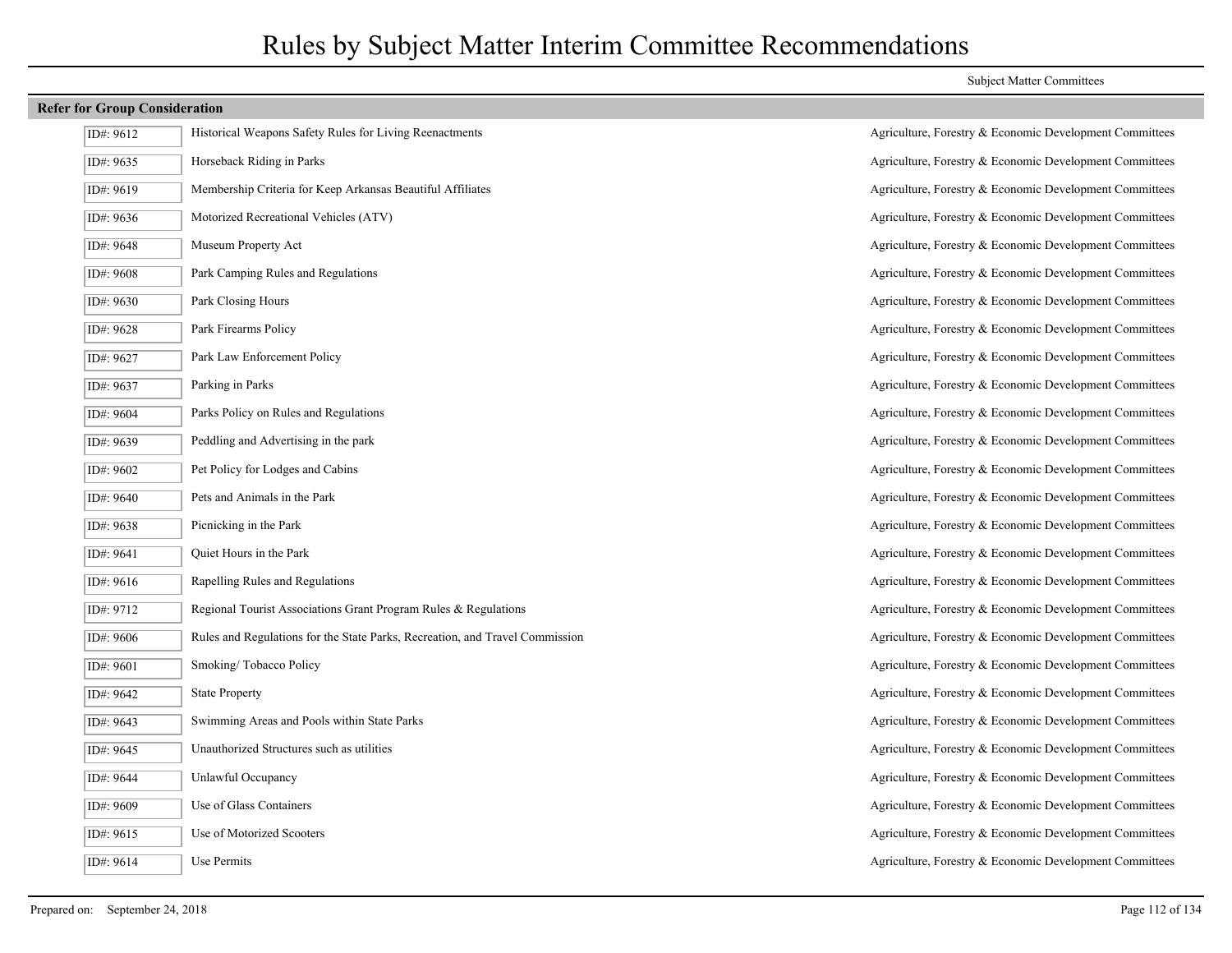|                                      |                                                                                                                                                                                         | <b>Subject Matter Committees</b>                        |  |  |
|--------------------------------------|-----------------------------------------------------------------------------------------------------------------------------------------------------------------------------------------|---------------------------------------------------------|--|--|
| <b>Refer for Group Consideration</b> |                                                                                                                                                                                         |                                                         |  |  |
| ID#: 9646                            | Vehicular Traffic Regulations                                                                                                                                                           | Agriculture, Forestry & Economic Development Committees |  |  |
| ID#: 9647                            | Wildlife Protection within State Parks                                                                                                                                                  | Agriculture, Forestry & Economic Development Committees |  |  |
| Department of Workforce Services     |                                                                                                                                                                                         |                                                         |  |  |
| ID#: 626                             | Amend TANF State Plan Section 19 - Electronic Benefits Transfer (EBT) Transaction                                                                                                       | Public Health, Welfare and Labor Committees             |  |  |
| ID#: 627                             | Amend TANF State Plan Section 19 - Electronic Benefits Transfer (EBT) Transaction - Steps Page 39-41                                                                                    | Public Health, Welfare and Labor Committees             |  |  |
| ID#: 628                             | Amended TANF State Plan Section 8 - Parental Responsibilities                                                                                                                           | Public Health, Welfare and Labor Committees             |  |  |
| ID#: 629                             | Amendment to TEA state plan Arkansas Title IV-A, TANF and TEA forms 1412, 1413 and Policy sections 3660-3660.4                                                                          | Public Health, Welfare and Labor Committees             |  |  |
| ID#: 630                             | Amendment to Transitional Employment Assistance (TEA) Policy Manual page 28, 3430.1 (Job Search and Job Readiness Time<br>Limits                                                        | Public Health, Welfare and Labor Committees             |  |  |
| ID#: 631                             | Amendment To Transitional Employment Assistance (TEA) State Plan Arkansas Title IV-A page 21, Arkansas TANF Work<br>Verification Pla page 27-28 and TEA Policy Manual page 9, 17-20, 34 | Public Health, Welfare and Labor Committees             |  |  |
| ID#: 633                             | Amendment to Transitional Employment Assistance (TEA) State Plan Arkansas title IV-A, TEA and Work Pays Policy Sections<br>3000-10900                                                   | Public Health, Welfare and Labor Committees             |  |  |
| ID#: 198                             | Regulation 2 - Cash Value of Certain Remunerations                                                                                                                                      | Public Health, Welfare and Labor Committees             |  |  |
| ID#: 199                             | Regulation 3 - Exclusion of Expense Allowances and Reimbursements from Wages                                                                                                            | Public Health, Welfare and Labor Committees             |  |  |
| ID#: 197                             | Regulation 4 - Identification of Covered Workers                                                                                                                                        | Public Health, Welfare and Labor Committees             |  |  |
| ID#: 195                             | Regulation 5 - Posting of Notice to Workers                                                                                                                                             | Public Health, Welfare and Labor Committees             |  |  |
| ID#: 196                             | Regulation 6 - Contribution Payments and Reports Payments in Lieu of Contributions, Advance Payments, and Wage Reports                                                                  | Public Health, Welfare and Labor Committees             |  |  |
| ID#: 203                             | Regulation 8 - Termination of Coverage                                                                                                                                                  | Public Health, Welfare and Labor Committees             |  |  |
| ID#: 200                             | Regulation 9 - Seasonal Industries, Employer Reports and Benefits                                                                                                                       | Public Health, Welfare and Labor Committees             |  |  |
| ID#: 204                             | Regulation 10 - Group Accounts                                                                                                                                                          | Public Health, Welfare and Labor Committees             |  |  |
| ID#: 205                             | Regulation 11 - Contribution Rates, Voluntary Payments, and Elections of Annual Payroll                                                                                                 | Public Health, Welfare and Labor Committees             |  |  |
| ID#: 206                             | Regulation 12 - Employing Unit Records                                                                                                                                                  | Public Health, Welfare and Labor Committees             |  |  |
| ID#: 207                             | Regulation 13 - Employing Unit Reports                                                                                                                                                  | Public Health, Welfare and Labor Committees             |  |  |
| ID#: 208                             | Regulation 14(a) - Week of Unemployment within a Benefit Year                                                                                                                           | Public Health, Welfare and Labor Committees             |  |  |
| ID#: 209                             | Regulation 14(b) - Claim Filing                                                                                                                                                         | Public Health, Welfare and Labor Committees             |  |  |
| ID#: 210                             | Regulation $14(c)$ - Registration and Reporting                                                                                                                                         | Public Health, Welfare and Labor Committees             |  |  |
| ID#: 211                             | Regulation 14(d) - Work Search                                                                                                                                                          | Public Health, Welfare and Labor Committees             |  |  |
| ID#: 212                             | Regulation 15 - Notice of Claims Filed and Benefits Charged, Employer Response and Noncharge Rights                                                                                     | Public Health, Welfare and Labor Committees             |  |  |
|                                      |                                                                                                                                                                                         |                                                         |  |  |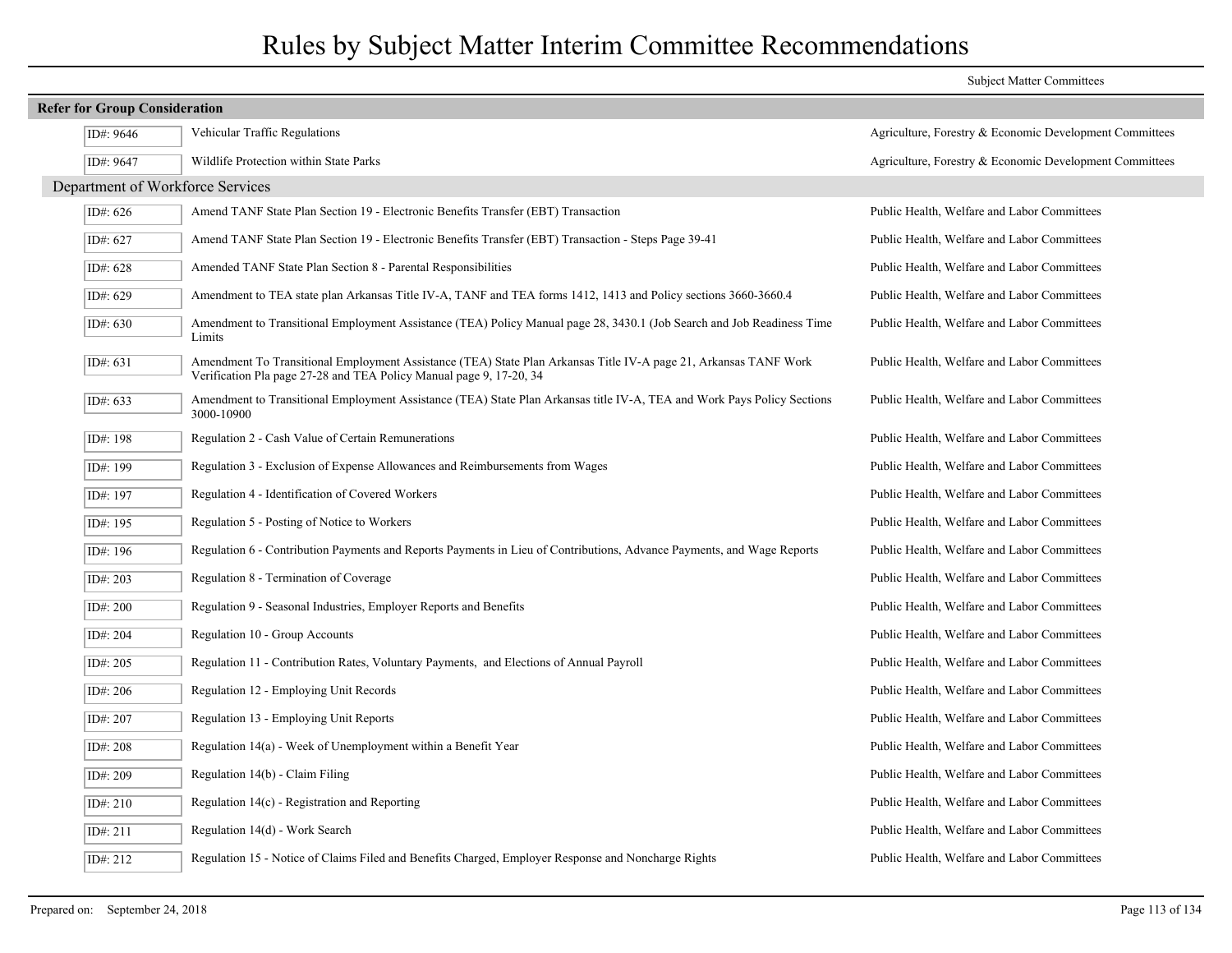| <b>Refer for Group Consideration</b>      |                                                                                                                                                         |                                             |  |  |
|-------------------------------------------|---------------------------------------------------------------------------------------------------------------------------------------------------------|---------------------------------------------|--|--|
| ID#: 213                                  | Regulation 16 - Extended Benefits                                                                                                                       | Public Health, Welfare and Labor Committees |  |  |
| ID#: 214                                  | Regulation 17 - Monetary Determination Notice                                                                                                           | Public Health, Welfare and Labor Committees |  |  |
| ID#: 215                                  | Regulation 18 - Payment of Benefits to Interstate Claims                                                                                                | Public Health, Welfare and Labor Committees |  |  |
| ID#: 216                                  | Regulation 20 - Lessor Employing Units                                                                                                                  | Public Health, Welfare and Labor Committees |  |  |
| ID#: 217                                  | Regulation 21 - Cancellation and Reissuance of Benefit Checks                                                                                           | Public Health, Welfare and Labor Committees |  |  |
| ID#: 218                                  | Regulation 23 - Destruction of Department of Workforce Services Records                                                                                 | Public Health, Welfare and Labor Committees |  |  |
| ID#: 219                                  | Regulation 26 - Determination of Employer when Sickness or Accident Disability Payments Are Made By A Third Party                                       | Public Health, Welfare and Labor Committees |  |  |
| ID#: 201                                  | Regulation 27 - Employer Coverage Hearings                                                                                                              | Public Health, Welfare and Labor Committees |  |  |
| ID#: 220                                  | Regulation 28 - Determination of General Educational Development and Adult Basic Education Courses as Training in Demand<br>Occupations                 | Public Health, Welfare and Labor Committees |  |  |
| ID#: 262                                  | Regulation 29 - Training Trust Fund Program                                                                                                             | Public Health, Welfare and Labor Committees |  |  |
| ID#: $634$                                | Revised date of October 1, 2013 to the Arkansas Temporary Assistance for Needy Families State Plan                                                      | Public Health, Welfare and Labor Committees |  |  |
| ID#: 261                                  | Section 6 Arkansas' Title IV-A Transitional Employment Assistance (TEA) State Plan TEA Policy 3350-3351 and 3350-3524                                   | Public Health, Welfare and Labor Committees |  |  |
| ID#: 202                                  | TANF Drug Screening and Drug Testing                                                                                                                    | Public Health, Welfare and Labor Committees |  |  |
| ID#: $635$                                | TANF form revisions                                                                                                                                     | Public Health, Welfare and Labor Committees |  |  |
| ID#: $260$                                | Transitional Employment Assistance (TEA) Section 11 Arkansas' TEA State Plan, TEA Policy 10000-10900, Form DCO-213 Work<br>Pays Application, Appendix B | Public Health, Welfare and Labor Committees |  |  |
|                                           | East Arkansas Regional Solid Waste Management District                                                                                                  |                                             |  |  |
| ID#: 10757                                | Rules Regarding Administration of Recycling Fund Grant Program                                                                                          | Public Health, Welfare and Labor Committees |  |  |
| ID#: 10759                                | Rules Regarding Implementation of Solid Waste Fee                                                                                                       | Public Health, Welfare and Labor Committees |  |  |
| ID#: 10758                                | Rules Regarding Licensing of Haulers of Solid Waste                                                                                                     | Public Health, Welfare and Labor Committees |  |  |
| ID#: 10760                                | Rules Regarding Procedure for Obtaining Certificate of Need                                                                                             | Public Health, Welfare and Labor Committees |  |  |
| <b>Emergency Telephone Services Board</b> |                                                                                                                                                         |                                             |  |  |
| ID#: 10734                                | Rule 1 - Arkansas Emergency Telephone Services Board                                                                                                    | City, County & Local Affairs Committees     |  |  |
|                                           | Faulkner County Regional Solid Waste Management District                                                                                                |                                             |  |  |
| ID#: 10747                                | Faulkner County Solid Waste Management District Rules & Regulations                                                                                     | Public Health, Welfare and Labor Committees |  |  |
| ID#: 10748                                | Faulkner County Solid Waste Management District Waste Hauler Handbook                                                                                   | Public Health, Welfare and Labor Committees |  |  |
| Health Services Permit Agency             |                                                                                                                                                         |                                             |  |  |
| ID#: 9722                                 | Assisted Living Methodology                                                                                                                             | Public Health, Welfare and Labor Committees |  |  |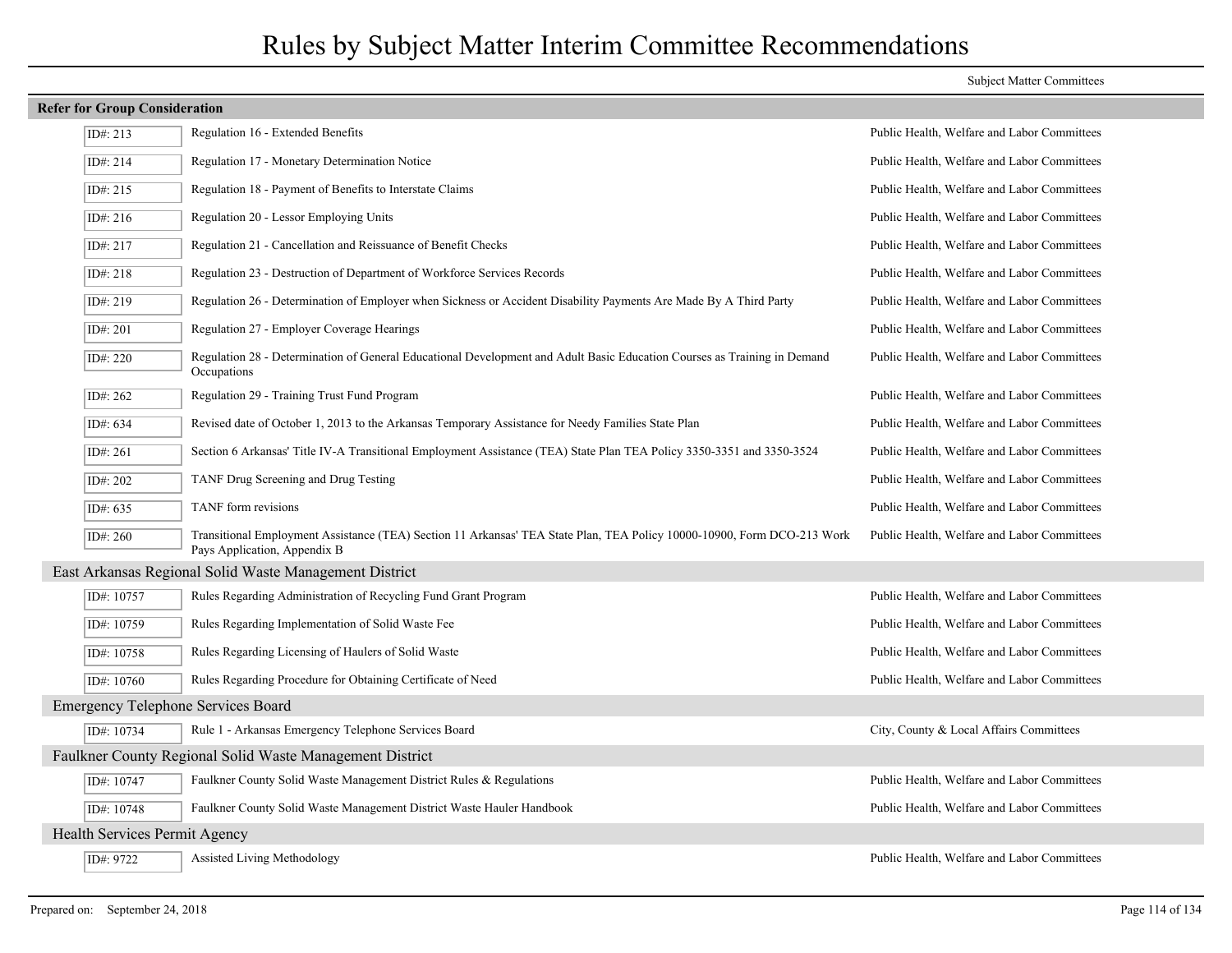| <b>Refer for Group Consideration</b> |                               |                                                                             |                                                         |
|--------------------------------------|-------------------------------|-----------------------------------------------------------------------------|---------------------------------------------------------|
|                                      | ID#: 9719                     | Hospice Methodology 400M                                                    | Public Health, Welfare and Labor Committees             |
|                                      | ID#: 9751                     | HSC Regulation 001 Policies and Procedures                                  | Public Health, Welfare and Labor Committees             |
|                                      | ID#: 9698                     | HSC Regulation 100M Nursing Facility Bed Methodology                        | Public Health, Welfare and Labor Committees             |
|                                      | ID#: 9756                     | HSC Regulation 200M Residential Care Methodology                            | Public Health, Welfare and Labor Committees             |
|                                      | ID#: 9707                     | HSC Regulation 300M Home Health Methodology                                 | Public Health, Welfare and Labor Committees             |
|                                      | ID#: 9704                     | Increase in Nursing Home POA Renovation Threshold                           | Public Health, Welfare and Labor Committees             |
|                                      | ID#: 9845                     | Moratorium on additional Intermediate Care/Mental Retardation (ICF/MR) Beds | Public Health, Welfare and Labor Committees             |
|                                      | ID#: 9709                     | Psychiatric Residential Treatment Facility Methodology Change               | Public Health, Welfare and Labor Committees             |
|                                      | Liquefied Petroleum Gas Board |                                                                             |                                                         |
|                                      | ID#: 1382                     | 1. Waiver                                                                   | Agriculture, Forestry & Economic Development Committees |
|                                      | ID#: 1395                     | 2. Definitions                                                              | Agriculture, Forestry & Economic Development Committees |
|                                      | ID#: 1407                     | 3. Liquefied Petroleum Gas - Refineries                                     | Agriculture, Forestry & Economic Development Committees |
|                                      | ID#: $1416$                   | 5. Safety Supervisor                                                        | Agriculture, Forestry & Economic Development Committees |
|                                      | ID#: 1427                     | 6. Probation of Permit Holders or Holders of Certificates of Competency     | Agriculture, Forestry & Economic Development Committees |
|                                      | ID#: 1446                     | 7. Liquefied Petroleum Gas Permit Holders                                   | Agriculture, Forestry & Economic Development Committees |
|                                      | ID#: 1451                     | 8. Dealer's Area of Operation                                               | Agriculture, Forestry & Economic Development Committees |
|                                      | ID#: 1454                     | 9. Report Of Installation                                                   | Agriculture, Forestry & Economic Development Committees |
|                                      | ID#: 1459                     | 10. Containers                                                              | Agriculture, Forestry & Economic Development Committees |
|                                      | ID#: 1464                     | 11. Fittings and Assembling                                                 | Agriculture, Forestry & Economic Development Committees |
|                                      | ID#: 1468                     | 12. Tank Trucks Construction and Assembly                                   | Agriculture, Forestry & Economic Development Committees |
|                                      | ID#: 1479                     | 13. Fuel Tanks and Vaporizers                                               | Agriculture, Forestry & Economic Development Committees |
|                                      | ID#: 1488                     | 14. Tank Truck-Operation                                                    | Agriculture, Forestry & Economic Development Committees |
|                                      | ID#: 1489                     | 15. Servicing or Filling Containers                                         | Agriculture, Forestry & Economic Development Committees |
|                                      | ID#: 1493                     | 16. Farm Vehicles and Trailers                                              | Agriculture, Forestry & Economic Development Committees |
|                                      | ID#: 1497                     | 17. Storage Containers                                                      | Agriculture, Forestry & Economic Development Committees |
|                                      | ID#: $1502$                   | 18. Vaporizers and Housing                                                  | Agriculture, Forestry & Economic Development Committees |
|                                      | ID#: 1506                     | 19. Installation and Painting of Containers                                 | Agriculture, Forestry & Economic Development Committees |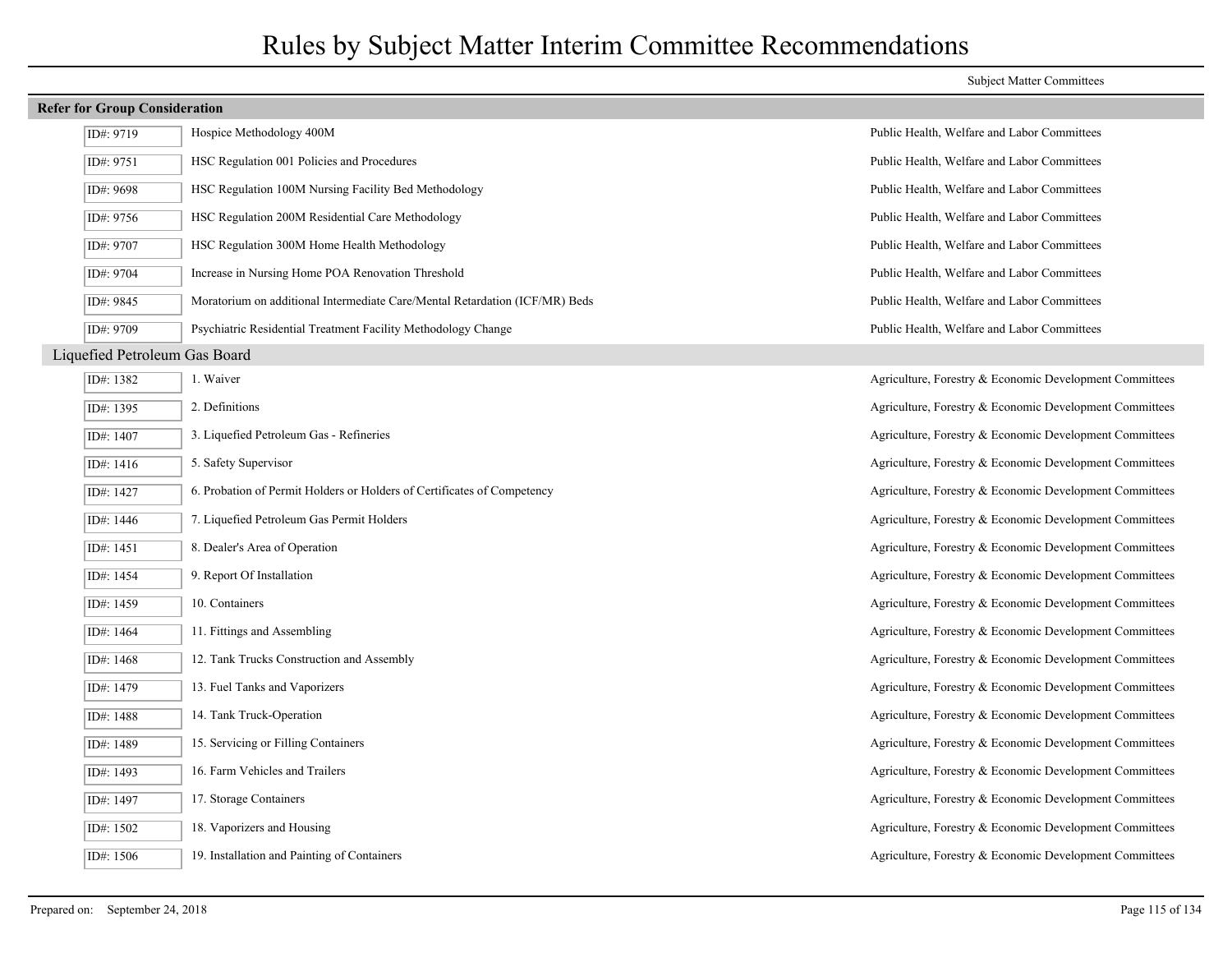|                                      |                                                                                                                                                            | <b>Subject Matter Committees</b>                        |  |  |
|--------------------------------------|------------------------------------------------------------------------------------------------------------------------------------------------------------|---------------------------------------------------------|--|--|
| <b>Refer for Group Consideration</b> |                                                                                                                                                            |                                                         |  |  |
| ID#: 1520                            | 20. Appliances                                                                                                                                             | Agriculture, Forestry & Economic Development Committees |  |  |
| ID#: 1536                            | 21. Venting                                                                                                                                                | Agriculture, Forestry & Economic Development Committees |  |  |
| ID#: 1539                            | 22. Definitions - Appliances                                                                                                                               | Agriculture, Forestry & Economic Development Committees |  |  |
| ID#: 1542                            | 23. NFPA 58 & NFPA 54                                                                                                                                      | Agriculture, Forestry & Economic Development Committees |  |  |
| ID#: 1543                            | 24. validity                                                                                                                                               | Agriculture, Forestry & Economic Development Committees |  |  |
| ID#: 1545                            | 25. Repeal of Conflicting Code                                                                                                                             | Agriculture, Forestry & Economic Development Committees |  |  |
| ID#: 1546                            | 26. Act Declaration Code Inclusion                                                                                                                         | Agriculture, Forestry & Economic Development Committees |  |  |
| ID#: 1547                            | 27. 2004 Foregoing Rules and Regulation Adoption                                                                                                           | Agriculture, Forestry & Economic Development Committees |  |  |
|                                      | Northeast Arkansas Regional Solid Waste Management District                                                                                                |                                                         |  |  |
| ID#: 10765                           | North East Arkansas Reginal Solid Waste Management District                                                                                                | Public Health, Welfare and Labor Committees             |  |  |
| Oil and Gas Commission               |                                                                                                                                                            |                                                         |  |  |
| ID#: 1287                            | RULE A-2: GENERAL HEARING PROCEDURES                                                                                                                       | Agriculture, Forestry & Economic Development Committees |  |  |
| ID#: 1289                            | RULE A-3: ADDITIONAL REQUIREMENTS FOR SPECIFIC TYPES OF HEARINGS                                                                                           | Agriculture, Forestry & Economic Development Committees |  |  |
| ID#: 1288                            | RULE A-4: DEFINITIONS                                                                                                                                      | Agriculture, Forestry & Economic Development Committees |  |  |
| ID#: 1290                            | RULE A-5:<br><b>ENFORCEMENT PROCEDURES</b>                                                                                                                 | Agriculture, Forestry & Economic Development Committees |  |  |
| ID#: 1291                            | RULE A-7: DETERMINATION OF NATURAL GAS WELL CATEGORIES FOR SEVERANCE TAX PURPOSES                                                                          | Agriculture, Forestry & Economic Development Committees |  |  |
| ID#: 1844                            | RULE B-1: APPLICATION TO DRILL A PRODUCTION WELL                                                                                                           | Agriculture, Forestry & Economic Development Committees |  |  |
| ID#: 1847                            | RULE B-2: PROOF OF FINANCIAL RESPONSIBILITY REQUIRED TO BE FURNISHED                                                                                       | Agriculture, Forestry & Economic Development Committees |  |  |
| ID#: 1851                            | RULE B-3: SPACING OF WELLS                                                                                                                                 | Agriculture, Forestry & Economic Development Committees |  |  |
| ID#: 1857                            | RULE B-5: SUBMISSION OF WELL RECORDS AND ISSUANCE OF CERTIFICATE OF COMPLIANCE                                                                             | Agriculture, Forestry & Economic Development Committees |  |  |
| ID#: 1868                            | RULE B-6: OIL, GAS AND WATER TO BE PROTECTED                                                                                                               | Agriculture, Forestry & Economic Development Committees |  |  |
| ID#: 1869                            | RULE B-7: WHEN WELLS SHALL BE PLUGGED AND ABANDONED AND NOTICE OF INTENTION TO PLUG AND<br><b>ABANDON WELLS</b>                                            | Agriculture, Forestry & Economic Development Committees |  |  |
| ID#: 1871                            | RULE B-8: PLUGGING METHODS AND PROCEDURES                                                                                                                  | Agriculture, Forestry & Economic Development Committees |  |  |
| ID#: 1874                            | RULE B-9: DRY GAS WELL PLUGGING METHODS AND PROCEDURES                                                                                                     | Agriculture, Forestry & Economic Development Committees |  |  |
| ID#: 1892                            | RULE B-10: SEISMIC CORE AND OTHER EXPLORATORY HOLES TO BE PLUGGED; METHODS, RECORDS                                                                        | Agriculture, Forestry & Economic Development Committees |  |  |
| ID#: 1883                            | RULE B-11: DOMESTIC NATURAL GAS WELLS AND CONVERSION OF PERMITTED OIL AND NATURAL GAS WELLS<br>FOR USE AS DOMESTIC NATURAL GAS OR FRESH WATER SUPPLY WELLS | Agriculture, Forestry & Economic Development Committees |  |  |
| ID#: 1896                            | <b>RULE B-13: ORGANIZATION REPORTS</b>                                                                                                                     | Agriculture, Forestry & Economic Development Committees |  |  |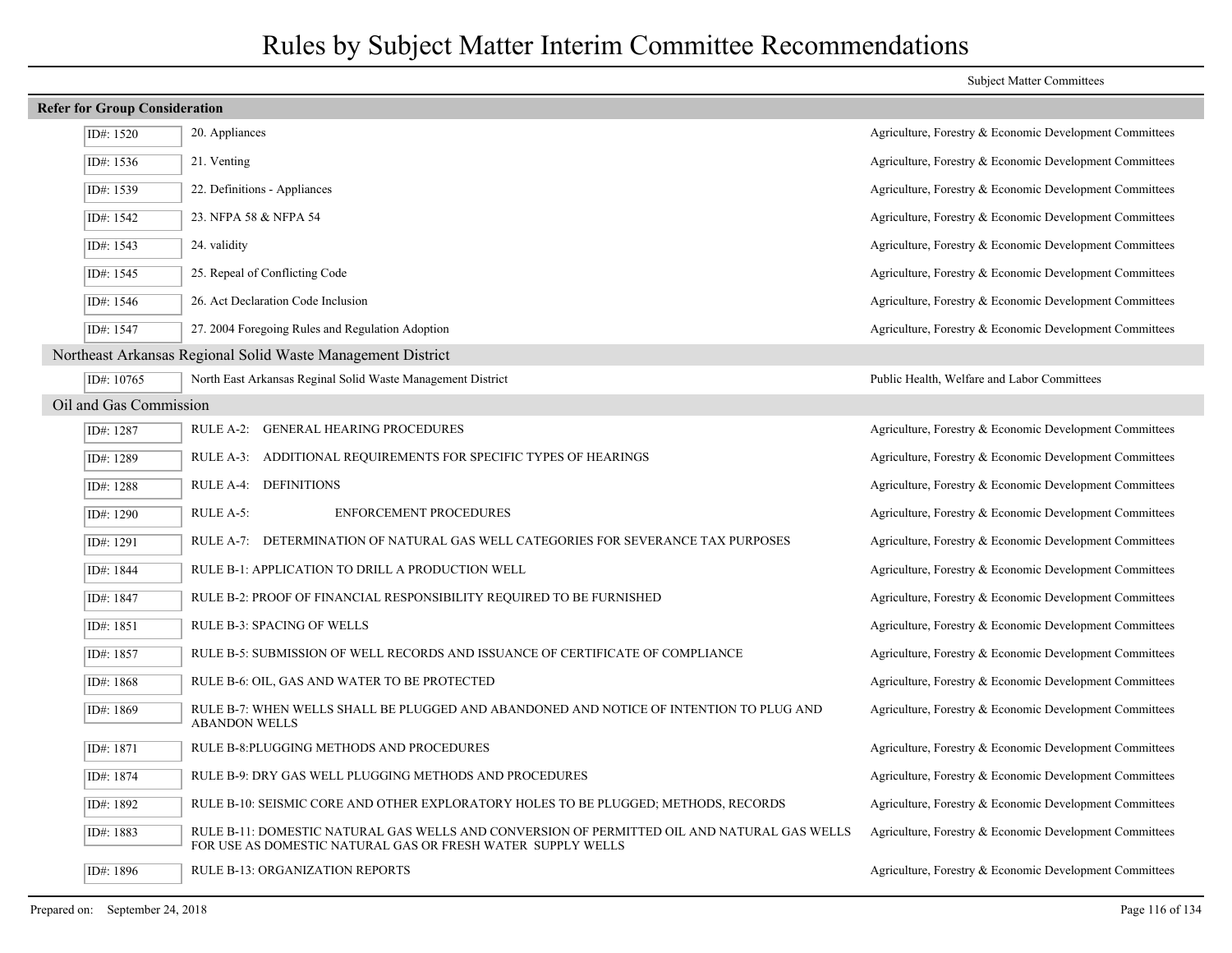### **Refer for Group Consideration** ID#: 1898 RULE B-15: CASING REQUIREMENTS Agriculture, Forestry & Economic Development Committees ID#: 1899 RULE B-16: BLOW-OUT PREVENTION Agriculture, Forestry & Economic Development Committees ID#: 1900 RULE B-17: WELL DRILLING PITS AND COMPLETION PITS REQUIREMENTS Agriculture, Forestry & Economic Development Committees ID#: 1901 RULE B-18: WELLHEAD FITTINGS Agriculture, Forestry & Economic Development Committees ID#: 1902 RULE B-19: REQUIREMENTS FOR WELL COMPLETION UTILIZING FRACTURE STIMULATION Agriculture, Forestry & Economic Development Committees ID#: 1903 RULE B-23: TUBING RULE ROOMERS Agriculture, Forestry & Economic Development Committees ID#: 1905 RULE B-26: GENERAL LEASE OPERATING REQUIREMENTS Agriculture, Forestry & Economic Development Committees ID#: 1947 RULE B-30: DEVIATION TESTS Agriculture, Forestry & Economic Development Committees ID#: 1948 RULE B-32: VACUUM PUMPS PROHIBITED Agriculture, Forestry & Economic Development Committees RULE B-34: NOTICE OF FIRE, BREAKS, OR BLOW-OUTS AND REMEDIATION OF ASSOCIATED SPILLS OF CRUDE OIL Agriculture, Forestry & Economic Development Committees AND PRODUCED WATER ID#: 1949 ID#: 1950 RULE B-35: DETERMINING AND NAMING COMMON SOURCES OF SUPPLY Agriculture, Forestry & Economic Development Committees ID#: 1951 RULE B-36: TAKINGS TO BE RATABLE Agriculture, Forestry & Economic Development Committees ID#: 1953 RULE B-37: DUAL COMPLETION OF WELLS Agriculture, Forestry & Economic Development Committees ID#: 1955 RULE B-38: ESTABLISHMENT OF FIELD RULES Agriculture, Forestry & Economic Development Committees RULE B-40: AUTHORIZATION FOR DIRECTOR OF PRODUCTION AND CONSERVATION TO ADMINISTRATIVELY Agriculture, Forestry & Economic Development Committees APPROVE APPLICATIONS FOR EXCEPTIONAL WELL LOCATIONS ID#: 1964 ID#: 1967 RULE B-41: RULE FOR OPERATION IN HYDROGEN SULFIDE (H2S) AREAS Agriculture, Forestry & Economic Development Committees ID#: 1972 RULE B-42: SEISMIC RULES AND REGULATIONS Agriculture, Forestry & Economic Development Committees RULE B-43: ESTABLISHMENT OF DRILLING UNITS FOR GAS PRODUCTION FROM CONVENTIONAL AND Agriculture, Forestry & Economic Development Committees UNCONVENTIONAL SOURCES OF SUPPLY OCCURRING IN CERTAIN PROSPECTIVE AREAS NOT COVERED BY FIELD RULES ID#: 1975 RULE B-44: ESTABLISHMENT OF DRILLING UNITS FOR GAS PRODUCTION FROM ALL SOURCES OF SUPPLY Agriculture, Forestry & Economic Development Committees OCCURING IN CERTAIN PRODUCING AREAS IN FRANKLIN, LOGAN, SCOTT, SEBASTIAN AND YELL COUNTIES ID#: 1977 RULE B-45: ESTABLISHMENT OF WELL SET-BACK REQUIREMENTS FOR DRY GAS PRODUCTION WELLS Agriculture, Forestry & Economic Development Committees OCCURING IN ESTABLISHED FIELDS IN CRAWFORD, FRANKLIN, JOHNSON, LOGAN, MADISON, POPE, SCOTT, YELL, SEBASTIAN AND WASHINGTON COUNTIES ID#: 1978 ID#: 1998 RULE C-1: FIELDS OR POOLS IN WHICH PRODUCTION WILL BE CONTROLLED Agriculture, Forestry & Economic Development Committees ID#: 2002 RULE C-2: REPORTS BY PRODUCERS Agriculture, Forestry & Economic Development Committees ID#: 2095 RULE C-5: OIL ASSESSMENT Agriculture, Forestry & Economic Development Committees ID#: 2098 RULE C-10: ESTABLISHMENT OF WELL SET-BACK REQUIREMENTS FOR OIL PRODUCTION WELLS Agriculture, Forestry & Economic Development Committees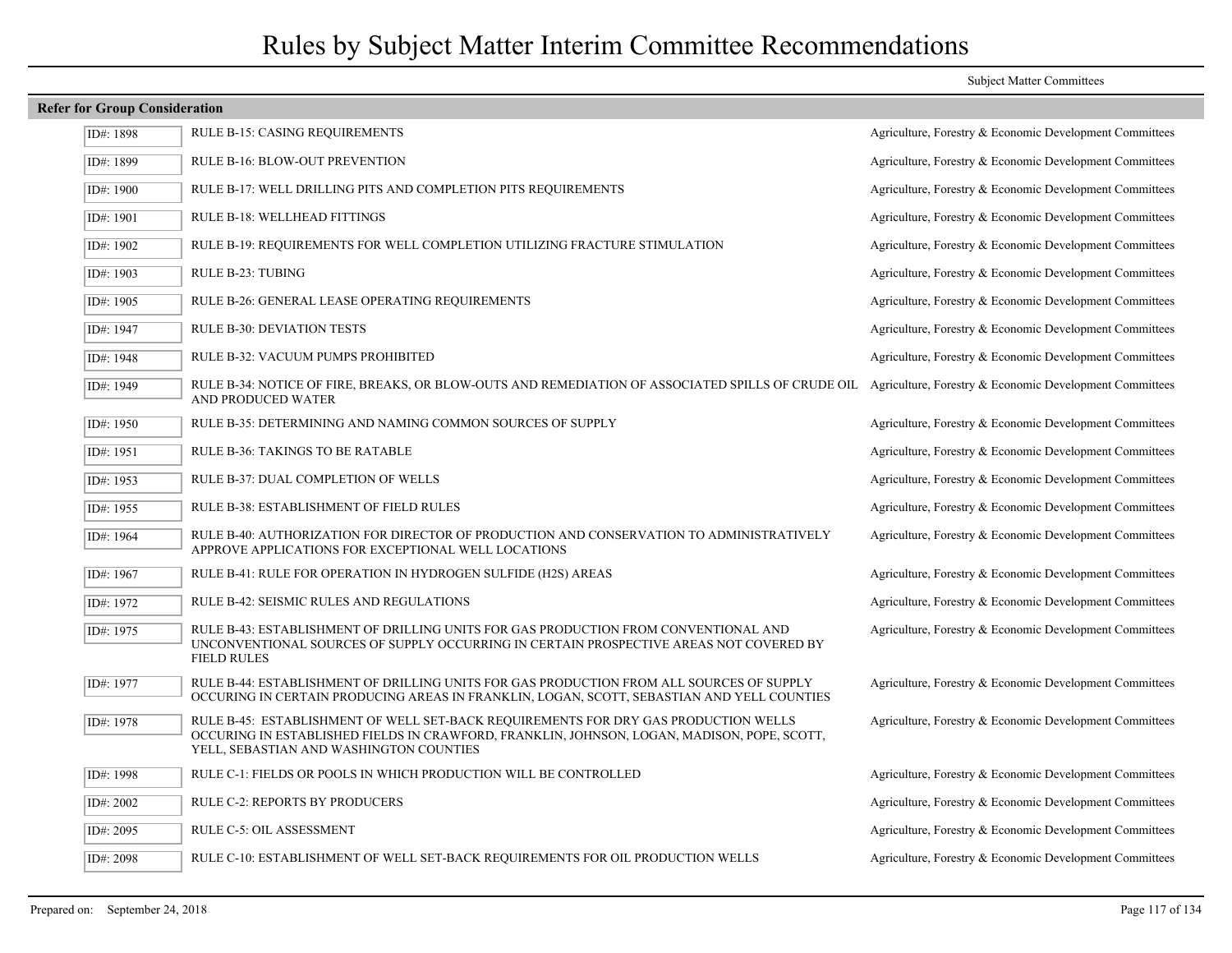### **Refer for Group Consideration**

| ID#: 2099    | RULE D-7: NATURAL GAS TO BE METRED                                                                                                   | Agriculture, Forestry & Economic Development Committees |
|--------------|--------------------------------------------------------------------------------------------------------------------------------------|---------------------------------------------------------|
| ID#: 2100    | <b>RULE D-8: MONTHLY NATURAL GAS PRODUCTION REPORTS</b>                                                                              | Agriculture, Forestry & Economic Development Committees |
| ID#: 2104    | RULE D-14: GAS ASSESSMENT                                                                                                            | Agriculture, Forestry & Economic Development Committees |
| ID#: 2105    | RULE D-15: MEASURING GAS AT CUSTODY TRANSFER POINTS                                                                                  | Agriculture, Forestry & Economic Development Committees |
| ID#: 2107    | RULE D-16: BACK PRESSURE TESTS FOR NATURAL GAS PRODUCTION ALLOWABLE DETERMINATION                                                    | Agriculture, Forestry & Economic Development Committees |
| ID#: 2109    | RULE D-17: GENERAL RULE FOR THE REGULATION OF NATURAL GAS PIPELINES                                                                  | Agriculture, Forestry & Economic Development Committees |
| ID#: 2111    | RULE D-18: AUTHORITY TO COMMINGLE                                                                                                    | Agriculture, Forestry & Economic Development Committees |
| ID#: 2112    | RULE D-19: ADDITIONAL COMPLETIONS WITHIN COMMON SOURCESOF SUPPLY WITHIN A DRILLING UNIT                                              | Agriculture, Forestry & Economic Development Committees |
| ID#: 2113    | RULE D-20: NOISE LEVEL REQUIREMENTS FOR NON-WELLHEAD COMPRESSOR FACILITIES                                                           | Agriculture, Forestry & Economic Development Committees |
| ID#: 2114    | RULE D-21: PROCEDURES FOR DETERMINING THE PRODUCTION ALLOWABLE FOR DRY NATURAL GAS<br>PRODUCTION WELLS                               | Agriculture, Forestry & Economic Development Committees |
| ID#: 2115    | RULE D-22: REQUIREMENTS FOR LEASE GAS RIGHTS SUPPLY LINES                                                                            | Agriculture, Forestry & Economic Development Committees |
| ID#: 2116    | RULE E-1: PIPE LINES, PURCHASERS AND TRANSPORTERS                                                                                    | Agriculture, Forestry & Economic Development Committees |
| ID#: 2117    | RULE E-2: REPORTS FROM OIL PIPE LINES, TRANSPORTERS AND STORERS                                                                      | Agriculture, Forestry & Economic Development Committees |
| ID#: 2119    | RULE E-3: EXPLORATION AND PRODUCTION FLUID GATHERING, HANDLING AND TRANSPORTATION                                                    | Agriculture, Forestry & Economic Development Committees |
| ID#: 2121    | <b>RULE F-2: REFINERY REPORTS</b>                                                                                                    | Agriculture, Forestry & Economic Development Committees |
| ID#: 2122    | RULE F-3: GASOLINE PLANT REPORTS                                                                                                     | Agriculture, Forestry & Economic Development Committees |
| ID#: 2075    | RULE G-1: ABANDONED OR LEAKING WELL AND WELL SITE REMEDIATION                                                                        | Agriculture, Forestry & Economic Development Committees |
| ID#: 2079    | RULE G-2: PLUGGING OF ORPHAN WELLS                                                                                                   | Agriculture, Forestry & Economic Development Committees |
| ID#: 2081    | RULE G-3: TRANSFER OF WELLS IN THE ABANDONED AND ORPHANED WELL PLUGGING PROGRAM                                                      | Agriculture, Forestry & Economic Development Committees |
| ID#: $2052$  | RULE H-1: CLASS II DISPOSAL AND CLASS II COMMERCIAL DISPOSAL WELL PERMIT APPLICATION PROCEDURES                                      | Agriculture, Forestry & Economic Development Committees |
| ID#: 2061    | RULE H-2: WELL CONSTRUCTION, OPERATING AND REPORTING REQUIREMENTS FOR CLASS II DISPOSAL WELLS                                        | Agriculture, Forestry & Economic Development Committees |
| ID#: 2063    | RULE H-3: WELL CONSTRUCTION, OPERATING AND REPORTING REQUIREMENTS FOR CLASS II COMMERCIAL<br><b>DISPOSAL WELLS</b>                   | Agriculture, Forestry & Economic Development Committees |
|              | Ozark Mountain Regional Solid Waste Management District                                                                              |                                                         |
| ID#: 1993    | Rules, Regulations and Administrative Practices and Procedures of the Northwest Arkansas Regional Solid Waste Management<br>District | Public Health, Welfare and Labor Committees             |
| Parole Board |                                                                                                                                      |                                                         |
| ID#: 1284    | Arkansas Parole Board Policy Manual                                                                                                  | Judiciary Committees                                    |
|              | Professional Bail Bondsman Licensing Board                                                                                           |                                                         |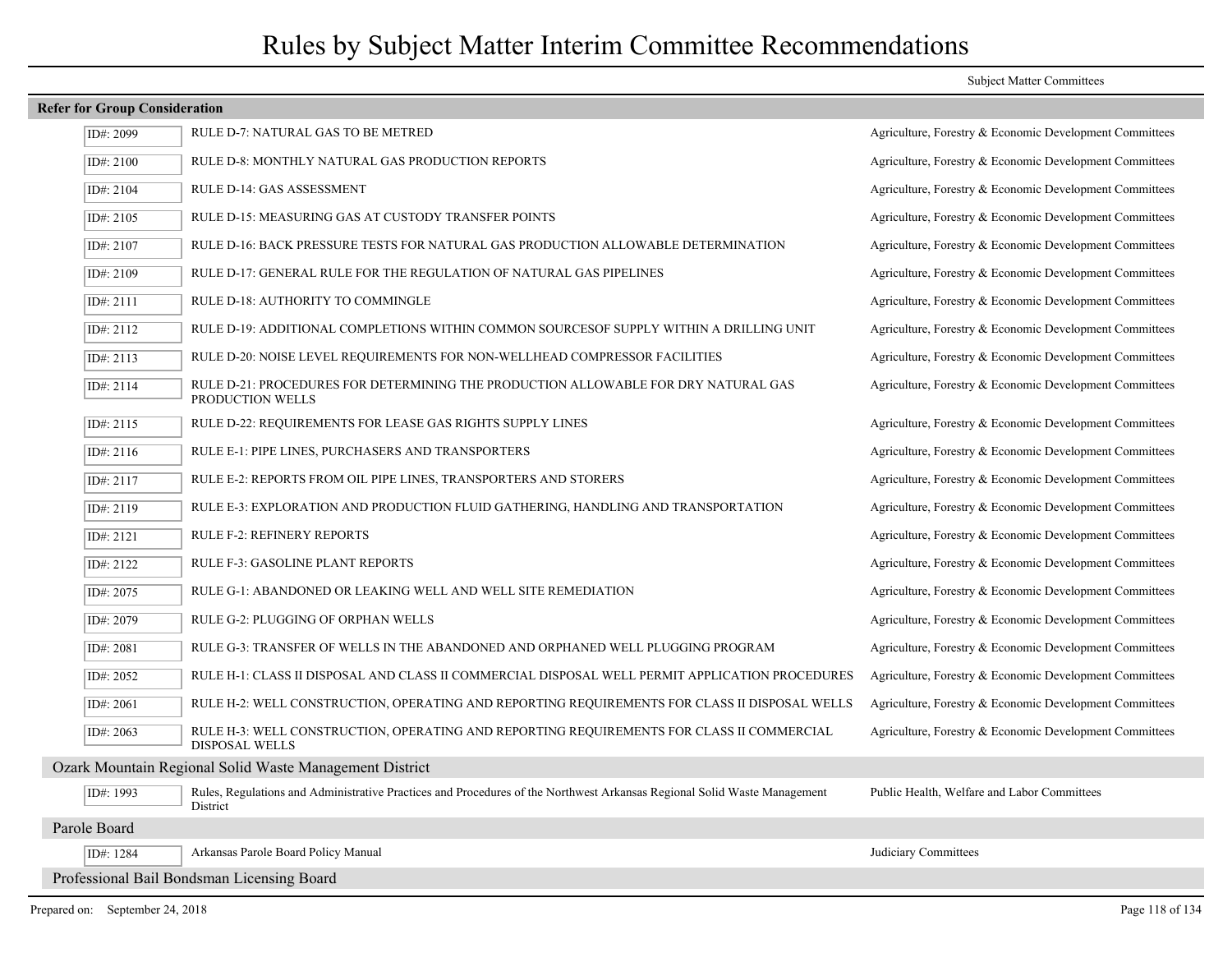|                                      |                                                                                                       | <b>Subject Matter Committees</b>                |  |  |
|--------------------------------------|-------------------------------------------------------------------------------------------------------|-------------------------------------------------|--|--|
| <b>Refer for Group Consideration</b> |                                                                                                       |                                                 |  |  |
| ID#: 9787                            | Rule and Regulation 1                                                                                 | Judiciary Committees                            |  |  |
| ID#: 9788                            | Rule and Regulation 2                                                                                 | Judiciary Committees                            |  |  |
|                                      | Pulaski County Regional Solid Waste Management District                                               |                                                 |  |  |
| ID#: 1002                            | Rules and Regulations of the Pulaski County Regional Solid Waste Management District                  | Public Health, Welfare and Labor Committees     |  |  |
|                                      | Saline County Regional Solid Waste Management District                                                |                                                 |  |  |
| ID#: 1532                            | By-Laws for Saline County Solid Waste District                                                        | Public Health, Welfare and Labor Committees     |  |  |
| ID#: 1513                            | Resolution 5 of 2014                                                                                  | Public Health, Welfare and Labor Committees     |  |  |
| ID#: 1504                            | Resolution 5 of 2015                                                                                  | Public Health, Welfare and Labor Committees     |  |  |
| ID#: 1526                            | Resolution amending 3 of 2015 & Res. 1 of 2016                                                        | Public Health, Welfare and Labor Committees     |  |  |
| ID#: 1511                            | Resolution No. 4 of 2014                                                                              | Public Health, Welfare and Labor Committees     |  |  |
|                                      | Sebastian County Regional Solid Waste Management District                                             |                                                 |  |  |
| ID#: 2214                            | Administrative & Procedural Regulations and Enforcement Program Regulations                           | Public Health, Welfare and Labor Committees     |  |  |
| ID#: 2213                            | Solid Waste Assessment Regulation                                                                     | Public Health, Welfare and Labor Committees     |  |  |
| ID#: 2210                            | Solid Waste District Truck Tire Recycling Fee                                                         | Public Health, Welfare and Labor Committees     |  |  |
| ID#: 2215                            | Waste Assessment Fee Rule                                                                             | Public Health, Welfare and Labor Committees     |  |  |
| Secretary of State                   |                                                                                                       |                                                 |  |  |
| ID#: 2253                            | Central Filing with the Secretary of State for Agricultural Liens and Farm-related Security Interests | State Agencies & Governental Affairs Committees |  |  |
| ID#: 2252                            | Registration of International Student Exchange Visitor Placement Organizations                        | State Agencies & Governental Affairs Committees |  |  |
| ID#: 2258                            | Rules for Financial Disclosure by Members of County Boards of Election Commissioners                  | State Agencies & Governental Affairs Committees |  |  |
| ID#: 2259                            | Rules on Verification of Voter Registration Cards                                                     | State Agencies & Governental Affairs Committees |  |  |
| ID#: 2257                            | <b>Rules on Vote Centers</b>                                                                          | State Agencies & Governental Affairs Committees |  |  |
| ID#: 2256                            | Uniform Commercial Code Filing Office Rules                                                           | State Agencies & Governental Affairs Committees |  |  |
| Sex Offender Assessment Committee    |                                                                                                       |                                                 |  |  |
| ID#: 1592                            | Sex Offender Guidelines and Procedures                                                                | Judiciary Committees                            |  |  |
|                                      | Southeast Arkansas Regional Solid Waste Management District                                           |                                                 |  |  |
| ID#: 10752                           | Licensing of Solid Waste Haulers                                                                      | Public Health, Welfare and Labor Committees     |  |  |
| ID#: 10756                           | Policies, Procedures, and Criteria for Certificate of Need                                            | Public Health, Welfare and Labor Committees     |  |  |
| ID#: 10751                           | Practices and Procedures                                                                              | Public Health, Welfare and Labor Committees     |  |  |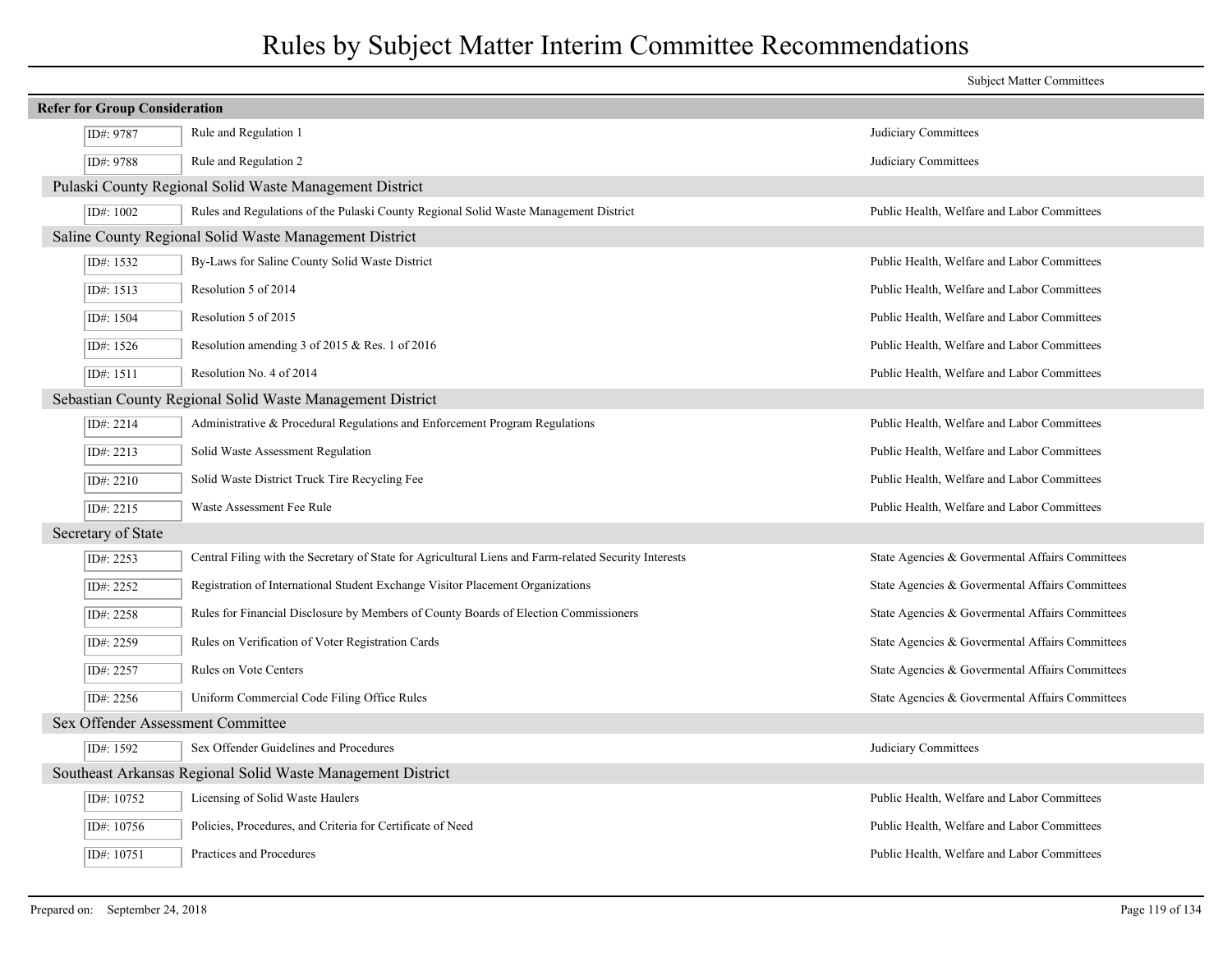| <b>Subject Matter Committees</b>     |                                                                                                   |                                             |
|--------------------------------------|---------------------------------------------------------------------------------------------------|---------------------------------------------|
| <b>Refer for Group Consideration</b> |                                                                                                   |                                             |
| ID#: 10755                           | Recycling Grants Rules and Regulations                                                            | Public Health, Welfare and Labor Committees |
| ID#: 10753                           | Solid Waste Assesment                                                                             | Public Health, Welfare and Labor Committees |
| ID#: 10754                           | Waste Tire Collection and Disposal Fee                                                            | Public Health, Welfare and Labor Committees |
|                                      | Southwest Arkansas Regional Solid Waste Management District                                       |                                             |
| ID#: 10742                           | Certificate of Need Review for Solid Waste Landfill Facilities                                    | Public Health, Welfare and Labor Committees |
| ID#: 10743                           | District Solid Waste Management & Recycling Fund - Levying District-Wide Per-Capita Fee           | Public Health, Welfare and Labor Committees |
| ID#: 10749                           | Permitting Program for Solid Waste Haulers                                                        | Public Health, Welfare and Labor Committees |
| ID#: 10750                           | Recycling and Ewaste Fund Policies and Procedures                                                 | Public Health, Welfare and Labor Committees |
| <b>State Bank Department</b>         |                                                                                                   |                                             |
| ID#: 1033                            | 46-101.2 Fees for Copies Provided Pursuant to Request                                             | Insurance & Commerce Committees             |
| ID#: 1036                            | 46-101.3 Confidential or Non-Confidential Status of Bank Department Records                       | Insurance & Commerce Committees             |
| ID#: 1097                            | 46-101.3.g Corporate File                                                                         | Insurance & Commerce Committees             |
| ID#: 1042                            | 46-203 Certified Copies and Certificates of Good Standing Fees                                    | Insurance & Commerce Committees             |
| ID#: 1046                            | 46-207.1 Interest in State Banks; Participation In                                                | Insurance & Commerce Committees             |
| ID#: 1048                            | 46-304.1 Applications                                                                             | Insurance & Commerce Committees             |
| ID#: 1052                            | 46-305.1 Application/Documents                                                                    | Insurance & Commerce Committees             |
| ID#: 1054                            | 46-402.1 Meetings of the Board; Regular Meeting Dates                                             | Insurance & Commerce Committees             |
| ID#: 1060                            | 46-403.1 Publication Requirements. Applications Before the State Banking Board                    | Insurance & Commerce Committees             |
| ID#: 1079                            | 46-404.1 Application Filing Fees. Applications to be Presented to the State Banking Board         | Insurance & Commerce Committees             |
| ID#: 1080                            | 46-404.2 Application Filing Fees. Applications which are not filed before the State Banking Board | Insurance & Commerce Committees             |
| ID#: 1081                            | 46-406.1 Hearings. Filing Fees for Written/Official Protests                                      | Insurance & Commerce Committees             |
| ID#: 1082                            | 46-406.2 Adjudicative Hearings Before the State Banking Board and/or Commissioner                 | Insurance & Commerce Committees             |
| ID#: 1083                            | 46-407.1 Rehearing Modifications                                                                  | Insurance & Commerce Committees             |
| ID#: 1085                            | 46-509.1 Assessment Fees                                                                          | Insurance & Commerce Committees             |
| ID#: 1086                            | 46-511.1 Bank Retention of Records                                                                | Insurance & Commerce Committees             |
| ID#: 1088                            | 47-101.1 Warehousing Mortgages and Other Loans                                                    | Insurance & Commerce Committees             |
| ID#: 1089                            | 47-101.2 Incidential Powers                                                                       | Insurance & Commerce Committees             |
|                                      |                                                                                                   |                                             |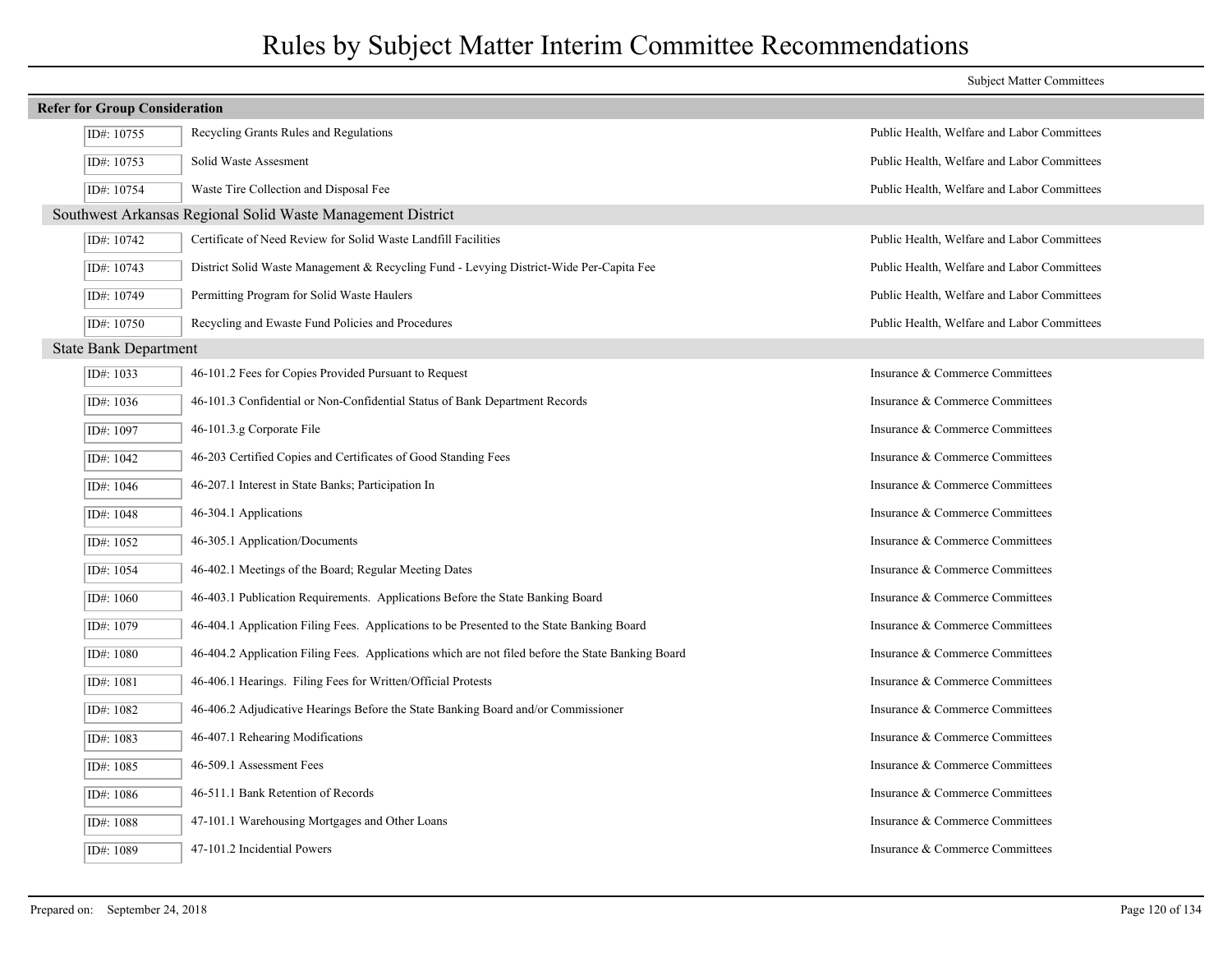### **Refer for Group Consideration** ID#: 1091 47-101.2.a Gift Card Disclosures Insurance & Commerce Committees ID#: 1093 47-101.3 Wild Card Statute Insurance & Commerce Committees ID#: 1094 47-101.4 Disposition of Income from the Sale of Credit Life Insurance or Debt Cancellation Contracts Insurance & Commerce Committees ID#: 1098 47-101.5 Guaranties Insurance & Commerce Committees ID#: 1099 47-101.6 Computer Services by Bank or Operating Subsidiary Insurance & Commerce Committees ID#: 1101 47-101.7 Messenger Service Insurance & Commerce Committees ID#: 1102 47-101.8 Power to Borrow Insurance & Commerce Committees ID#: 1108 47-204.1 Identification Requirements for the Transfer or Closure of Pay on Death Deposit Accounts Insurance & Commerce Committees ID#: 1110 47-401.1 Investment, Corporate Debt Obligations Insurance & Commerce Committees ID#: 1114 47-401.2 Investment, Consumer Paper Insurance & Commerce Committees ID#: 1115 47-401.3 Revenue Obligations Insurance & Commerce Committees ID#: 1203 47-401.4 Trading Accounts Insurance & Commerce Committees ID#: 1120 47-501.2 Combining Loans to Parent Corporations and Subsidiary, and Loans to Separate Subsidiaries Insurance & Commerce Committees ID#: 1121 47-501.3 Total Indebtedness Insurance & Commerce Committees ID#: 1123  $\vert$  47-502.1 Drafts or Bills of Exchange Insurance & Commerce Committees ID#: 1124 47-502.2 Obligations Drawn Against Existing Values Insurance & Commerce Committees ID#: 1126 47-502.3 Obligations Secured by Certain Transferable Documents of Title Insurance & Commerce Committees ID#: 1142 47-502.4 Obligations Guaranteed by Farm Service Agency Insurance & Commerce Committees ID#: 1143 47-502.5 Loans Secured by Certificate of Deposit Insurance & Commerce Committees ID#: 1144 47-502.6 Loan Commitments and Standby Letters of Credit Insurance & Commerce Committees ID#: 1116 47-603.1 Bank Service Companies Insurance & Commerce Committees ID#: 1117 47-603.2 Limitation of Investment Insurance & Commerce Committees ID#: 1146 47-701.1 Activities not Requiring Trust Powers Insurance & Commerce Committees ID#: 1147 47-701.2 Federal Deposit Insurance Corporation and Federal Reserve Approval Insurance & Commerce Committees ID#: 1148  $\vert$  47-701.3 Title to Trust Securities in Name of Nominee Insurance 20 and Trust Securities in Name of Nominee ID#: 1149 47-701.4 Common Trust Fund Insurance & Commerce Committees ID#: 1151 47-701.5 Individual Retirement Account Insurance & Commerce Committees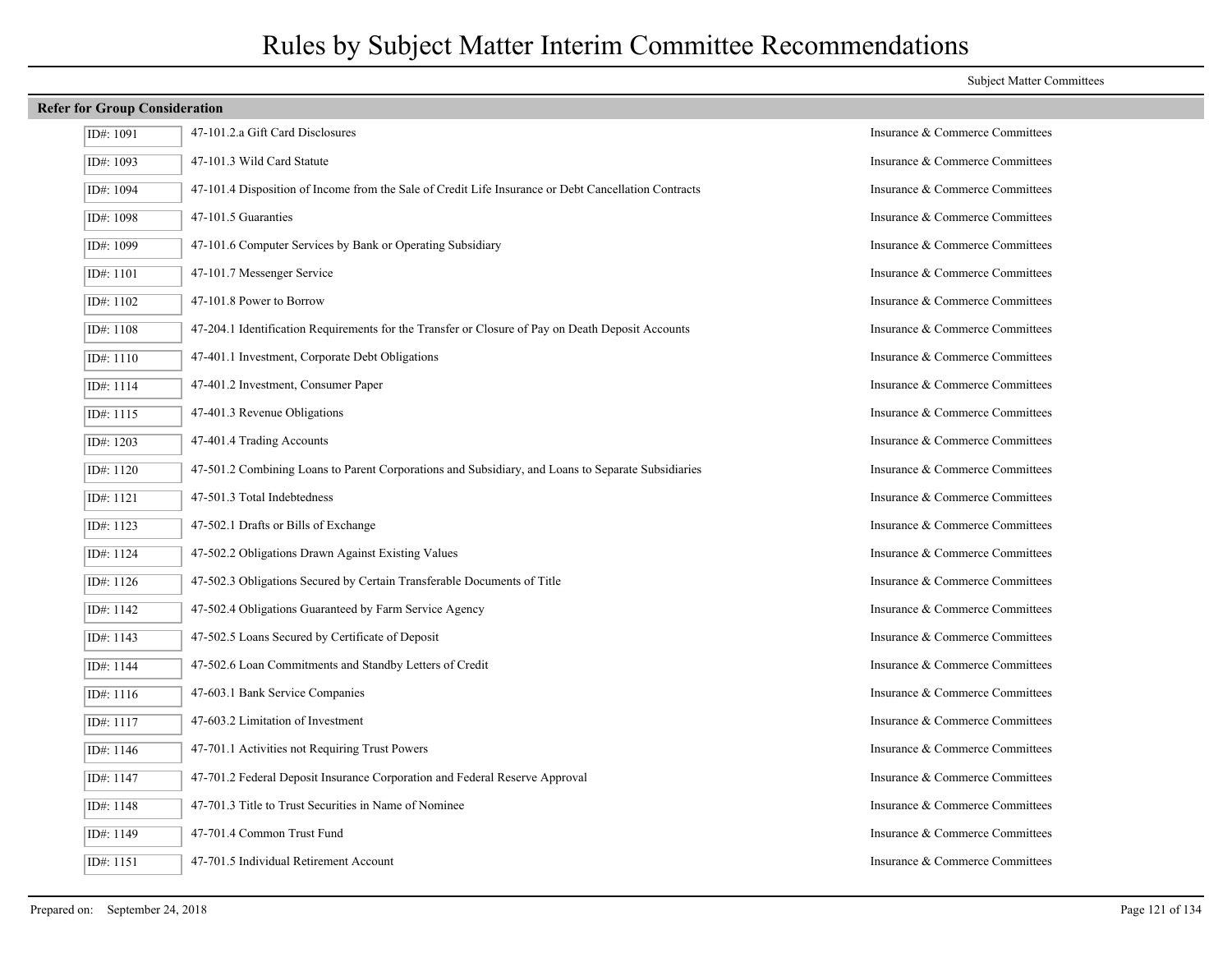### **Refer for Group Consideration**

| ID#: 1153 | 47-701.6 Keogh Plan                                                                             | Insurance & Commerce Committees |
|-----------|-------------------------------------------------------------------------------------------------|---------------------------------|
| ID#: 1157 | 47-701.7 Bank as Trustee; Voting of Own Shares                                                  | Insurance & Commerce Committees |
| ID#: 1158 | 47-701.8 Trust Policies                                                                         | Insurance & Commerce Committees |
| ID#: 1159 | 47-701.9 Fudiciary Powers of State Banks                                                        | Insurance & Commerce Committees |
| ID#: 1154 | 47-705.1 Trust Deposits Awaiting Investment or Distribution                                     | Insurance & Commerce Committees |
| ID#: 1041 | 48-103.1 Legal Holidays; Applicable Law                                                         | Insurance & Commerce Committees |
| ID#: 1181 | 48-202 Penalty-Failure to Maintain Reserve                                                      | Insurance & Commerce Committees |
| ID#: 1165 | 48-203.1 Dividends                                                                              | Insurance & Commerce Committees |
| ID#: 1529 | 48-203.2 Prior Approval                                                                         | Insurance & Commerce Committees |
| ID#: 1103 | 48-307.1 Charter Amendment Application for Change of Bank Corporate Name                        | Insurance & Commerce Committees |
| ID#: 1105 | 48-309.1 Reversation of Bank Corporate Name                                                     | Insurance & Commerce Committees |
| ID#: 1182 | 48-309.2 Bank Fictitious Names                                                                  | Insurance & Commerce Committees |
| ID#: 1087 | 48-310.1 Appeal of Commissioner Decision on Minimum Capital Requirements to State Banking Board | Insurance & Commerce Committees |
| ID#: 1166 | 48-311.1 Payment for Stock                                                                      | Insurance & Commerce Committees |
| ID#: 1167 | 48-311.2 Discriminatory Sale of Stock                                                           | Insurance & Commerce Committees |
| ID#: 1169 | 48-313.2 Fractional Shares; Scrip                                                               | Insurance & Commerce Committees |
| ID#: 1170 | 48-314.1 Preemptive Rights                                                                      | Insurance & Commerce Committees |
| ID#: 1171 | 48-314.2 Waiver of Preemptive Rights                                                            | Insurance & Commerce Committees |
| ID#: 1106 | 48-315.1 Capital Notes                                                                          | Insurance & Commerce Committees |
| ID#: 1107 | 48-315.2 Federal Regulations                                                                    | Insurance & Commerce Committees |
| ID#: 1172 | 48-316.1 Stock Issuance to be Reported                                                          | Insurance & Commerce Committees |
| ID#: 1174 | 48-316.3 Information Required on Reported Transfers                                             | Insurance & Commerce Committees |
| ID#: 1161 | 48-317.1 Transfers Affecting Change in Control                                                  | Insurance & Commerce Committees |
| ID#: 1176 | 48-318.1 Notice of Meeting                                                                      | Insurance & Commerce Committees |
| ID#: 1177 | 48-320.2 Cumulative Voting                                                                      | Insurance & Commerce Committees |
| ID#: 1178 | 48-322.1 Board of Directors                                                                     | Insurance & Commerce Committees |
| ID#: 1179 | 48-322.2 Officer or Director Removal                                                            | Insurance & Commerce Committees |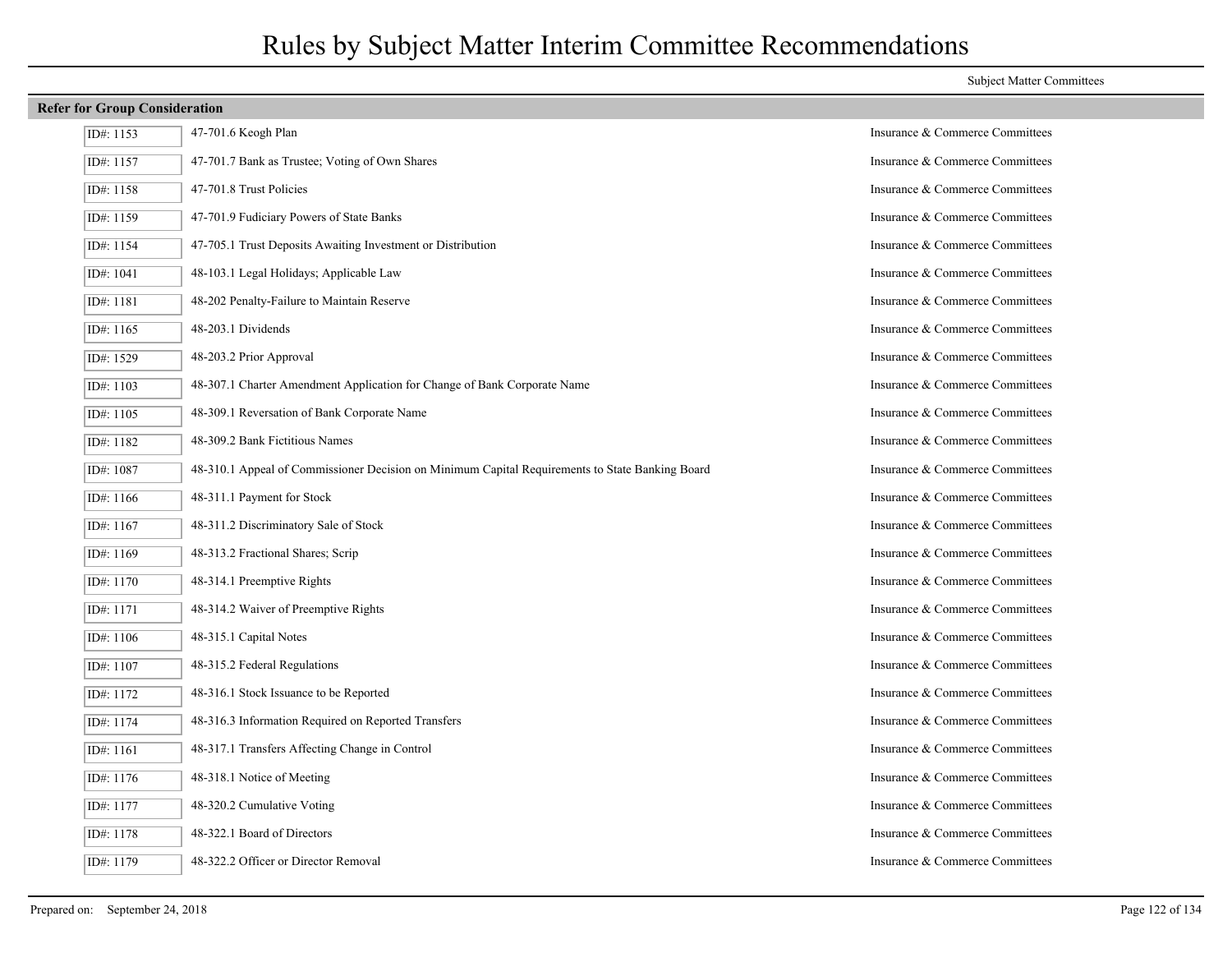| <b>Refer for Group Consideration</b>      |                                                                                         |                                                 |
|-------------------------------------------|-----------------------------------------------------------------------------------------|-------------------------------------------------|
| ID#: 1180                                 | 48-322.3 Directors' Meetings                                                            | Insurance & Commerce Committees                 |
| ID#: 1192                                 | 48-601.1 Authority to Adopt Plan of Exchange-Notice-Court Reporter                      | Insurance & Commerce Committees                 |
| ID#: 1183                                 | 48-701 Healthy Bank                                                                     | Insurance & Commerce Committees                 |
| ID#: 1185                                 | 48-702.1 Relocation of Existing Full Service Branch                                     | Insurance & Commerce Committees                 |
| ID#: $1186$                               | 48-702.2 Short Distance Relocation                                                      | Insurance & Commerce Committees                 |
| ID#: 1187                                 | 48-702.3 Limited Purpose Offices                                                        | Insurance & Commerce Committees                 |
| ID#: 1188                                 | 48-703.1 Expedited, Standard, and Mobile Branch Application Procedures                  | Insurance & Commerce Committees                 |
| ID#: 1190                                 | 48-703.2 Mobile Branch                                                                  | Insurance & Commerce Committees                 |
| ID#: 1191                                 | 48-703.3 Protest                                                                        | Insurance & Commerce Committees                 |
| ID#: 1193                                 | 49-118.1 Execution and Filing Articles with Department. Cerficate of Dissolution - Fees | Insurance & Commerce Committees                 |
| <b>State Board of Barber Examiners</b>    |                                                                                         |                                                 |
| ID $\#$ : 28                              | Fee Regulation 023.00.15-001                                                            | Public Health, Welfare and Labor Committees     |
| ID#: $21$                                 | Rules And Regulations 023.00.92-001                                                     | Public Health, Welfare and Labor Committees     |
| <b>State Board of Collection Agencies</b> |                                                                                         |                                                 |
| ID#: 9435                                 | Additional Offices or Change of Location of Office                                      | State Agencies & Governental Affairs Committees |
| ID#: 9433                                 | Application for Licensure and Registration                                              | State Agencies & Governental Affairs Committees |
| ID#: 9443                                 | Availability and Remitting Collected Funds                                              | State Agencies & Governental Affairs Committees |
| ID#: 9444                                 | Change of Address                                                                       | State Agencies & Governental Affairs Committees |
| ID#: 9436                                 | Change of Ownership                                                                     | State Agencies & Governental Affairs Committees |
| ID#: 9452                                 | Collection/Disbursement of Bond for Failure to Remit Client Funds                       | State Agencies & Governental Affairs Committees |
| ID#: 9446                                 | Communication by Agency                                                                 | State Agencies & Governental Affairs Committees |
| ID#: 9448                                 | Disciplinary Action - Grounds                                                           | State Agencies & Governental Affairs Committees |
| ID#: 9439                                 | Display of License                                                                      | State Agencies & Governental Affairs Committees |
| ID#: 9441                                 | Display of License                                                                      | State Agencies & Governental Affairs Committees |
| ID#: 9434                                 | Doing Business At More Than One Office or Location                                      | State Agencies & Governental Affairs Committees |
| ID#: 9445                                 | <b>Granting Variances</b>                                                               | State Agencies & Governental Affairs Committees |
| ID#: 9451                                 | Investigations                                                                          | State Agencies & Governental Affairs Committees |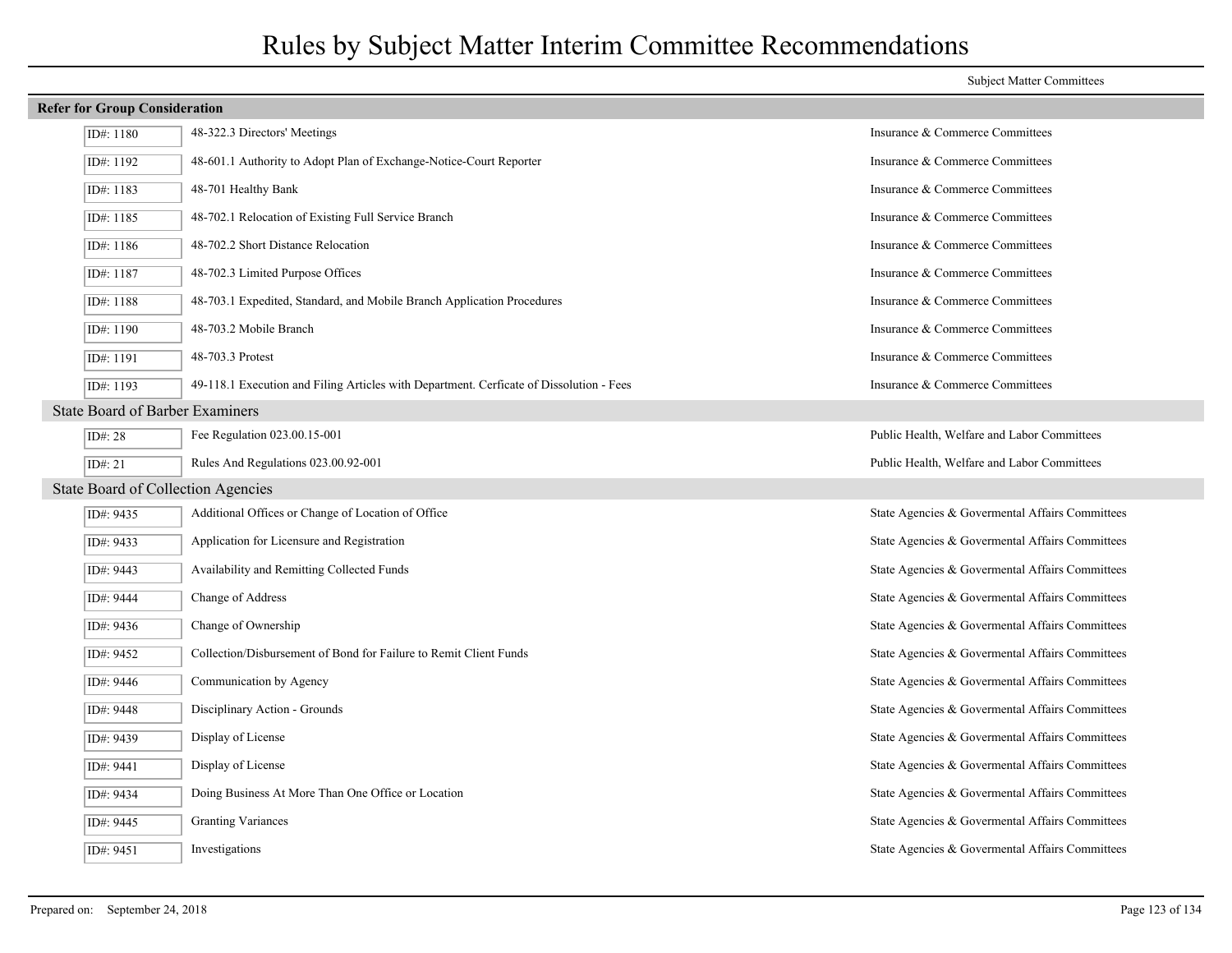|                                                                  |                                                                                                              | <b>Subject Matter Committees</b>                |  |  |
|------------------------------------------------------------------|--------------------------------------------------------------------------------------------------------------|-------------------------------------------------|--|--|
| <b>Refer for Group Consideration</b>                             |                                                                                                              |                                                 |  |  |
| ID#: 9437                                                        | New Hires                                                                                                    | State Agencies & Governental Affairs Committees |  |  |
| ID#: 9449                                                        | Notice                                                                                                       | State Agencies & Governental Affairs Committees |  |  |
| ID#: 9442                                                        | Recording of Payments                                                                                        | State Agencies & Governental Affairs Committees |  |  |
| ID#: 9440                                                        | Renewals                                                                                                     | State Agencies & Governental Affairs Committees |  |  |
| ID#: 9450                                                        | Restrictions on Communication with Debtors                                                                   | State Agencies & Governental Affairs Committees |  |  |
| ID#: 9438                                                        | Termination/Suspension/Revocation of License                                                                 | State Agencies & Governental Affairs Committees |  |  |
| ID#: 9447                                                        | Use of Pseudonyms                                                                                            | State Agencies & Governental Affairs Committees |  |  |
| <b>State Board of Election Commissioners</b>                     |                                                                                                              |                                                 |  |  |
| ID#: 10693                                                       | Rules for Annual School Elections in Even Numbered Year                                                      | State Agencies & Governental Affairs Committees |  |  |
| ID#: 9324                                                        | Rules for Appointment of Certified Election Monitors                                                         | State Agencies & Govermental Affairs Committees |  |  |
| ID#: 9322                                                        | Rules for County Election Commissioner Training                                                              | State Agencies & Governental Affairs Committees |  |  |
| ID#: 9319                                                        | Rules for Help America Vote Act Administrative Complaint Procedure                                           | State Agencies & Governental Affairs Committees |  |  |
| ID#: 9316                                                        | Rules for Nonpartisan Office Filing Fees                                                                     | State Agencies & Governental Affairs Committees |  |  |
| ID#: 9317                                                        | Rules for Poll Worker & County Clerk Training                                                                | State Agencies & Governental Affairs Committees |  |  |
| ID#: 9320                                                        | Rules for Reimbursement of Expenses for State-Funded Elections                                               | State Agencies & Governental Affairs Committees |  |  |
| ID#: 10696                                                       | Rules for the Verification of Voter Registration                                                             | State Agencies & Governental Affairs Committees |  |  |
| ID#: 9318                                                        | Rules for Voter Intent                                                                                       | State Agencies & Governental Affairs Committees |  |  |
| ID#: 9325                                                        | Rules of Practice and Procedure                                                                              | State Agencies & Governental Affairs Committees |  |  |
| ID#: 9321                                                        | Rules of Procedure for Citizen Complaints Regarding Violations of State Election and Voter Registration Laws | State Agencies & Governental Affairs Committees |  |  |
| ID#: 9323                                                        | Rules on Poll Watchers, Vote Challenges, and Provisional Voting                                              | State Agencies & Governental Affairs Committees |  |  |
|                                                                  | State Board of Embalmers and Funeral Directors                                                               |                                                 |  |  |
| ID#: 1274                                                        | Arkansas State Board of Embalmers and Funeral Directors Laws, Rules, and Regulations                         | Insurance & Commerce Committees                 |  |  |
| ID#: 1276                                                        | Continuing Education Rule                                                                                    | Insurance & Commerce Committees                 |  |  |
| State Board of Examiners of Alcoholism and Drug Abuse Counselors |                                                                                                              |                                                 |  |  |
| ID#: 2315                                                        | Code of Ethics                                                                                               | Public Health, Welfare and Labor Committees     |  |  |
| ID#: 2332                                                        | Qualification For Direct Clinical Supervision                                                                | Public Health, Welfare and Labor Committees     |  |  |
| ID#: 2330                                                        | Rules Governing Examiners of Alcoholism & Drug Abuse Counselors                                              | Public Health, Welfare and Labor Committees     |  |  |
| ID#: 2327                                                        | Scope of Practice                                                                                            | Public Health, Welfare and Labor Committees     |  |  |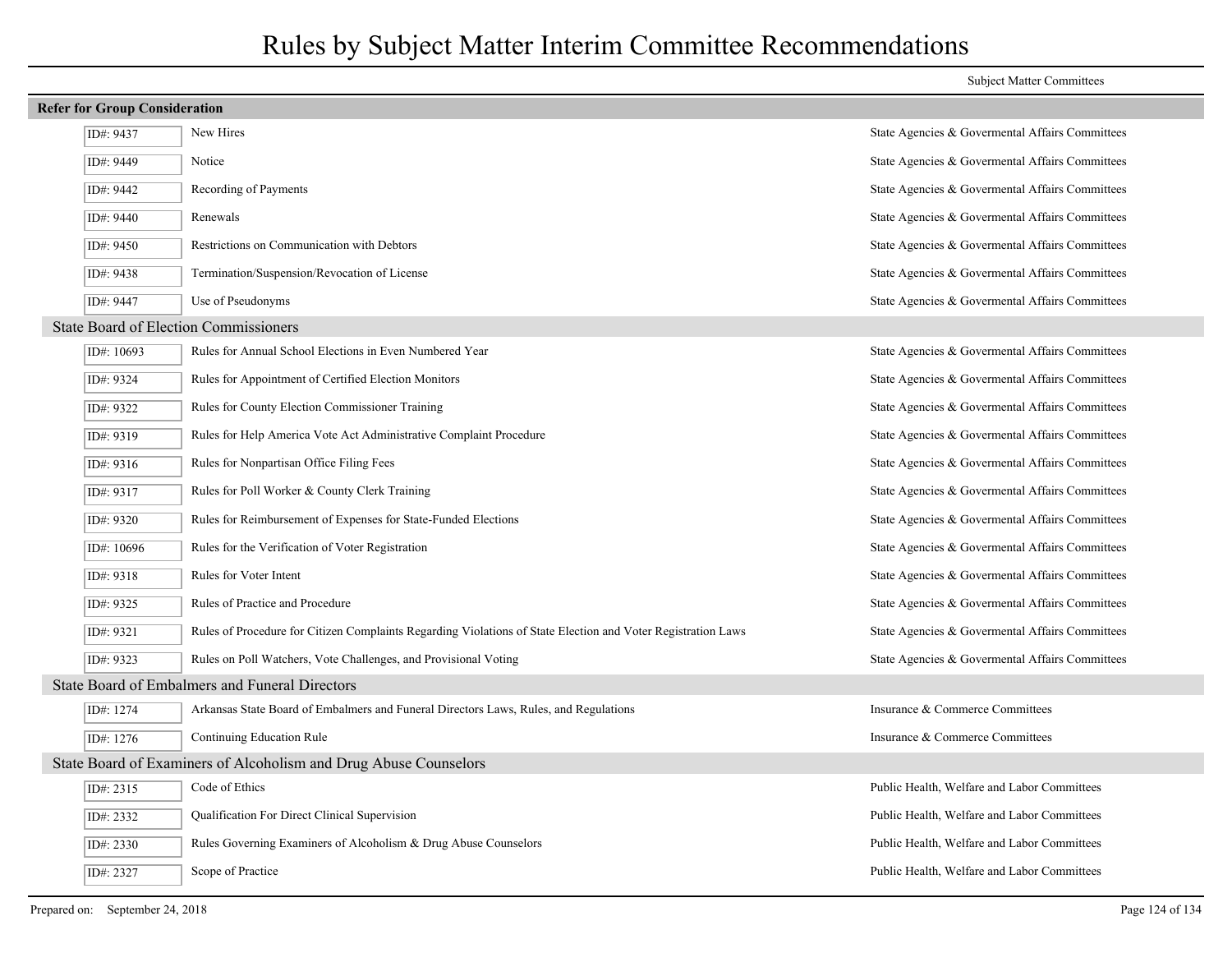|                                      |                                                                                                                                                                                              | <b>Subject Matter Committees</b>                |  |  |
|--------------------------------------|----------------------------------------------------------------------------------------------------------------------------------------------------------------------------------------------|-------------------------------------------------|--|--|
| <b>Refer for Group Consideration</b> |                                                                                                                                                                                              |                                                 |  |  |
| State Board of Finance               |                                                                                                                                                                                              |                                                 |  |  |
| ID#: 10745                           | Arkansas State Treasury Investment Policy                                                                                                                                                    | State Agencies & Governental Affairs Committees |  |  |
| ID#: 10746                           | Arkansas State Treasury Money Management Trust Policies and Procedures Manual                                                                                                                | State Agencies & Govermental Affairs Committees |  |  |
|                                      | State Board of Licensure for Professional Engineers and Professional Surveyors                                                                                                               |                                                 |  |  |
| ID#: 2008                            | Rules of the Board                                                                                                                                                                           | State Agencies & Govermental Affairs Committees |  |  |
| <b>State Board of Optometry</b>      |                                                                                                                                                                                              |                                                 |  |  |
| ID#: 9663                            | Chapter 1, Article I - Meeting of Board                                                                                                                                                      | Public Health, Welfare and Labor Committees     |  |  |
| ID#: 9664                            | Chapter 1, Article II-Applications for Examination                                                                                                                                           | Public Health, Welfare and Labor Committees     |  |  |
| ID#: 9665                            | Chapter 1, Article III-Entrance Examination                                                                                                                                                  | Public Health, Welfare and Labor Committees     |  |  |
| ID#: 9666                            | Chapter 1, Article IV-Reciprocity and Licensure by Endorsement                                                                                                                               | Public Health, Welfare and Labor Committees     |  |  |
| ID#: 9671                            | Chapter 1, Article IX-Opthalmic Standards                                                                                                                                                    | Public Health, Welfare and Labor Committees     |  |  |
| ID#: 9670                            | Chapter 1, Article VIII-Continuing Education                                                                                                                                                 | Public Health, Welfare and Labor Committees     |  |  |
| ID#: 9669                            | Chapter 1, Article VII-Ophthalmic Advertising                                                                                                                                                | Public Health, Welfare and Labor Committees     |  |  |
| ID#: 9668                            | Chapter 1, Article VI-Unprofessional Conduct                                                                                                                                                 | Public Health, Welfare and Labor Committees     |  |  |
| ID#: 9667                            | Chapter 1, Article V-Renewals                                                                                                                                                                | Public Health, Welfare and Labor Committees     |  |  |
| ID#: 9672                            | Chapter 1, Article X-Filing and Investigation of Charges                                                                                                                                     | Public Health, Welfare and Labor Committees     |  |  |
| ID#: 9673                            | Chapter 1, Article XI-Revocation and Suspension Proceedings                                                                                                                                  | Public Health, Welfare and Labor Committees     |  |  |
| ID#: 9880                            | Chapter 1, Article XIV - Tele Optometry                                                                                                                                                      | Public Health, Welfare and Labor Committees     |  |  |
| ID#: 9674                            | Chapter 1, Article XII-Release of contact lens prescription and registration of entities outside of the State who sell contact lenses                                                        | Public Health, Welfare and Labor Committees     |  |  |
| ID#: 9696                            | Chapter II, Article I- Diagnostic pharmaceutical Agents Certification governing the education qualification for optometrists who<br>possess, administer, and prescribe pharmaceutical agents | Public Health, Welfare and Labor Committees     |  |  |
| ID#: 9675                            | Chapter III, Article I- Post graduate course                                                                                                                                                 | Public Health, Welfare and Labor Committees     |  |  |
| ID#: 9677                            | Chapter III, Article III-Educational Standards                                                                                                                                               | Public Health, Welfare and Labor Committees     |  |  |
| ID#: 9676                            | Chapter III, Article II-Internship                                                                                                                                                           | Public Health, Welfare and Labor Committees     |  |  |
| ID#: 9678                            | Chapter III, Article IV-Issue and Renewal of Therapeutic Drug Certificate                                                                                                                    | Public Health, Welfare and Labor Committees     |  |  |
| ID#: 9679                            | Chapter III, Article V-Certification                                                                                                                                                         | Public Health, Welfare and Labor Committees     |  |  |
| ID#: 9680                            | Chapter III, Article VI-Revocation or Suspension                                                                                                                                             | Public Health, Welfare and Labor Committees     |  |  |
| ID#: 9681                            | Chapter IV, Article I- Use of Therapeutic Drugs                                                                                                                                              | Public Health, Welfare and Labor Committees     |  |  |
|                                      |                                                                                                                                                                                              |                                                 |  |  |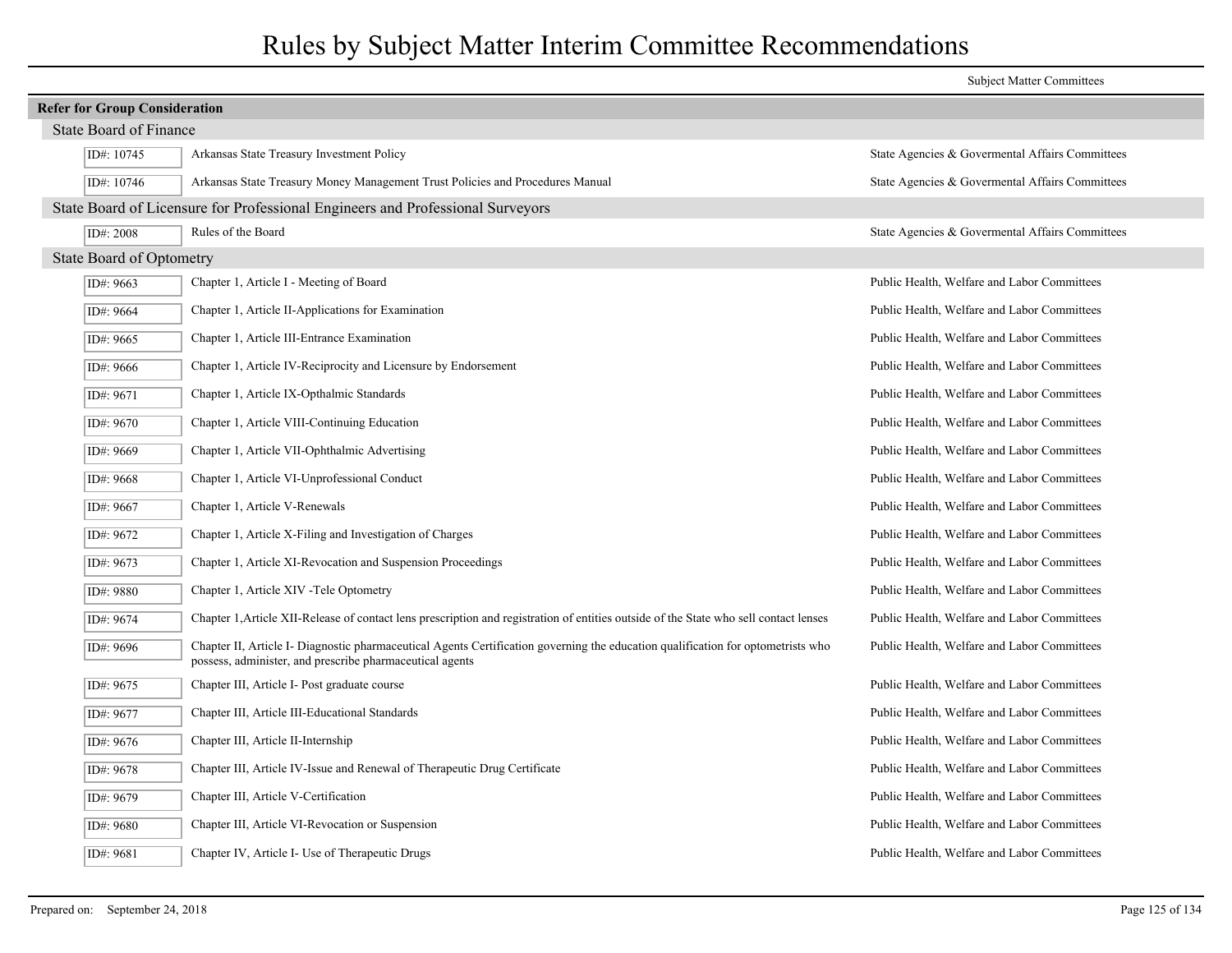| <b>Refer for Group Consideration</b> |                                                                                                                                                       |                                             |  |
|--------------------------------------|-------------------------------------------------------------------------------------------------------------------------------------------------------|---------------------------------------------|--|
| ID#: 9683                            | Chapter V, Article I- Definitions                                                                                                                     | Public Health, Welfare and Labor Committees |  |
| ID#: 9684                            | Chapter V, Article II-Educational requirements for optometrists certified as optometric physicians                                                    | Public Health, Welfare and Labor Committees |  |
| ID#: 9685                            | Chapter V, Article III- Internship program                                                                                                            | Public Health, Welfare and Labor Committees |  |
| ID#: 9686                            | Chapter V, Article IV Emergency Situations                                                                                                            | Public Health, Welfare and Labor Committees |  |
| ID#: 9695                            | Chapter V, Article IX-Prescribing controlled substances                                                                                               | Public Health, Welfare and Labor Committees |  |
| ID#: 9687                            | Chapter V, Article V- Issue and Renewal of Optometric Physician Certificate                                                                           | Public Health, Welfare and Labor Committees |  |
| ID#: 9688                            | Chapter V, Article VI- Certification                                                                                                                  | Public Health, Welfare and Labor Committees |  |
| ID#: 9689                            | Chapter V, Article VII- Revocation or suspension                                                                                                      | Public Health, Welfare and Labor Committees |  |
| ID#: 9690                            | Chapter V, Article VIII- Prescribing oral steroids                                                                                                    | Public Health, Welfare and Labor Committees |  |
| ID#: 9691                            | Chapter V, Article X- Board Testing of Optometrists for Optometric Physician Certification                                                            | Public Health, Welfare and Labor Committees |  |
| ID#: 9692                            | Chapter V, Article XI-Optometric Physician Laboratory orders                                                                                          | Public Health, Welfare and Labor Committees |  |
| ID#: 9693                            | Chapter VI, Article I- Impaired Optometric Treatment Program                                                                                          | Public Health, Welfare and Labor Committees |  |
| ID#: $9694$                          | Chapter VII- Repeal of rules                                                                                                                          | Public Health, Welfare and Labor Committees |  |
| ID#: 9682                            | Chapter V-Rules Regulations and education qualification governing optometrists certified as optometric physicians pursuant to Acts<br>176/186 of 1997 | Public Health, Welfare and Labor Committees |  |

State Board of Pharmacy

| ID#: 2178 | REGULATION 1 - GENERAL OPERATIONS                     | Public Health, Welfare and Labor Committees |
|-----------|-------------------------------------------------------|---------------------------------------------|
| ID#: 2179 | REGULATION 2-PHARMACISTS                              | Public Health, Welfare and Labor Committees |
| ID#: 2180 | REGULATION 3 - PHARMACY TECHNICIANS                   | Public Health, Welfare and Labor Committees |
| ID#: 2181 | REGULATION 4-PHARMACY                                 | Public Health, Welfare and Labor Committees |
| ID#: 2182 | <b>REGULATION 5 - LONG-TERM-CARE FACILITIES</b>       | Public Health, Welfare and Labor Committees |
| ID#: 2188 | <b>REGULATION 6-DISCIPLINARY PROCEDURES</b>           | Public Health, Welfare and Labor Committees |
| ID#: 2183 | REGULATION 7-DRUG PRODUCTS/PRESCRIPTIONS              | Public Health, Welfare and Labor Committees |
| ID#: 2184 | REGULATION 8 —WHOLESALE DISTRIBUTION                  | Public Health, Welfare and Labor Committees |
| ID#: 2185 | REGULATION 9 - PHARMACEUTICAL CARE/PATIENT COUNSELING | Public Health, Welfare and Labor Committees |
| ID#: 2186 | REGULATION 10 - ARKANSAS PHARMACY SUPPORT GROUP       | Public Health, Welfare and Labor Committees |
| ID#: 2187 | REGULATION 11- CRIMINAL BACKGROUND CHECKS             | Public Health, Welfare and Labor Committees |
| ID#: 2190 | <b>REGULATION 12-AUTOMATION</b>                       | Public Health, Welfare and Labor Committees |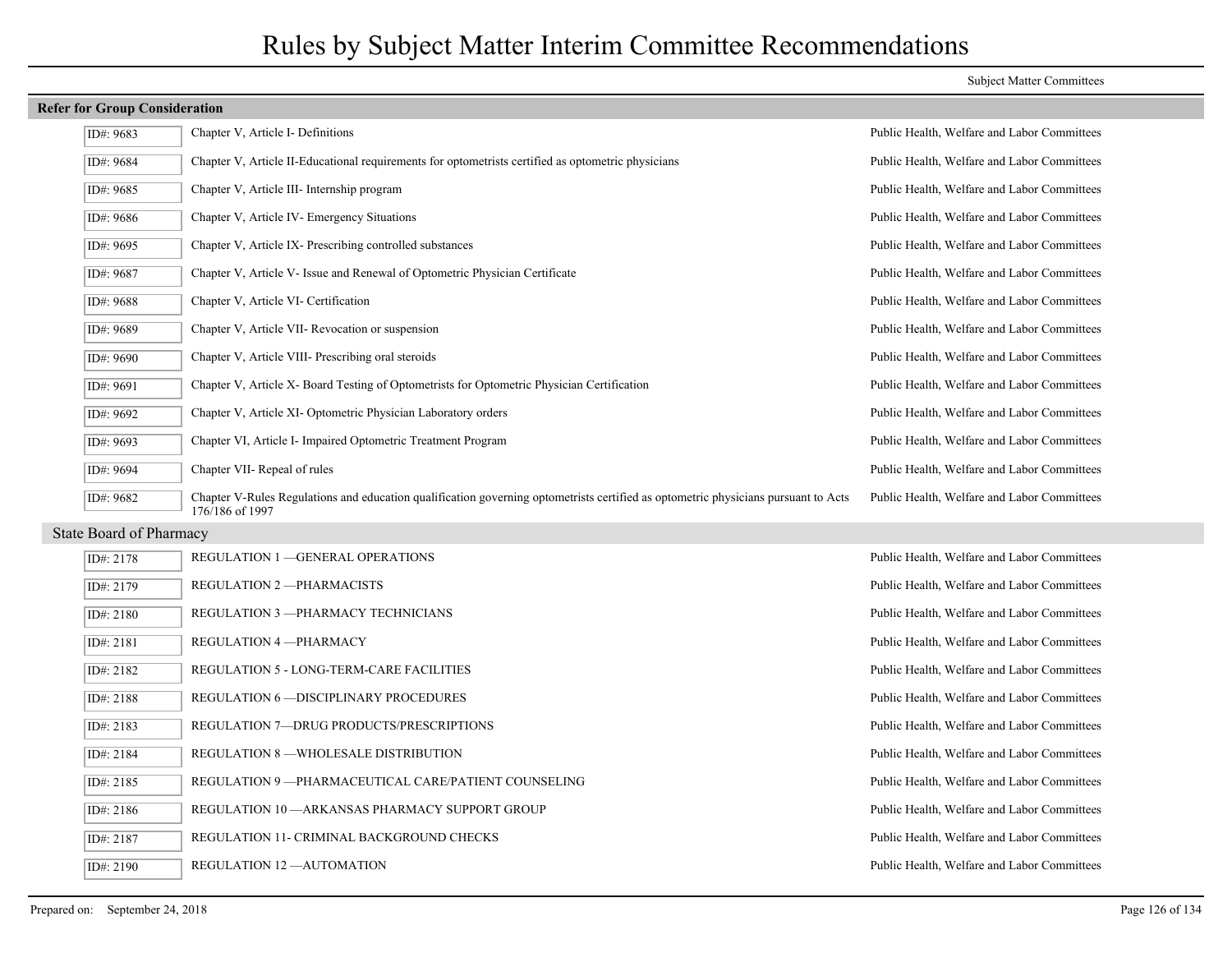|                                   |                                                                                                                                    | <b>Subject Matter Committees</b> |  |  |  |
|-----------------------------------|------------------------------------------------------------------------------------------------------------------------------------|----------------------------------|--|--|--|
|                                   | <b>Refer for Group Consideration</b>                                                                                               |                                  |  |  |  |
| <b>State Crime Laboratory</b>     |                                                                                                                                    |                                  |  |  |  |
| ID#: 53                           | Collection of DNA Samples: Juli's Law                                                                                              | Judiciary Committees             |  |  |  |
| ID#: 52                           | Rules and Procedures for the Collection of DNA Samples as Required by Act 737 of 1997                                              | Judiciary Committees             |  |  |  |
| ID#: 54                           | Rules and Procedures for the Collection, Maintenance, and Preservation of Fetal Tissue                                             | Judiciary Committees             |  |  |  |
| <b>State Insurance Department</b> |                                                                                                                                    |                                  |  |  |  |
| ID#: 9453                         | 1 In Vitro Fertilization                                                                                                           | Insurance & Commerce Committees  |  |  |  |
| ID#: 9454                         | 2 Solicitation of Proxies, Consents and Authorizations of Domestic Stock Insurers                                                  | Insurance & Commerce Committees  |  |  |  |
| ID#: 9455                         | 3 Insider Trading in Equity Securities of Domestic Stock Insurers                                                                  | Insurance & Commerce Committees  |  |  |  |
| ID#: 9456                         | 4 Regulations Concerning Underwriting Practices, Unfair Trade Practices and Relations with Policyholders                           | Insurance & Commerce Committees  |  |  |  |
| ID#: 9457                         | 5 Companies' Antifraud Assessment                                                                                                  | Insurance & Commerce Committees  |  |  |  |
| ID#: 9458                         | 6 Variable Annuity Contracts                                                                                                       | Insurance & Commerce Committees  |  |  |  |
| ID#: 9459                         | 7 Biographical Affidavits of Company Officers and Directors                                                                        | Insurance & Commerce Committees  |  |  |  |
| ID#: 9461                         | 10 Payment of Commissions to Officers and Directors                                                                                | Insurance & Commerce Committees  |  |  |  |
| ID#: 9462                         | 11 Advertisements of Disability Insurance                                                                                          | Insurance & Commerce Committees  |  |  |  |
| ID#: 9463                         | 12 Credit Life and Credit Disability Insurance                                                                                     | Insurance & Commerce Committees  |  |  |  |
| ID#: 9464                         | 13 Long-Term Care Insurance                                                                                                        | Insurance & Commerce Committees  |  |  |  |
| ID#: 9465                         | 14 Limited License for Rental Companies                                                                                            | Insurance & Commerce Committees  |  |  |  |
| ID#: 9466                         | 15 Insurance Holding Systems with Reporting Forms and Instructions - Transcript & Comments - Financial Impact - Public<br>Comments | Insurance & Commerce Committees  |  |  |  |
| ID#: 9467                         | 16 Actuaries                                                                                                                       | Insurance & Commerce Committees  |  |  |  |
| ID#: 9468                         | 17 Life Insurance Disclosure - Buyer's Guide                                                                                       | Insurance & Commerce Committees  |  |  |  |
| ID#: 9469                         | 18 Minimum Standards for Accident and Health Insurance                                                                             | Insurance & Commerce Committees  |  |  |  |
| ID#: 9470                         | 19 Unfair Sex Discrimination in the Sale of Insurance                                                                              | Insurance & Commerce Committees  |  |  |  |
| ID#: 9472                         | 21 Coordination of Benefits - Accident and Health Insurance Policies                                                               | Insurance & Commerce Committees  |  |  |  |
| ID#: 9473                         | 22 Minimum Reserve Standards for Individual and Group Disability Insurance Contracts                                               | Insurance & Commerce Committees  |  |  |  |
| ID#: 9474                         | 23 Property, Casualty, Surety and Marine Rate and Form Filings                                                                     | Insurance & Commerce Committees  |  |  |  |
| ID#: 9475                         | 24 Surplus Line Insurance                                                                                                          | Insurance & Commerce Committees  |  |  |  |
| ID#: 9476                         | 25 Annual Audited Financial Reports (Effective 1/1/2010)                                                                           | Insurance & Commerce Committees  |  |  |  |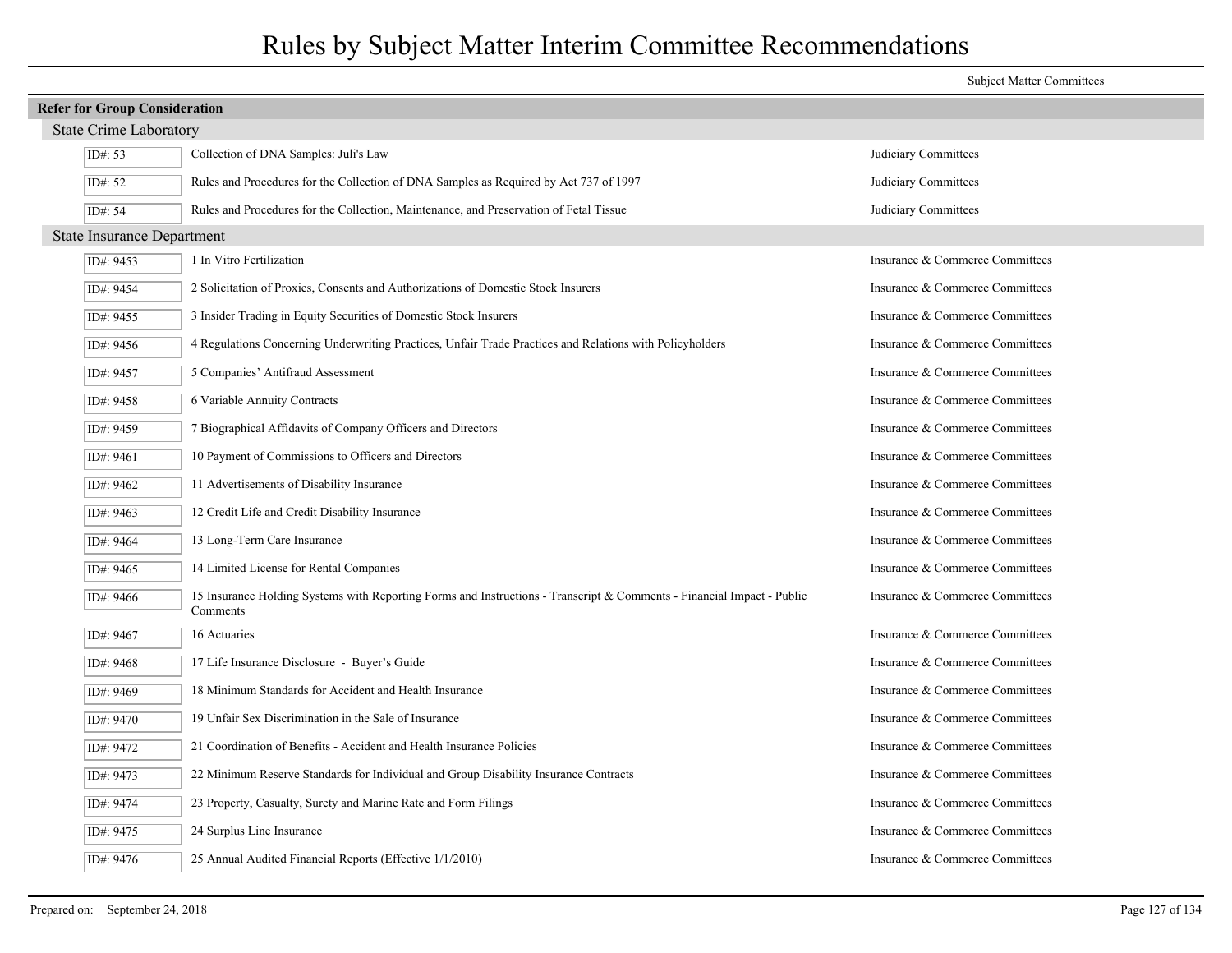|                                      |                                                                                                                                                                                                                                             | <b>Subject Matter Committees</b> |  |  |  |
|--------------------------------------|---------------------------------------------------------------------------------------------------------------------------------------------------------------------------------------------------------------------------------------------|----------------------------------|--|--|--|
| <b>Refer for Group Consideration</b> |                                                                                                                                                                                                                                             |                                  |  |  |  |
| ID#: 9477                            | 26 Use of Clearing Corporations, Securities Broker-Dealers and Federal Reserve Book Entry System by Insurance Companies,<br>Hospital and Medical Service Corporations, Farmers Mutual Aid Associations and Health Maintenance Organizations | Insurance & Commerce Committees  |  |  |  |
| ID#: 9478                            | 27 Minimum Standards for Medicare Supplement Policies-Amended                                                                                                                                                                               | Insurance & Commerce Committees  |  |  |  |
| ID#: 9479                            | 28 Unfair Discrimination in Life Insurance and Disability Insurance on the Basis of Physical or Mental Impairment                                                                                                                           | Insurance & Commerce Committees  |  |  |  |
| ID#: 9480                            | 29 Personal Lines Property and Casualty Language Simplification                                                                                                                                                                             | Insurance & Commerce Committees  |  |  |  |
| ID#: 9481                            | 30 Funeral Expense Insurance                                                                                                                                                                                                                | Insurance & Commerce Committees  |  |  |  |
| ID#: 9482                            | 31 Pre-License Education for Producers                                                                                                                                                                                                      | Insurance & Commerce Committees  |  |  |  |
| ID#: 9483                            | 32 Minimum Standards for Individual Policies or Certificates Issued Upon Conversion from a Group Disability Insurance Policy                                                                                                                | Insurance & Commerce Committees  |  |  |  |
| ID#: 9484                            | 33 Variable Life Insurance                                                                                                                                                                                                                  | Insurance & Commerce Committees  |  |  |  |
| ID#: 9485                            | 34 Universal Life Insurance                                                                                                                                                                                                                 | Insurance & Commerce Committees  |  |  |  |
| ID#: 9486                            | 35 Agent License for Health Maintenance Organizations                                                                                                                                                                                       | Insurance & Commerce Committees  |  |  |  |
| ID#: 9488                            | 37 Unfair Discrimination in Life Insurance and Disability Insurance on the Basis of Blindness or Partial Blindness                                                                                                                          | Insurance & Commerce Committees  |  |  |  |
| ID#: 9489                            | 38 An Annuity Mortality Table for Use in Determining Reserve Liabilities for Annuities                                                                                                                                                      | Insurance & Commerce Committees  |  |  |  |
| ID#: 9490                            | 39 Smoker/Nonsmoker Mortality Tables for Use in Determining Minimum Reserve Liabilities and Nonforfeiture Benefits                                                                                                                          | Insurance & Commerce Committees  |  |  |  |
| ID#: 9491                            | 40 Minimum Nonforfeiture Standards for Men and Women Insureds Under 1980 CSO and 1980 CET Mortality Tables                                                                                                                                  | Insurance & Commerce Committees  |  |  |  |
| ID#: 9492                            | 41 Advertisement of Medicare Supplement Insurance                                                                                                                                                                                           | Insurance & Commerce Committees  |  |  |  |
| ID#: 9493                            | 42 Standards to Prevent Unfair Discrimination in Reference to the Human Immunodeficiency Virus (HIV)                                                                                                                                        | Insurance & Commerce Committees  |  |  |  |
| ID#: 9494                            | 43 Unfair Claims Settlement Practices                                                                                                                                                                                                       | Insurance & Commerce Committees  |  |  |  |
| ID#: 9495                            | 44 Complaint Registers                                                                                                                                                                                                                      | Insurance & Commerce Committees  |  |  |  |
| ID#: 9496                            | 45 Children's Preventative Health Care Reimbursement Levels                                                                                                                                                                                 | Insurance & Commerce Committees  |  |  |  |
| ID#: 9497                            | 46 Transitional Requirements for the Conversion of Medicare Supplement                                                                                                                                                                      | Insurance & Commerce Committees  |  |  |  |
| ID#: 9498                            | 47 Valuation of Life Insurance Policies                                                                                                                                                                                                     | Insurance & Commerce Committees  |  |  |  |
| ID#: 9499                            | 48 Agent Licensing for Automobile Clubs or Associations                                                                                                                                                                                     | Insurance & Commerce Committees  |  |  |  |
| ID#: 9500                            | 49 Life and Health Insurance Guaranty Association Notices                                                                                                                                                                                   | Insurance & Commerce Committees  |  |  |  |
| ID#: 9501                            | 50 Continuing Education for Producers and Adjusters                                                                                                                                                                                         | Insurance & Commerce Committees  |  |  |  |
| ID#: 9502                            | 51 Life Reinsurance Agreements                                                                                                                                                                                                              | Insurance & Commerce Committees  |  |  |  |
| ID#: 9503                            | 52 Minimum Standards for Minimum Basic Benefit Disability Insurance                                                                                                                                                                         | Insurance & Commerce Committees  |  |  |  |
| ID#: 9504                            | 53 To Define Standards and Commissioner's Authority for Companies Deemed to be in Hazardous Financial Condition                                                                                                                             | Insurance & Commerce Committees  |  |  |  |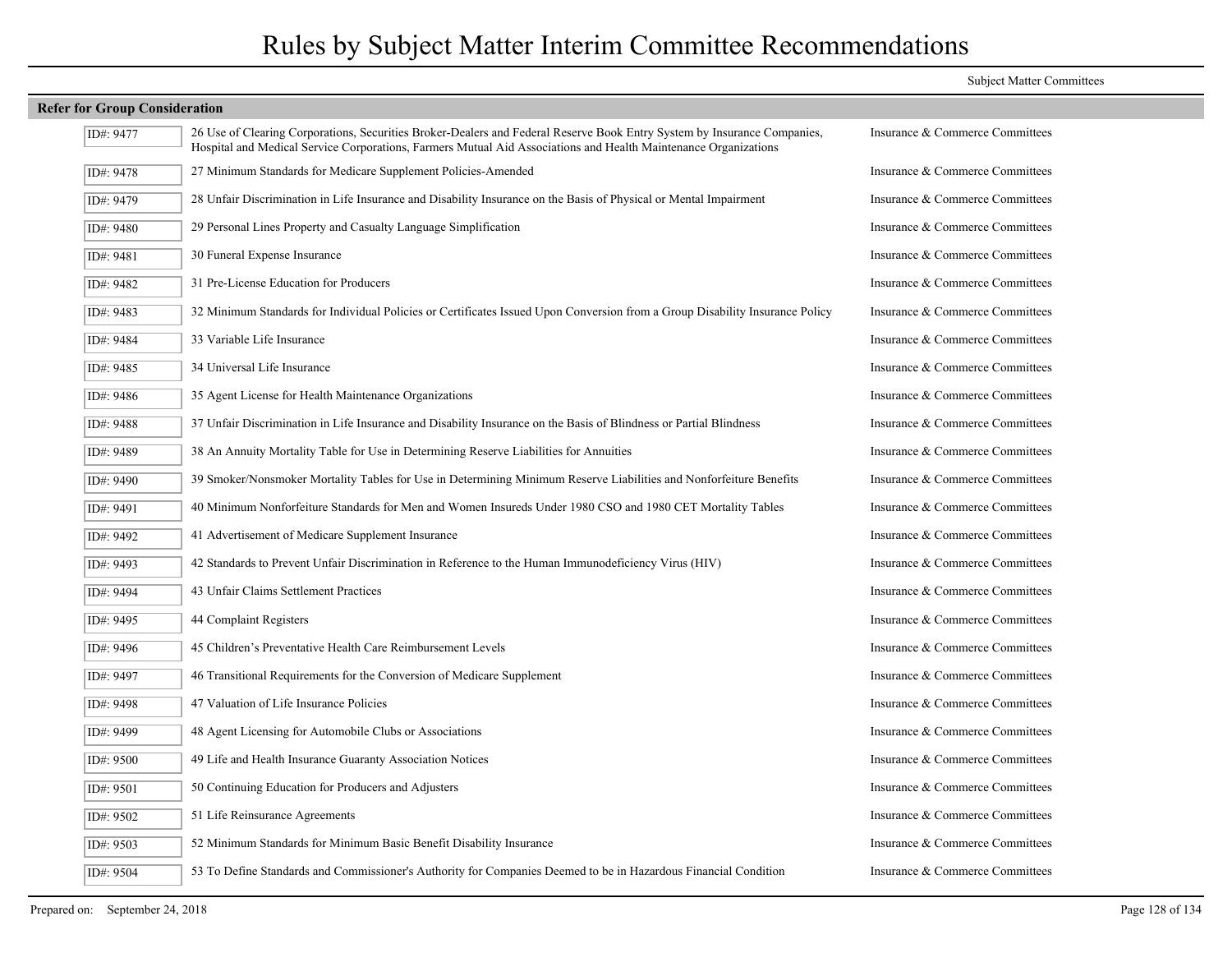|  |  |  | <b>Refer for Group Consideration</b> |
|--|--|--|--------------------------------------|
|--|--|--|--------------------------------------|

| ID#: 9505 | 54 Arkansas Workers' Compensation Insurance Plan                                                         | Insurance & Commerce Committees |
|-----------|----------------------------------------------------------------------------------------------------------|---------------------------------|
| ID#: 9506 | 55 Bulk and Assumptive Reinsurance                                                                       | Insurance & Commerce Committees |
| ID#: 9507 | 56 Companies' Financial Regulation Fees                                                                  | Insurance & Commerce Committees |
| ID#: 9508 | 57 Insurance Department Administrative and Regulatory Fees - Fees                                        | Insurance & Commerce Committees |
| ID#: 9511 | 59 Modified Guaranteed Annuities                                                                         | Insurance & Commerce Committees |
| ID#: 9512 | 60 Accelerated Benefits Provisions in Life Insurance Policies                                            | Insurance & Commerce Committees |
| ID#: 9557 | 62 Reserves for Funeral Expense Insurance                                                                | Insurance & Commerce Committees |
| ID#: 9558 | 63 Preneed Insurance Replacement and Prepaid Funeral Benefits Contract Cancellation Requirements - Forms | Insurance & Commerce Committees |
| ID#: 9559 | 64 Actuarial Opinion and Memorandum (Single-State) (Multi-State)                                         | Insurance & Commerce Committees |
| ID#: 9560 | 65 Credit for Reinsurance - Transcript & Comments - Financial Impact - No Public Comments                | Insurance & Commerce Committees |
| ID#: 9561 | 66 Antifraud Initiative Requirements                                                                     | Insurance & Commerce Committees |
| ID#: 9562 | 67 Report of Fraudulent Insurance Acts                                                                   | Insurance & Commerce Committees |
| ID#: 9563 | 68 Limited Adjusters' License                                                                            | Insurance & Commerce Committees |
| ID#: 9564 | 69 Viatical Settlements Regulation                                                                       | Insurance & Commerce Committees |
| ID#: 9555 | 70 Diabetes Self-Management Act of 1997                                                                  | Insurance & Commerce Committees |
| ID#: 9554 | 71 Mental Health Parity                                                                                  | Insurance & Commerce Committees |
| ID#: 9553 | 72 Dental Point of Service Option                                                                        | Insurance & Commerce Committees |
| ID#: 9552 | 73 Concerning the Licensing and Regulation of Captive Insurance Companies                                | Insurance & Commerce Committees |
| ID#: 9551 | 74 Insurance Consumer Financial and Health Information Privacy                                           | Insurance & Commerce Committees |
| ID#: 9550 | 75 Regulation to Implement Act 1409 of 2001 Uniform Prescription Drug Information Cards                  | Insurance & Commerce Committees |
| ID#: 9549 | 76 Arkansas External Review Regulation                                                                   | Insurance & Commerce Committees |
| ID#: 9548 | 77 Standards for Safeguarding Customer Information                                                       | Insurance & Commerce Committees |
| ID#: 9547 | 78 Small Employer Health Purchasing Groups                                                               | Insurance & Commerce Committees |
| ID#: 9546 | 79 Health Insurance Consumer Choice                                                                      | Insurance & Commerce Committees |
| ID#: 9545 | 80 Notices of Non Renewal Due to Non Payment of Premium                                                  | Insurance & Commerce Committees |
| ID#: 9544 | 81 Employer Service Assurance Organizations                                                              | Insurance & Commerce Committees |
| ID#: 9543 | 82 Suitability in Annuity Transactions                                                                   | Insurance & Commerce Committees |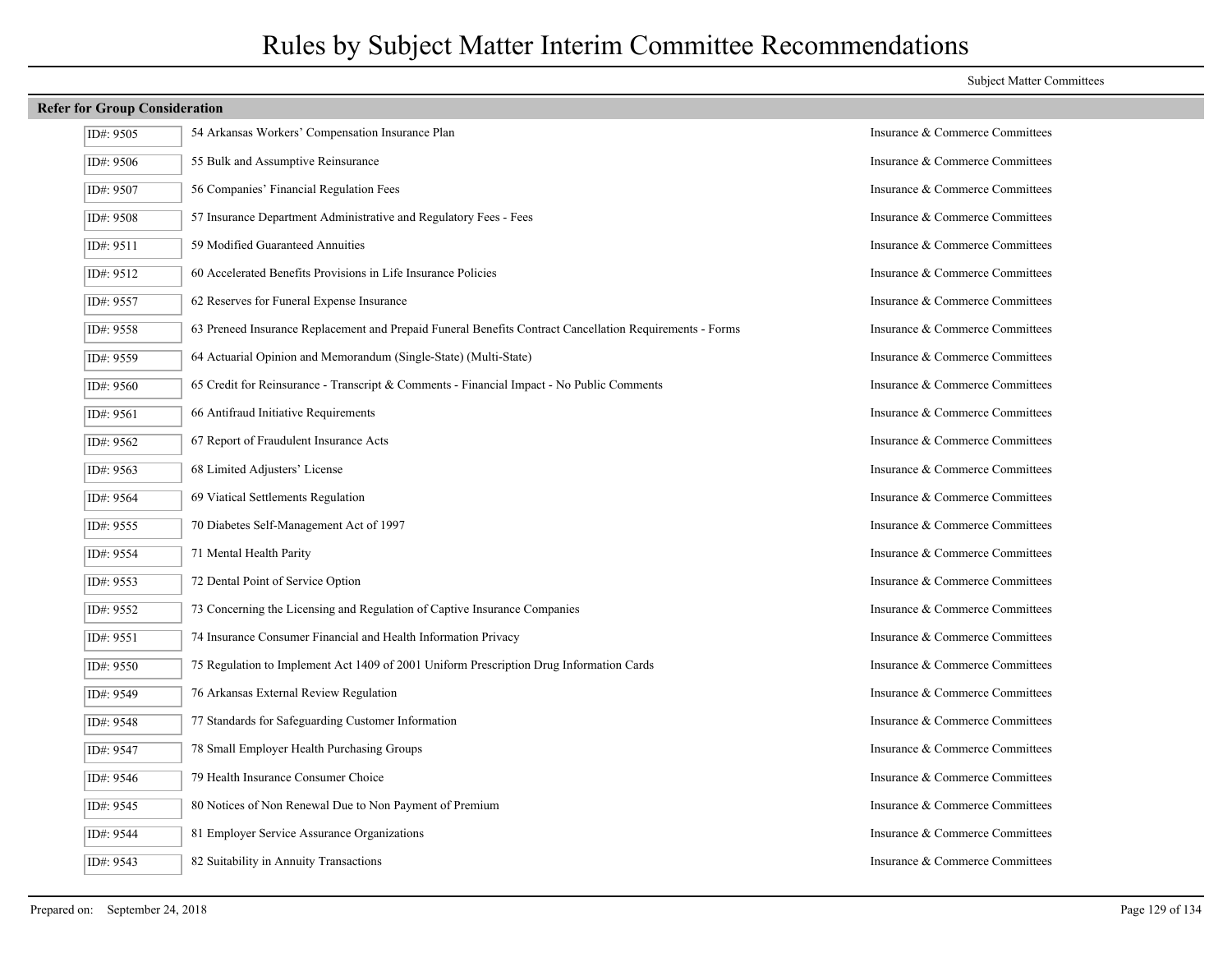|           | <b>Refer for Group Consideration</b>                                                                                                                                  |                                 |  |  |
|-----------|-----------------------------------------------------------------------------------------------------------------------------------------------------------------------|---------------------------------|--|--|
| ID#: 9542 | 83 Recognition of the 2001 CSO Mortality Table                                                                                                                        | Insurance & Commerce Committees |  |  |
| ID#: 9541 | 84 Prepaid Funeral Benefits Contracts Recovery Fund Fees                                                                                                              | Insurance & Commerce Committees |  |  |
| ID#: 9540 | 85 Recoupment                                                                                                                                                         | Insurance & Commerce Committees |  |  |
| ID#: 9539 | 86 Health Care Provider Listing Under Any Willing Provider                                                                                                            | Insurance & Commerce Committees |  |  |
| ID#: 9538 | 87 Title Insurance (replaces and amends 2008 effective date Rule)                                                                                                     | Insurance & Commerce Committees |  |  |
| ID#: 9537 | 88 Title Insurance Licensing and Appointment Fees                                                                                                                     | Insurance & Commerce Committees |  |  |
| ID#: 9536 | 89 Military Sales Practices                                                                                                                                           | Insurance & Commerce Committees |  |  |
| ID#: 9535 | 90 Charitable Annuities Requirements and Reporting                                                                                                                    | Insurance & Commerce Committees |  |  |
| ID#: 9534 | 91 Creating a Legal Framework Within Which Service Contracts are Defined, Sold and Regulated                                                                          | Insurance & Commerce Committees |  |  |
| ID#: 9533 | 92 Permitting the Recognition of Preferred Mortality Tables for Use in Determining Minimum Reserve Liabilities                                                        | Insurance & Commerce Committees |  |  |
| ID#: 9532 | 93 Noninsurance Subsidiary                                                                                                                                            | Insurance & Commerce Committees |  |  |
| ID#: 9531 | 94 Arkansas Long-Term Care Insurance Partnership Program                                                                                                              | Insurance & Commerce Committees |  |  |
| ID#: 9530 | 95 Preneed Life Insurance Minimum Standards for Determining Reserve Liabilities and Nonforfeiture Values Model Regulation                                             | Insurance & Commerce Committees |  |  |
| IDH. O520 | 06 Cuidalines for the Use of Senior Specific Cortifications and Professional Designations in the Sale of Life Insurance and Annuitios Insurance & Commerce Committees |                                 |  |  |

| ID#. <i>7333</i> | 22 I chinung the Recognition of Freichea Mortanty Taoles for Ose in Determining Minimum Reserve Elaomitic.                            | msurance ee commerce committees |
|------------------|---------------------------------------------------------------------------------------------------------------------------------------|---------------------------------|
| ID#: 9532        | 93 Noninsurance Subsidiary                                                                                                            | Insurance & Commerce Committees |
| ID#: 9531        | 94 Arkansas Long-Term Care Insurance Partnership Program                                                                              | Insurance & Commerce Committees |
| ID#: 9530        | 95 Preneed Life Insurance Minimum Standards for Determining Reserve Liabilities and Nonforfeiture Values Model Regulation             | Insurance & Commerce Committees |
| ID#: 9529        | 96 Guidelines for the Use of Senior-Specific Certifications and Professional Designations in the Sale of Life Insurance and Annuities | Insurance & Commerce Committees |
| ID#: 9528        | 97 Life Insurance and Annuities Replacement                                                                                           | Insurance & Commerce Committees |
| ID#: 9527        | 98 Annuity Disclosure - Buyer's Guide                                                                                                 | Insurance & Commerce Committees |
| ID#: 9526        | 99 Advertisement of Life Insurance and Annuities                                                                                      | Insurance & Commerce Committees |
| ID#: 9525        | 100 Arkansas Healthcare Transparency Initiative Standards                                                                             | Insurance & Commerce Committees |
| ID#: 9524        | 101 Prohibition on the Use of Discretionary Clauses in Disability Income Policies                                                     | Insurance & Commerce Committees |
| ID#: 9523        | 102 Open Enrollment and Enrollment Following a Qualifying Event for Child-Only Individual Policies                                    | Insurance & Commerce Committees |
| ID#: 9522        | 103 Essential Health Benefits Benchmark Plan                                                                                          | Insurance & Commerce Committees |
| ID#: 9521        | 104 Health Insurance Marketplace Assister Fees                                                                                        | Insurance & Commerce Committees |
| ID#: 9520        | 106 Network Adequacy Requirements for Health Benefit Plans                                                                            | Insurance & Commerce Committees |
| ID#: 9519        | 108 Patient-Centered Medical Home Standards                                                                                           | Insurance & Commerce Committees |
| ID#: 9518        | 109 Orthotic and Prosthetic Reimbursement                                                                                             | Insurance & Commerce Committees |
| ID#: 9517        | 110 Prepaid Funeral Benefits Contracts Transfer Fee                                                                                   | Insurance & Commerce Committees |
| ID#: 9516        | 111 Craniofacial Anomaly Reconstructive Surgery Coverage                                                                              | Insurance & Commerce Committees |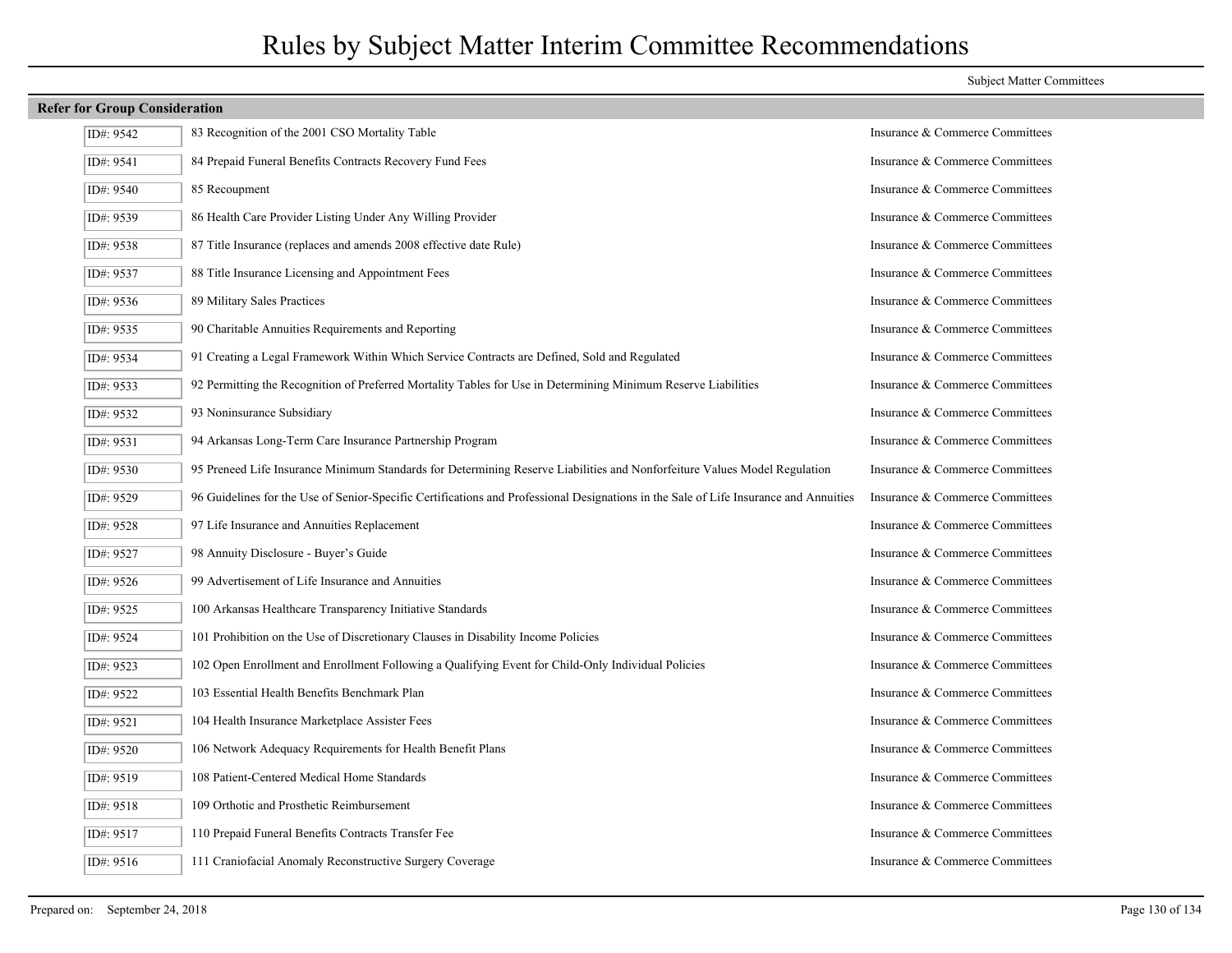| <b>Subject Matter Committees</b>     |                                                                                                                      |                                                                                                                 |  |  |  |
|--------------------------------------|----------------------------------------------------------------------------------------------------------------------|-----------------------------------------------------------------------------------------------------------------|--|--|--|
| <b>Refer for Group Consideration</b> |                                                                                                                      |                                                                                                                 |  |  |  |
| ID#: 9515                            | 113 Vision Care Plan Coverage                                                                                        | Insurance & Commerce Committees                                                                                 |  |  |  |
| ID#: 9514                            | 114 Prior Authorizations for Pain Medications for Terminal Illnesses                                                 | Insurance & Commerce Committees                                                                                 |  |  |  |
| ID#: 9513                            | 115 Prior Authorization Transparency Act                                                                             | Insurance & Commerce Committees                                                                                 |  |  |  |
| ID#: 9509                            | 117 Provider-Led Organization Licensure Standards                                                                    | Insurance & Commerce Committees                                                                                 |  |  |  |
| <b>State Military Department</b>     |                                                                                                                      |                                                                                                                 |  |  |  |
| ID#: $10293$                         | Military Family Relief Trust Fund-To Provide Assistance to Arkansas National Guard and Reserve members 131.00.15.003 | Joint Meeting of House Aging, Children and Youth, Legislative<br>and Military Affairs and Senate State Agencies |  |  |  |
| ID#: 10292                           | Operating and Parking Vehicles on State Military Reservations 131.00.15.001                                          | Joint Meeting of House Aging, Children and Youth, Legislative<br>and Military Affairs and Senate State Agencies |  |  |  |
| ID#: 10294                           | Repeal of AR ARNG Regulations 27-4 and 110-1 (Military Justice) 131.00.15-002                                        | Joint Meeting of House Aging, Children and Youth, Legislative<br>and Military Affairs and Senate State Agencies |  |  |  |
| <b>State Securities Department</b>   |                                                                                                                      |                                                                                                                 |  |  |  |
| ID#: 2232                            | Money Services Rules                                                                                                 | Insurance & Commerce Committees                                                                                 |  |  |  |
| ID#: 2266                            | Rules of the Arkansas Cemetery Board                                                                                 | Insurance & Commerce Committees                                                                                 |  |  |  |
| ID#: 2265                            | Rules of the Arkansas Credit Union Division                                                                          | Insurance & Commerce Committees                                                                                 |  |  |  |
| ID#: 2264                            | Rules of the Arkansas Savings and Loan Association Board                                                             | Insurance & Commerce Committees                                                                                 |  |  |  |
| ID#: 2233                            | Rules of the Arkansas Securities Commissioner                                                                        | Insurance & Commerce Committees                                                                                 |  |  |  |
| ID#: 2231                            | Rules of the Fair Mortgage Lending Act                                                                               | Insurance & Commerce Committees                                                                                 |  |  |  |
|                                      | Veterinary Medical Examining Board                                                                                   |                                                                                                                 |  |  |  |
| ID#: 1045                            | Advertising                                                                                                          | Public Health, Welfare and Labor Committees                                                                     |  |  |  |
| ID#: 1043                            | Complaints, Hearings                                                                                                 | Public Health, Welfare and Labor Committees                                                                     |  |  |  |
| ID#: 1038                            | Continuing Education                                                                                                 | Public Health, Welfare and Labor Committees                                                                     |  |  |  |
| ID#: 1057                            | <b>Controlled Substances</b>                                                                                         | Public Health, Welfare and Labor Committees                                                                     |  |  |  |
| ID#: $1040$                          | Corporations                                                                                                         | Public Health, Welfare and Labor Committees                                                                     |  |  |  |
| ID#: 1037                            | Fees                                                                                                                 | Public Health, Welfare and Labor Committees                                                                     |  |  |  |
| ID#: 1039                            | Inspection and Minimum Standards of Practice                                                                         | Public Health, Welfare and Labor Committees                                                                     |  |  |  |
| ID#: 1056                            | Prescription Drugs                                                                                                   | Public Health, Welfare and Labor Committees                                                                     |  |  |  |
| ID#: 1051                            | Record Keeping                                                                                                       | Public Health, Welfare and Labor Committees                                                                     |  |  |  |
| ID#: 1035                            | Rules and Regulations of the Arkansas Veterinary Medical Examining Board                                             | Public Health, Welfare and Labor Committees                                                                     |  |  |  |
| ID#: 1044                            | <b>Unprofessional Conduct</b>                                                                                        | Public Health, Welfare and Labor Committees                                                                     |  |  |  |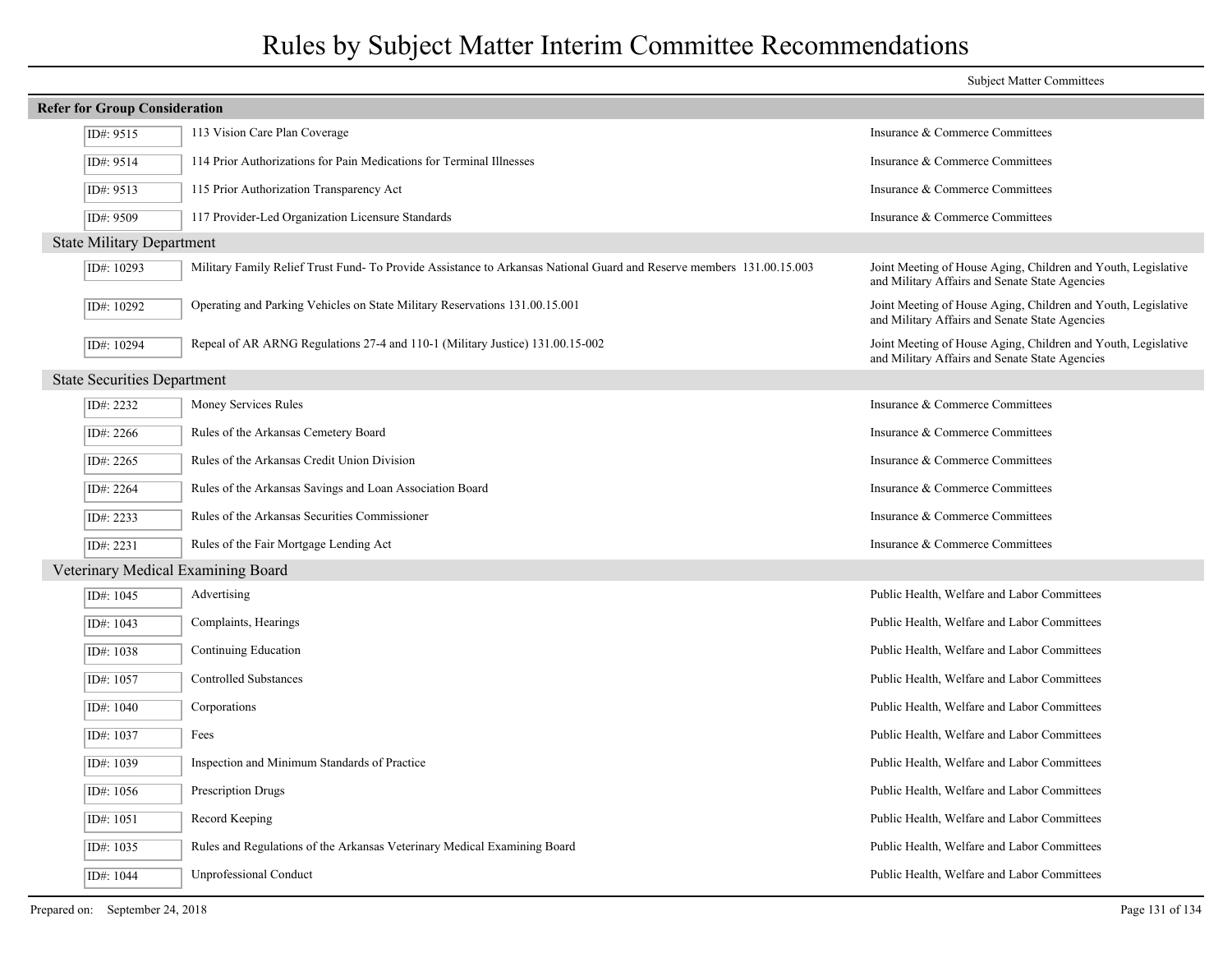| <b>Subject Matter Committees</b>     |                                                                              |                                             |  |
|--------------------------------------|------------------------------------------------------------------------------|---------------------------------------------|--|
| <b>Refer for Group Consideration</b> |                                                                              |                                             |  |
|                                      | West River Valley Regional Solid Waste Management District                   |                                             |  |
| ID#: 9943                            | Rule for a Recycling Fee on all Truck Tires                                  | Public Health, Welfare and Labor Committees |  |
| ID#: 9942                            | Rules of the West River Valley Regional Solid Waste Management District      | Public Health, Welfare and Labor Committees |  |
|                                      | White River Regional Solid Waste Management District                         |                                             |  |
| ID#: 9894                            | White River Regional Solid Waste Management District Policies and Procedures | Public Health, Welfare and Labor Committees |  |
| Workers' Compensation Commission     |                                                                              |                                             |  |
| ID#: 2137                            | 99.01 Commission Location & Sessions                                         | Public Health, Welfare and Labor Committees |  |
| ID#: 2139                            | 99.03 Carrier Reporting Requirement                                          | Public Health, Welfare and Labor Committees |  |
| ID#: $2140$                          | 99.04 Insurance Coverage Termination                                         | Public Health, Welfare and Labor Committees |  |
| ID#: 2141                            | 99.05 Self-Insurance Program                                                 | Public Health, Welfare and Labor Committees |  |
| ID#: 2144                            | 99.08 Reporting Injuries or Deaths                                           | Public Health, Welfare and Labor Committees |  |
| ID#: 2145                            | 99.09 Weekly Benefit Waiting Period                                          | Public Health, Welfare and Labor Committees |  |
| ID#: $2146$                          | 99.10 Separate Check Payment, Attorneys Fees                                 | Public Health, Welfare and Labor Committees |  |
| ID#: $2147$                          | 99.11 Remands & Mandates from Courts of Superior Jurisdiction                | Public Health, Welfare and Labor Committees |  |
| ID#: 2148                            | 99.12 Compensation for Amputation of Fingers                                 | Public Health, Welfare and Labor Committees |  |
| ID#: 2149                            | 99.13 Hearings Before Commission & Administrative Law Judges                 | Public Health, Welfare and Labor Committees |  |
| ID#: 2151                            | 99.15 Pretrial Conferences                                                   | Public Health, Welfare and Labor Committees |  |
| ID#: 2152                            | 99.16 Depositions                                                            | Public Health, Welfare and Labor Committees |  |
| ID#: $2153$                          | 99.17 Oral Arguments                                                         | Public Health, Welfare and Labor Committees |  |
| ID#: $2154$                          | 99.18 Filings with the Commission or Appellate Courts                        | Public Health, Welfare and Labor Committees |  |
| ID#: 2155                            | 99.19 Joint Petition Settlements                                             | Public Health, Welfare and Labor Committees |  |
| ID#: $2156$                          | 99.20 Reporting Costs, Transcription Costs, Witness Fees                     | Public Health, Welfare and Labor Committees |  |
| ID#: 2157                            | 99.21 Treatment at Veterans Administration Hospital                          | Public Health, Welfare and Labor Committees |  |
| ID#: 2158                            | 99.22 Replacement of Prosthesis                                              | Public Health, Welfare and Labor Committees |  |
| ID#: 2159                            | 99.23 Deviation from Rules                                                   | Public Health, Welfare and Labor Committees |  |
| ID#: 2161                            | 99.25 Scope of Review on Appeal                                              | Public Health, Welfare and Labor Committees |  |
| ID#: 2162                            | 99.26 Conferences with Legal Advisor                                         | Public Health, Welfare and Labor Committees |  |
| ID#: 2163                            | 99.27 Medical Reports                                                        | Public Health, Welfare and Labor Committees |  |
|                                      |                                                                              |                                             |  |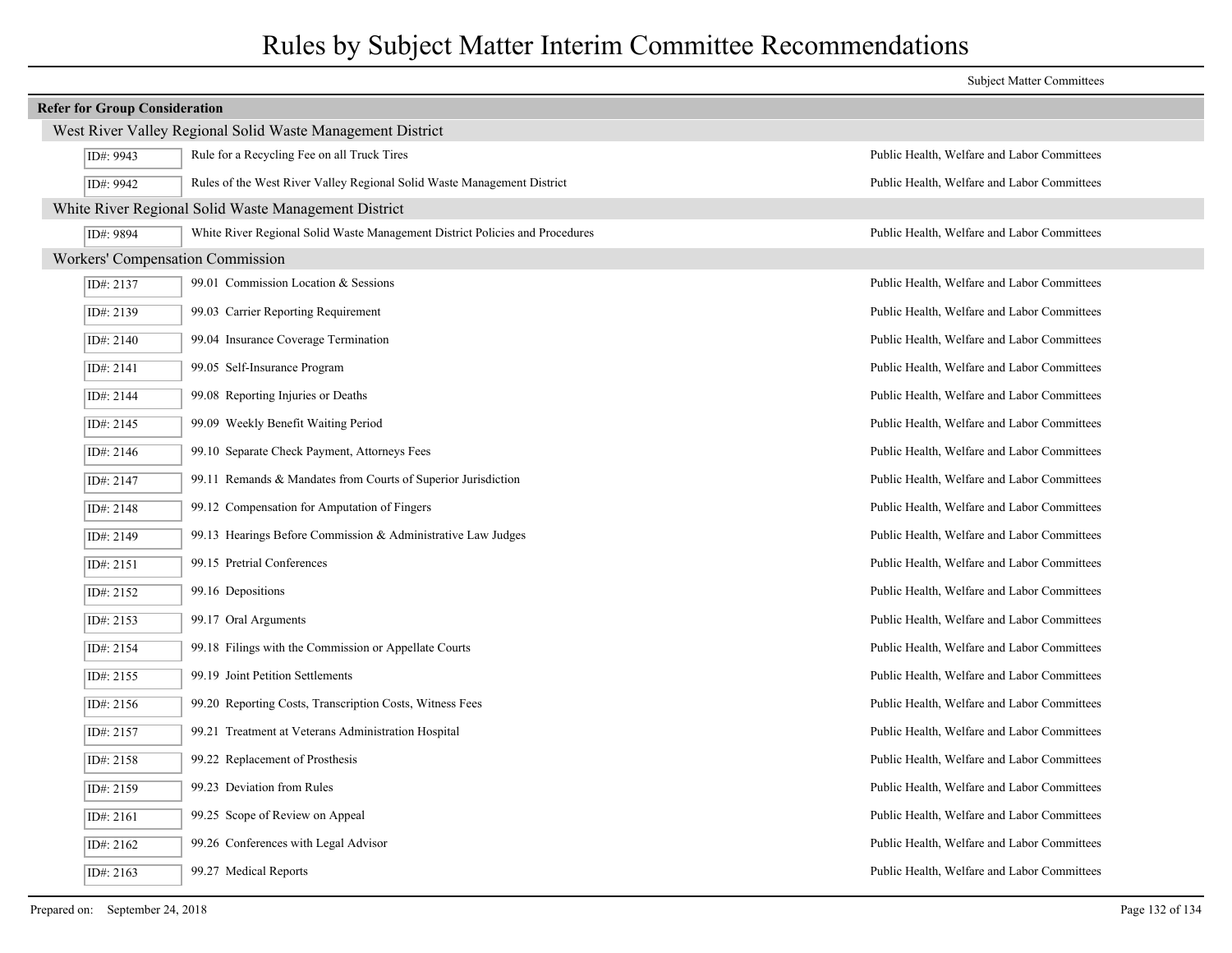### **Refer for Group Consideration** ID#: 2164 99.28 Death & Permanent Total Disability Trust Fund Claims Public Health, Welfare and Labor Committees ID#: 2165 99.29 Designated Claim Office / Administrator / Underwriter Public Health, Welfare and Labor Committees ID#: 2166 99.30 Medical Cost Containment Program (Fee Schedule) Public Health, Welfare and Labor Committees ID#: 2167 99.31 Accident Prevention Services Public Health, Welfare and Labor Committees ID#: 2168 99.32 Hazardous Employer Program Public Health, Welfare and Labor Committees ID#: 2169 99.33 Managed Care Public Health, Welfare and Labor Committees ID#: 2170 99.34 Impairment Rating Guide Public Health, Welfare and Labor Committees ID#: 2171 99.35 Electronic Data Interchange Filings Public Health, Welfare and Labor Committees ID#: 2172 99.36 A Voluntary Program for Drug-Free Workplaces Public Health, Welfare and Labor Committees ID#: 2173 99.37 Occupational Carpal Tunnel Syndrome Public Health, Welfare and Labor Committees ID#: 2174 99.38 Third Party Administrators Public Health, Welfare and Labor Committees ID#: 2175 99.39 Filing Requirements / Report Cards / Sanctions Public Health, Welfare and Labor Committees ID#: 2176 99.40 Carrier Premium Tax Auditing Public Health, Welfare and Labor Committees ID#: 2177 99.41 Drug Formulary Public Health, Welfare and Labor Committees **Recommend Agency Consider for Repeal** Arkansas Rural Medical Practice Student Loan and Scholarship Board ID#: 10318 Arkansas Rural Medical Practice Student Loan and Scholarship Program Dispute Resolution Public Health, Welfare and Labor Committees **Recommend to not Repeal** Arkansas Teacher Retirement System ID#: 1849 5-1 INVESTMENT INTRODUCTION Public Retirement & Social Security Committees ID#: 1853 5-2 STANDARD OF CARE Public Retirement & Social Security Committees ID#: 1856 5-3 ASSET ALLOCATION Public Retirement & Social Security Committees ID#: 1859 5-4 INVESTMENT GOALS Public Retirement & Social Security Committees ID#: 1862 5-5 INVESTMENT STRATEGY Public Retirement & Social Security Committees ID#: 1864 5-6 INVESTMENT CONSULTANTS Public Retirement & Social Security Committees ID#: 1865 5-7 INVESTMENT MANAGERS Public Retirement & Social Security Committees ID#: 1866 5-8 SOFT DOLLARS Public Retirement & Social Security Committees ID#: 916 12-1 PROTECTION OF "QUALIFIED TRUST" STATUS OF ATRS UNDER INTERNAL REVENUE CODE § 401(a) Public Retirement & Social Security Committees